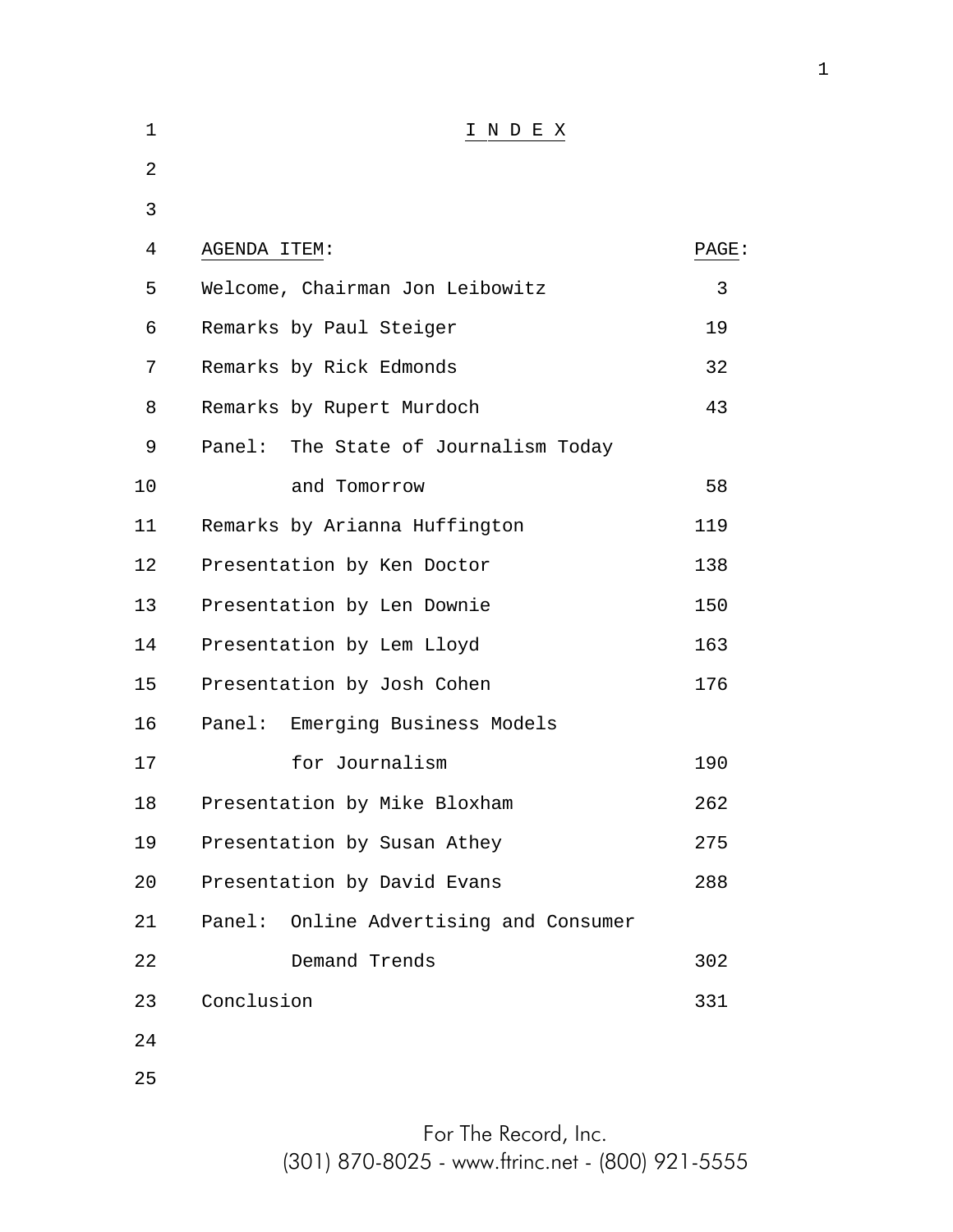UNITED STATES OF AMERICA FEDERAL TRADE COMMISSION FROM TOWN CRIERS TO BLOGGERS: HOW WILL JOURNALISM SURVIVE THE INTERNET AGE? TUESDAY, DECEMBER 1, 2009 FEDERAL TRADE COMMISSION 601 NEW JERSEY AVENUE, N.W. WASHINGTON, D.C.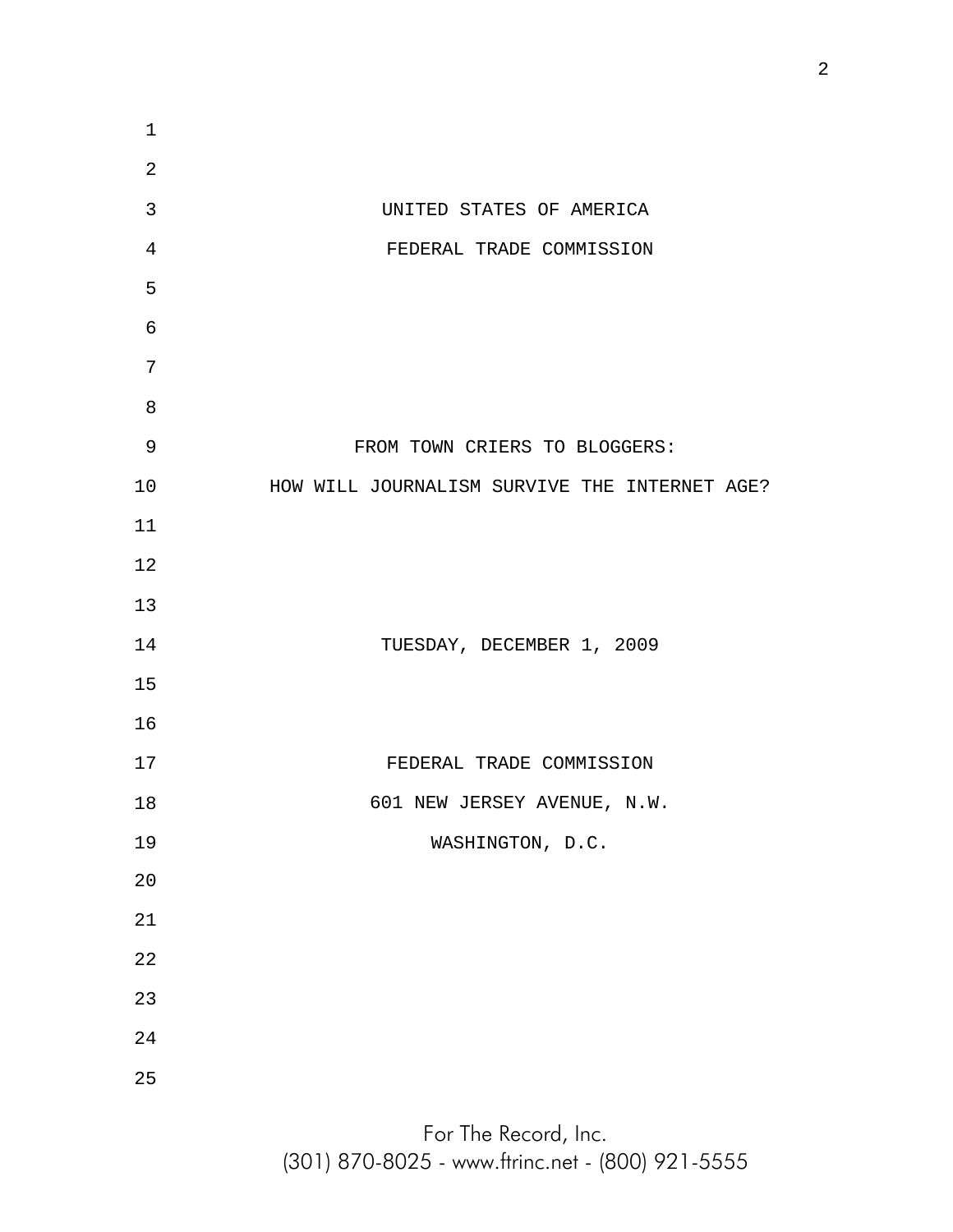1 2 3 4 5 6 7 8 9 10 11 12 13 14 15 16 17 18 19 20 21 22 23 24 25 **P R O C E E D I N G S - - - - -** MS. DeSANTI: Good morning, thank you all for coming. Could you please take your seats and we are going to start now. **(Whereupon, the Minnesota Public Radio Future of News video was played for the audience.)** MR. LEIBOWITZ: Hi there, I'm Jon Leibowitz, Chairman of the Federal Trade Commission, hold on one second while I put my papers and my coffee down and that's a great little film. That's the first time I've ever seen a clip of the Hindenburg without someone saying, oh, the humanity. **(Laughter.)** MR. LEIBOWITZ: Anyway, I wanted to welcome you all here today to the FTC workshop entitled How Will Journalism Survive the Internet Age? Some cynics, of course, have suggested a more ominous alternative, will journalism survive the Internet Age? Now, since the beginning of our republic, news journalism has been essential to making democracy work. By ensuring that citizens are well informed about civic matters, news journalism helps create the informed electorate that is vital to a well-functioning democracy. Put simply, and I suppose I'm speaking to

For The Record, Inc.

(301) 870-8025 - www.ftrinc.net - (800) 921-5555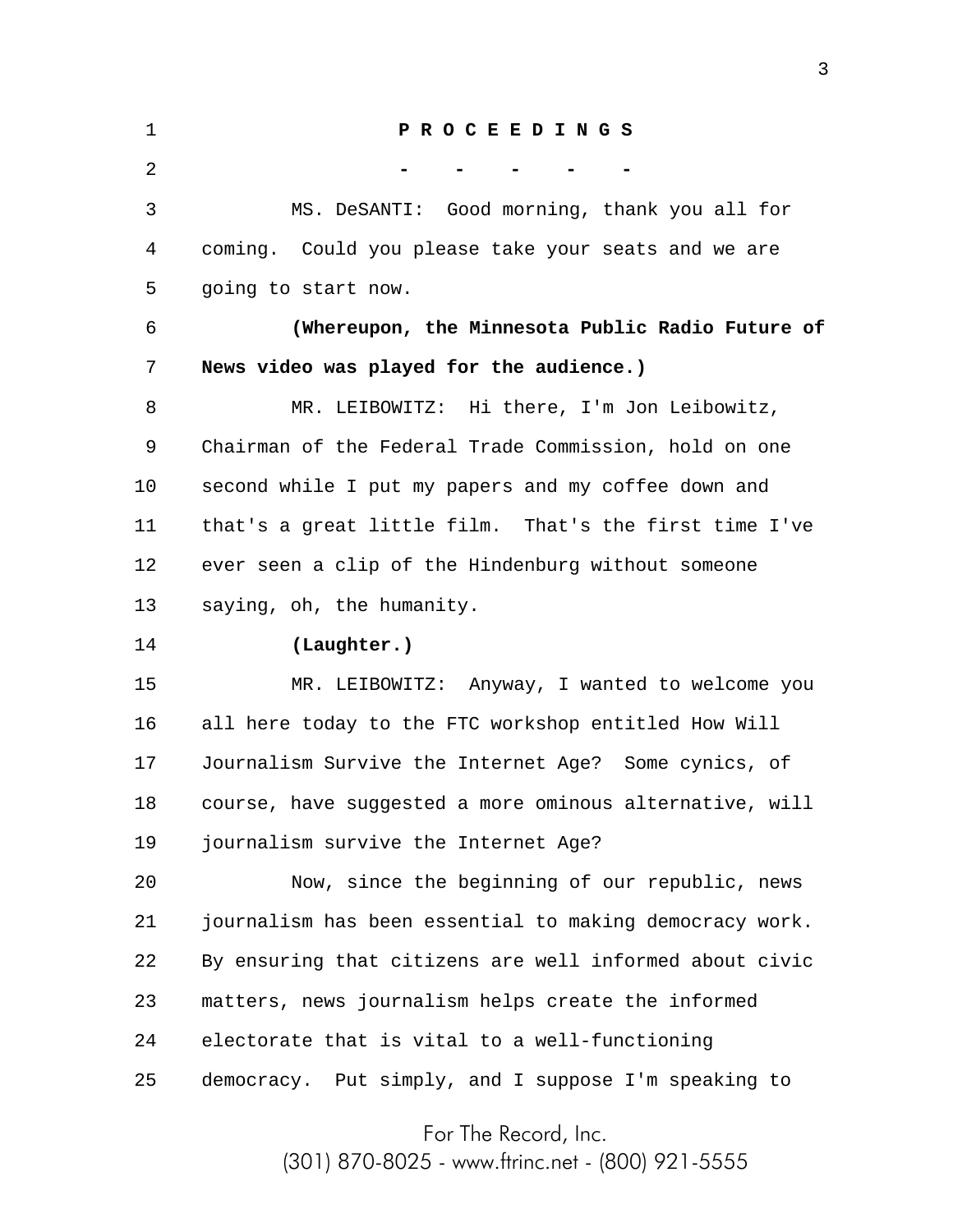1 2 3 4 5 6 7 8 all the journalists in the audience, regardless of your platform, you help us make sense of an ever more complicated world, you hold us accountable when we're not doing our jobs properly, you provide a way for the myriad of American voices to be heard, and you are really the day-to-day champions of our First Amendment values. But now journalism, at least in the traditional sense, is in trouble.

9 10 11 12 13 14 New forms of competition in advertising are disrupting the business model that has sustained most journalism in the U.S. for more than 150 years. In response, both incumbent news providers and new entrants are searching to find the business models that will enable them to thrive into the future.

15 16 17 18 19 20 21 22 23 24 25 Now, as we all know, many factors have driven this change, including some self-inflicted wounds, but in the long run, competition made possible by the Internet is at the center of these changes. This kind of disruptive competition is often called creative destruction. It usually involves an innovative business model, sometimes combined with new technologies, that explodes past practices and gives long-term benefits to consumers. That is certainly true, I think we can all agree, of the Internet as a whole, which has brought extraordinary and wide-ranging benefits to the American

For The Record, Inc.

(301) 870-8025 - www.ftrinc.net - (800) 921-5555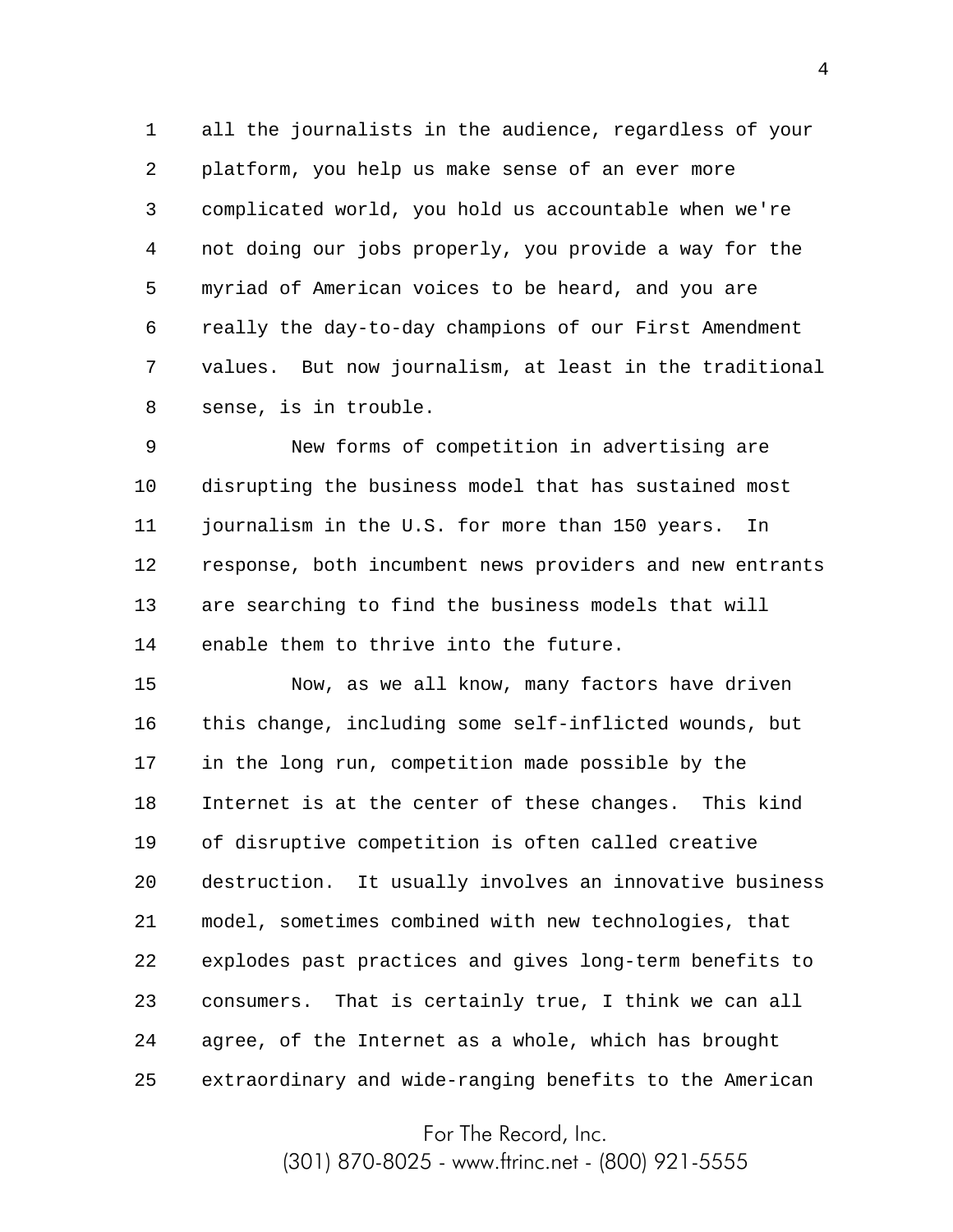1 people.

25

2 3 4 5 6 7 8 9 For journalism, however, the concern is that creative destruction caused by Internet competition will destroy more than it creates. Whatever the new business models for journalism may be, and we've certainly seen some glimmers of light in endeavors such as the voice of San Diego, Talking Points Memo, and ProPublica, they are aren't yet fully apparent, and/or fully sustainable, at least in a broad sense yet.

10 11 12 13 14 15 16 At the same time, we're witnessing a quantifiable, and some would say qualitative demise of the old world order of news delivery. That's why it remains an open question about whether the changes to news gathering amount to creative destruction or simply destruction. It seems to me that it's a little bit of both.

17 18 19 20 21 22 23 24 We're here today to discuss these issues with many of America's leading publishers, editors, writers, media analysts, scholars, advertising executives and consumer advocates. Some of you are beginning new careers online, as citizen journalists, bloggers, or publishers of news. All of you face a new job requirement, to be an innovator in a shifting news landscape.

We expect to learn a great deal from you, and

For The Record, Inc.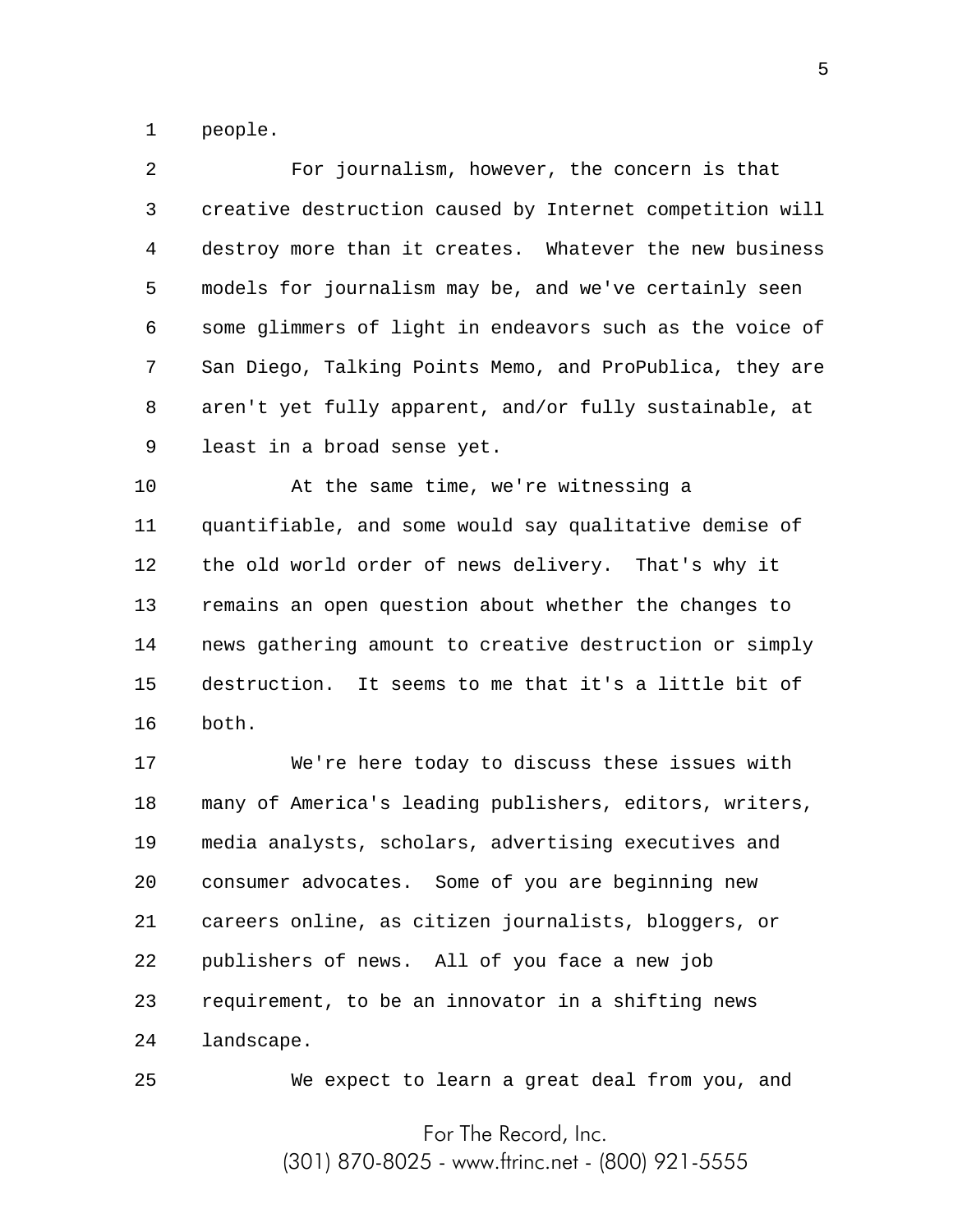1 2 the Commission appreciates your willingness to share your experiences with us.

3 4 5 6 7 8 So, why are we doing this workshop? I should say, I was reading a blog last night that asked this very, very legitimate question, it also complained that we didn't post our agenda in HTML format, only in PDF, and I know it's early in the morning, but that was a joke.

9

## **(Laughter.)**

10 11 12 MR. LEIBOWITZ: He really did, he complained that we didn't post our agenda in HTML format, only in PDF, and we're going to look into that, too.

13 14 15 16 17 18 19 20 21 22 23 24 Well, the Federal Trade Commission is well known for its law enforcement activities in the competition and consumer protection areas. Also important, but perhaps less well known is the policy function that Congress assigned to the Federal Trade Commission since our inception in 1915. Both Woodrow Wilson and Louis Brandeis, two of the principal architects of the Commission, endorsed this Commission before Congress in testimony in 1914 and 1915, and I think in the longer version of my speech, we have excerpts from their testimony, or in Wilson's case, a joint speech to the joint session of Congress.

25 Lawmakers agreed with this vision, they gave our

> For The Record, Inc. (301) 870-8025 - www.ftrinc.net - (800) 921-5555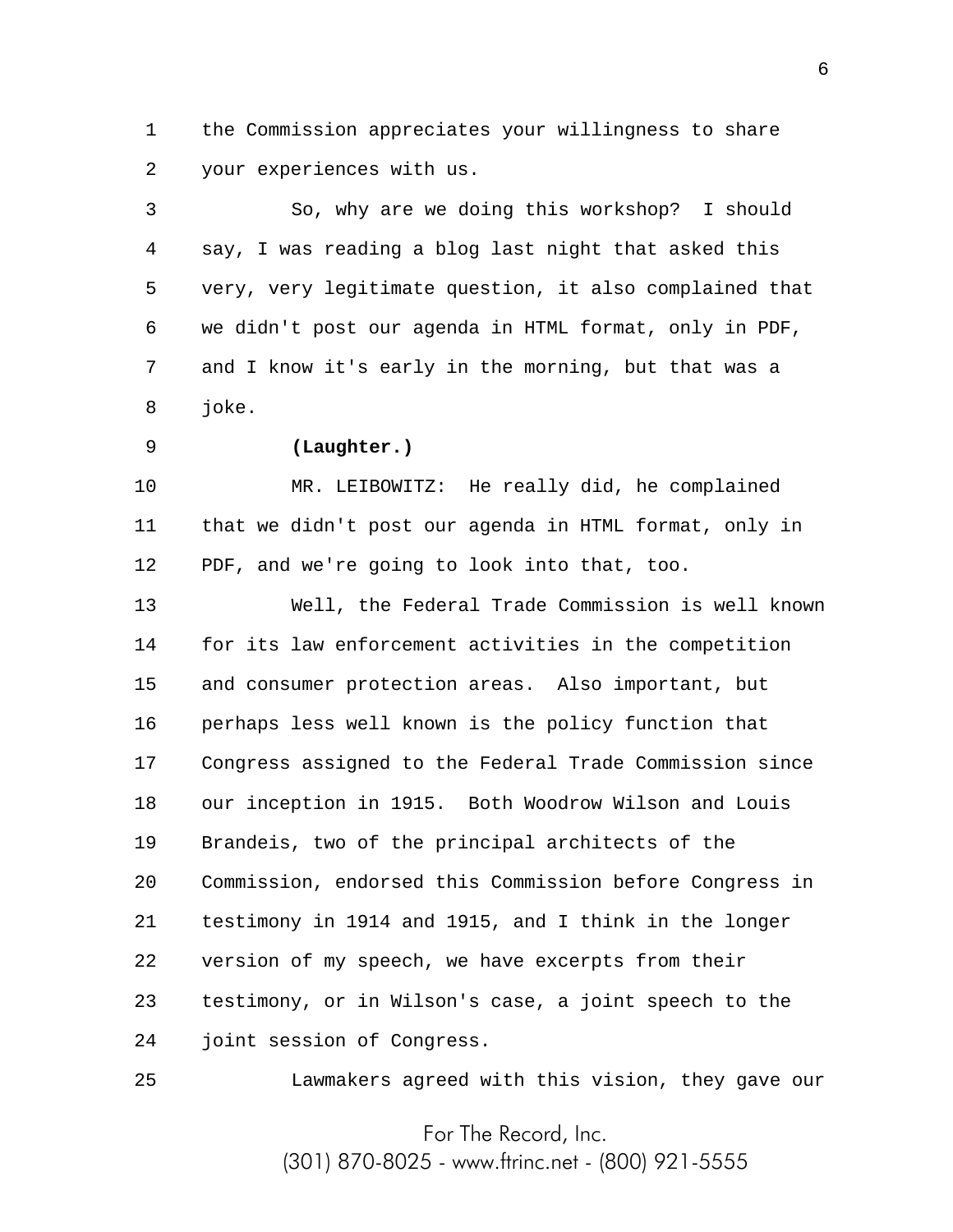1 2 3 4 agency under the FTC Act the jurisdiction to investigate and make public new developments in the marketplace, and where appropriate, make legislative recommendations. For decades, the FTC has embraced this policy role.

5 6 7 8 9 10 From a study of radio broadcasting in the 1920s that influenced passage of the Federal Communications Act of 1934, creating the FCC, to more recent reports on subjects as diverse as health care competition, in which many of you know we are very, very involved, patent reform, and behavioral marketing.

11 12 13 14 15 16 17 18 19 20 21 22 With this workshop today, we continue to fulfill that Congressional, or Wilsonian mission, to bring out facts in the marketplace. Make no mistake, we are living through a period of extraordinary change in which the bottom seems to be falling out of the news business as consumers shift their habits in acquiring news. This is not to say that all news organizations are experiencing these forces at the same time, and in the same way. Newspapers, overall, were profitable in 2008. Consumers still used TV as their primary news source, but major changes are under way, and the facts are striking.

23 24 25 News rooms across the country have cut staff. The Pew Research Center's 2009 report on the state of the news media projects that by the end of 2009, the

For The Record, Inc.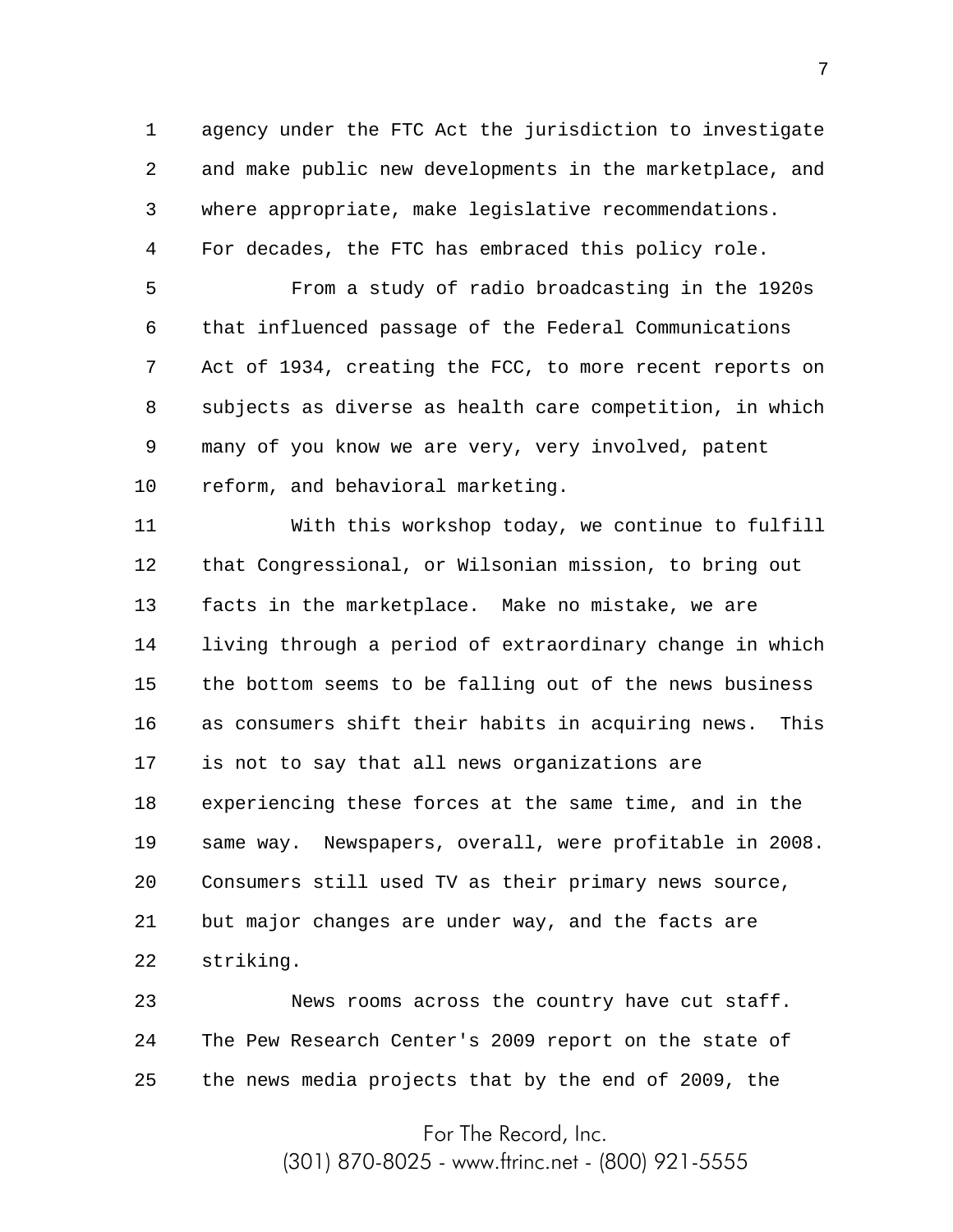1 2 3 4 news rooms of American dailies may employ between 20 and 25 percent fewer people than in 2000, with higher losses at big city metro dailies, including leading papers like the Washington Post, where my wife happens to work.

5 6 7 8 You can't walk into a meeting at the Los Angeles Times, like I recently did, without feeling a sense of shock of the row after row of empty desks in what was once a bustling news room.

9 10 11 12 13 14 The shuttering of a foreign bureau, or office covering the state house or covering city hall may be less apparent, but it is no less problematic. Local newspapers have failed in greater numbers than we have seen in a long time, and the loss of a local newspaper can be devastating to a community.

15 16 17 18 19 20 To be certain, short-term factors have played a significant role in the cuts at news rooms, including the current recession, and the debt overhang from some highly leveraged media deals. But at the core of these, is this: The Internet is dramatically reducing advertising revenue for news organizations.

21 22 23 24 25 Now, for many years, newspapers earned about 80 percent of their revenue from advertising. Recently, however, ad revenue for newspapers has been dropping significantly, falling 23 percent between just 2006 to 2008, alone, according to the Pew study.

For The Record, Inc.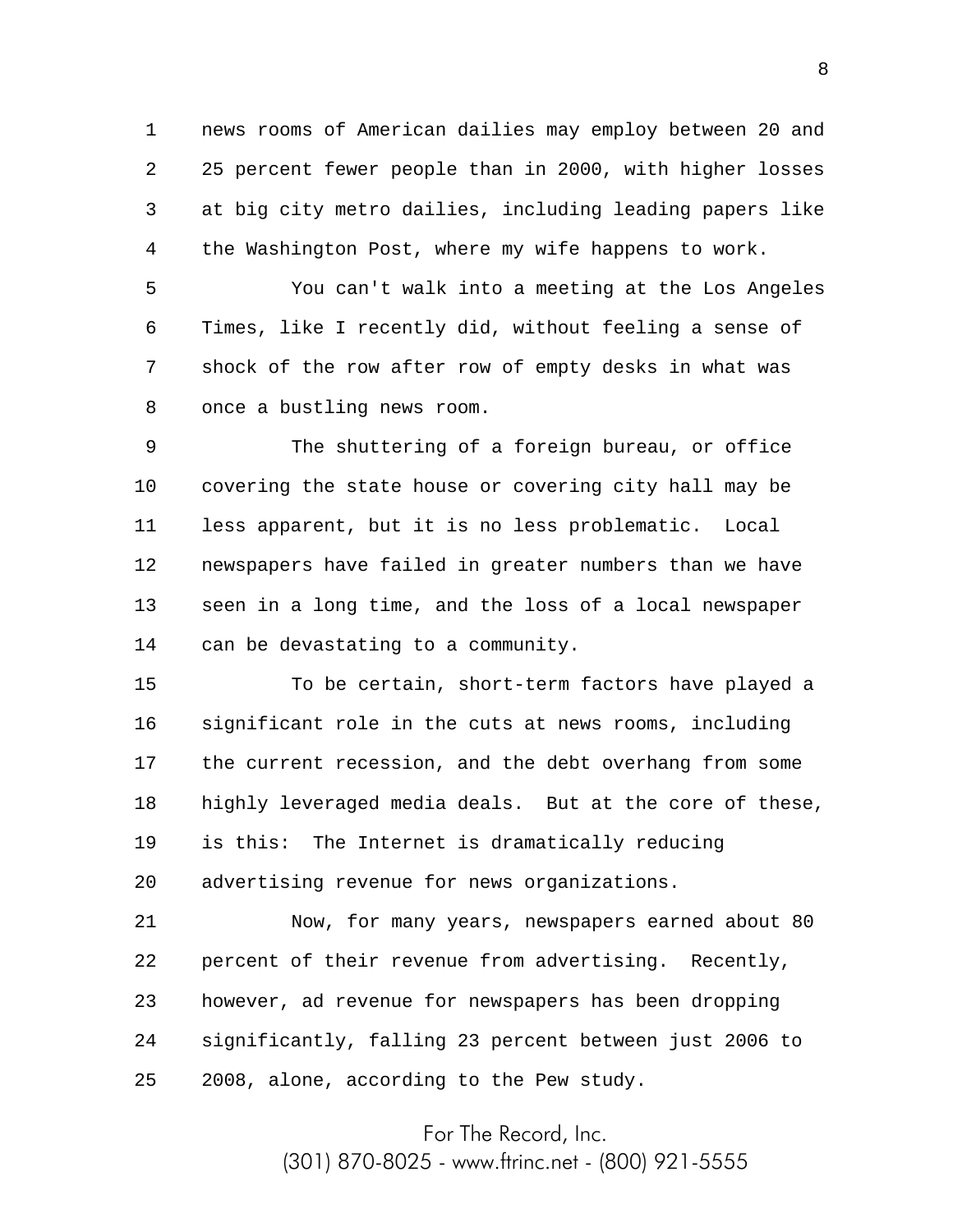1 2 3 4 5 6 7 Local TV, mass audience news magazines and radio news, all of which also rely significantly on ad revenue for funding, have seen troubling declines as well. The Pew report concludes, and I'm quoting here, "The problem facing American journalism is not fundamentally an audience problem or a credibility problem, it is a revenue problem, a decoupling of advertising from news."

8 9 10 11 12 13 Now, of course, the benefits to American consumers of the Internet are momentous, and maybe that's even underestimating it. Gone are the days when consumers could only get news and be exposed to advertising from a few TV stations, a local newspaper or two, and a relatively small number of radio stations.

14 15 16 17 18 19 20 21 22 23 24 25 There are many new ways for consumers to get information over the Internet, and there are many new ways for advertisers to reach those consumers. Even more important, American citizens now can find many more sources of news and other information on the Internet than they previously had available. We can share news stories, react to them, even help gather news in ways that never seemed possible before. We can browse through the news, or some of us, for sports, several times a day, instead of waiting for the local news broadcast at 6:30 or 7:00, or the headlines in tomorrow morning's newspaper. We can advertise on Craig's List,

For The Record, Inc.

(301) 870-8025 - www.ftrinc.net - (800) 921-5555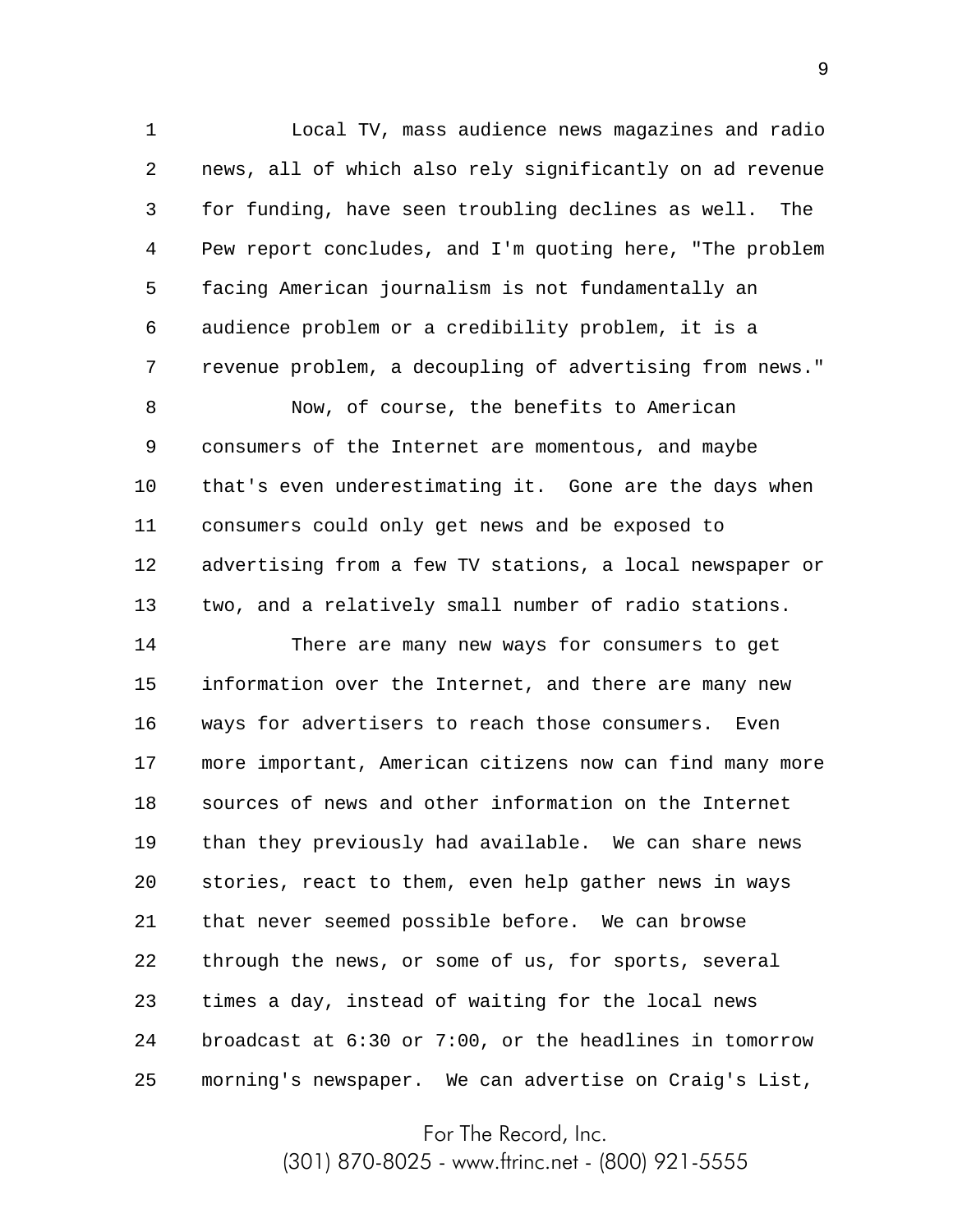1 2 3 for free. Because of the Internet, consumers have access to more of the content they want, when they want it, and that should all be good. It should be.

4 5 6 7 8 9 10 11 12 13 14 15 So, does what is happening to journalism fit the usual model of creative destruction? For example, when Gutenberg invented the printing press, that was bad, of course, for those who illustrated bibles by hand. That was not a joke. When the Federal Government, under President Eisenhower, built the interstate highway system, that was bad, of course, for those who owned hotels on old federal highways. When the Internet allowed for the creation of online travel sites, that let folks shop directly for discounted airline tickets and hotels, that was bad for those who worked at travel agencies.

16 17 18 19 20 Now, those whose hotels and travel agencies were shuttered, went on to find other jobs, some perhaps in related fields, some not. I'm not quite sure what happened to all those monks, I wasn't around then. That was a bad joke.

21 22 23 24 25 Still, the overall benefits to society were indisputable, but the same outcome isn't necessarily sufficient in the market for news. We still need journalists to be watchdogs and do investigative reporting, for example, but they can't keep producing

For The Record, Inc.

(301) 870-8025 - www.ftrinc.net - (800) 921-5555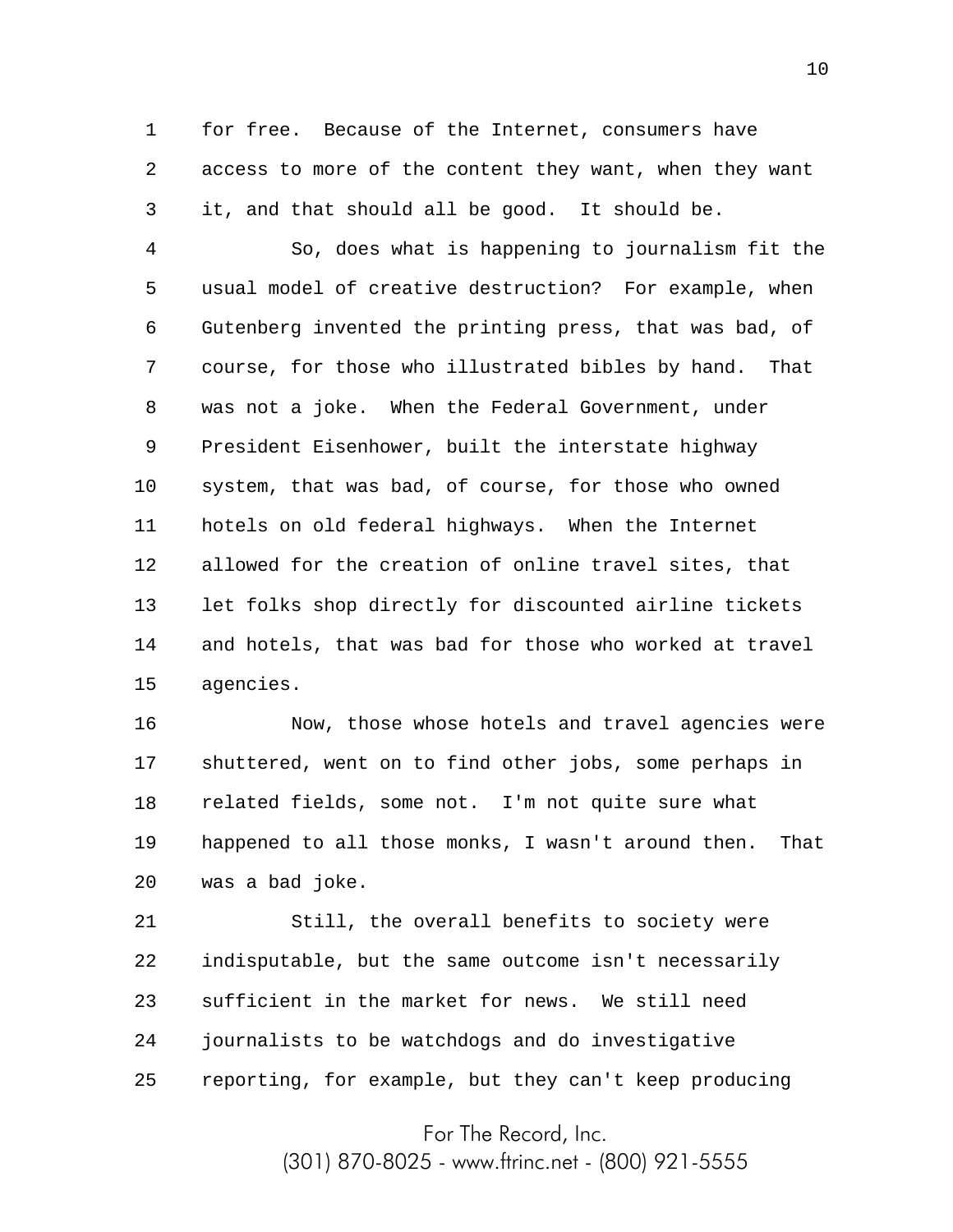1 the news if they are not paid for their work.

2 3 4 5 6 7 8 9 10 Finding a new business model for journalism will not be easy, because the hard truth is that U.S. citizens have never paid subscription fees that cover all the costs of researching, gathering, analyzing, articulating, editing and producing the civic news that's required for the proper functioning of our democracy. Nor do citizens in other democracies, many of which actually subsidize the news through public funding.

11 12 13 14 15 16 17 18 19 Indeed, before advertising supported the news in America, which happened beginning in the 1830s with the rise of the penny press, the Federal Government provided crucial financial support for journalism; for example, through postal subsidies and requirements to publish legal notices. Our history clearly reflects the fact that news is a public good, certainly in the sense that it's necessary for government participation by an informed citizenry.

20 21 22 23 24 25 And news is also a public good in the sense in which economists think of the term; that is, one person's consumption of an item of news does not prevent another person's consumption of the same item. I think economists call this nonrivalrous. There are high fixed costs to produce the news, but relatively low costs

For The Record, Inc.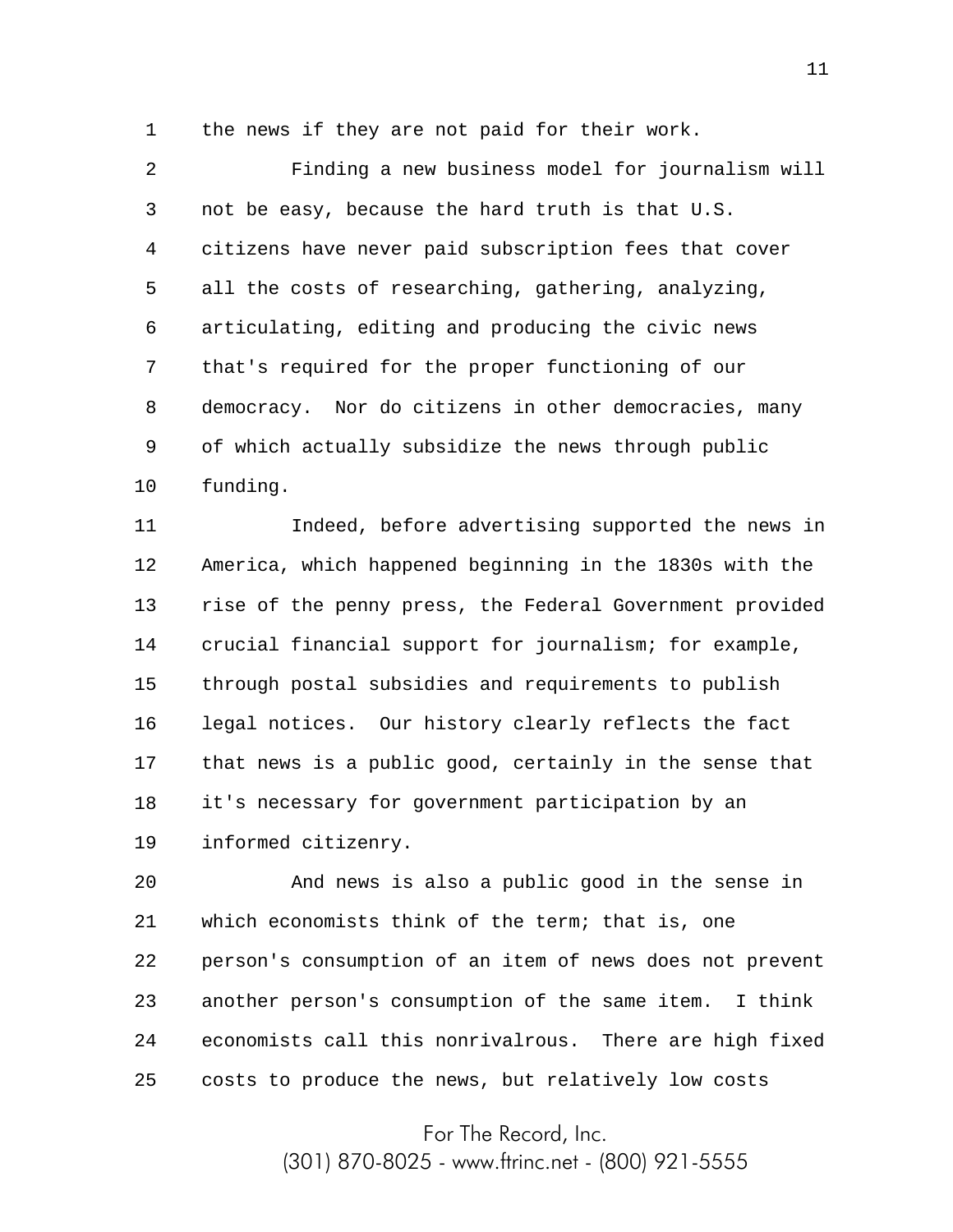1 2 involved in copying it, and, of course, the Internet has made those copying costs lower by order of magnitude.

3 4 5 6 7 8 9 So, as a consequence, in markets for public good, such as news, consumers can free ride, instead of paying full value, or in fact, paying anything, for what they're consuming, which means that the sellers will have trouble getting paid enough to keep producing what consumers value, and that, of course, is precisely the problem facing news organizations today.

10 11 12 13 14 15 16 17 18 So, the ongoing market for news, then, warrants serious study for at least two reasons: First, markets for public good, such as news, may work imperfectly, and competition policy is well suited to evaluate these market imperfections. Consumer protection policy, the other thing that the FTC does, is well suited to help us understand the privacy and data security implications of the behavioral marketing used by media companies to increase ad revenues online.

19 20 21 22 Second, and more importantly, this is not just any market. Changes we're seeing in journalism will affect how we govern ourselves, not just the profits and losses of various news organizations.

23 24 25 Now, we organize workshops like this, not only to educate ourselves, but also to help educate other policy makers in Washington, and to move the public

For The Record, Inc.

(301) 870-8025 - www.ftrinc.net - (800) 921-5555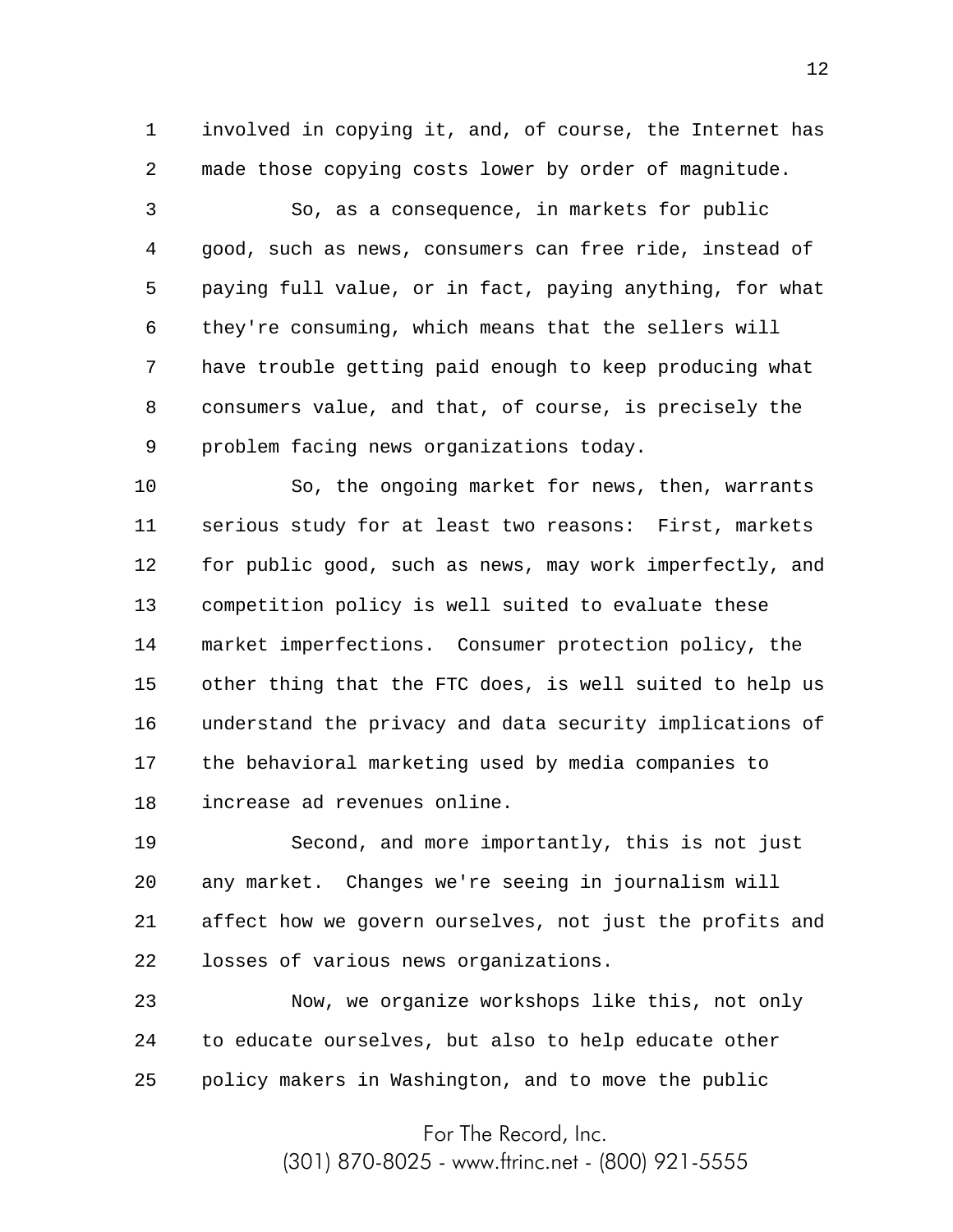1 2 3 4 5 6 7 8 9 10 debate in a direction that we hope will be a positive one, and, of course, that's what we're hoping to do here. After a brief review of where we came from and where we are now, today's workshop participants will address business models for news organizations and given its importance to news revenues, the future of online advertising. Tomorrow will focus on nonprofit and foundation funding, how to reduce the costs of journalism, and how the new news organizations, including bloggers, fit into this puzzle.

11 12 13 14 15 16 17 Throughout, you'll be hearing from prominent participants in business and government. Rupert Murdoch will be speaking in a few minutes, and later this morning you will hear from Arianna Huffington, who I believe is here, but somewhere in the back. Here, in the front, there's a better seat up here if you want, for all participants.

18 19 20 21 22 23 24 25 Len Downie, who co-authored a report commissioned by the Columbia School of Journalism, will also speak, as will Josh Marshall, who publishes the online website Talking Points Memo. Tomorrow, Henry Waxman, Chairman of the House Energy and Commerce Committee, will give opening remarks, and later in the day, he will be followed by former FCC Chairman Reed Hundt, who will speak about the Knight Commission Report

For The Record, Inc.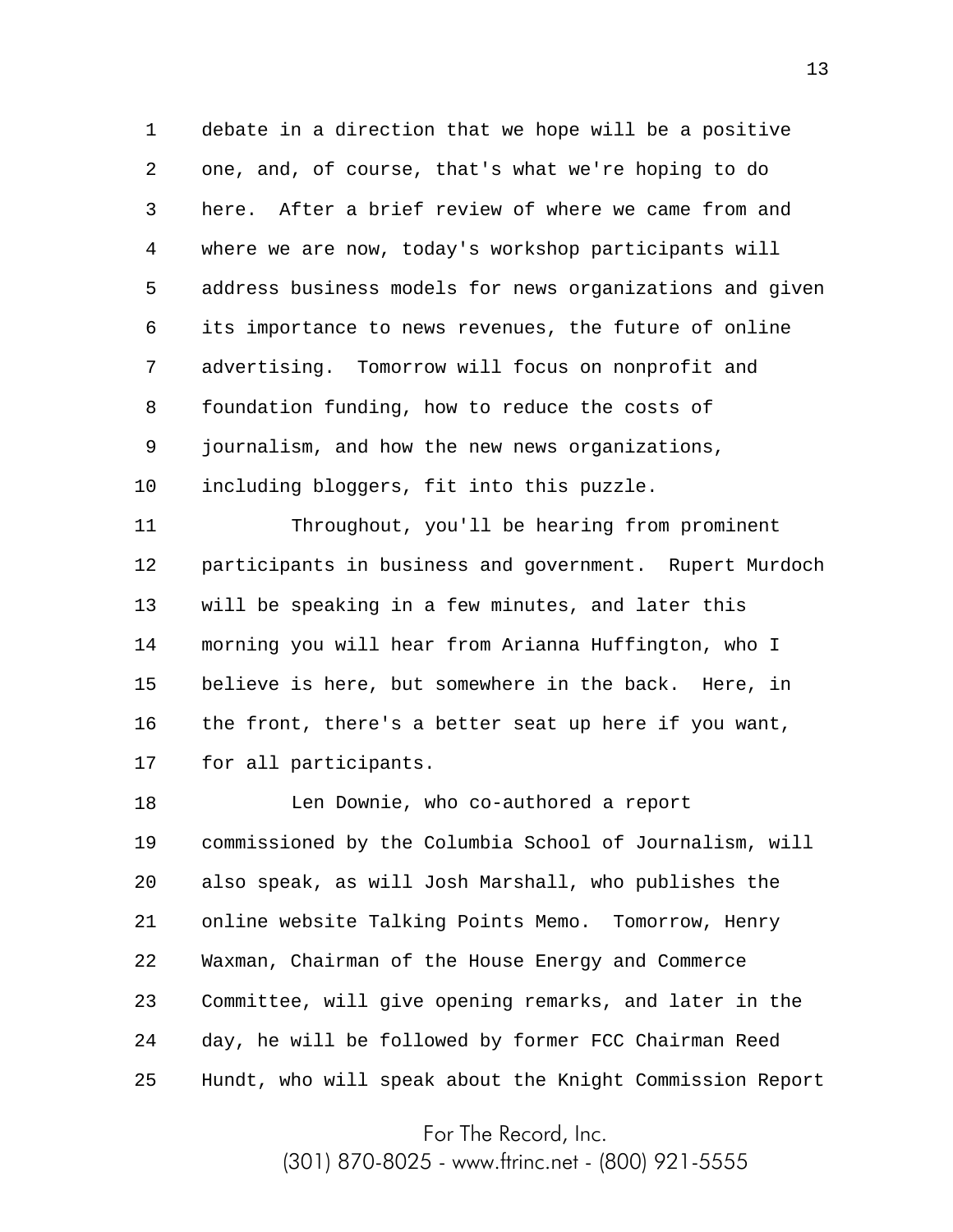1 on the information needs of communities in a democracy.

2 3 4 5 6 7 8 You're likely to hear some disagreements amongst speakers about the best way to move forward, and that's probably an understatement. Some may argue that there isn't a problem in journalism at all, but I think there's no disagreement among any of them, and any of us in the room, about the critical importance of journalism to democracy.

9 10 11 12 13 14 15 16 17 18 19 20 21 There will be more to come. We realize that the most we could hope to do in these two days would be to get the facts and the ideas about how to address these changes on the table. We're going to have additional workshops in the spring to delve into various policy proposals, whether involving special tax or antitrust treatment for news-gathering organizations. Of course, we here at the FTC do not generally like antitrust exemptions, to look at changes in copyright law, cross-ownership restrictions, look at government subsidies as exist for public radio and public broadcasting, and then to assess the degree to which any policy response may or may not be appropriate.

22 23 24 25 We're also going to work closely with the FCC, which under Julius Genachowski, has begun a major effort to look closely at the full range of issues relating to news media and open Internet, and by working together,

For The Record, Inc.

(301) 870-8025 - www.ftrinc.net - (800) 921-5555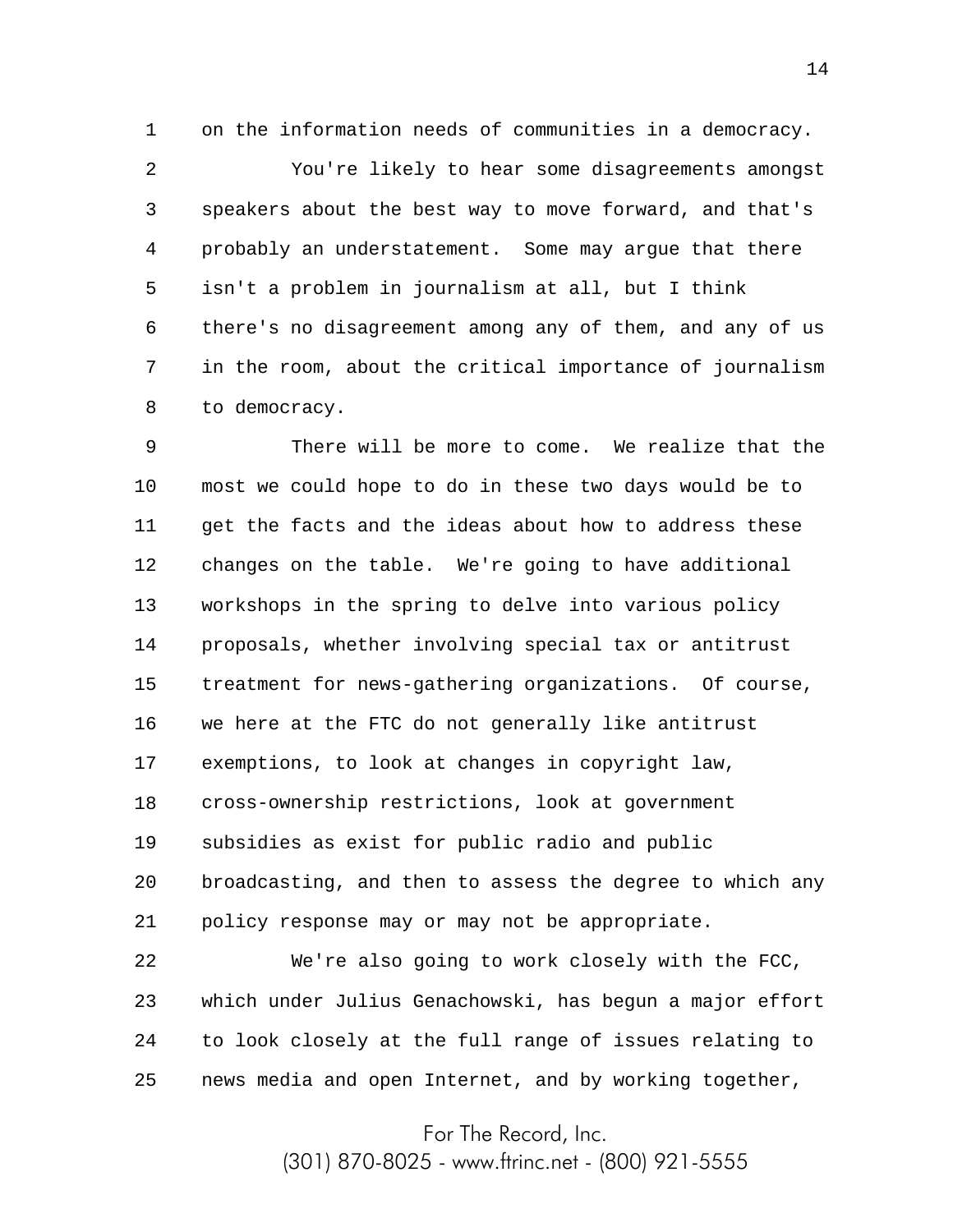1 2 3 our hope is that we can do a better job enhancing our understanding of this changing marketplace, and whether or not government has a role to play.

4 5 6 7 8 9 10 11 My own sense is that we need to understand these changes to journalism much better than we do today, before we consider any changes to current law. Moreover, we are not going to undo the profound changes brought by the Internet, nor do we want to. But aside from that, we should be willing to take action if necessary to preserve the news that is vital to democracy.

12 13 14 15 16 17 18 Once again, I want to thank all of you in the room, and it is a full room. We have an overflow crowd I think in our other building. Thank you for coming. We hope that by holding this workshop, which, by the way, we are webcasting and Twittering, just to show that we're not Luddites, we can help shine a light in the right places.

19 20 21 22 23 Now I'll turn it over to Susan DeSanti, if Susan DeSanti is here. Oh, she's right here. Turn it over to Susan DeSanti, the FTC's Director of Policy Planning, to share some housekeeping items for how today will work and then introduce our first two speakers.

24 Thank you all very, very much.

25 **(Applause.)**

> For The Record, Inc. (301) 870-8025 - www.ftrinc.net - (800) 921-5555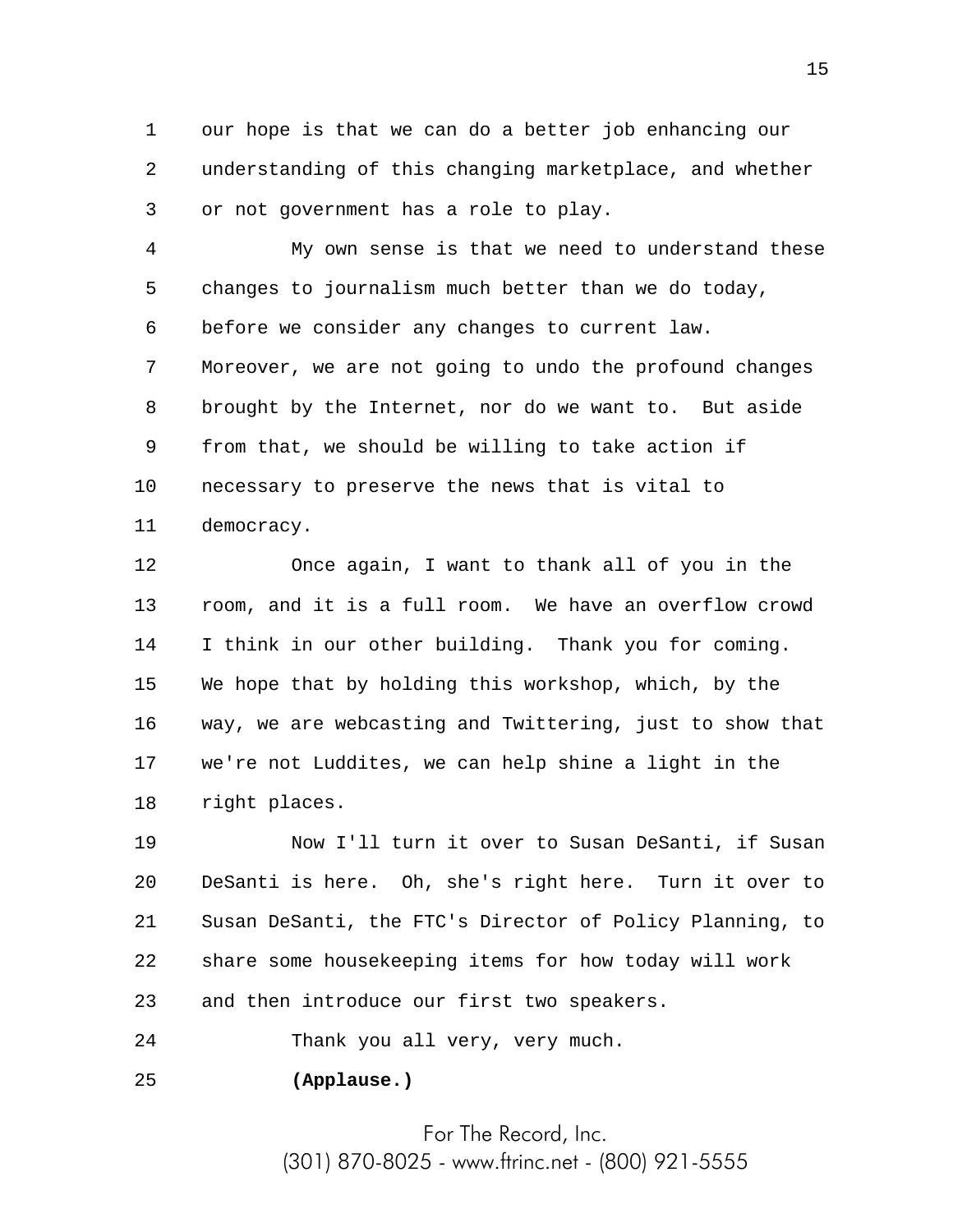1 2 3 4 5 6 7 8 MS. DeSANTI: Thank you very much, Mr. Chairman. Jon got to lay out the grand themes that we are going to be hearing about today. I am the annoying person who is going to tell you about the practical details. Like Jon, I'm very delighted to see so many of you here today, and I want first to thank Minnesota Public Radio, which loaned us the terrific video that you just saw on the future of news.

9 10 11 12 13 14 I'll quickly run through these housekeeping items. First I have a security announcement that I am required to read. Anyone who goes outside the building without an FTC badge will be required to go through the magnetometer and x-ray machine again prior to re-entry into the conference center.

15 16 17 18 19 20 21 22 23 24 In the event of a fire, or evacuation in the building, please leave the building in an orderly fashion. Once outside of the building, you need to orient yourself to New Jersey Avenue. Across from the FTC is the Georgetown Law Center. Look to the right front sidewalk, that is our rallying point, everyone will rally by floors. You need to check in with the person accounting for everyone in the conference center. In the event that it is safer to remain inside, you will be told where to go inside the building. If

25 you spot suspicious activity, please alert security.

For The Record, Inc.

(301) 870-8025 - www.ftrinc.net - (800) 921-5555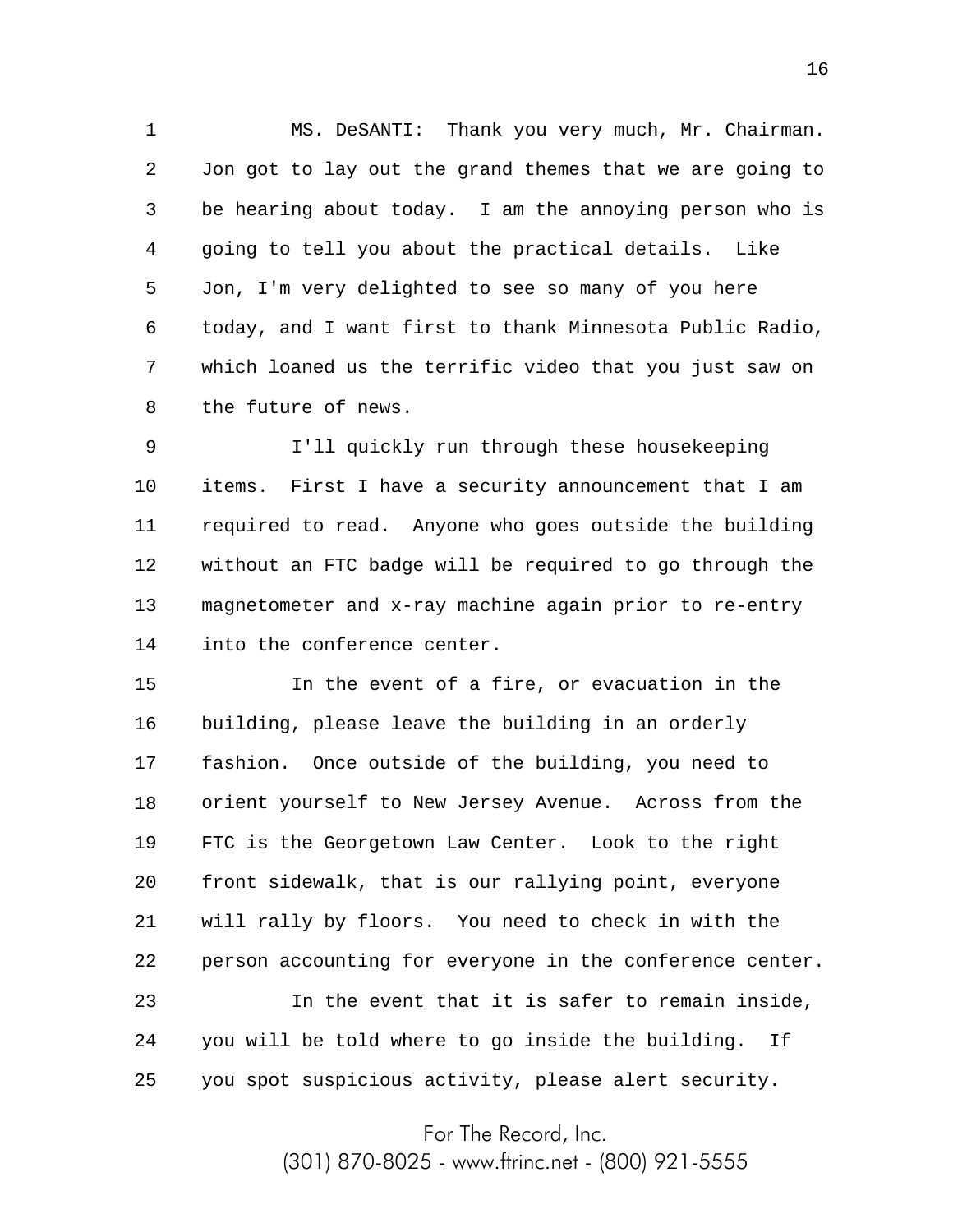1 2 3 4 5 6 7 8 9 10 11 Second, here are the technology announcements: As you might have seen, the FTC's home page has a link to the news media workshop webpage, where you can find a link to our Twitter page, located at twitter.com/ftcnews. People who are following the webcast can send questions for panelists using Twitter via @ftcnews. We will try to pass some of these questions to the moderators, and the general counsel's office wants me to remind you that your messages may be subject to disclosure under FOIA or other applicable laws.

12 13 14 15 16 Also, there is Wi-Fi access available for those who want to write about the workshop in realtime. You will need to get an instructional pamphlet with the log-in code, and those are available on the table just outside these doors.

17 18 19 20 21 22 23 24 25 Finally, I'll describe how today's presentations and panels will work. As you can see, we have a crowded agenda. I sort of think of this workshop as another Thanksgiving dinner. Basically, the agenda is crowded because we have so many great speakers, just as some of you may also have had crowded dinner plates last Thursday. In any case, this means we're going to keep the introductions short, but I do encourage you to read the bios that you have in your folders, because every

For The Record, Inc.

(301) 870-8025 - www.ftrinc.net - (800) 921-5555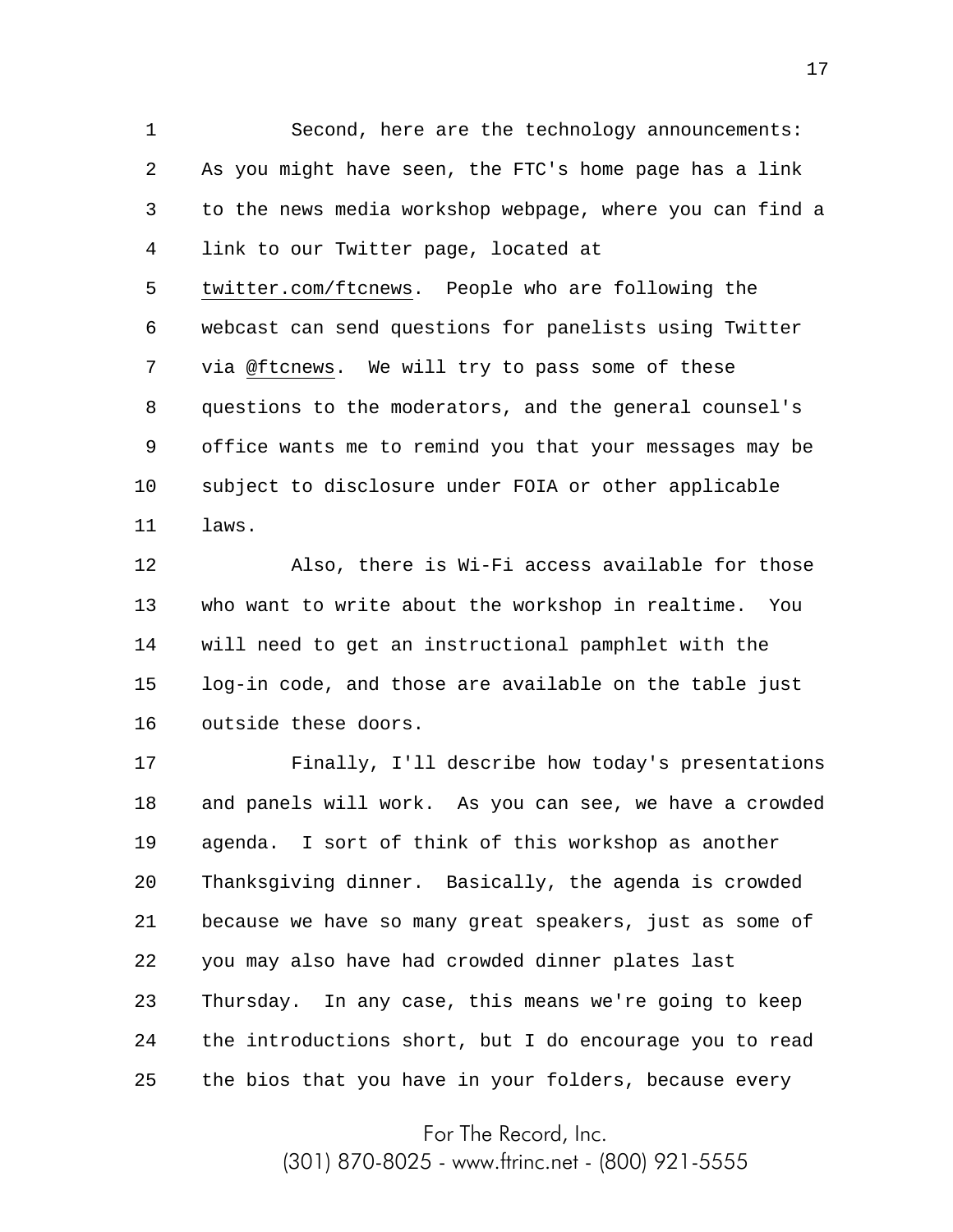1 one of our speakers has outstanding accomplishments.

2 3 4 5 We have only a few breaks, and a limited time for lunch. If you need to exit the room for any reason, please go ahead and do so, you don't need to wait for a break.

6 7 8 9 10 11 12 13 For the panels, each speaker will have three minutes to give an opening presentation that highlights the main points he or she wants to make. Unfortunately, we will need to be strict about those time limits, given all we have to cover. Then we will have a moderated discussion. If a panelist wishes to speak, please put your table tent up on end so we can see and recognize you.

14 15 16 17 18 19 20 21 22 23 24 25 Finally, if you have questions for the panel, and you're sitting in the audience, please write your question on the question card that's included in your folder, and give that card to Katherine Viajs. Katherine? Okay, give your card to Michael Wroblewski, who is standing over there, and he will bring your questions to the co-moderator and we will try to make time for the audience questions to the extent possible. Now we are ready to begin, and I am going to start by introducing our first speaker, Paul Steiger. Paul is the editor in chief, editor and CEO of ProPublica, a nonprofit, nonpartisan organization doing

For The Record, Inc.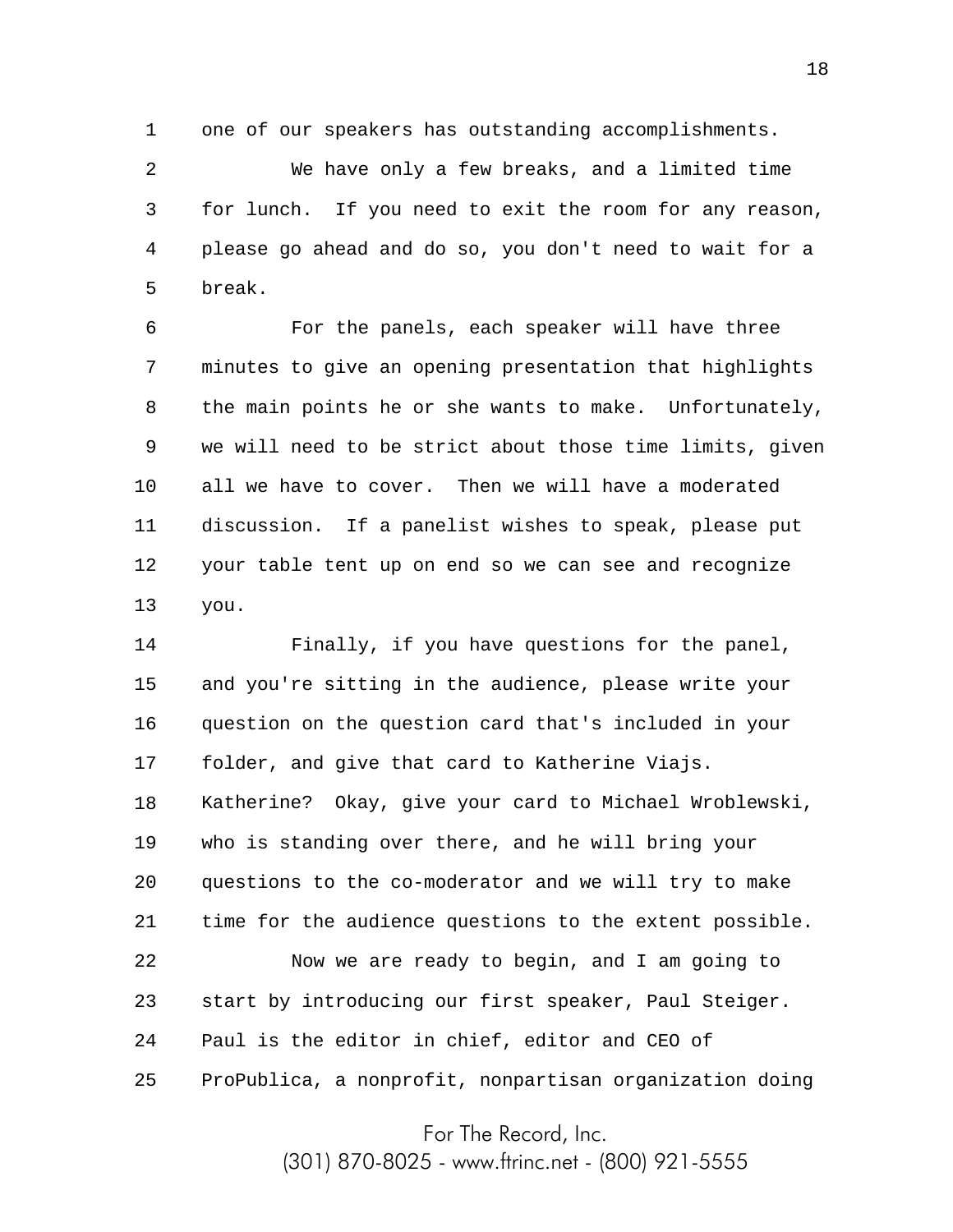1 2 3 4 investigative journalism in the public interest. For 16 years previously, he was the managing editor of the Wall Street Journal. Under his leadership, the Journal's reporters and editors were awarded 16 Pulitzer Prizes.

Paul?

5

6 7 8 MR. STEIGER: Thank you very much, Susan. I'm trying to decide whether I'm the cranberry sauce or the minced pie. I hope I'm not the turkey.

9 10 11 12 13 14 Thank you, thanks to the Commission staff for inviting me to be here, and thank you, Chairman Leibowitz, and the entire Commission for sharing the concern that many of us feel about the changes going on in the news business and the implications for Democratic governance.

15 16 17 18 19 I'm a career reporter and editor by trade, a national critic of government, a civil one, I hope, rather than a collaborator with it, but I do welcome the chance to tell you what I see out there as I engage in the daily direction of a small news organization.

20 21 22 23 24 25 Let me begin, as some of our stories do, with an anecdote. On Sunday, July 12th, 2009, the Los Angeles Times published on its front page and on four full inside pages an article headed Problem Nurses Stay on Job as Patients Suffer. Of the many extraordinary things about this story, one stands out: It was written

For The Record, Inc.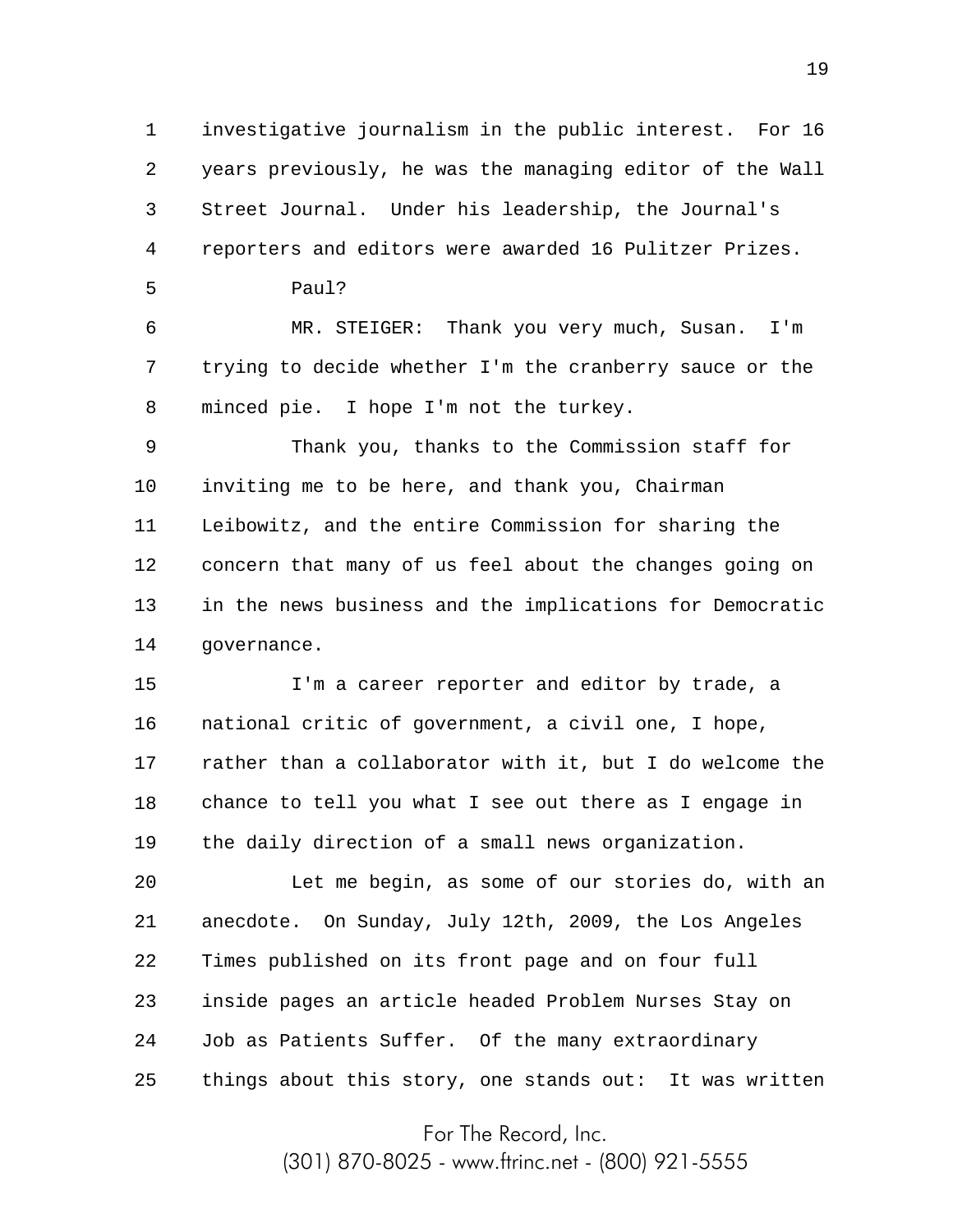1 2 3 4 5 6 7 and principally reported by two reporters, Charles Ornstein and Tracy Weber, who do not work for the Los Angeles Times, they work at ProPublica, a New York-based, nonprofit and nonpartisan team of investigative journalists founded in 2008 and funded by philanthropy, including major support from the Sandler Foundation.

8 9 10 11 12 13 14 15 16 17 Just a few years ago, there would have been a slim chance that a paper of the Times' standing would have devoted so much prime real estate to anything not entirely of its own origination and execution, but how the world has changed. Over the past year, the Times and ProPublica have collaborated on two dozen exclusive stories on more than half a dozen subjects and almost certainly will on more. How good it has been for the people of California that these two organizations did find a way to work together.

18 19 20 21 22 23 24 Nor is this story unique. Weber and Ornstein have previously won the Pulitzer Prize, as has a quarter of our news staff at ProPublica. They joined a staff we recruited from around the country, and the early results are in, in the 16 months since we began publishing, ProPublica has published in exclusive partnerships with nearly 40 other news organizations.

25 From those two dozen pieces in the Los Angeles

For The Record, Inc.

(301) 870-8025 - www.ftrinc.net - (800) 921-5555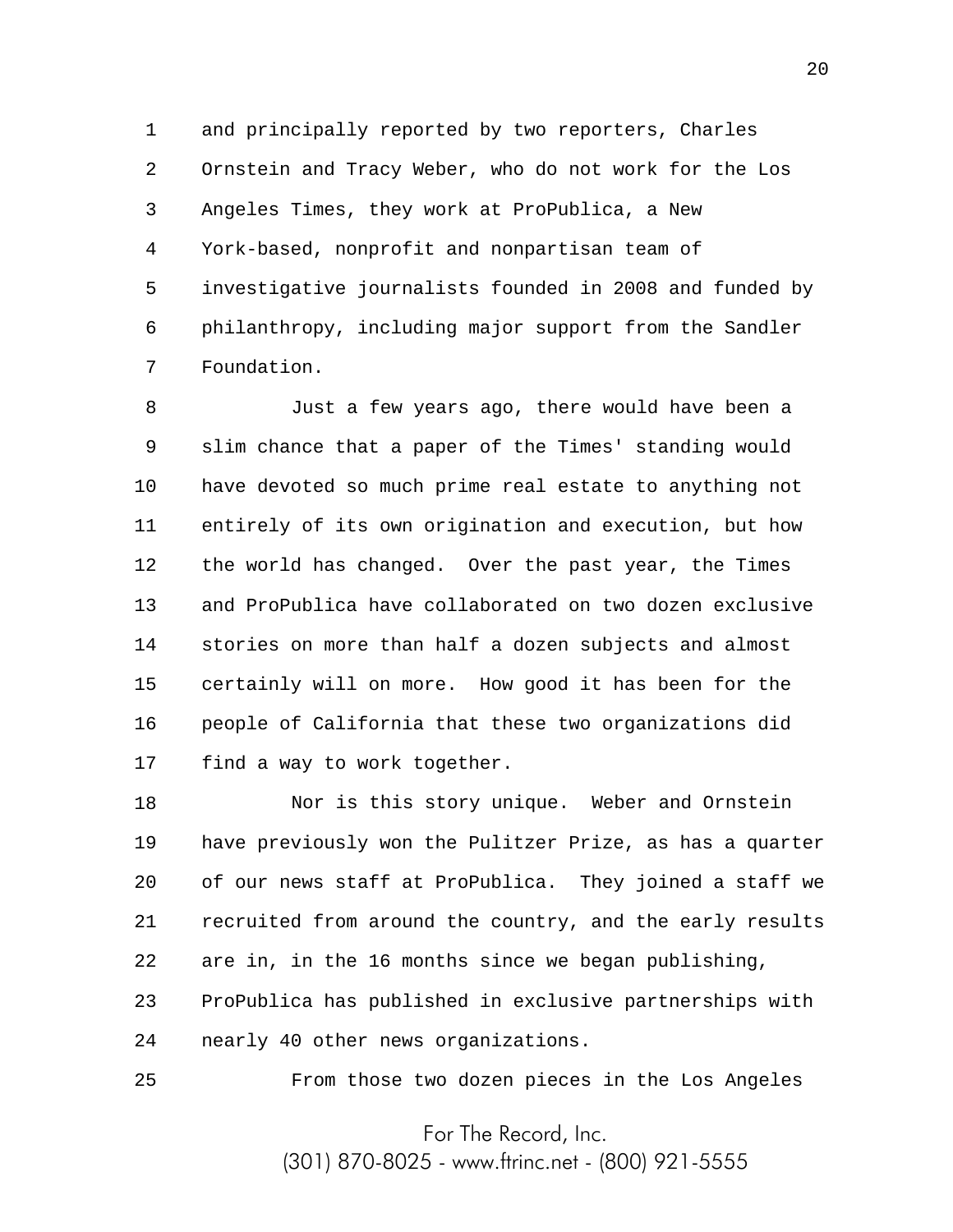1 2 3 4 5 6 7 8 9 Times to half a dozen in the New York Times, from more than ten with Politico to another half dozen in the Washington Post, to multiple stories also in USA Today, on CBS's Evening News and ABC News, in the Denver Post, on the Huffington Post, on public radio's Marketplace, and it's WNYC, in Business Week and the Chicago Tribune and in metro papers like the Albany Times Union, Pittsburgh Post-Gazette and Newark Star Ledger, and on websites such as Slate, MSN and Salon.

10 11 12 13 14 15 16 17 18 19 20 21 22 23 24 25 When we began, people wondered if such leading news organizations would accept articles from a nonprofit web-based upstart like ourselves. More than 150 major stories later, I think that has been established. The California nursing piece detailed how the state board that licenses nurses was failing horribly to do its job. Specifically, the board was taking an average of three and a half years, and sometimes as much as six years, to remove the licenses of nurses convicted of stealing drugs from their patients, of beating their patients or being in a stupor from drugs or alcohol while their patients faced emergencies. If these nurses were fired from one hospital for such misdeeds, they simply took their licenses down the street to another hospital, often to begin a new cycle of mistreatment and endangerment.

For The Record, Inc.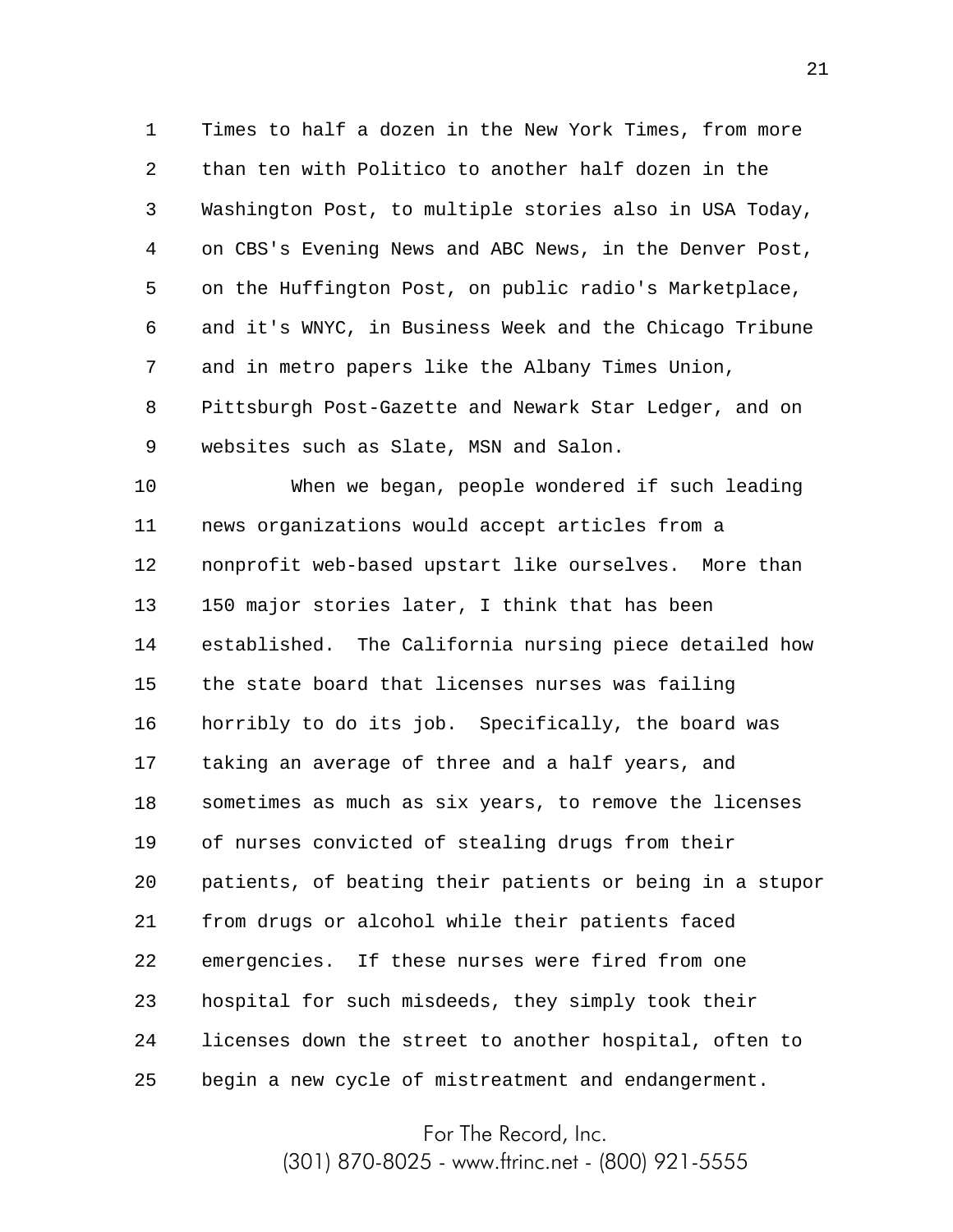1 2 3 4 5 6 7 8 9 The day after the Times published these revelations, Governor Schwartzenegger fired a majority of the nursing board's members and replaced them with a new slate, whom he charged with curing the system. Will they succeed? It's far too early to tell, although the board has been granted subpoena power, has finally begun to set enforcement priorities and has more than doubled the number of cases it initiates. ProPublica will continue to monitor their progress.

10 11 12 13 14 15 16 17 I tell this story not to brag on myself, as the editor of ProPublica, or even to praise my brilliant colleagues, Ornstein and Weber, who are the ones who deserve credit. The point is to show the importance of this kind of work. Journalism intended to shine a spotlight on abusive power and failure to uphold the public interest, and by so doing, to give the public the information needed to produce positive change.

18 19 20 21 22 23 24 25 We used to be able to count on robust metropolitan dailies to provide a steady flow of this valuable work. Now, while many newspapers continue to do as much of it as they can, the destruction of the business model they once depended on and the resultant shrinkage and even shuttering of newspapers around the country are robbing the American people of an important bulwark of our democracy.

> For The Record, Inc. (301) 870-8025 - www.ftrinc.net - (800) 921-5555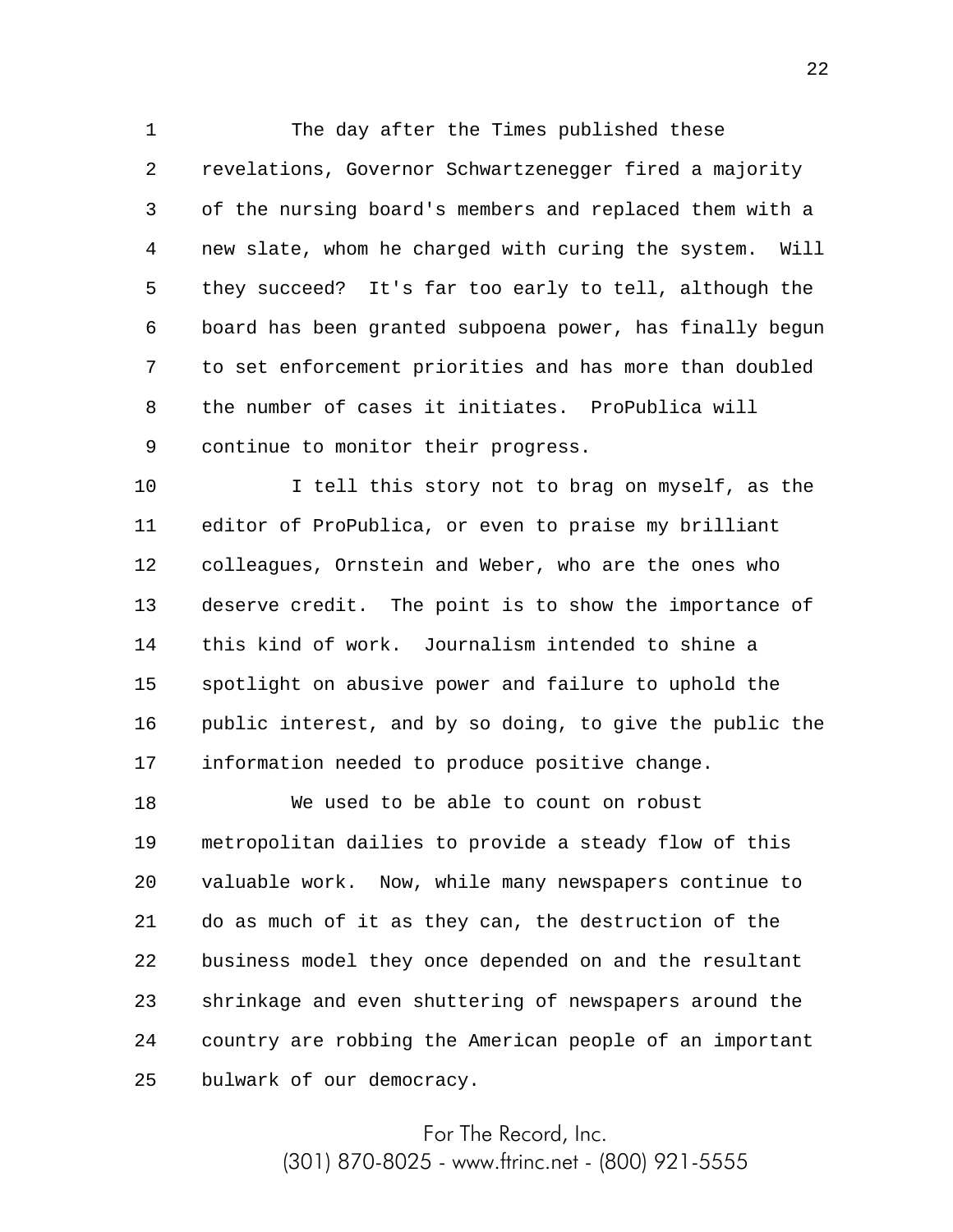1 2 3 4 5 6 7 8 9 This change, of course, is just one of the many effects of a revolution in the way we get our news and information, caused by the dazzling rise of the Internet. This revolution has transformed the typical large and mid-sized metro newspaper from a hugely profitable, locally dominant player, turning out a must-have product for vast swaths of society, into an at-best, break-even business with a dismal prospect of flattening or shrinking revenues.

10 11 12 13 14 15 16 Today newspapers are in the position of producing at legacy expense a product that is liked but considered not needed by college graduates over the age of 40, while increasingly ignored by everyone else. That sounds terrible, and to many of my friends in print journalism, where I spent a 40-year career, it is terrible.

17 18 19 20 21 22 Moreover, while the details are different, much is similar at network television news and at the serious magazines. At the same time, however, it's important to remember that this revolution has also brought many, many positives to society already, with many more likely to come in the future. Creative destruction.

23 24 25 So, the answer is not to reverse the revolution, you couldn't if you tried, nor is it to say newspapers. As major studies by the Knight Commission on information

For The Record, Inc.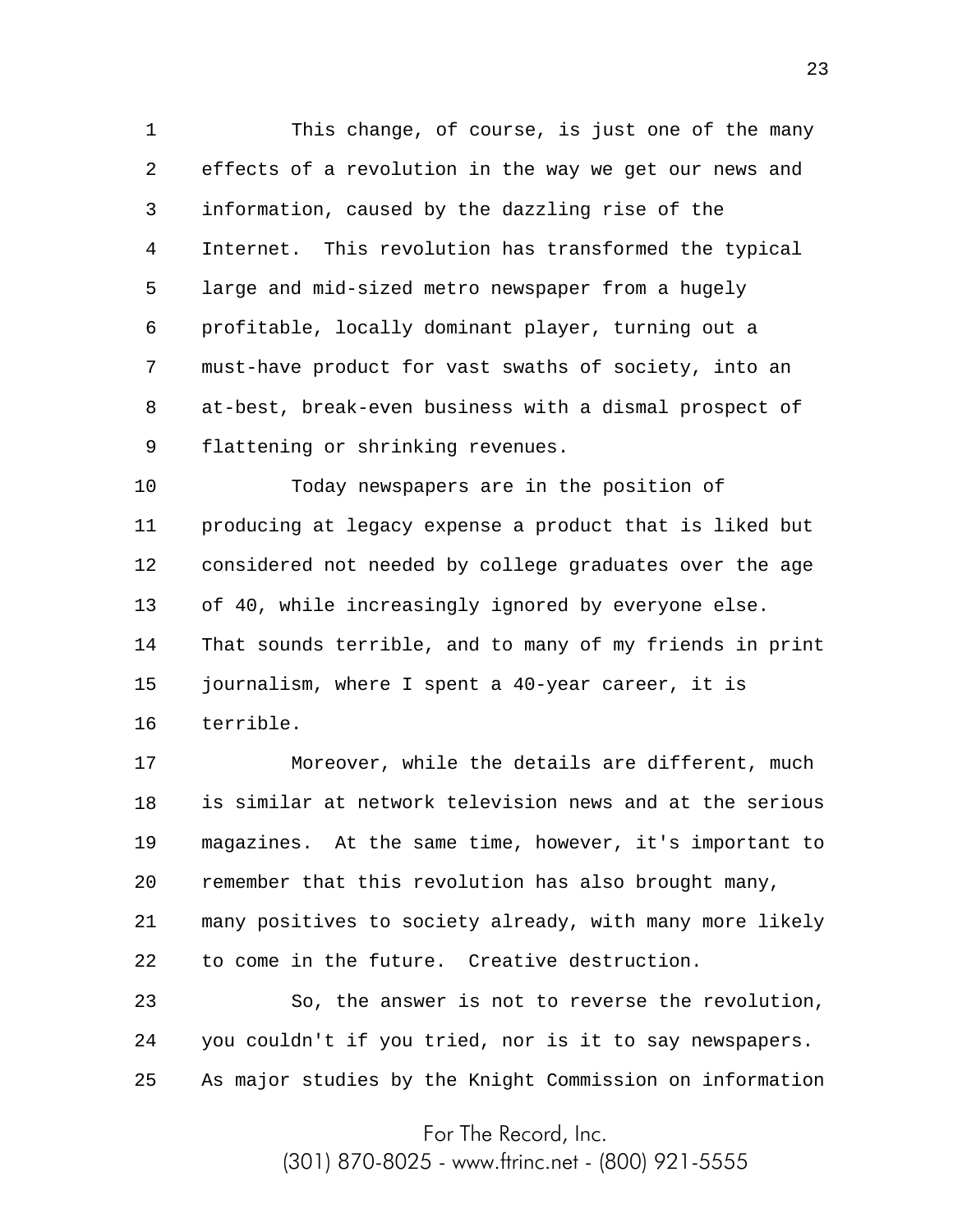1 2 3 4 needs of communities, and by Columbia University, have wisely concluded, the goal instead should be to extend the benefits of the revolution more broadly and to assure the continuation of journalism.

5 6 7 8 9 10 11 12 13 14 The negatives of the revolution are easy to see. Newspapers are shrinking staffs and news space, the Seattle Post-Intelligencer has gone web only, while the Rocky Mountain News, among others, has closed. Great old newspapers, like the Philadelphia Inquirer, have been operating in bankruptcy proceedings, as have entire chains, like Tribune. Even the New York Times Company has been losing money much of the past year and has had to borrow at junk bond rates from a Mexican industrialist.

15 16 17 18 19 20 21 22 In total, in just the last two calendar years, newspapers have brought out or laid off almost 47,000 workers. Staff cuts have hit two areas particularly hard, investigative reporting and foreign reporting, in part because these are the most expensive types of coverage. The Boston Globe, the Baltimore Sun, Newsday and many others have shut their once proud foreign bureaus entirely.

23 24 25 While ProPublica is focused on investigative reporting, I believe that creative solutions are also badly needed to provide the kind of competitive,

> For The Record, Inc. (301) 870-8025 - www.ftrinc.net - (800) 921-5555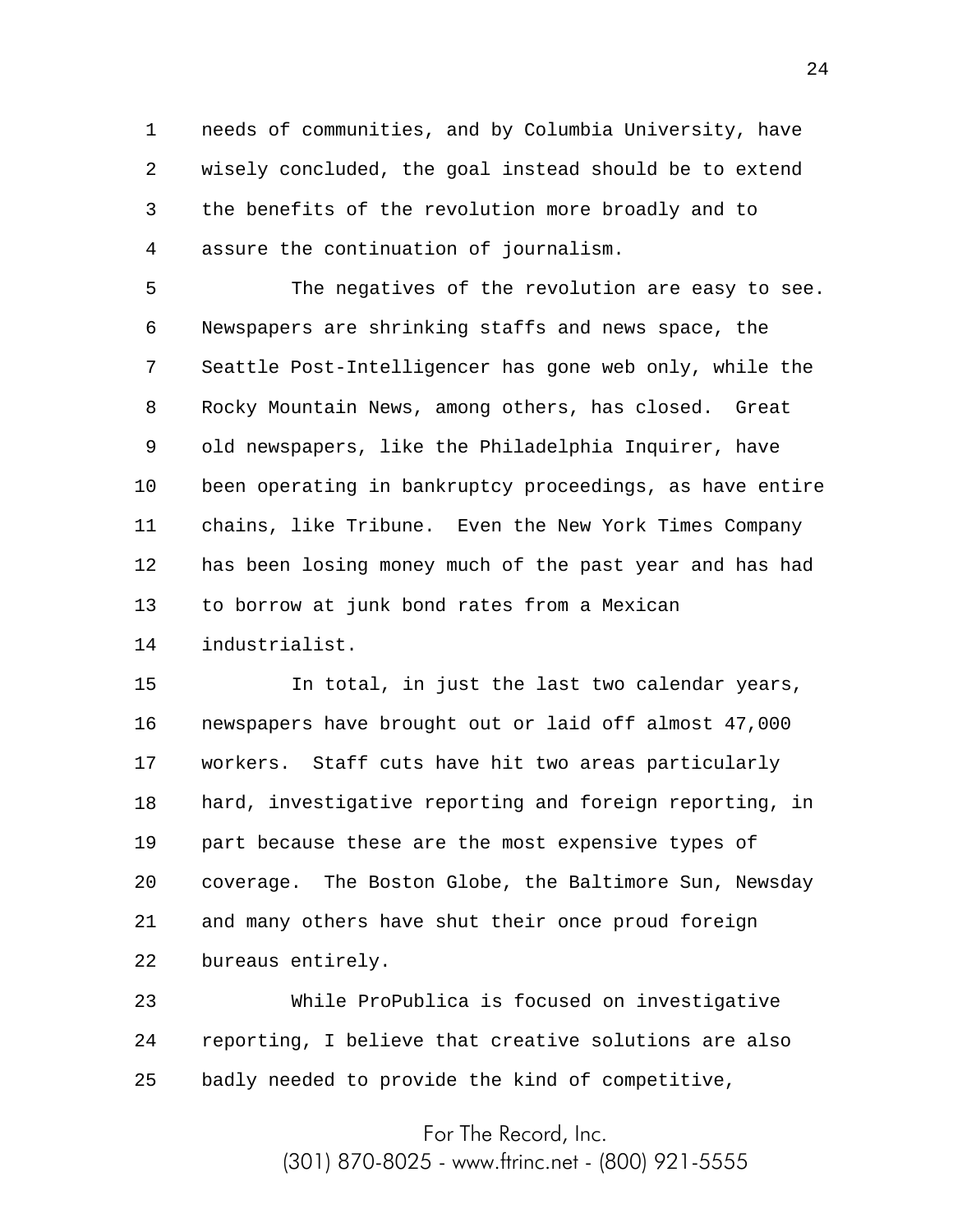1 2 in-depth international reporting of politics and economics these newspapers once offered.

3 4 5 6 7 8 9 10 11 12 13 14 Much closer to home, however, look what the trends mean in one small place, Trenton, the capital of New Jersey, where I got my first paying job in journalism. A few years ago, there were more than 50 reporters covering the Trenton state house. Now I'm told there are less than a quarter as many. This means that not only is there corruption that won't be reported, but also that politicians, lobbyists and others who might have toed the line will now be tempted to cross it because nobody will be watching. Multiply that by 50 states and you have the bad that the Internet revolution has wrought.

15 16 17 18 19 20 21 22 But there's plenty of good. First is speed. Clearly we're getting much important news faster. The first detailed information about this past summer's brutal crackdown against dissidents in Iran came not from reporters, but from ordinary Iranian citizens who were tweeting and emailing from the scene of the horror. Reporters were kept away and had to wait to verify the sickening reports.

23 24 25 Then there is access to extraordinarily detailed information across a wide range of subjects, from weather reports for travelers to game scores and

> For The Record, Inc. (301) 870-8025 - www.ftrinc.net - (800) 921-5555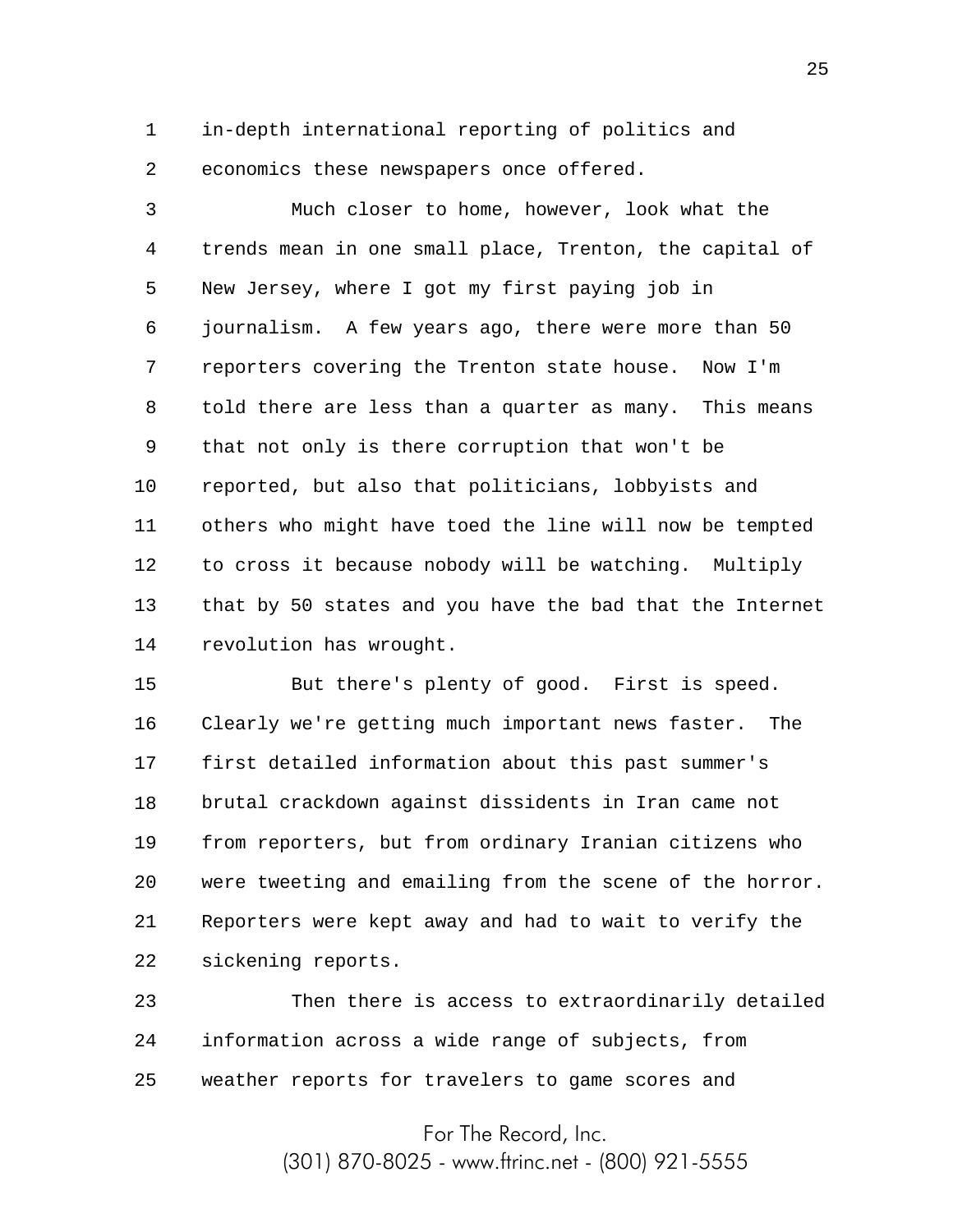1 summaries for sports fans of out-of-town teams.

2 3 4 5 6 7 8 9 10 Consider also another kind of ubiquity. Last year, a young, self-taught Internet genius named Amanda Michel mobilized hundreds of politically active citizens to supply input for her off-the-bus report on the Huffington Post website. When Candidate Obama voiced the notion that some folks who were losing out on the global economy were clinging to such things as religion and guns to compensate, Michel's network captured it and we soon all heard about it.

11 12 13 14 15 16 17 18 19 Without that network, we might never have known, because reporters weren't invited into the area where Mr. Obama spoke. Michel now works for ProPublica and has put together a team of more than 2,700 volunteers to do similar reporting for us. Careful sifting and sorting of reports from this army commits us, for instance, to track progress on 500 representative federal stimulus projects in realtime, even though our own news staff numbers just 32.

20 21 22 23 24 25 The rise of the web has also produced a torrent of opinion, some is a mixed blessing, folks riffing in their pajamas about news they wouldn't know about, but for the reporting of traditional media and giving it an often angry, often exaggerated spin to fit their particular vision of the world.

For The Record, Inc.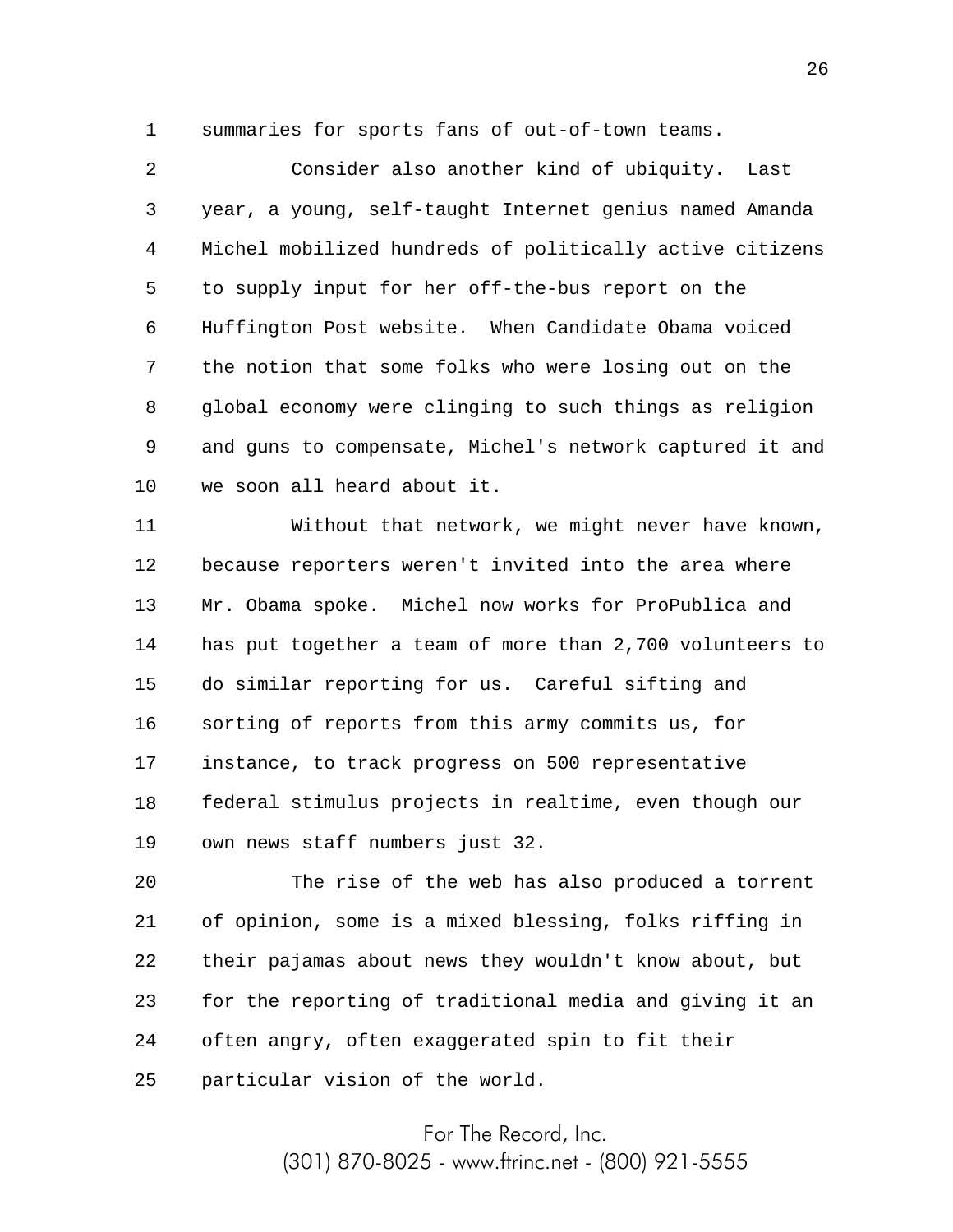1 2 3 4 5 6 But some is of real value, finding connections that no one else has spotted or keeping the heat on important story, as Josh Marshall of Talking Points Memo and his then colleague Paul Kiel, now a colleague of mine, famously did a few years ago with a story about politically motivated firings of U.S. attorneys.

7 8 9 10 Given examples like these, some prophets of web paradise argue that in the future there will be no need for newspapers, there will be no need for organizations of trained professional journalists. Not so fast.

11 12 13 14 15 16 17 18 19 20 The process of finding and communicating what we used to call news may no longer require newspapers, at least not as we have known them, as seven-day-a-week, ink-on-paper compendiums of new information on a broad range of subjects. But the press is still required - journalism and journalists to smoke out the most difficult-to-report situations, to test glib assertions against the facts, to probe for the carefully contrived hoax. These are reporting activities that take a great deal of time, money and skill.

21 22 23 24 25 The example of the Ornstein/Weber piece in the LA Times on how inept the California board was in removing their licenses from felonious nurses amply demonstrates the importance of journalism and journalistic organizations like the Times and

For The Record, Inc.

(301) 870-8025 - www.ftrinc.net - (800) 921-5555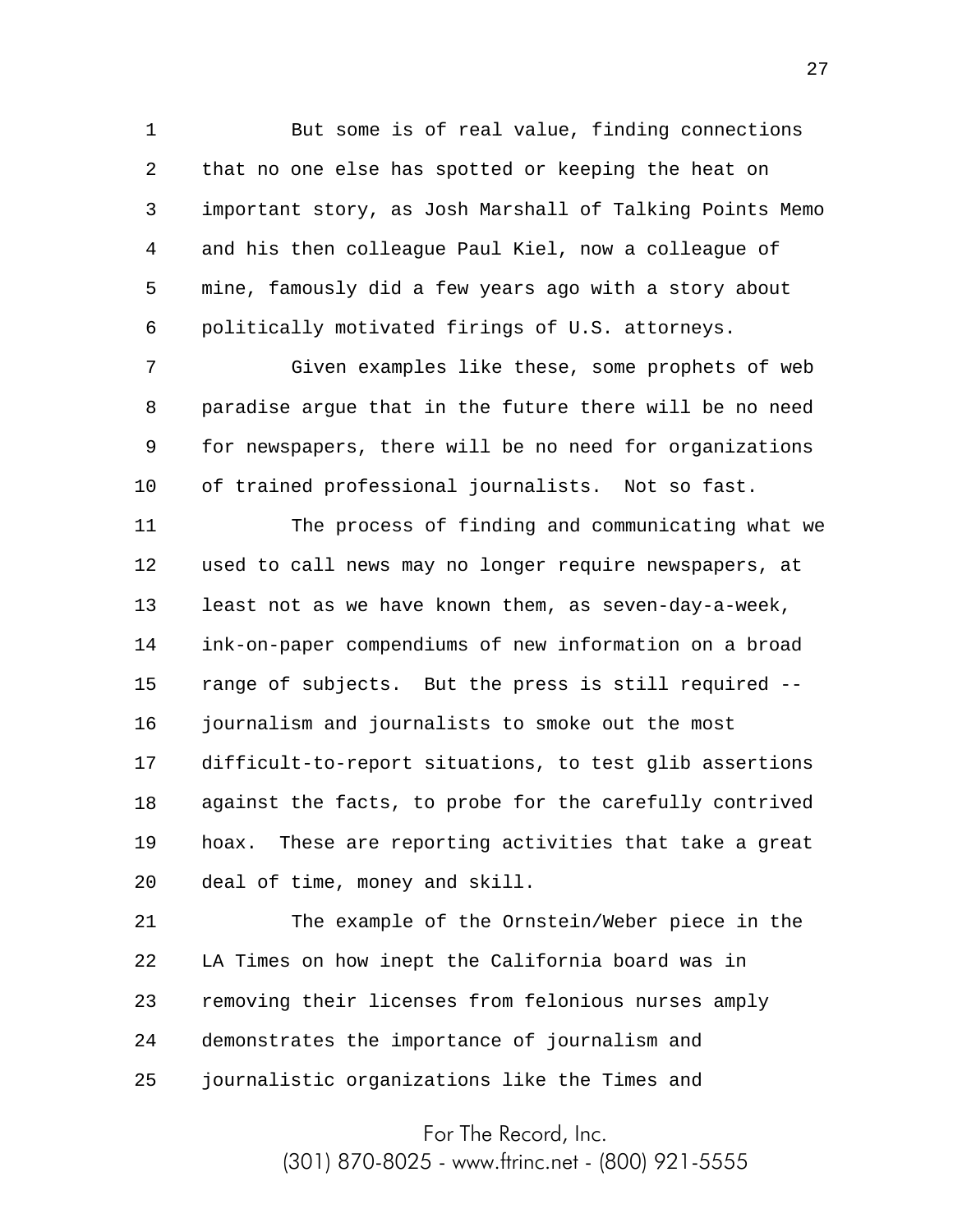1 2 ProPublica. Without such people and institutions, there is no way such a report would have emerged on the web.

3 4 5 6 7 8 9 10 11 12 13 14 15 It took many pain-staking months to assemble the evidence necessary to demonstrate that it was taking the board unconscionable lengths of time to dig into those cases. Scores of people needed to be tracked down and asked if they had any information related to what our reporting had appeared to uncover. Few bloggers have the luxury of such time. Reporters risk being sued for libel or slander if they misidentified any of the miscreant nurses or mischaracterized their behavior. Few bloggers could afford to lose or even defend a libel case. Databases needed to be built, analyzed and made web friendly. Few bloggers have the quantitative or technical skills to do this.

16 17 18 19 20 21 22 23 24 25 For decades, newspapers, and to a lesser extent magazines and television, have provided the reporting, editing and legal guidance and training necessary for information as crucial as that, as the Los Angeles Times report, to get before the public. Some of those institutions will succeed morphing into more web-friendly forms and will carry on their roles as department stores of news. Public radio and television are likely to play a larger role, as they increasingly pour efforts into their websites, and produce text and

For The Record, Inc.

(301) 870-8025 - www.ftrinc.net - (800) 921-5555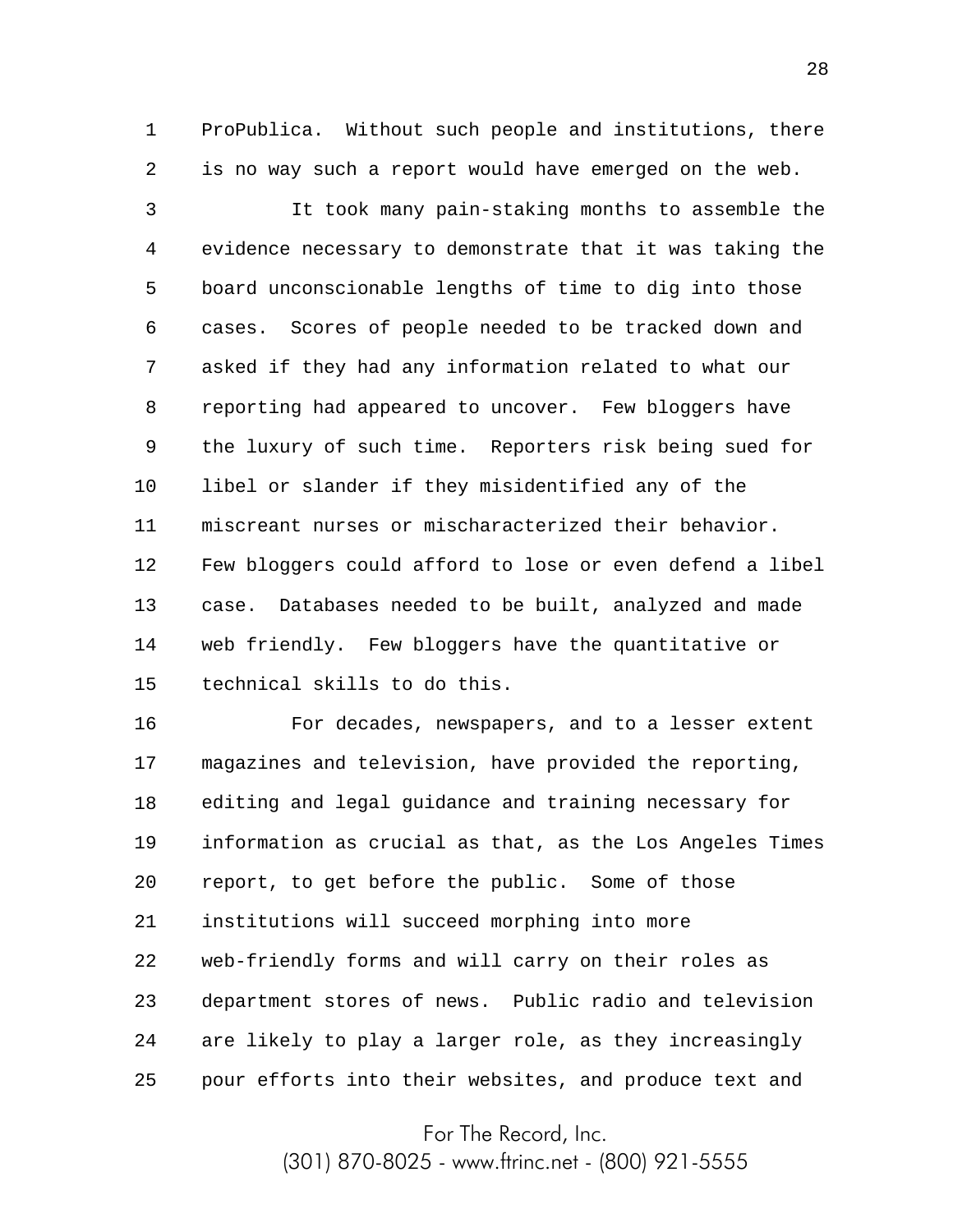1 2 3 still photography to go along with audio and video. I suspect they will all be joined by a number of new news organizations spawned purely on the Internet.

4 5 6 7 8 9 10 11 Carrying the retailing metaphor forward, I also think the relative role of boutiques will rise, both for for-profit and not-for-profit. Quality magazines, web-based national entries and new hyper-local sites all have the potential to extend the practice of investigative or accountability journalism. It will be years, though, before they make up for the losses incurred in the last year or two.

12 13 14 15 16 17 18 19 To a significant extent, we're witnessing a series of emerging market failures and the ability of traditional news organizations, or even the for-profit market as a whole, to produce such critical kinds of reporting as investigative journalism or international reportage, or perhaps even state house coverage. Such market failures will, I think, require a range of solutions, some of them nonmarket and nonprofit.

20 21 22 23 24 25 At ProPublica, we strive in the realm of accountability journalism to play a meaningful role in the process. Our news staff may number just 32, but at that it is the largest investigative staff in the nation, and there are some things we believe we're uniquely positioned to accomplish.

> For The Record, Inc. (301) 870-8025 - www.ftrinc.net - (800) 921-5555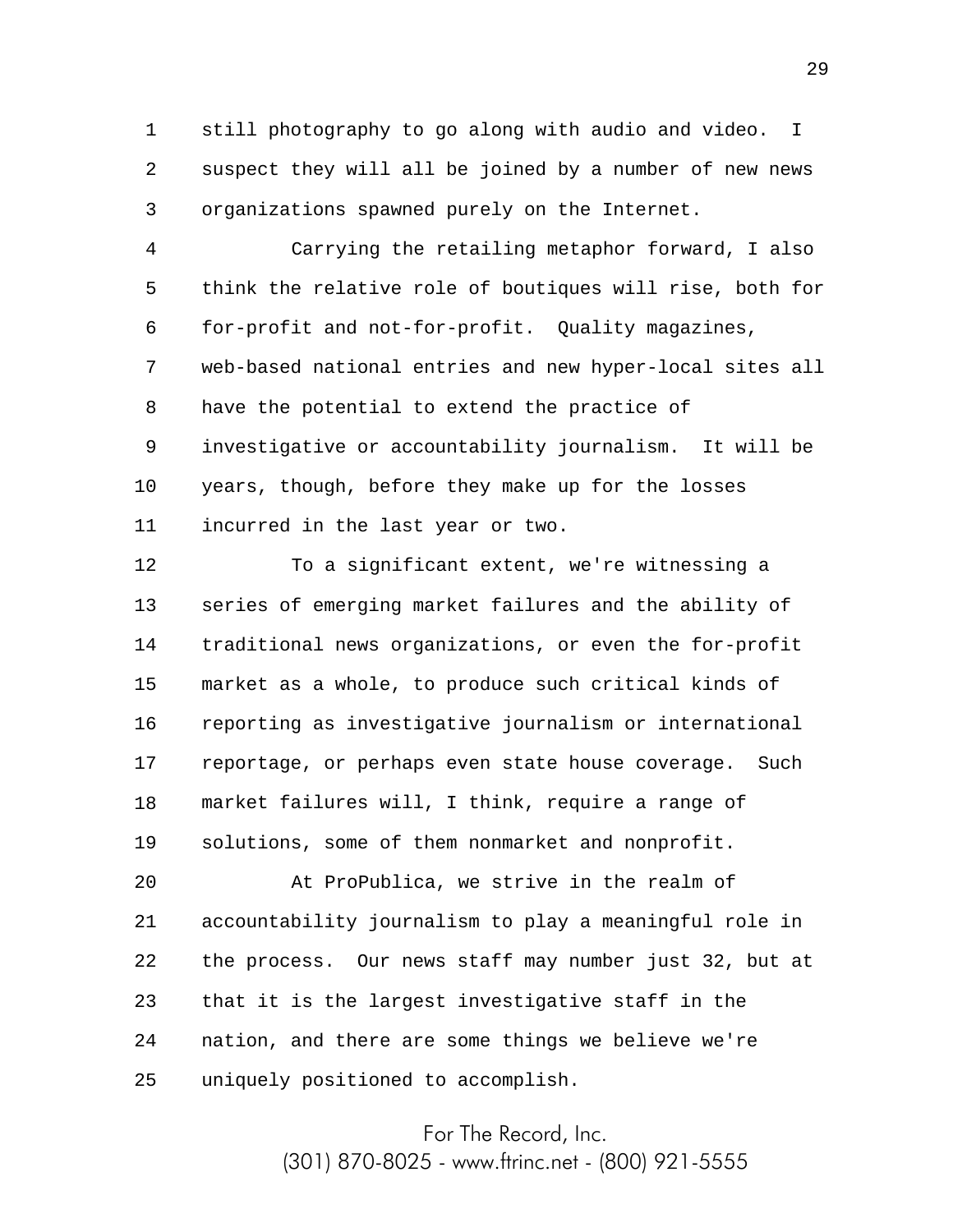1 2 3 4 5 6 7 8 Two quick examples, our coverage of the risks to the nation's water supplies from hydraulic fracturing, a promising means of drilling for natural gas, has set off a national debate now reaching the halls of Congress. More than 50 ProPublica stories on hydrofracting have already run in five leading metro newspapers, two major online sites, a national magazine and on public radio, as well, like all of our stories, on our own site.

9 10 11 12 13 14 15 16 17 18 19 20 That is a range and a persistence that many traditional news organizations increasingly are unable to match. At the same time, we can empower other journalists as well. On August 5th, for instance, ProPublica launched its recovery tracker, a database enabling anyone to review federal stimulus spending down to the county level. In the weeks that followed, local reporters around the country dug into the database and produced stories on the impact of the spending in their communities. Such stories, each of them based on original reporting and the use of ProPublica's database, were published by 70 local newspapers and websites.

21 22 23 24 25 To be sure, we benefit considerably from tax deductibility for contributions made to us and we face the fairly urgent need to diversify our sources of funding, both to meet the IRS's test for public charters, and as a matter of sound practice for an

For The Record, Inc.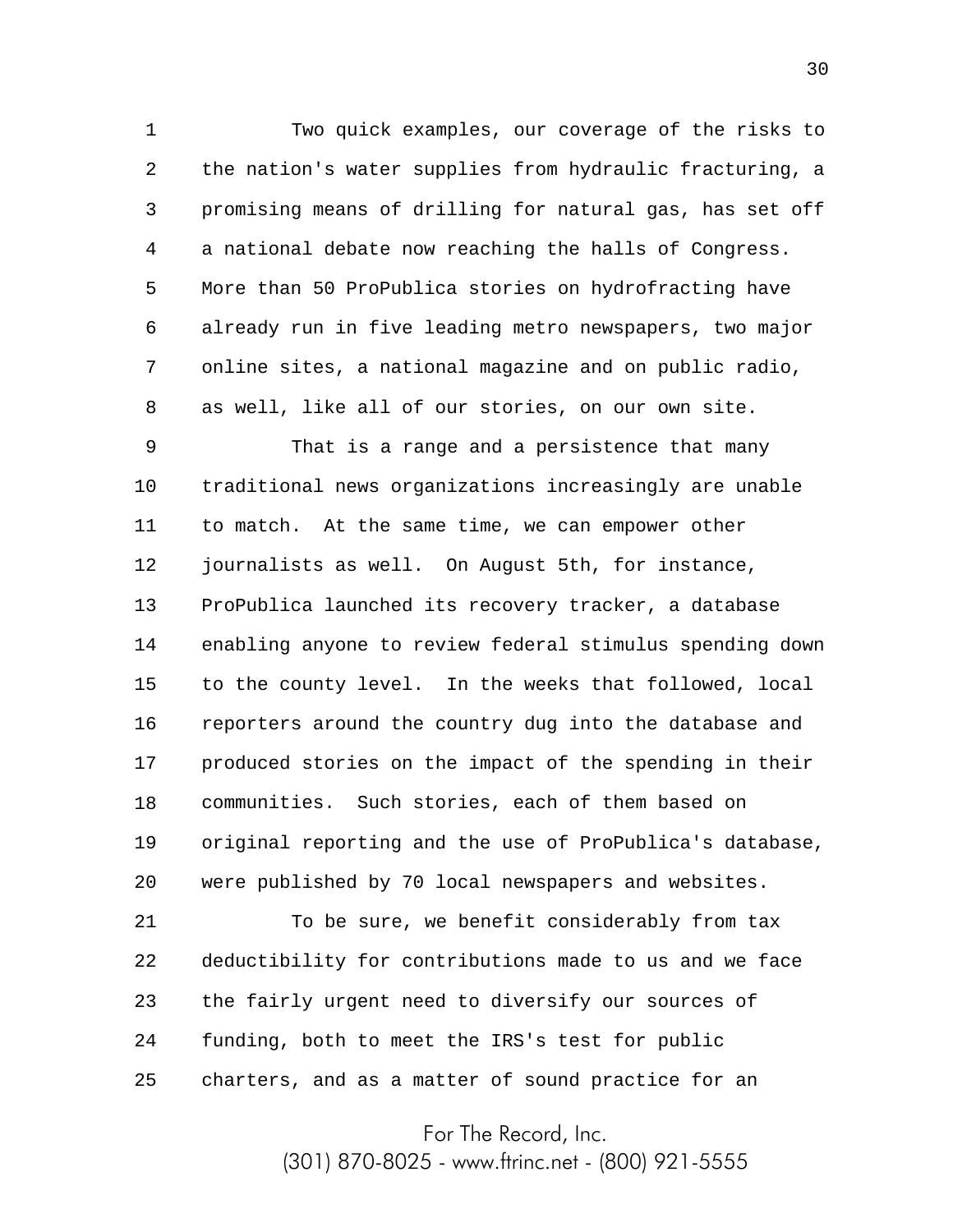1 institution intent on financial sustainability.

2 3 4 5 6 7 8 9 We believe that current laws and regulations are sufficient to make this goal achievable. We got our tax exemption within five months of the public announcement of our project, notwithstanding our announced intention to provide exclusive stories to profit-seeking publishers. In just over two years, we have received funding commitments beyond those of our regional donors of more than \$2.3 million from more than 60 donors.

10 11 12 13 That said, fundraising is probably our greatest remaining challenge, beyond, of course, the imperative to sustain and constantly improve the level of our journalism.

14 15 16 17 18 19 20 21 22 23 What we are seeking to create in going the nonprofit route is nothing less than a new class of cultural institution in this country, but one that is at least as vital to the maintenance of our way of life and aspirations, as any that now exist. Our efforts, I know, don't lesson the pain being suffered among other journalists today. They don't by themselves remove the threat to accountability and thus to our democracy posed by the business challenges of the press, but they're a start and they hold, I believe, real promise.

24 Thank you very much.

25 **(Applause.)**

> For The Record, Inc. (301) 870-8025 - www.ftrinc.net - (800) 921-5555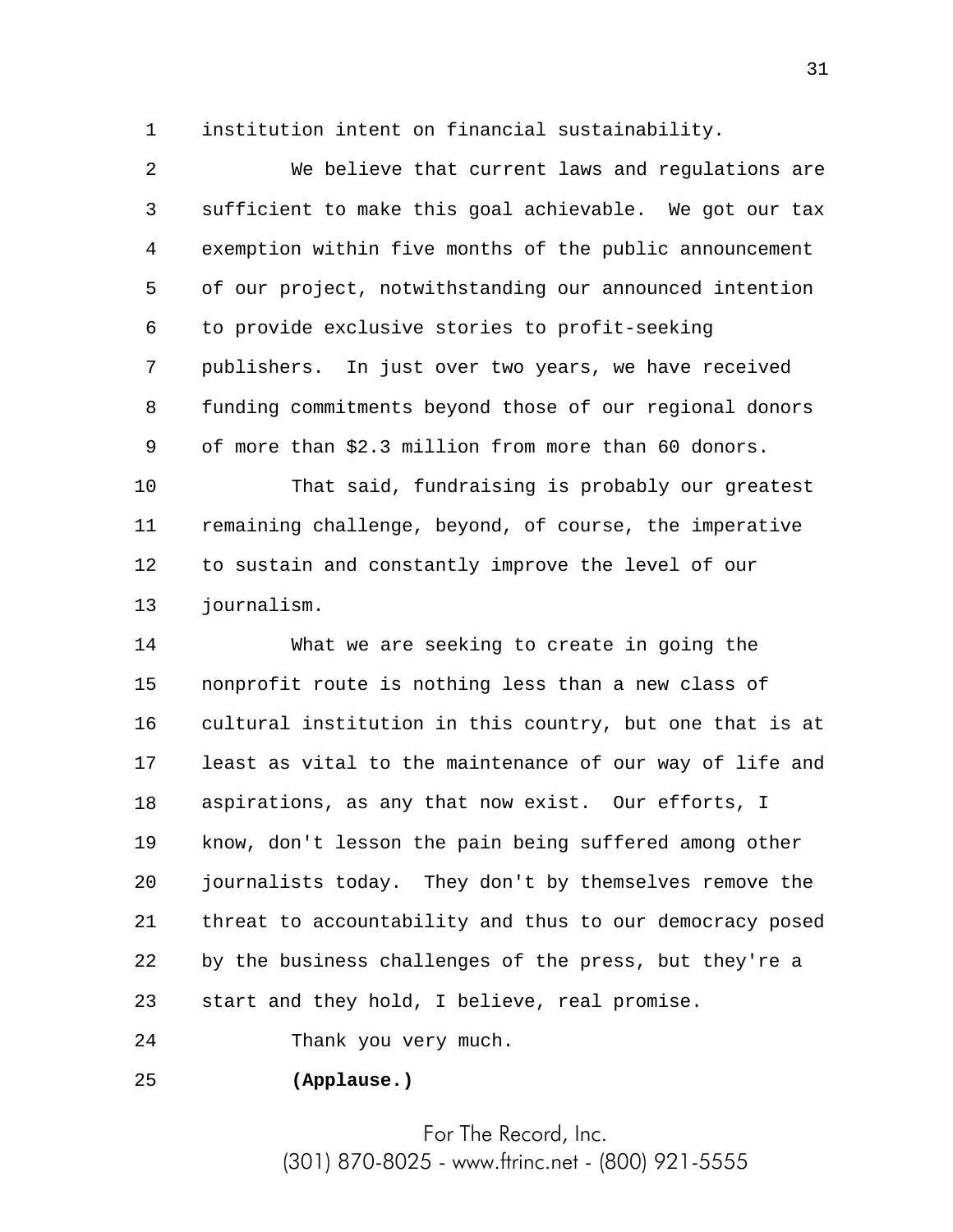1 2 3 4 5 6 7 8 9 10 11 12 13 14 15 16 17 18 19 20 21 22 23 24 25 MS. DeSANTI: Thank you very much, Paul. Next we will hear from Rick Edmonds. Rick is a highly respected media business analyst at the Poynter Institute, where he has done research and writing for the last ten years. His commentary on the media appears in his blog on Poynter Online. He has helped coordinate his own conferences at Poynter on emerging nonprofit news and alternatives and the future of advertising. Rick? MR. EDMONDS: Chairman Leibowitz, fellow participants, thank you very much for this invitation. I am honored to be asked to speak at what seems to be a very ambitious exploration of the prospects for American journalism. My assignment, as I understand it, this morning, is to talk about the state of the news business, newspapers in particular, right now and in the near future. Switching holidays, Susan, I guess you could say that makes me the ghost of Christmas present, and that are some unfortunate parallels between the finances of the industry and Bob Cratchet's families. You might even say some formerly robust metropolitan newspapers are in as fragile shape as Tiny Tim. I'm not among those who think newspapers are dying, however, but these have been excruciatingly hard

For The Record, Inc.

(301) 870-8025 - www.ftrinc.net - (800) 921-5555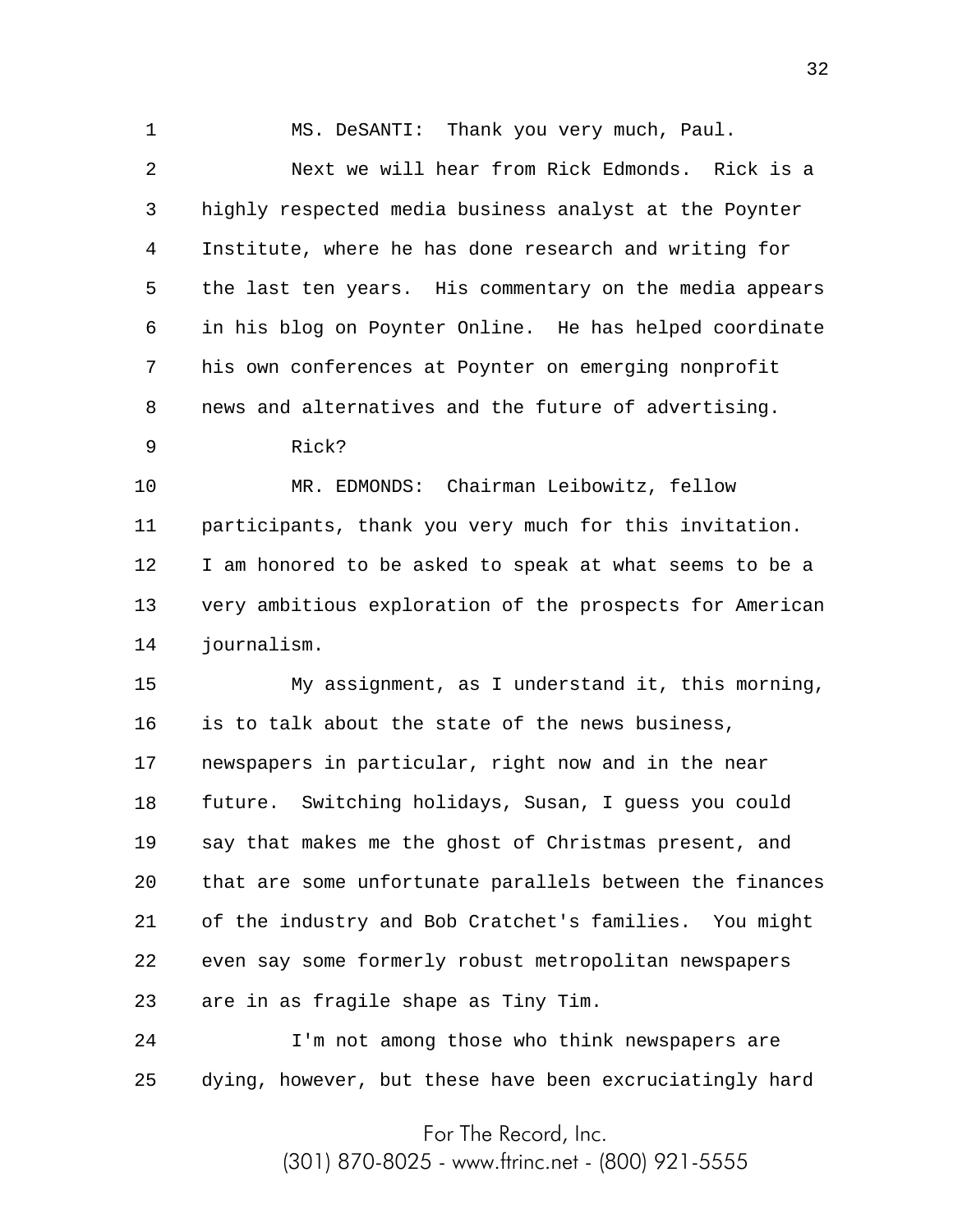1 2 times for the news business, and more of the same is in prospect for at least another six to nine months.

3 4 5 6 7 Very quickly, what went wrong? Three things, I think. First of all, Internet competitors like Monster, Craig's List, and maybe less directly Google Search, took away much of newspapers' classified advertising franchise.

8 9 10 11 12 13 14 15 16 A decade ago, classifieds made up as much as half of the advertising revenues at some large papers, contributing even more to the profit since it was very inexpensive to sell. A second problem may be less obvious. There was a time not long ago when industry leaders hoped there would be an orderly transition from print to online formats, and indeed readers have followed along in a steady way to that end. Advertisements are much less than anticipated.

17 18 19 20 21 22 23 24 25 As you probably know, general online advertising display rates have fallen sharply for several years now. Basic questions linger about the effectiveness of a banner and other display ads. There's even insider talk now of so-called banner blindness. Digital revenue growth has stalled out. Then add to these two trends the deep recession, which have affected all kinds of advertising, especially categories like real estate, employment and auto, the latter critical both to

For The Record, Inc.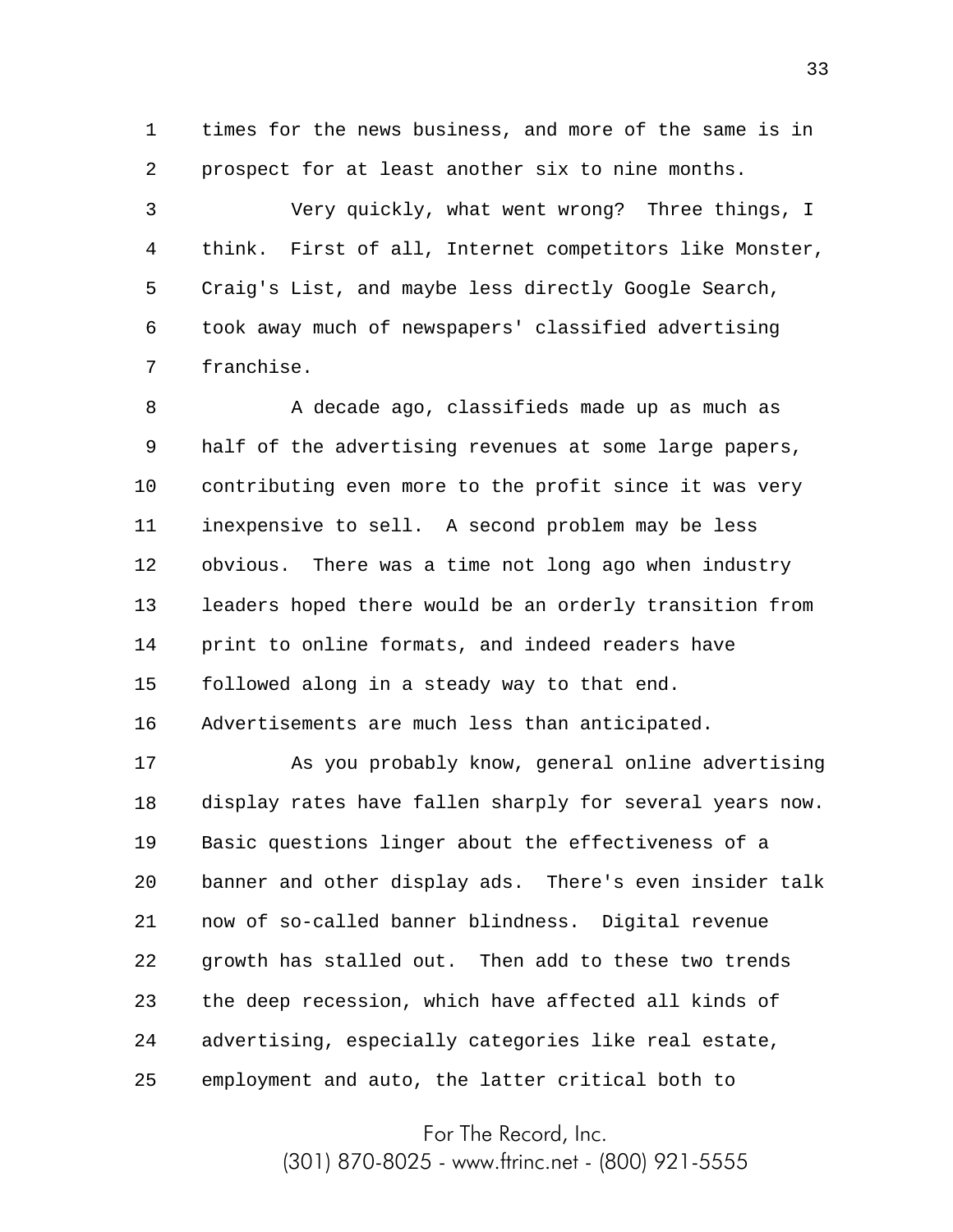1 newspapers and local broadcasts.

2 3 4 5 6 7 8 9 10 11 12 13 14 Updating the figure that Chairman Leibowitz used in the opening, the sum of these troubles is that by the end of 2009, newspaper advertising revenues will have declined roughly 45 percent over just three years. Essentially news organizations have had to cut very deeply to stay in business, even more so if they want to remain profitable. Newspapers have been abysmally outsourcing all sorts of things from office functions to printing. Many metros have cut circulation to outlying areas, spend much less than they used to on selling new subscriptions, and as a result, daily circulation was off ten percent year to year in the most recent reporting period.

15 16 17 18 Also, at a time when aggressive investment in new ventures is clearly indicated, news organizations have scarce resources for start-ups and limited access to capital.

19 20 21 22 23 But the visible edge of the cutting is in the newspapers themselves. Many fewer reporters and editors, downsizing of the physical dimension of the paper, sharply curtailed space devoted to news. Several months ago, I sought to quantify those

24 25 losses, using available data on lost revenue and some survey information about the percentage that typically

For The Record, Inc.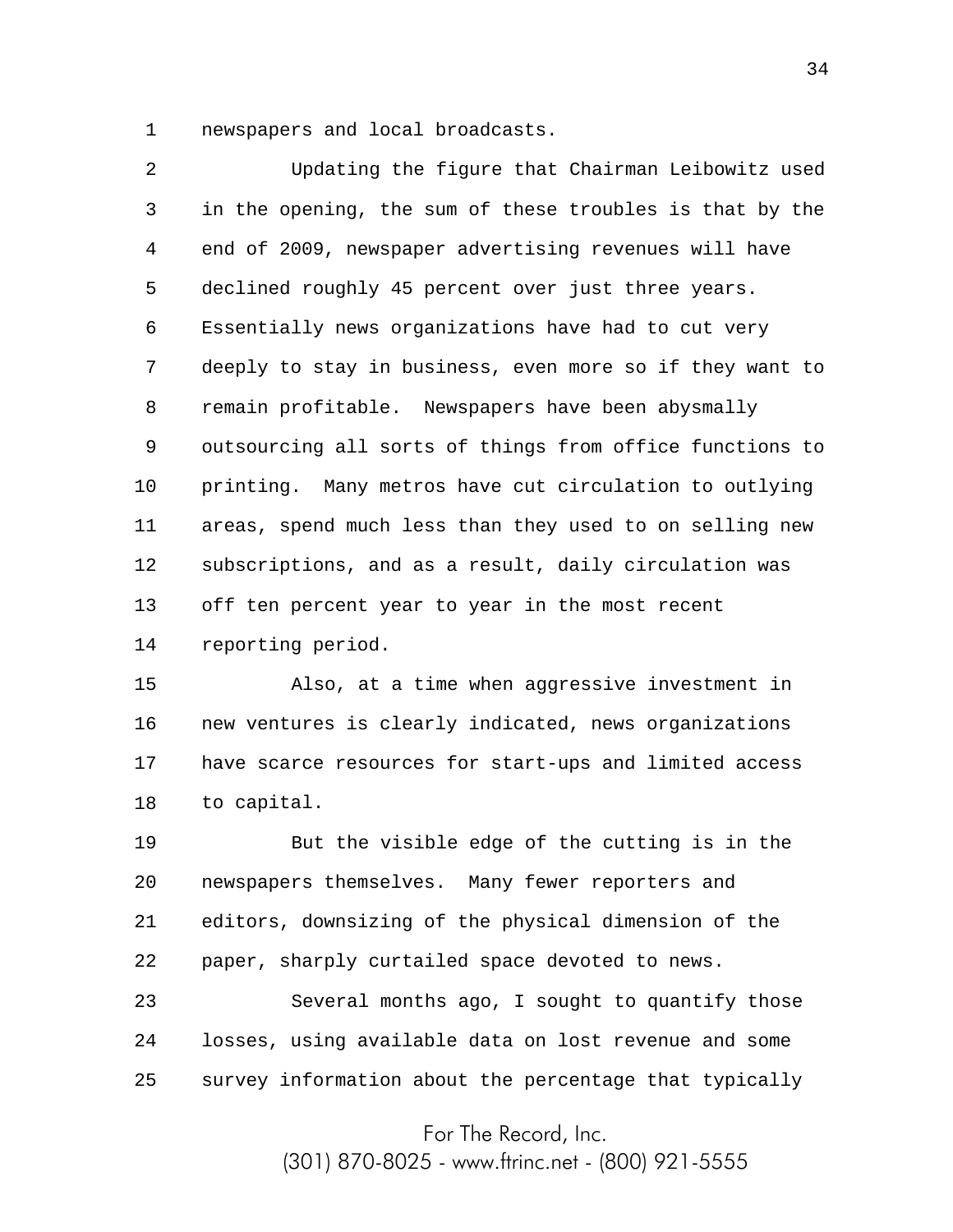1 2 3 4 goes to news. The result by a conservative calculation is that newspapers are generating \$1.6 billion, that's billion with a B, less in annual spending on news headed into 2010, than they were three years ago.

5 6 7 8 9 10 Now, grant it, some of that spending may have been in efficient, even unnecessary. Inefficient or even unnecessary, but one alarming implication of that number is that we really don't know what investigations, insight and basic coverage simply didn't happen and won't.

11 12 13 14 A second is that the explosion of exciting new ventures, we've already heard about one, and you'll hear of many more, still finding their way to sustainability, does not match the scale of the work lost.

15 16 17 18 19 20 21 22 23 24 25 A bit of what's missing, let me highlight two areas: Specialty beats, including coverage of the arts, higher education, state government, are being closed down all over the country. Science is a particularly good example. Not long ago, every decent metro had a weekly health and science section, or maybe one of each. Now, only the largest newspapers get more than one or two science reportings, if that. The biggest topics, environment, climate, change in health are still covered, but the rest of science isn't, except in national newspapers and specialized publications.

For The Record, Inc.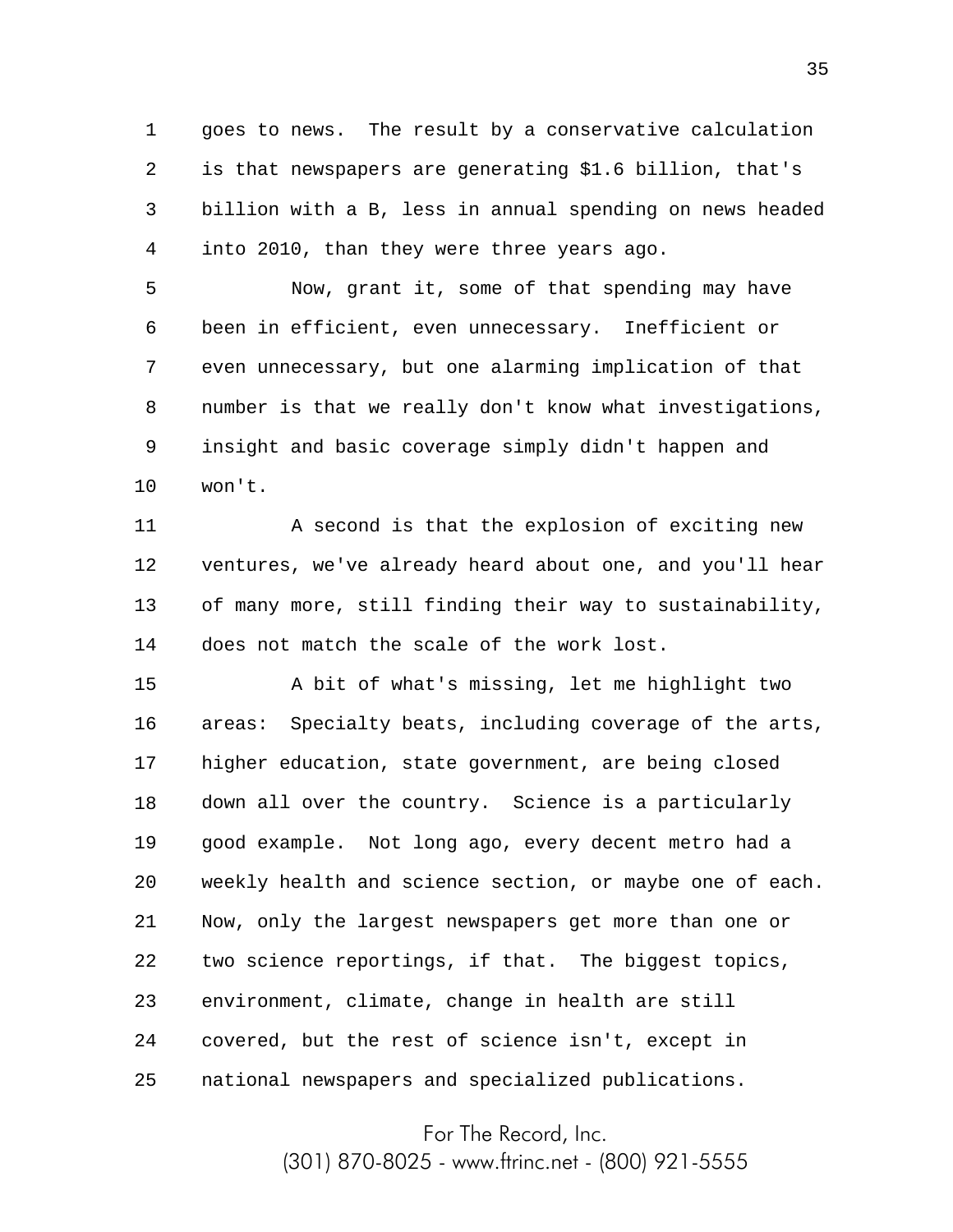1 2 3 4 5 6 7 8 9 So, much of what we do get comes lightly filtered from the public information arms of universities or companies. The experienced science journalist who can assess claims critically, treat complicated concepts clearly and accurately, is an endangered species in mainstream media. Citizens with intense interest in these topics increasingly turn to government websites, like NASA's, or those with advocacy organizations for depth and detail.

10 11 12 13 14 15 A second type of news that has taken a sharp hit is metro newspapers' coverage of their extended region. In better times, the big metros fielded bureaus in dozens of suburban towns and school districts. That type of coverage is deemed too expensive now. There isn't space for it either.

16 17 18 19 20 21 22 23 24 25 As the editor of the San Francisco Chronicle put it to me a couple of years ago, we can't afford to cover the Richmond City Council anymore, Richmond being a close suburb of East Bay. So, remnants of these communities, and there are millions of them, no longer have the basic news of their community covered by metro-level reporters and editors. If they're lucky, the slack may be picked up by a local weekly or a local citizen initiated start-up; otherwise, they do without. That is the present, and I would say that

For The Record, Inc.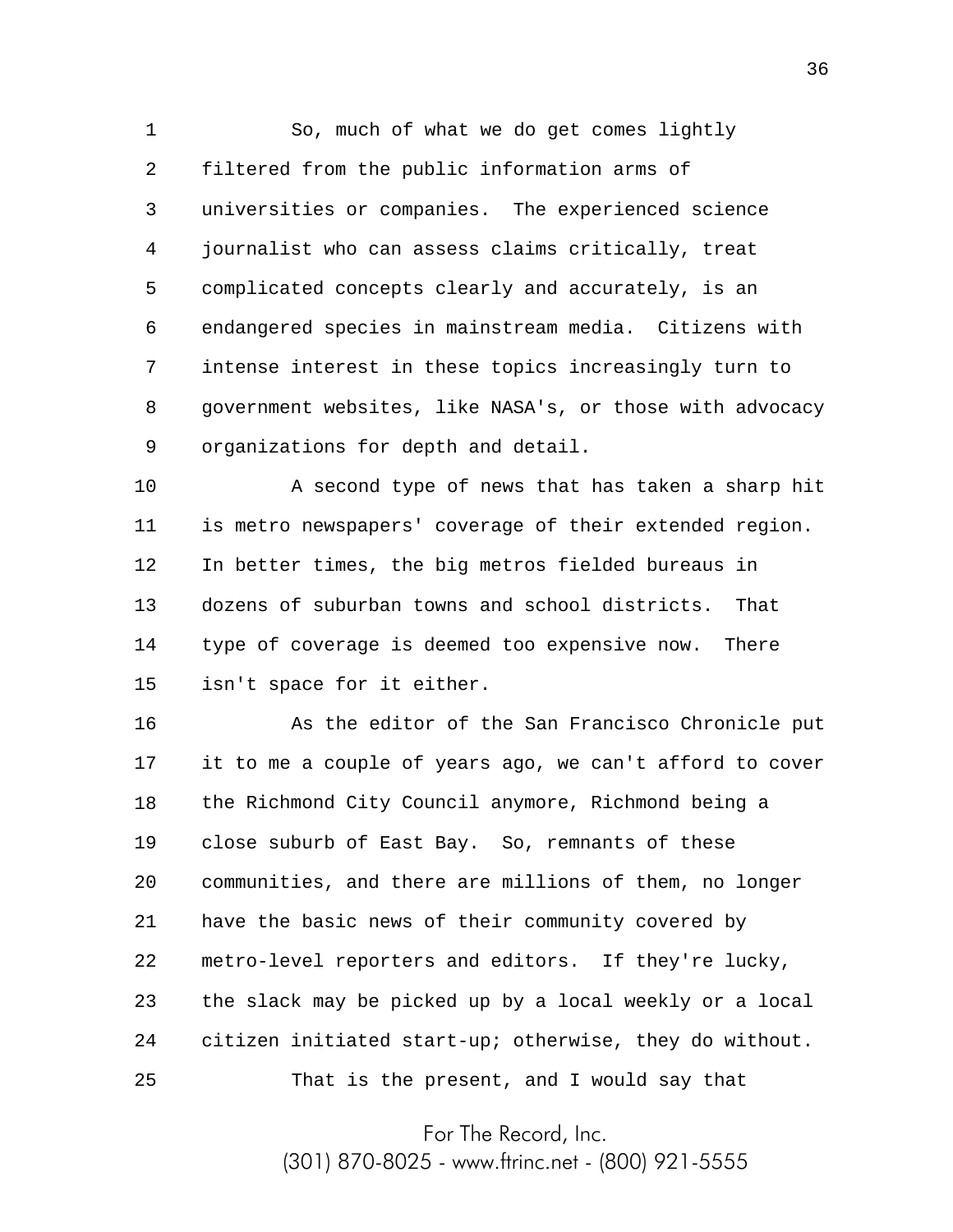1 2 3 magazines, broadcasts and local broadcasts are suffering similar problems, though maybe not in as life-threatening a manner as newspapers.

4 5 6 7 8 9 10 11 I would like to turn now to three concerning trends, as newspapers close this year and head to the next: First, the ad picture is improving, but only in the sense that it's a little less bad. Public newspaper companies reports and industry estimates put the losses at 30 to 35 percent the first half of the year, the third quarter was more like 25 to 30 percent and the fourth quarter may be a little bit better than that.

12 13 14 15 16 17 18 19 20 21 Cost-cutting actions cycle through the year, so lay-offs in June will turn up as savings in January, but as long as the advertising revenues continue to fall in double-digit rates, newspaper companies have little choice but to cut more. So, we're headed into more waves of lay-offs and buy-outs. Not to mention furlough programs, pay cuts, benefit reductions in the months ahead. That won't stop until the revenues begin improving, rather than just falling a little bit more slowly.

22 23 24 25 These cost pressures are perilous for a second reason. In my view, and that of many others, many papers are close to a tipping point where there's so little in some editions that they fail to satisfy loyal

For The Record, Inc.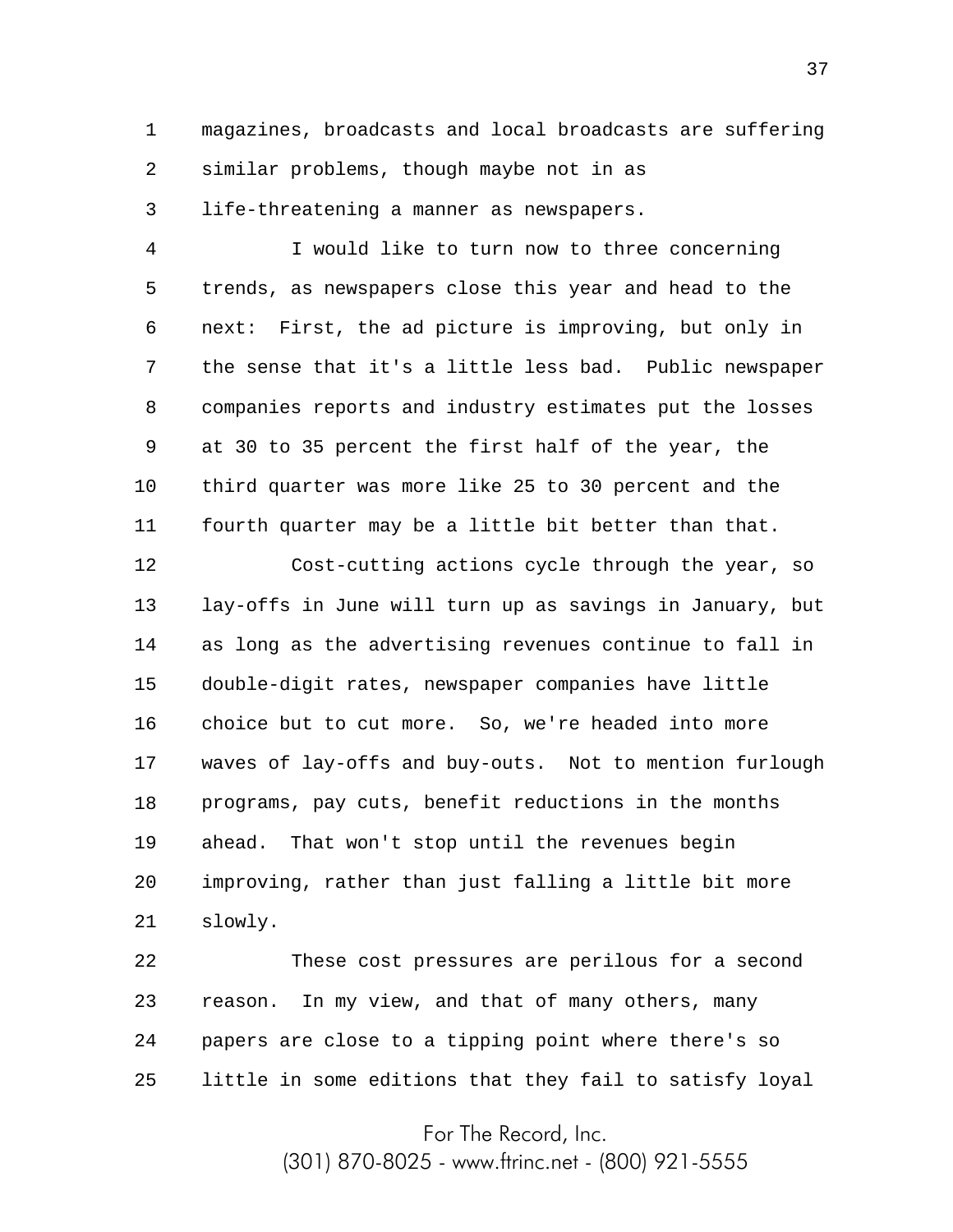1 2 3 4 5 customers who still see a print format as something of value and that they are willing to pay for. That hastens the departure of readers on the margin to the less lucrative newspaper website or to other sources of news all together.

6 7 8 9 10 11 12 Phil Meyer of the University of North Carolina identified this vicious circle several years ago, in a vanishing newspaper. A weaker product leads to circulation to clients, apparently 10 percent, remember, and lower circulation decreases the value to advertisers, drags down revenue, the lost revenues force further reductions in news space. Repeat indefinitely.

13 14 15 16 17 So, further cutting for newspapers, now and in the months ahead, is a risky business proposition, even leaving aside public service considerations. Further cutting will be hard to avoid, however, and there is no date certain for improved revenues.

18 19 20 21 22 23 24 25 That brings me to a third point, and I'll highlight this briefly. A number of papers, Washington Post and Boston Globe are good examples, have lost money this year, maybe by dent of cutting will be breaking even, going into next year. That's not a bad result, but preserved a strong franchise for better times, but a great number of papers are additionally burdened by heavy debt, typically taken on earlier this decade by

For The Record, Inc.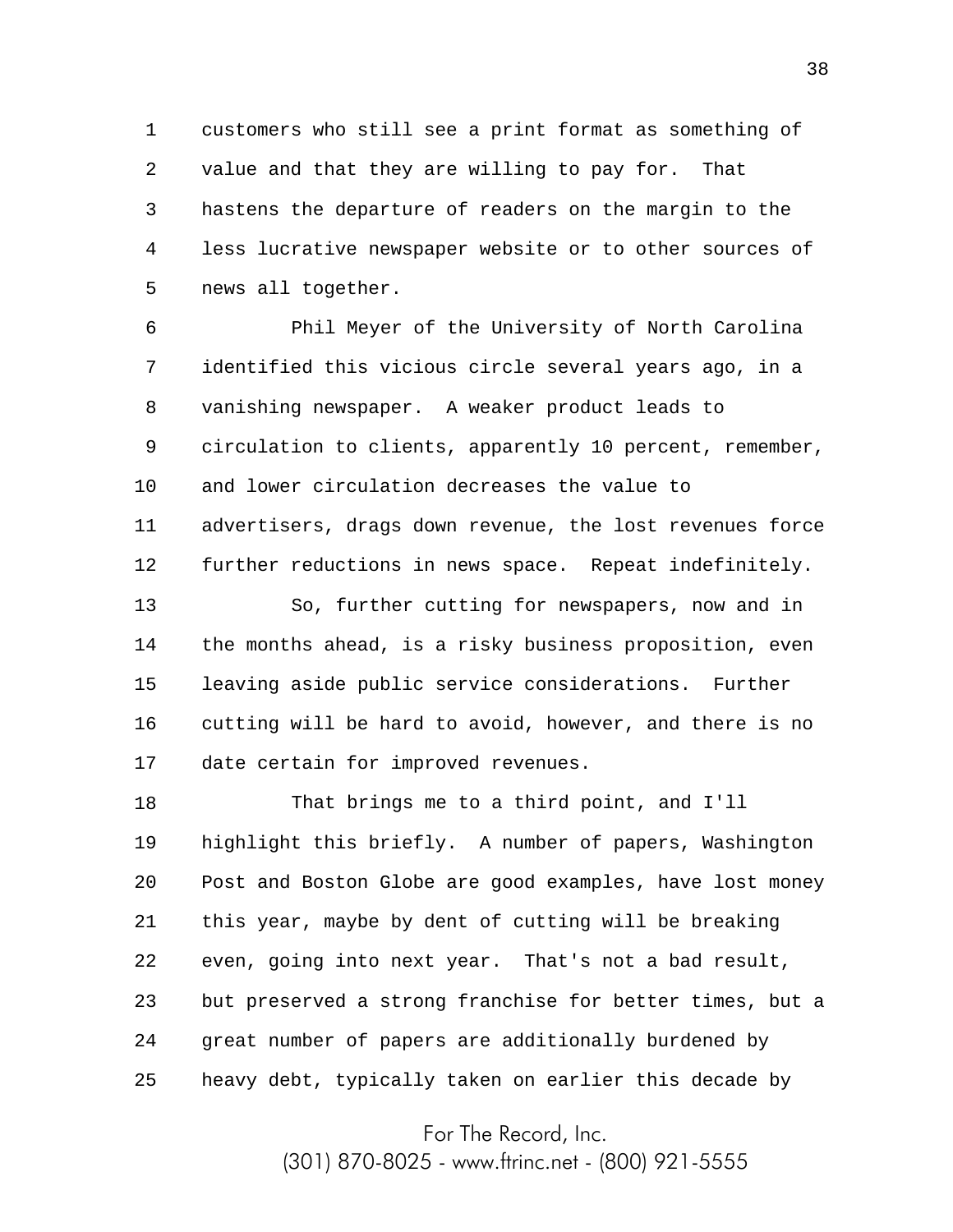1 buying new properties at prices that now seem inflated.

2 3 4 5 6 7 These newspapers may still be making double-digit operating margins, on much reduced revenues, but generally only enough earnings to make interest payments and pay down debt. Such is the situation with McClatchy, the second largest newspaper company, which absorbed most of Knight Ridder in 2006.

8 9 10 11 12 13 Further, the debt is overwhelming, and we see papers such as those in Minneapolis and Philadelphia, companies like the Tribune, in bankruptcy, and a few other papers like San Diego Union-Tribune have been sold to private equity firms without previous news experience.

14 15 16 17 18 Long story short, we're seeing, and I think we'll continue to see, unorthodox entrants, that is basically private equity bankers controlling some of the most important newspapers in some of our most important cities.

19 20 21 22 23 24 25 Well, despite this somewhat gloomy take on the industry, I see the current state as discouraging, but not hopeless. Newspapers have been increasing their subscription in newsstand prices aggressively. There has been some loss of audience, but generally speaking, those increases have been well received, and some are actually reporting a lot of circulation revenue growth.

For The Record, Inc.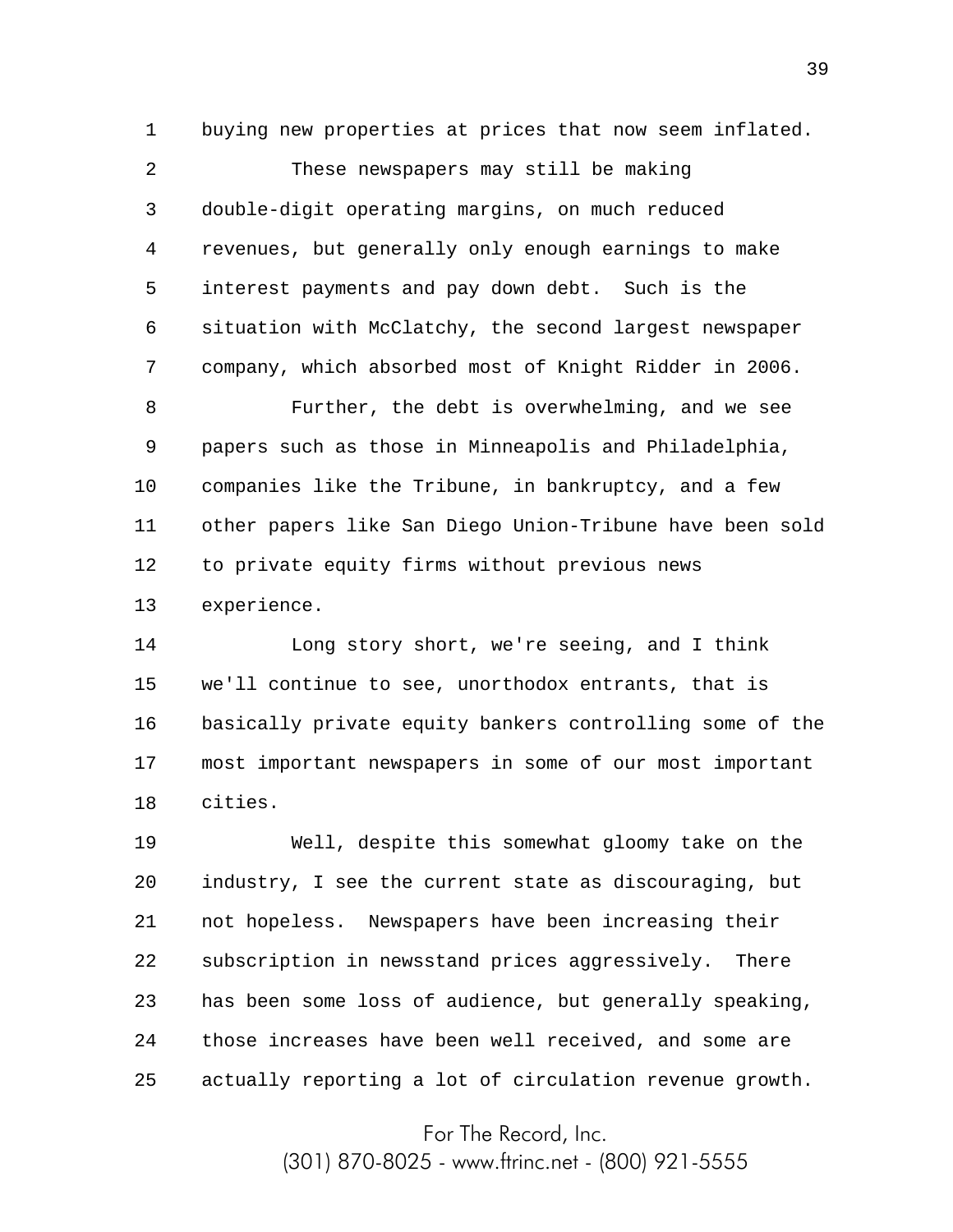1 2 3 4 5 That corrects the historic imbalance in which American papers have typically sold for half or less of the going rate in other industrialized countries. So, over-reliance on advertising as a share of revenue is being fixed.

6 7 8 9 10 11 The coming months are almost certain to see some experiments in charging for online as well, getting a better deal from news aggregators is a distinct possibility. I'll reserve the detail of that story for Mr. Murdoch when he chooses to address it, and other obvious speakers.

12 13 14 15 16 While this recession gives no sign of ending quickly or completely, certainly some day it will end. Advertising revenues will come back. I even foresee a day when some condo developers are back in business and advertising. I'm an optimist.

17 18 19 20 21 22 23 24 25 Better authority and partnerships are already beginning to show some encouraging improvement in the effectiveness and rates for individual advertising. The extent of the advertising, though, recovery is open to question. A lot of dealers, retailers, resume traditional media spending, or see recovery as an occasion to transfer budgets to digital formats, the majority of which have no journalism content. I don't know, I'm not sure of those businesses, and their ad

For The Record, Inc.

(301) 870-8025 - www.ftrinc.net - (800) 921-5555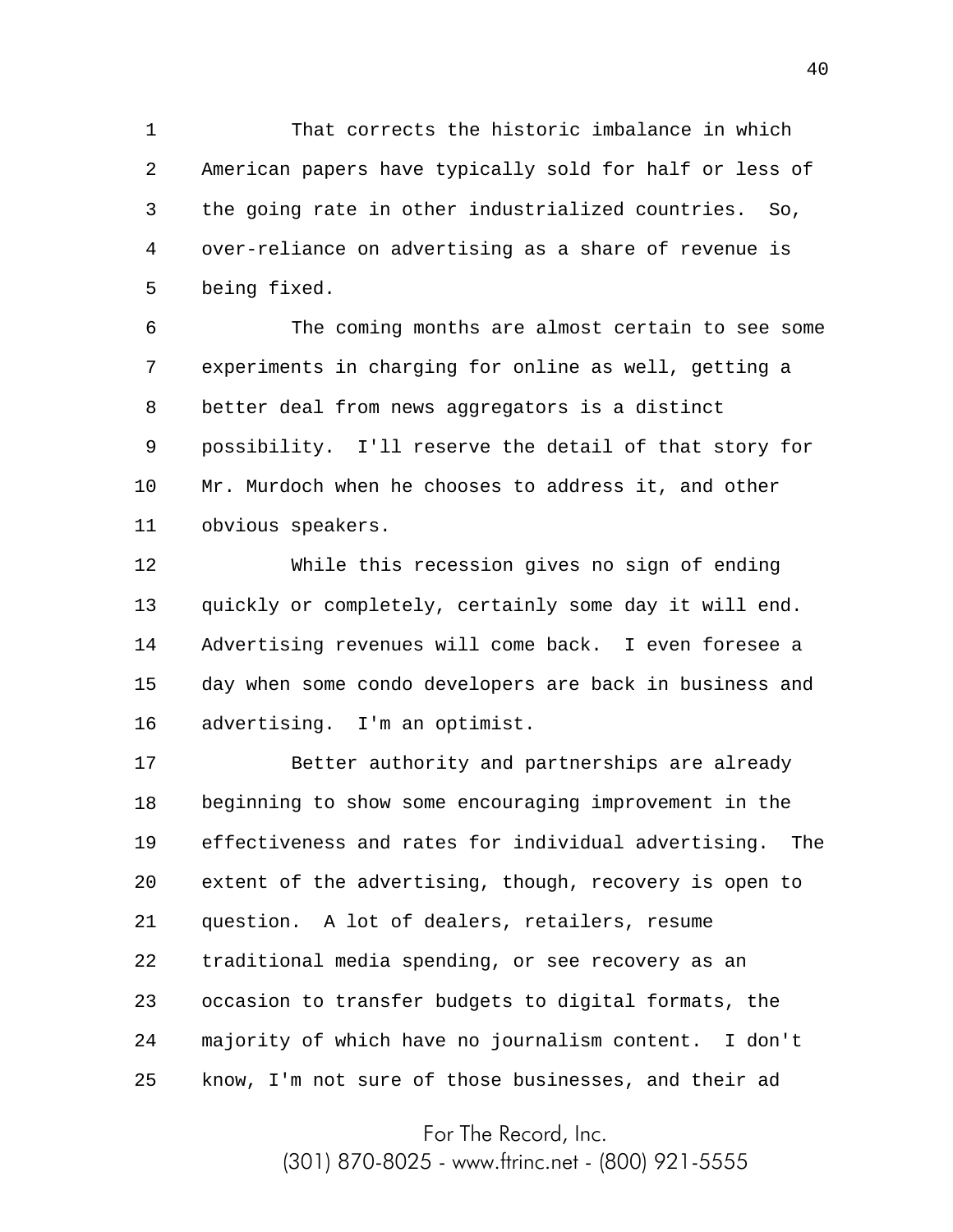1 agencies don't know either.

2 3 4 5 6 But thanks to the aggressive cost-cutting, even a modest recovery of revenues will attempt to drop the bottom line. It should replenish profits, leave some money left over to rebuild news efforts and undertake new ventures.

7 8 9 10 11 12 Newspaper organizations have also diversified their portfolio products with new offerings in both print and digital formats. Another open question, though, is whether newspapers will be able to command share of new revenue streams, say, advertising with mobile devices, if that, indeed, develops.

13 14 15 16 17 18 19 Realistically, newspapers will not regain the dominance of news or commerce they enjoyed in the latter half of the 20th Century. Most print newspapers will be smaller, more expensive, targeted to older, educated audience, but there's room to service younger audiences and a range of advertisers with those alternative products.

20 21 22 23 24 Best case, newspapers and other traditional media would retain a critical role in expanding and in the expanding and diverse media ecosystem, whose potential other speakers will be treating in detail today and tomorrow.

25

To succeed, newspapers need a sharper focus on

For The Record, Inc. (301) 870-8025 - www.ftrinc.net - (800) 921-5555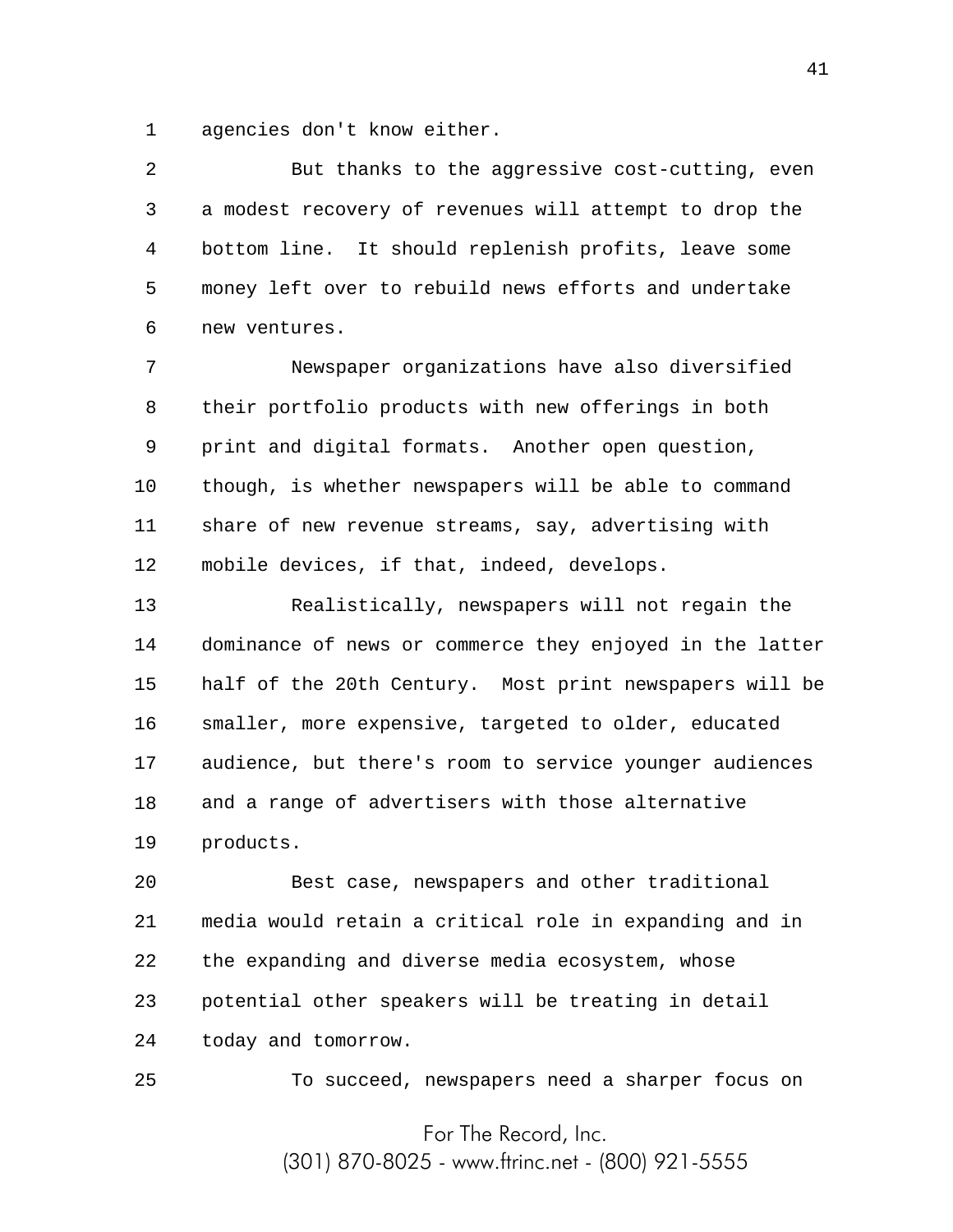1 what they do uniquely well, and a consistent

2 3 high-quality execution of their chosen editorial strategies.

4 5 6 7 8 9 10 11 12 We need more newspapers like the New York Times, Wall Street Journal and Financial Times that cost \$2, but reliably deliver \$2 of value. Well, a happy ending that will be, but it won't happen by Christmas, and that's a far from sure thing in a longer run view. There remains a very hard traditional path ahead to travel for traditional and new media and for the vitality and civic contribution of American journalism. Thank you very much.

13 **(Applause.)**

14 15 16 17 18 19 20 21 22 23 24 25 MR. LEIBOWITZ: Thank you so much, Rick, for that excellent update on the state of journalism today. Rupert Murdoch, the chairman and chief executive officer of News Corporation is, of course, a giant in the news business. He started in the industry in Adelaide, Australia and has built an enormously successful company that delivers news in any content that consumers can get it. As you might expect, Mr. Murdoch has some strongly held views on the topics -- strongly held views, for those of you who didn't get it -- of the topics we are going to talk about over the next few days. He has been especially outspoken in

For The Record, Inc.

(301) 870-8025 - www.ftrinc.net - (800) 921-5555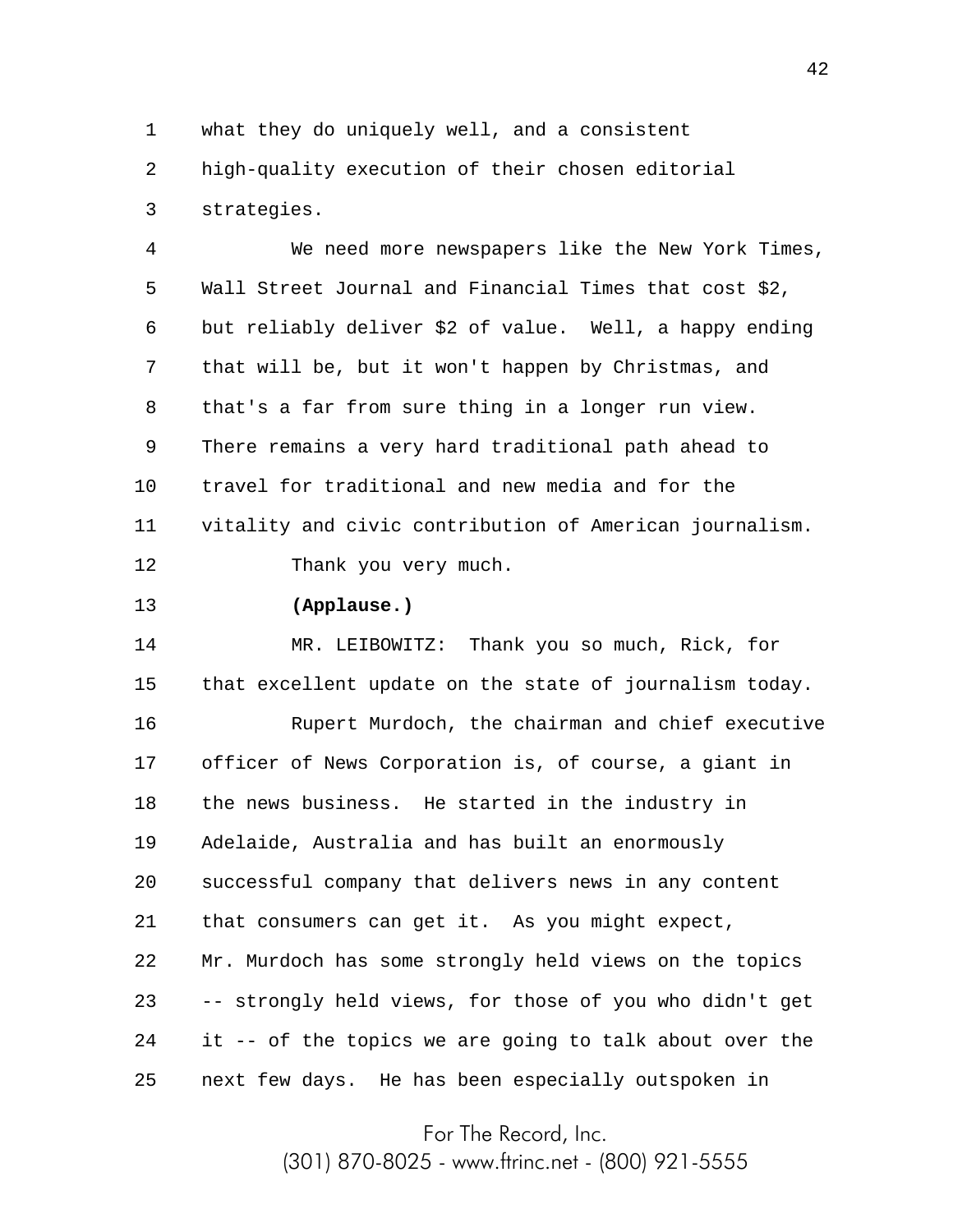1 2 recent months about the need for news organizations to charge for content over the Internet.

3 4 5 6 7 8 9 Of course, many of you may be skeptical about the ability of news organizations to do that, but let me point out that the Wall Street Journal does, and we should also remember how skeptical many were when we learned that Mr. Murdoch wanted to start a fourth TV network, and then again when we found out he wanted to challenge CNN.

10 11 12 So, we are delighted that you have taken time out to join us here today, and Mr. Murdoch, why don't you come up and we will turn the microphone over to you.

## 13 **(Applause.)**

14 15 16 17 18 19 MR. MURDOCH: Good morning ladies and gentleman. Thank you very much, Chairman Leibowitz, for that very kind introduction. You and Commissioners Harbour, Kovacic and Rosch are to be commended for holding this timely and important workshop. I particularly want to thank you for inviting me.

20 21 22 23 24 25 It is a credit to this agency that a wide variety of views are represented here today. Clearly, the FTC recognizes that a diversity of viewpoints is vital to the debate and open democracy. I appreciate the opportunity to speak to such a distinguished audience.

> For The Record, Inc. (301) 870-8025 - www.ftrinc.net - (800) 921-5555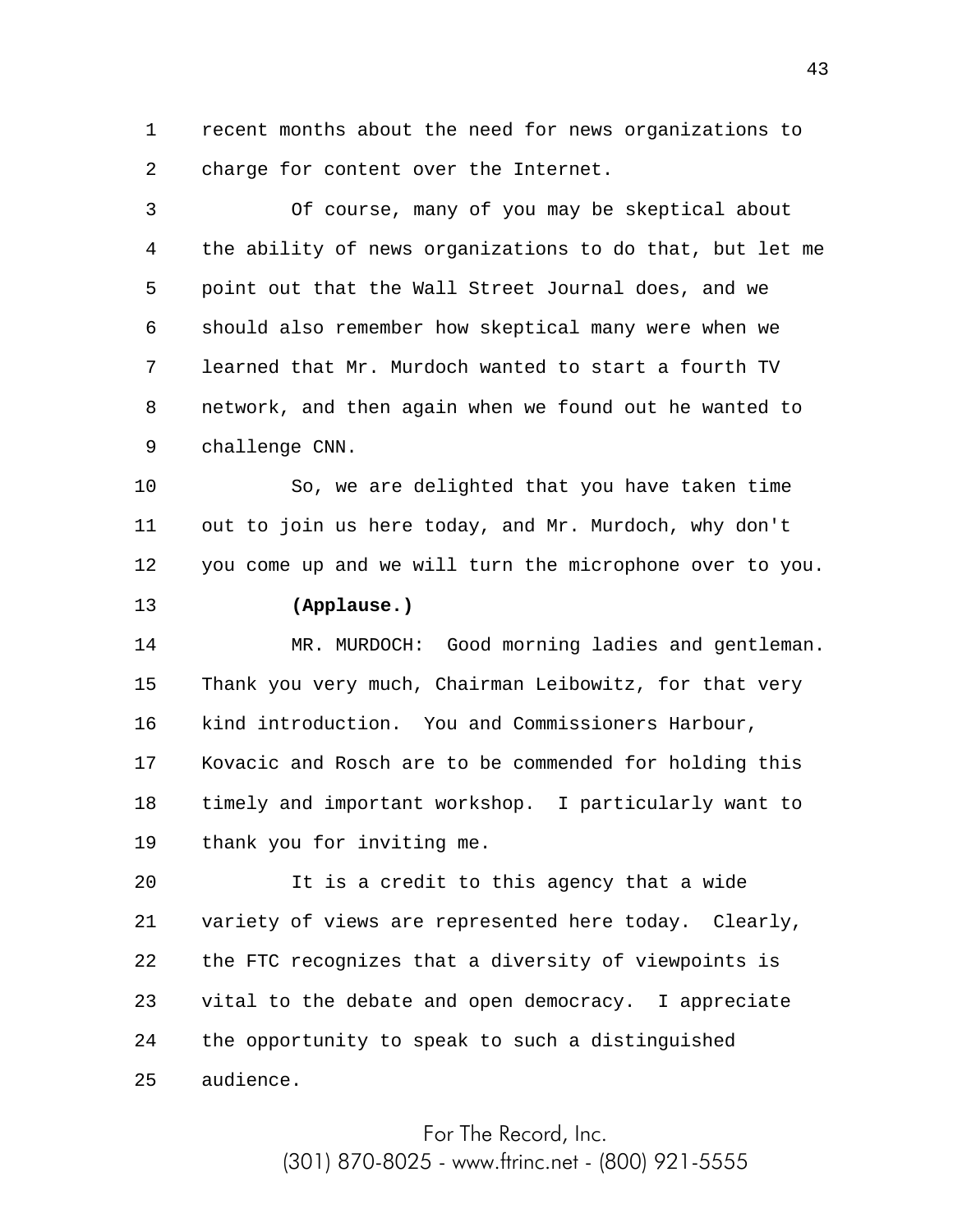1 2 3 I am pleased that this workshop is being carried by webcast so that many more Americans might participate.

4 5 6 7 8 9 10 11 We have just heard two excellent reports, accounts on the history of the current state and current state of journalism from Rick Edmonds and Paul Steiger. That leaves me to talk about my favorite topic, the future of journalism. For a news man like me, whose companies assets include print, television, film and digital news properties, this is a particularly compelling subject.

12 13 14 15 16 17 18 19 20 We meet at a time when many news enterprises are shutting down or scaling back. You will actually hear from some at this workshop today that journalism is in dire shape and that triumph in digital is to blame. My message to you is just the opposite. The future of journalism is more promising than ever. Limited only by editors and producers unwilling to fight for their readers and viewers, or government using its heavy hand that it will overregulate or subsidize us.

21 22 23 24 25 From the beginning, newspapers have prospered from one reason, the trust that comes from representing their readers' interest and giving them the news that's important to them. That means covering the communities where they live, exposing government or business

For The Record, Inc.

(301) 870-8025 - www.ftrinc.net - (800) 921-5555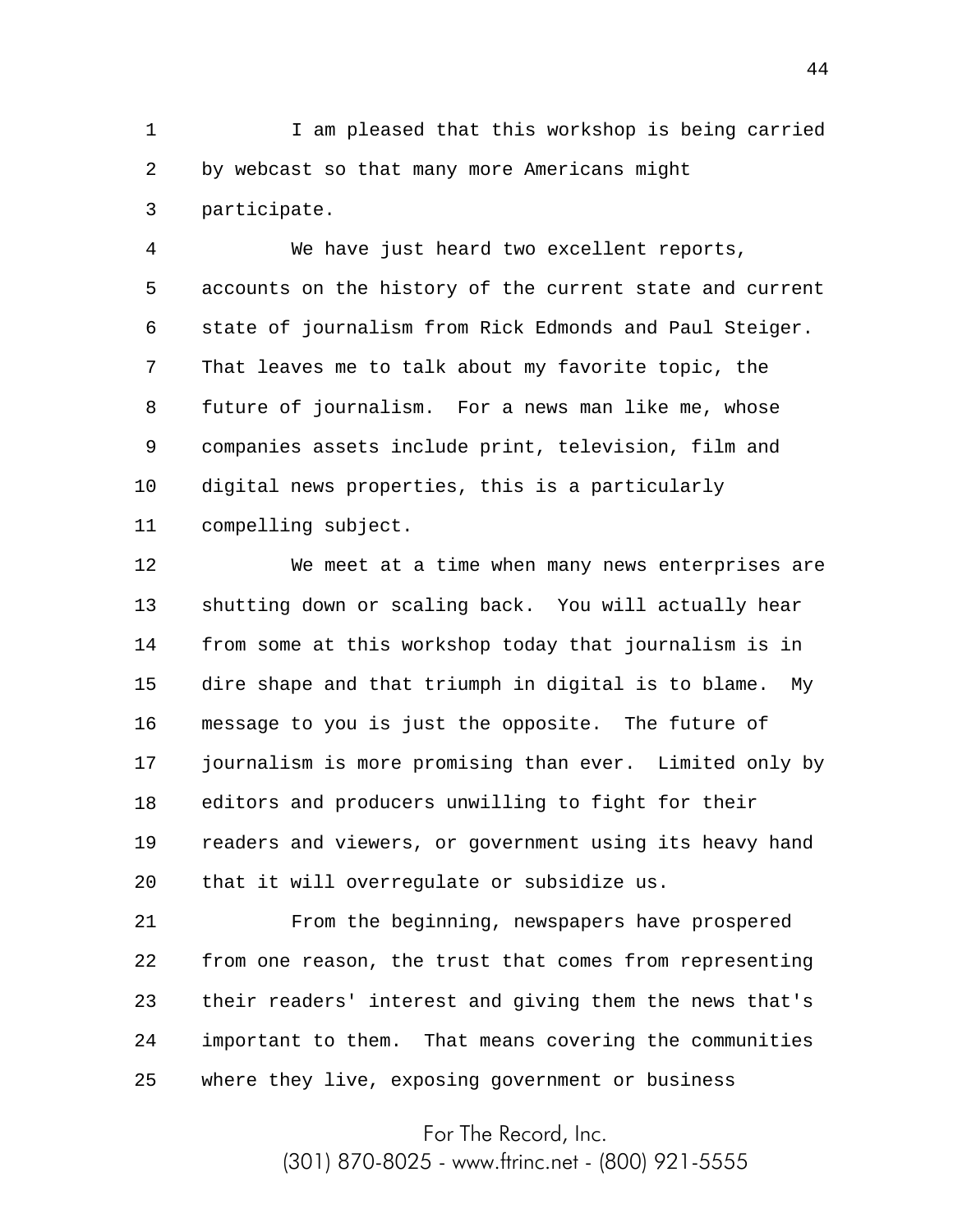1 2 3 4 5 6 7 corruption, and standing up to the rich and powerful. Technology now allows us to do this on a much greater scale. That means we now have the means to reach billions of people, who until now, have had no honest or independent sources of the information they need to rise in society, hold their governments accountable, and pursue their needs and dreams.

8 9 10 11 12 13 14 15 16 17 18 Does this mean we are all going to succeed? Of course not. Some newspapers and some news organizations will not adapt to the digital realities of our day and they will fail. We should not blame technology for these failures. The future of journalism belongs to the bold and the companies that prosper will be those that find new and better ways to meet the needs of their viewers, listeners and readers. They should fail, just as the restaurant that offers meals no one wants to eat or a car maker who makes cars no one wants to buy should fail.

19 20 21 22 23 24 There are some things that do need to happen for the news business to prosper in this digital age. Today, I will outline three things that need to happen in my opinion, that news organizations, among our customers, and within business, for good journalism to prosper in the 21st Century.

First, media companies must deliver the news

25

For The Record, Inc.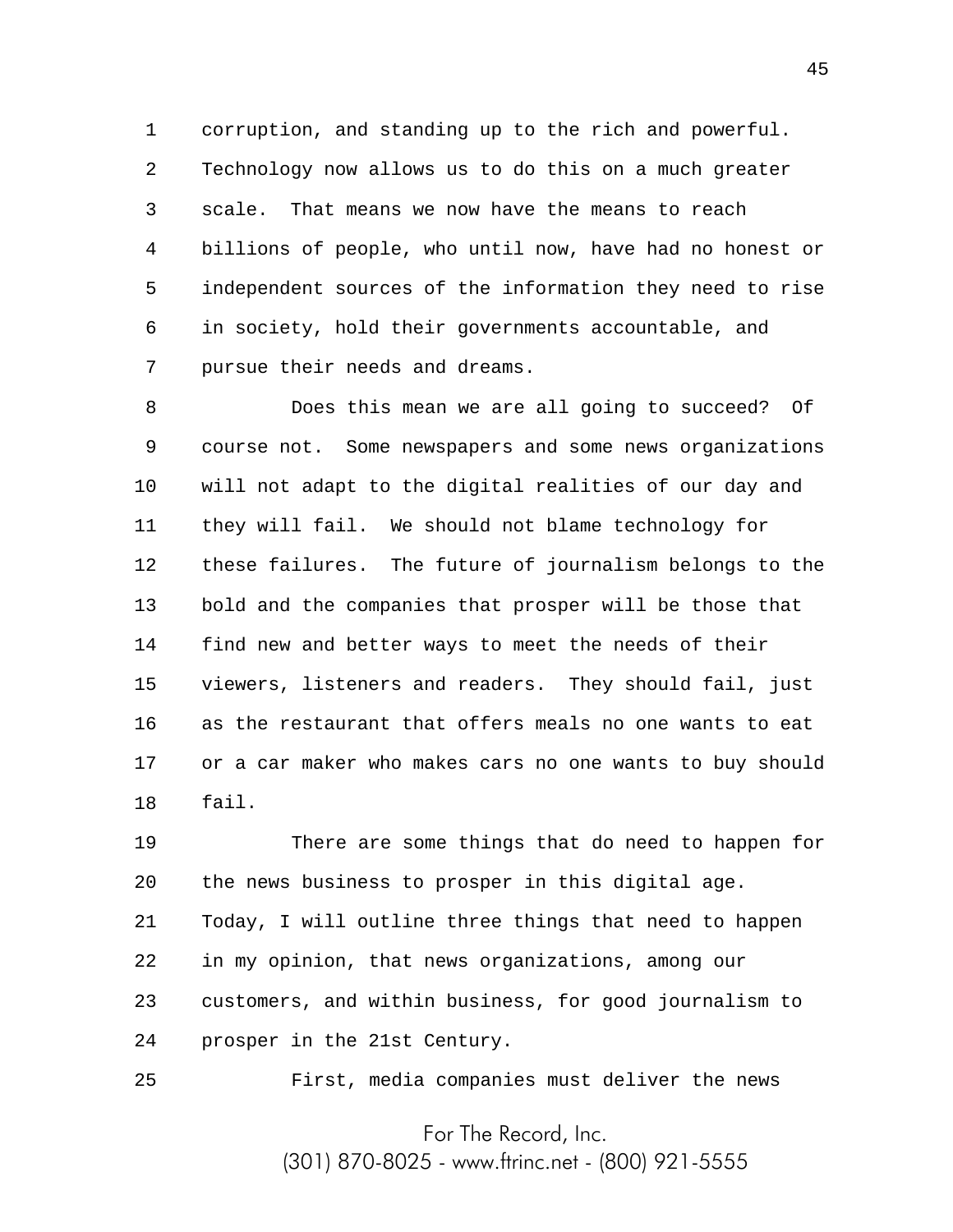1 2 3 4 5 6 7 8 9 media consumers want and do it in the ways that best fit their lifestyles. That means we must innovate like never before. Second, we need to do a better job of persuading consumers that high-quality, reliable news and information does not come free. Good journalism is an expensive commodity. Finally, the government needs to clear the path for companies to invest and innovate by reducing unnecessary regulation and eliminating obstacles to growth and investment.

10 11 12 13 14 15 16 17 18 19 Let me take these one by one. First, media companies need to give people the news they want. I can't tell you how many papers I've visited where they have a wall of journalism prizes and a rapidly declining circulation. Some of the editors are producing the news for themselves instead of news that is right for their customers. A news organization's most important asset is the trust it has with its readers, a bond that reflects the reader's confidence that editors are looking out for their needs and interests.

20 21 22 23 24 25 At News Corporation, we provide news, sports and entertainment to audience across borders and continents, via newspapers, magazines and books, broadcasts, satellite, cable, and teleco-provided television, mobile devices, and, of course, the Internet. In the future, we will provide our content to devices that today are

For The Record, Inc.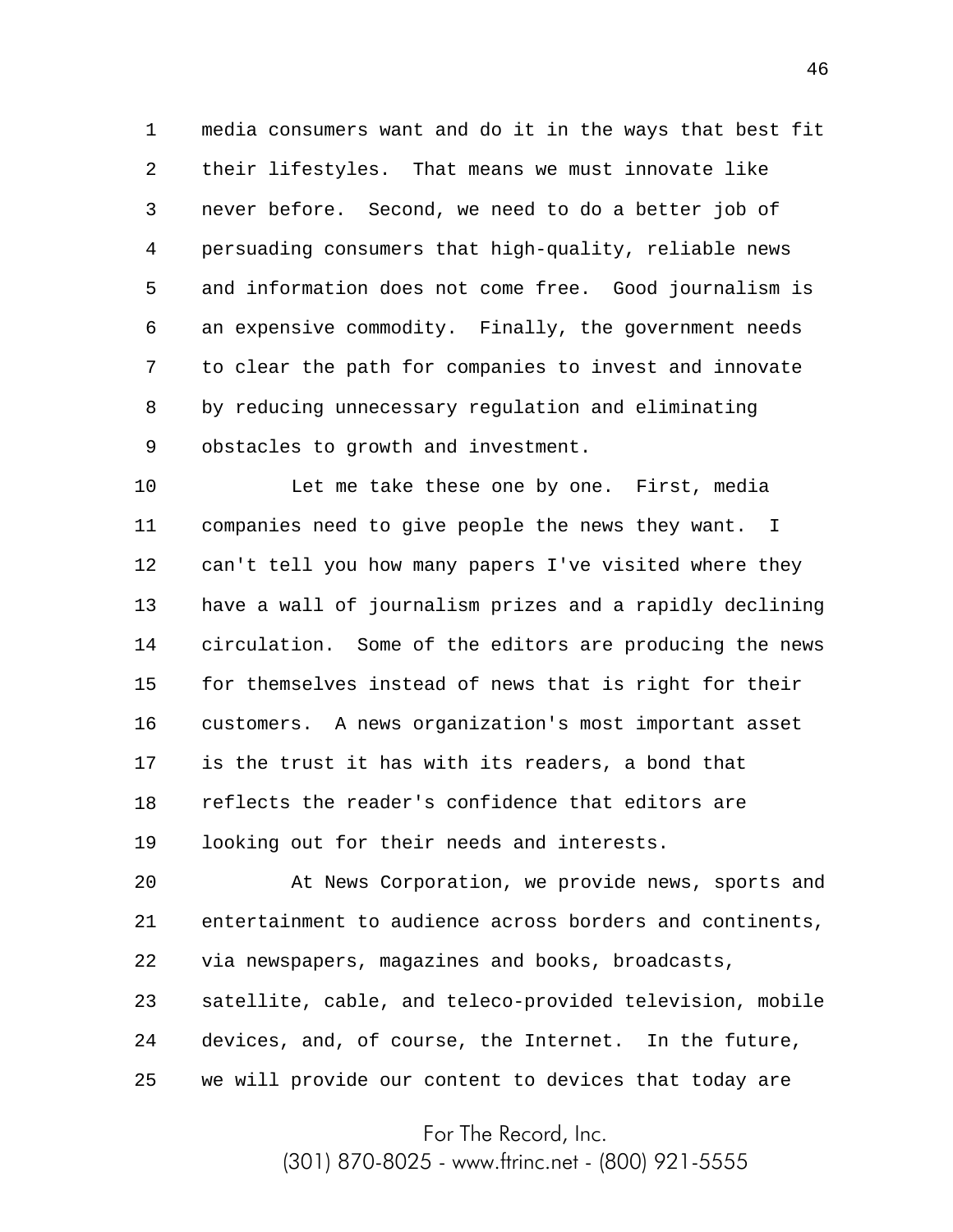1 2 3 still just a glimmer in the eyes of their inventors, and we are always looking for ways for better content or delivery to meet our customers' needs and interests.

4 5 6 7 8 9 10 We have a good record here. In television, Fox succeeded in taking on the big three networks, when everyone said it could not be done. We also compete with the news channel CNN and the sports channel ESPN, and we continue to produce ground-breaking programming, including the first all-digital broadcast of the Super Bowl.

11 12 13 14 15 16 17 18 19 20 21 22 23 24 More broadly, we've been working for two years on a project that we use a portion of our broadcast spectrum to bring our TV offerings and maybe even our newspaper content to mobile devices. For newspapers, spectrum could well prove an economic vehicle. For our customers, it would allow them to get national and local news, weather, sports, and even their favorite TV shows, whether on a train or bus, as a passenger in a car, during their lunch hour at work, or while watching their daughter's soccer practice. Today's news consumers do not want to be chained to a box in their homes or offices to get their favorite news and entertainment. And our plan is to meet the needs of the next wave of TV viewing by going mobile.

25

The same is true with newspapers. More and

For The Record, Inc.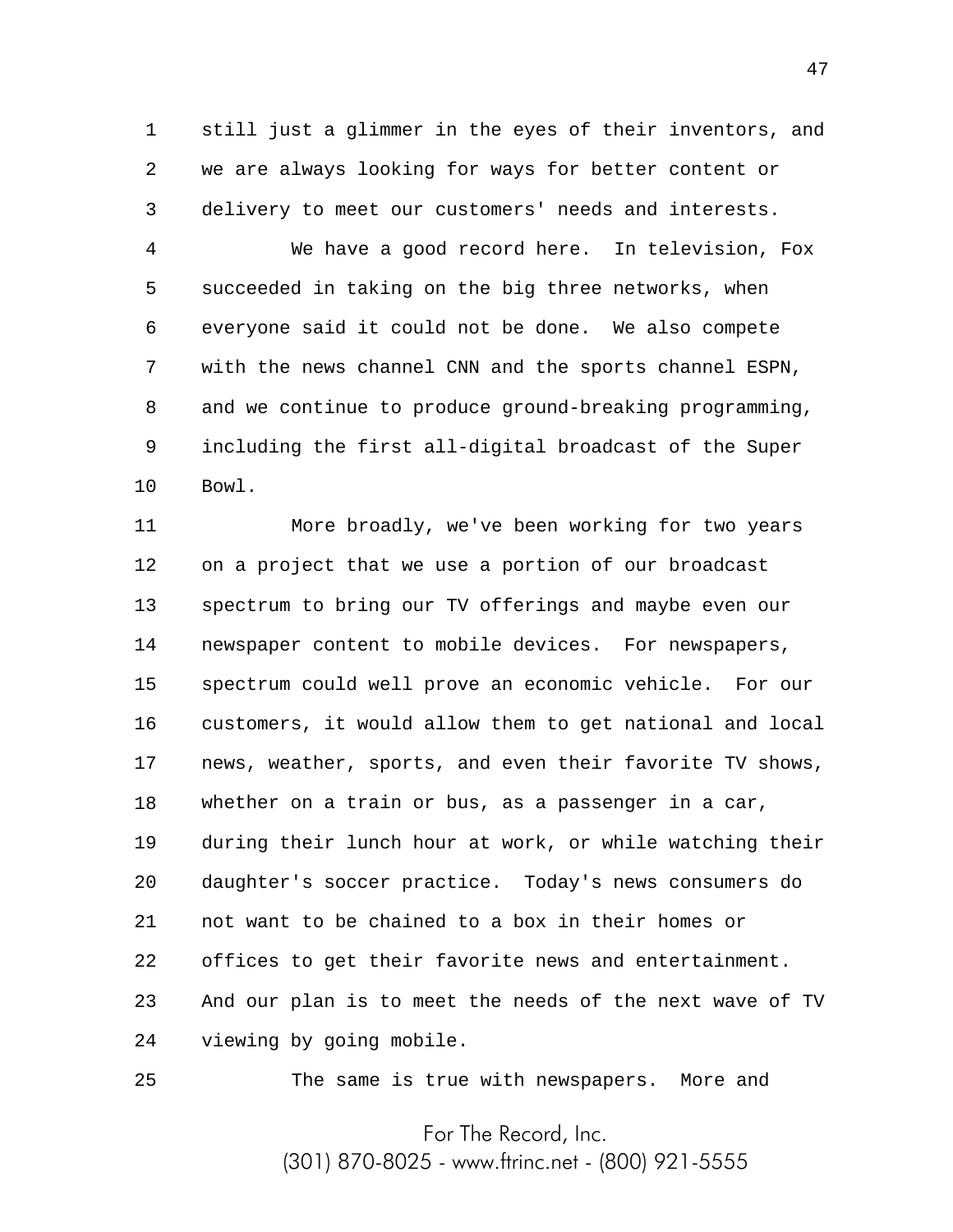1 2 3 4 5 6 7 more, our readers are using different technologies to access our papers during different parts of the day. For example, they might read some of their Wall Street Journal on their BlackBerries while commuting in to the office, read it on the computer when they arrive, and read it on their larger and clearer e-Reader wherever they may be.

8 9 10 11 12 13 14 15 Already we provide news to our readers through websites, email alerts, blogs, Twitter, and podcasts. Now we are looking at e-Readers. We have no intention of getting into the hardware business, but we have every intention of promoting more choice for our consumers and more competition among distributors by pursuing ways to help us deliver news and information as cheaply as possible and over as many platforms as we can.

16 17 18 19 20 Let me add one point here that I am especially proud of, at a difficult time in our economy, News Corporation is increasing its investment in journalism. We do this because we intend to be the news leader in each of our markets.

21 22 23 24 25 For example, over the years, we have been continuously expanding the number of hours of local news on our Fox-owned television stations. This year alone, we added more than 50 hours of news. Today, we are airing more than 700 hours per week of local news.

> For The Record, Inc. (301) 870-8025 - www.ftrinc.net - (800) 921-5555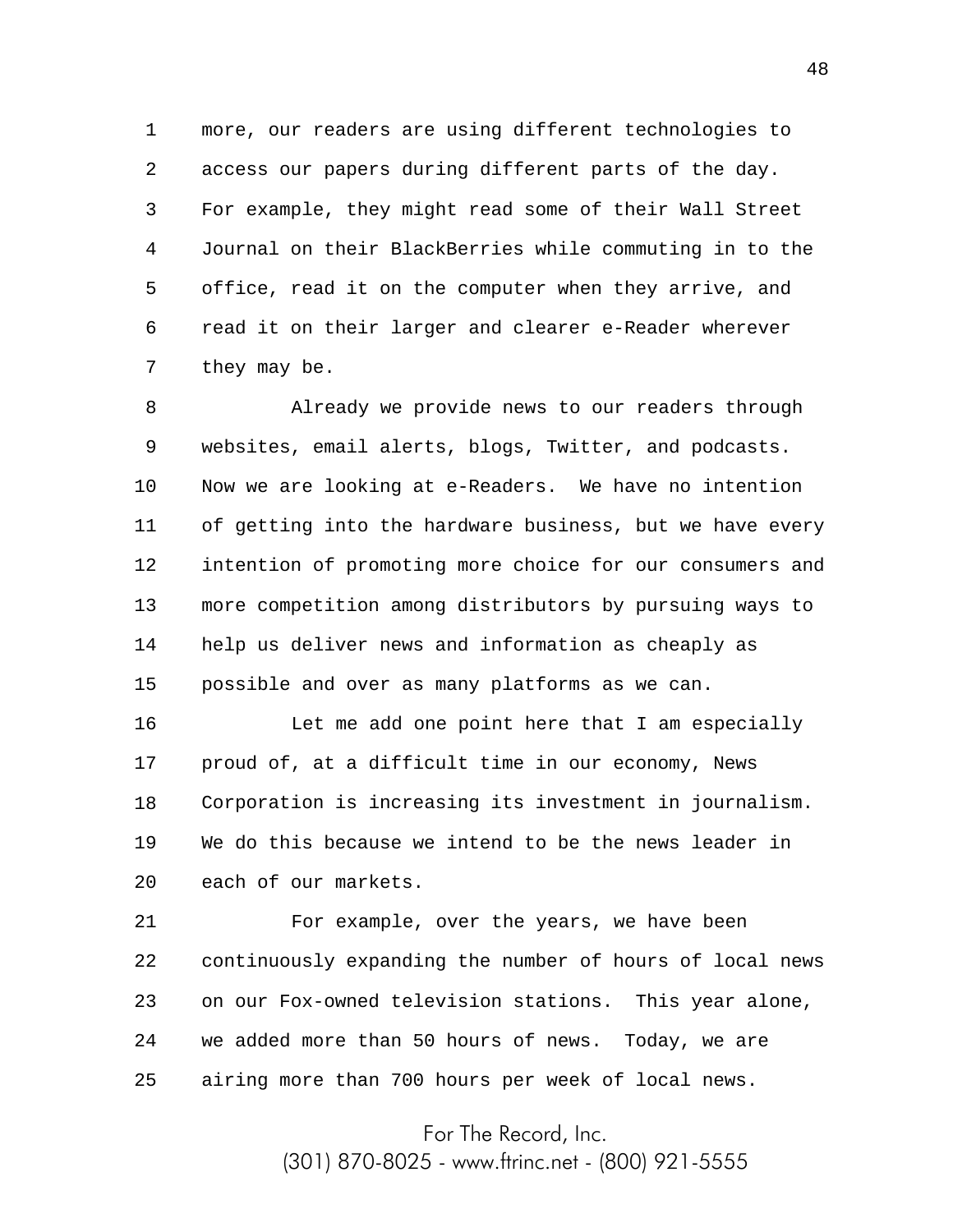1 2 3 4 That's more than any other TV station group in the country. It should tell us that even amid challenging economic times, there are opportunities to improve and expand journalism.

5 6 7 8 9 10 11 12 We do similar things for our papers. The Wall Street Journal now offers more national and international news to complement its outstanding business journals. I've often made the point about newspapers this way, by reminding people that we are in the news business, not the dead tree business. In other words, what makes a newspaper is its content and brand, not necessarily the form in which it is delivered.

13 14 15 16 17 18 19 20 Soon we will launch the Wall Street Journal Professional Edition, which will bring together the Wall Street Journal Online and Dow Jones Factiva. By giving our readers instantaneous access to breaking news as well as to vast archives, the journal intends to revolutionize the way business subscribers get valuable information about industries, companies, and people affecting their businesses.

21 22 23 In short, we believe fiercely that the key to competing during difficult times is to invest more in journalistic content, not less.

24 25 My second point follows from my first. Quality content is not free. In the future, good journalism

For The Record, Inc.

(301) 870-8025 - www.ftrinc.net - (800) 921-5555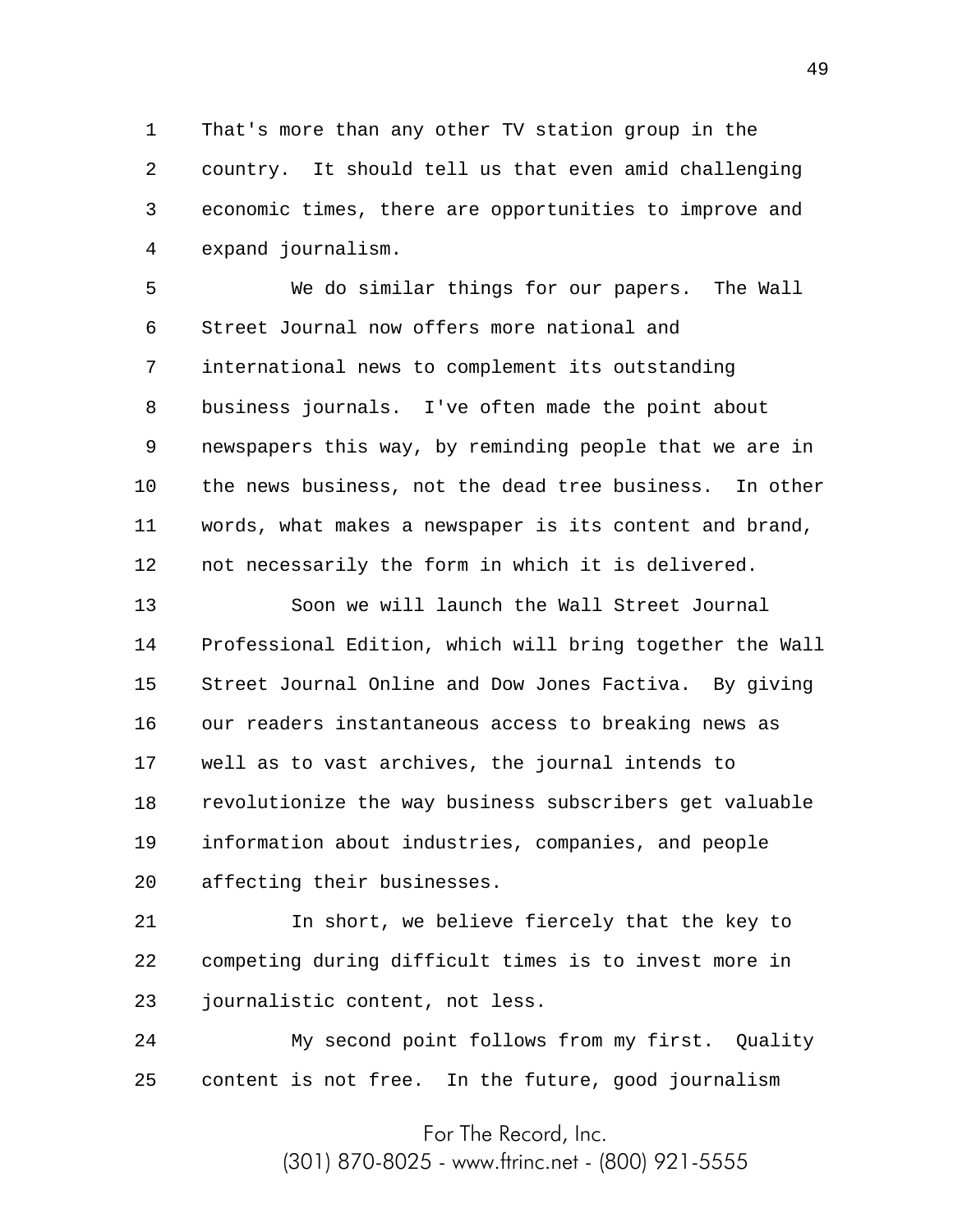1 2 3 4 5 6 7 8 9 10 11 12 13 14 15 16 will depend on the ability of a news organization to attract customers by providing news and information they are willing to pay for. The old business model, based on advertising only, is dead. Let's face it, a business model that relies primarily on online advertising cannot sustain newspapers over the long-term. The reason is simple arithmetic, the online advertising is increasing, that increases only a fraction of what is being lost from print advertising. That is not going to change, even in a boom. The reason is that the old model was founded on quasi monopolies, such as classified advertising, which has been decimated by new cheaper competitors such as Craig's List, monster.com, careerbuilder.com and so on. Even online display advertising is in such huge supply that its price is under constant pressure.

17 18 19 20 21 22 23 24 In the new business model, we will be charging consumers for the news we provide on our Internet sites. We are already charging, and successfully so, for the Wall Street Journal Online. wsj.com boasts more than one million subscribers. Barons.com has another 150,000 subscribers. We intend to expand this pay model to all our newspapers in the News Corporation's stable such as the Times of London, Australia and the rest.

25 Critics say people won't pay; I believe they

For The Record, Inc.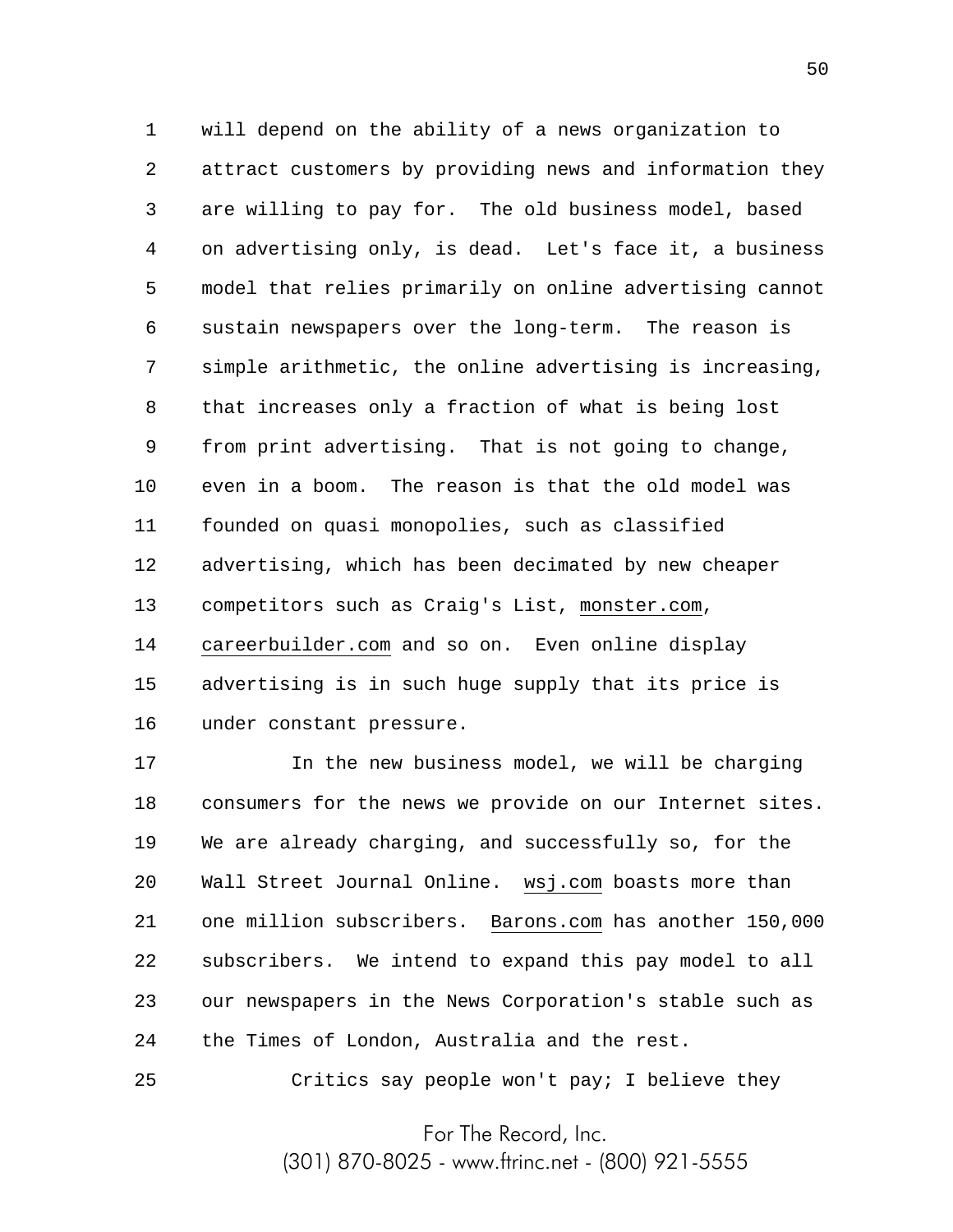1 2 3 4 5 6 7 will, but only if they're getting something with good and useful value. Our customers are smart enough to know that you don't get something for nothing. That goes for some of our friends online, too. Yet there are those who think they have a right to take our news content and use it for their own purposes, without contributing a penny to its production.

8 9 10 11 12 13 14 15 Some rewrite, at times without attribution, the news stories of expensive and distinguished journalists who invested days, weeks or even months on their stories, all under the tattered veil of fair use. These people are not investing in journalism. They are feeding off the hard-earned efforts and investments of others. Their almost wholesale misappropriation of our stories is not fair use. To be impolite, it's theft.

16 17 18 19 20 21 22 23 24 25 Right now, there's a huge gap in costs. Technology makes it cheap and easy to distribute news for anyone with Internet access. But producing journalism is expensive. Like all good news organizations, we invest tremendous resources in our products, from our news rooms and studios and cameras and computers, to the salaries for the reporters, editors, producers, directors, writers, talent and countless other employees who contribute to producing a newspaper or newscast.

> For The Record, Inc. (301) 870-8025 - www.ftrinc.net - (800) 921-5555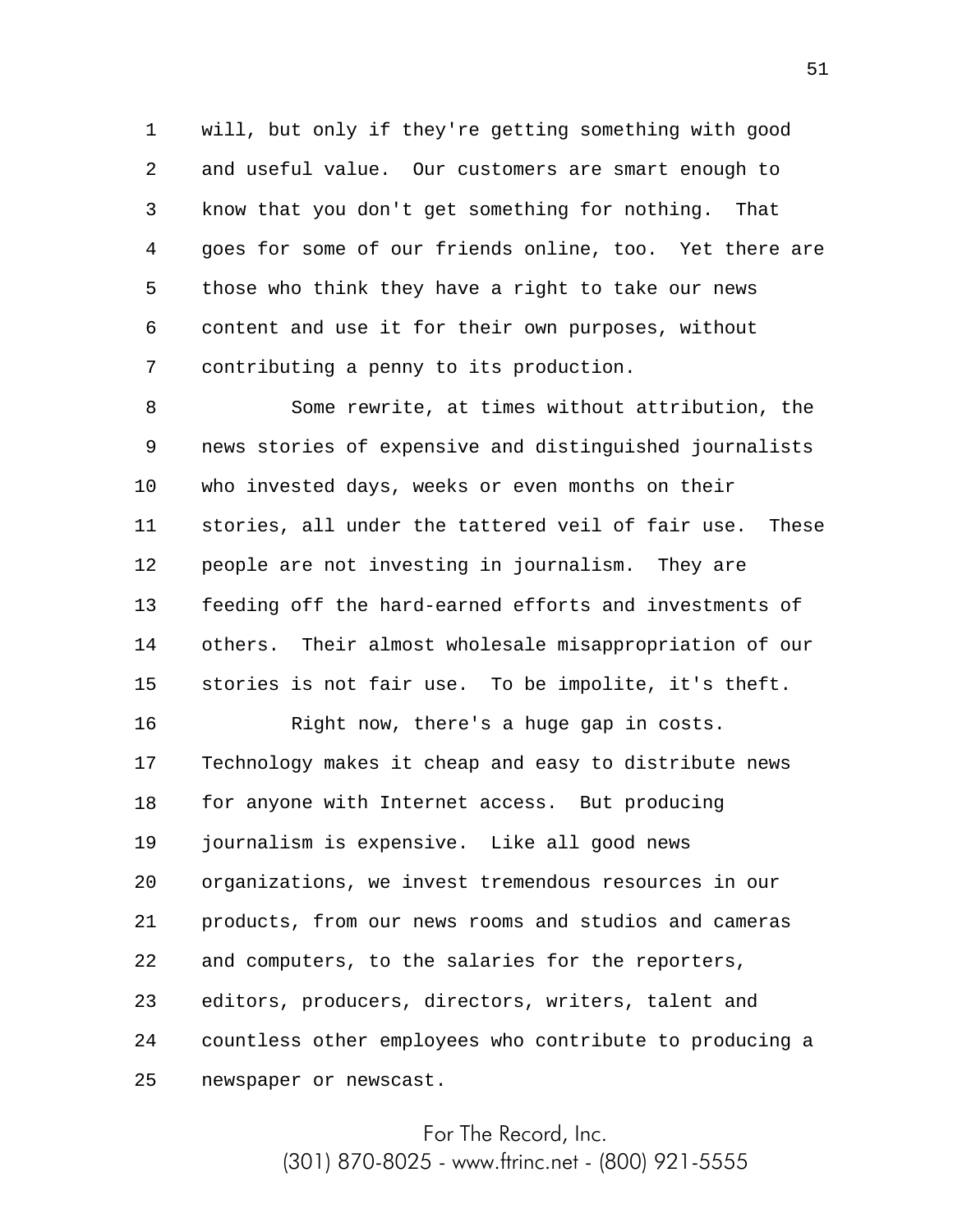1 2 3 4 5 6 When this work is misappropriated without regard for the investment made, it destroys the economics of producing high-quality content. The truth is, that the aggregators need news organizations. Without content to transmit, all our flat-screen TVs, computers, cell phones, iPhones and BlackBerries would be blank slates.

7 8 9 10 11 12 13 14 Right now, we have a situation where content creators bear all the costs, while aggregators enjoy many of the benefits. In the long term, this is untenable. We are open to different pay models, but principle is clear, to paraphrase a famous economist, there's no such thing as a free news story, and we are going to ensure that we get a fair but modest price for the value we provide.

15 16 17 18 19 20 21 22 23 24 Finally, let me say a few words about government. In the last two or three decades, we have seen the emergence of new platforms, new opportunities, that no one could have predicted, through social networking sites and iPhones and BlackBerries to Internet sites for newspapers, radio and television. We're only at the beginning. In a few years, we will look back at cutting-edge technology today the same way we smile when we watch a TV show in the 1980s featuring cordless telephones the size of bricks.

25 Finally, the government has a role here.

For The Record, Inc.

(301) 870-8025 - www.ftrinc.net - (800) 921-5555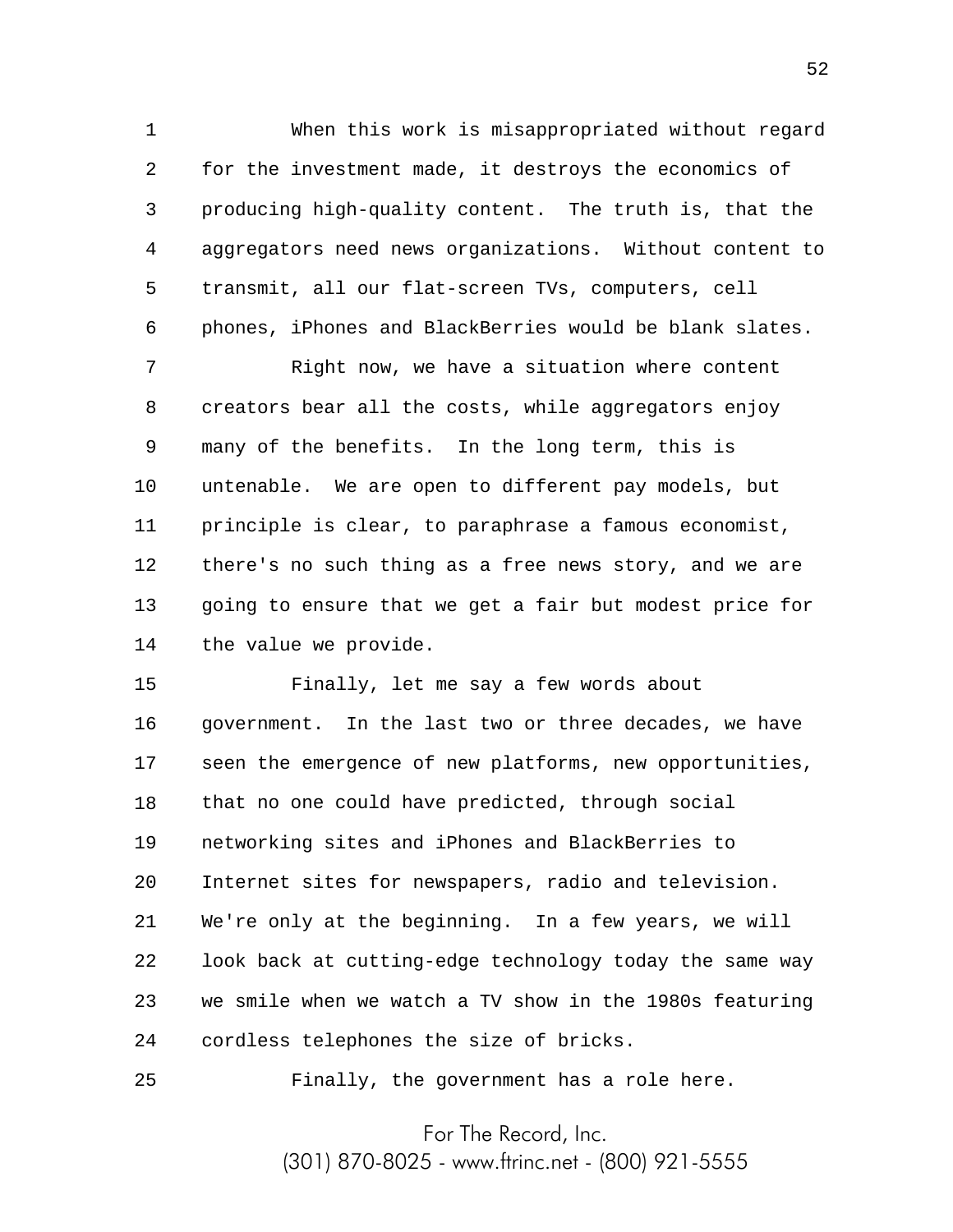1 2 3 4 5 6 7 8 9 Unfortunately, too many of the mechanisms government uses to regulate the news and information business in this new century are based on 20th Century assumptions and business models. If we are really concerned about the survival of newspapers and other journalistic enterprises, the best thing government can do is to get rid of the arbitrary and contradictory regulations that actually prevent people from investing in these businesses.

10 11 12 13 14 15 16 17 18 19 20 One example of outdated thinking is the FCC's cross-ownership rule that prevents people from owning, say, a television station, and a newspaper, in the same market. Many of these rules were written at a time when competition was limited because of the huge up-front costs. Unfortunately, in practice, these restrictions stifled competitive newspaper markets. If you are a newspaper today, your competition is not necessarily the TV station in the same city. It can be a website on the other side of the world, or even an icon on someone's cell phone.

21 22 23 24 25 These developments mean increased competition for people like me, and that is good for consumers. But just as businesses are adapting to new realities, the government needs to adapt, too. In this new and more globally competitive news world, restricting

> For The Record, Inc. (301) 870-8025 - www.ftrinc.net - (800) 921-5555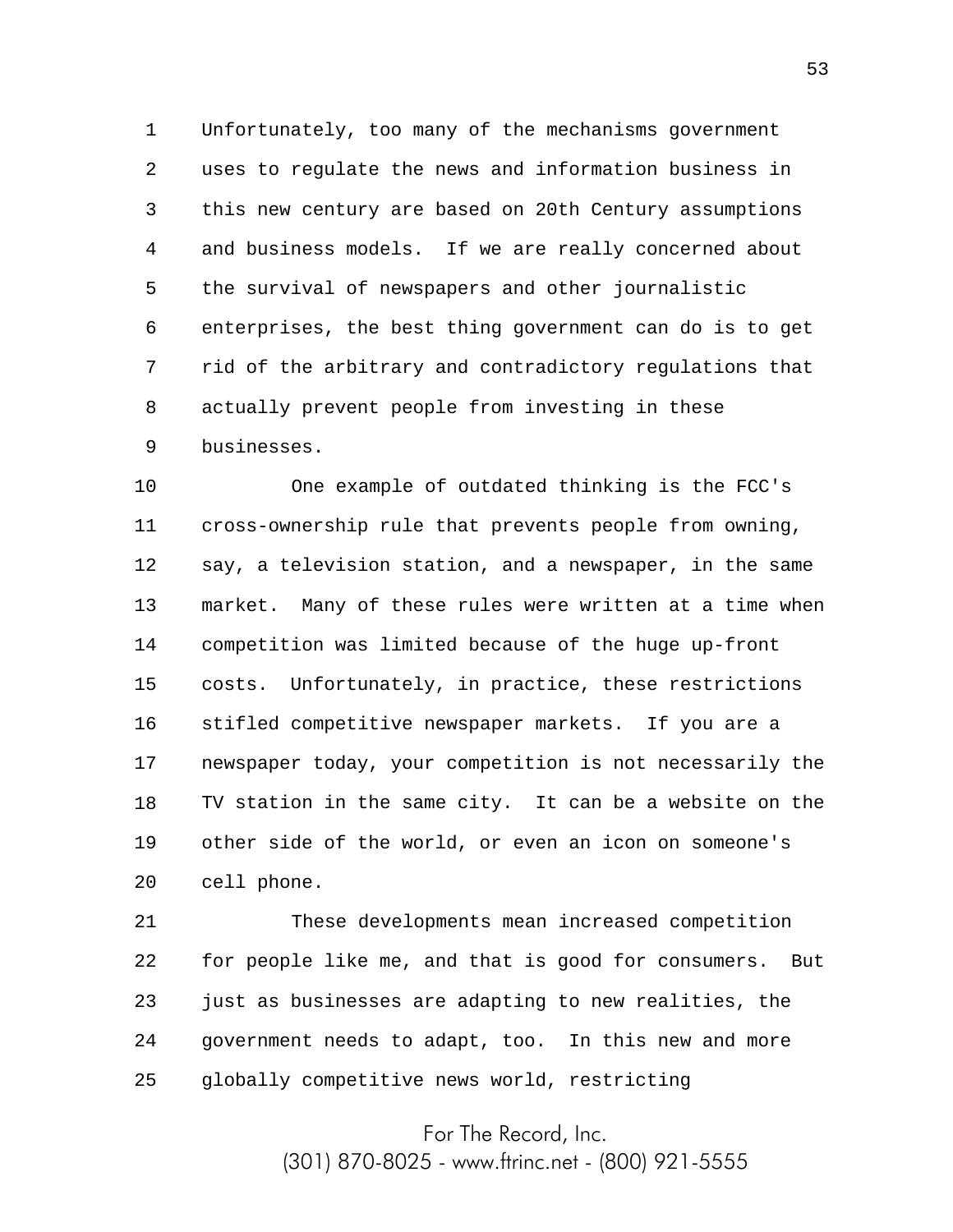1 2 3 cross-ownership between television and newspapers makes as little sense as would banning newspapers from having websites.

4 5 6 7 8 9 10 In my view, the growing drum beat for government assistance for newspapers is as alarming as overregulation. One idea gaining in popularity is providing taxpayer funds for journalists, or giving newspapers nonprofit status, in exchange, of course, for papers giving up their right to endorse political candidates.

11 12 13 14 15 The most damning problem with government help is what we saw with the bail-out of the U.S. auto industry. Help props up those who are producing things that customers do not want. In other words, it subsidizes their failures and penalizes the successes.

16 17 18 19 20 21 22 23 24 25 The prospect of the U.S. Government becoming directly involved in commercial journalism ought to be chilling for anyone who cares about freedom of speech. The founding fathers put the First Amendment first for a reason. They knew that a free and independent press was vital to any self-governing people. They also knew that the key to independence was to allow enterprisers to prosper and serve as a counterweight to government power. It is precisely, because newspapers make profits, and do not depend on the government for their

For The Record, Inc.

(301) 870-8025 - www.ftrinc.net - (800) 921-5555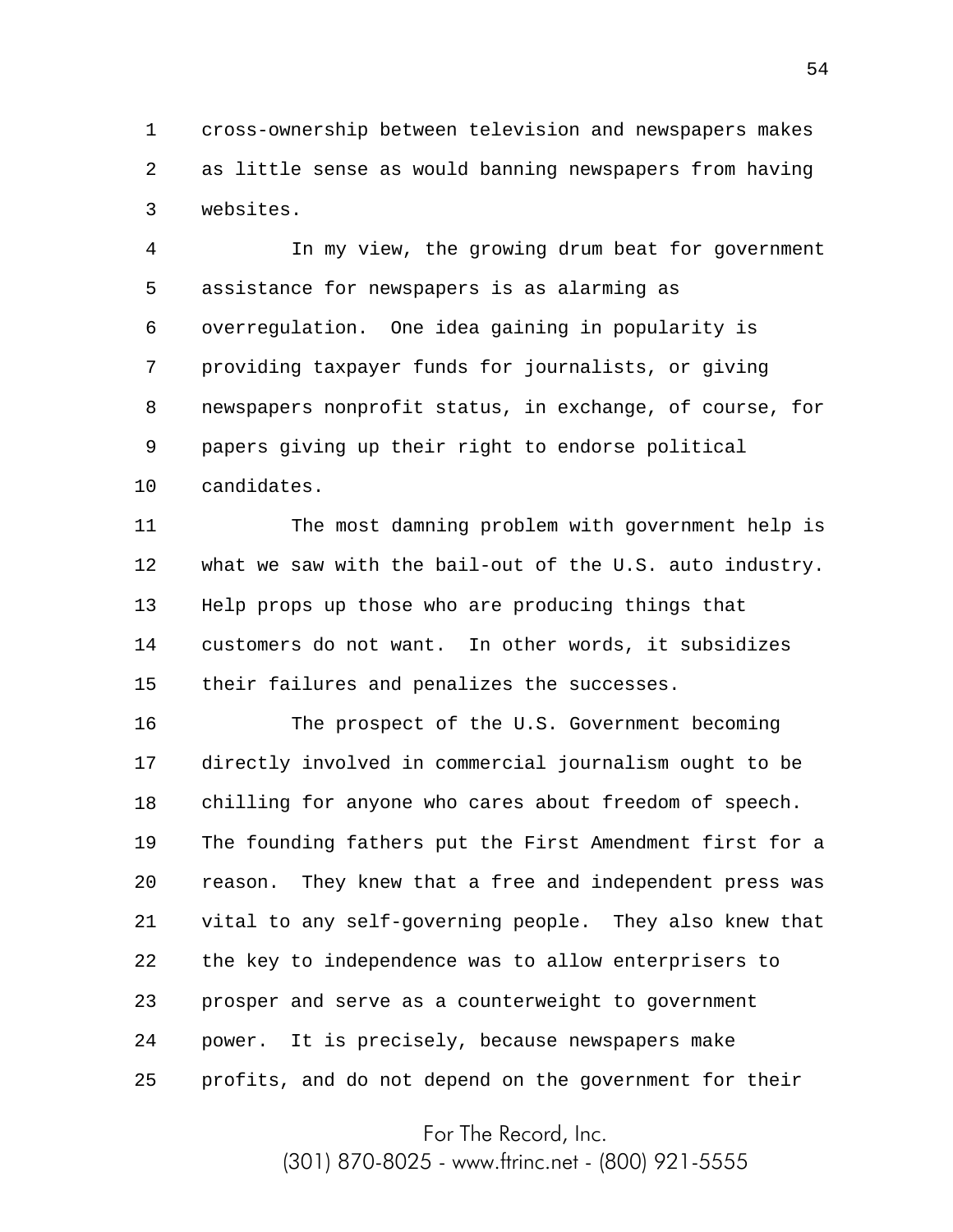1 2 3 livelihood, that they have the resources and wherewithal to hold the government accountable. This is also what builds readers' trust and confidence.

4 5 6 7 8 9 Over the long run, it's true, politicians, bureaucrats and corporate executives can be sacked because of an angry electorate or board, but in the day-to-day of ordinary life, the press is perhaps the only institution that truly hold them accountable, and they know it, and they fear it.

10 11 12 13 14 15 16 17 Earlier this year, for example, the chairman of the New York Fed resigned after the Wall Street Journal revealed he had taken out new Goldman Sachs options after the Fed had bailed them out. This summer, the Journal also exposed the plan by members of Congress to buy themselves corporate jets with taxpayer money, reporting that helped lead to the cancellation of that order.

18 19 20 21 22 23 24 25 In the same way long before the housing industry popped, Wall Street Journal reporters were taking on Republican and Democratic politicians alike for the mischief they were creating with Fannie Mae and Freddie Mac, and the Wall Street Journal is the most trusted newspaper in America, because people understand the Journal is willing and able to take on the rich and powerful and well connected.

> For The Record, Inc. (301) 870-8025 - www.ftrinc.net - (800) 921-5555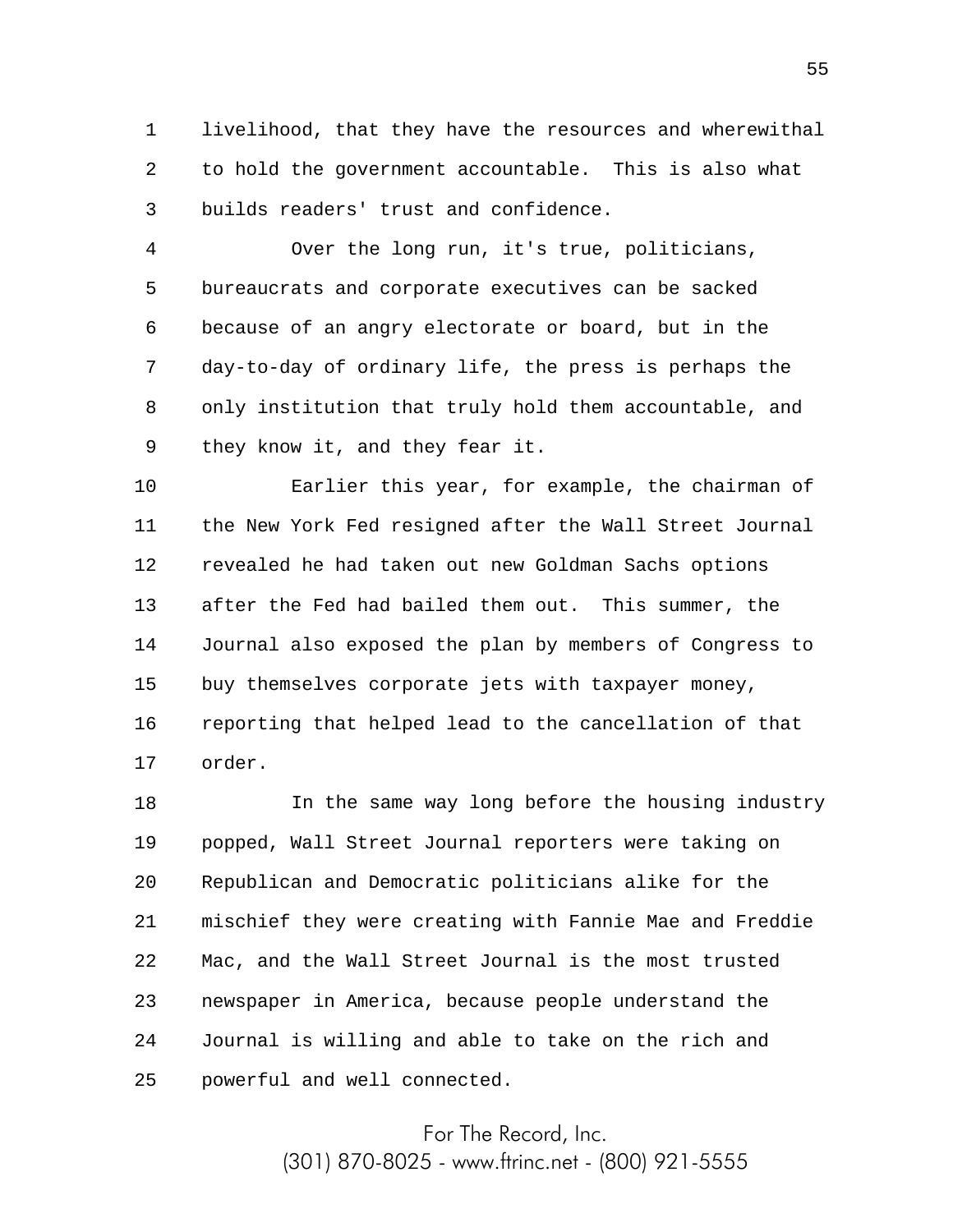1 2 3 4 5 6 Every good newspaper does the same, whether it's forcing a mayor's resignation over some illegal activity, exposing some harmful practice of a business, or just sticking up for some ordinary citizen in a fight with the faceless bureaucracy. Accountability in a free society depends on a free and robust press.

7 8 9 The United States is the most robust press in the world, because it is the most free of government intervention. We ought to keep it that way.

10 11 12 13 14 15 16 17 18 I am encouraged that some government officials have been taking the larger view when it comes to specific regulations. For example, House Speaker Nancy Pelosi has suggested that the Department of Justice when reviewing mergers involving newspapers take into account other sources for news and advertising in the market, including electronic sources, so that any revisions reached reflect current market realities. This is exactly the kind of leadership we need on this issue.

19 20 21 22 23 24 25 To go forward, we need to remember that business of good journalism cannot be separated from the ability of news organizations to prosper as a business. The brave new digital world can be a complicated one for news organizations, but the principles for success are clear: Let news organizations innovate to give their customers the news they want, when they want and how

For The Record, Inc.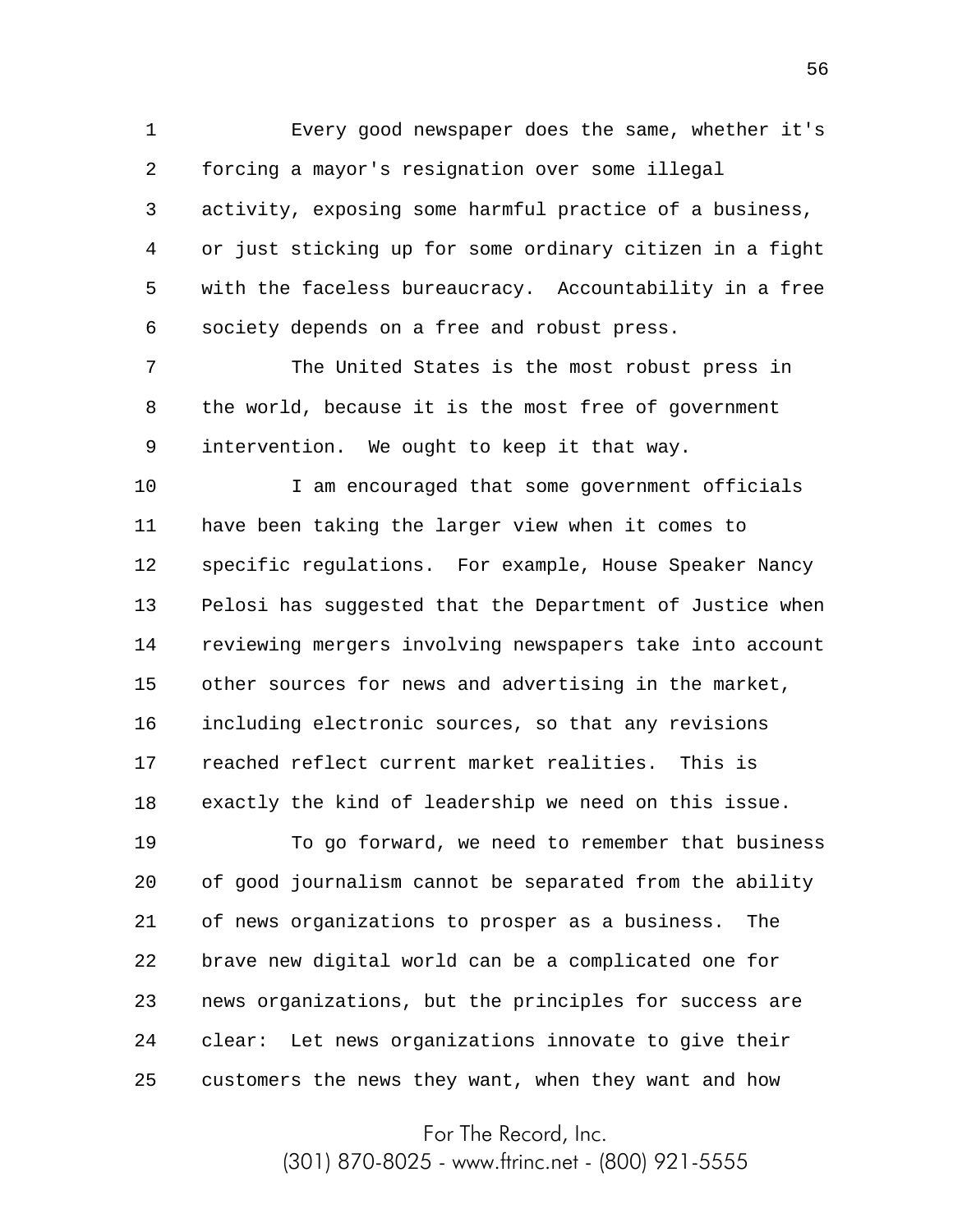1 they want it.

| $\overline{a}$ | Ask consumers to pay for the products they               |
|----------------|----------------------------------------------------------|
| 3              | consume. Let aggregators desist and start employing      |
| 4              | their own journalists, and let the government use its    |
| 5              | power to ensure the most innovative companies are free   |
| 6              | to reach new customers, instead of looking for ways to   |
| 7              | prop up failures or innovating in a constitutionally     |
| 8              | sensitive business sector.                               |
| 9              | Though our formal topic today is the future of           |
| 10             | newspapers, in many ways, I think we do better to think  |
| 11             | in terms of the future of democracy. When the            |
| 12             | representatives of the former British colonies           |
| 13             | established a new order for the ages, they built it on a |
| 14             | sturdy foundation, a free and informed citizen.<br>Thev  |

15 16 17 understood that informed citizenry requires news when it's independent from government. That is one reason why they put the First Amendment first.

18 19 20 21 22 23 24 25 Our modern world is faster moving and far more complex than theirs. But the basic truth remains, to make informed decisions, free men and women require honest and reliable news about events affecting their countries and their lives. Whether the newspaper of the future is delivered with electrons or dead trees, it's ultimately not that important. What is most important is that the news industry remains free, independent and

For The Record, Inc.

(301) 870-8025 - www.ftrinc.net - (800) 921-5555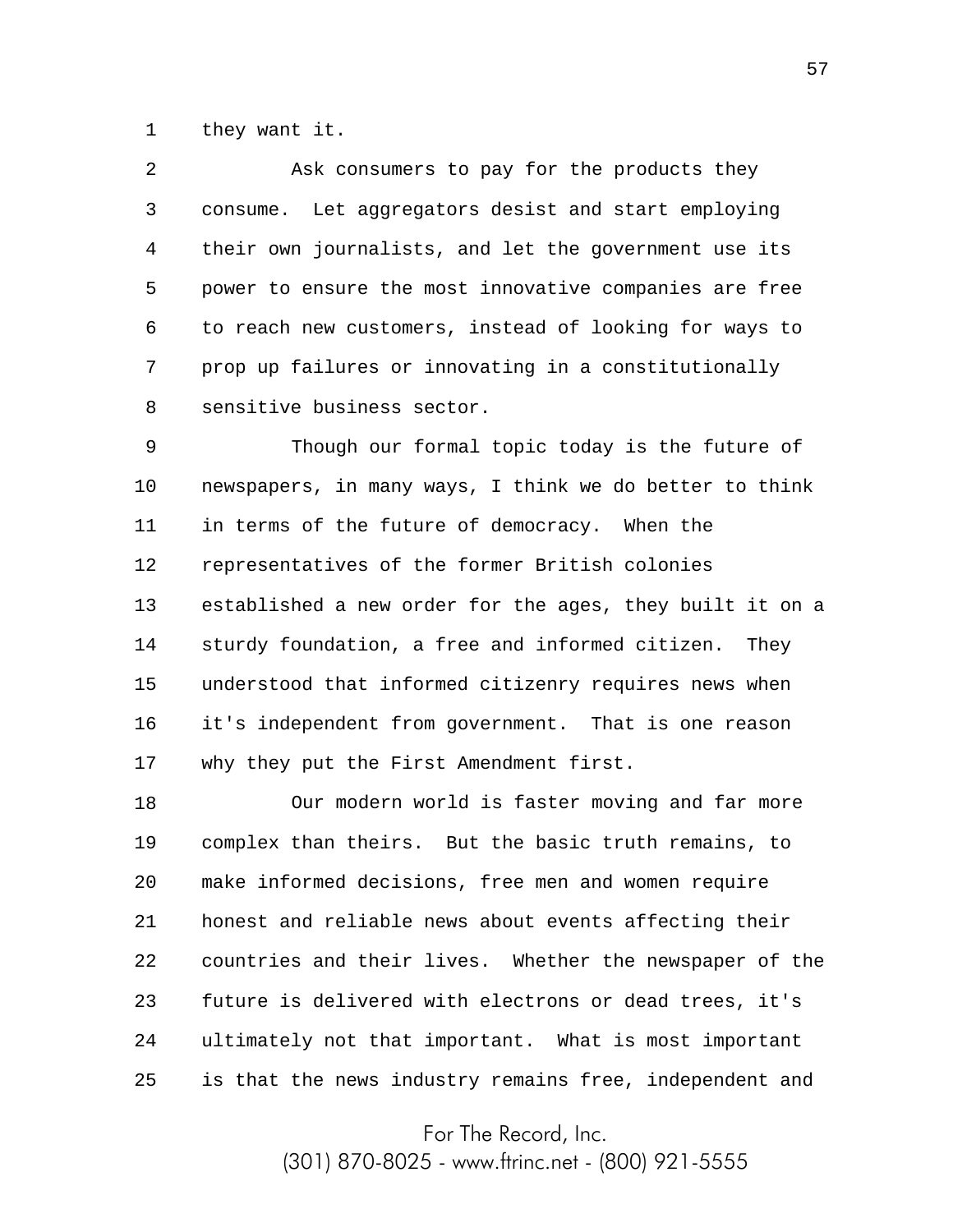1 competitive.

2 Thank you very much.

3 **(Applause.)**

4 **(Interruption in the proceedings.)**

5 6 7 8 9 MS. DeSANTI: Could you please take your seats and we'll start again. Thank you very much. Chairman Leibowitz will be joining us in a moment, but in the mean time, we have a lot of ground to cover, so we're going to go ahead and start.

10 11 12 13 14 15 16 17 18 Our first panel today will begin to take us further into the future of news by addressing the state of news not just today, but also tomorrow. We will begin the three-minute opening remarks with Mark Contreras, who is seated to my right. He is senior vice president for newspapers at the E. W. Scripps Company, he is also vice chairman of the executive committee of the Newspaper Association of America and he is speaking on behalf of both organizations today.

19 Mark?

20 21 22 MR. CONTRERAS: Thank you, Susan. Thank you for the leadership in trying to promote the interest of journalism in these workshops.

23 24 25 I would like to start with a very brief discussion of what's happened to the newspaper business model over the last several decades. There have been

> For The Record, Inc. (301) 870-8025 - www.ftrinc.net - (800) 921-5555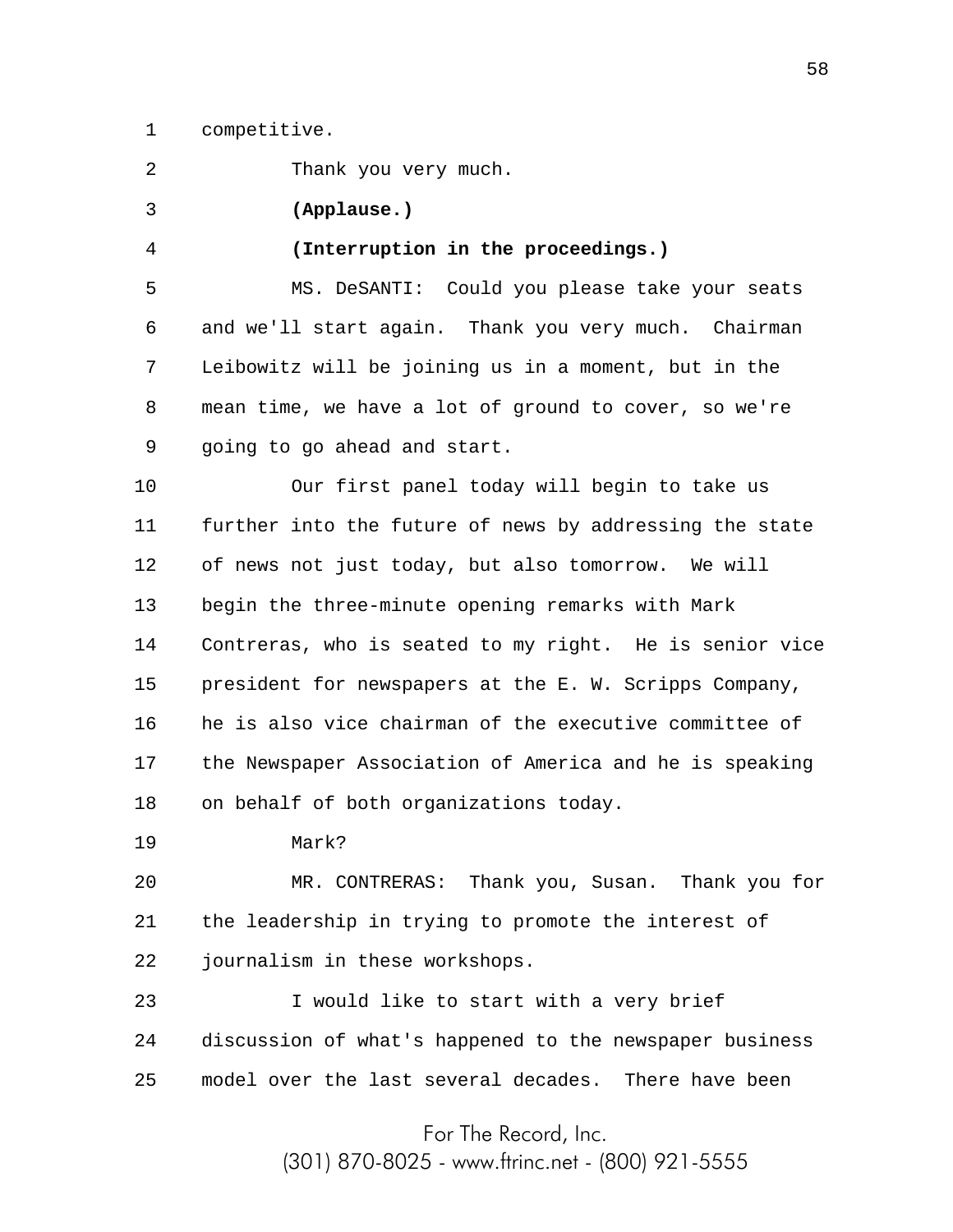1 2 3 4 really three major areas that have contributed to the three major challenges our industry currently faces, the fixed cost nature of our business and realities of the online marketplace.

5 6 7 8 9 10 11 12 13 14 Over the last several decades, most American newspapers developed a burgeoning stream of highly profitable classified advertising revenue which until the last few years represented between 40 to 60 percent of advertising revenue and the lion's share of our profits. There are two reasons for the decline of classified advertising: First the advent of interactive tools that efficiently connected buyers and sellers and the increasing penetration of broadband Internet access in the United States.

15 16 17 18 19 20 21 22 23 While many newspaper companies have a variety of online strategies, the amount of profit associated with these efforts pales in comparison to the traditional print model. Our print business generates roughly \$500 per year, per set of eyeballs, but our online businesses only generate roughly \$75 per year. The \$500 for print is traditionally paid on fixed costs, which include our commitment to journalism, expensive distribution systems and capital-intensive production operations.

24 25 At Scripps, our online audiences have grown between 30 to 50 percent each year for the last four

For The Record, Inc.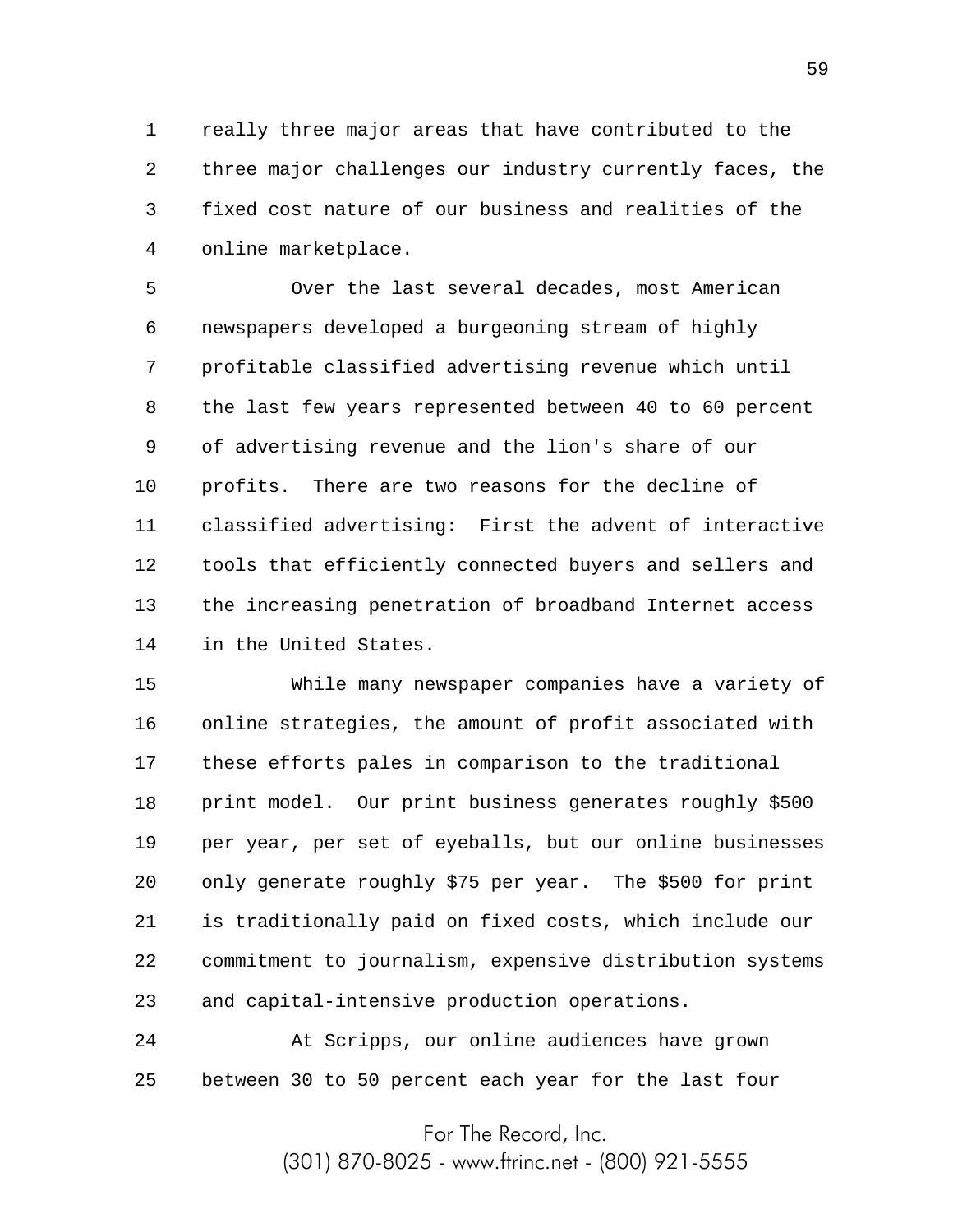1 2 3 4 5 years, but as our audiences shifts online, we are faced with a brand new phenomenon that Internet advertising has introduced to the media advertising ecosystem. According to a recent study, for every dollar spent on Internet advertising, traditional media loses \$3.

6 7 8 9 10 11 12 13 14 15 16 I would like to suggest a few necessary steps toward a more healthy industry. While there are no silver bullets, we believe there are several areas that will help us continue our journalistic missions. First, many newspapers offer services which allow them to sell specific audiences to advertisers. This is especially true in the online space as targeted advertising has become an essential part of our future. Because of our long-standing relationship with our communities, which is based on trust, newspaper publishers are highly sensitive to consumers' concerns about online privacy.

17 18 19 20 21 22 23 24 25 Second, newspapers feel that it's incumbent on government to update its view of competition in the local media market to expand the evaluation of competition beyond a comparison of just newspapers, to an evaluation of the entire market, including newspapers, broadcasts, the Internet, direct mail and others. If newspapers faced competition only from other newspapers, we probably would not be having this conversation today.

> For The Record, Inc. (301) 870-8025 - www.ftrinc.net - (800) 921-5555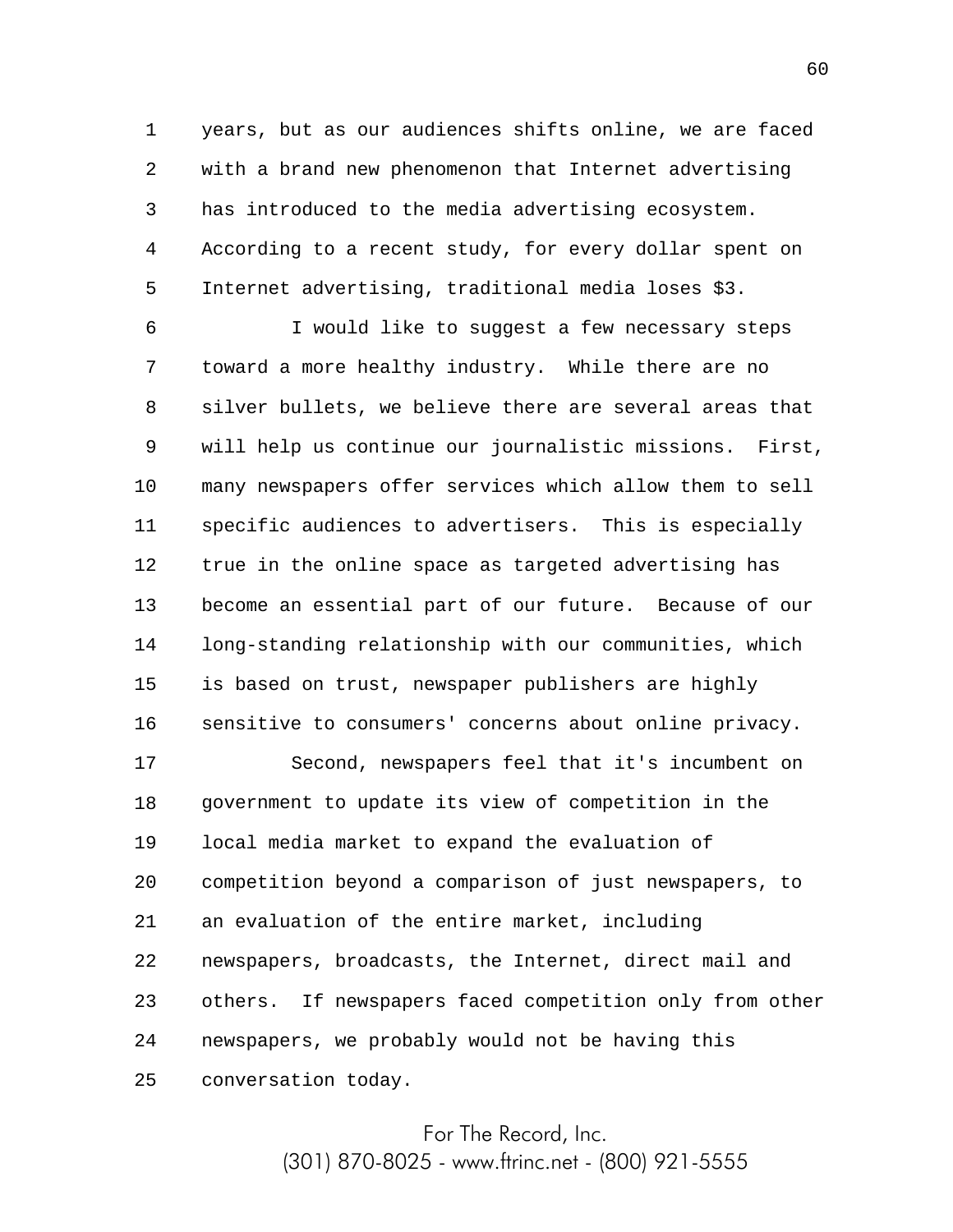1 2 3 4 5 6 7 8 9 Third, unlike other industries, such as the music industry, we don't have structures in place to help publishers to monetize the content we produce. This content is often copied and redistributed without compensation by third parties. The industry's working on a marketplace solution that will make it convenient for unauthorized users of its newspaper content to license such use and pay reasonable fees. It is still, however, a work in progress.

10 11 12 13 14 15 16 Lastly, for more than 15 years after the widespread adoption of the Internet, there is no single universally accepted definition of online audience. There are several. Creating one gold standard definition would assist all publishers to drive fair value for the sale of their online advertising inventory.

17 18 Thank you for this opportunity to be with you today.

19 20 21 22 23 24 25 MS. DeSANTI: Thank you very much, Mark. Next we will hear from Tonda Rush. Tonda is president of American Press Works and also serves as of counsel to King & Ballow, a Nashville-based law firm in her media law work with newspaper clients. She previously served as president and CEO of the National Newspaper Association, and she is here today to represent that

For The Record, Inc.

(301) 870-8025 - www.ftrinc.net - (800) 921-5555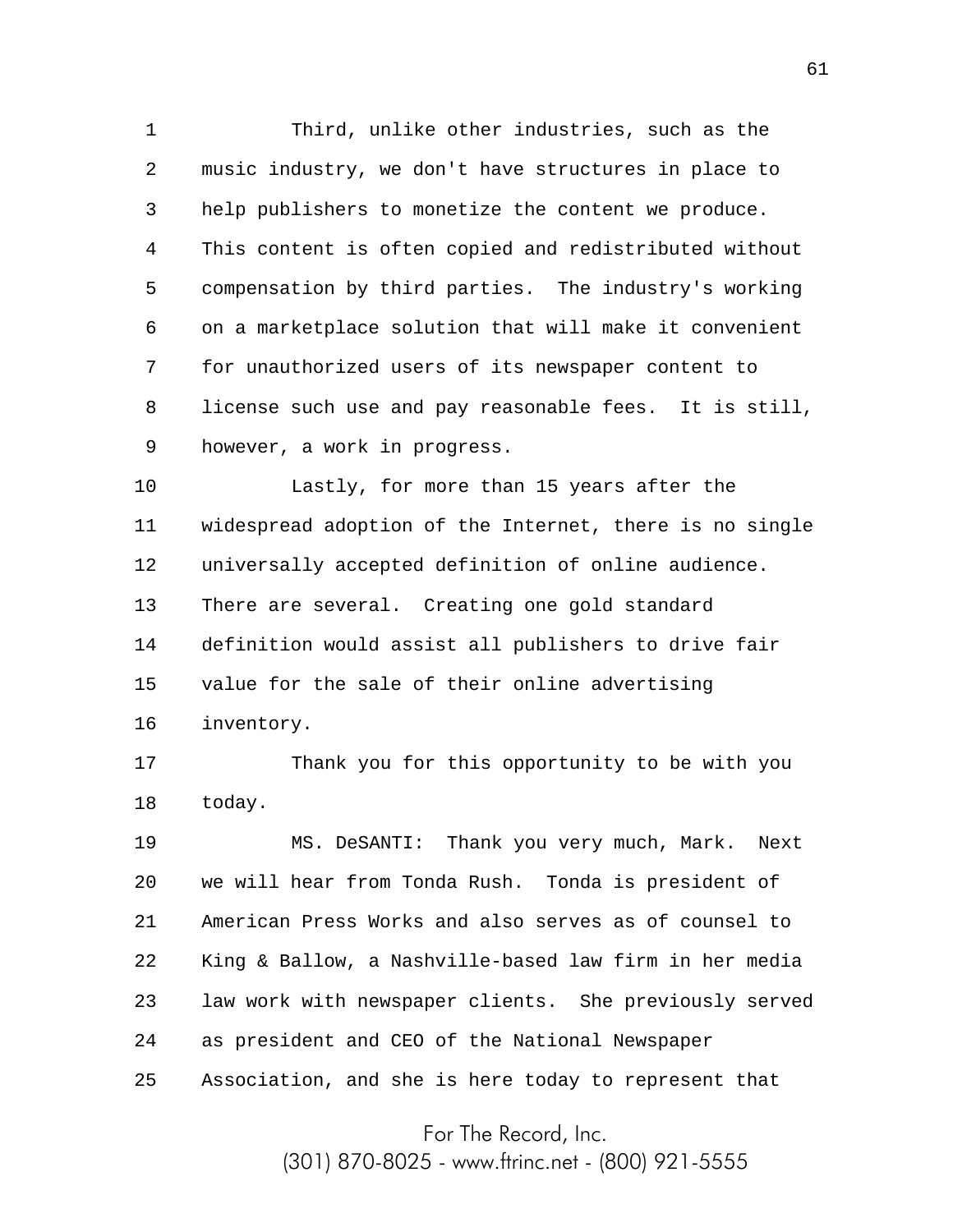1 organization.

2 MS. RUSH: Thank you, Susan.

3 4 5 6 7 8 9 10 11 12 13 I think it's impossible to really understand where the newspaper world is right now. If you begin our history with the day Craig's List showed up on our media web browsers, if you took a Washington Post from the breaking of the Watergate stories, in addition to the pain-staking factual digging that that newspaper did, you would be seeing ads on those pages for Hecht's and Woody's and Raleigh's and McCrory's and a lot of stores that no longer exist. The restructuring of retail in the United States has had a huge impact upon the fates of newspapers.

14 15 16 17 18 19 20 21 22 23 It was when the door-hanging advertising service in 1949 began to strike the idea that if they went to the Postal Service and got a discount, they could pull advertising out of the newspaper and put it in the direct mail stream. When I began my legal career in Washington, in 1980, newspaper market share was about 33 percent, direct mail was 12 percent. Those lines crossed earlier in this decade. Part of it was a public policy decision to help the Postal Service support its then 600,000 workers, and deliver the mail.

24 25 Two critical points there, I think. One is, public policy decisions can have a huge impact on

For The Record, Inc.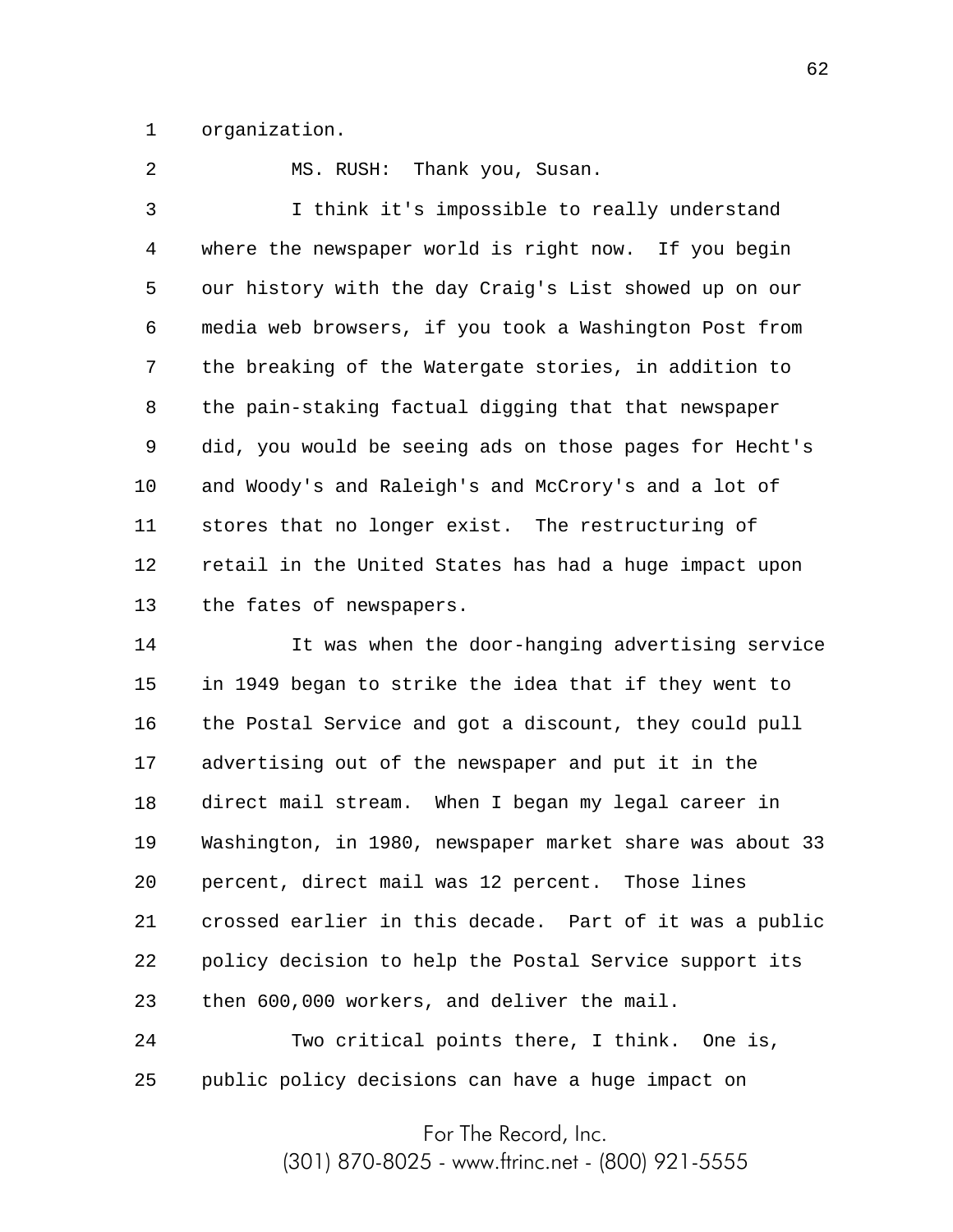1 2 3 4 5 newspapers. They have had, probably if that one had been as rigorously covered on our own news pages as the dawning of the Internet advertising has been, we would have had a little bit more thoughtful conversation about that public policy decision.

6 7 8 9 10 11 12 But the second point is, those stores didn't advertise in the newspaper because they were supporting the social mission of covering the news. They advertised because it helped themselves to bargains and iPod docks, and thanks be to God that there is the Macy's and J. C. Penneys that still buy those ads on the page and they believe that it helps to sell products.

13 14 15 16 17 18 19 20 21 22 23 My second point is the better community papers. There are probably 6,000 to 8,000 of them. They exist in rural communities, the 25 percent of America that exists outside major metropolitan areas. They do cover the news. They cover their local school boards, their city councils. It was a newspaper in Miami, the daily business review that broke a story about a secret criminal case that went all the way through the federal court docket without ever being publicly docketed. They're as important to their communities as the daily metropolitan papers have been to theirs.

24 25 The biggest danger that they face right now, even though probably 80 percent of America reads a

For The Record, Inc.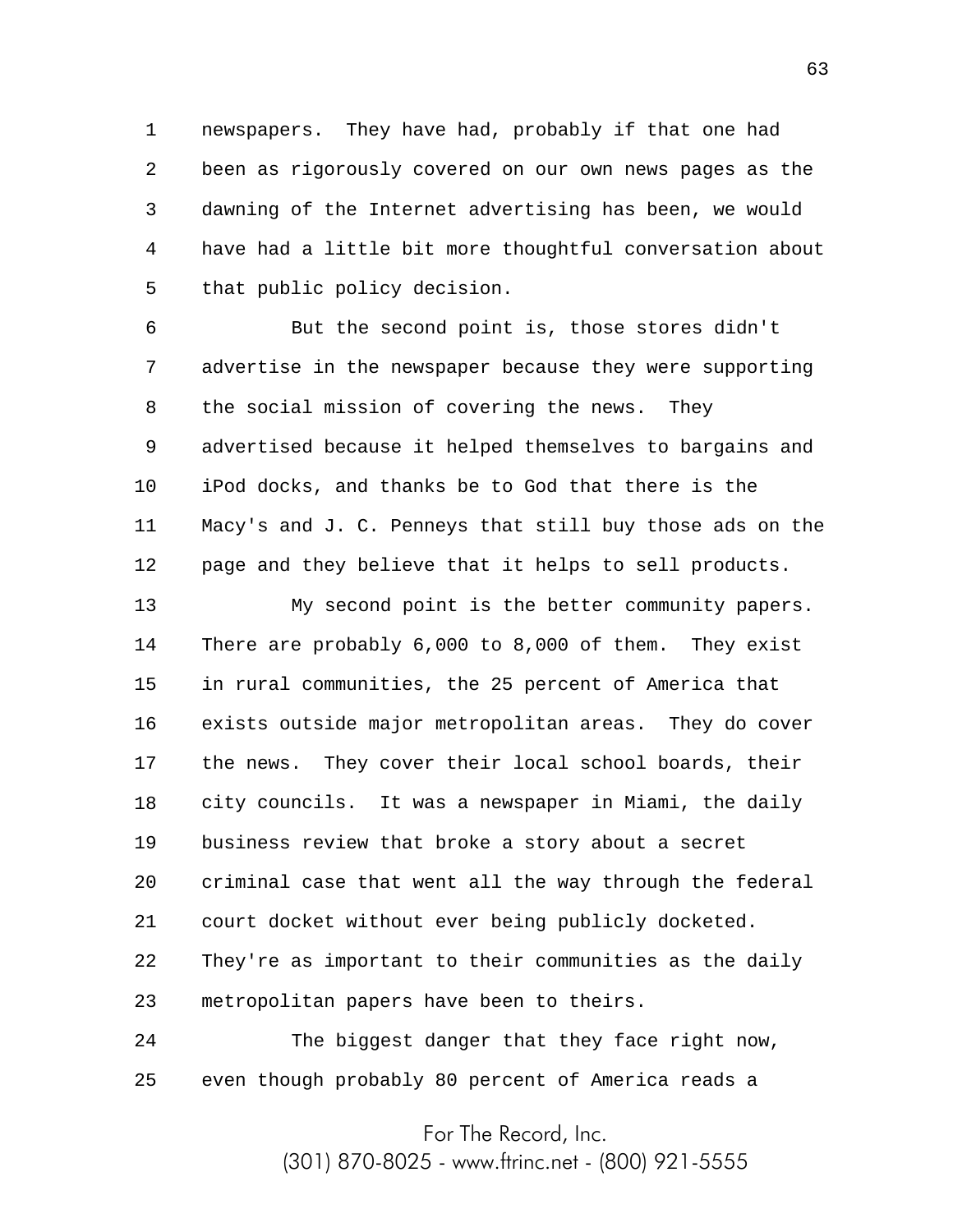1 2 3 4 5 community paper, every week, is the premature obituary of newspapers. Those newspapers are suffering with recession, but they aren't dead, they do have business plans that continue to be supported by advertising, and they are developing websites.

6 7 8 So, I think we're going to see some changes and evolution with them, but there are a lot of newspapers that are very much alive and in their marketplaces.

9 10 MS. DeSANTI: Thank you very much, Tonda, that's an important perspective.

11 12 13 14 15 16 Now we will hear from Marty Kaiser. Marty is the editor and senior vice president of the Milwaukee Journal Sentinel. Under his leadership, the Journal Sentinel won the 2008 Pulitzer Prize for local reporting. Marty is also president of the American Society of News Editors.

17 MR. KAISER: Thank you.

18 19 20 21 22 23 24 25 So much of what we hear today is about the present state of journalism and its future comes from the New York Times, the Washington Post, the Wall Street Journal and USA Today, national newspapers. This is understandable. These are the titans of our industry. But you can't judge what's happening to the state of journalism without looking at newspapers and their online sites in large and small communities across this

For The Record, Inc.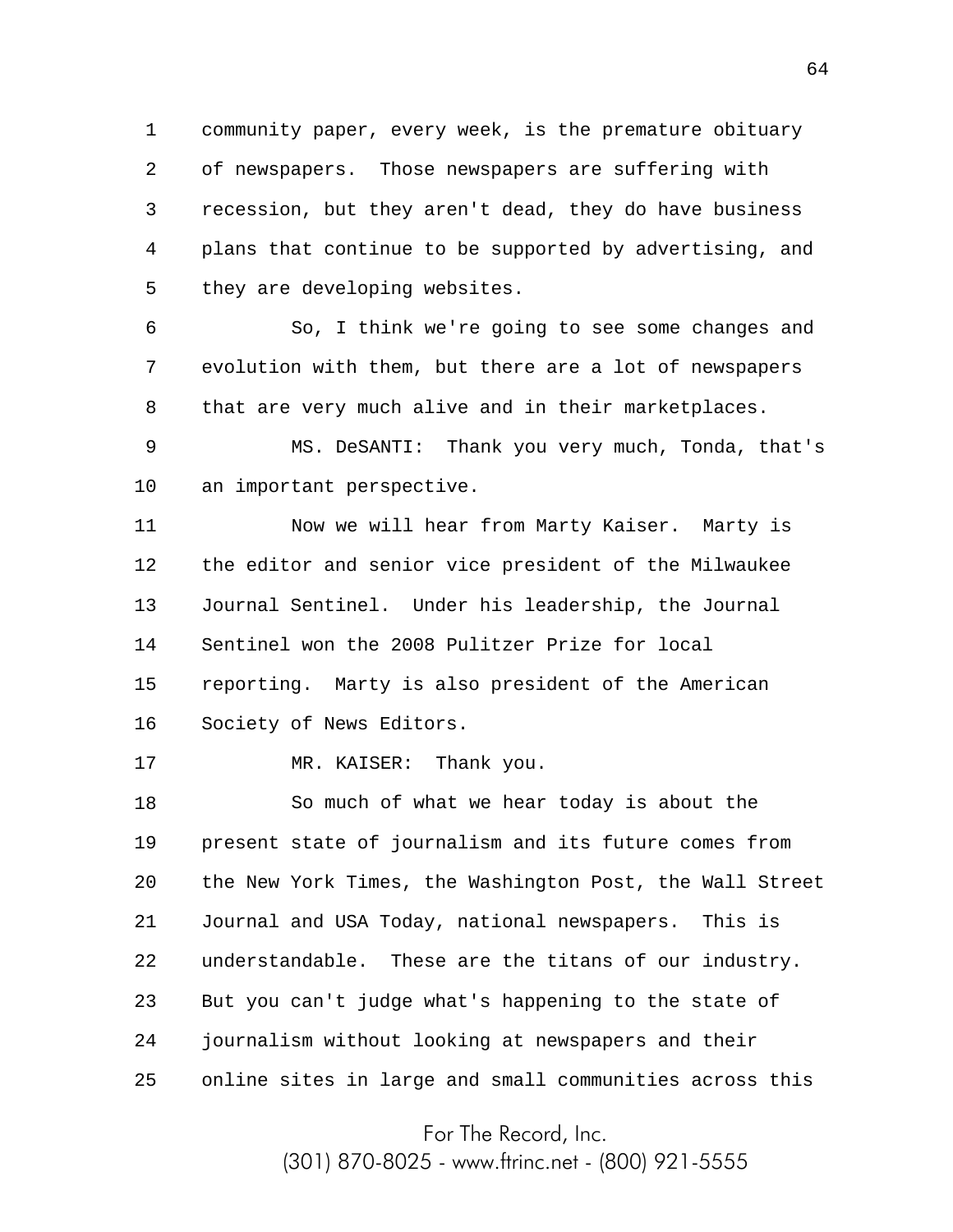1 country.

| 2 | There are hundreds and hundreds of newspapers            |
|---|----------------------------------------------------------|
| 3 | truly serving their communities. I speak for these       |
| 4 | organizations as president of ASNE, the leading          |
| 5 | organization of newsroom leaders, including print and    |
| 6 | online, and as editor of the Milwaukee Journal Sentinel, |
| 7 | an independent newspaper that is consistently among the  |
| 8 | leaders in local readership.                             |

9 10 11 12 13 14 15 16 17 18 19 I live with what is happening in journalism in this country every day through my own news room and the editors I talk with daily in ASNE. I understand we are going through the most dramatic change in the history of our industry. In the last three years, we have drastically reduced our staff. Like most news rooms, there are stories that go uncovered now. Like many editors across the country, we are focusing our resources on what is most important, maintaining our emphasis on investigative, enterprise, and explanatory reporting, the journalism of accountability.

20 21 22 23 24 25 We are also embracing new technology to re-invent how journalism is both done and delivered, all to continue connecting to our communities. Still today, the Journal Sentinel does what only newspapers do, although now on different platforms, connecting our community. Many of our readers understand what we do

For The Record, Inc.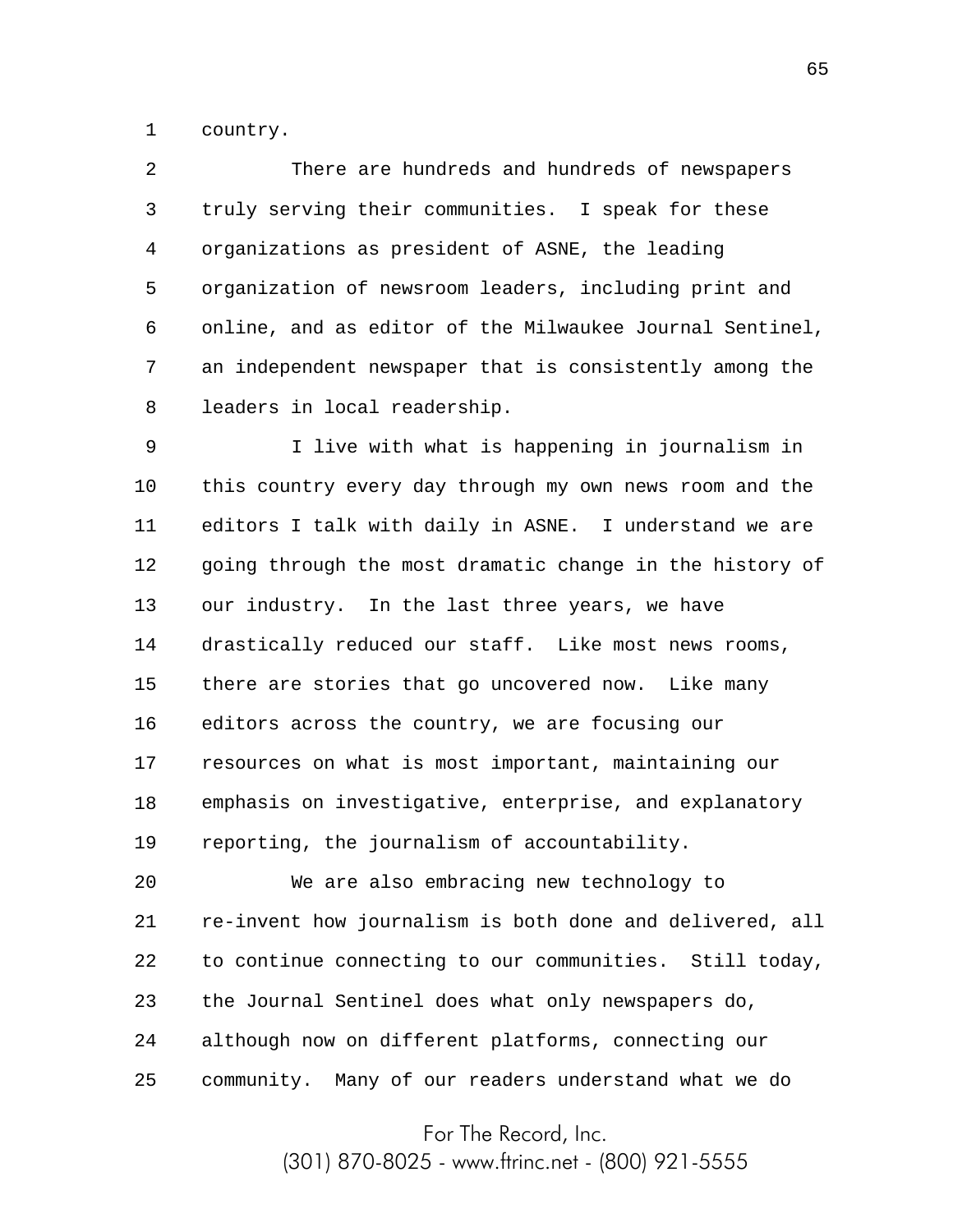1 for them.

2 3 4 5 6 7 8 9 10 11 12 13 At a recent speaking engagement, I was asked about circulation. When I told the audience that it was down, there was a large moan from the crowd. At another recent speech, I talked about our investigative reporting, on 18-month old Octavius, whose mother starved him to death, and five-month-old Will who drowned during an unsupervised visit with his mentally ill, unstable mother. These were just two of at least 22 children who died in foster care from 2004 to 2008, despite clear warning signs to the Bureau of the Milwaukee County Child Welfare that these children were at risk.

14 15 16 17 18 19 Since we reported on the first victim, the bureau has been overhauled, and for the first time in more than a decade, according to the department, no child has died in 2009 and the number of children abused or neglected is the lowest since the bureau was created in 1998.

20 21 22 23 24 25 At this point in my speech, the audience interrupted me by breaking out in applause. In the last year, I have received more positive comments about our news organization than at any time in my almost 13 years as the top editor. The emails, voicemails, phone calls and letters tell me and thank me are all because, I like

For The Record, Inc.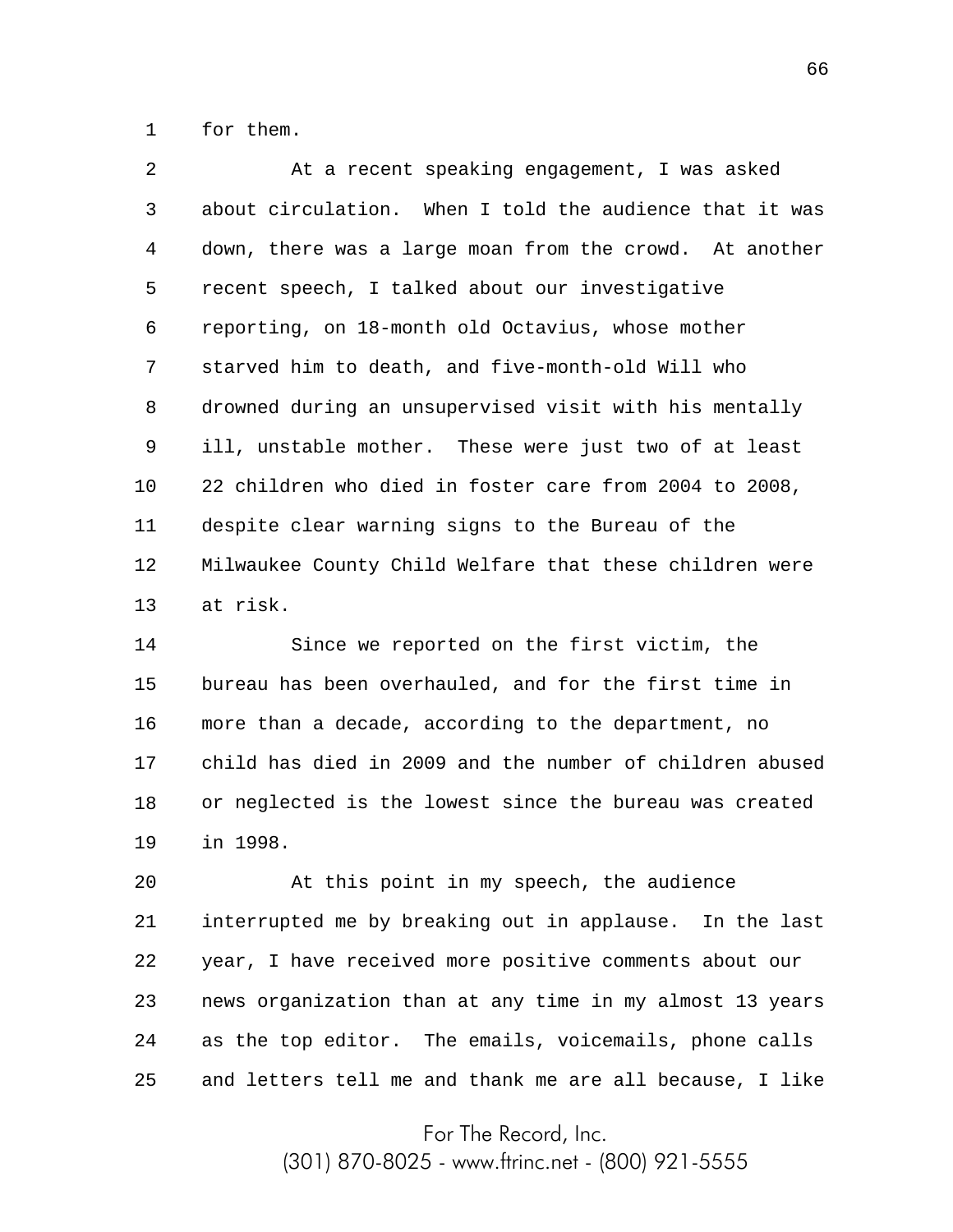1 2 3 4 5 6 7 to think, because of the great work we are doing. But what I really believe is going on that is our community knows the value of our news organization, they know accountability reporting is vital to the Milwaukee area in Wisconsin. They know that we set the agenda for TV, radio and other websites in our community. They know public officials and businesses can't ignore us.

8 9 10 11 12 13 14 15 16 17 18 As we take advantage of technology in the future, we can't lose the traditional values of journalism. Truth-seeking, loyalty to citizens, a discipline of verification, independence from those we cover and being accountable to our readers. The fear today is that the quality of journalism and the business of journalism are two different things, but one is having a profound negative impact on the other. If high-quality journalism diminishes or disappears, who will set the community agenda, and will there even be one?

19 20 21 22 23 24 25 MS. DeSANTI: Thank you very much, Marty. Next we will hear from Bryan Monroe. Bryan is a visiting professor at Northwestern University's Medill School of Journalism and the CEO of the Monroe Media Group. He has been the vice president and editorial director of Ebony and Jet magazines at Johnson Publishing Company and while at Knight Ridder he helped

For The Record, Inc.

(301) 870-8025 - www.ftrinc.net - (800) 921-5555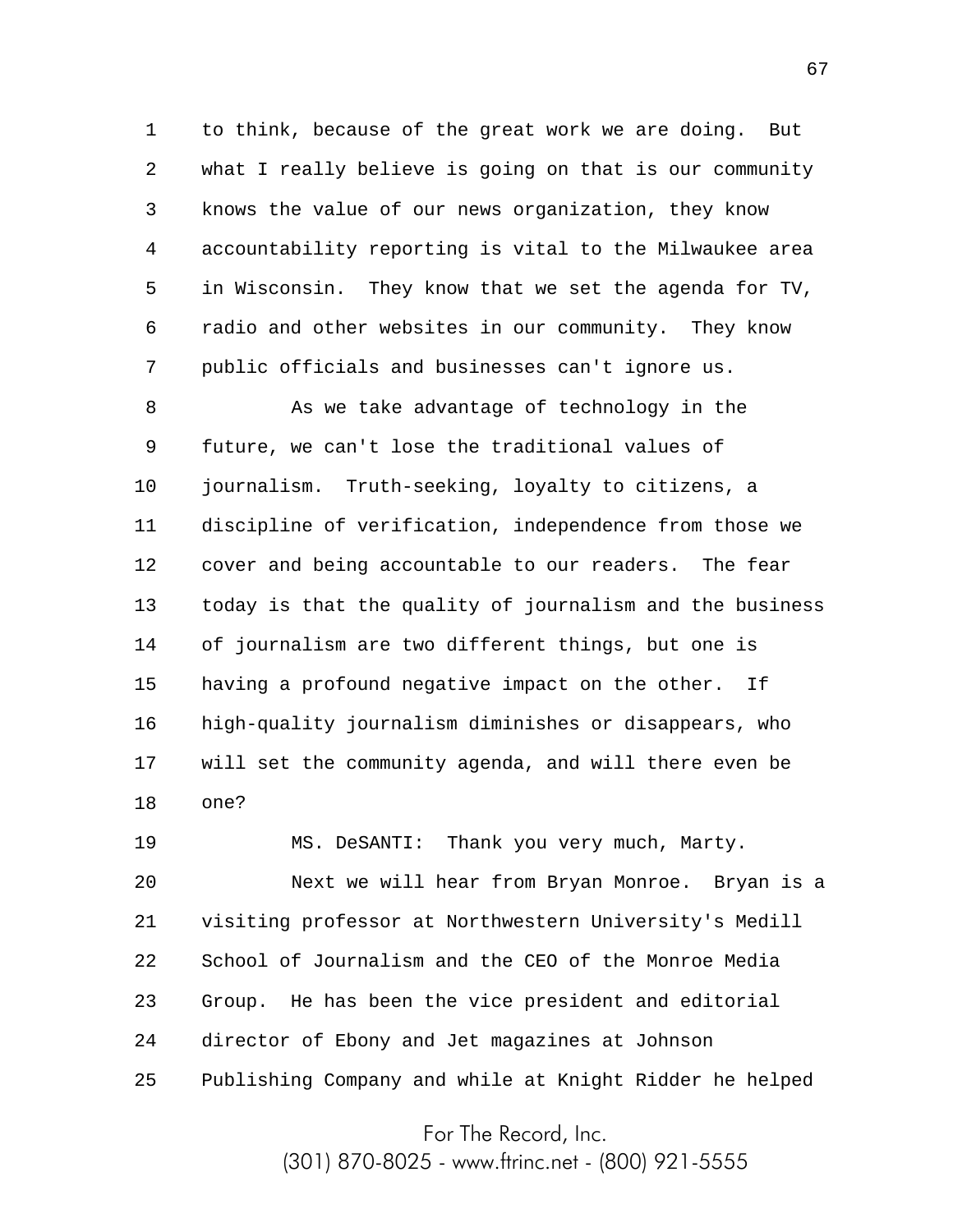1 2 lead the team that won the 2006 Pulitzer Prize for coverage of Hurricane Katrina.

3 4 5 MR. MONROE: Thank you, Susan, and Chairman Leibowitz. I will have to shout over the leaf blower in the back.

6 7 8 9 I don't want to take too much of your time with my remarks. Thanks to Arianna, there's a full version on the Huffington Post. But I wanted to talk about a few points, technology, diversity, hope and our future.

10 11 12 13 14 Firstly, I think it's important to acknowledge where we are today. Fresh, exciting digital news initiatives are cropping up all over the country, but in most cases, these new media ventures are looking a whole lot like old media, only less diverse, and more white. Look no further than the 17 of 17 white staff

15 16 17 18 19 members of AOL's newsphere.com or the single African-American reporter at Politico, or the initial lack of diversity at Chicago's new co-op journalism venture.

20 21 22 23 24 25 We are starting off on the wrong foot. With the recent closures, bankruptcy, declining circulation, lay-offs and the legacy of the media business, this is proving that cutting its way to success just won't work. We know we can't grow from a crouched position. But journalism is not dead, not by a long shot.

For The Record, Inc.

(301) 870-8025 - www.ftrinc.net - (800) 921-5555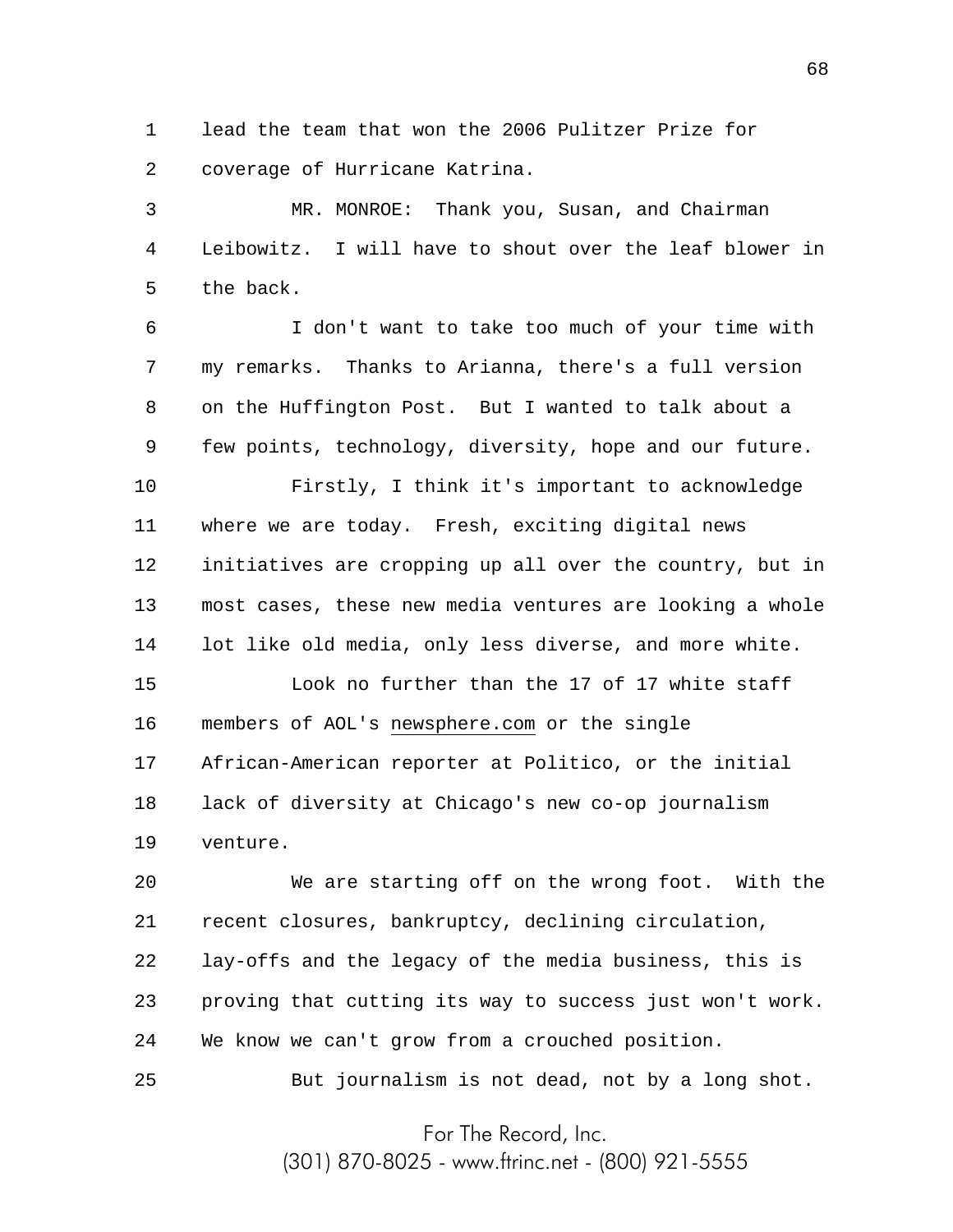1 2 3 4 5 6 7 8 9 It is, however, in the process of painfully shedding its old skin for a new one. But in that battle for its soul between old media and new media, something important is being lost. We are now living in a new America. For the underlying DNA of journalism, accuracy, inclusion, clarity, story-telling, fairness and truth, to live on, it must find a new host. To succeed, we must make sure diverse voices, all voices, are represented in digital and on the web.

10 11 12 13 14 15 16 It's time for media to start to play offense, not just defense. Just as a few leaders in traditional media saw that vital business and journalistic need to make sure they cover and reflect a richly diverse America, now Internet news ventures must too understand that it just doesn't make economic sense to write off a third of the nation as a market.

17 18 19 20 21 To not just survive, but thrive, we must reflect a changing nation. The U.S. Census Bureau projects that by 2023, half of all U.S. children will be non-white. By 2042, people of color will out-number whites in America.

22 23 24 25 And if you look at young students, for most of them, that diverse America already exists. It's already their reality. Those 18 to 35 have grown up in a much more diverse nation than that of their parents. They're

For The Record, Inc.

(301) 870-8025 - www.ftrinc.net - (800) 921-5555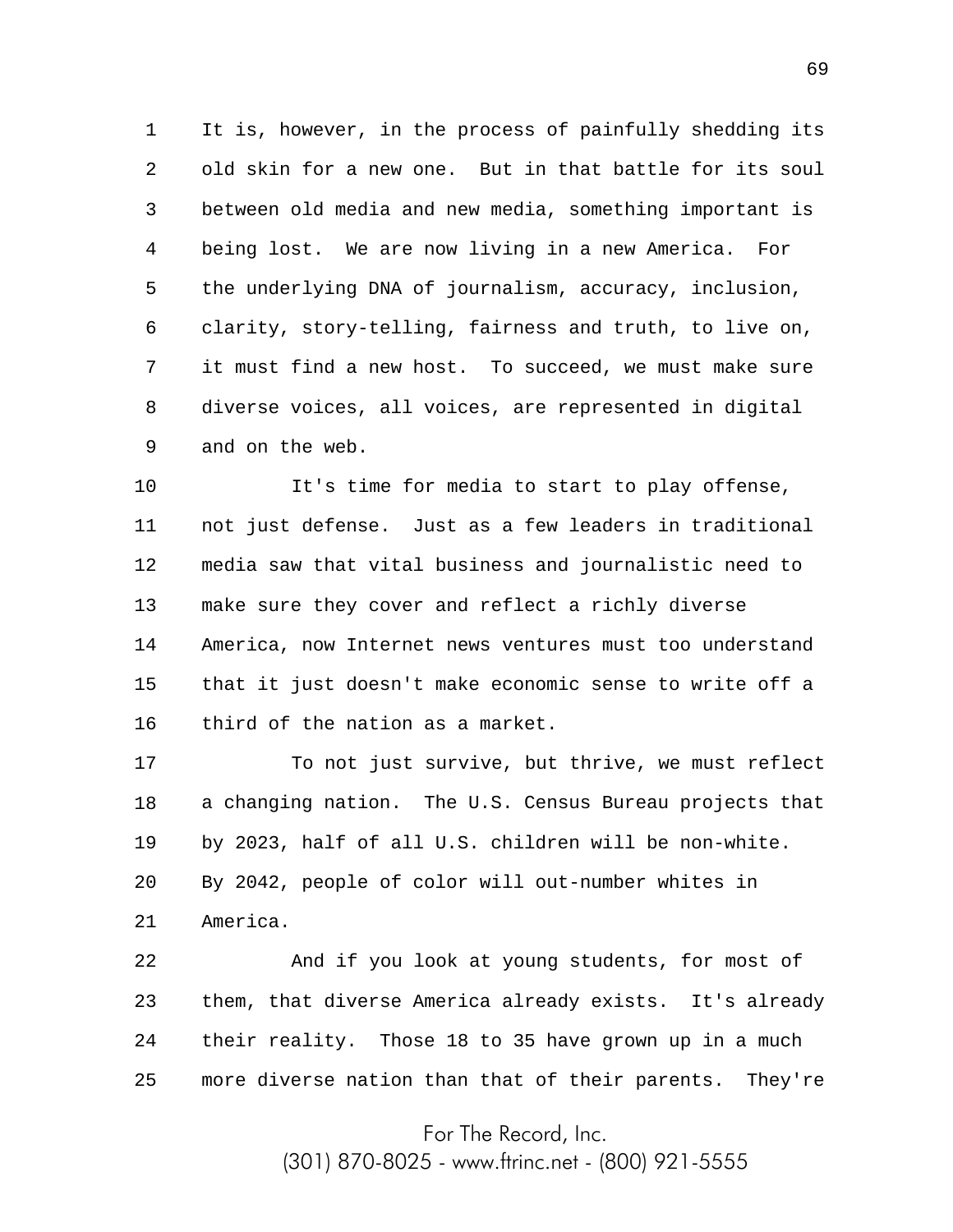1 more likely to hang out with blacks, Latinos,

2 3 4 5 6 Asian-Americans, more likely to have biracial friends and more likely to be exposed to diverse ideas. By the way, most young people under 30 have come to expect their news and information for free, like the air they breathe, for free.

7 8 9 10 11 12 13 14 But I remain optimistic. I am encouraged by the passion of the young students that I run into across Medill and other campuses. They know that they want to learn the fundamentals of journalism, of editing and good writing, of ethics and discipline, and the solid techniques of story-telling, that they've got to take those new skills and they now want to launch their own media start-ups, or community news platforms.

15 16 17 18 19 20 For many of those young, talented minds, many of those are media entrepreneurs of color. As an industry, as a nation, they need, they demand our support. We must clear the way for them. They need that access to capital, that access to technology, that access to jobs, and access to hope.

21 Thank you.

22 23 24 25 MS. DeSANTI: Thank you very much, Bryan. Next we will hear from Nina Link. Nina is publisher and CEO of the Magazine Publishers Association where she advocates on behalf of the consumer magazine

For The Record, Inc.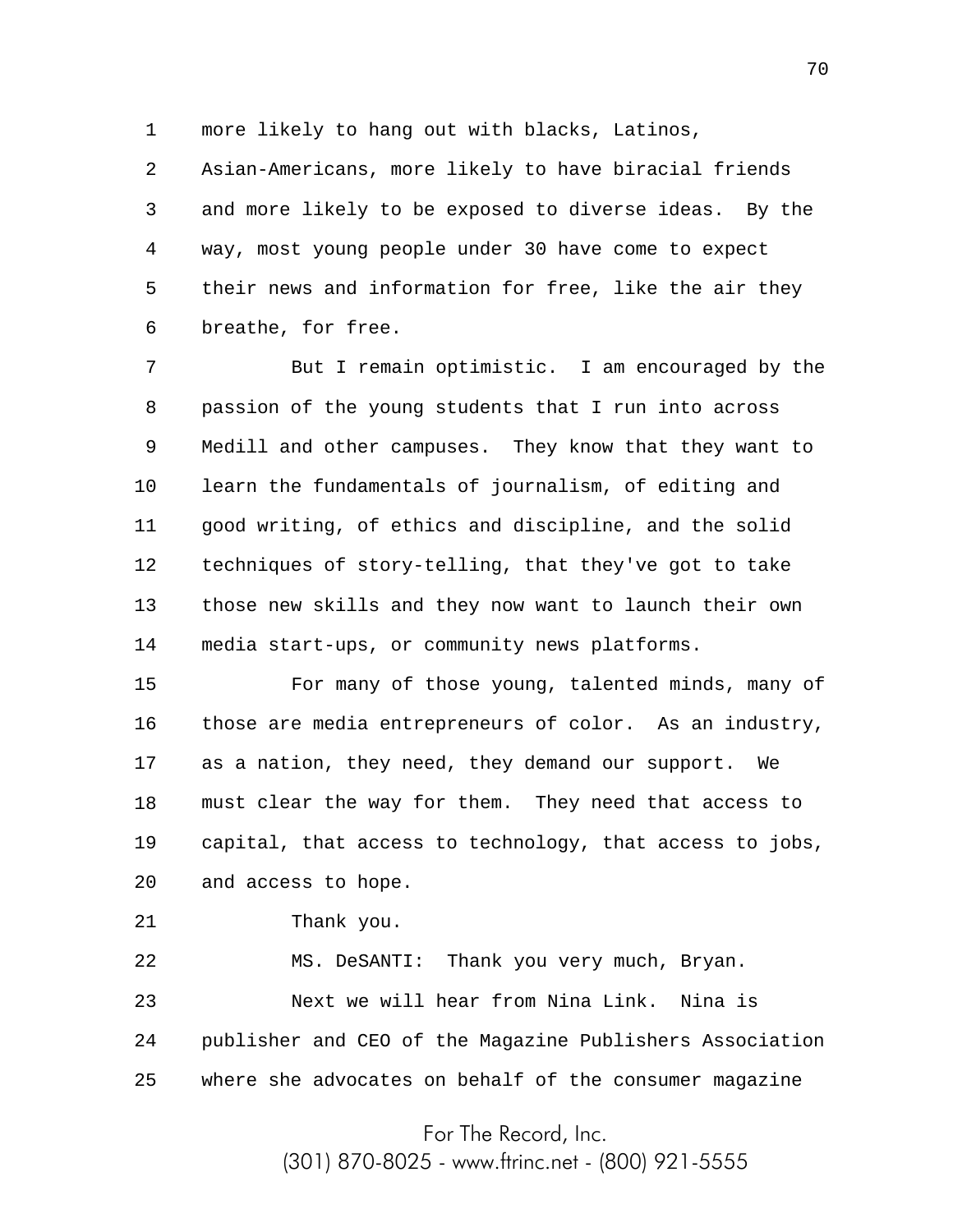1 2 3 4 industry. Under her leadership, the MPA has held several conferences about digital platforms for magazines and recently developed the magazine industry's first innovation summit.

5 6 7 MS. LINK: Well, thank you for inviting me for being part of this illustrious panel and for recognizing that magazines need to be part of the conversation.

8 9 10 11 12 13 14 So, we know that much of the concern about the impact of the Internet on journalism has centered on newspapers, but journalism in consumer magazines is equally valuable and equally at risk. Magazines create passionate communities around content, and the professional journalism practiced by magazines helped to create a literate and informed citizen.

15 16 17 18 19 20 21 22 23 Magazine publishers' investment and trustworthy content has always been substantial, but has increased significantly during the Internet Age. Print and online audiences and experiences are different and require different kinds of content. Print magazines are a lean back, relax experience, while online reading is a lean forward and search-oriented experience. Our magazine online content is not simply repurposed from the print product, it is new.

24 25 These are very difficult times for the magazine industry, especially for our news, our business, and our

For The Record, Inc.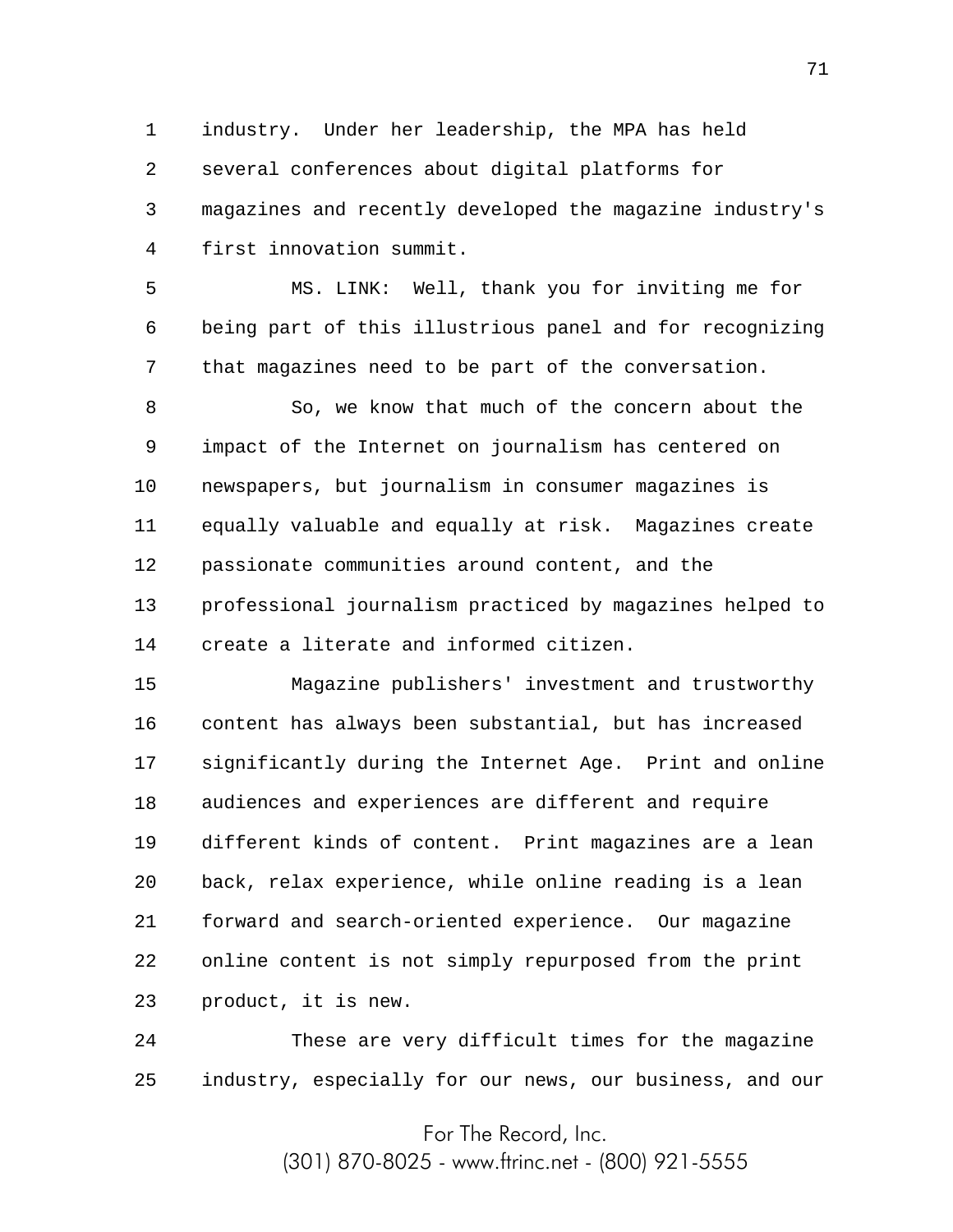1 2 3 technology publications. Publishers are drastically cutting costs, but it is clear that our traditional business model has been disrupted.

4 5 6 7 8 Print advertising pages and revenue are down dramatically. Revenue down year to date, around 20 percent. Due, of course, to the recession, and the advertisers' migration and fascination with all things digital.

9 10 11 12 13 14 15 16 17 18 Our online advertising revenues are weak, and the success of paid content has been spotty. But we are optimistic about several emerging trends. We're having good success selling print subscriptions online, over 20 percent in our industry, and one major publisher, over 40 percent of their print subscriptions are coming from online. We're seeing growth in revenue from e-commerce, and e-Readers represent, we think, a wonderful potential opportunity, both for advertising as well as for paid content.

19 20 21 22 23 24 25 On the other hand, we are concerned about the dominance of a few big players who have the power to conduct the marketplace. So, publishers need to be able to work together to leverage resources, to compete against these potential market disrupters. So, the path forward is unclear, it's a time of innovation, transformation, investment, and experimentation, and I

For The Record, Inc.

(301) 870-8025 - www.ftrinc.net - (800) 921-5555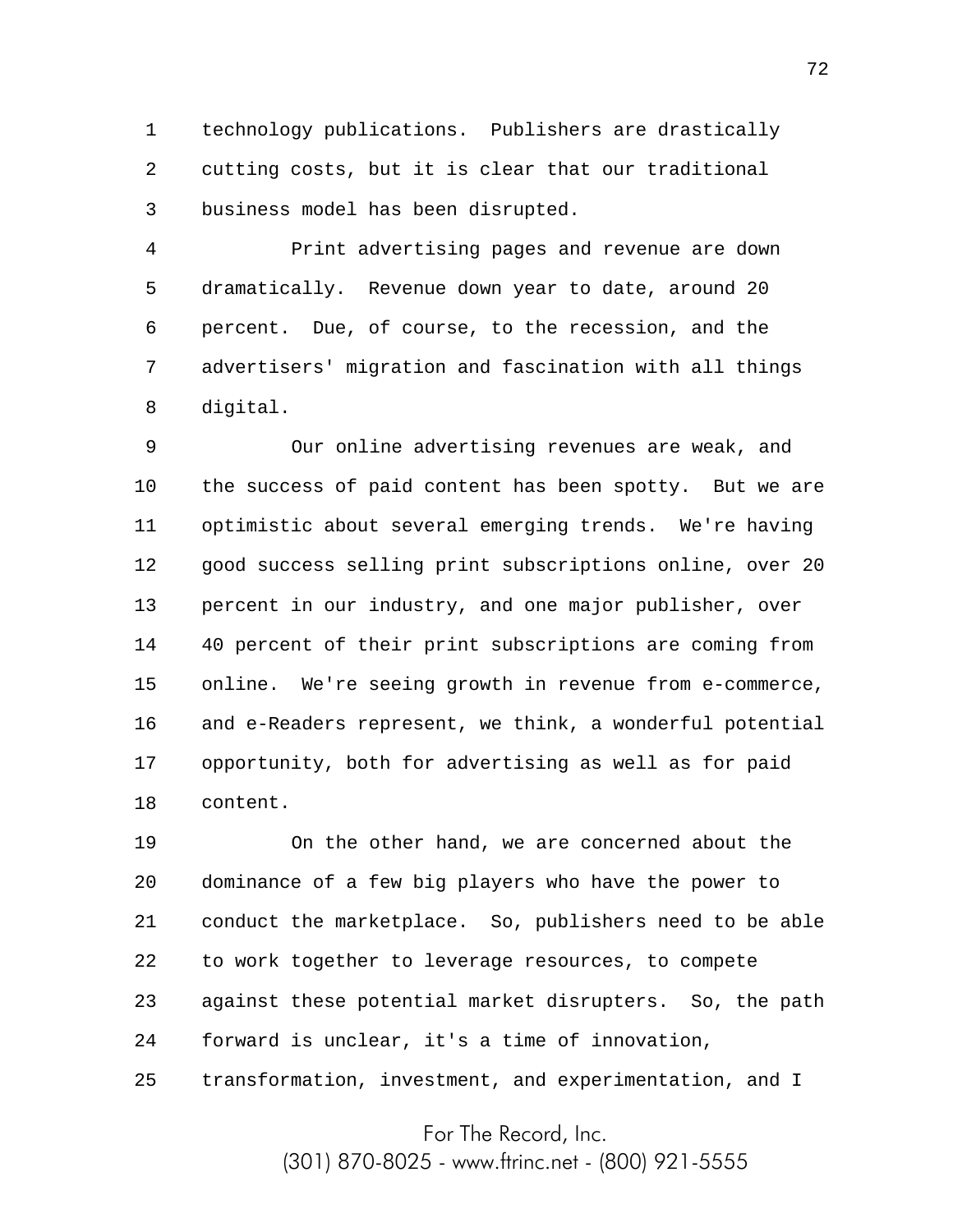1 look forward to the discussion.

| $\overline{2}$ | MS. DeSANTI: Thank you, Nina.                            |
|----------------|----------------------------------------------------------|
| 3              | Next we will hear from Fred Young, who will              |
| 4              | bring us a local broadcast TV perspective.               |
| 5              | Thank you, Susan.<br>MR. YOUNG:                          |
| 6              | I am here to remind everybody that local                 |
| 7              | television and radio stations are alive and well and     |
| 8              | functioning at a very high level. In the language of     |
| 9              | emergency management, we are electronic first informers, |
| $10 \,$        | providing critical news and information in communities   |
| 11             | across this country. Like everybody here today, we have  |
| 12             | experienced economic challenges. As the economy          |
| 13             | improves, advertisers re-invest in our programs, we      |
| 14             | continue to be the preferred source of news for most     |
| 15             | citizens.                                                |
| 16             | It should be noted that those who write about us         |
| 17             | and purport to predict our future are oft times those    |
| 18             | who are experiencing the downturn with us, are hoping to |
| 19             | redirect our audience and revenues into their pockets.   |
| 20             | We all know there are many ways to get news today, many  |
| 21             | more competitors for eyeballs and ad dollars, but the    |
| 22             | broadcaster message today is that we need to stand       |

24 relevant local news coverage, rather than predict the

together and share our enthusiasm for the value of

23

25 death of excellence in journalism while tearing each

For The Record, Inc.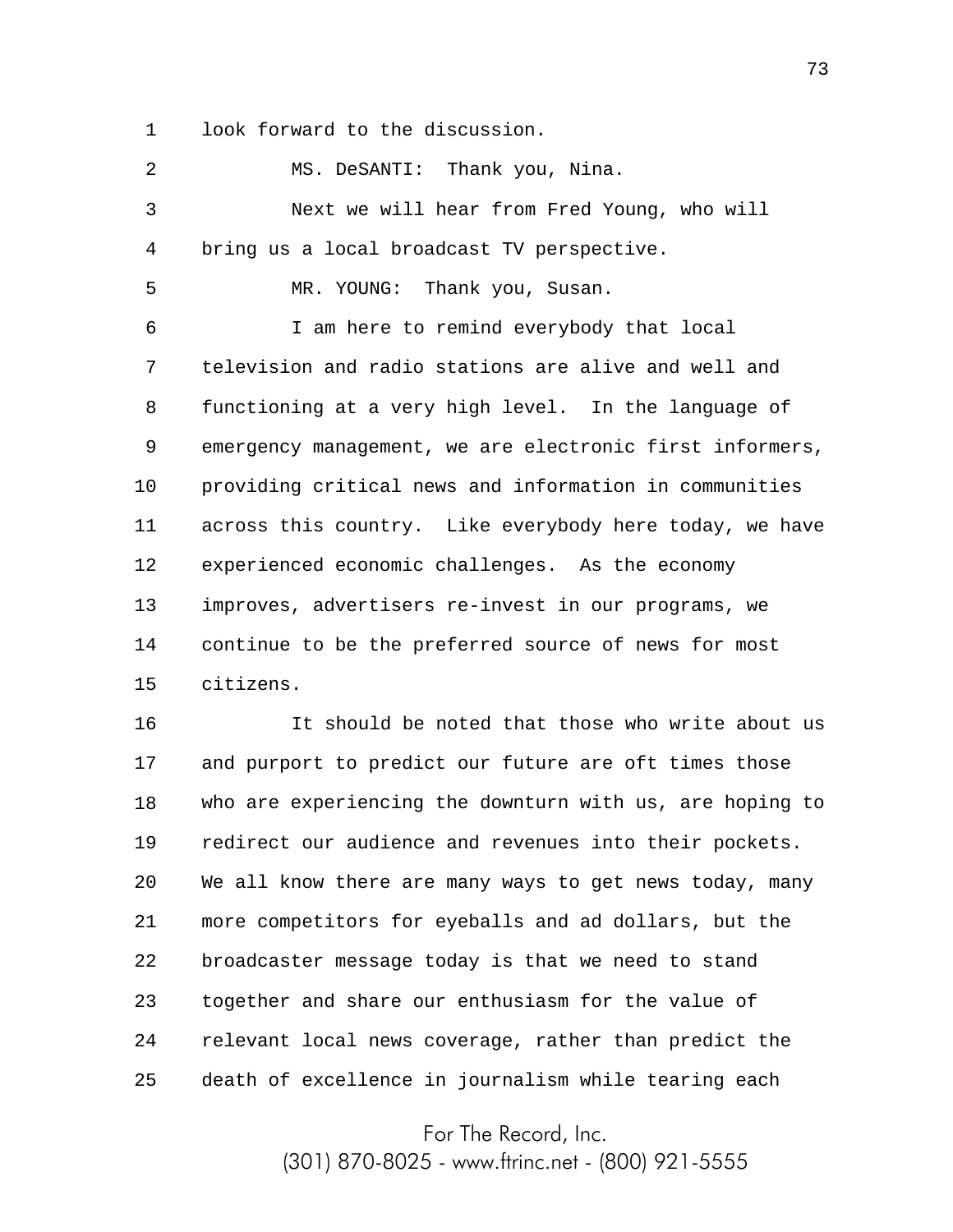1 other down.

| 2  | We're observing the transition of some                  |
|----|---------------------------------------------------------|
| 3  | electronic and web-based journalism, into a medium of   |
| 4  | communicators who throw out content without             |
| 5  | substantiation, without balance, with rare admission of |
| 6  | error, or with many ethical missteps. All journalists,  |
| 7  | regardless of the distribution platform, need to be     |
| 8  | reminded that they should be well trained and produce   |
| 9  | content that is invested in their respective            |
| 10 | communities.                                            |

11 12 13 14 15 16 17 18 19 Today, there's much chatter about investigative reporting, a good concept, by the way, but it should be noted that many local broadcasters continue to support their own investigative reporting. My company, many of our peer groups, have Peabody and MURL awards on our shelves reflecting excellent local reporting of local stories. The Hearst Group has received five Cronkite Awards for political reporting, contradicting those who say local broadcasters don't know how to cover politics.

20 21 22 23 24 25 While we do this good work, we are not waiting for our audience to come to us. Our brands have been extended, our distribution channels are changing, next generation news technology is making it easier to broadcast in post-breaking news instantaneously. We have many synergies, and you can see improvements every

For The Record, Inc.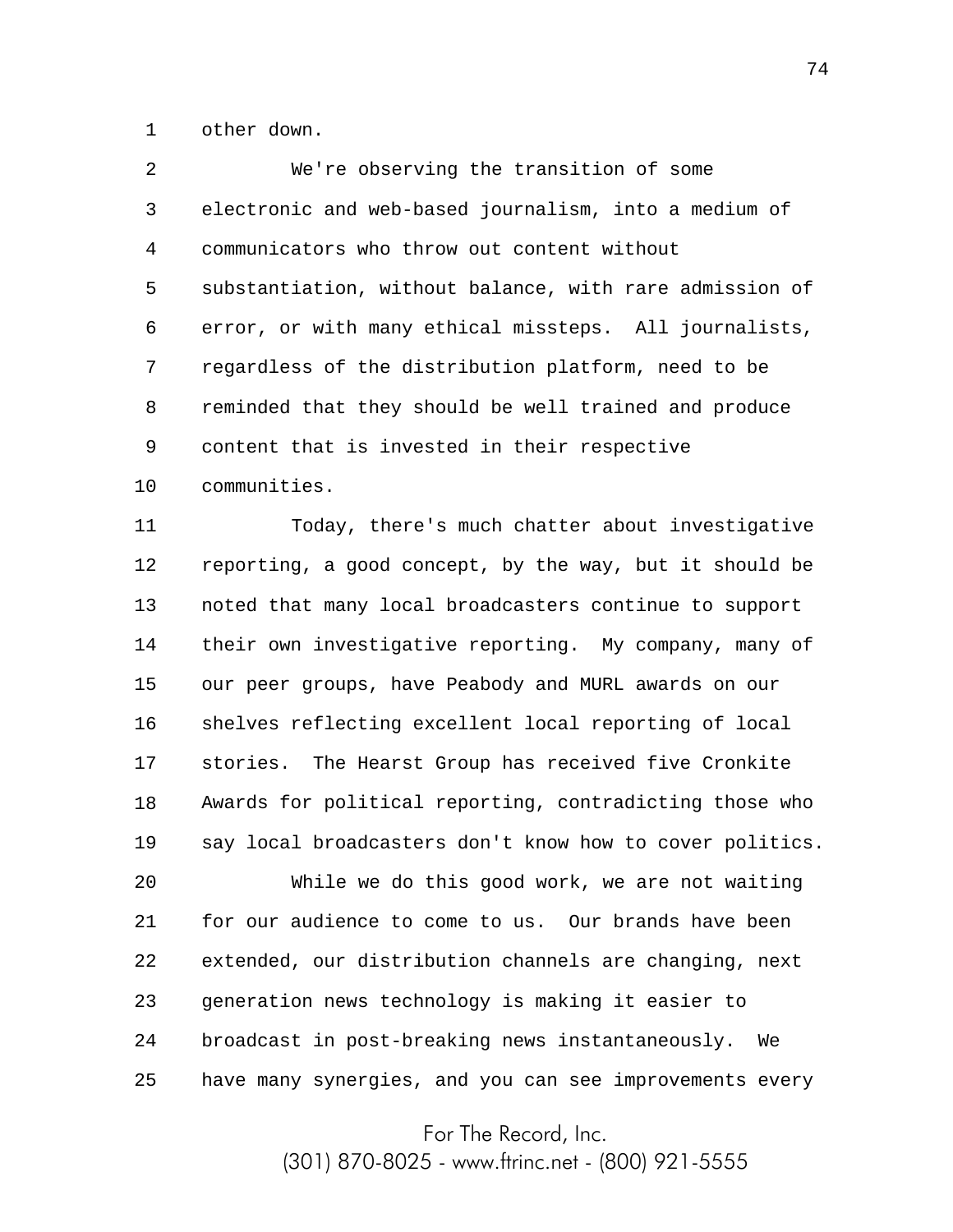1

day on our air, on the web and on our PDAs.

2 3 4 5 6 7 8 9 10 11 12 13 14 15 16 17 18 Before I go, I want to speak to the pending retirement of Oprah Winfrey and the media speculation of the impact of her departure. Oprah has been a major audience destination for 24 years, driven by her skill, assisted by local stations that have aggregated viewers. These days, I'm somewhat offended by those who write about broadcaster panic tied to Oprah's departure. I can tell you that if local broadcasters can cover hurricanes, tornados, ice storms, government misdeeds, political campaigns, 9/11, Fort Hood, health care and swine flu, ladies and gentlemen, we will survive Oprah's departure. There will be new programs, new news programs and new syndications. Yes, there are fewer people in most stations than there were a few years ago, but good work will be done by good people and there's still an excellent future for those who want to work in local TV.

19 20 21 22 23 24 25 MS. DeSANTI: Thank you very much, Fred. MR. YOUNG: Thank you very much. Thank you. MS. DeSANTI: Next we will hear from David Westphal. David is executive in residence at the Annenberg School of Communication and Journalism at the University of Southern California where he teaches and writes about new media. Before joining USC in 2008, he

For The Record, Inc.

(301) 870-8025 - www.ftrinc.net - (800) 921-5555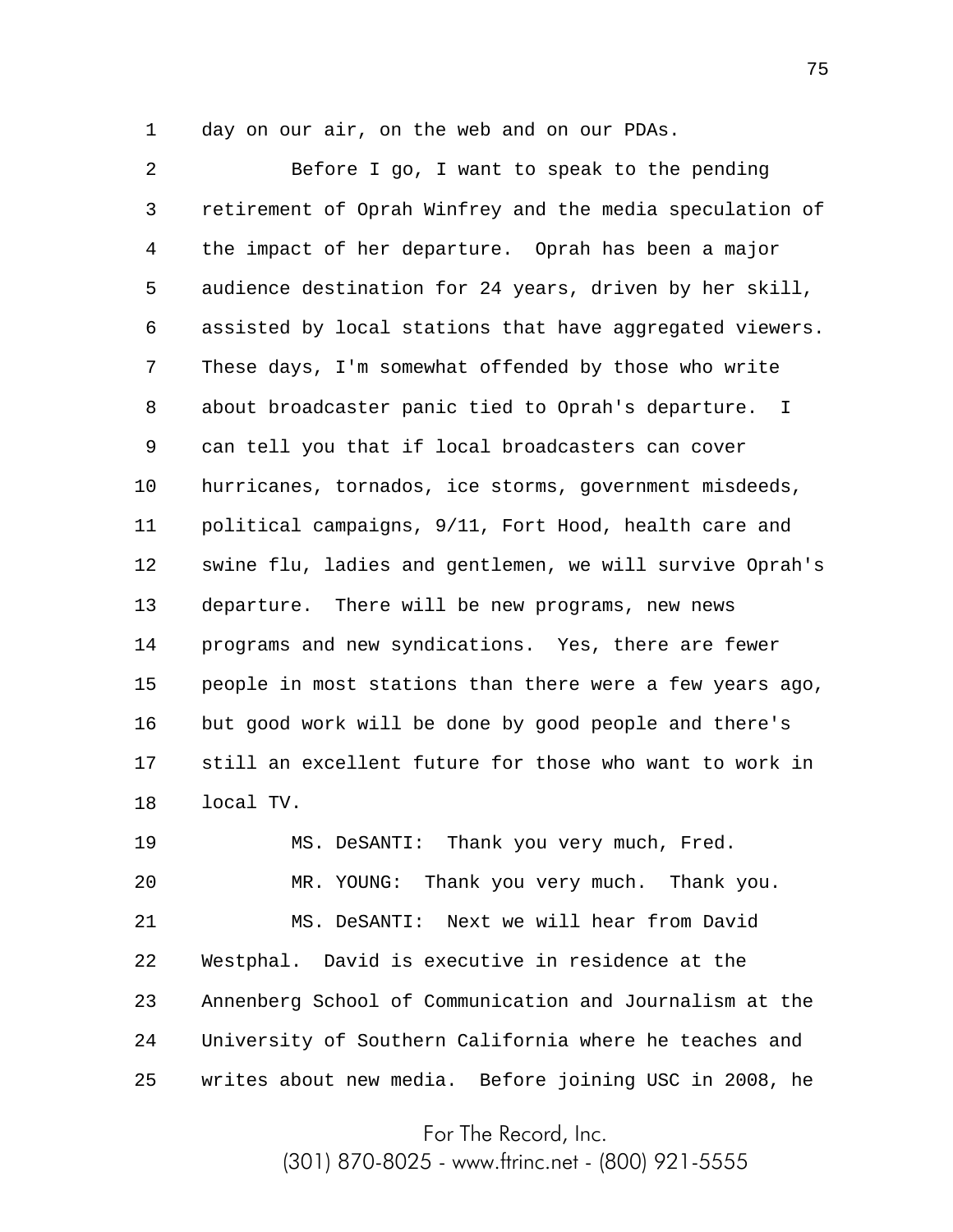1 2 was the Washington bureau chief for McClatchy newspapers for 13 years.

3 4 5 6 7 8 9 10 11 12 13 14 15 16 17 18 19 MR. WESTPHAL: Susan, thank you. Today, anyone can aspire to be a news provider, so perhaps it's not surprising that increasingly that's what many people in institutions want to be. The new players come in all sizes and forms, including, of course, for-profit models, I'll focus here on nonprofits, and non-news organizations that are springing up at a very rapid rate. I would not argue that these newcomers are replacing the news resources shed by mainstream media, but in places like San Diego and New Haven, it's clear a more robust news environment has already arrived. It won't be long, I think, before nearly every community has at least one news site that reports on civic life. Sometimes it will be a citizen's passion, in others a paid staff of one or five or maybe ten reporters. You can see the ten-reporter version at

20 21 22 23 24 25 nonprofits now, like the Voice of San Diego, as well as recent start-ups like Texas Tribune. While these staffs are small, it's noteworthy that most are targeting the heart of civic life, the territory we're most worried about. We're also seeing rapid growth in investigative reporting nonprofits, not just nationally, but in places

For The Record, Inc.

(301) 870-8025 - www.ftrinc.net - (800) 921-5555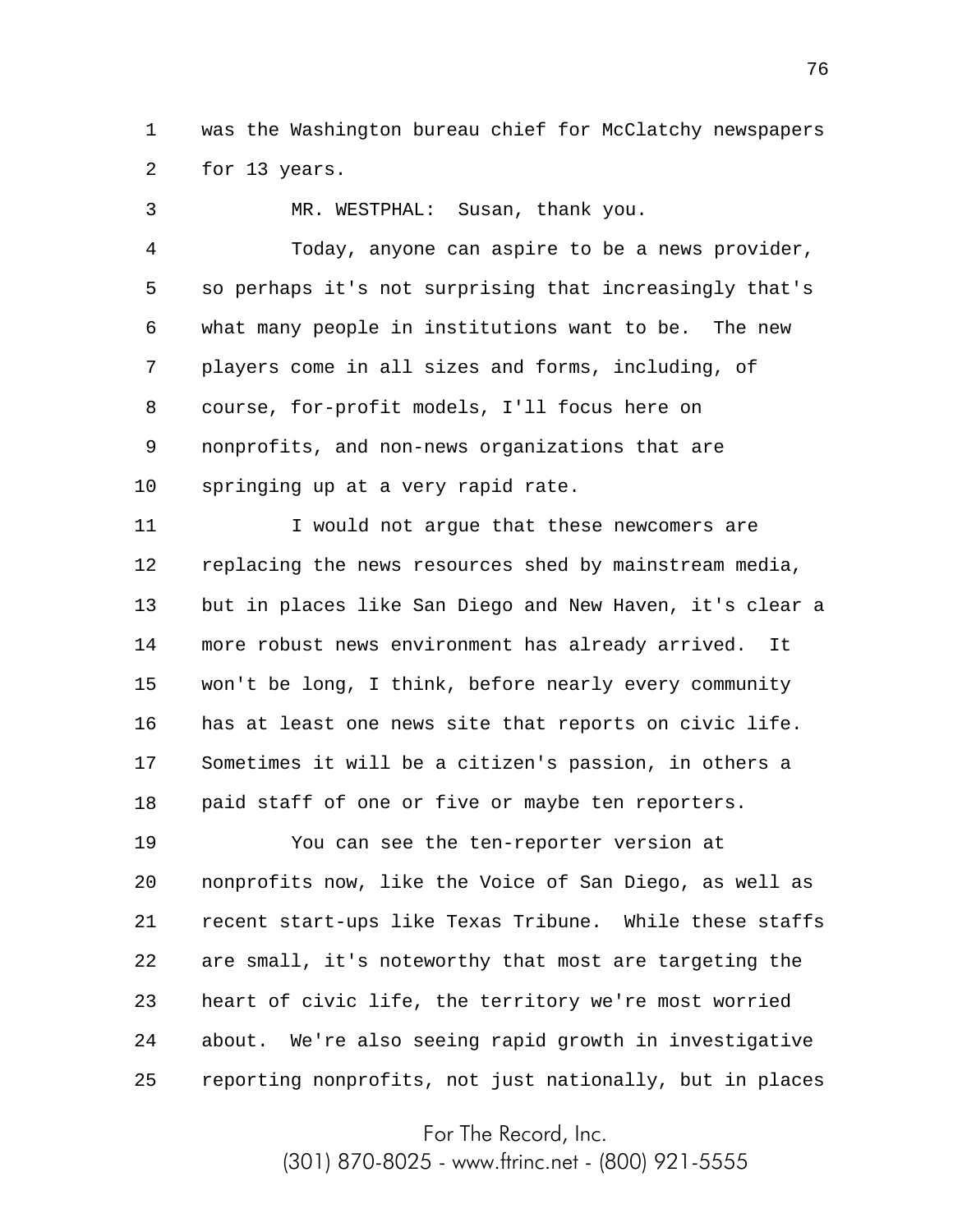1 like Massachusetts, Wisconsin, Colorado, other states.

2 3 4 5 6 Will these new nonprofits find sustainability before their funders move on? Impossible to know. But the example of the Center For Public Integrity and its up coming 20th birthday suggests sustainability is not impossible.

7 8 9 10 11 12 13 Other institutions like university journalism schools are becoming increasingly important news providers. Still others are brand new at the game of producing news. Foundations like the Kaiser Family Foundation, nonprofits like the Hechinger Institute, have established their own news organizations, devoted to issues they care about.

14 15 16 17 18 19 20 Labor unions in Chicago and California are bank rolling news sites that pay attention to worker issues. Then there's government. My USC colleague, Jeff Cohen and I wrote this week that government directs more than one billion dollars a year in subsidies in for-profit news businesses. While these subsidies are destined to decline, new ones are emerging.

21 22 23 24 25 In Los Angeles, the county recently hired a Los Angeles Times journalist to report on county government issues for its website. Why? First, because it felt the public was uninformed about critical issues. Second, it now could do something about it.

For The Record, Inc.

(301) 870-8025 - www.ftrinc.net - (800) 921-5555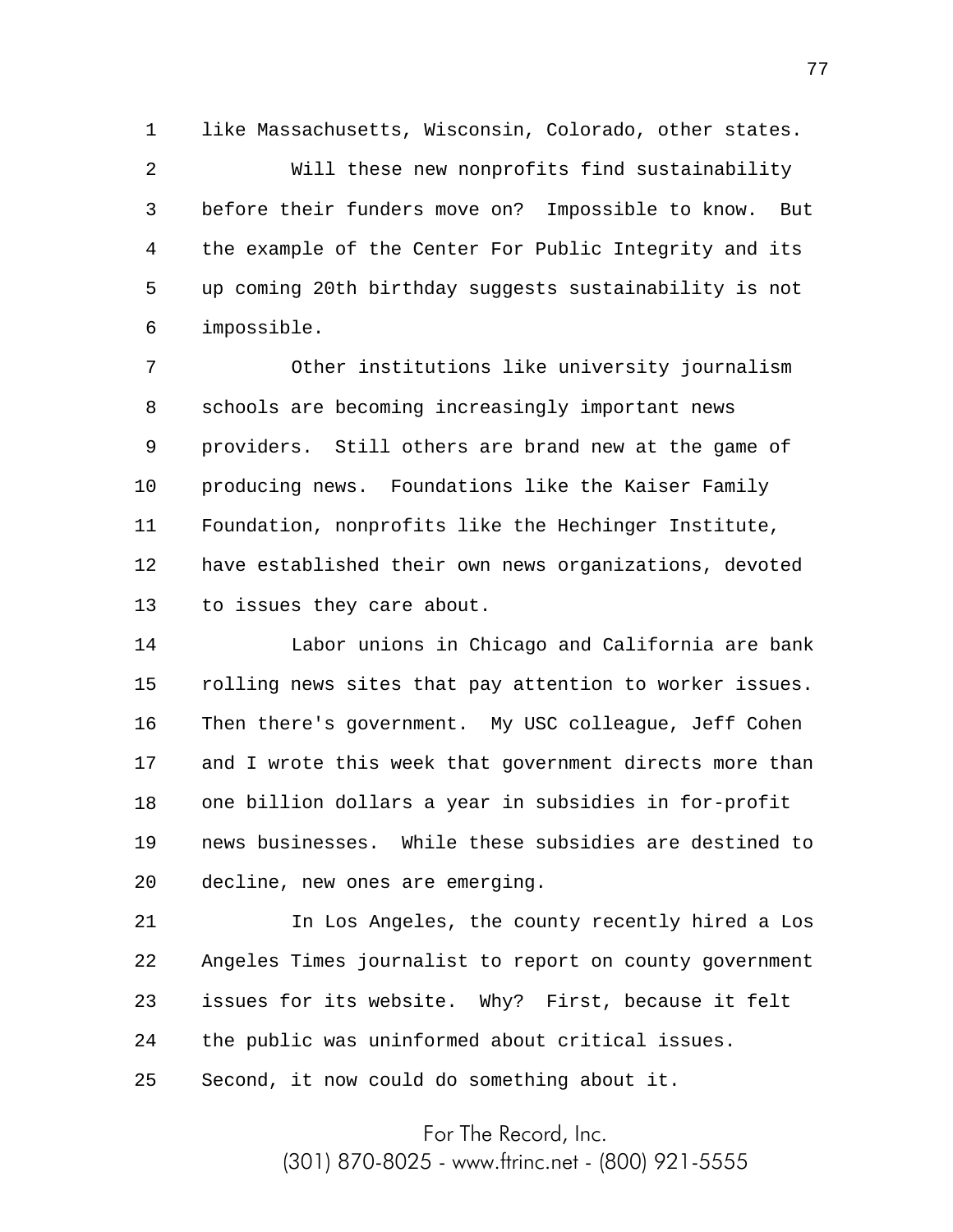1 2 3 4 5 These two factors are spawning a very robust cycle of innovation and renewal. We don't yet know whether a better informed citizenry will be the result. There is little doubt, though, that the potential is there.

6 Thank you.

7

MS. DeSANTI: Thank you.

8 9 10 11 12 We will next hear from Robert Picard, who is a leading expert on media economics. He has written 23 books, serves as a consultant and business school professor on that topic and is editor of the Journal of Media Business Studies.

13 Robert?

14 15 16 17 18 19 20 21 22 MR. PICARD: Thank you. Thank you very much. I've studied the economics of news media for about 30 years, and I'm one of the few in this room probably who remembers the FTC held hearings on newspaper concentration in the late 1970s, and the history that the Commission has had in that regard. I've prepared a background paper that's been submitted to the Commission and is online that gives more extensive time to remarks.

23 24 25 Clearly, we are living in turbulent and transformational times in terms of newspapers, magazines and television, and the primary reason that this is

> For The Record, Inc. (301) 870-8025 - www.ftrinc.net - (800) 921-5555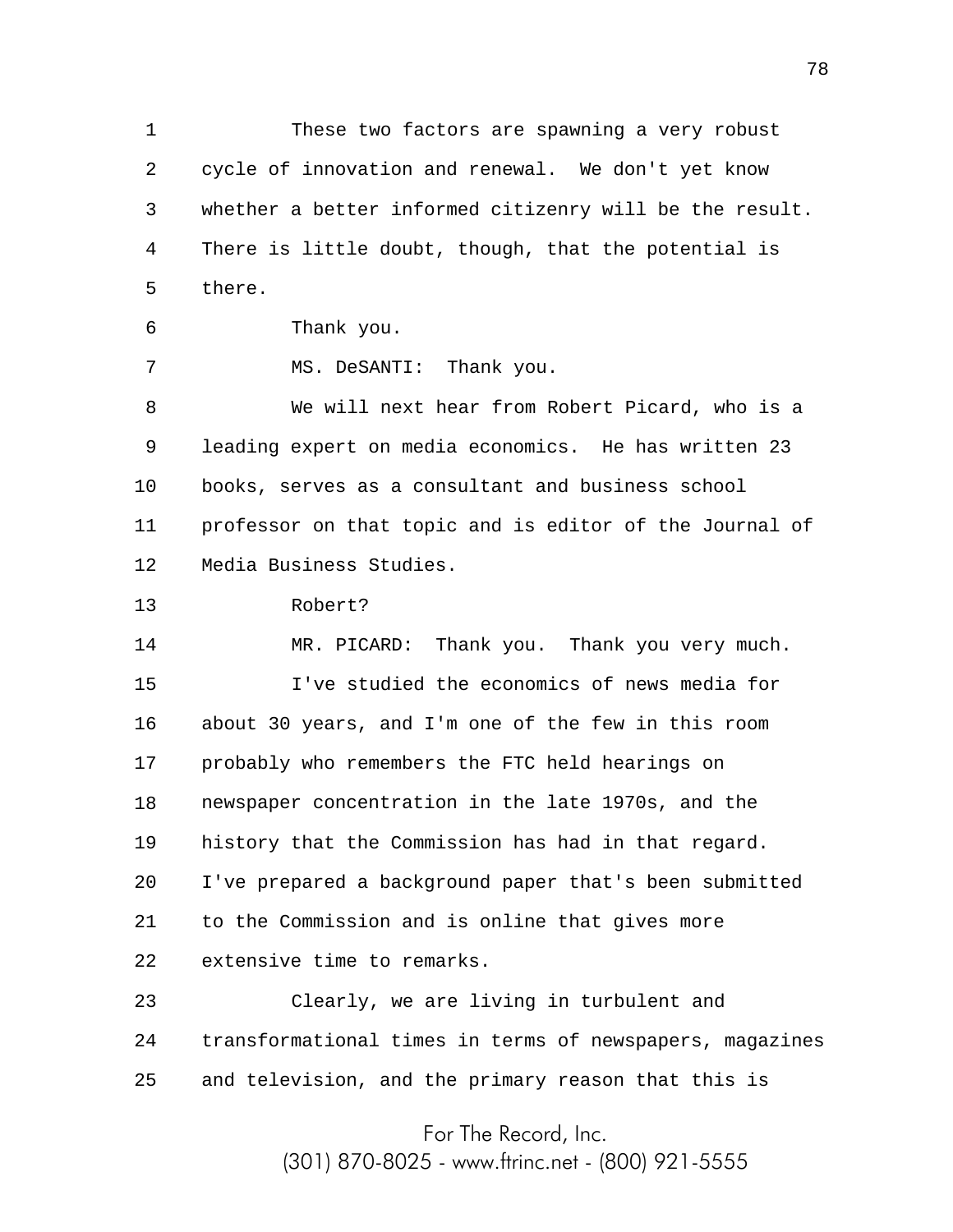1 2 3 occurring is because of the increasing preference of audiences and advertisers for cable, satellite and Internet content provision.

4 5 6 7 8 9 10 11 12 The problem isn't the Internet, it only exacerbates what's been happening for about four decades. Now, although it's clear that the news industry is being seriously shaken by the forces of change, that the organizational structures that they have in place are being damaged, and that the firms are having to undergo significant restructuring, the situation is not as dire for news or for journalism as it would appear.

13 14 15 16 17 Much of this comes from an unfortunate misunderstanding that confuses the contemporary situation resulting from the short-term economic developments with the longer term trends in the industry.

18 19 20 21 22 23 24 25 To give you an idea of how I view the situation in the longer term, last year, the U.S. newspaper industry was a \$55 billion industry. It had average profits of four percent, that's -- of 12 percent, four times more than those of other industries last year in the midst of the recession. It is becoming a major player in news and advertising provision online, and last year alone, we received \$3 billion from online

For The Record, Inc.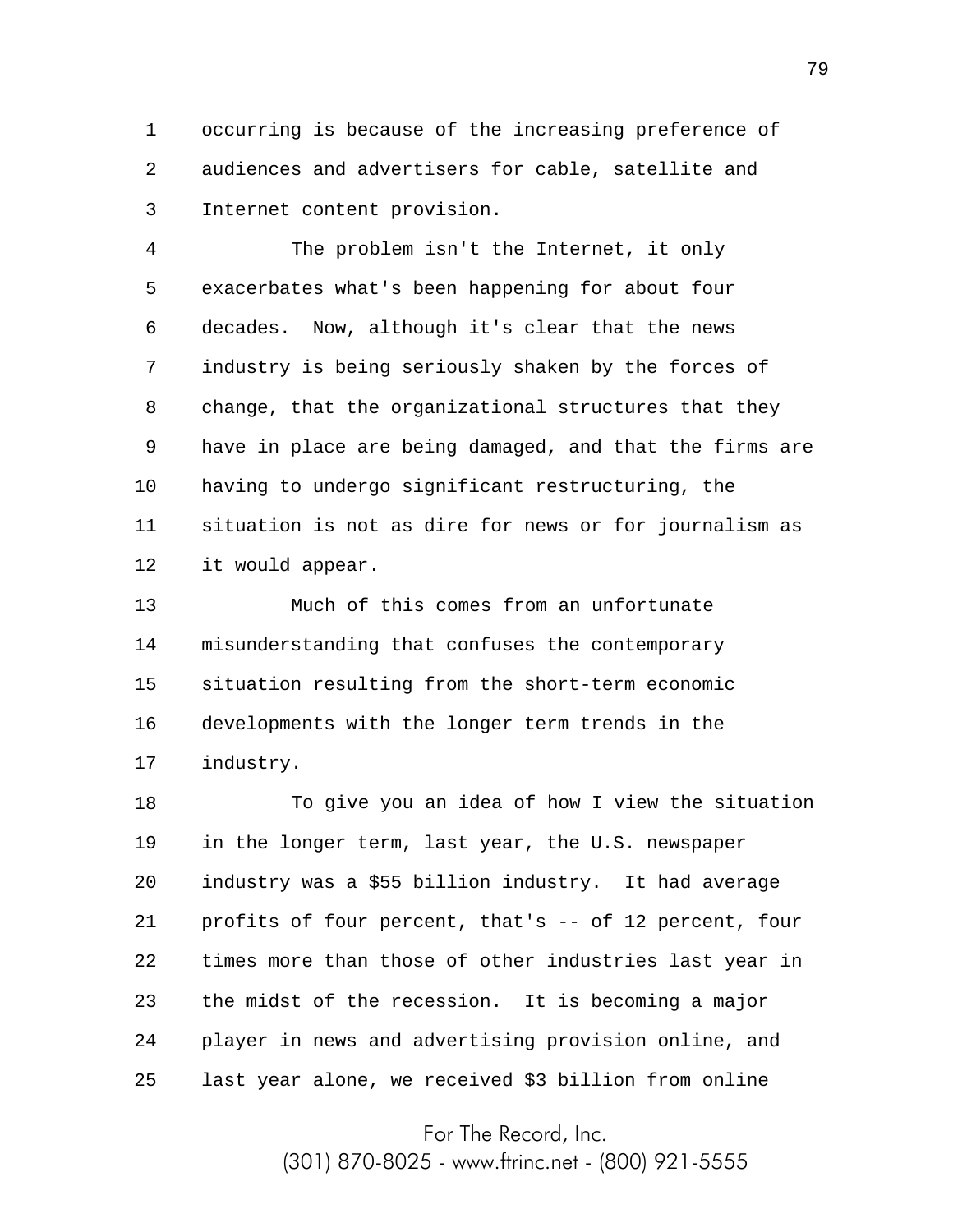1 advertising.

2 3 4 5 6 7 8 Certainly the situation wasn't as good as has been in the past, certainly not like the 1990s, but the industry is nowhere near on death's door. In fact, if you look at the financial condition of the industry, it's better today than it was in the 1950s, better today than in the 1960s, 1970s, 1980s, and the first half of the 1990s.

9 10 11 The strategic position of the industry, however, is far worse, and it needs significant action to ensure that it can move forward.

12 13 14 15 16 17 18 19 20 21 Now, a lot of policy measures have been suggested to respond to these certain conditions, including copyright, antitrust, tax and pension law provisions, as well as subsidization. I have reviewed those proposals and don't believe they will provide the kind of relief that people want to significantly alter the economic conditions of the news industry. They will, however, provide special privilege not enjoyed by other industries and will shore up profits once the recession is over.

22 23 24 25 Altering copyright to provide protection for news will require rewriting more than a century and a half of copyright law and the fundamental principles, and providing an antitrust exemption will allow

For The Record, Inc.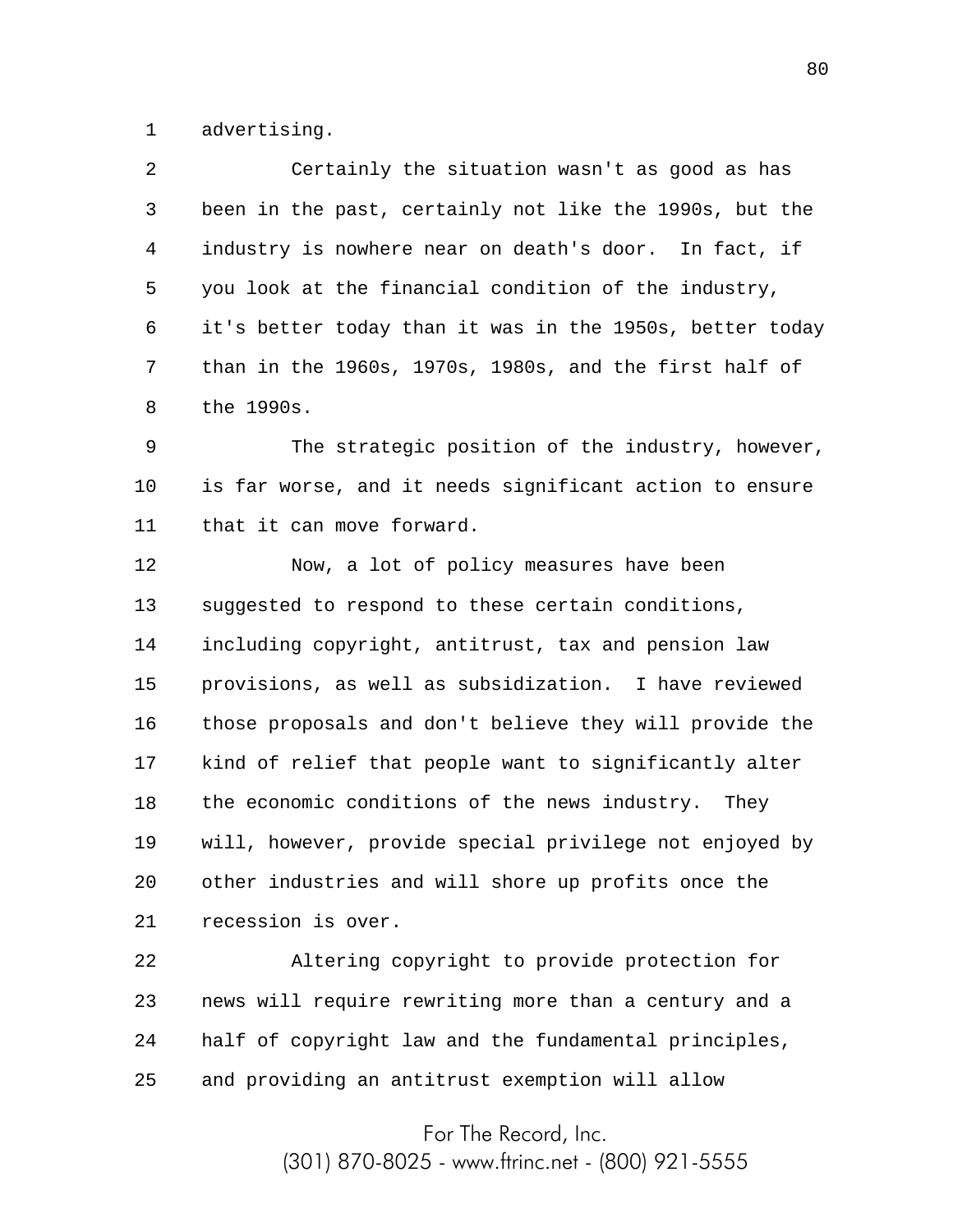1 2 collusion that, in fact, will do substantial harm to consumers and advertisers.

3 4 5 6 In general, I am optimistic about the functions of news and journalism, but it remains to be seen what news organizations will survive or develop to serve those functions.

```
Thank you.
```
7

8 MS. DeSANTI: Thank you.

9 10 11 12 13 14 15 Finally, we will hear from Jonathan Knee, who is senior managing director at Evercore Partners and a professor at the Columbia School of Business, where he teaches media mergers and acquisitions, and strategic management of media. He recently authored The Curse of the Mogul: What's Wrong With the World's Leading Media Companies?

16

MR. KNEE: Thanks.

17 18 19 20 21 22 23 24 25 The Internet has radically reduced the fixed cost requirements to collect, aggregate and distribute news and information. That means that there is a lot more competition in a business that didn't have a lot of competition. That lack of competition is reflected in the 30, 40 percent margins that the guts of the newspaper business, that is the 90-plus percent of the circulation that was represented in the local papers, has had for many, many years.

For The Record, Inc.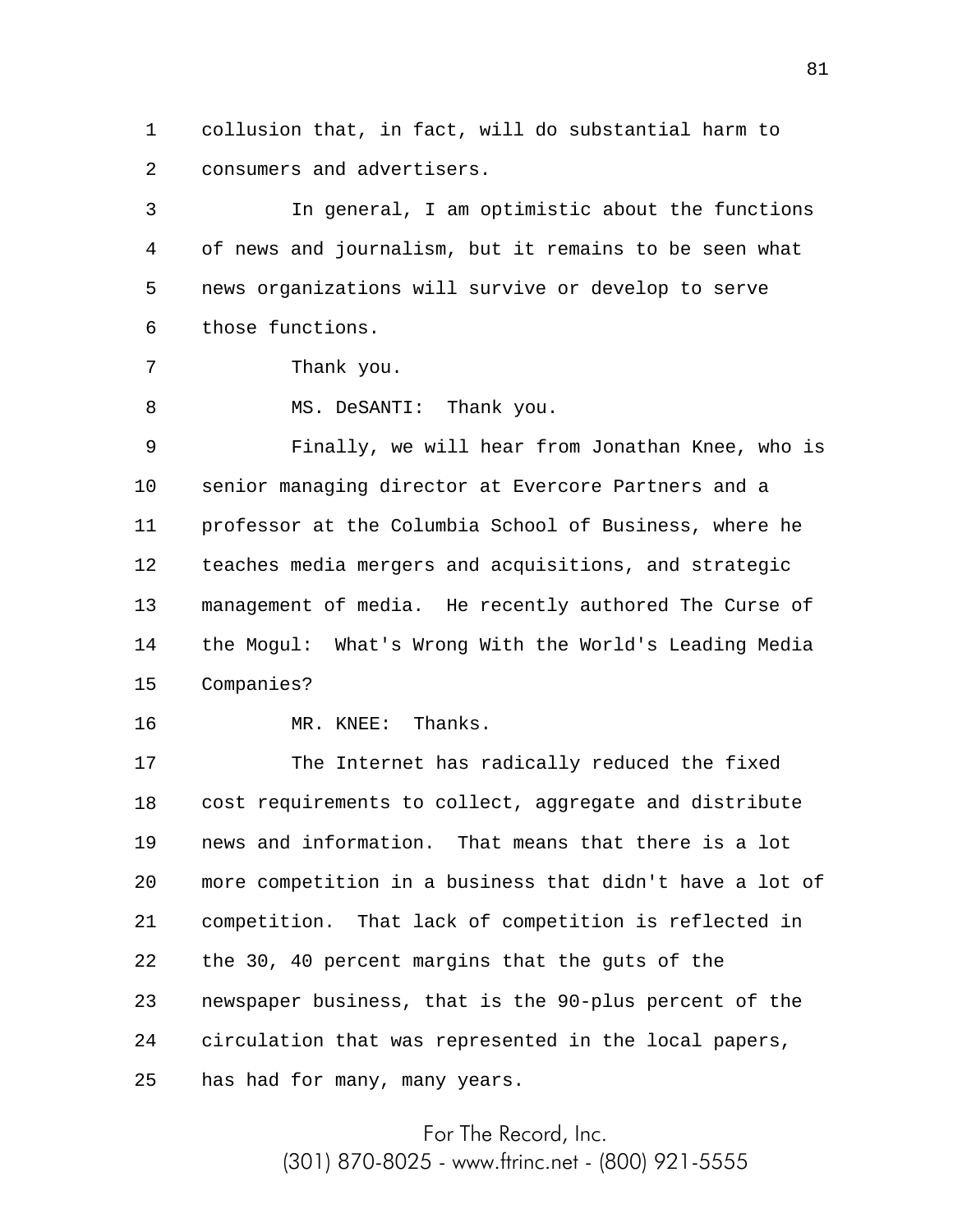1 2 3 4 5 6 7 So, to the extent you want to think about the policy implications of that development, it's not really different than the kinds of policy implications that happen whenever there's more competition; that is, there are winners and there are losers, and if you think that the natural fall-out of who's a winner and who's a loser is bad for policy, you might do something to change it.

8 9 10 11 12 13 14 15 16 17 18 19 The losers in this new world of increased competition are obviously the shareholders of the newspaper companies, who used to benefit from these enormous margins, as well as the employees, including most notably the journalists who lived under the protection of companies that had those kinds of margins. To be clear, the source of this change has been the reduction in the fixed costs. Newspaper circulation has been falling since the 1980s, indeed, readership has been falling since the 1960s, even as the number of journalists at these organizations has increased by 50, 60 percent during that period of time.

20 21 22 23 24 25 The reason that we have a problem doesn't relate to that, that trend has continued and has existed during the period that newspapers out-performed the market significantly. It's a function of the fixed costs that allowed them to be the only place in town, if you had a classified ad that you could put there.

For The Record, Inc.

(301) 870-8025 - www.ftrinc.net - (800) 921-5555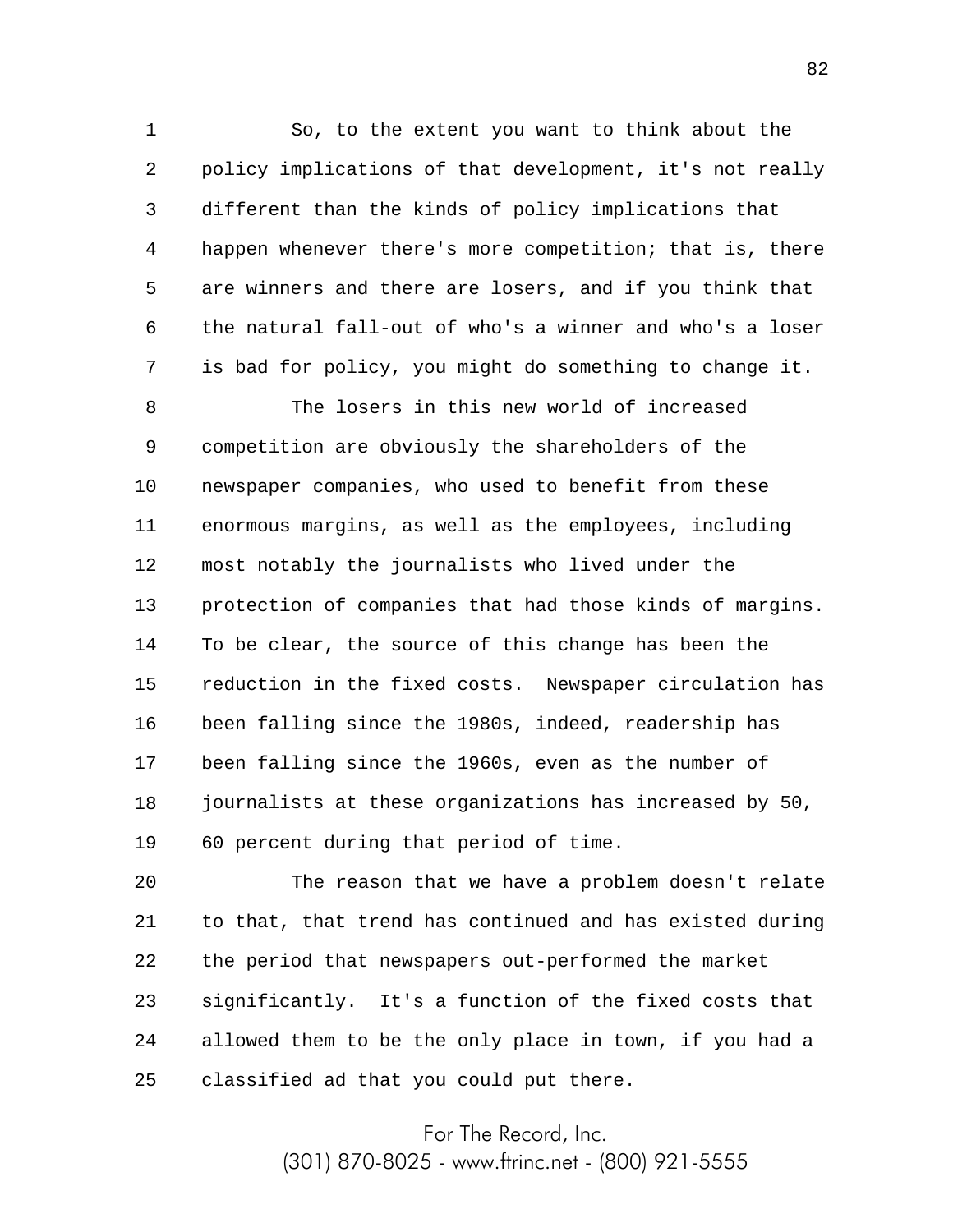1 2 3 4 5 6 7 8 9 10 Who are the winners? Well, whenever there's competition, increased competition, presumably the consumers who are now able to get news from any number of other sources, potentially the people that Mr. Monroe referred to, who might have been excluded for one reason or another from being able to communicate their ideas, purvey their craft through the one monopoly place that you could do it in town, now they can set up a website themselves, because there really are no significant fixed costs to doing that.

11 12 13 14 15 16 17 18 19 20 21 22 23 24 So, at the end of the day, the relevant question is, whose interests are you looking to serve? The consumers are doing well, the shareholders and the folks who benefited from the monopoly rents, including the journalists, are not doing as well. The only thing I would warn you against is people who argue that competition that now hurts them when they have the benefit of it before, is bad for public policy, should we look at it at least with a somewhat skeptical eye. MS. DeSANTI: Thank you very much. All right, Chairman Leibowitz, do you want to start? MR. LEIBOWITZ: Well, let me just follow up with you, Jonathan, because I think you made a very, very

25 good point. So, just to follow up, it seems to me that

For The Record, Inc.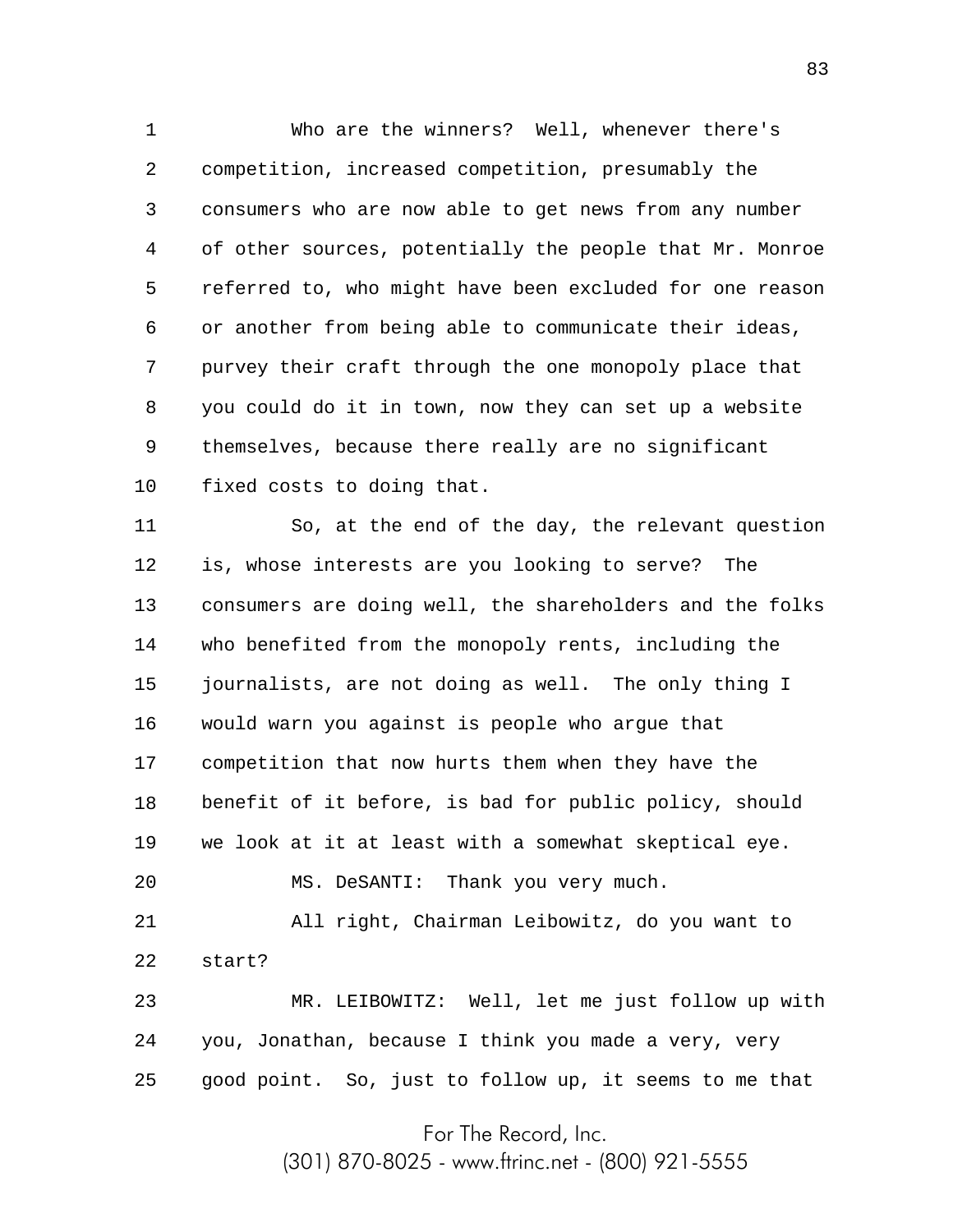1 2 3 4 5 6 7 8 9 10 you're not worried about the state of  $-$ - I mean, we're dealing with a product that isn't widgets, of course, and so to a certain extent, we want to look at it from a competition perspective, which is often how we look at these issues at the FTC, but we also want to kind of look at it from the perspective of the long-term benefits of consumers having the information to become informed participants in the democracy. You didn't quite come out and say it, but it seems to me that you were saying that this isn't a problem.

11 12 13 14 15 16 17 MR. KNEE: I think if you are honest about how much information you can get today, the ability to collect information and distribute it is much better than it was before. Previously, if you lived in Opelika, Alabama, if it wasn't in the Opelika paper, you weren't really going to read about it or hear about it. Now you have lots of other ways to learn about it.

18 19 20 21 22 23 24 25 I mean, what has changed in the world is predominantly, in terms of the negative, is, as I say, journalists aren't able to make the money that they used to, these companies don't have the profits they used to, but me as a consumer? There's no question that I have much more information, because lots of people can collect it in much cheaper ways and get it to me, and smart innovators will think of ways to aggregate it and

For The Record, Inc.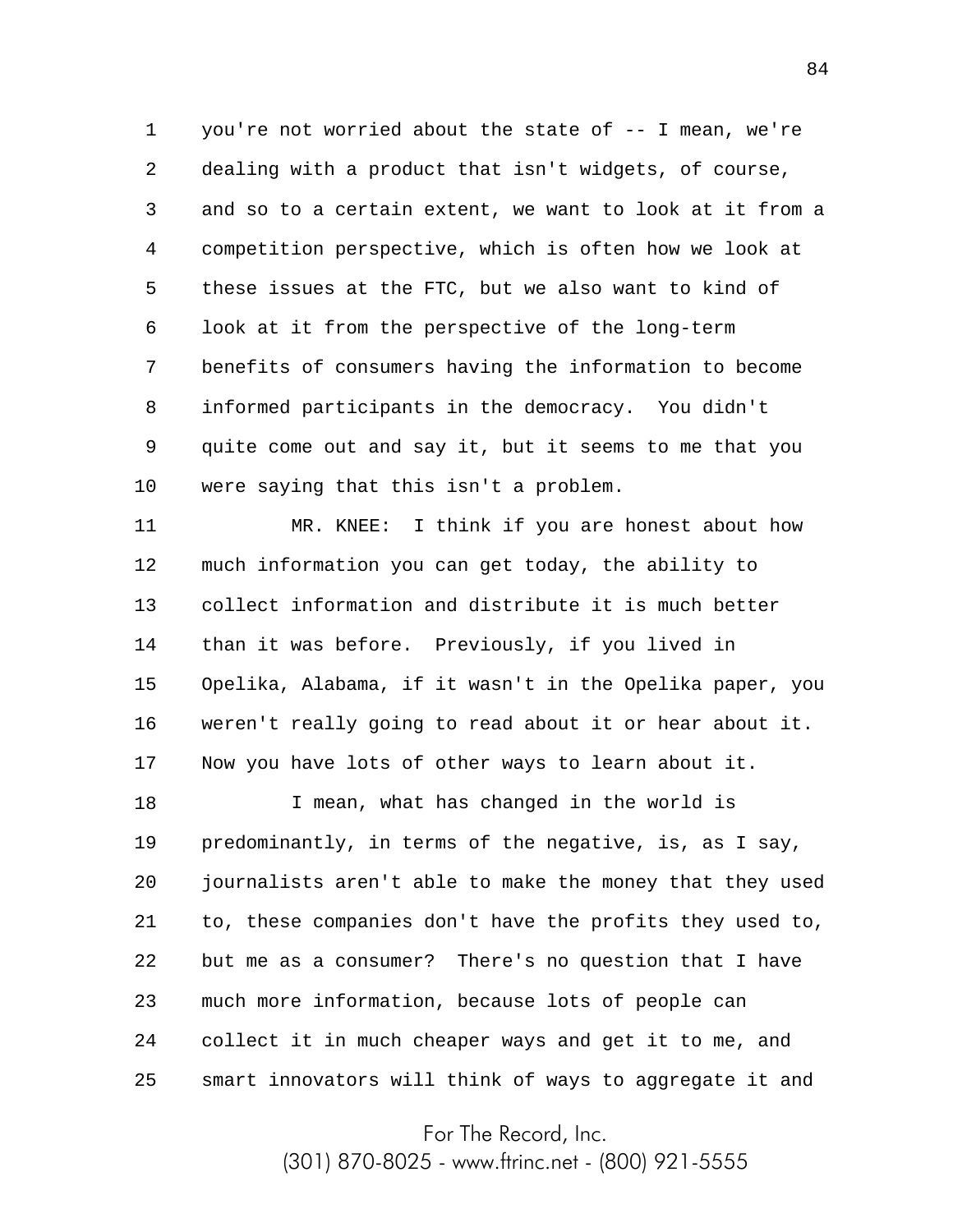1 2 provide it to me in a way that I find interesting and helpful.

3 4 5 6 7 8 9 10 11 12 13 14 15 16 17 MR. LEIBOWITZ: Let me just follow up with Marty, for a second, if I could, and I need to come clean with you and with the audience that I am a reader of Journal Sentinel online, and mostly for the sports, by the way, and for the Wisconsin Badgers and the Milwaukee Bucks, but let me ask you this: In a city like Milwaukee, right, which has gone from two newspapers to one in the last 20 years, and where you seem to be struggling to some extent, what coverage is being cut, and what do you worry about? What are you worried about most? And I guess in a certain sense, do you want to respond to Jonathan, who has, I think, made a series of very, very good points that the future is pretty bright, and from the perspective of the people in Milwaukee, do you agree with him?

18 19 20 21 22 23 24 25 MR. KAISER: I agree with the point about in Opelika, that they're getting news from all over. The concern is who's covering the events that take place in Opelika? In Milwaukee, the things that we don't cover, luckily we own community newspapers that can cover some of these small communities, but not with the quality of journalism that we had before. So, we have to make very tough choices about what we want to cover and what we

For The Record, Inc.

(301) 870-8025 - www.ftrinc.net - (800) 921-5555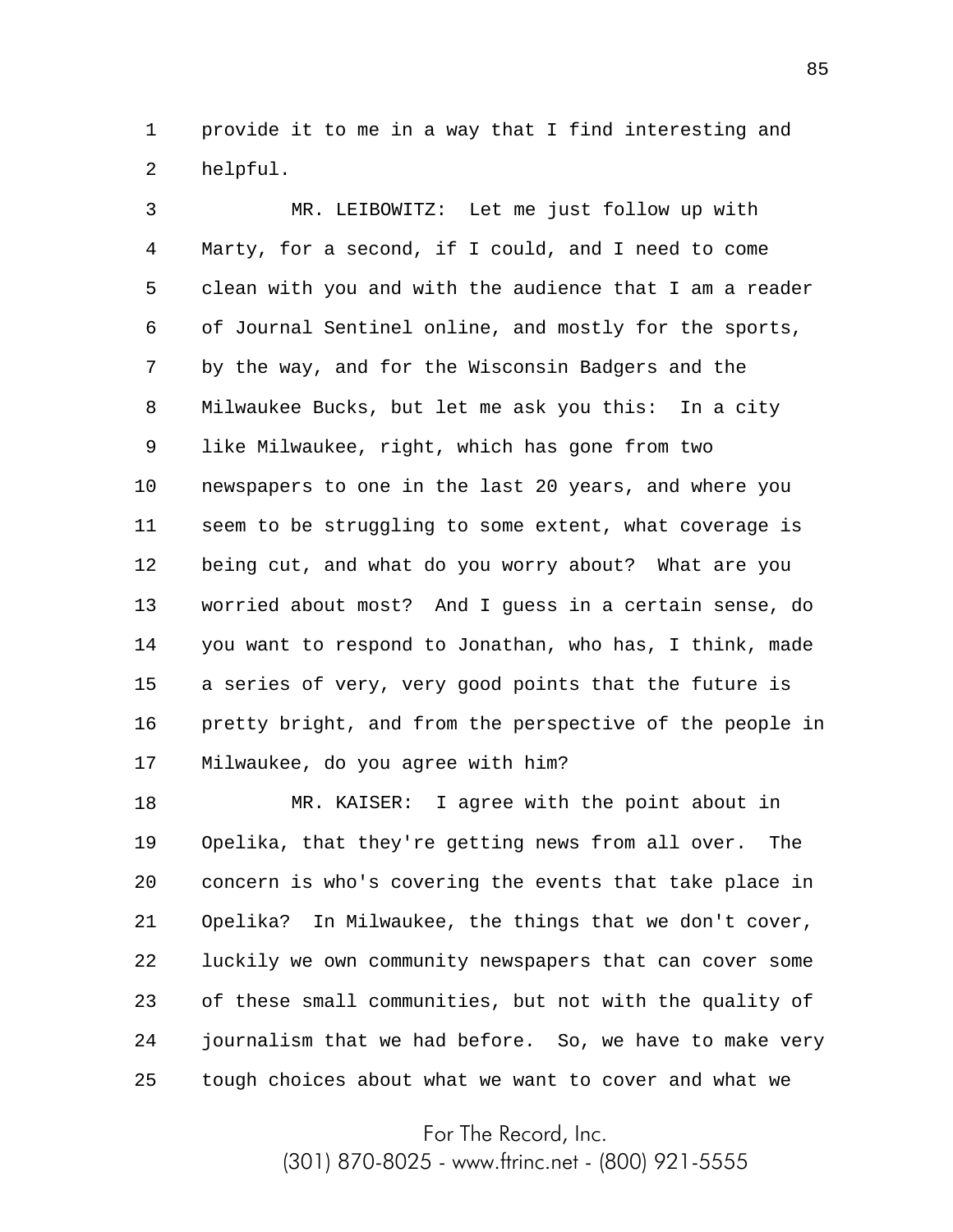1 don't want to cover.

2 3 4 5 6 7 8 9 10 11 MS. DeSANTI: Let me follow up with Mark, and pose a question for you. How long do you and the other publishers in your organization see print newspapers surviving? Surely some of us have thought about the possibility of the transition to online. There are newspapers that are undergoing this right now. How do you all look at that? What do you think about the transition, and the factors, the critical factors that are going to determine how long print newspapers will last?

12 13 14 15 16 17 18 MR. CONTRERAS: Well, if you're talking to somebody whose company is just completing a brand new printing facility in Naples, Florida, at great expense, because we believe in the essential form, as well as in the content that we produce. So, I think long after all of us in this room are retired, there will be printed versions of what we do.

19 20 21 22 23 24 25 One of the difficult things about explaining our challenges in industry is to put a very fine point on the fact that audience is not our issue. Print circulation is declining, but if you looked at what's happening with online audiences, you can make a very credible argument that our audience has never been bigger, yet we're 15 years into the Internet and we

For The Record, Inc.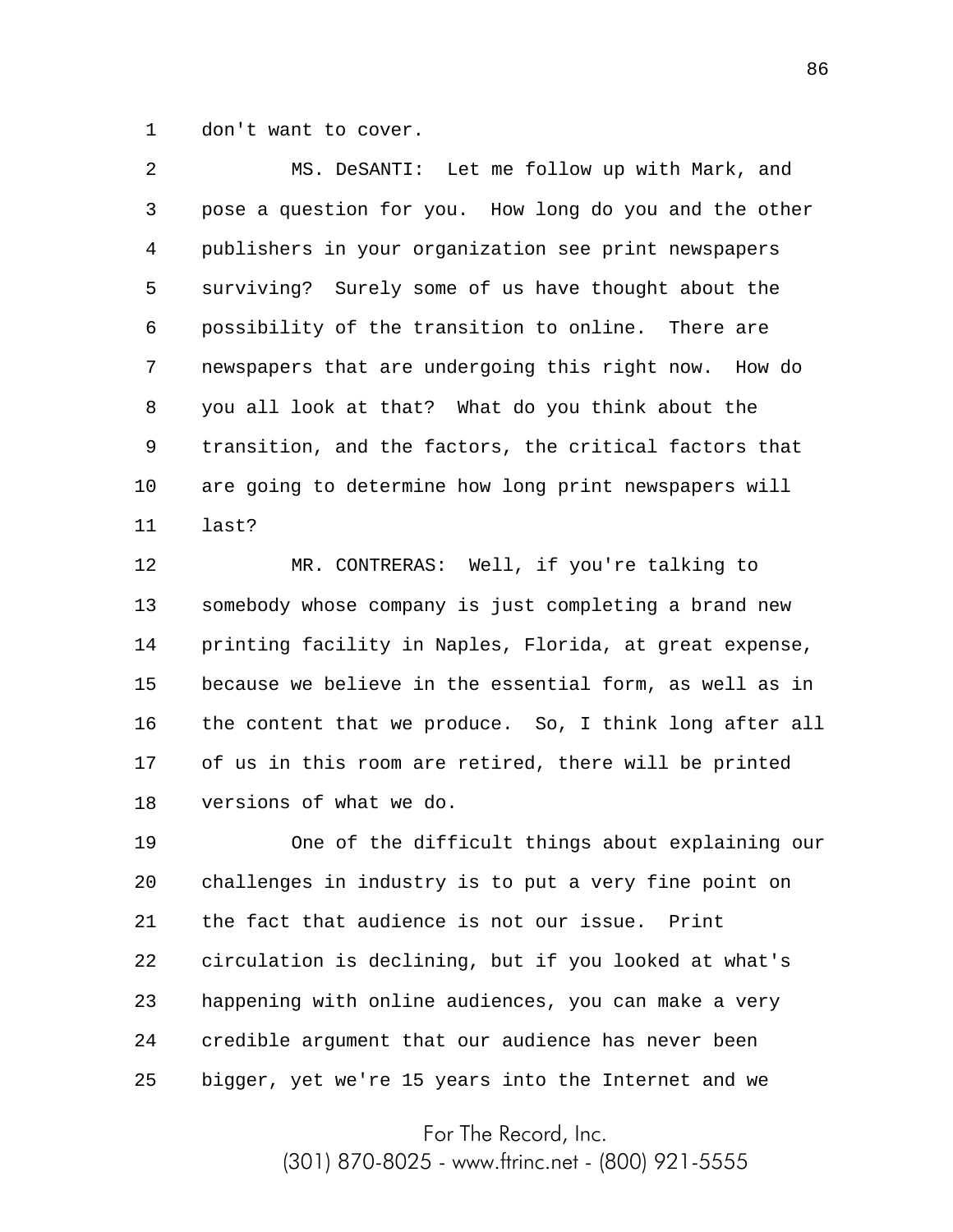1 2 3 4 5 6 don't have a defined standard on what a unique visitor is. That is exactly what happened to the broadcast industry ten to 15 years after it started, and eventually Congress didn't directly regulate it, but they did create conditions that created a gold standard of how to measure audience.

7 8 9 I think that will help balance what is currently an imbalance between publishers and advertisers, which will be part of our path back to health.

10 I hope that's helpful.

11 12 13 14 15 MS. DeSANTI: So, you're saying, basically, that once you can show advertisers more convincingly what your audience is online, you think you can get additional revenues and that will make a difference? Is that the implication?

16 17 18 19 20 21 22 23 MR. CONTRERAS: I think it will help, and again, I don't want to imply that there's any one silver bullet here, but when you look at what happened to television advertising revenues in the 1960s, before standards were imposed and after, television advertising revenues grew like a rocket ship. Today, we're to exist and sell advertising in the midst of chaos, and chaos does not benefit the creators of content.

24 25 Eventually, when an order does come, we think that it will have some uplifting effect, again, not

For The Record, Inc.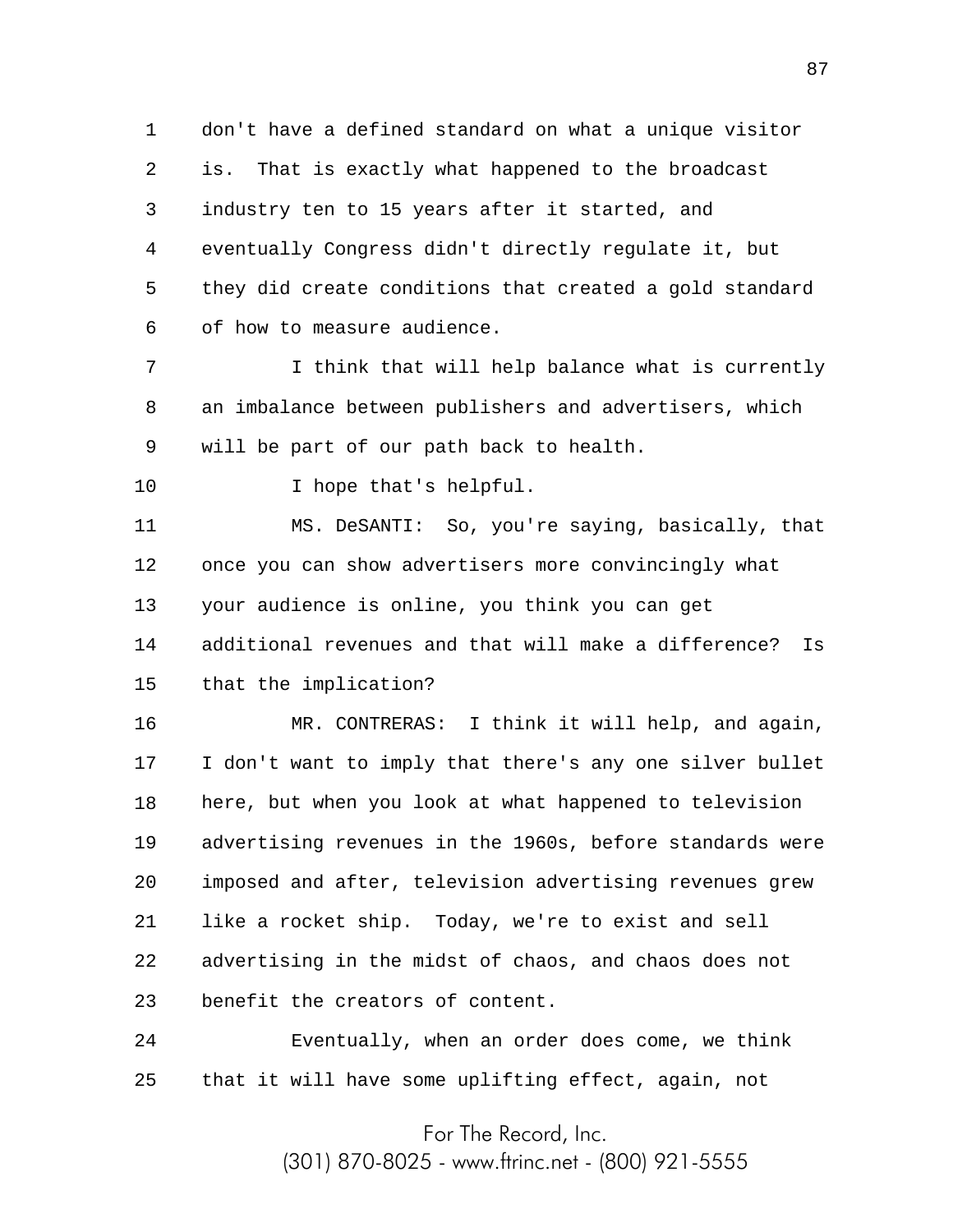1 2 sufficient to supplant what we've lost in classified, but it will sure as heck help.

3 4 5 6 7 8 MS. DeSANTI: Okay, Mark, I would like to ask you and ask the audience, will everybody raise their hand if you know someone under the age of 30 who reads a newspaper in print. You are a very erudite crowd. I am impressed with all of you, and maybe, Mark, you're right.

9 10 11 12 13 Jonathan Knee, I do want to follow up with you as well. In your book, you maintain that content does not generally lead to entry barriers, and that entry barriers are what you need in order to create the market power that will enable you to get higher revenues.

14 15 16 17 18 19 20 21 In this industry, how do you see this pattern evolving, because what we've been talking about this morning, and certainly what we just heard from Rupert Murdoch is that content is key. Content is how you are going to make sure that consumers will, in fact, value your product sufficiently to pay for it, and that's where newspapers and other news media, regardless of the platform, need to innovate.

22

What's your take on all of that?

23 24 25 MR. KNEE: Well, there are two different points here, that is content is hugely valuable to those who consume it, and that's the parts of media that we all

For The Record, Inc.

(301) 870-8025 - www.ftrinc.net - (800) 921-5555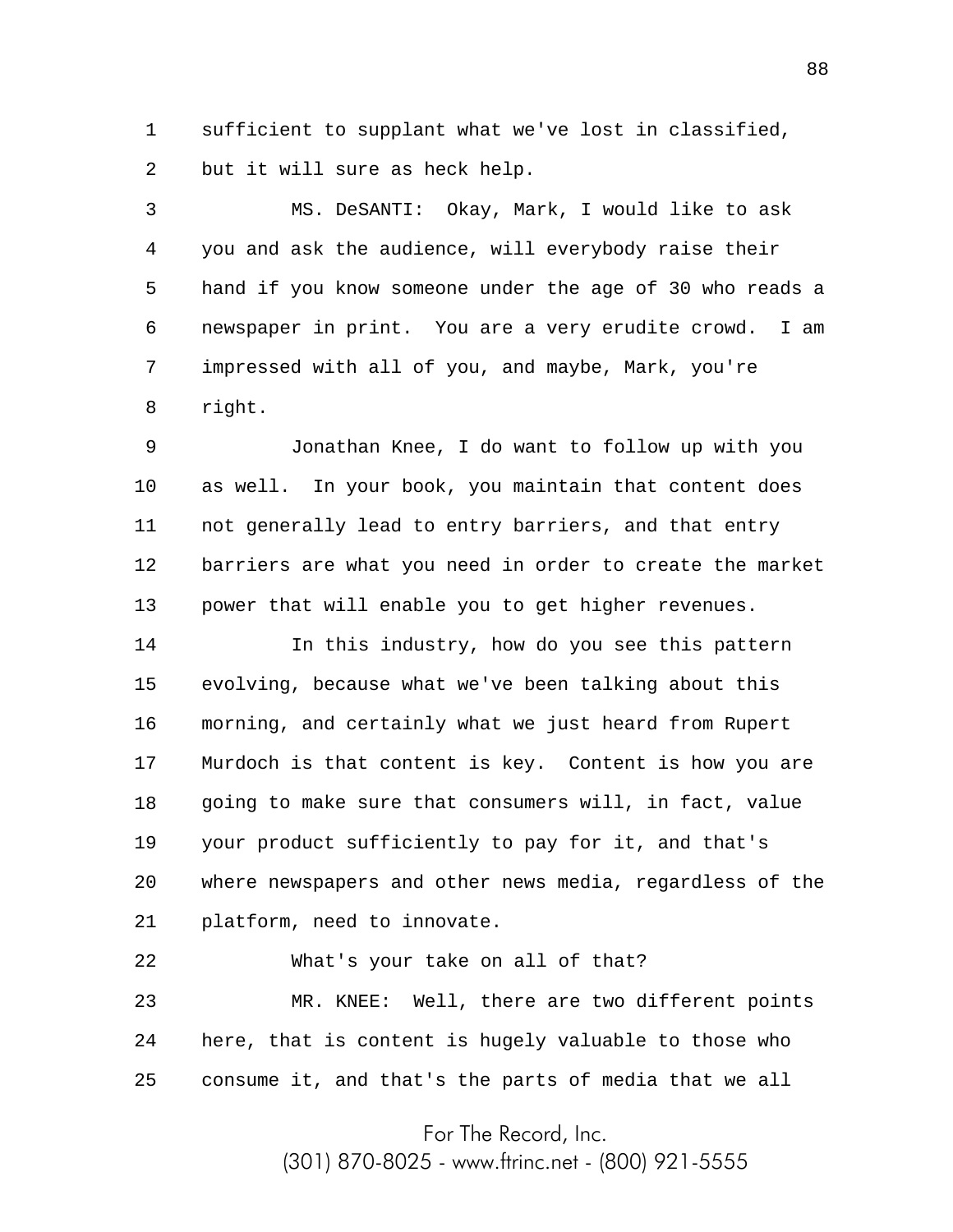1 2 3 4 5 6 7 8 9 think about and know about, the question is whether or not the businesses are good businesses, where you can get super normal returns. Creating content does not have any barriers to it, which is why people, if my daughter, who is five, comes to me and says she wants to be a musician or actor, and now, whereas before there were high barriers in the newspaper industry, and now if she said a journalist, God bless you, if that's what you want to do, I will support you, don't expect to be rich.

10 11 12 13 There will be many people, you will be unemployed, probably, but it doesn't mean that there aren't businesses that might be built related to those that are profitable.

14 15 16 17 18 19 So, newspapers, to the extent they were in the printing and distribution businesses, which is an aggregation function, and there were scale economies to that, that's how they were able to have the high margins. Similarly on the broadcasting side and the rest of that.

20 21 22 23 24 25 So, it's possible that content businesses can be businesses that are profitable businesses, but typically, only if they are aligned with some kind of distribution function that has some scale effects that can stop anybody else from doing the same thing. MS. DeSANTI: Tonda, what's the view from

For The Record, Inc.

(301) 870-8025 - www.ftrinc.net - (800) 921-5555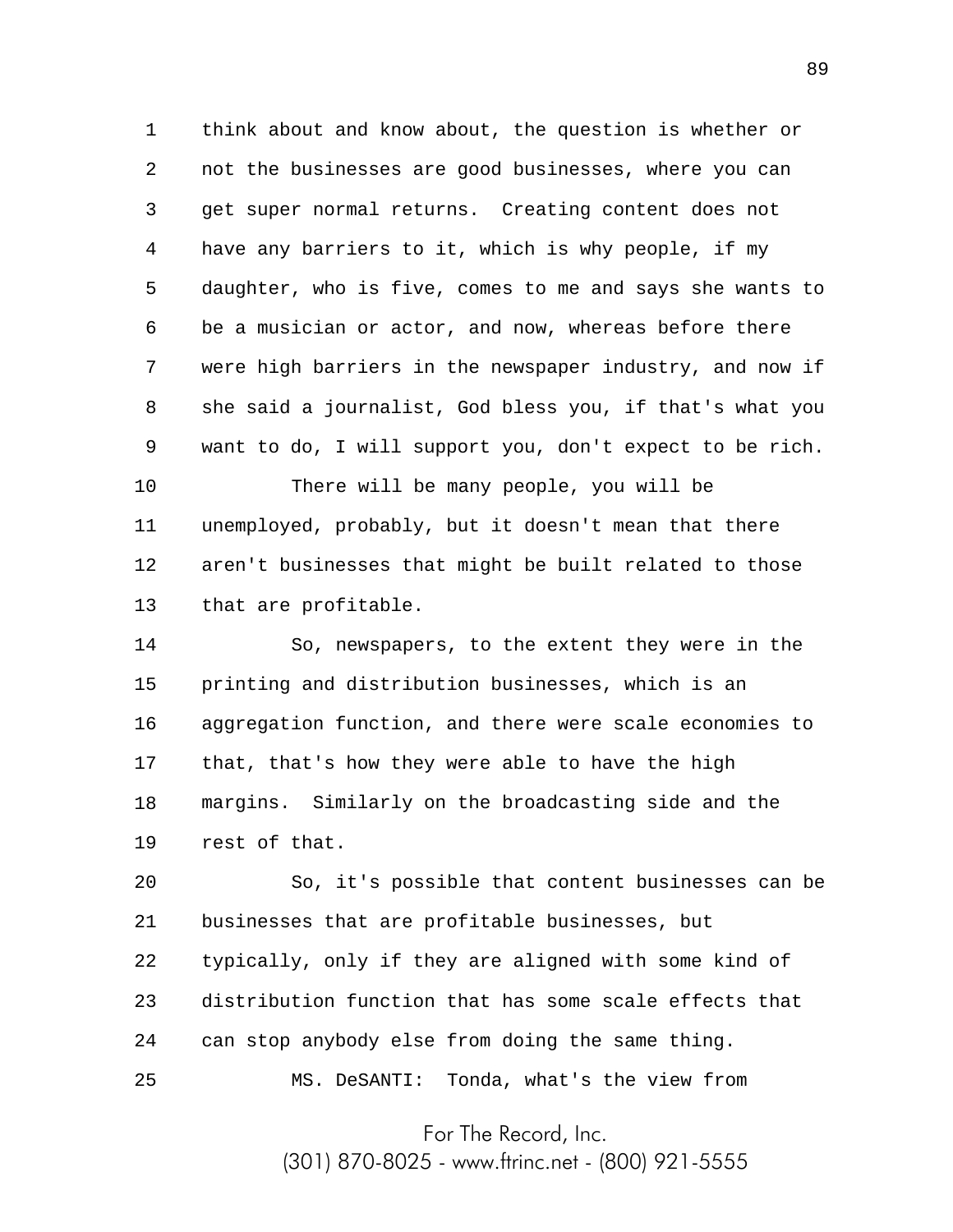1

community newspapers on these prospects?

2 3 4 5 6 7 8 9 10 11 12 13 14 MS. RUSH: Interestingly enough, there are new ones being created. So, I think it's premature to say that we're going to set a timeline for the death of newspapers. We have a member in southern Illinois who made an offer for a small daily that was in a company that was shedding some titles. The offer was refused, so he started a new paper, worked it around a local person who was very much into the local politics, had no journalistic background or business background, but got a stake in the business, started it up, ran it as a free newspaper for about three months. When they converted it to paid, they had about 700 people walk in and subscribe before they even promoted subscriptions.

15 16 17 18 19 20 21 So, the interest is out there, and what we're seeing, and the reason I raised the department store anecdote is at the very micro hyper-local level, if you will. Those business models have already been scaled to the revenues that are available from the local businesses that advertise and provide the information for those consumers.

22 23 24 25 Now, clearly, the recession has not helped. I think one of the most recent impacts that we've seen that kind of came out of the blue is the closing of so many auto dealerships. That's not helping. The real

For The Record, Inc.

(301) 870-8025 - www.ftrinc.net - (800) 921-5555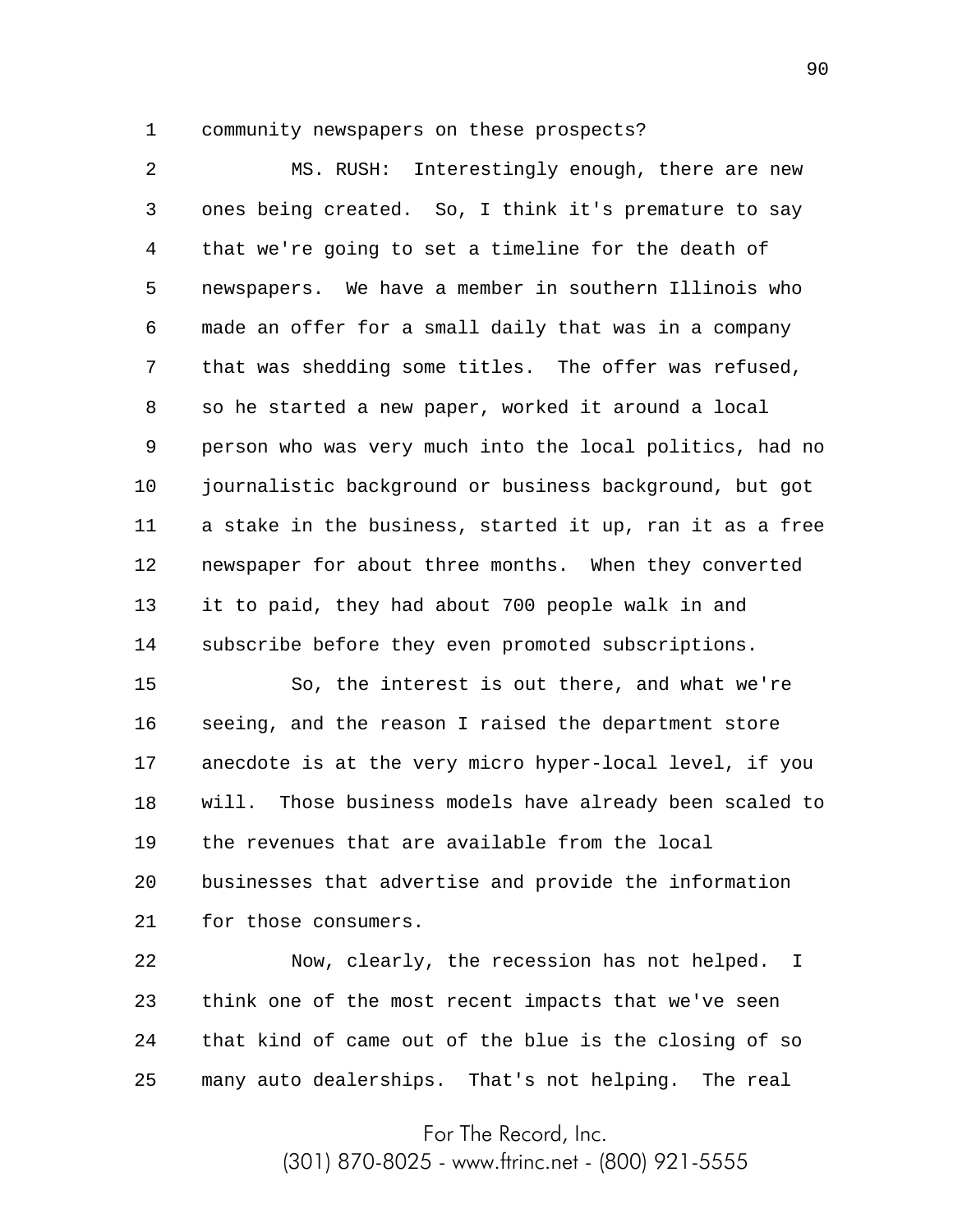1 2 3 4 5 estate market is not helping. But I think that the essential business model there isn't broken to the degree that it is with the larger papers. There are businesses out there that can be viable, and people are going into them, and yes, young people do read them.

6 7 8 9 10 11 MS. DeSANTI: Thank you. I want to follow up with you, Bryan, on the point that you made about the need for a diversity of voices, especially as the country moves toward 2050, when we are supposed to be, I guess you would say majority minority, what is currently the minority would be the majority.

12 13 14 15 16 17 18 One of the things that the Pew report in 2009 noted was that minority users tend to use mobile devices, mobile platforms, more frequently than other types of platforms. I'm wondering if you could speak to some of the innovative efforts that you are involved in and that you may be hearing about to meet the demands of that population.

19 20 21 22 MR. MONROE: Well, I, too, am the optimist, in that while the traditional industry are going through the struggles, there are some really exciting things happening, in mobile, and in other businesses.

23 24 25 For instance, I'm working with a group of guys in Chicago right now that are in the digital out-of-home space, which is everything from driving down the freeway

For The Record, Inc.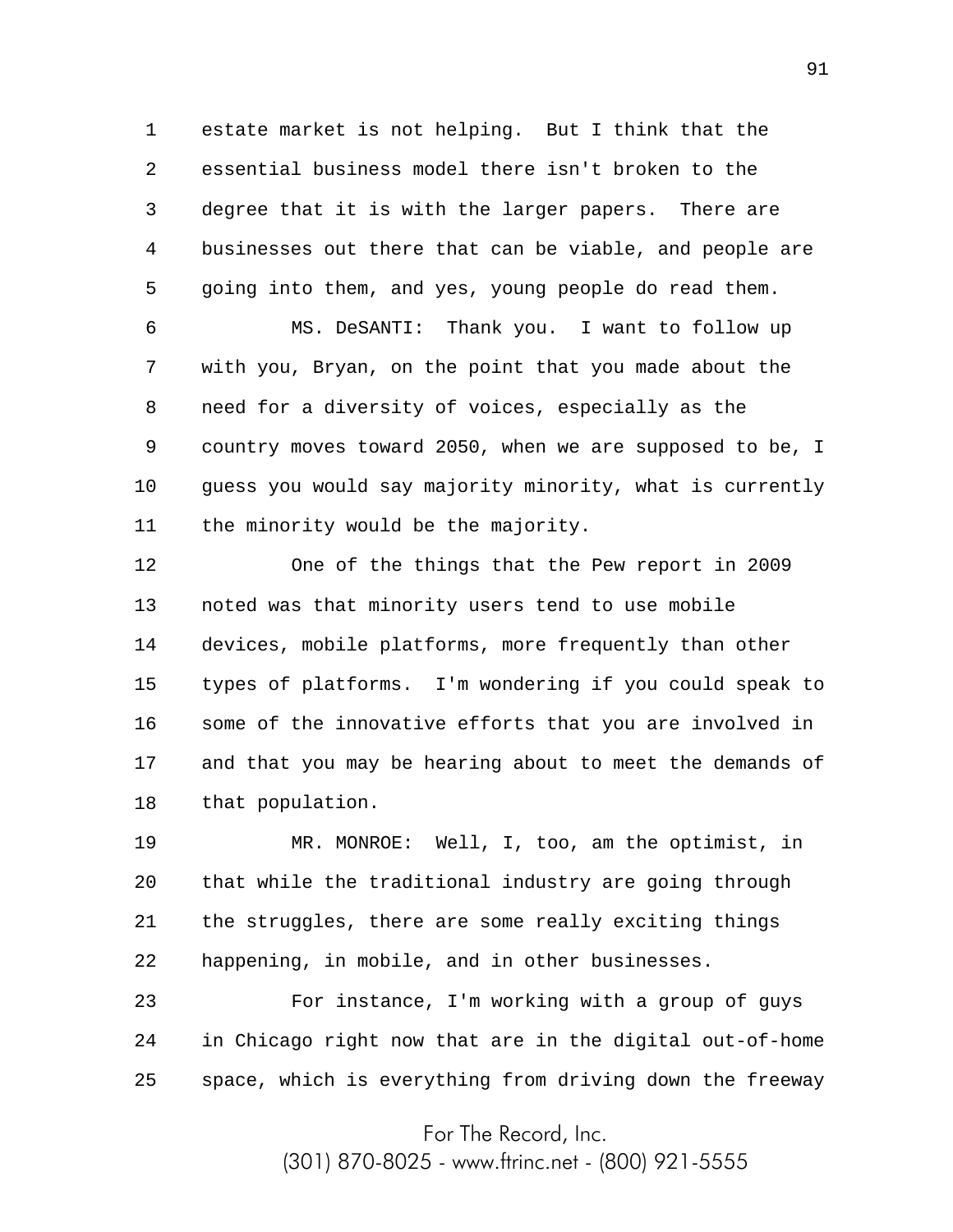1 2 3 4 5 6 7 and you see the big electronic billboards on the side of the road to if you're in an elevator and you have a little screen showing CNN. These guys are going into black-owned barber shops and beauty salons and they're giving them 42-inch LCDs, hooked up to an Internet router, an IP address, and pumping to them advertising and content and soon to be journalism.

8 9 10 11 12 13 14 15 16 17 Another group I'm working with in Silicon Valley, a start-up, ripple.com, is looking at a very different way of doing social media, almost a safe and secure Facebook alternative. But both of those companies are run by young African-American engineers and entrepreneurs. That's one of the biggest problems is that we still need access to that capital and access to technology and technologists, who go to engineering schools, and you don't see a lot of people like me coming out of that.

18 19 20 21 22 23 24 MR. LEIBOWITZ: Bryan, if I could just follow up, because we just got a question from the audience who asked about why there hasn't been significant VC capital to support digital venture by multicultural groups, especially when there are such low barriers to entry here, you know? There ought to be, it seems to me, more investment.

25

MR. MONROE: You'd think so. Part of it is

For The Record, Inc.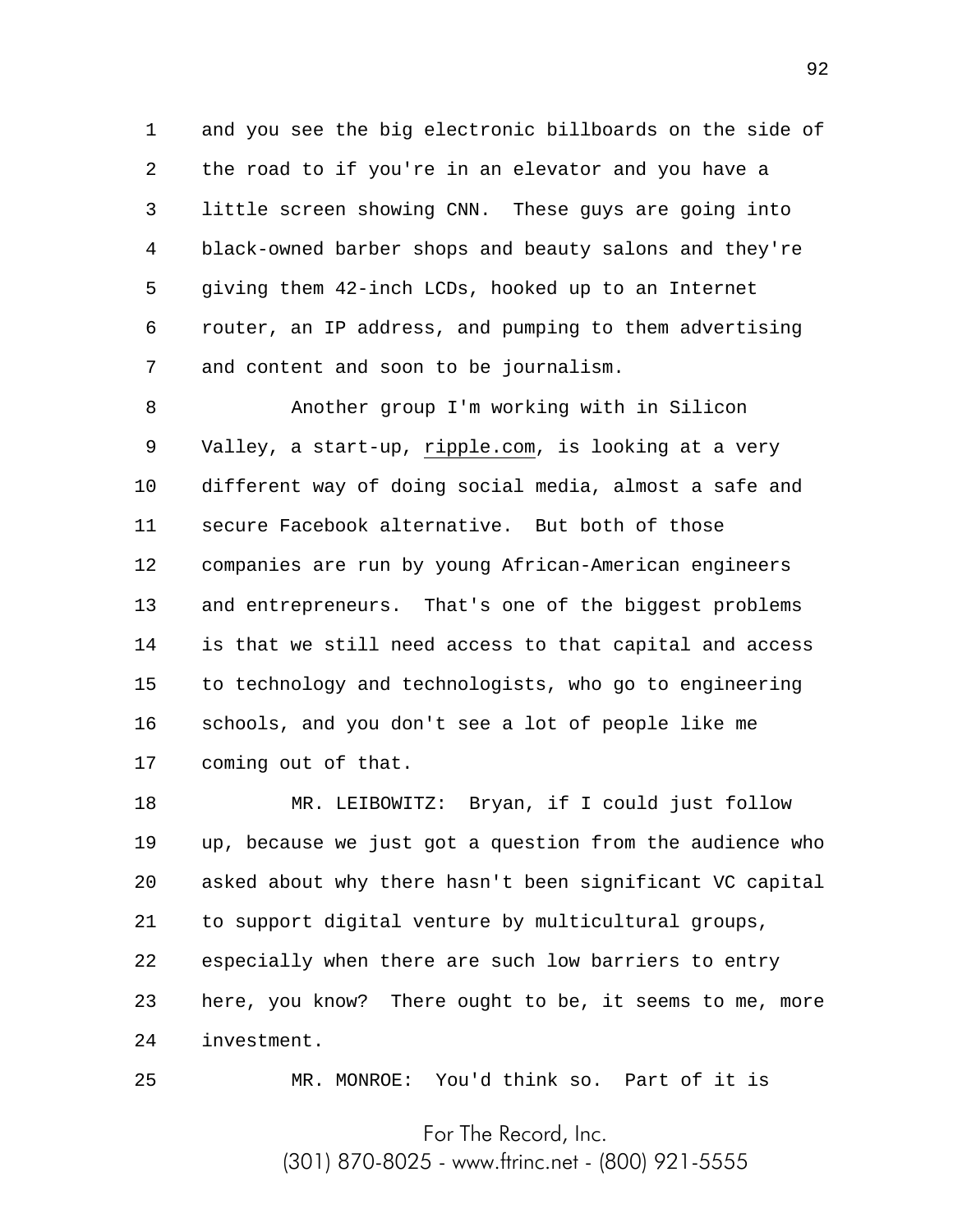1 2 3 4 5 6 7 fundamentally that it's access to the circles where the money is happening, to the venture capitalists, to the angels, to the conversations when the deals get made or the ideas get floated. Not just journalists of color, but entrepreneurs of color need to be in those rooms. When you're at school you have your friends and buddies that you come up with, and the circle needs to be wider.

8 9 10 11 I think by that, you'll see more ideas go from just a back-room thought to a full-fledged venture. The closer they get to becoming a venture, the more the chance their success will be.

12 13 14 15 16 17 18 19 20 MR. LEIBOWITZ: Can I just ask a question about news aggregation because this is a topic that percolated up a little bit on this panel, and I'm just curious, Mark, some critics of news aggregators differentiate among those who take only a headline and sentence and then link you directly to the newspaper's story, I think another panel is going to talk about this a little bit, versus those who take a headline and a couple of paragraphs and may or may not link. Do you see a

21 difference there?

22 23 24 25 MR. CONTRERAS: What's interesting is the way people actually consume news. If you look at the consumption that the Fair Syndication Consortium study just showed, the consumption of headlines is much more

For The Record, Inc.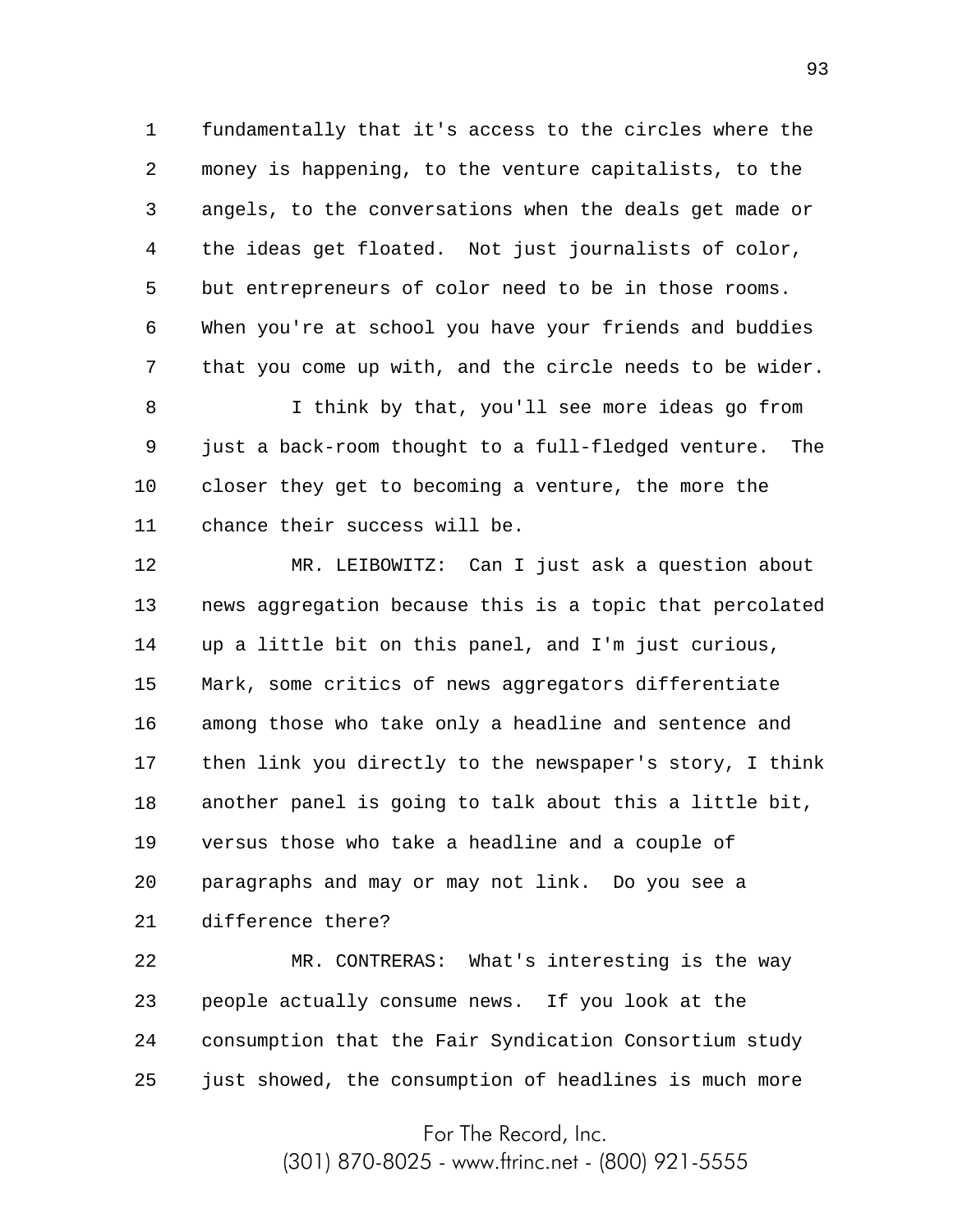1 2 3 4 5 6 7 8 9 10 11 12 13 14 15 16 17 18 19 20 21 22 23 24 25 prevalent than a deep vertical reading of a news story. So, consumers are consuming much more horizontally, and by that I mean nuggets, headlines, even a word in a headline represents consumption, far less consumption deep and vertically, and that to me indicates that the headline is just as valuable and the content that we originate and create is just as valuable for the Internet world, as the depth of the reporting. Both are critical to what journalism is, but the consumption indicates that there's far more sporadic consumption than in the print product, for example. MR. LEIBOWITZ: So, we are becoming a nation of sort of Internet browsers, right? MR. CONTRERAS: Yes, yes. MR. LEIBOWITZ: But from a legal perspective, do you see a difference? MR. CONTRERAS: Yes, and unlike other industries, the music industry, for example, if the music industry generated \$10 billion in CD or digital sales, and generated \$2.5 billion for people who reused that content. There is no such construct in the newspaper business. America spent \$10 billion on newspaper subscriptions or single copies last year, and we don't have that extra source or structure yet to be able to recoup some of the reuse that currently exists.

For The Record, Inc.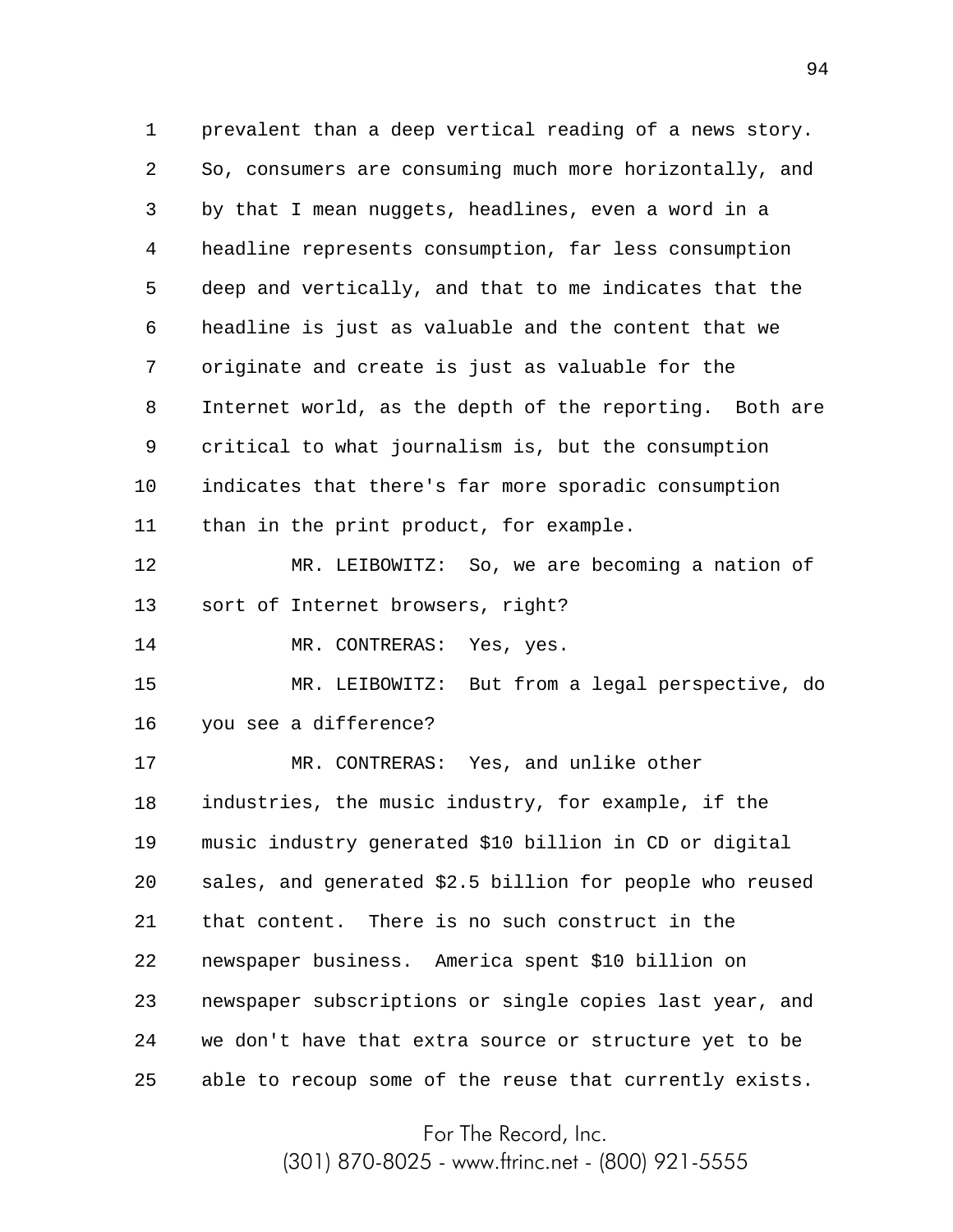1 I think that that would be a smart thing for us to do.

2 3 MR. LEIBOWITZ: Does anybody else want to comment on that? It looks like, Robert, you want to.

4 5 6 7 8 9 MR. PICARD: I think we have to remember a little history in here as well. When we go back to the beginning of radio, for instance, back in the days of rip and read, and essentially it started first by taking the local news and then reading it and over time they developed their own news reporting.

10 11 12 Television news started with 15 minutes, with no correspondents and no bureaus that took the news headlines from the newspaper and did the same thing.

13 14 15 16 17 18 19 20 21 So, we've been there before. The essential problem with these various kinds of aggregating in terms of if you want to apply copyright law to them is you cannot copyright information or ideas, only their expression. So, anybody who thinks that we are going to suddenly get 180 nations, 190 nations around the world to agree that we're going to suddenly no longer protect ideas and information, has got a big fight ahead of them in trying to change those copyright laws.

22 23 24 25 MR. LEIBOWITZ: Bryan, I would turn to you, but I would point out that the only time we get those nations today is when they want to extend copyright protections and I don't think you can do that anymore.

For The Record, Inc.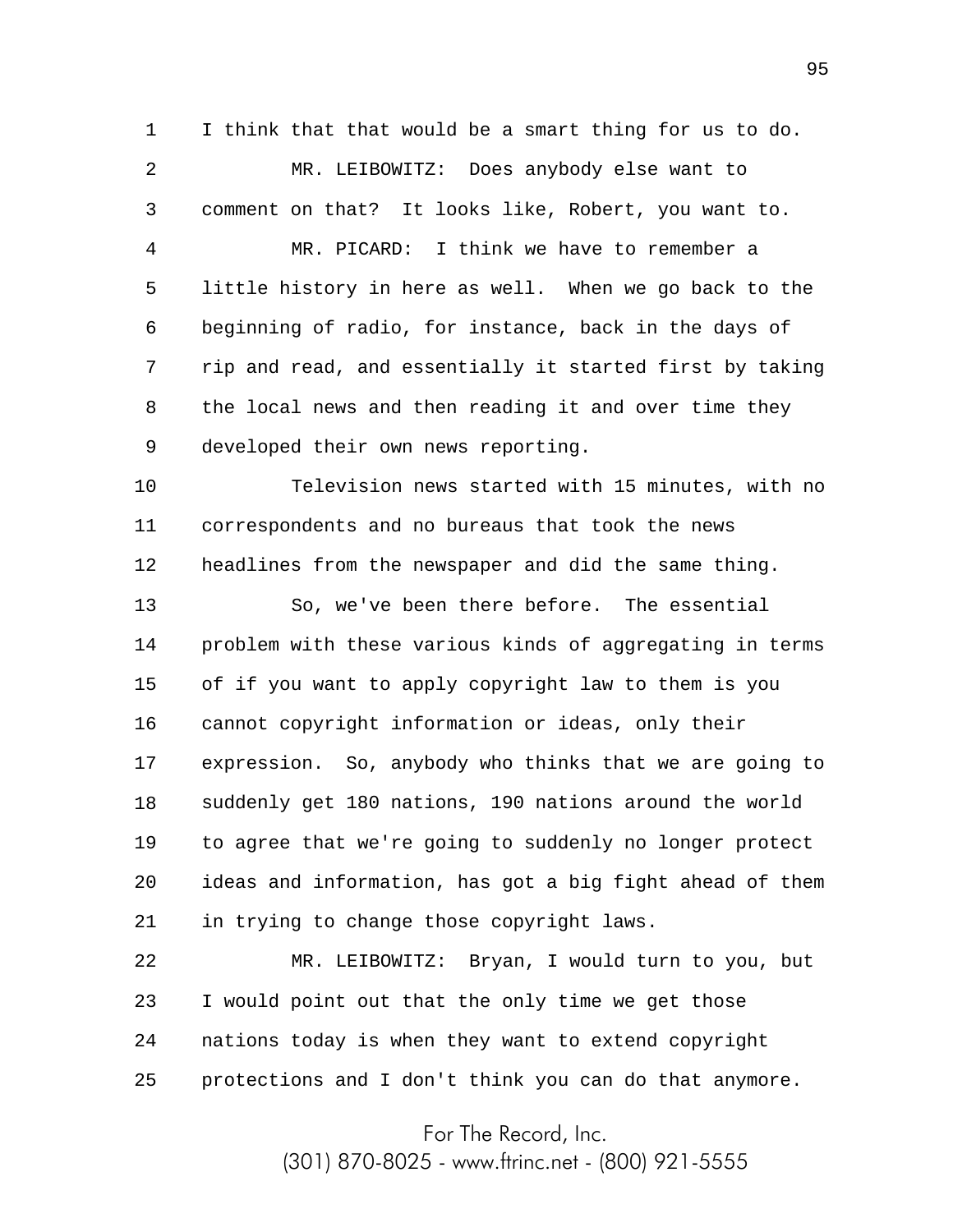1 2 MR. PICARD: No, and about half of them are opposed.

3 4 5 6 7 8 9 10 11 12 13 14 15 MR. MONROE: The other thing that's changing is the speed at which information is being delivered. I am sitting here, and there are probably a dozen folks in the room tweeting right now, Jeff Jarvis is probably doing, what, 20 tweets per second. But it comes so fast. We saw when Michael Jackson died, a story that I was very close to. MR. LEIBOWITZ: A story with great news value, yes. MR. MONROE: 8,000 per second, AT&T reported at the peak of that story. The Tiger Woods story last week. News is happening so fast you can't stop and wait

16 17 for it all to come together and then write the long 30-inch story because it's moving too quickly.

18 19 20 21 22 23 24 25 MR. LEIBOWITZ: Anyone else want to comment? MR. KAISER: Well, yeah, I think I want to go back a little bit to what Rupert Murdoch said and the whole idea of trust and as it splinters and we go after this local accountability reporting, where is the mass audience to make action happen in a community, to go after the mayor, to go after the business that is doing things wrong? And that's one thing that the news

For The Record, Inc.

(301) 870-8025 - www.ftrinc.net - (800) 921-5555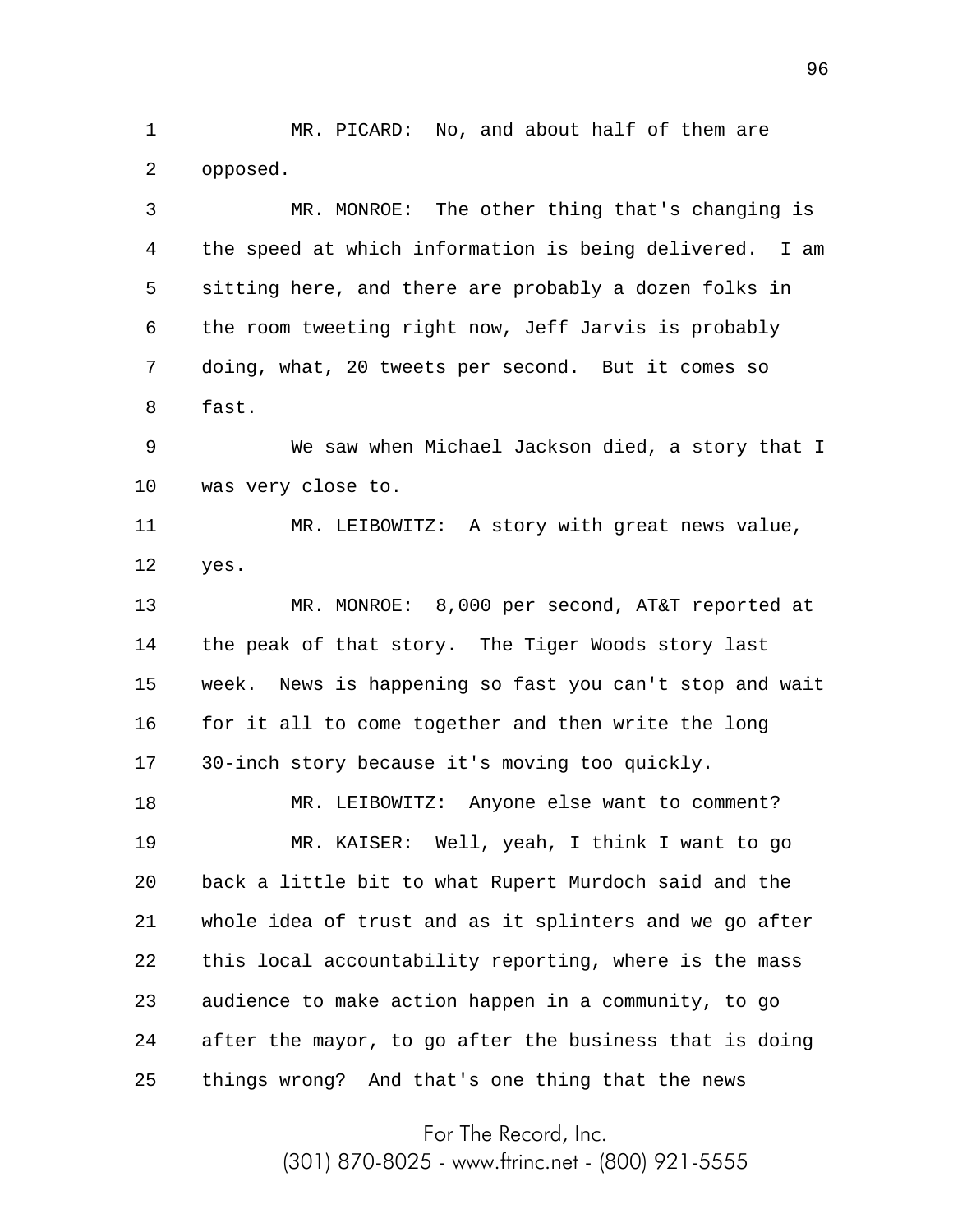1 2 organizations do now that I'm worried about as we make this transition going forward.

3 4 5 6 7 8 9 10 MS. DeSANTI: Marty, let me ask you this: Are you at all worried about competition from online competitors? One of the things that we've been thinking about is the extent to which, as has been pointed out on this panel, online competitors have very low fixed costs. Existing newspapers have much greater legacy costs, and how does that influence the competition as it unfolds between you and online news competitors?

11 12 13 14 15 16 17 18 MR. KAISER: What I'm worried about is carving off little pieces of sports, which for years funded the coverage of city hall, as much as a former sports editor and I love sports, that's what funded it. Getting the late baseball scores from the west coast. We can get that other places. That doesn't serve a purpose. In our newspaper, we're still going to report that when we can.

19 20 21 22 23 24 25 So, carving out those little things that bring readers in. The crossword puzzle brings readers in. Someone asked me when I was speaking to kids recently, does it bother me that he and his five friends buy the newspaper just for the crossword puzzle? No, it doesn't bother me. That's great. Buy it for that and maybe they'll read the news stories, but we need a large

For The Record, Inc.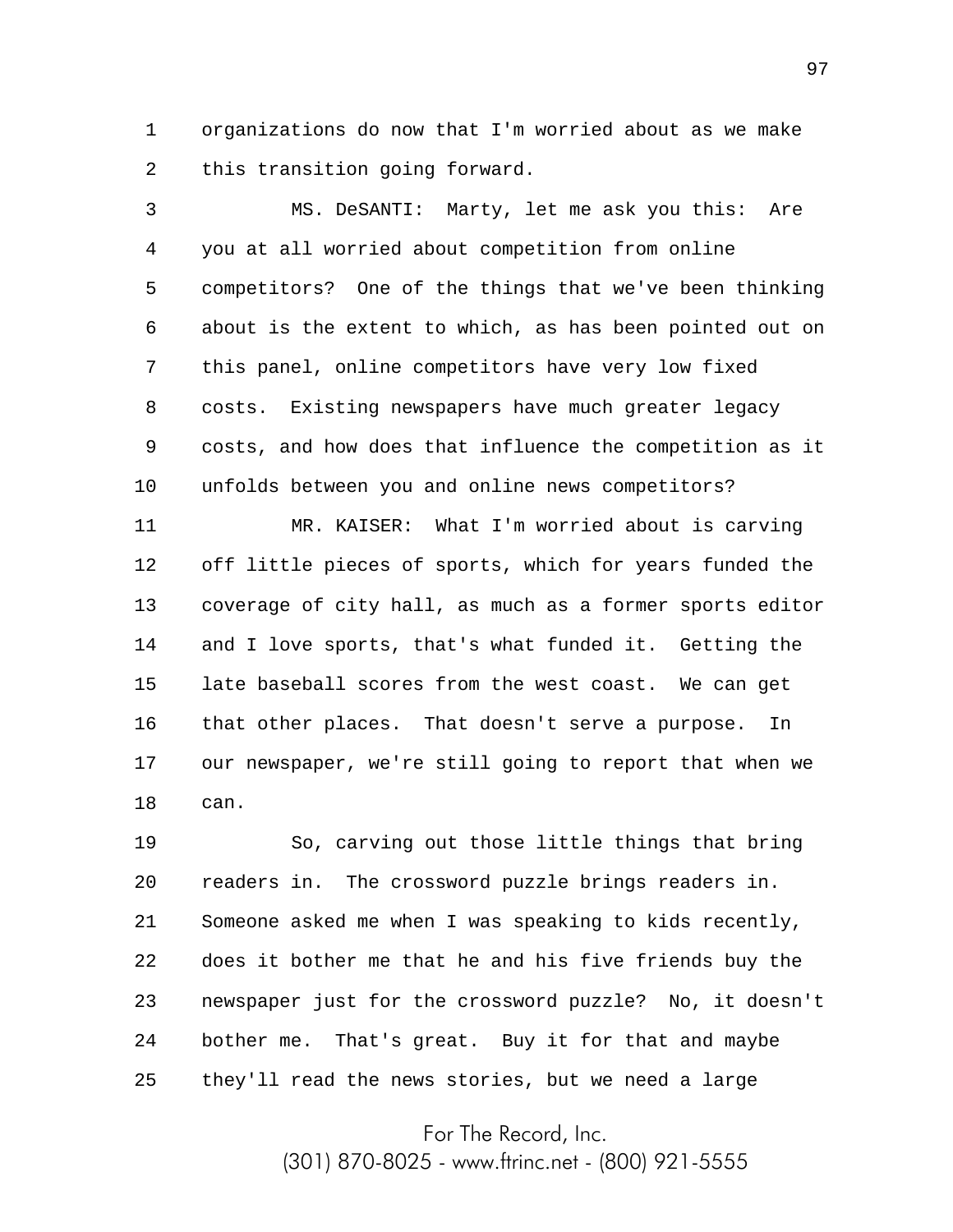1 enough audience to keep public officials accountable.

2 3 4 5 6 MR. LEIBOWITZ: Let me follow up, I was visiting the Las Vegas Sun last week and they are doing some very, very interesting things in terms of getting subscribers off of Facebook and to their site. Do you guys think about doing things like that?

7 8 9 10 11 MR. KAISER: Yeah, we do it all day long and Twitter and Facebook and everything we can to try and bring in the audience and make the audience part of it, and to make it a conversation, get us tips and get better sourcing.

12 MR. LEIBOWITZ: Yes, sir, David?

13 14 15 16 17 18 19 20 21 MR. WESTPHAL: I think it's important to point out, and Paul Steiger talked about ProPublica's success, early-on success at investigative journalism that really had an impact, and righted some wrongs. That's not the province of the big national players now, and you see the Voice of San Diego, for example, won an investigative and editors awards last year for their coverage of city hall that resulted in resignations of public officials for wrong-doing there.

22 23 24 25 So, and I agree, Marty, that there will be questions about what mass you need, what weight you need to really have an impact, but this is a news room of ten people that's having impact.

> For The Record, Inc. (301) 870-8025 - www.ftrinc.net - (800) 921-5555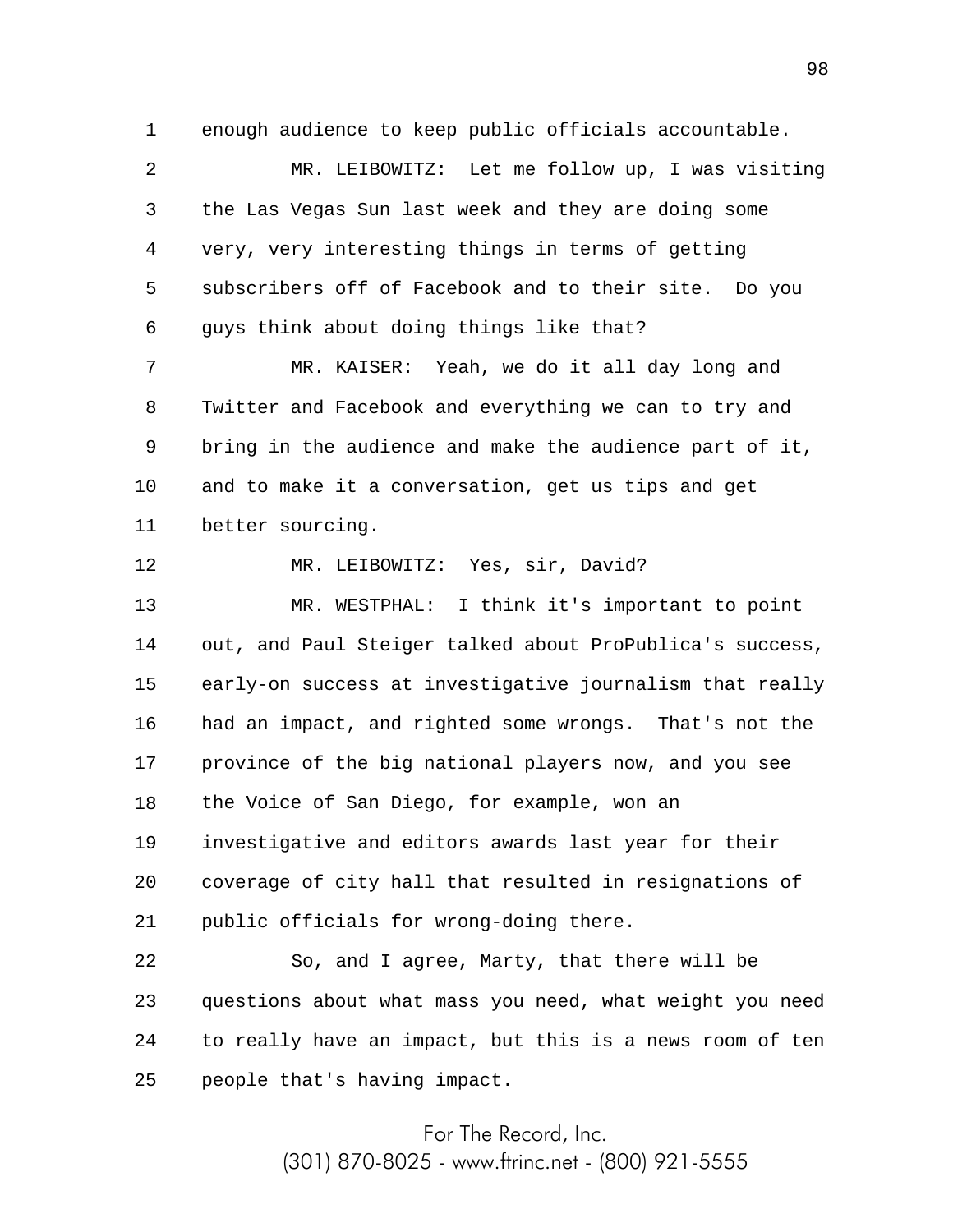1 2 3 4 5 6 7 8 9 10 11 12 MR. KNEE: I think the other thing you really need to think about is there's no question that that monopoly paper that has a 40 percent margin could do a bunch of stories that a paper that is under pressure now only has a mere 20 percent margin, as the average community paper has, which is still double the margin of most media businesses, they're going to do less stories. But the reason they're going to do less stories is because the same phenomenon that reduced the margin, i.e. competition, has created more than enough compensating new information, whether it's that kind of investigative journalism or otherwise.

13 14 15 16 17 18 19 20 If you really think that this is the one place where we as a policy matter should insist on a big monopolist who has 40 percent margin as the sole place for information, and that will net, do better that way than we would letting the lower fixed cost benefit all of the consumers, then I think we have gone very far from our general principles of how we think about the economy, the world and democracy.

21 22 23 MR. KAISER: I'm not saying that. I'm saying the days of three or four newspapers, they had the power to do that.

24 25 MR. LEIBOWITZ: Mr. Contreras, do you want to say something?

For The Record, Inc.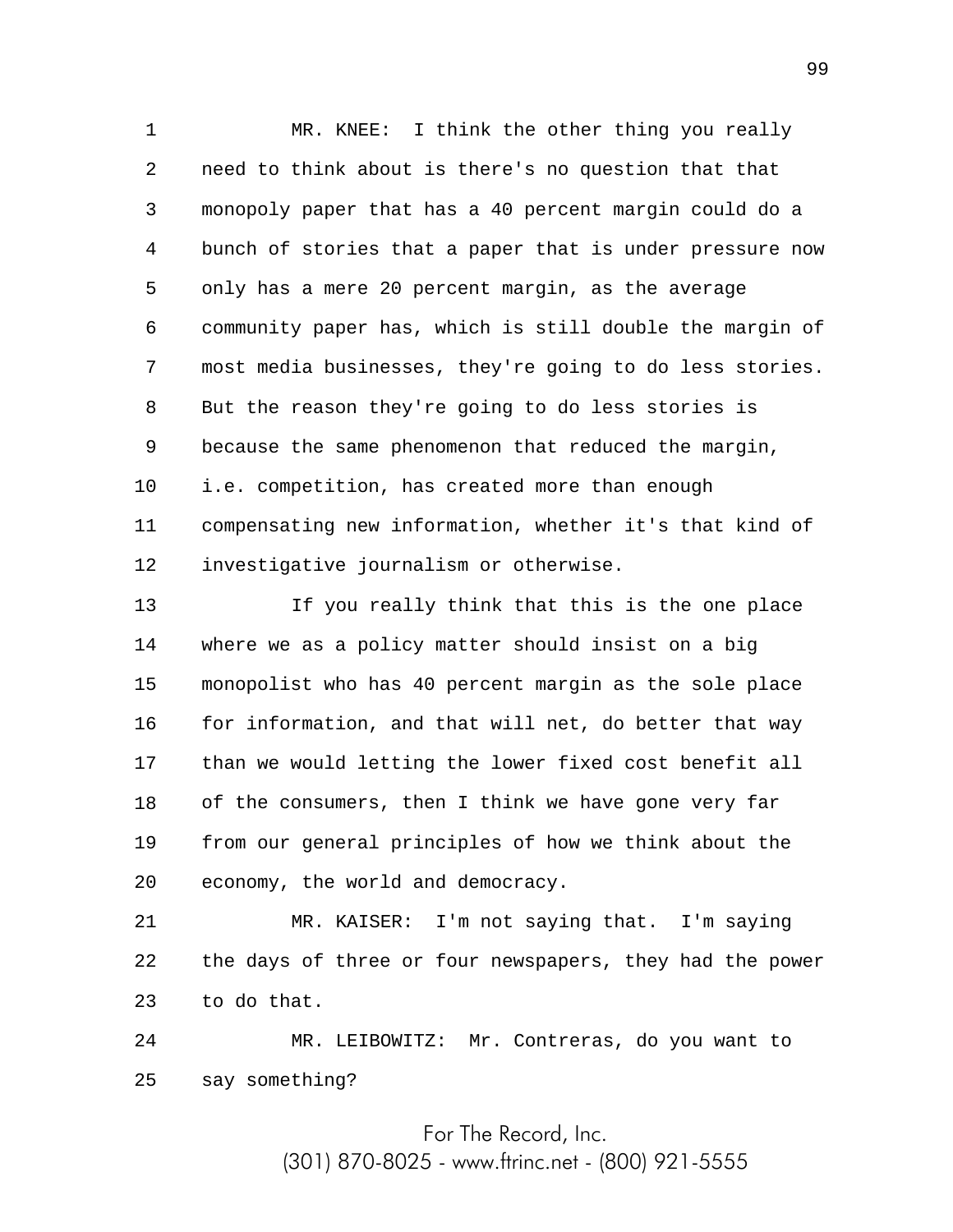1 2 3 4 5 6 7 8 9 10 11 12 13 14 15 MR. CONTRERAS: Just to react to that, what we're really trying to figure out here is a way to create sustainable servants of our communities. In the days of three and four newspapers, what most news rooms consisted of was very few full-timers and a whole network of correspondents and stringers back in the 1930s and 1940s. What we're doing, in many companies, is taking a step back to the future, but what we need to preserve are trained, reasonably well-paid professionals who know how to do investigative journalism, and just relying on "only the low-cost operator," may work in the next couple of years, but it's not, I don't think, a sustainable model to ensure that our communities are being consistently well served for decades into the future.

16 17 MS. DeSANTI: Let me ask, let me follow up with Fred.

18 19 20 21 22 23 24 25 MR. YOUNG: Yes? I just wanted to add that the difference today with respect to my friend here, and we compete in the same market, the thing that still allows broadcasting to fuel enterprise reporting is the competition factor. There are three, four and five stations in a market, out there elbowing each other to beat the other person, the other guy, if you will, on that big investigative story.

> For The Record, Inc. (301) 870-8025 - www.ftrinc.net - (800) 921-5555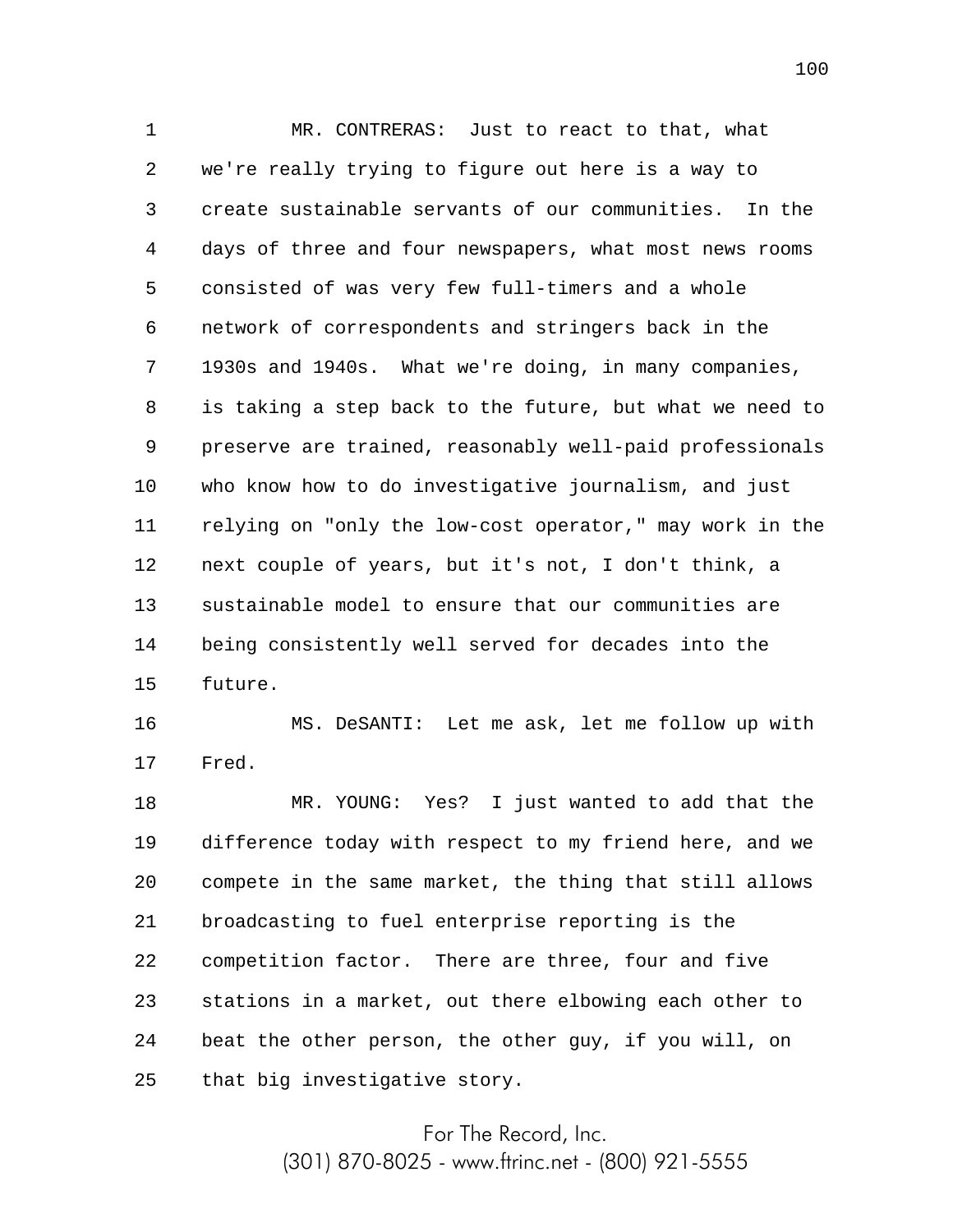1 2 3 4 5 6 7 8 So, we provide that fuel, and to the point of aggregation and everything that it leads to, there are good, solid journalists at every one of these places that we've been talking about doing the work, and then somebody else eventually is taking it and running with it. I'm teaching at a college right now and I still have trouble separating aggregation from plagiarism, and there's a little of both there.

9 10 11 12 13 14 15 16 17 18 19 20 21 MS. DeSANTI: David, I'm wondering if you can speak to your experience with some of these new news organizations. I'm just wondering, to what extent can they do the regular accountability reporting that has been so important over time? In other words, yes, they may be able to do wonderful investigative, very specific stories, but are they showing up at the voting commission meetings? Are they showing up at all the city council meetings? Are they showing up at all of the other smaller zoning meetings where traditionally just having a journalist there can make a difference and knowing that they are being observed can make a difference to government officials?

22 23 24 25 MR. WESTPHAL: Well, first of all, they generally keep their mission very focused and narrow, and so they're not trying to do everything. It's not that they're not trying to do sports and entertainment

For The Record, Inc.

(301) 870-8025 - www.ftrinc.net - (800) 921-5555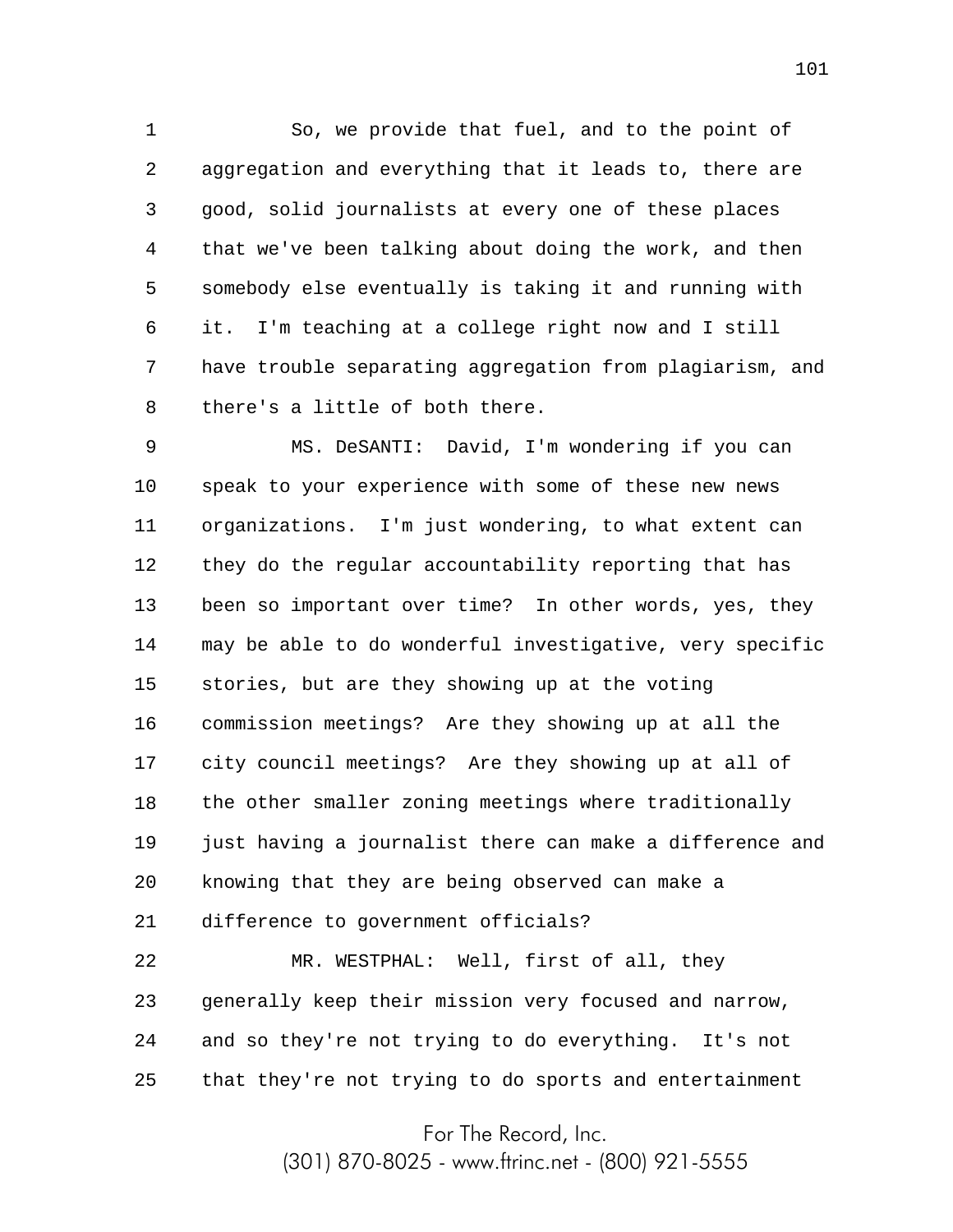1 2 3 and so on, they're not trying to do suburbs and so on. They've got a focus that's often at the heart of the community, city hall, schools, and so on.

4 5 6 7 8 9 10 11 12 But I would also say that going a little bit beyond examples like the Voice of San Diego that we're talking about, there are others that are often citizen journalists who are showing up at meetings that no one would be at otherwise, and in some cases showing up there for the first time, perhaps, at a level of geography that no one would be able to do that in an organization where you're trying to cover the waterfront.

13 14 15 16 17 So, yes, in some cases, of course, the organizations that I've been talking about are limited, but they're doing that by choice, and I think that there will be more and more and more of them filling in the gaps.

18 19 20 21 22 MS. DeSANTI: Nina, I would like to bring in the magazine perspective again and have you talk a little bit more about the differences between online magazines versus print magazines, and how consumer use is affecting how you meet their needs.

23 24 25 MS. LINK: Well, I think one of the surprising statistics is that the overlap of an online and offline audience for a magazine, on average, is only about 15

For The Record, Inc.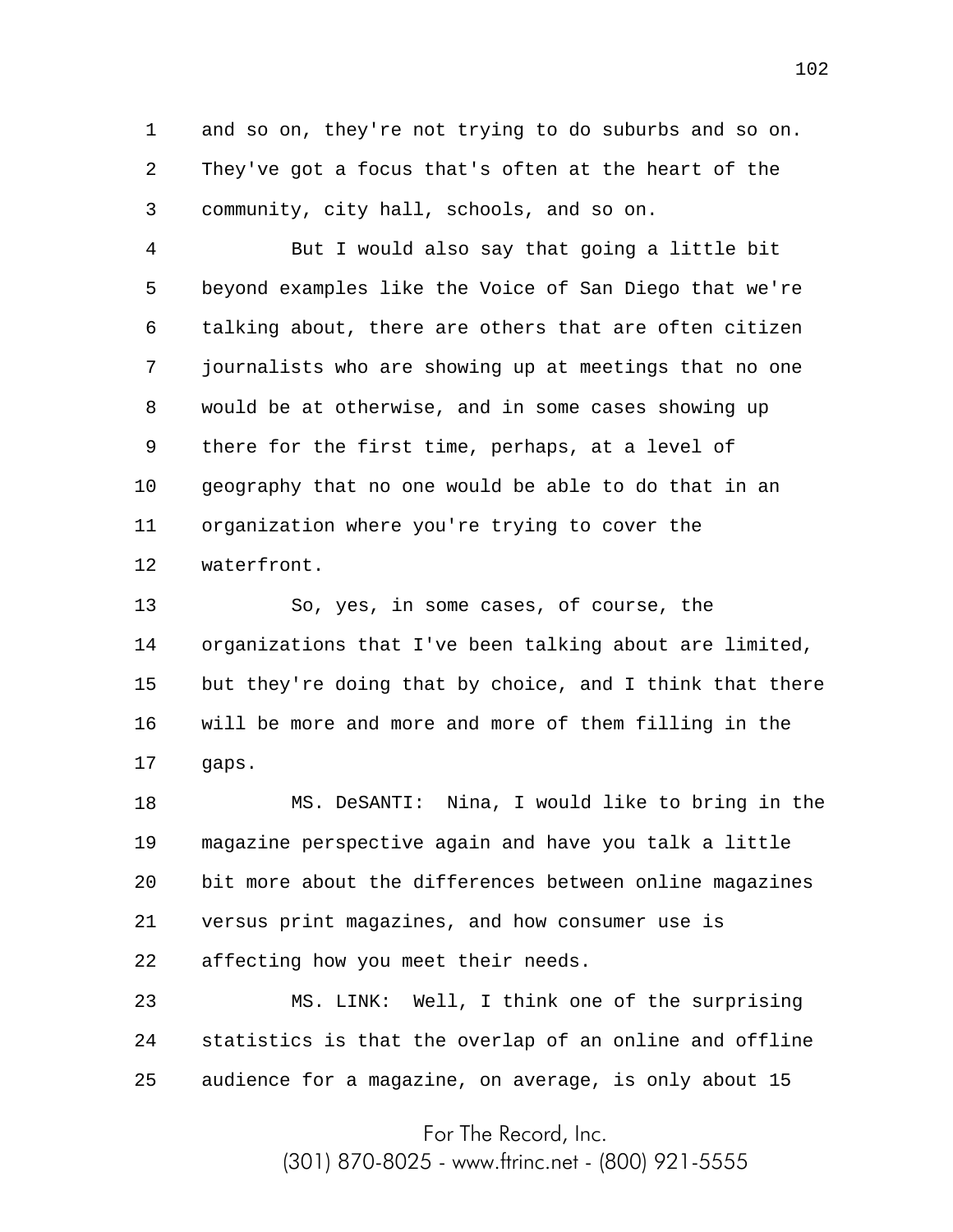1 2 3 4 5 6 percent. So, the online reader is a very different reader in many cases, or is introduced to the magazine brand online, and is not a print reader. As well, many printer readers are not going to the web for that online brand experience, they're perfectly satisfied with the print experience.

7 8 9 10 So, what has evolved is very, very different content and experiences for offline from online. Hence, more of an investment in terms of creating content for the online product.

11 12 13 14 15 16 17 The third variable, which we're all very excited about, is mobile, and e-Readers, which could be on a cell phone or on a smart phone or a laptop, which begins to get you closer to the physical experience of reading a magazine. What that art form is, we think will be closer to a magazine, but will also have interactivity and some of the attributes of what happens online.

18 19 20 21 22 23 So, I think the evolution of how our content interacts with these communities is going to be very, very interesting going forward. We believe that the pay for content model online, that genie is kind of out of the bottle, and that is going to be a very tough one to try to stuff back in.

24 25 We do think there will be hybrids, and when there's really very important, interesting,

For The Record, Inc.

(301) 870-8025 - www.ftrinc.net - (800) 921-5555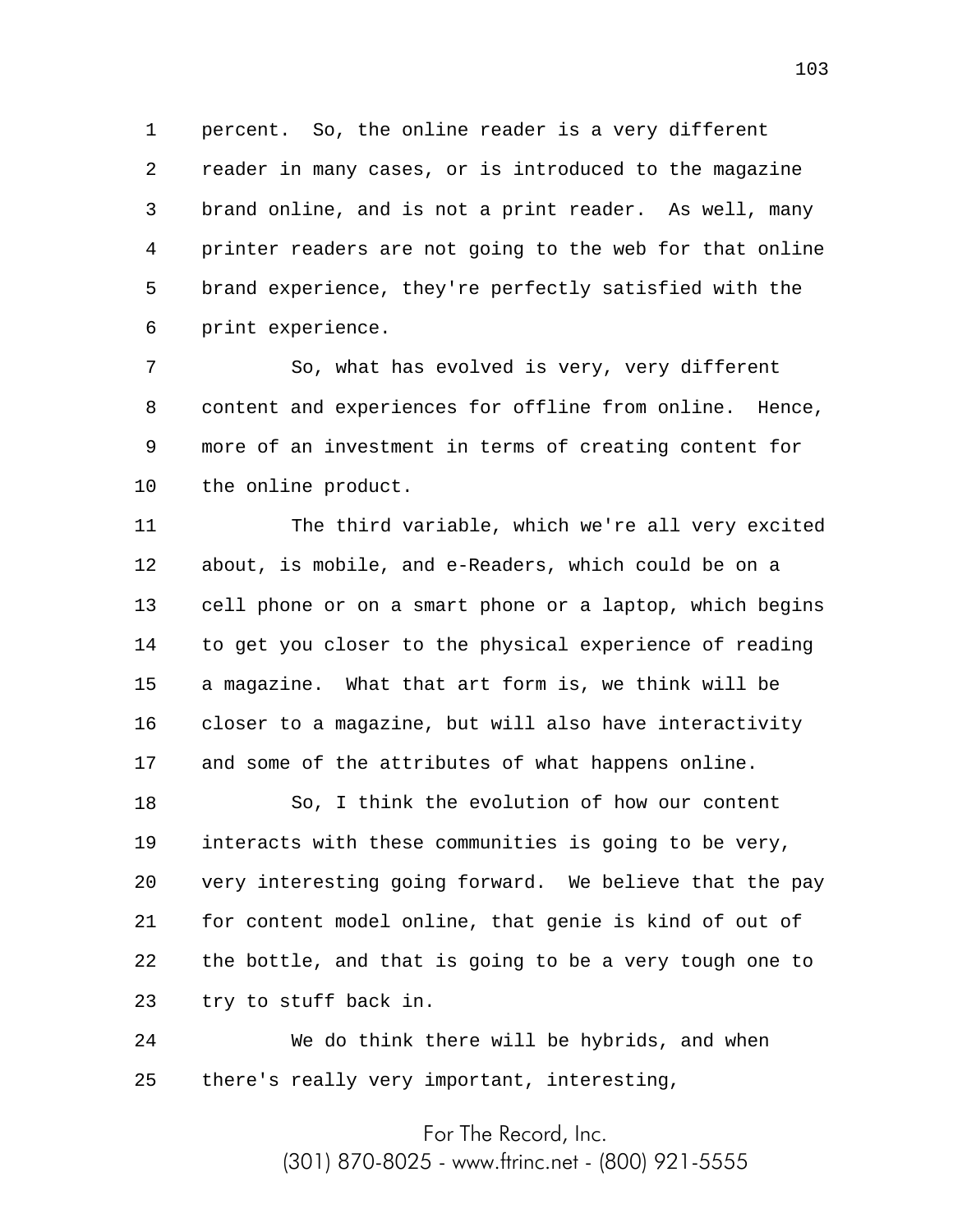1 2 3 4 5 6 7 8 9 10 11 12 differentiated material that the consumer wants, they will probably, and there are instances where they'll pay for some of that online, but in general, we believe that most of the content is going to continue to be free. Whereas as we start to look at the e-Reading and the mobile experience, that's where we see really more of that pay for content, and also of higher value to the advertiser, and therefore we believe it will be higher CPMs, and all kind of new revenue models, particularly as you look at location-based, couponing, e-commerce, there are just a lot of different ways that we think there will be new revenue opportunities for our brands.

13 14 15 16 17 18 19 20 21 22 23 MS. DeSANTI: This leads to another question that I'm just going to throw out on the floor, which is related to the fact that in order to get content to the consumer, there is usually some intermediary that you need to negotiate with. There are ISPs, when you talk about e-Readers and getting revenue from e-Readers, you're still talking about how are you going to negotiate with a company that's sending your digital content out to the E-reader to make sure that you have a share of that revenue. I'm wondering how people are thinking about approaching that.

24 Yes, Mark?

25

MR. CONTRERAS: I'll take a crack. We have an

For The Record, Inc.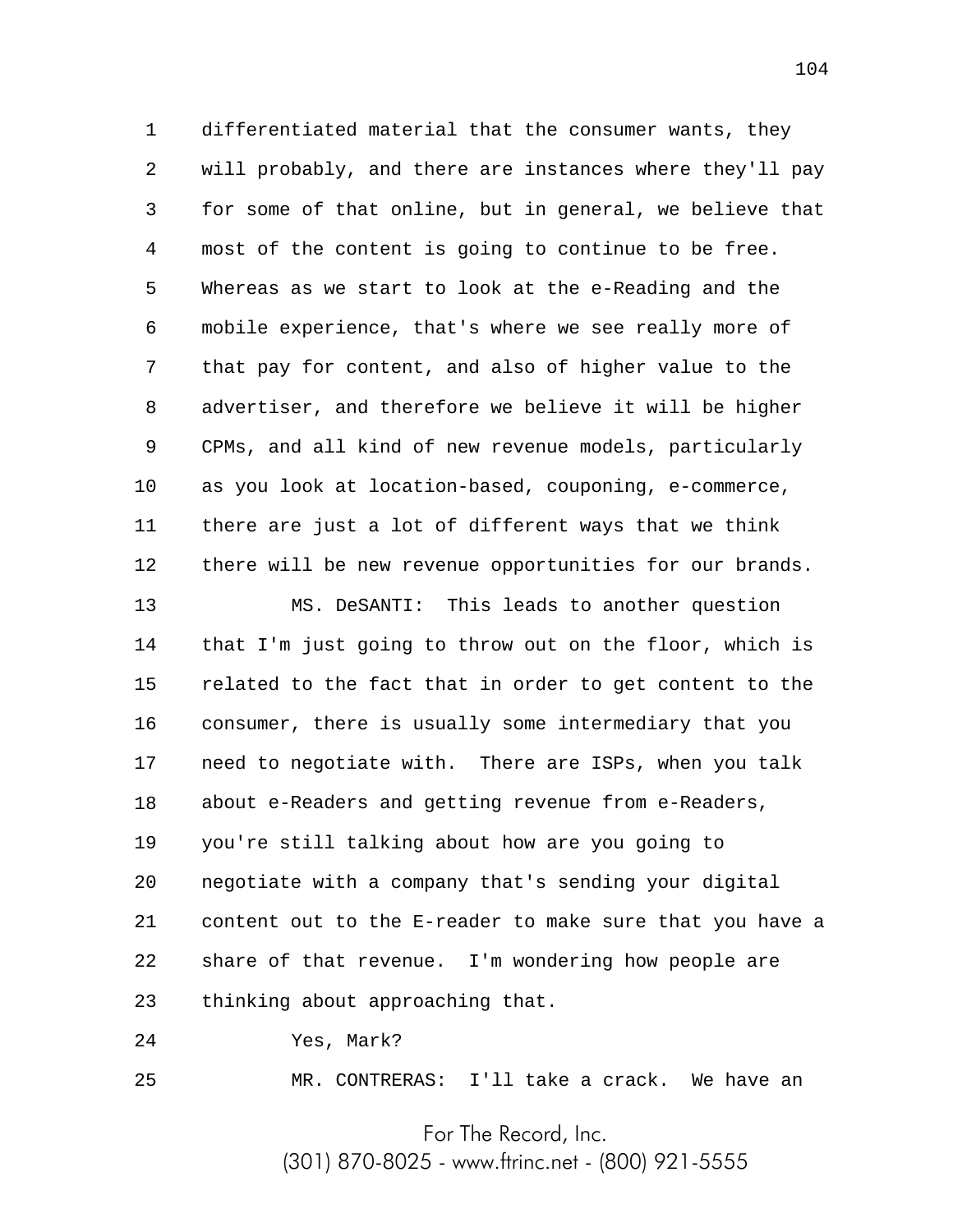1 2 3 4 5 6 agreement at Amazon for the Kindle, and the way that the economics work there is that about a third of the revenue goes to the publisher, a third goes to Amazon, and a third, according to Amazon, goes to the cell phone providers, which provide the down link, the cell phone service on the device.

7 8 9 10 11 12 So, we're used to being able to dictate the price that we charge for our products. In this case, when we have an alliance with an organization like that, it's a kind of a set menu that we, in order to participate, we have to agree to their basic pricing scheme.

13 14 15 16 17 18 19 MR. LEIBOWITZ: Yes, although I think you're going to see more competition to the Kindle coming out, in which case you will have some more negotiations going on, and presumably also the Kindle, it may replace local reading of local newspapers, but it also is the way in which people who are traveling can download for 35 cents or a dollar or 75 cents.

20 MR. CONTRERAS: Fifty cents.

21 MR. LEIBOWITZ: Fifty cents.

22 23 24 25 MR. CONTRERAS: So, we are viewing it as something that is not going to supplant our lost revenue but is an ancillary stream of revenue that we're excited about.

For The Record, Inc.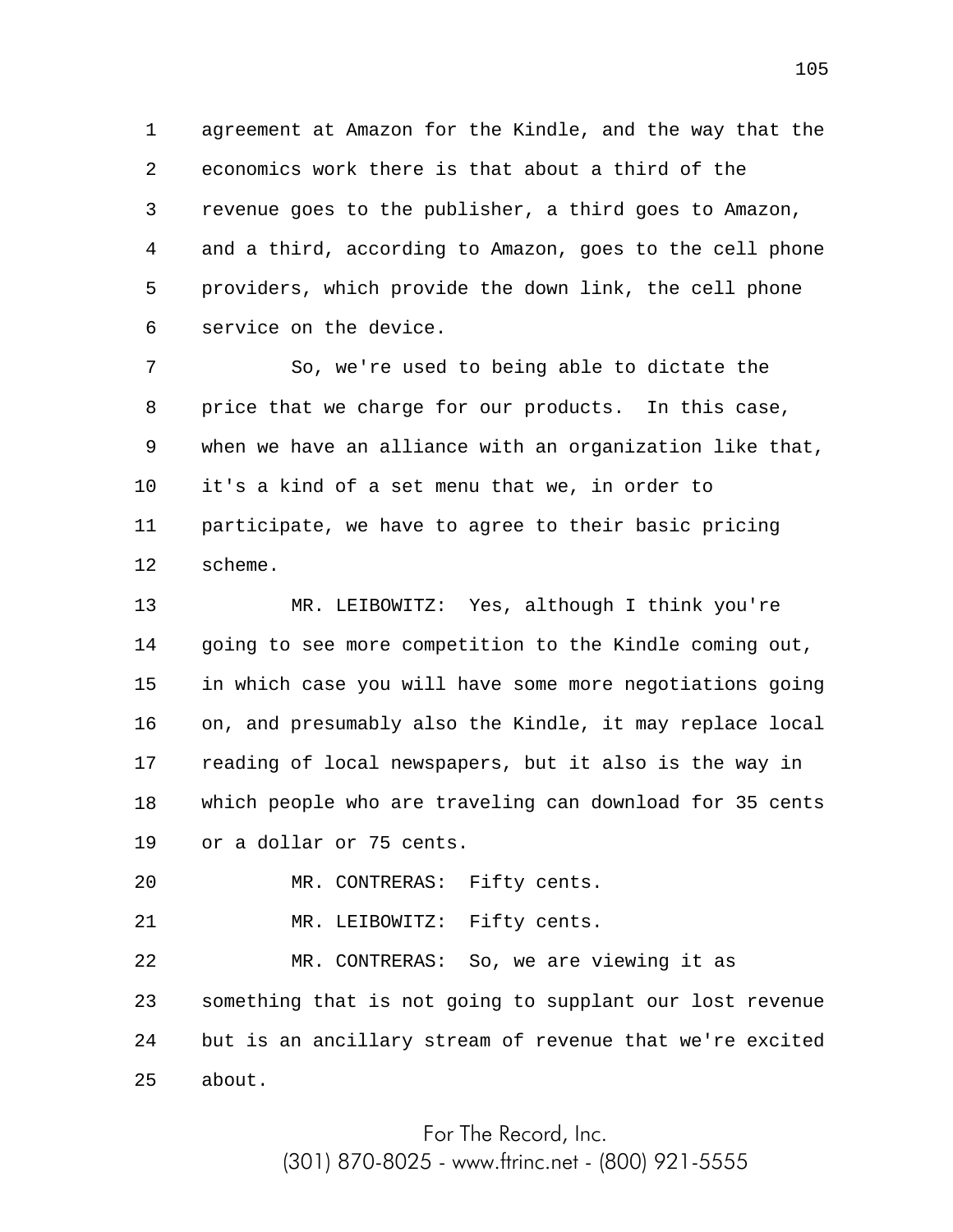1 2 MR. LEIBOWITZ: Robert, did you want to follow up here?

3 4 5 6 7 8 9 10 11 12 MR. PICARD: One of the most important things that is happening here is just the transformation of the economics of distribution, as Jonathan said. One of the problems for newspapers, particularly, it's a very highly efficient way to produce for a mass audience. But as the audiences have gotten smaller and become niche audiences, it's a terrible way to produce, because 15 percent or less of every dollar you spend in the newspaper industry goes to news and the rest goes to something else.

13 14 15 16 17 18 19 20 21 22 So, over time, as functions move online, move to e-Readers, move to mobile services, they will shift that cost that is being lost to these other distributors in productive functions to the intermediaries, and actually have a greater amount left over that can go to this production. So, it's a long-term kind of trend. These things aren't happening overnight, and there's a point at which you will get enough happening in these other digital media that then the paper will become less desirable.

23 24 25 Keeping the paper alive today is not a matter of the readers, what's keeping newspapers alive today are retail advertisers who don't do very well on the

For The Record, Inc.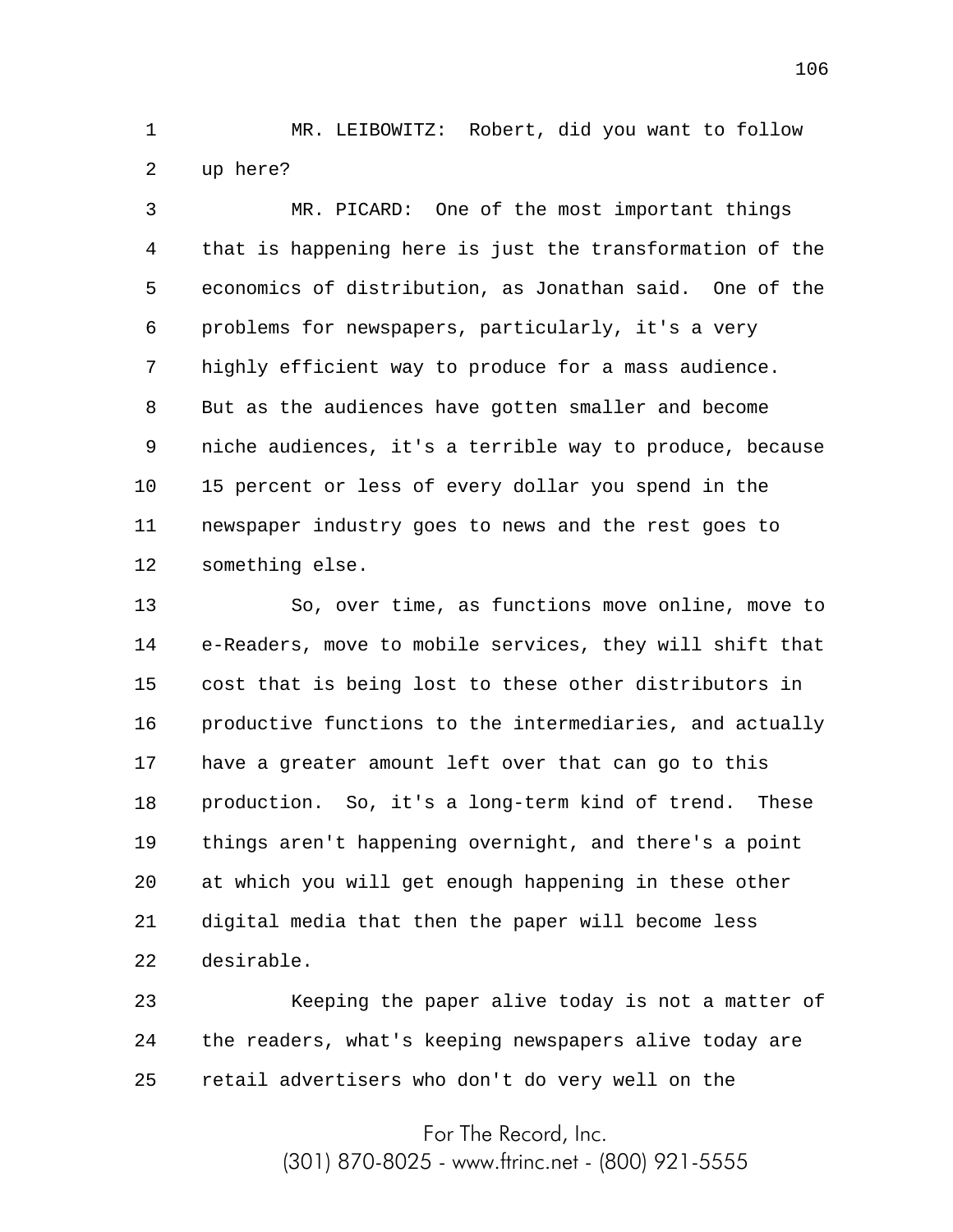1 Internet yet. In the future, that may change.

2 3 4 5 6 7 MR. MONROE: And I think the pipeline question is an interesting one. As I talked to some of the pipeline providers, they are still hungry for content. I mean, that's part of what's behind this NBC Comcast deal. Comcast is a big cable company that doesn't do much content. They need content.

8 9 10 11 12 13 14 Oddly enough, we're pretty good at that stuff. We know journalism, we know story-telling, we know how to put it all together and connect the dots. There's tons of information out there, but it's like this fire hose of water, and people can't drink from a fire hose, they need someone to take a little cup, make sense of it, put it in context and say, here.

15 16 17 18 19 20 21 22 23 24 MS. LINK: I also think as we are looking to 2010 and beyond, you made the point, there are going to be many more devices, and they are getting cheaper and cheaper. I mean, I've seen offers of laptops for \$79 if you sign up for a two-year contract with a cell phone carrier. So, as they get cheaper, in a sense, they get more commoditized, and what's going to differentiate them is content. So, I think that begins to shift the balance a little bit from what we have with an Amazon situation.

MR. LEIBOWITZ: Yeah, Fred, go ahead.

25

For The Record, Inc.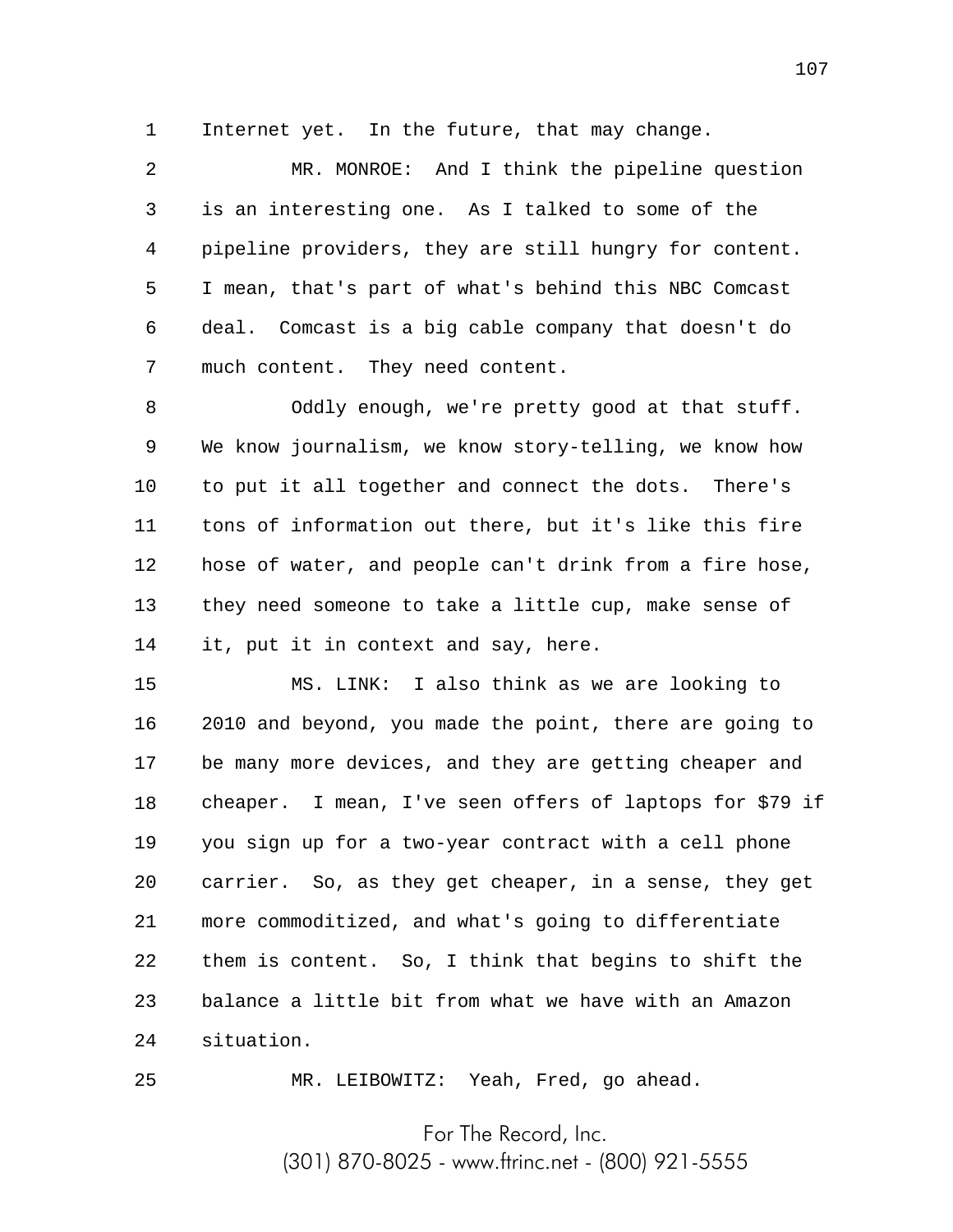1 2 3 4 5 6 7 MR. YOUNG: I couldn't help but think when you were talking about the e-Reader dilemma about negotiating with new companies, welcome to our world, we call that transmission consent where you are negotiating with any number of cable companies to carry your product. I'm sure there are broadcasters out there who would be pleased to do you a deal.

8 9 10 11 12 13 14 15 16 17 18 MS. DeSANTI: I do want to follow up. There has been a suggestion that during this time of transition, newspapers should be looking at all possible sources of revenue, and that newspapers, and this would be true for magazines, and other news media as well, should think through all of the value they create, from the very beginning, and as one example, I recently bought a greeting card that had a headline from The Onion, this has a satirical newspaper on it, and when I turned the greeting card over, it said, "The Onion: Just one more way for us to make money."

19 20 21 22 23 I'm wondering to what extent newspapers and other news media are actually thinking through all of the value that they have and innovating to find ways to make revenue out of value that they may not have thought of in a particular way before.

24 25 MR. MONROE: Absolutely. I think from the magazine world, when I was at Ebony and Jet, we have

For The Record, Inc.

(301) 870-8025 - www.ftrinc.net - (800) 921-5555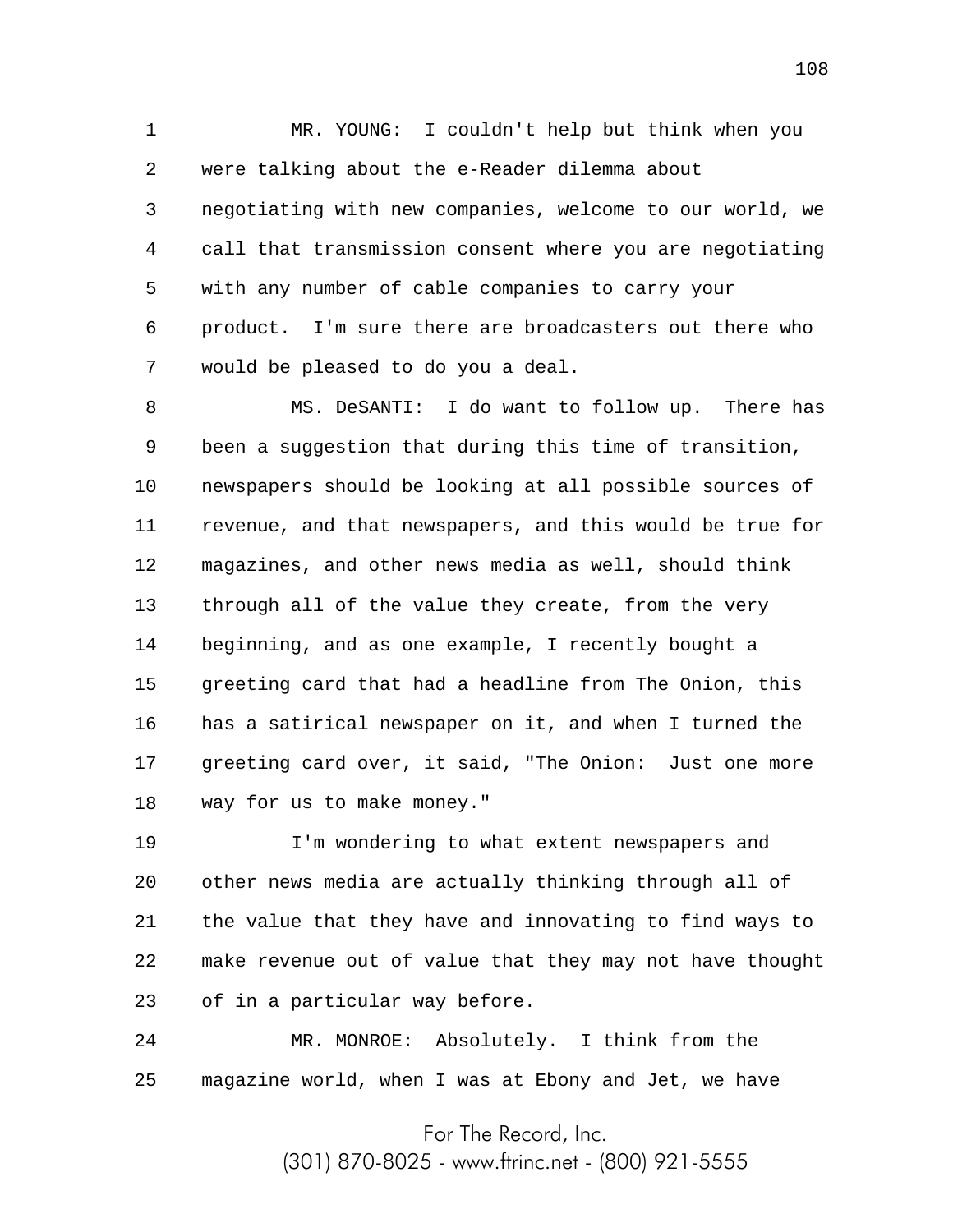1 2 3 4 5 6 7 probably the largest photo archive of African-American life in the world, and cut a deal with the Associated Press to help scan and then distribute that photo archive to a much wider audience and bring in some revenue. Also did a deal with American Greetings to take the brand of Ebony Magazine and attach the covers to greeting cards.

8 9 10 11 12 So, absolutely, and for a lot of legacy organizations that have great brands, there's value in the brand beyond just the words we write. As long as it's consistent with our values. As long as it's consistent with our ethics and our journalism.

13 14 15 16 17 MR. KAISER: We're doing the same thing with expertise with events, when you can hear the experts on different topics. We also have a paid Packers website, if you want certain information about the Packers, you've got to pay to get it.

18 19 20 21 22 23 24 25 MR. CONTRERAS: We also have a number of niche products that serve discrete audiences. All of these efforts, though, pale in comparison to, A, the audience that they aggregate, and B, whether or not they're news focused. If you look at what the soul of a newspaper really should be in our opinion, it's to deliver great news and content, and we are investing in other innovations to help shore up the core mission, but the

For The Record, Inc.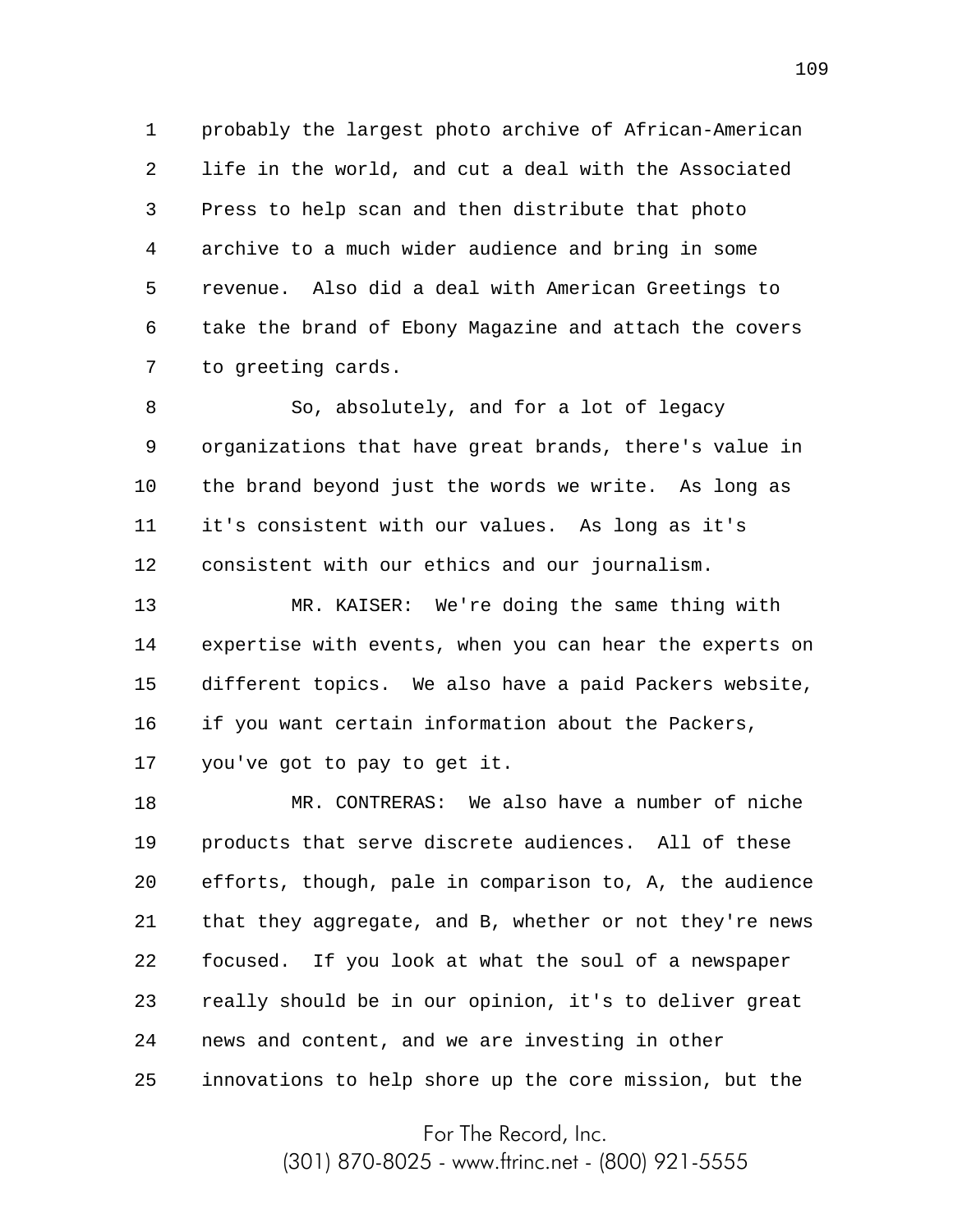1 2 core mission's model has drastically, and I think permanently, changed.

3 4 5 6 7 8 9 10 11 12 13 MR. LEIBOWITZ: Robert, go ahead. MR. PICARD: Actually, this isn't new, and what's new is that after 1950, between 1950 and 2000, advertising increased 300 percent in real terms, and so newspapers actually used to do these things. Most of them, if you go back to the 1800s, early 1900s, did commercial printing, book printing, magazine printing, advertising services, some of them had travel agencies, they had book shops, they had all of these, but when advertising made them not need it, they shed them. Now it seems wrong to move into these services

14 15 16 17 because the history of what most executives have known for the last 20, 30, 40 years, have not been that. But it was actually part of financing journalism in previous years.

18 19 MR. KAISER: The Milwaukee Journal had a band that traveled around the state.

20 21 MR. LEIBOWITZ: It could still have a band again, Marty.

22 23 24 25 I'm reminded of a few years ago, maybe more than a few years ago, I read Ben Hecht's auto biography and he ran away from his home in Racine, Wisconsin or Kenosha, Wisconsin to go to Chicago at 15 years old and

For The Record, Inc.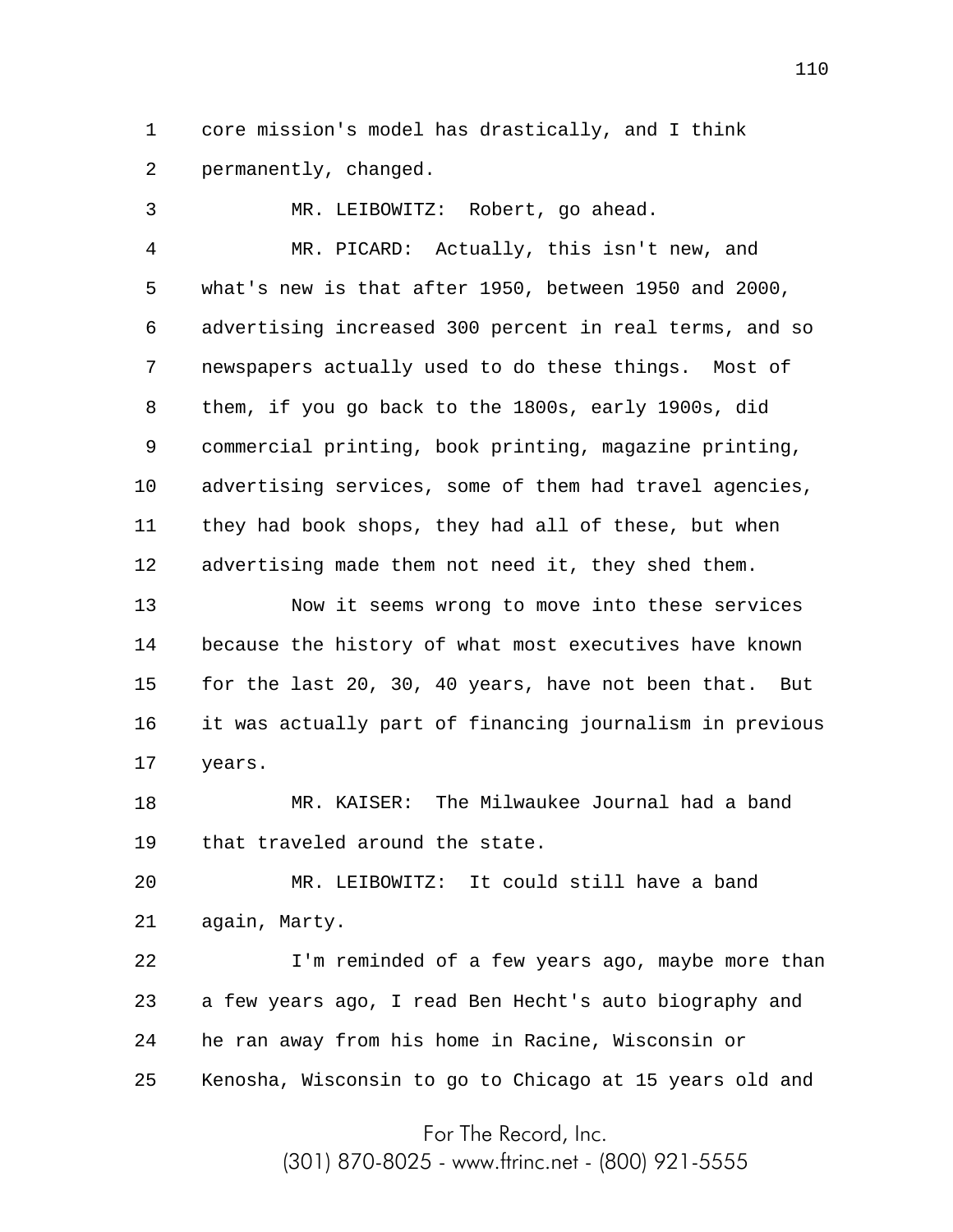1 2 3 4 5 he was hired as a stringer for one of the now defunct and for a long time defunct Chicago newspapers to go cover fires and jump into windows where larger adults couldn't get in, and that was his first job as a stringer.

6 7 8 9 10 11 12 13 14 To some extent, Mark, and I know you're familiar with Chicago journalism, because you're worked for Paul Simon, when you contrasted the days of three and four newspapers with stringers, I don't know that that's such a contrast, because I think the days of three or four newspapers before the days of radio had a lot of stringers or about a lot of competition that might be just as discordant as some of the competition that we see today.

15 16 17 18 19 20 21 22 MR. CONTRERAS: No, and stringers are really going to be part, a growing part of our mix. I guess the dilemma that we face is we've already in the 1970s and 1980s and 1990s grew dependent on full-time staffers as the primary news-gathering model, and the reality is, in order to preserve both the community news, as well as the hard-hitting impactful news, we need a combination of both.

23 24 25 When we've opened our arms to the communities to solicit stringers and correspondents, all of our communities have responded incredibly well, and it is a

For The Record, Inc.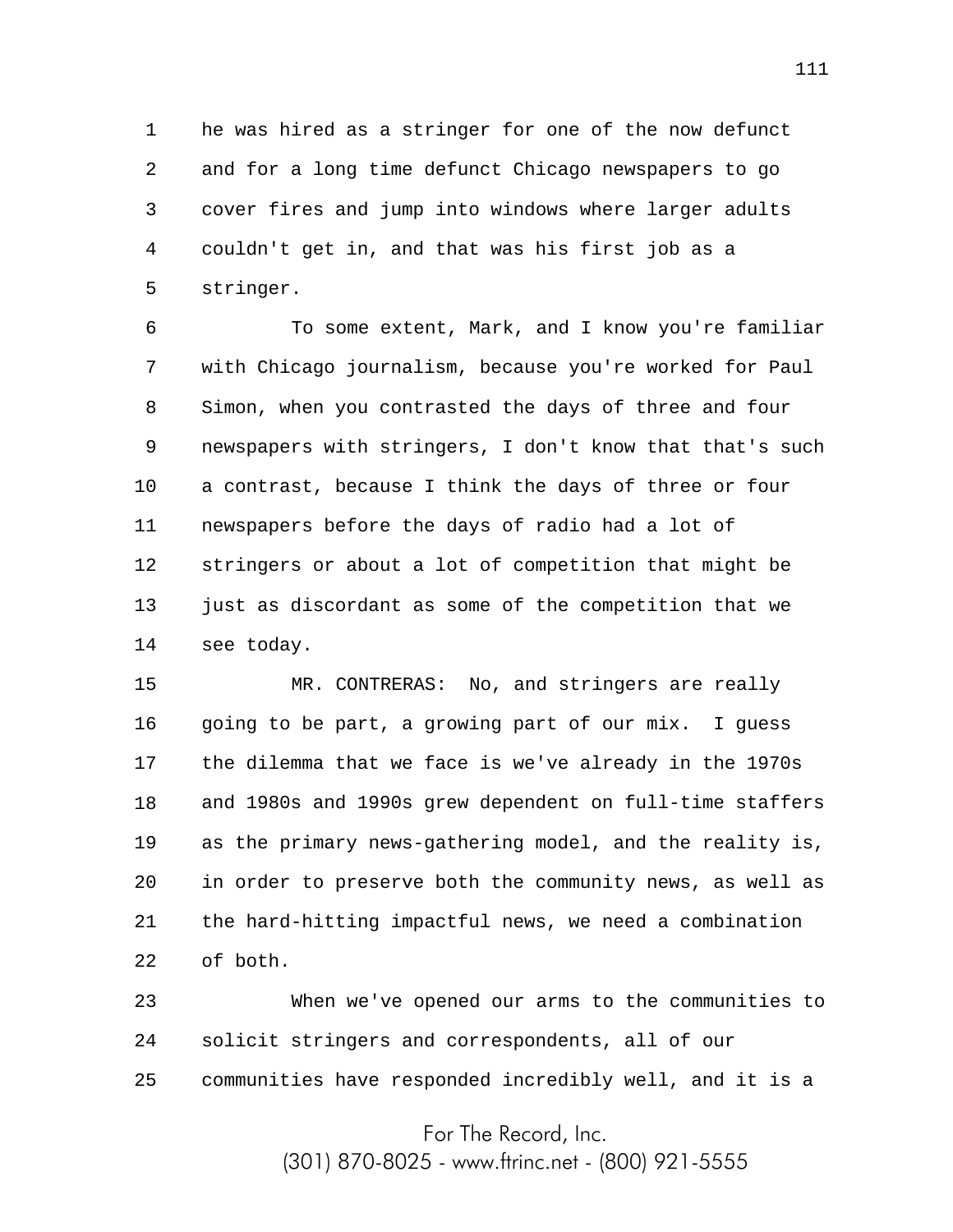1 2 3 more economically efficient way to get news, but it is not a trained journalist that you can rely upon to cover corruption in city hall.

4 5 6 7 8 MR. LEIBOWITZ: It's a fair point, David, and I want to turn it over to you and I want to ask you something, I know in the 1990s, the Los Angeles Times had about 2,000 people in the news rooms and in various news bureaus. Is that too many journalists?

9 10 11 12 13 MR. WESTPHAL: I would never say any number is too many. They're obviously putting out a very fine newspaper with 550. So, I guess in a way, you might say that, but they've also cut back tremendously the scope of their coverage.

14 15 16 17 18 19 20 21 22 I was just going to say on the new media front, not surprisingly, these are small operations, their profit margins are a lot closer to zero than they are 12 or whatever. So, you're seeing a lot of innovation there, too, and Marty mentioned events being one of them, where Jonathan Weber at New West has a quite profitable conference business where he invites people to come for a fee on the topics that are in their special topics in New West.

23 24 25 Texas Watchdog, a small investigative nonprofit is making some money going around having training sessions for citizen journalists that charges a nominal

For The Record, Inc.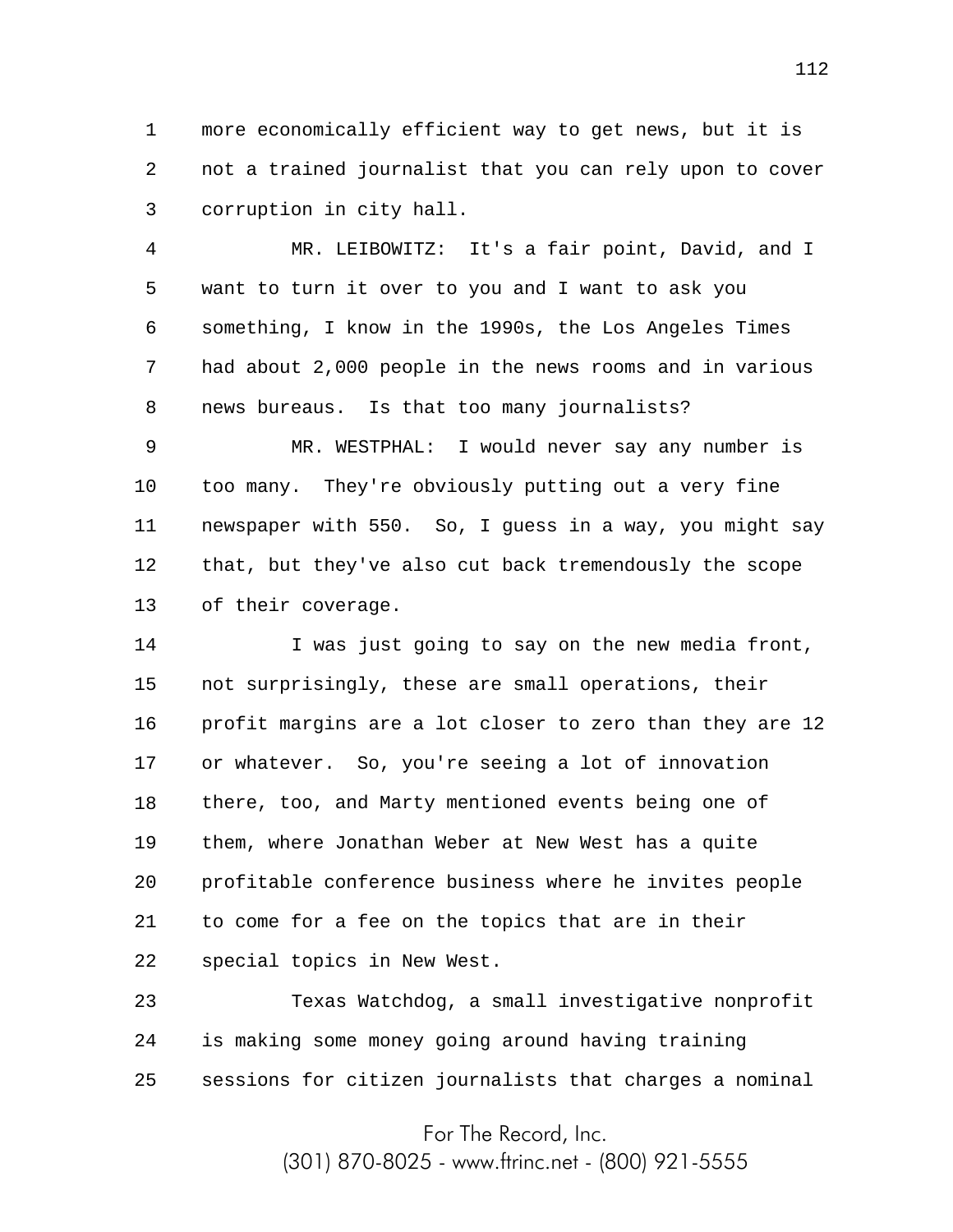1 2 3 4 5 6 7 fee. A somewhat probably more controversial idea that Global Post, which is a for-profit, and also the New England Center For Investigative Reporting, are trying, and that is research for hire, having separate arms where they assign sometimes free-lancers, I think, but to do contract research, and then to use that money to pull back into their journalists.

8 9 MS. DeSANTI: I would like to just go back to -- I'm sorry, Tonda?

10 11 12 13 14 15 16 17 MS. RUSH: I just wanted to respond to Robert's comment about the advertisers' needs here, and also I was pleased Jonathan told me they're making 20 percent margins, I'm definitely raising my fees. The community papers have done the diversity of revenue act for a long time. We have had newspapers that opened fudge shops to keep the news in business when the one industry left town, and that's what they needed to do.

18 19 20 21 22 23 24 25 If you looked at a typical community paper, I think you'd find that the advertising base looks much more like a magazine than it does like a metropolitan daily newspaper. The revenue is coming out of the annual county fair edition, where you saw signature ads to the title companies, and the insurance people, and whatever around town. But I think that one of the confusing things about analyzing the newspaper business

For The Record, Inc.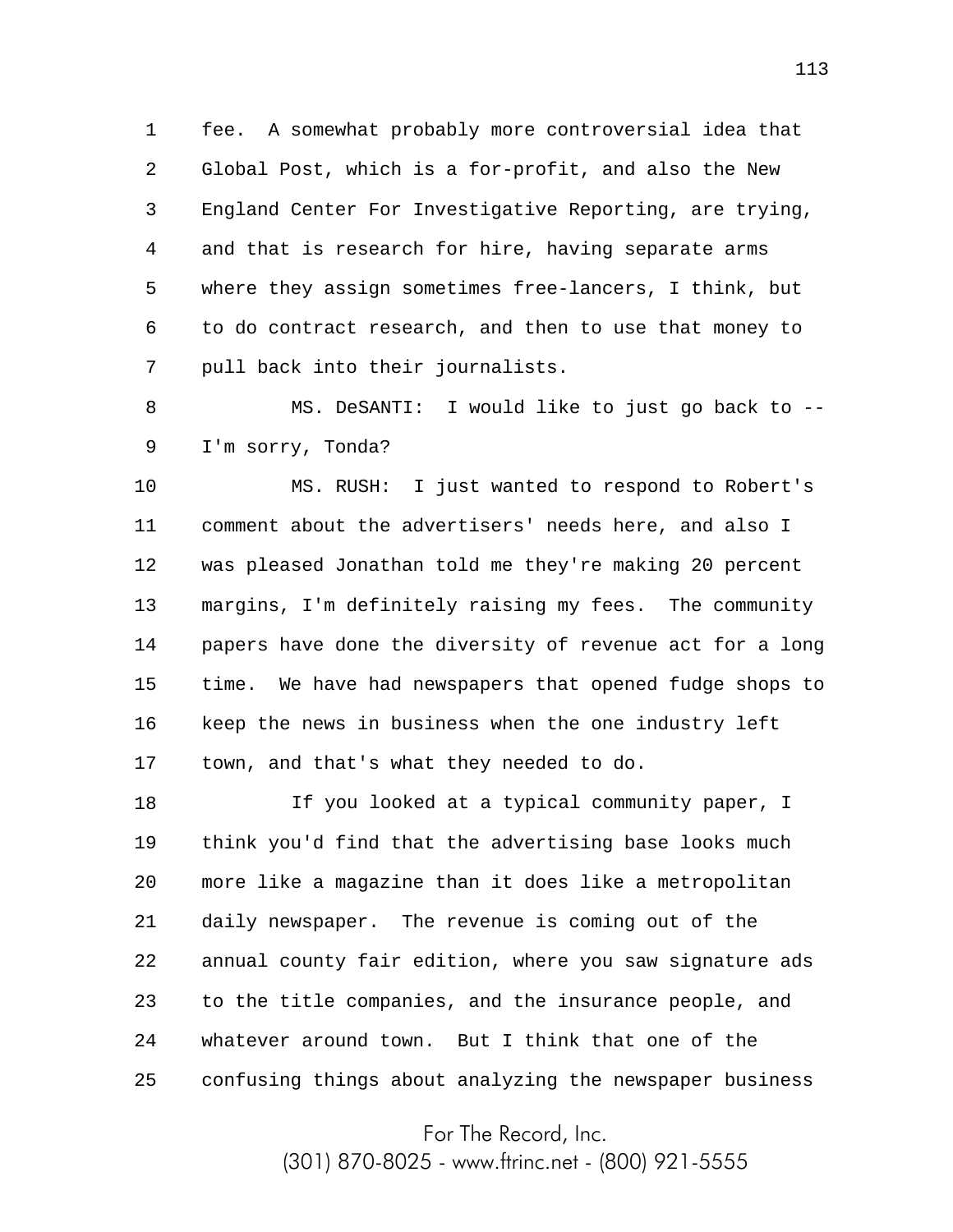1 2 3 4 5 6 is because it's a social mission, wrapped inside an economic model. The temptation is to try to draw a straight line between the content producer and the reader, or the viewer or the listener, and if you don't keep the advertising subsidy in the mix there, then I think you wind up with a distorted result.

7 8 9 10 11 12 13 14 15 If you do keep it in the mix, then it enables you to look at an audience for the newspaper that's based on all the different exposures that they have. Whether it's the news column, the special section, the website, the event, all the places where the consumer, the news consumer comes across information that is really supported by the advertiser, and it may be the kids sports scores that draws them in, but in the process, they probably see the zoning story.

16 17 18 I think that the mix is more complicated than some of the analysts that are looking at the changed business model are giving us credit for.

19 20 21 22 23 24 25 MS. DeSANTI: Thank you. I would like to conclude by going back to the issue of the aggregators, and Mark, you had made the point that even headlines alone you would consider valuable, because that's what people are browsing during the day, and Robert, I believe, made the point that copyright law generally doesn't allow protection of facts and ideas. I'm

For The Record, Inc.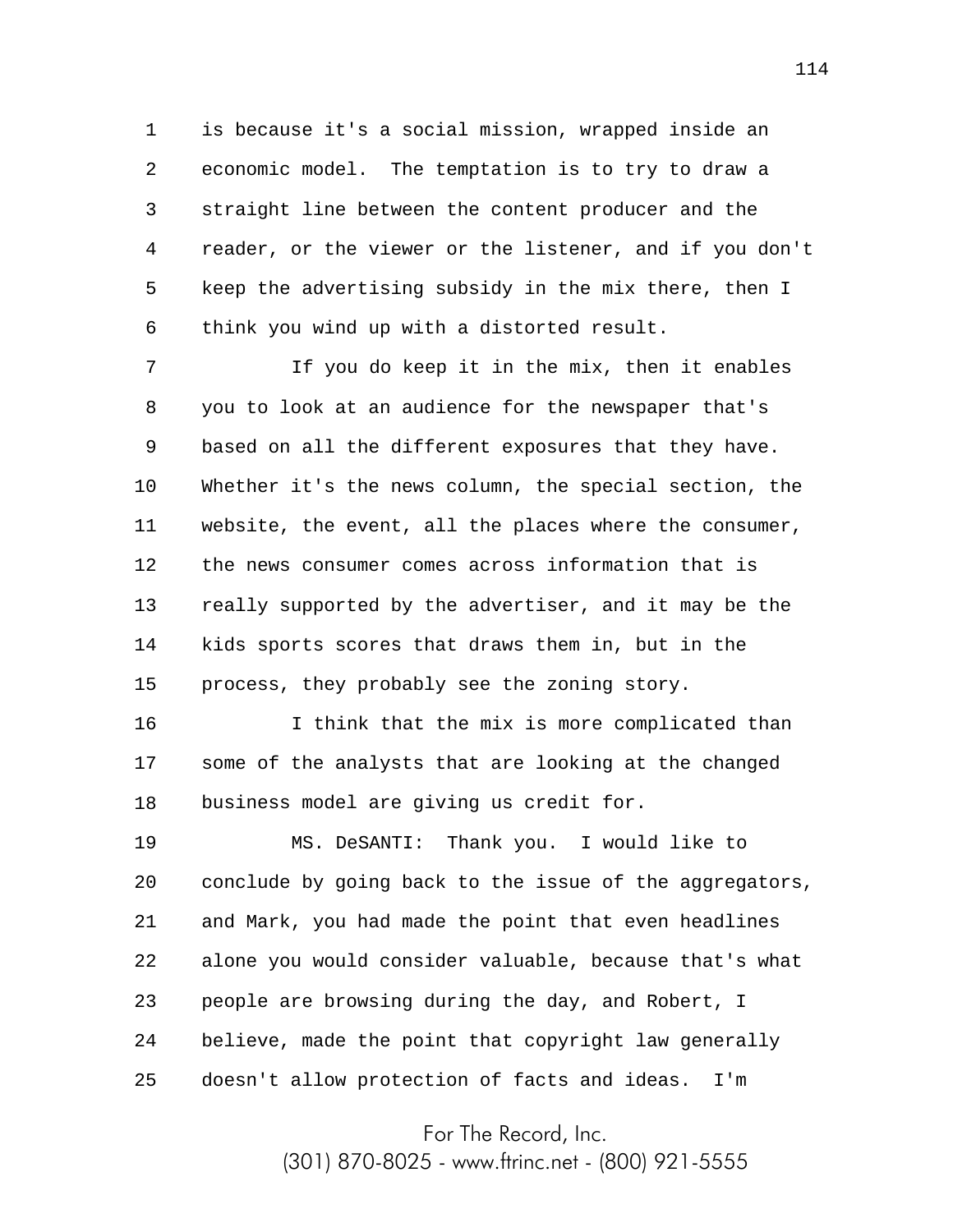1 wondering what your response to that is.

2 3 4 5 6 7 8 9 10 11 12 13 14 15 MR. CONTRERAS: Well, I mean, maybe the best analogy is to use the music industry. If you're a consumer, and you buy a CD, you can listen to that CD at home to your heart's content. If you're at a bar, with your friends, having a beer, chances are that bar has made an agreement with an ASCAP or a BMI to license the redistribution of that content, and I guess there are some very poignant similarities here, that there is nothing wrong with sharing information, as long as the originator for who we've made the up-front investment in paying a salary and paying insurance and in having personnel policies, that we get some compensation for that initial investment, and for that service that we're providing to our communities.

16 17 18 19 MS. DeSANTI: Well, okay, let's grant you all of that, what would you suggest as a legal mechanism by which to do that, because people don't usually pay unless they have to.

20 21 22 23 24 25 MR. CONTRERAS: Well, and again, the debate is whether or not you go B2B, or B2C, business to business or business to consumer. At the moment, personally, this is my own personal view, I'm much more of a fan of trying to go business to business, not business to consumer.

> For The Record, Inc. (301) 870-8025 - www.ftrinc.net - (800) 921-5555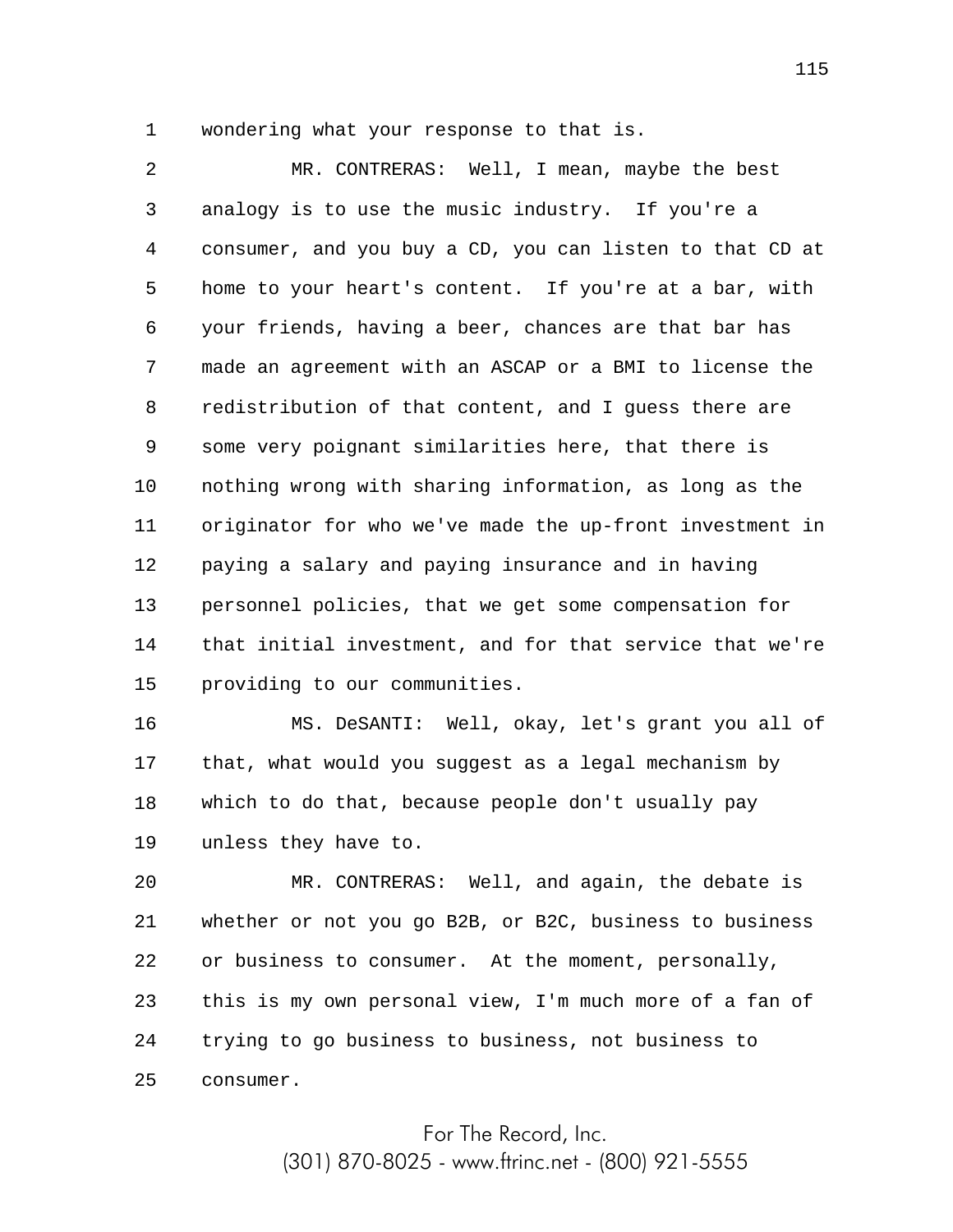1 2 3 4 5 6 7 8 So, an ASCAP or a BMI model would be arranging with other redistributors of our content, not going after consumers. Because our evidence so far, at Scripps with a few experiments, has shown that getting paid for our content has very limited audience results, and even scanter revenue results. At the moment. But for now, I think we would favor going business to business as opposed to business to consumer.

9 10 MR. LEIBOWITZ: Anybody else want to comment on that?

11 12 13 14 15 16 17 18 19 20 21 22 23 24 25 MR. MONROE: I want to sort of double back on that point, and double back to a part of this conversation we've been having today has been focused around particularly newspapers, and the print world, a little bit of broadcast, but I don't want us to get confused. I love newspapers, I spent 20 years in my career in newspapers, but this should not be a conversation about how newspapers should survive. It should be about how journalism survives. By focusing on the content, and seeing the mediums as just that, mediums, in figuring out the best mediums for the content and the best mediums for journalism, I think we'll have a better chance of getting it right. MR. LEIBOWITZ: And I think you're absolutely right, this is an issue that crosses platforms and

For The Record, Inc.

(301) 870-8025 - www.ftrinc.net - (800) 921-5555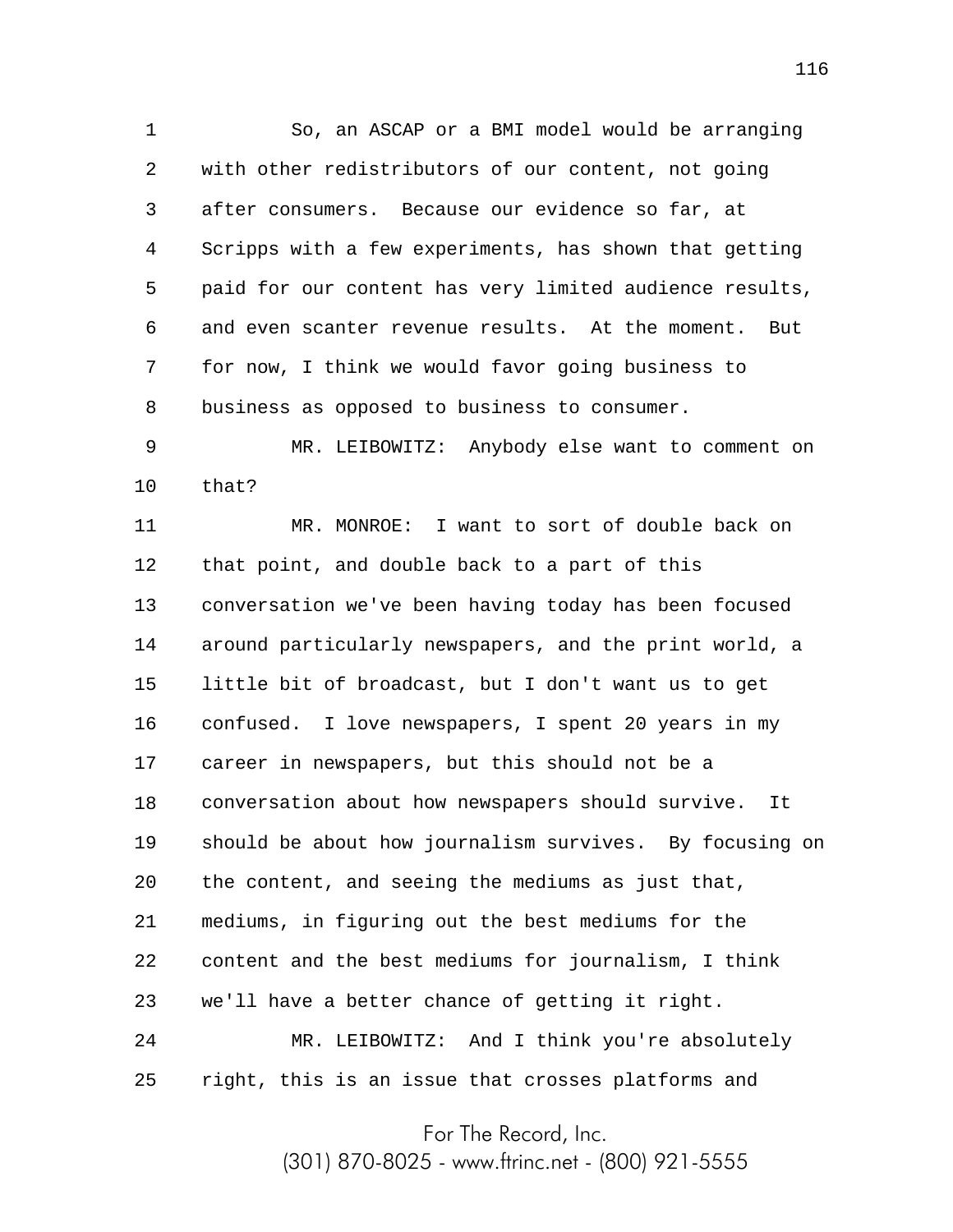1 should not be specifically associated with one

2 3 particular platform, and then the only other point I would make, and anybody else can have a last word.

MR. KAISER: Sorry.

4

5 6 7 8 9 MR. LEIBOWITZ: Let me say one thing, which is that we're going to come back in March with a couple of more hearings that might focus more on possible remedies if there is a problem that needs solving, but Marty, why don't you go ahead.

10 11 12 13 14 15 16 17 MR. KAISER: Just one quick example of the business model that I talked about earlier in trying to connect it in the readership model. We had a story about a month ago about a couple where the wife got ovarian cancer and the husband lost his job. They had no insurance. He joins the Army, so now he's going off away from her to be able to take care of her and the kids, because they have no insurance.

18 19 20 21 22 23 The story got picked up by Yahoo! We had 1.9 million page views on that story. Our record before was maybe 300,000 page views. But there wasn't much money made from that. Fantastic readership, fantastic story, we have to figure out a business model to make some money off that.

24 25 CHAIRMAN LEIBOWITZ: Anybody else like to add anything before we move to our next speaker?

> For The Record, Inc. (301) 870-8025 - www.ftrinc.net - (800) 921-5555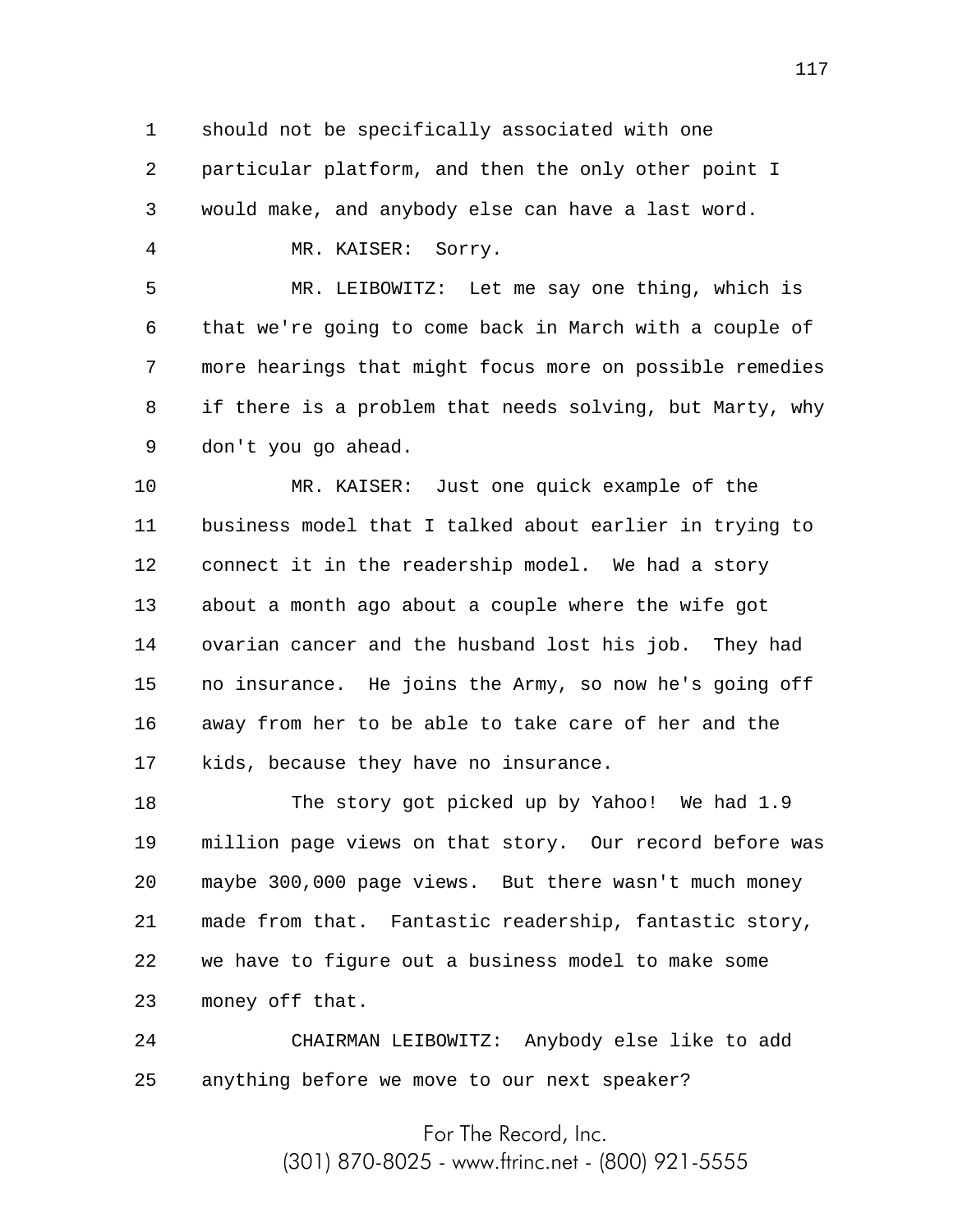1

## **(No response.)**

2 3 4 5 6 7 8 CHAIRMAN LEIBOWITZ: I just want to say, you've just been an absolutely terrific panel. It's been extraordinarily educational. I think to those of us at the FTC, and to I believe folks in the audience, and so we may have some follow-up questions, we will take any written submissions to put into our record, and Susan, anything else?

9 10 MS. DeSANTI: No, I think I'll ask the audience to join us in thanking these panelists.

11

## **(Applause.)**

12 13 14 15 16 17 18 19 20 CHAIRMAN LEIBOWITZ: It seems that a big part of my job today is to introduce people who actually need no introduction at all. Arianna Huffington is a prominent author, radio and television personality, and political observer. She's the co-founder and editor in chief of the Huffington Post, a news blog site that has quickly become the most widely read, linked to and frequently cited news sources on the Internet, one of them certainly.

21 22 23 24 25 Like the folks on the last panel, and I think like Rupert Murdoch, Arianna has strongly held beliefs, and while her views may be far from Murdoch's, for example, on matters of politics, they both believe in the vital importance of news to our democracy, and for

For The Record, Inc.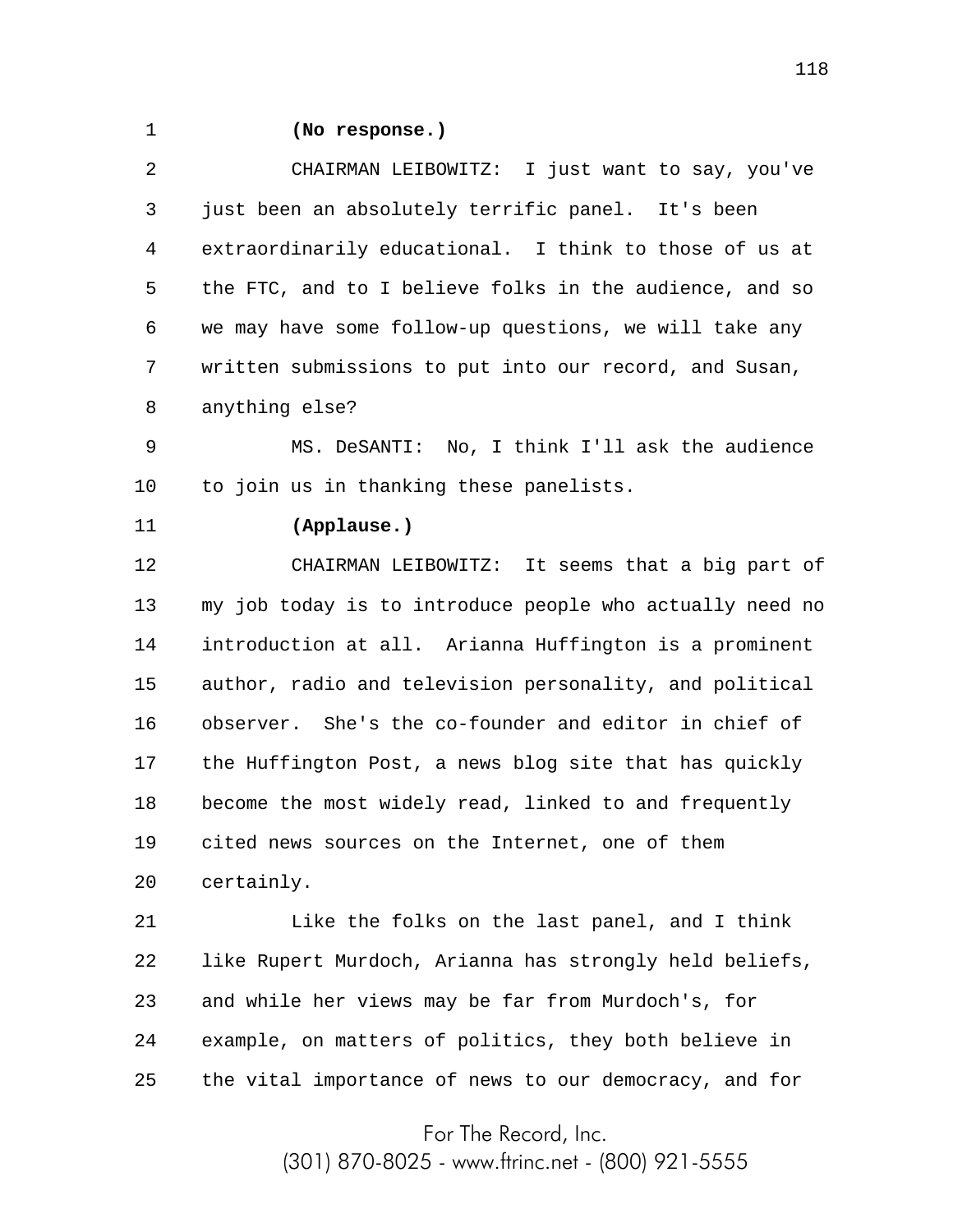1 2 3 4 5 6 someone so youthful, she has already had extraordinary success in a variety of occupations, and for someone who is such an astute political observer, she is also in the words of, and I'm not I'm butchering them, but in the words of Theodore Roosevelt, she is also not afraid to enter the arena.

7 8 So, we're delighted to have you here today, and please come up, the microphone is yours.

9

## **(Applause.)**

10 MS. HUFFINGTON: Thank you very much.

11 12 13 14 15 16 17 Conferences about saving journalism are definitely fast becoming journalism's biggest growth sector. Tom Friedman recently said that whenever there's a discussion about who is going to win the 21st Century, China or the United States, he likes to quote his Russian grandmother who said, never cede a century to a country that censors Google.

18 19 20 21 22 23 24 25 So, whenever there's a discussion about which media company is going to shape the 21st Century, I like to quote my great-grandmother, who also used to say, never bet on a company that takes itself out of Google. My remarks are going to be divided into three parts: The first part is desperate times lead to desperate metaphors; the second part is desperate times lead to desperate revenue models; and the third part is

For The Record, Inc.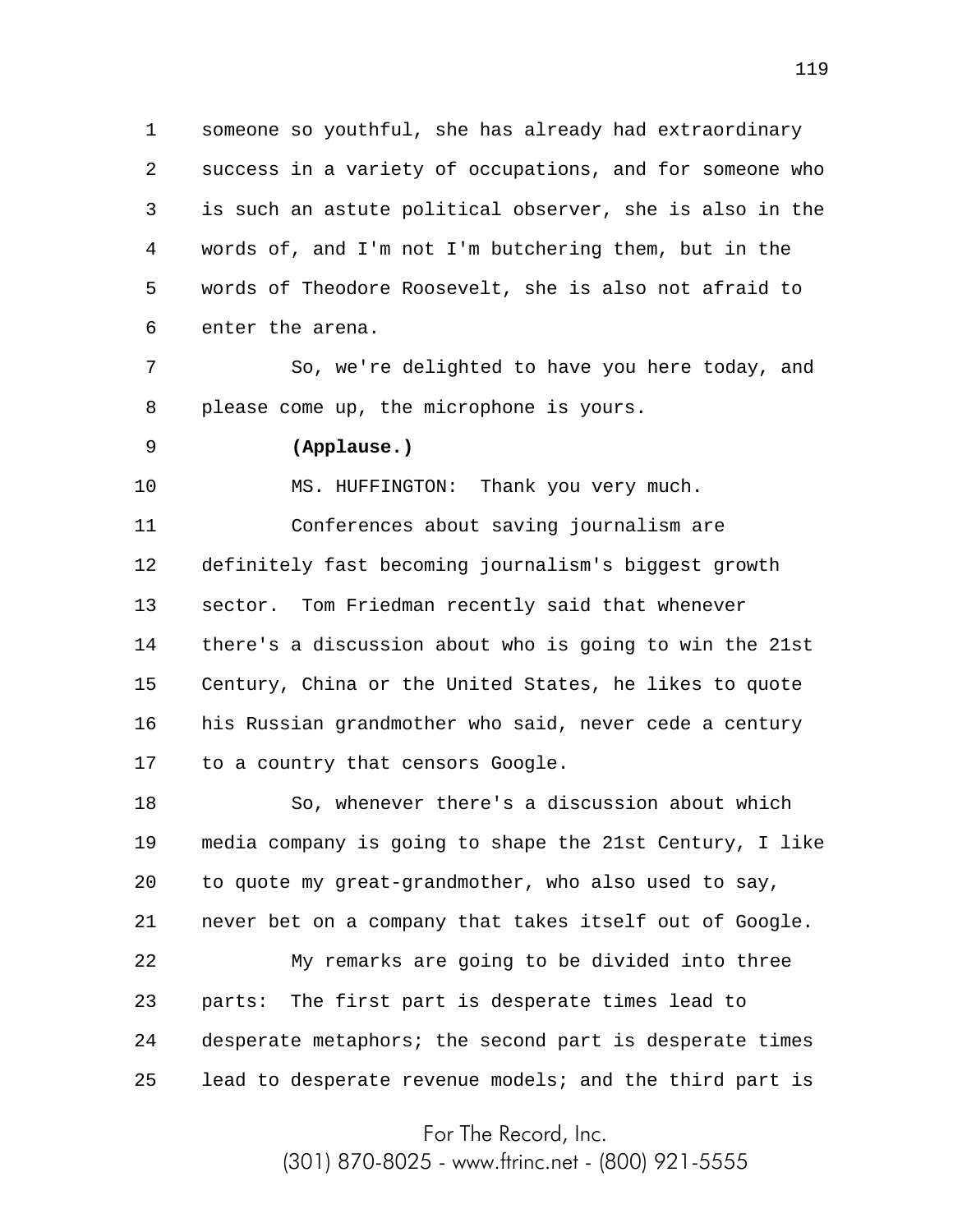1 2 desperate times desperately require better journalism than we have had.

3 4 5 6 7 8 9 10 11 Ever since we decided to launch the Huffington Post, I've talked about how the future of news is going to be hybrid. That there was no point in doing either/or, old media versus new media, because the hybrid future was going to be traditional media, adopting the best of online media, transparency, immediacy and interactivity. New media adopting the best of traditional media, accuracy, fairness and impact investigative journalism.

12 13 14 15 16 17 18 19 But playing nice has increasingly become a one-way street. Suddenly, the air is filled with shrill, misplaced and completely nonsensical verbal assaults on those in the new media. Apparently, some in the old media have decided that it is, in fact, an either/or game and that the best way to save, if not journalism, at least themselves, is by pointing fingers and calling names.

20 21 22 It's a tactic familiar to schoolyard inhabitants everywhere. When all else fails, reach for the nearest insult and throw it around indiscriminately.

23 24 25 So, let me just quote a few of the things that Rupert Murdoch, especially, and his team, have called news aggregators. Parasites, content kleptomaniacs,

For The Record, Inc.

(301) 870-8025 - www.ftrinc.net - (800) 921-5555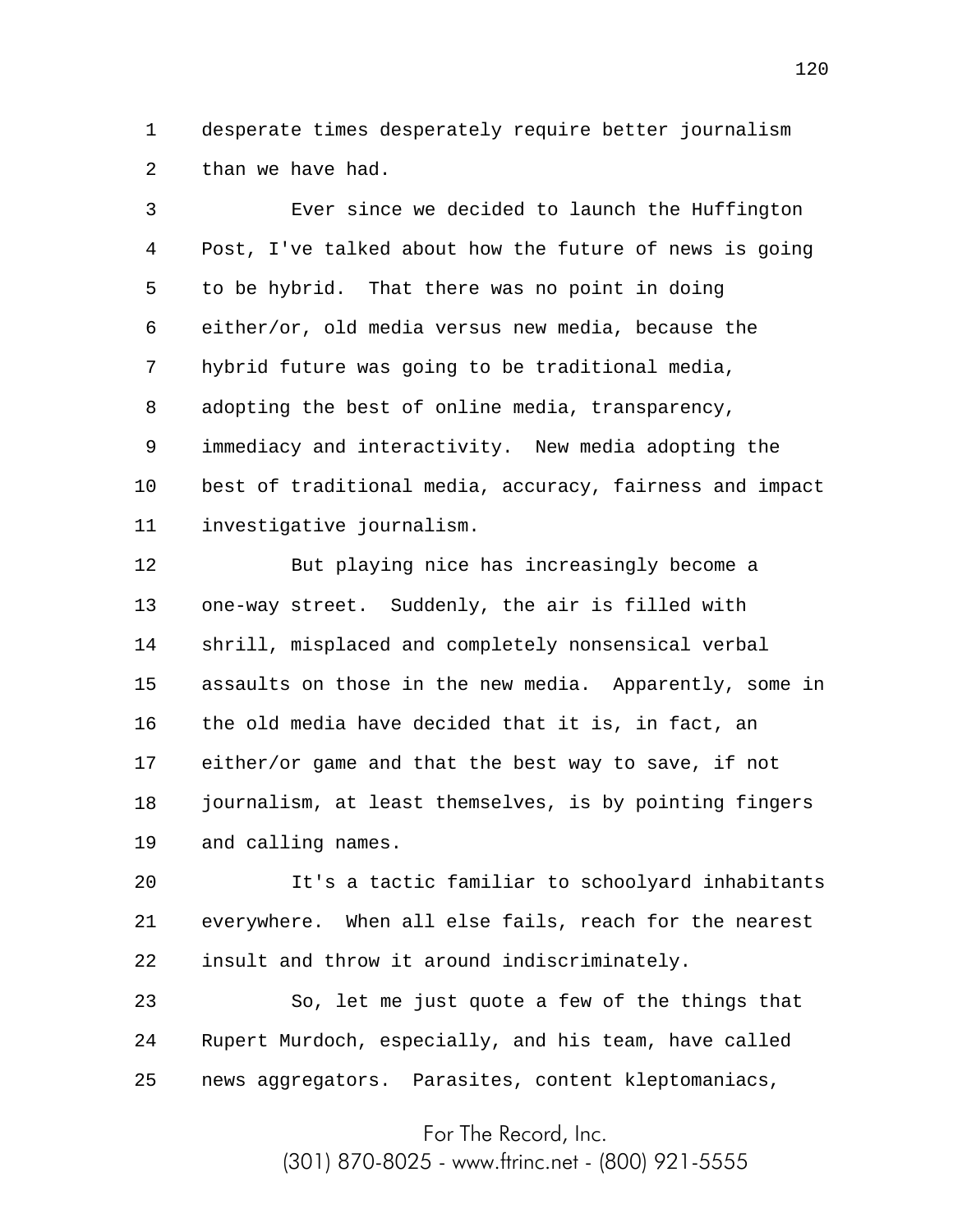1 2 3 4 vampires, tech tapeworms in the intestines of the Internet, and, of course, thieves who steal all our copyright. It's the news industry equivalent of your Mama wears Army boots. It's less persuasive.

5 6 7 8 9 In most industries, if your customers were leaving in droves, you would actually try to figure out what to do to get them back. In the media industry, instead spend your time accusing aggregators of stealing your content.

10 11 12 13 14 15 16 Of course, let me just remind Rupert Murdoch and Robert Thomson and everybody else that you can shut down the indexing of your content by Google right now, right now, this very minute, wherever you are, simply by actually clicking disallow in your robots.txt file. Would you like me to repeat that? It is really, really simple. It's actually much faster than whining.

17 18 19 20 21 22 But be careful what you wish for. Because as soon as you do that, and this is why you haven't done it, you will start denying your content to other sites that aggregate and link back to your original source, and you stand to lose a large part of your traffic overnight.

23 24 25 Now, as they say in Australia, good on you. As someone who cares deeply about this country, I would say that having Glenn Beck not searchable on Google is a

For The Record, Inc.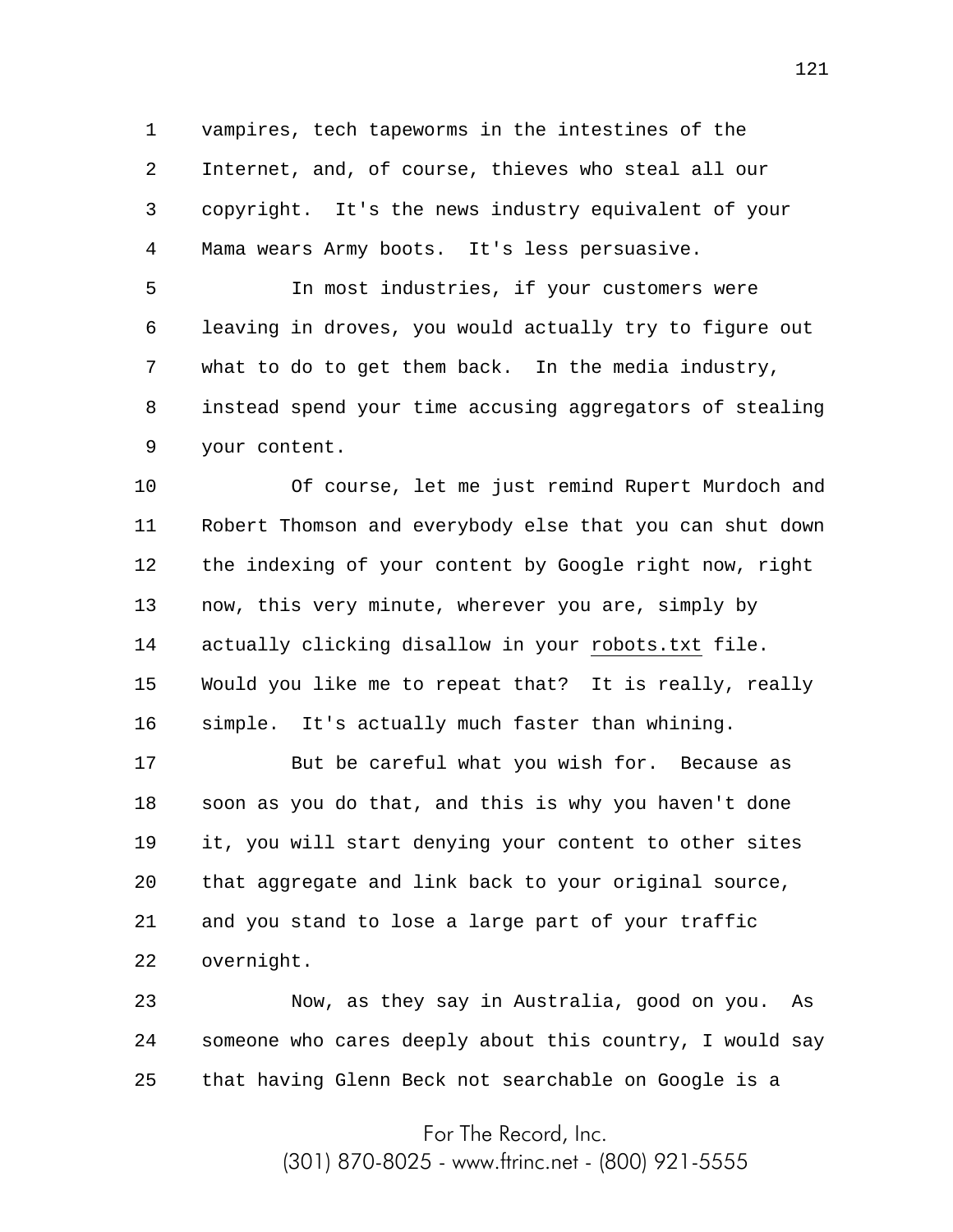1 2 really good thing for the news, but a good business move? Not so much.

3 4 5 6 7 8 9 I was recently on a panel in Monaco with Matthias Doepfner, the CEO of the German publisher Alex Springer. He decided to play a really confusing metaphor game with me by comparing news content to beer. He said, if you want to sell beer for free, fine, but don't take our beer and sell it to someone else. This struck me as a really bizarre metaphor.

10 11 12 13 14 15 16 17 Information is hardly the same thing as beer. The problem is that if you start with a false metaphor, if you start with a false premise, you will inevitably be led to a false conclusion. Or to put it another way, if you chug-a-lug too many of old media's metaphorical beers, you will end up staggering down the street of illogical thinking and hanging onto the lamp post of wrong revenue models.

18 19 20 21 22 23 24 25 We heard that from Rupert Murdoch today. First of all, he confused in his speech aggregation with wholesale misappropriation. Now, there is a law against wholesale misappropriation right now. He can have legal redress. We link to the Wall Street Journal daily, we have never had a single complaint. If we were misappropriating, retailing, not even wholesaling, we would have heard from them, right? If they were so

For The Record, Inc.

(301) 870-8025 - www.ftrinc.net - (800) 921-5555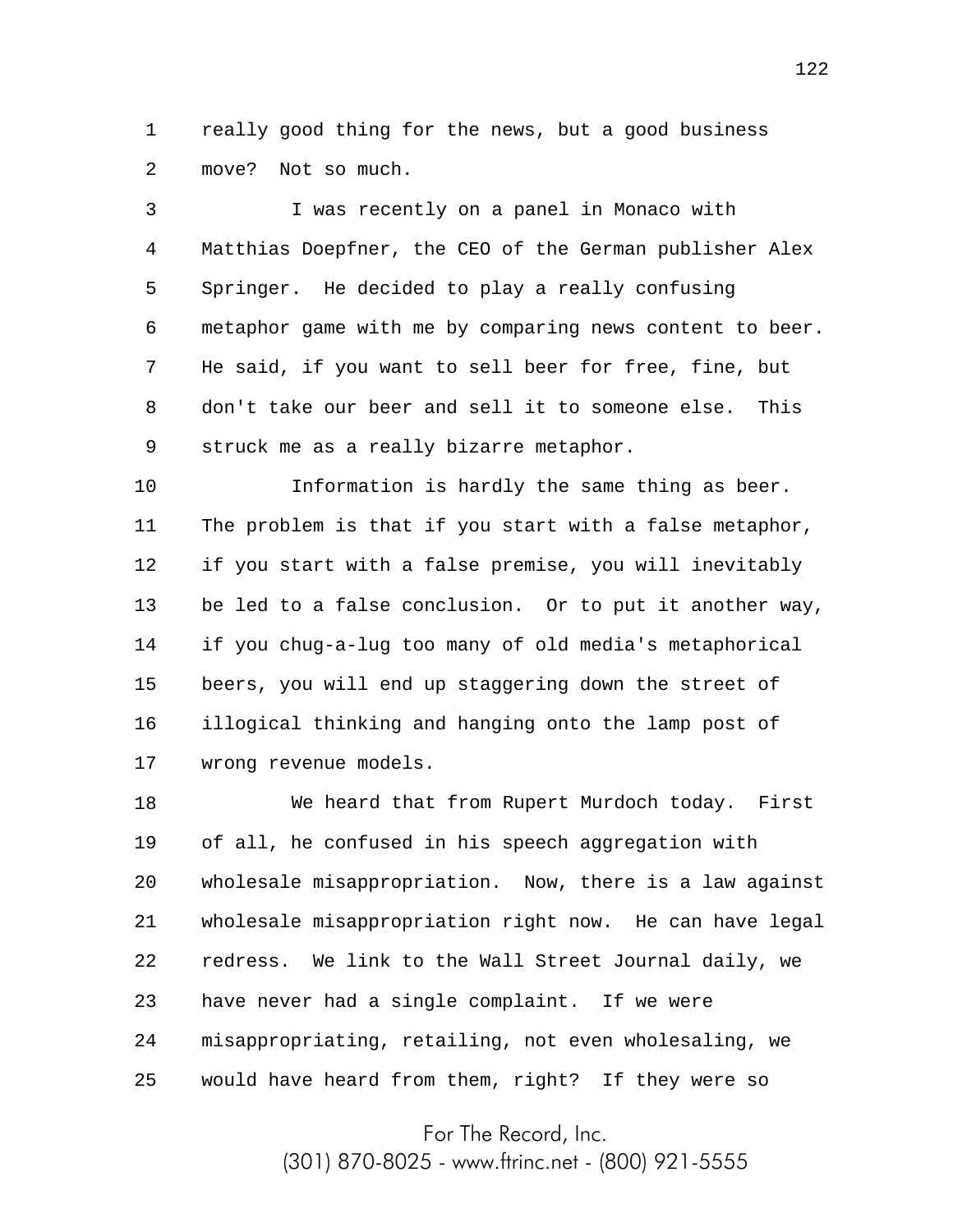1 2 3 serious about it. We have never heard from them. You know why? Because we drive a lot of traffic to them, and they like it.

4 5 6 7 8 9 10 On top of it, there is absolutely nothing about aggregation that is not also consistent with original content. The Huffington Post aggregates and has masses of original content every day, both original reporting and at least 250 original blog posts. But aggregation, within the very use exemptions of the copyright law is part of the web's DNA period.

11 12 13 14 15 16 17 18 19 Most sites understand the value of this, and we understand the value of this. At the Huffington Post, we love it when other sites link to us. We love the traffic, we love the eyeballs that we can monetize with advertising. That's why, because so many other sites understand it, too, we get hundreds of requests from news outlets every day to link back to them. It's not a zero sum game, it's what Jeff Jarvis constantly refers to as the link economy.

20 21 22 23 24 25 Plus, let's be honest, many of those complaining the loudest are working both sides of the street. Take, for example, Rupert Murdoch's News Corp, once again. Just look at the site News Corp owns as techtar.com did recently, and you will see example after example after example of the pot calling the kettle black, and

For The Record, Inc.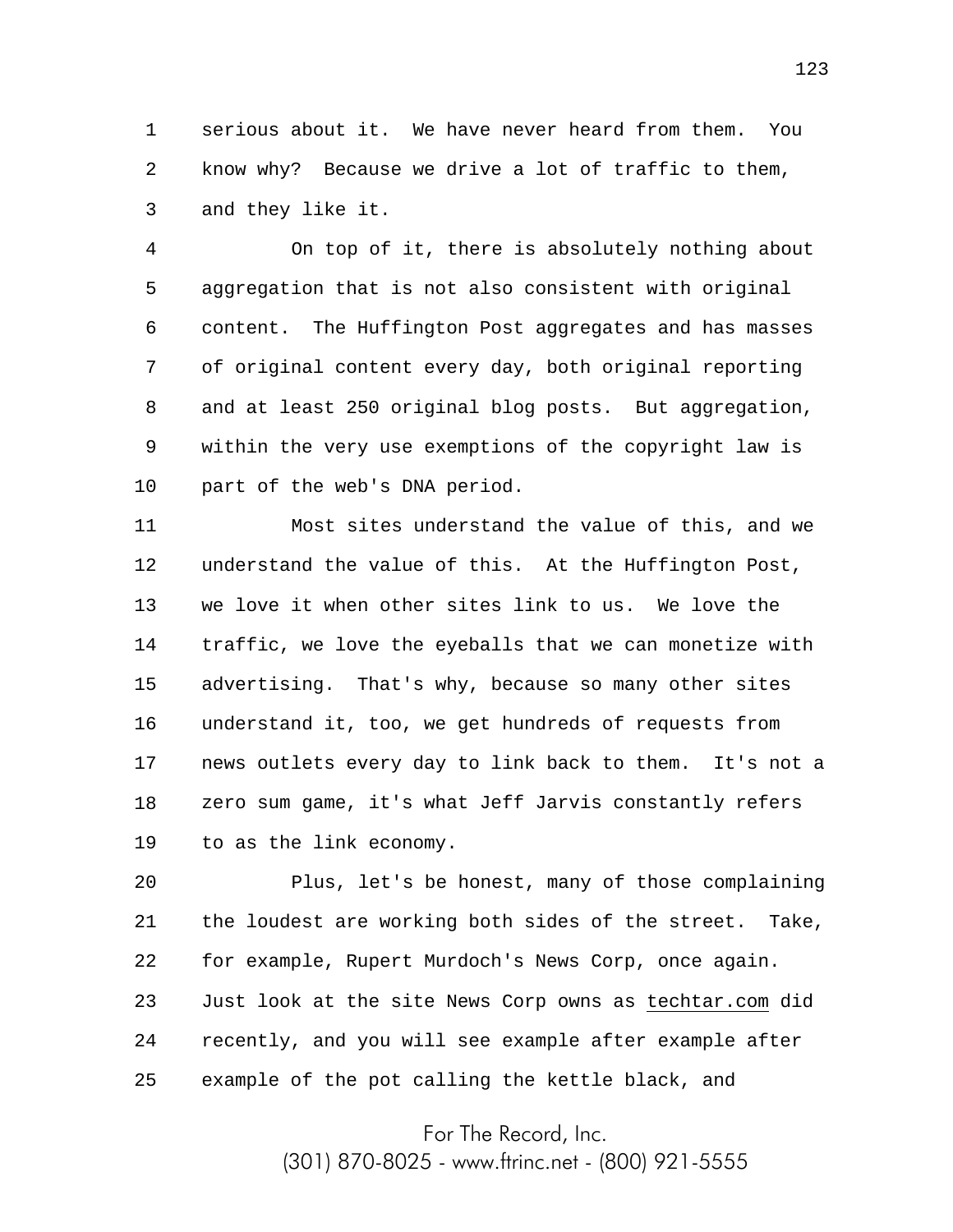1 aggregating the kettle's content.

| $\overline{a}$ | Let me give you a few examples. The Wall Street          |
|----------------|----------------------------------------------------------|
| 3              | Journal has a tech section that's nothing more than a    |
| 4              | parasite -- I mean aggregator -- of outside content.     |
| 5              | Foxnews.com is a politics bloodsucker that blood sucks   |
| 6              | -- sorry, I mean aggregates -- and links to storage from |
| 7              | a variety of different storage, including the New York   |
| 8              | Times, the Washington Post, MSNBC and others.            |
| 9              | Allthingsd.com has a section called Voices that not only |
| 10             | aggregates headlines but also takes a nice chunk of text |
| 11             | and puts the links out at the bottom of the story.       |
| 12             | Also, News Corp owns IGN, did you know that? And did     |
| 13             | you know that IGN has a variety of web properties,       |
| 14             | including the Rotten Tomatoes Movie Review aggregator    |
| 15             | site, which is entirely made up of movie reviews pulled  |
| 16             | together from other places. Did anyone say wholesale     |
| 17             | misappropriation?                                        |
| 18             | Talk about having your aggregation stake --              |
| 19             | sorry, your aggregation cake -- and bitching about       |
| 20             | others eating a slice, too. I was talking to Robert      |
| 21             | Thomson, the managing editor of the Wall Street Journal, |
| 22             | right outside, after Rupert Murdoch's speech, and I did  |
| 23             | tell him that I would only roll my eyes when he wags his |
| 24             | finger at Google and complains that it encourages        |
|                |                                                          |

25 promiscuity among news consumers. Heaven forbid.

For The Record, Inc.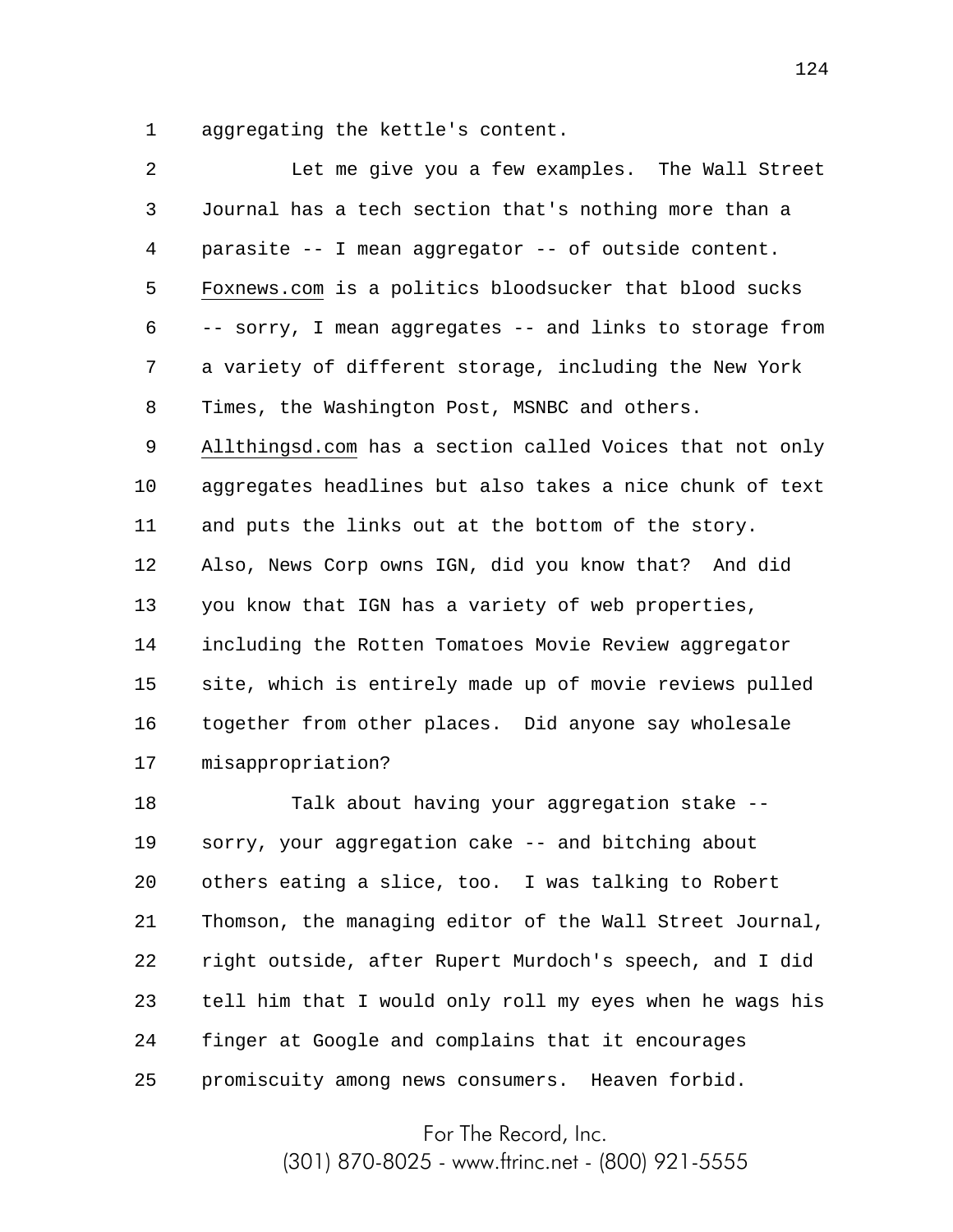1 2 3 4 5 Let's be honest, while promiscuity is not a good thing in relationships, it's a great thing for those looking for news and information. Trying to deny news consumers as wide a range of options as possible seems short-sided and ultimately self-defeating.

6 7 8 9 10 11 This is a golden age for news consumers who can surf the 'net, use search engines, access the best stories from around the world and be able to comment, interact, and form communities. The value of having the world of information at your fingertips is beyond dispute.

12 13 14 15 16 17 18 19 20 21 So, it's time for traditional media companies to stop whining and face the fact, that far too many of them, lagged by a lack of competition and years of pretax profits of 20 percent or more, put cash flow above journalism, and badly missed the web when it arrived on the scene. The factors focus on consolidation, cost cutting and pleasing Wall Street, not modernization and pleasing the readers. That's exactly what Detroit did, remember, and look how well it worked out for them.

22 23 24 25 They were asleep at the wheel, missed the writing on the wall, let the train leave the station, let the sheeps lay, pick your metaphor of choice, and quickly found themselves on the wrong side of the

For The Record, Inc.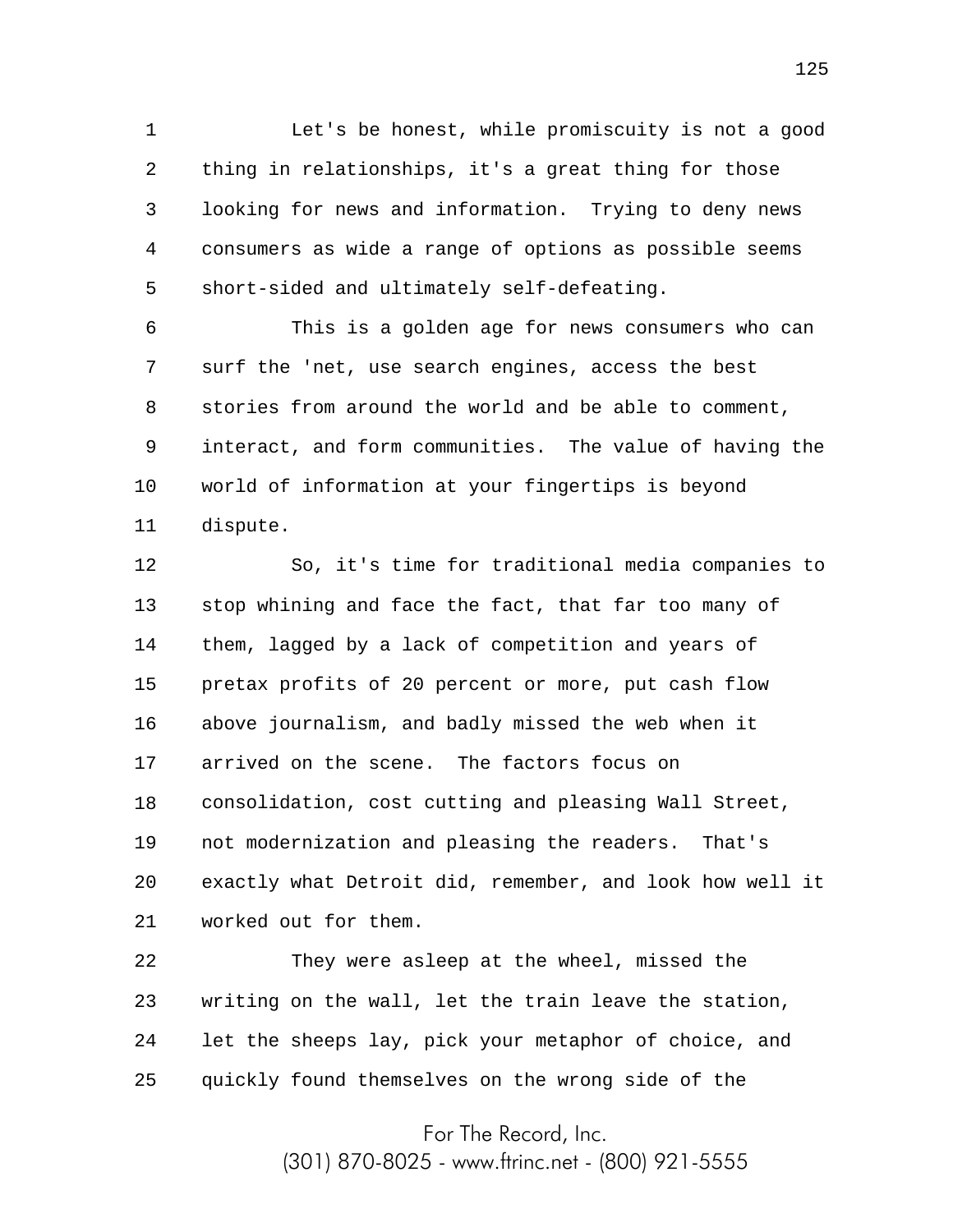1 2 disruptive innovation, the Internet and new media represent.

3 4 5 6 7 8 9 10 11 Now they want to call time-out, ask for a do-over, start changing the rules, questioning fair use, Rupert Murdoch did today. Did you notice that? As well as praising the First Amendment and Nancy Pelosi, did you notice that, too, and he is going to hear it from Glenn Beck tonight. He also questioned fair use. Basically, constantly attacking the new media for being, well, new, and different, and transformation, and here to stay.

12 13 14 Suddenly, it's all about thievery and parasites and intestines. Get real, you guys. The world has changed.

15 16 17 18 19 20 21 22 23 24 25 Here are some facts that I pulled from one of the most popular anthems on YouTube to the impact of technology in our world, a video originally put together by a math teacher called Frisch. Did you know that newspaper circulation is down seven million over the last 25 years, while unique readership of online news is up 34 million in the last five years. Did you know that newspaper advertising fell nearly 19 percent this year, while web advertising is up nine percent, and mobile advertising is up 18 percent? Did you know that more video was uploaded to YouTube in the last two months

For The Record, Inc.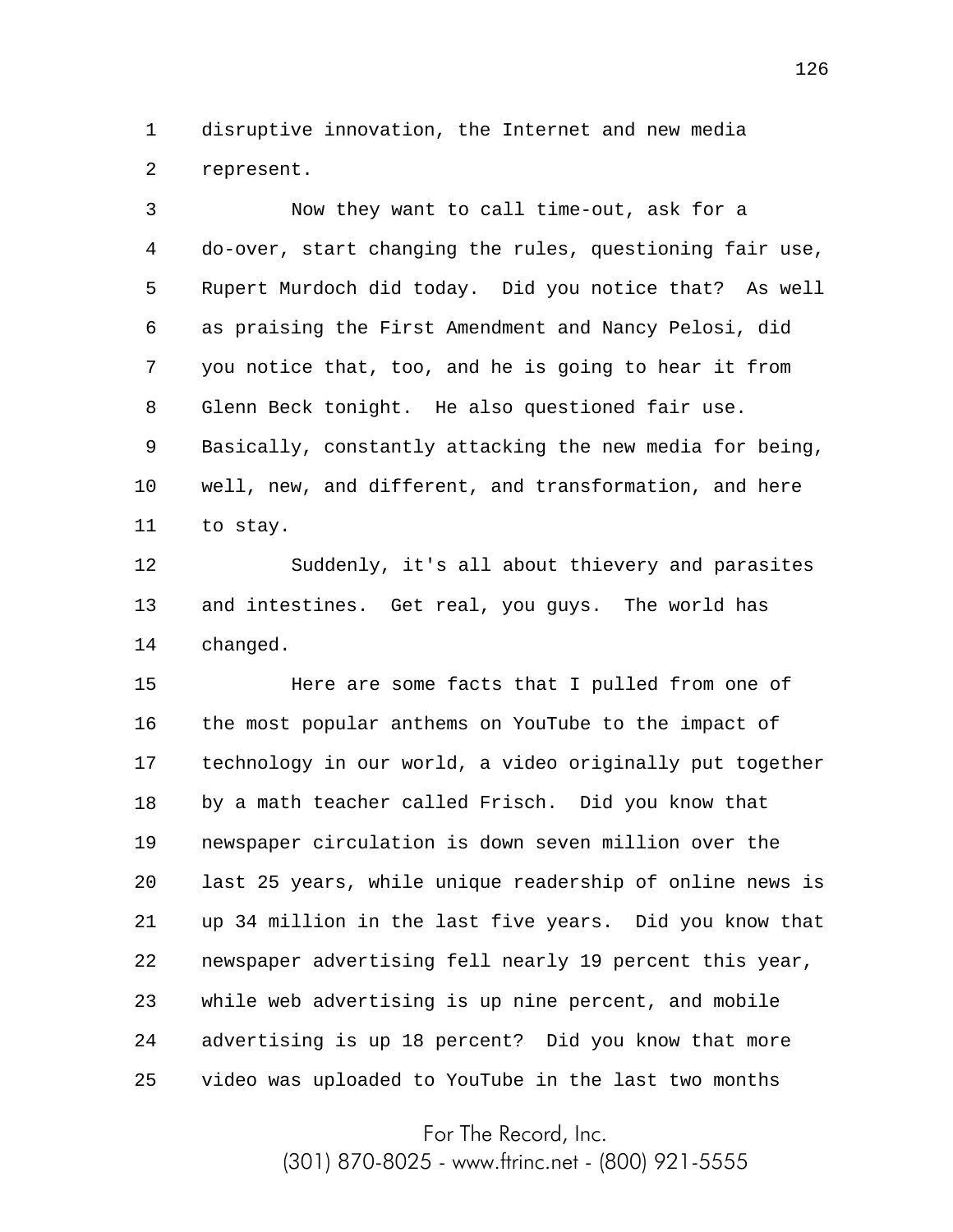1 2 3 4 5 6 7 than if ABC, CBS and NBC had been airing all new content, every minute of every day since 1948? And did you know that we have access to more than one trillion web pages, 100,000 iPhone apps, and send more text messages in one day than there are people on the planet? And Rupert Murdoch still thinks that aggregators are the problem?

8 9 10 11 12 13 We are not in Kansas anymore, Toto. Some things are better. While some things for the moment are undoubtedly worse in terms of the upheaval and especially the painful loss of jobs, but this is inarguably a brave new media world and there is no use living in digital denial.

14 15 16 17 The information super highway is a busy thoroughfare, and there is going to be some roadkill along the way, but only among those who insist on merging into traffic riding a horse and buggy.

18 19 20 21 22 23 24 25 Okay, here's my second point: Desperate times also lead to desperate revenue models. Practically every day now, we hear about a new initiative designed to harness digital media and get people to pay for their news on the web. Well, the big buzz last week was about News Corp's fantasies of breaking up with Google and tying the knot with Microsoft, giving its heart and all its content to Bing.

For The Record, Inc.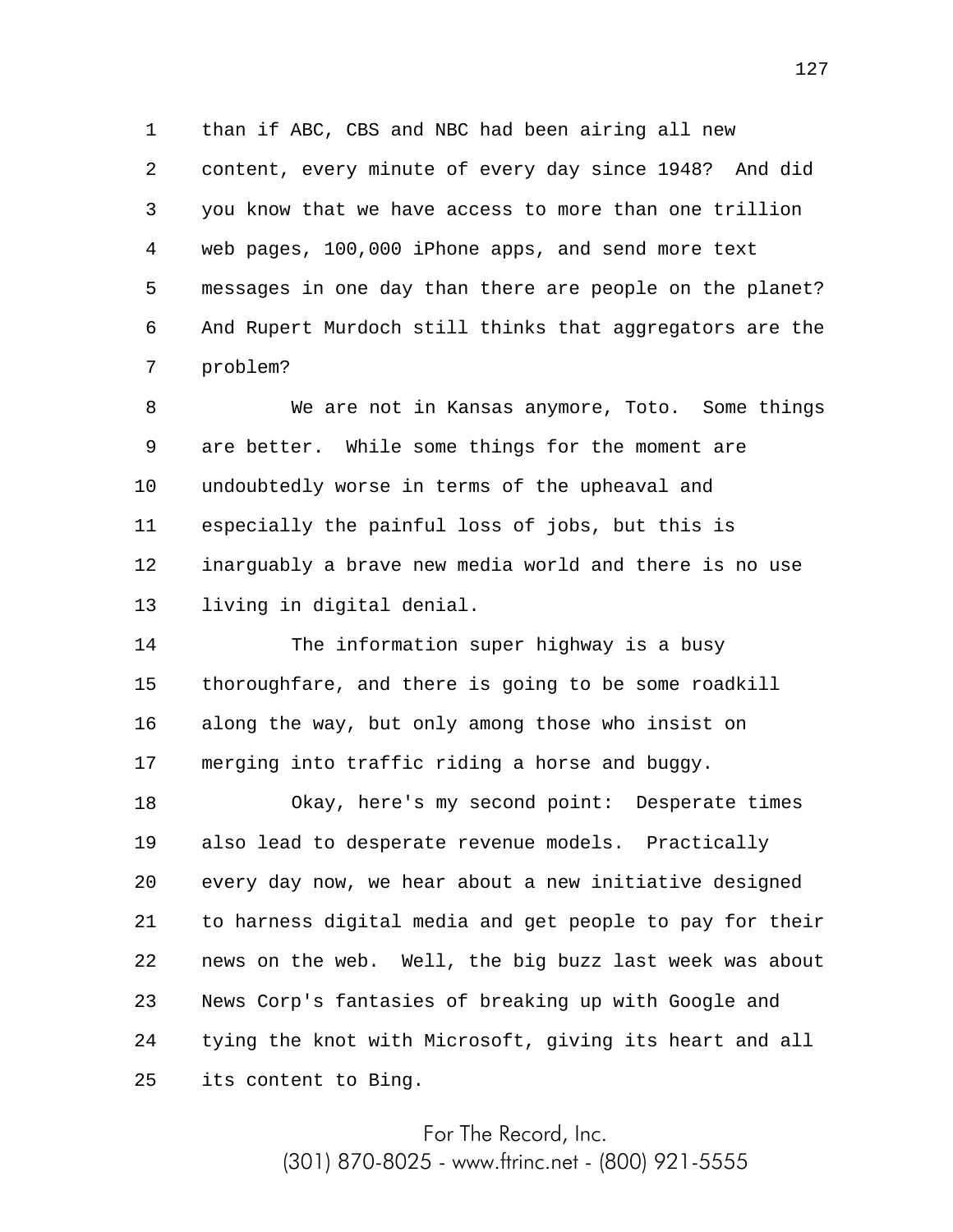1 2 3 4 5 6 Well, I'll gladly wager my share of the Huffington Post that this ain't going to happen. The charge for content crowd seems to change strategies as often as Lindsay Lohan switches meds. First, pay walls were going to be the answer. Then it was micropayments. Then per article purchases. Then day passes.

7 8 9 10 11 12 13 14 15 16 James Harding, the editor of the London Times, and a member of team Murdoch, recently said that he preferred the idea of charging for 24-hour access to his paper's website over the use of micropayments, which he fears could lead to newspapers, and I quote, "Writing a lot more about Britney Spears and a lot less about Tamils in northern Sri Lanka." Now, for those of you in the room who are up on Britney but not on the Tamils, they were on the losing side of the Sri Lankan civil war.

17 18 19 In any case, three percent of consumers say they prefer the micropayment method. But hey, who cares what they prefer? They're only consumers, right?

20 21 22 23 24 25 Now, James Harding is a really nice guy, a really smart guy, I was recently at his office in London, London Times Online, a great site, but seriously, on what grounds would a reader decide that on any particular day, instead of surfing around the web, clicking on the stories they find interesting, snacking,

For The Record, Inc.

(301) 870-8025 - www.ftrinc.net - (800) 921-5555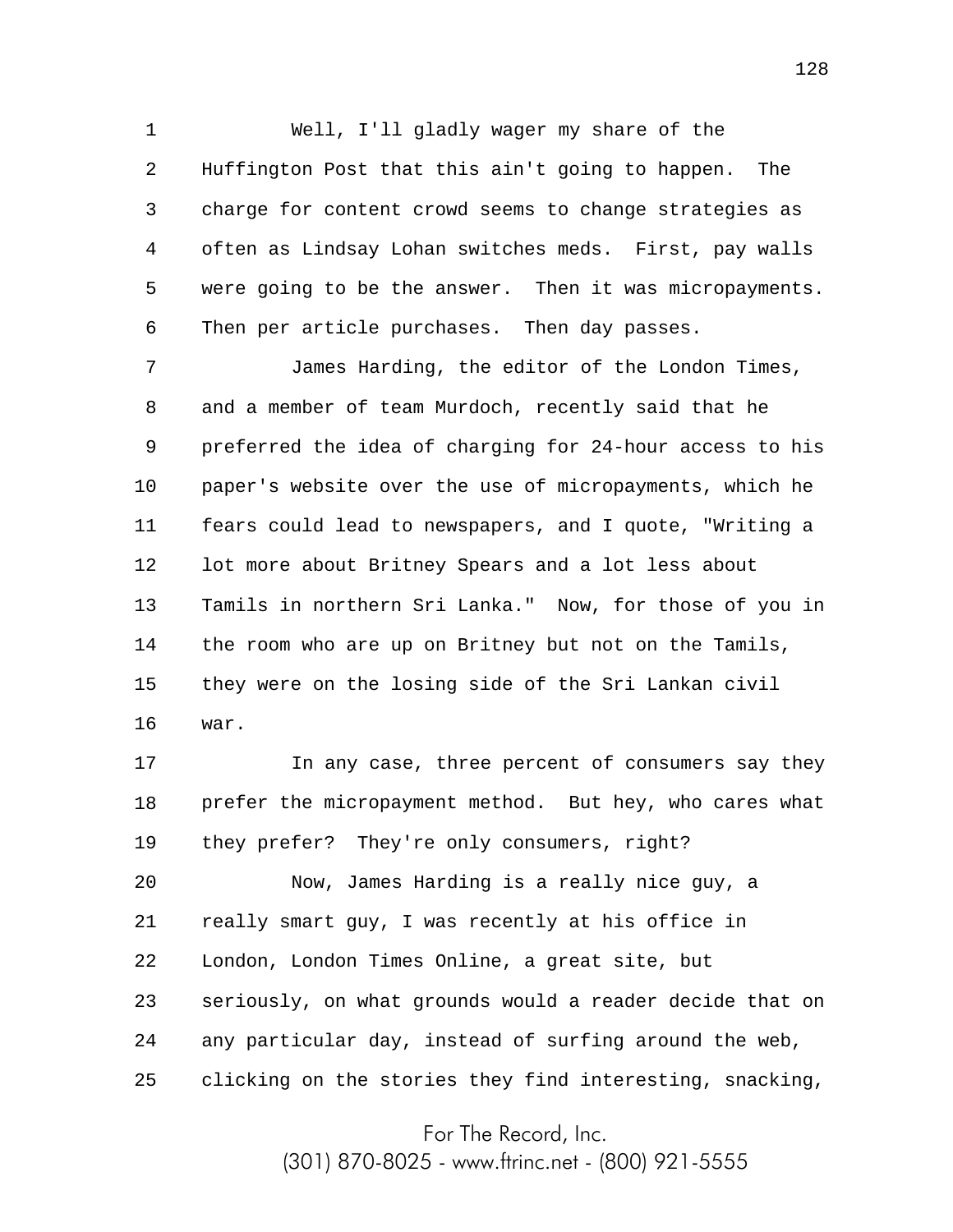1 2 3 sampling, and moving on, or digging deeper, by following a link, they're going to purchase a 24-hour pass to every bit of content on just one single site?

4 5 6 7 8 9 10 11 Is it because, of course, you fool, Tuesdays at the Times are always so much newsier than anywhere else? Meanwhile, Stephen Brill, who I think is speaking here tomorrow, and CEO of Journalism Online that has reportedly come up with 16 different payment schemes that it plans to offer its member publishers. Neiman Lab recently listed six payment models that Brill has trademarked and that news publishers can employ.

12 13 14 15 16 17 I just want to read them to you quickly, because it really is payment made simple. High activity pay points, selective content pay points, time-based pay points, enhanced service pay points, market access pay points, and preview activity pay points. Did anyone say desperate revenue models?

18 19 20 21 22 23 24 25 Or take the New York Times, a quick search of headlines in the business press shows that in the summer of 2009, the headline was, New York Times Company CEO Confirms Likelihood of Pay Wall for New York Times Content by Order. Well, we're kind of passed the order. By September, that had become New York Times Pay Wall Decision to Be Gut Call. By November, it had become, New York Times Pay Wall Decision Coming Within Weeks.

For The Record, Inc.

(301) 870-8025 - www.ftrinc.net - (800) 921-5555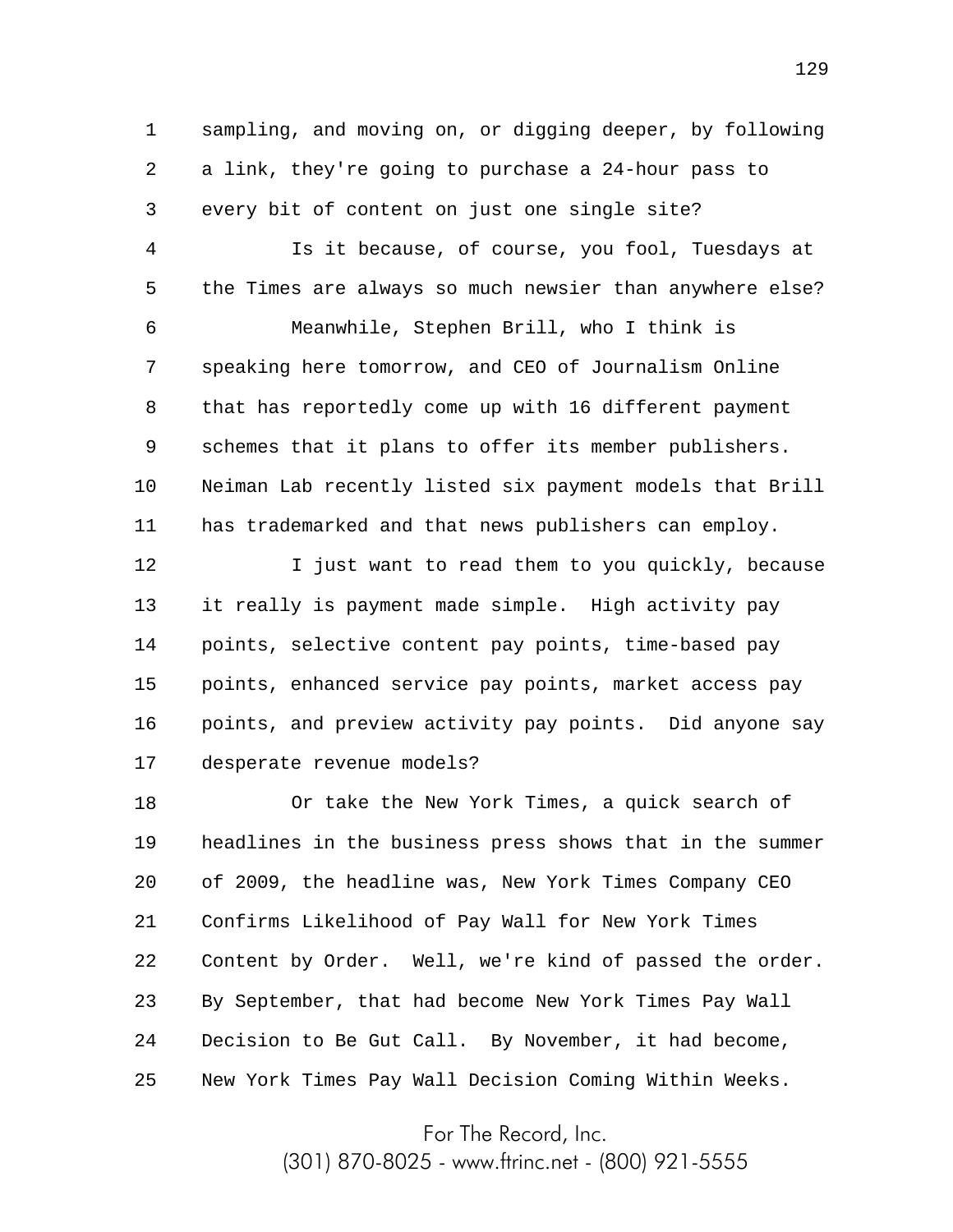1 Are you holding your breath?

2 3 4 5 6 7 8 9 10 11 12 13 14 15 16 17 18 19 It amazes me that Murdoch and Brill and the payroll team at the Times continue to believe that people are prepared to pay for news online. I'm sorry to quote myself again, but I think people are only going to pay for specialized financial information and weird porn. Eighty percent of U.S. News consumers recently said that they wouldn't bother to read news and magazines online if the content were no longer free. Sure, free news content is not a perfect system, but it's a lot like what Churchill said about democracy. It is the worst form of government, except all those other forms. That's the reality. Free content is not without problems, but it's here to stay, and publishers need to come to terms with that and figure out how to make it work for them. Many, many passionate entrepreneurs around the world are making it work for them. I just picked three examples: techdirt.com is

20 21 22 23 24 25 monetizing its engaged and highly informed community by turning them into focus groups for hire. We heard from Paul Steiger, the ProPublica model is a great model of using a not-for-profit model with the help of many, including from the Knight Foundation, that's doing such incredible work supporting real journalism, both at the

For The Record, Inc.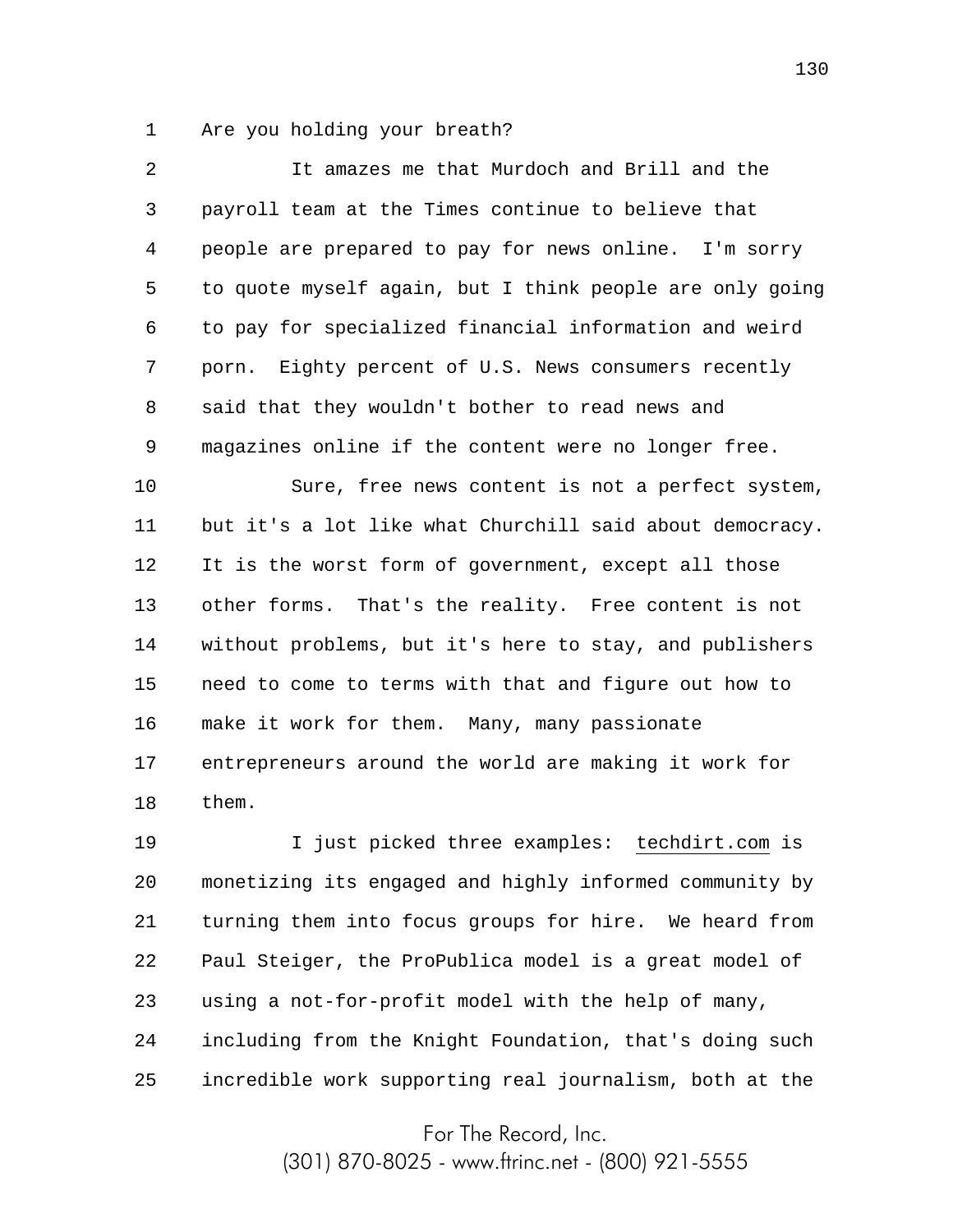1 2 3 4 5 6 7 national and at the local level. To produce impact investigative journalists, our own Huffington Post investigative fund is following the same model, again, a combination of resources from the Huffington Post, and from foundations, we are producing open source investigative journalism available to anyone in realtime.

8 9 10 11 12 There are many different powerful local journalism models, already people have mentioned Voice of San Diego, which supports its award-winning journalism with a combination of advertising and public radio style contributions from foundations and users.

13 14 15 16 So, the new paths to success are still being charted, and much remains uncertain, no question about that. But this much is clear: We can't use an analogue map to expect to find our way in a digital world.

17 18 19 20 21 22 23 24 25 Okay, here's my final point: Desperate times call for better journalists. It's very important for us to recognize that the current media culture, with a few honorable exceptions that I have written again and again about, fail to serve the public interest by missing the two biggest stories of our time. The lead up to the war in Iraq, and the financial meltdown. Just go back and read financial magazines cheerleading all the way until the end of the world, and don't tell me that that's the

For The Record, Inc.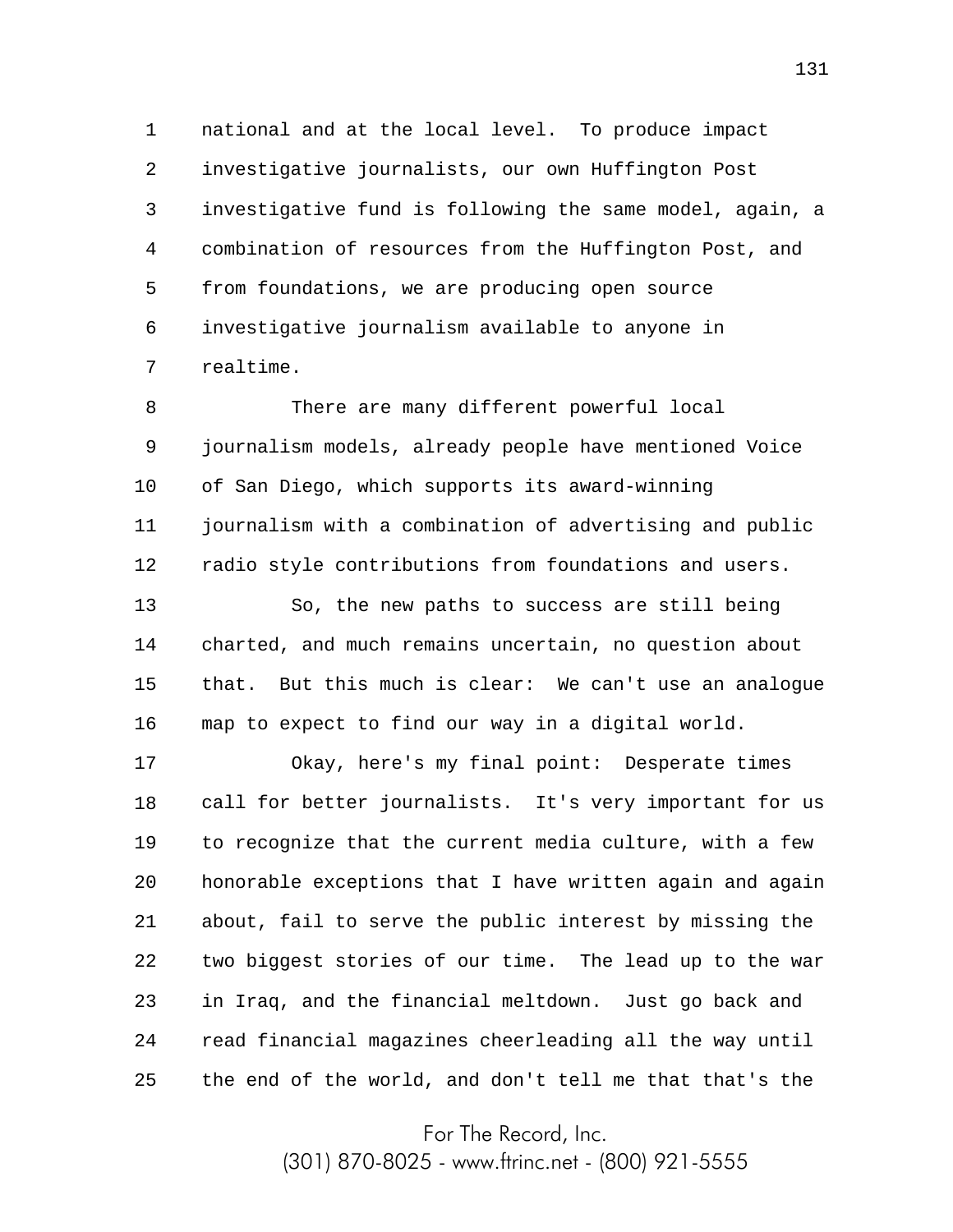1 kind of journalism you want to preserve.

2 3 4 5 6 And I repeat, there were many honorable exceptions, but they were not given much of a voice, or they were drowned out by the thumping sound of journalists walking in lockstep. So, as a result I've read far too many autopsies

7 8 9 and not enough biopsies. So, we need journalism that gives us a lot more biopsies, including right now, with what's still happening around the country.

10 11 12 13 14 That's where online media, because of their persistence, because they tend to stay on a story and stay on a story and stay on a story until something happens, have a huge contribution to make. We've only begun to see the beginnings of that.

15 16 17 18 19 20 21 22 23 24 We also hear a lot of talk these days about saving newspapers, including congressional antitrust exemptions, the bail-outs, but the question should never be phrased like that, although I personally love newspapers, subscribe to about six of them a day, including the Wall Street Journal, and I actually believe that they are going to be here indefinitely. But the question that we are addressing is not the future of newspapers, but the future of journalism, and the two do not always coincide.

Indeed the future of journalism is to be found,

25

For The Record, Inc.

(301) 870-8025 - www.ftrinc.net - (800) 921-5555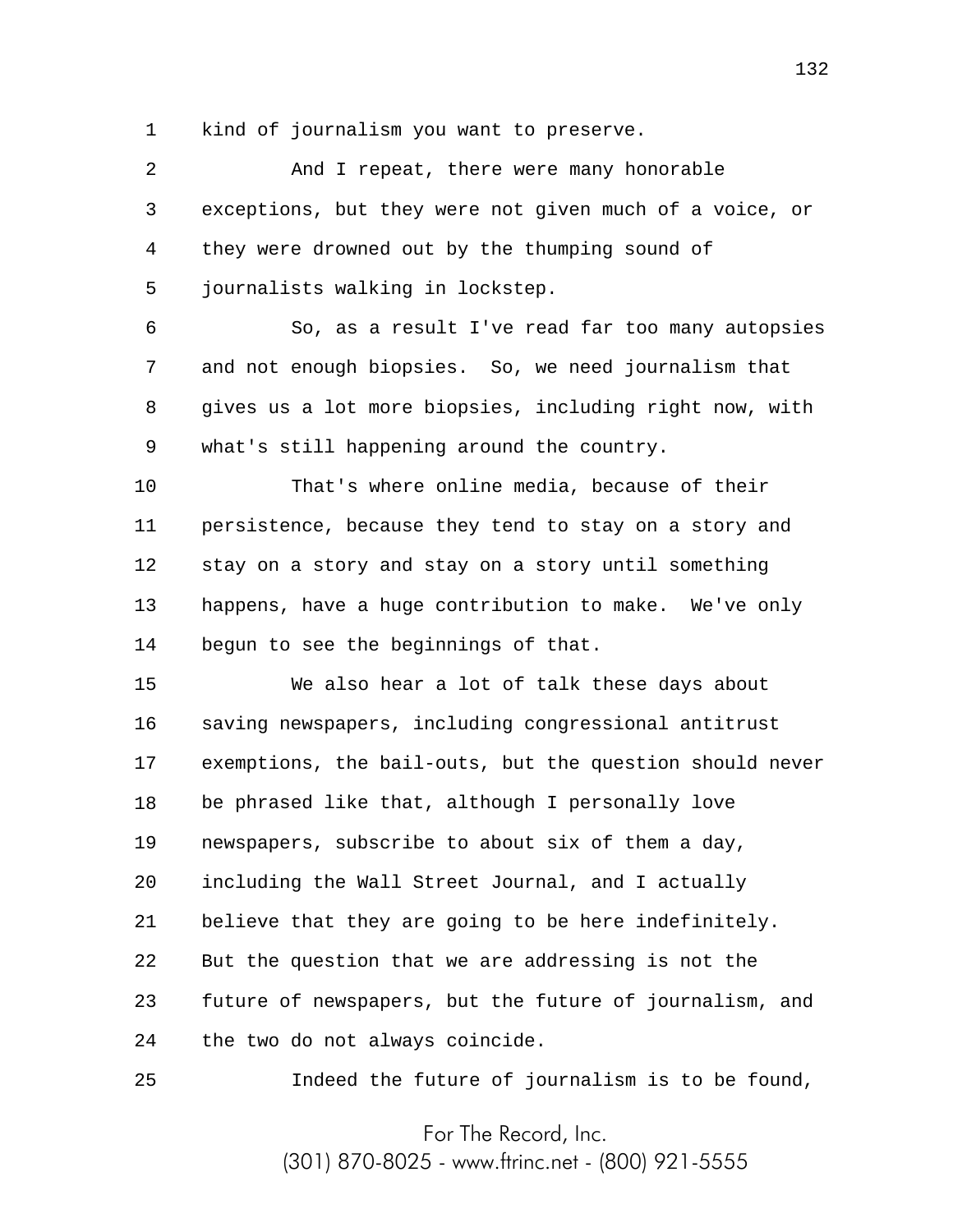1 2 3 4 5 6 7 8 9 10 11 12 13 14 15 at least partly, in the rapidly growing number of people who connect with the news in a whole new way. News is no longer something we passively take in. We now engage with news, react to news, and share news. It's become something around which we cover, connect and converse. We are all part of the evolution of a story now. In short, the news has become social. It will become even more community powered, stories will be collaboratively reduced by editors in the community, and we saw the power of citizen journalism during the uprising earlier this year in Iran. People tweeting from demonstrations and applauding video of brutal violence taken with their camera phones were able to tell a story in realtime and circumvent the efforts of their regime to control the media and the flawed information.

16 17 18 19 20 21 22 23 24 25 In fact, the new paradigm was illustrated perfectly by the New York Times, which covered the story, both in the old way and the new way. Before it came by way of executive editor Bill Keller, who was in Tehran, Iran for the election. Three days after the fraudulent vote, and well after the street rioters had been rev'd up and hundreds of videos had been uploaded and thousands of tweets had been posted, he wrote, and I quote, "With this election, Mr. Khameini and Mr. Ahmadinejad appear to have neutralized for now the

For The Record, Inc.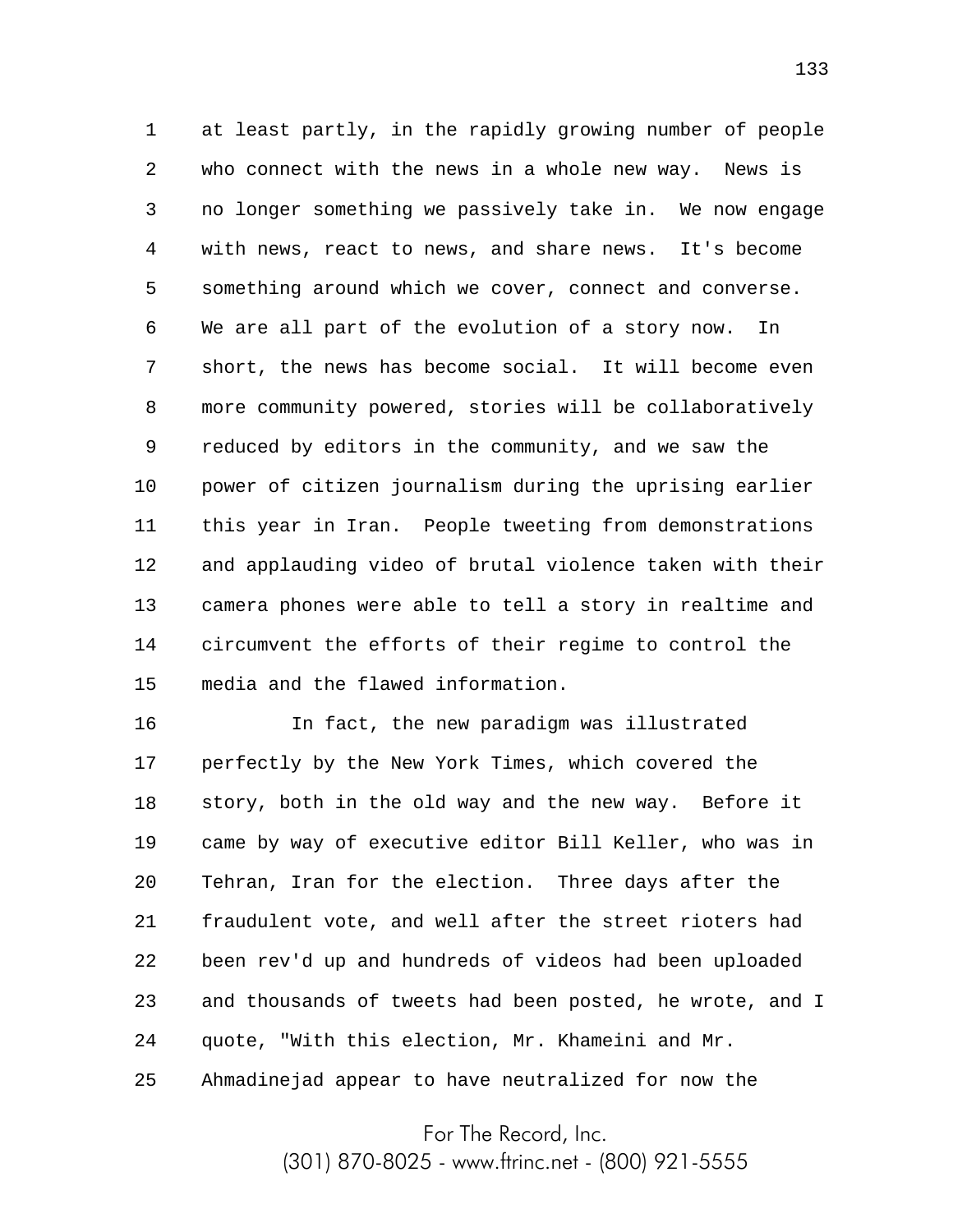1 2 3 reformed forces that they saw as a threat to their power, political analysts said." Clearly political analysts were not on Twitter.

4 5 6 7 8 9 10 Not exactly, right? At the same time, the Times also ran an aggregation blog, by Robert McKey, that was like the terrific one that our own national editor, Nico Pitney, did on the Huffington Post, a 24/7 nerve center of updates, video and tweets, largely by citizen journalists, curated by Robert of the New York Times and by Nico of the Huffington Post.

11 12 13 14 I'm not saying that it's going to be either/or. We need great reporters on the scene, but we also need the citizen journalists, thousands and thousands of them, all around the world, reporting on the stories.

15 16 17 18 19 20 21 At the Huffington Post, we started with the off-the-base coverage with the election and now we have a citizen journalist program called Eyes and Ears and a specific project, bearing witness 2.0 that has been bringing flesh and blood stories from around the country, really bringing to life the statistics of the economic crisis.

22 23 24 25 And here is really my final point, that I don't quite understand: These contributions of citizen journalists, bloggers and others who are not paid to cover the news is constantly mocked and derided. It's

For The Record, Inc.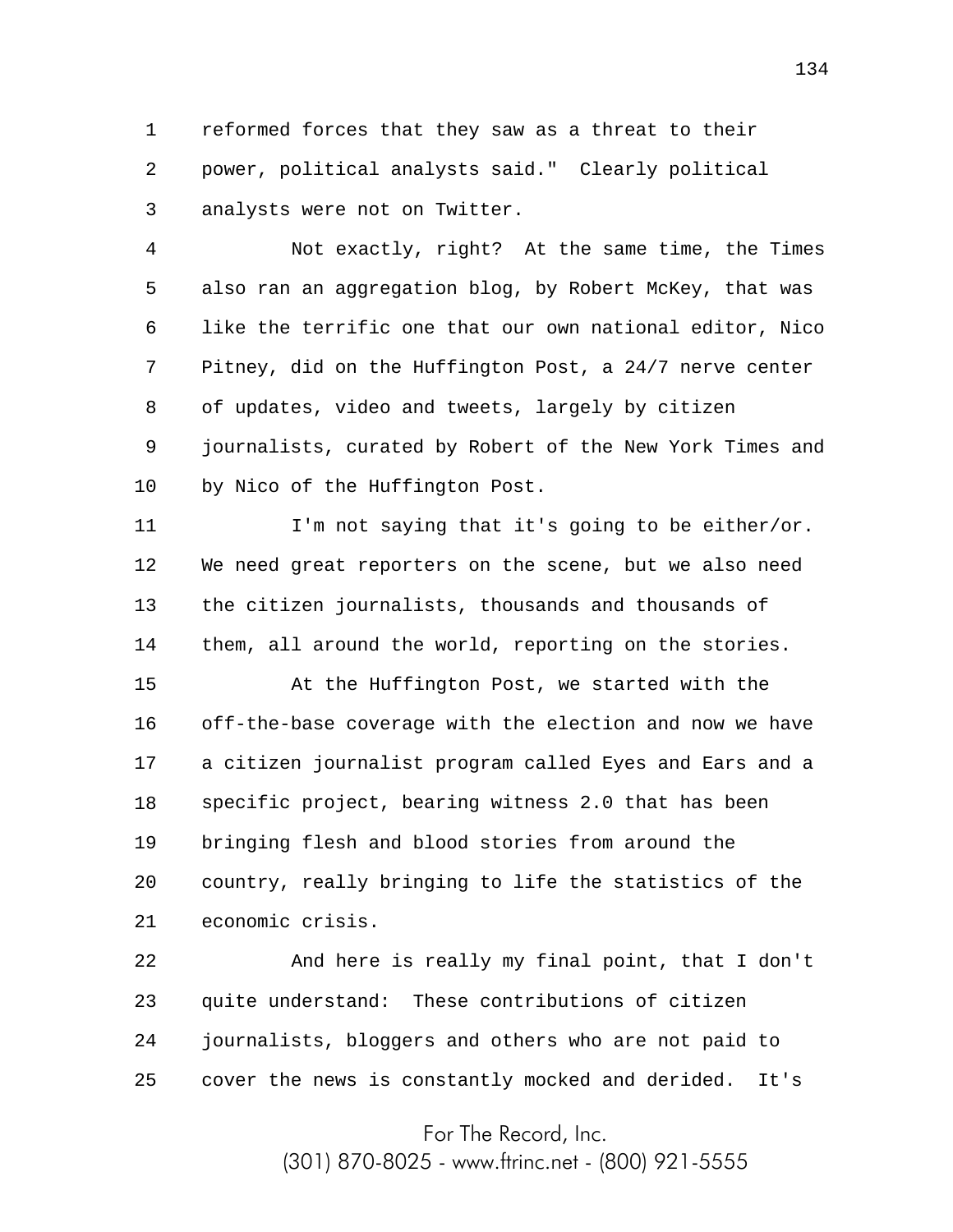1 2 3 4 5 6 7 8 9 10 11 as though people in the old media cannot really understand that technology has enabled millions of consumers to shift their focus from passive observation to active participation. From couch potato to self expression. Writing blogs, sending tweets, updating your Facebook, editing your photos, uploading videos and making music are just a few of the active entertainment options now available to people. But when the data began to show a significant shift in consumer habits, traditional media responded by belittling web journalists.

12 13 14 15 16 17 The same people who never questioned why consumers would sit on a couch and watch TV for eight hours straight can't understand why someone would find it rewarding to weigh in on the issues, great and small, that interest them, even though this is not the way they make their living.

18 19 20 21 22 23 24 25 They don't understand the people who contribute to Wikipedia for free. They really don't. They don't understand the people who maintain their own blogs for free. They don't understand people who write blogs for the Huffington Post for free. We constantly get that. They don't understand people who Twitter for free. They constantly don't understand people who update their Facebook pages for free, who want to tell the stories of

For The Record, Inc.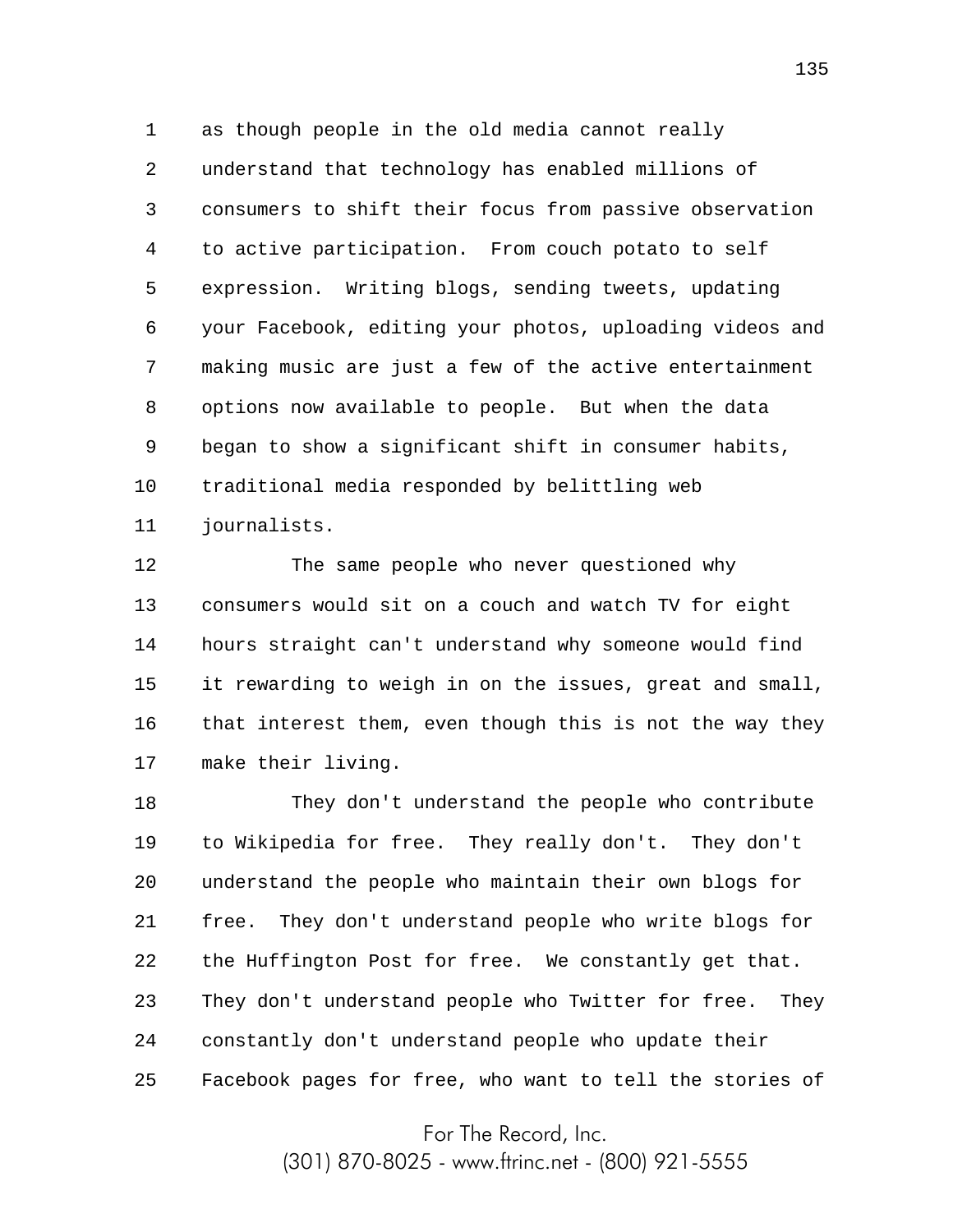1 2 3 what is happening in their lives and in their communities for free. They need to understand that, if they are to understand the future of journalism.

4 5 6 7 8 9 10 11 12 Now, at the Huffington Post and at the Huffington Post Investigative Fund, we also deeply value the role of professional reporters and editors, and we have dozens of them on payroll and as our advertising increases, and it is increasing, we are going to be hiring more and more of them. It's not an either/or model, but we are also going to be expanding our citizen journalism products, and the value of them is absolutely irreplaceable.

13 14 15 16 But at the same time, the value of editors as content guide and curator is going to become more and more essential to keep us from being swept away by all the massive information coming our way.

17 18 19 20 21 22 23 So, the sooner we all embrace this brave new world, the sooner we put aside the increasingly desperate metaphors and increasingly desperate revenue models, the sooner we'll be able to focus on what really matters and what this conference is all about, that in the future journalism will not only survive, but will strengthen and thrive.

24 Thank you.

25 **(Applause.)**

> For The Record, Inc. (301) 870-8025 - www.ftrinc.net - (800) 921-5555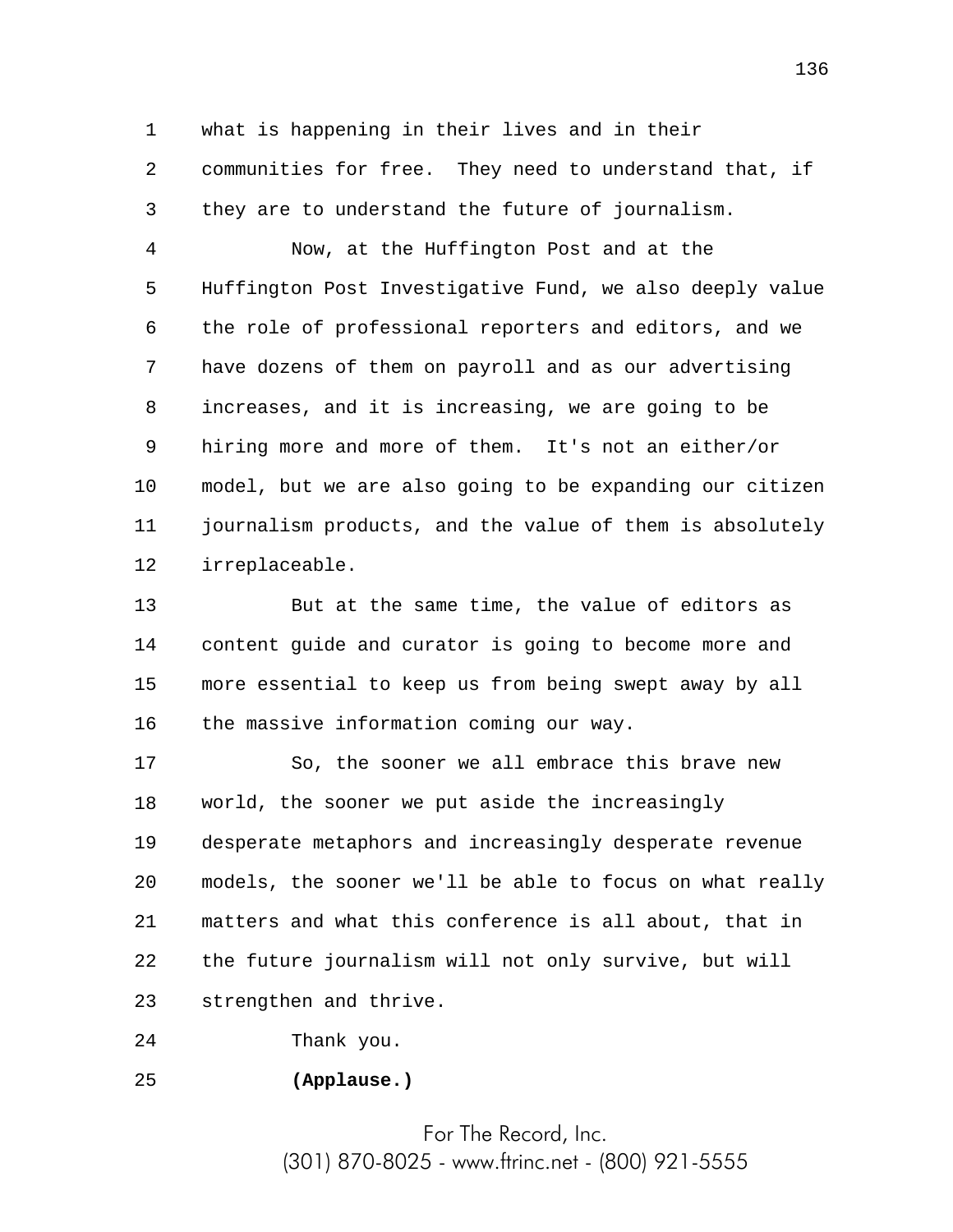MR. LEIBOWITZ: But what does Arianna really think? Thank you so much. We are going to go off to lunch now. We are going to come back at 1:15. The one thing I mention is please keep your badges, it helps us process people in more quickly. Thank you all for a wonderful morning. **(Whereupon, at 12:15 p.m., a lunch recess was taken.)**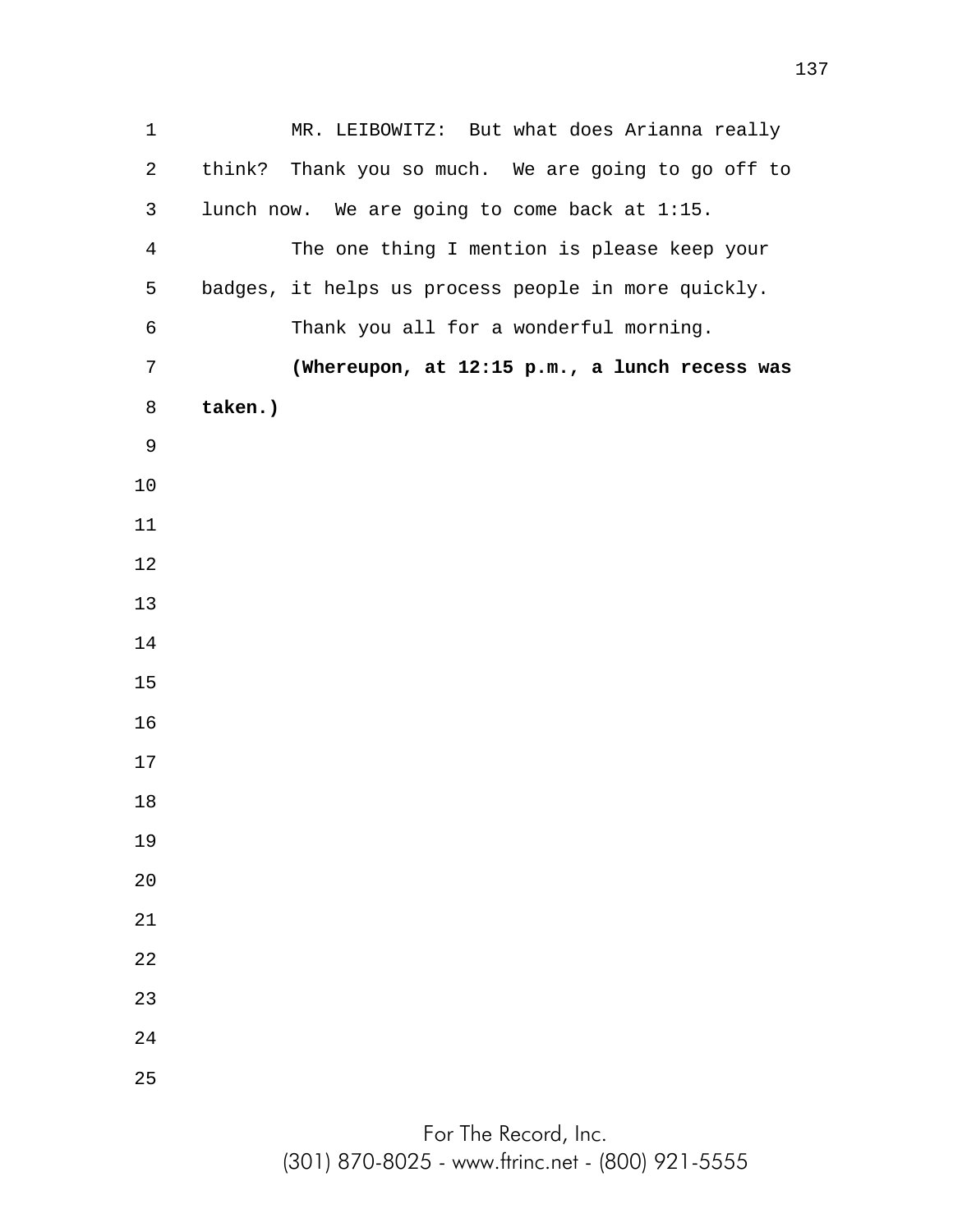| 1  | <b>AFTERNOON SESSION</b>                                 |
|----|----------------------------------------------------------|
| 2  | (1:15 p.m.)                                              |
| 3  | MS. DeSANTI: Would you please take your seats.           |
| 4  | We're going to start again. We have a lot of ground to   |
| 5  | cover today, so we are going to begin again.             |
| 6  | Our first presentation will be by Ken Doctor.            |
| 7  | Ken is an Industry analyst for Outsell and he covers a   |
| 8  | transition of the news media from print to broadcast to  |
| 9  | media on his blog, contentbridges. His book,             |
| 10 | Newsonomics, 12 New Trends That Will Shape the News You  |
| 11 | Get will be published in February 2010.                  |
| 12 | Ken?                                                     |
| 13 | MR. DOCTOR: Good afternoon. I was surprised              |
| 14 | there was no polo questions at the security check. Did   |
| 15 | any of you get those? Len and I went through a rigorous  |
| 16 | check and then she looked for my name on the list and it |
| 17 | wasn't there. She said, oh, just go in. This is a        |
| 18 | great country, isn't it?                                 |
| 19 | So, what I want to do this morning is, in our            |
| 20 | time, take a quick look at the landscape of news         |
| 21 | transition. We face, as we know, lots of challenges and  |
| 22 | conundrums, I want to first look at what I call the big  |
| 23 | bang of media change. Fairly amazing developments, even  |
| 24 | in the last six months, in what I call the new local.    |
| 25 | We're seeing incredible developments, although at a      |

For The Record, Inc.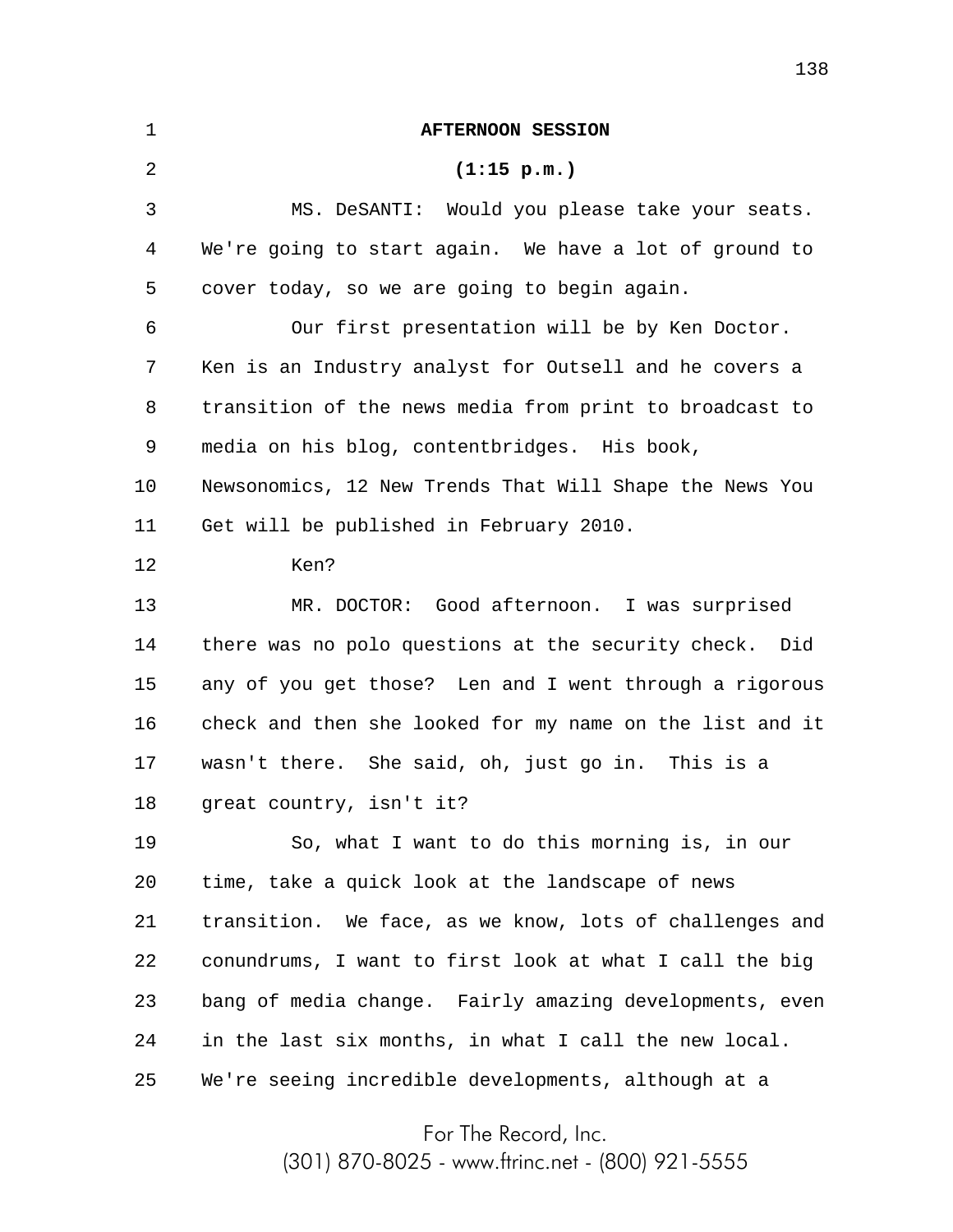1 2 small scale, in local, and then just a couple of slides on the gaps that we face as a society.

3 4 5 6 7 8 9 So, we've never seen change like this, and I think all of you know it, there are really two big revolutions that have gone on. A lot of us who come out of the news world focus a lot more on the reading revolution, but I think it's really the advertising revolution that has taken the breath out of the news industry.

10 11 12 13 14 15 16 17 18 19 20 Of course, they compound each other, but it's important to look at both of them. So, there are a lot of numbers. We all deal with a lot of numbers. I want to talk about a few numbers that I think really matter. People will say, and they have said to I'm sure many people in this room, can you imagine a city without a daily newspaper? I get this question from friends, I live in San Jose, and from friends who have nothing to do but look at the news, they ask this question because they see the paper looking thinner and thinner and thinner.

21 22 23 24 25 Well, the truth is there are now about 90 dailies in the U.S. that are daily newspapers that are no longer daily. So, I think we need a new word for them, but we don't have one yet. They are not publishing on a Tuesday or Wednesday or Saturday,

For The Record, Inc.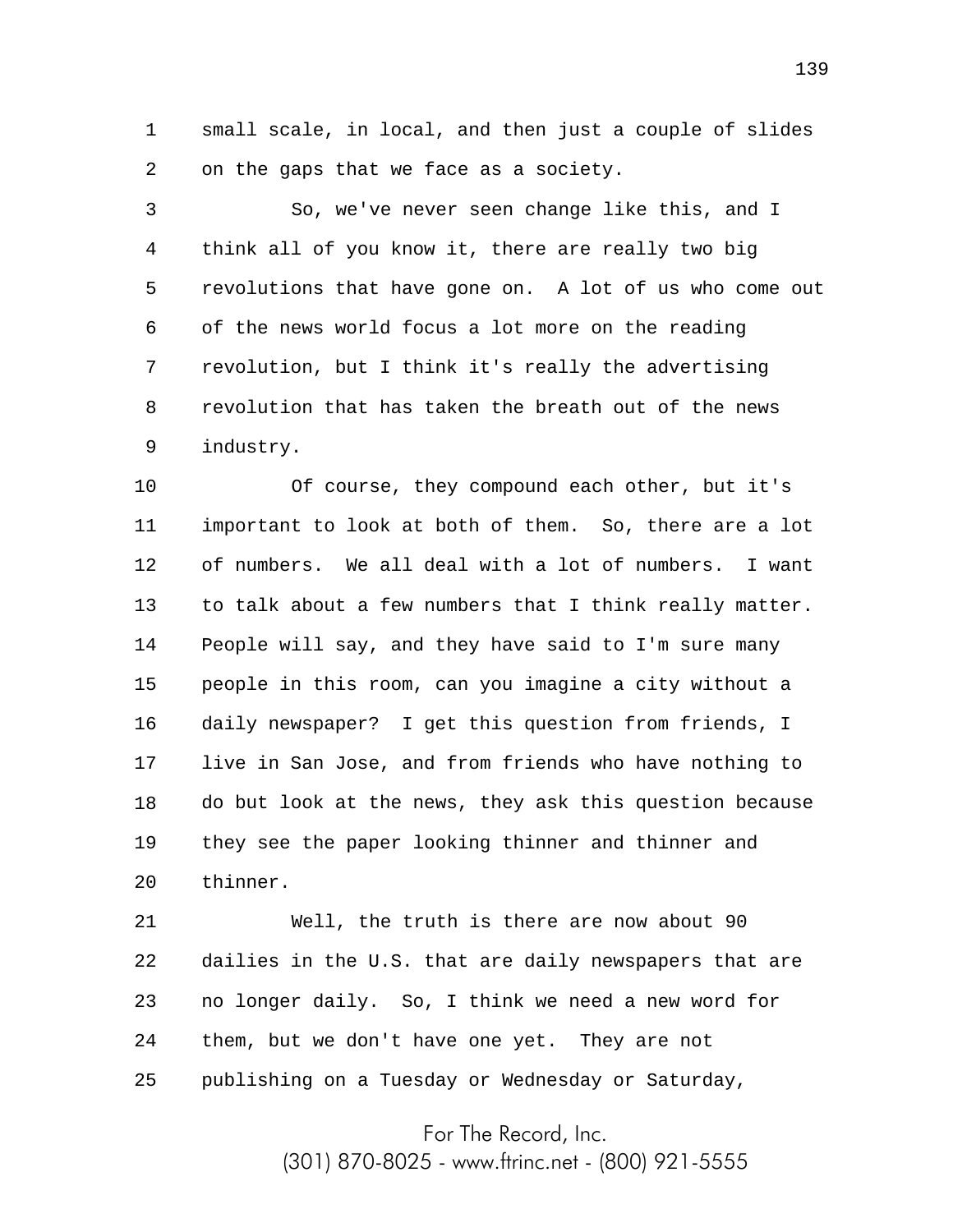1 2 3 4 5 6 7 dropping at least a day of the week. They are publishing a lot less news. So, in some sense, this idea without life of a daily newspaper is already here. Even though many of us in the room who are long-time newspaper readers, we talk to our children and you can see that they do very well in getting news, but without a daily newspaper.

8 9 10 11 If you ask people involved in communities, though, they'll tell you that they don't see reporters at community meetings, at their groups, at government meetings of all kinds. This is an evolving problem.

12 13 14 15 So, if you look at this, these four numbers here, 10,000, this is a low number, at least 10,000 jobs lost in news rooms, that's more than 20 percent in the last two, two and a half years.

16 17 18 19 20 21 Twenty million, an interesting number. The slide in newspaper sales, this is print daily newspaper sales, has been going on for a long time. The Internet has exacerbated it, but it's been going on a long time. Twenty million copies fewer on a daily basis than were printed 25 years ago.

22 23 24 25 Two very important numbers about revenue, 85 percent. So, even with all that newspaper companies have done on the digital side of the business, still, they'll finish 2009 with about 85 percent of their

For The Record, Inc.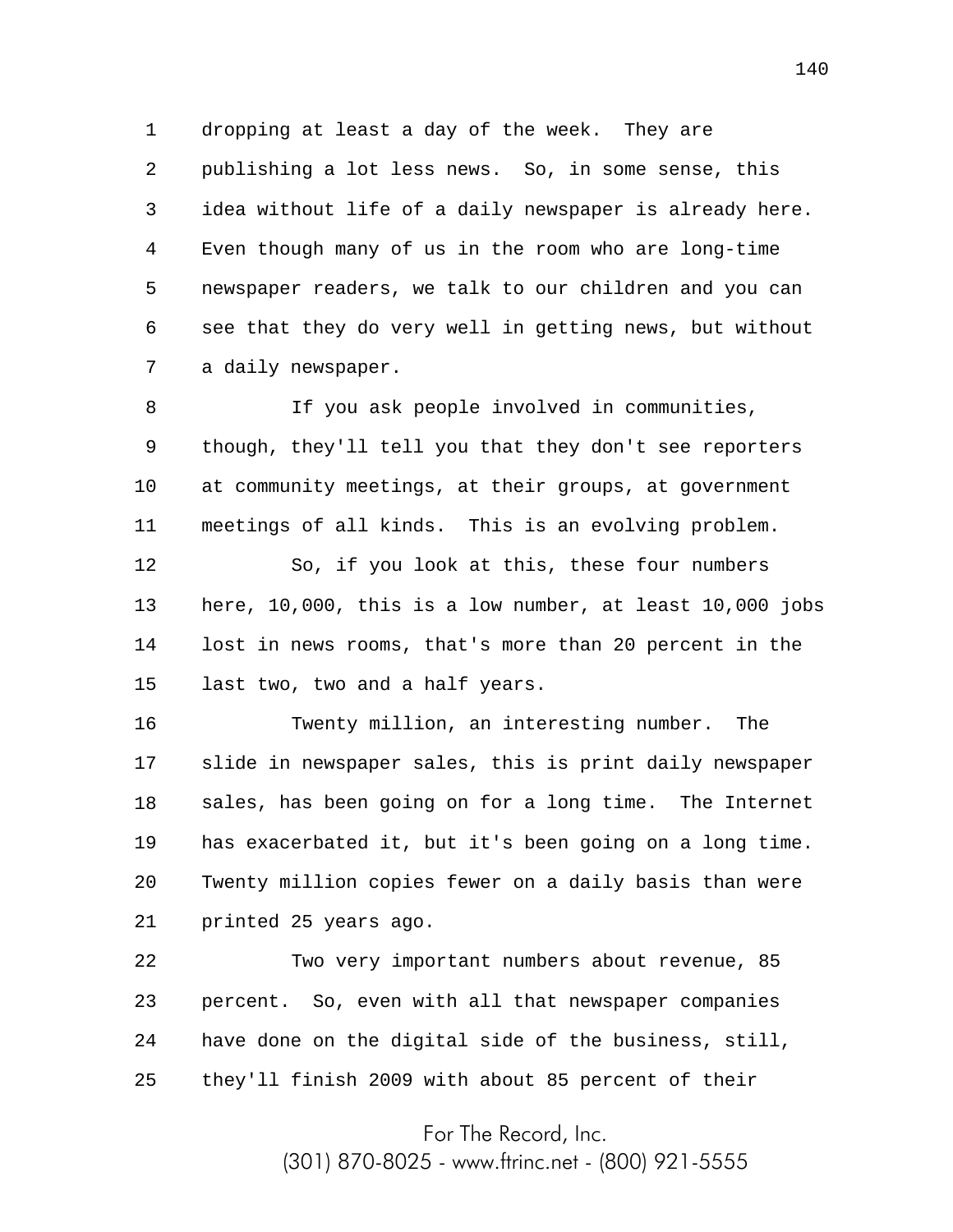1 2 3 4 5 6 7 8 9 revenues coming from the legacy side of their business. Last year at Outsell, we did this number and we looked at it and rolled it up, it was 11 percent. This is a number that crosses the globe of the news industry, and would be fairly characteristic of the United States. This year, it will probably go up to 15 percent digital, not because of digital growth, digital is down as well, but because of the great slide in print revenue.

10 11 12 13 Ten percent, that is a number we often don't focus on. So, we know there is a big, growing ad pie online, and increasingly now, mobile, video, that kind of revenue.

14 15 16 17 18 19 20 In the pre-digital world, newspapers got dependably about 20 percent of the ad pie. In the digital advertising world, they get 10 percent, you could argue 12 percent, depending on these bundling questions, but figure 10 percent. So, where they got 20 cents of the dollar in the old world, they're getting a dime.

21 22 23 24 25 Here's an interesting number, in terms of comparison and clout. If you look at the third quarter of 2009, Google's profits were \$1.65 billion. Gannett, which is the second largest news company in the world now, and first in the U.S., reported total revenue of

For The Record, Inc.

(301) 870-8025 - www.ftrinc.net - (800) 921-5555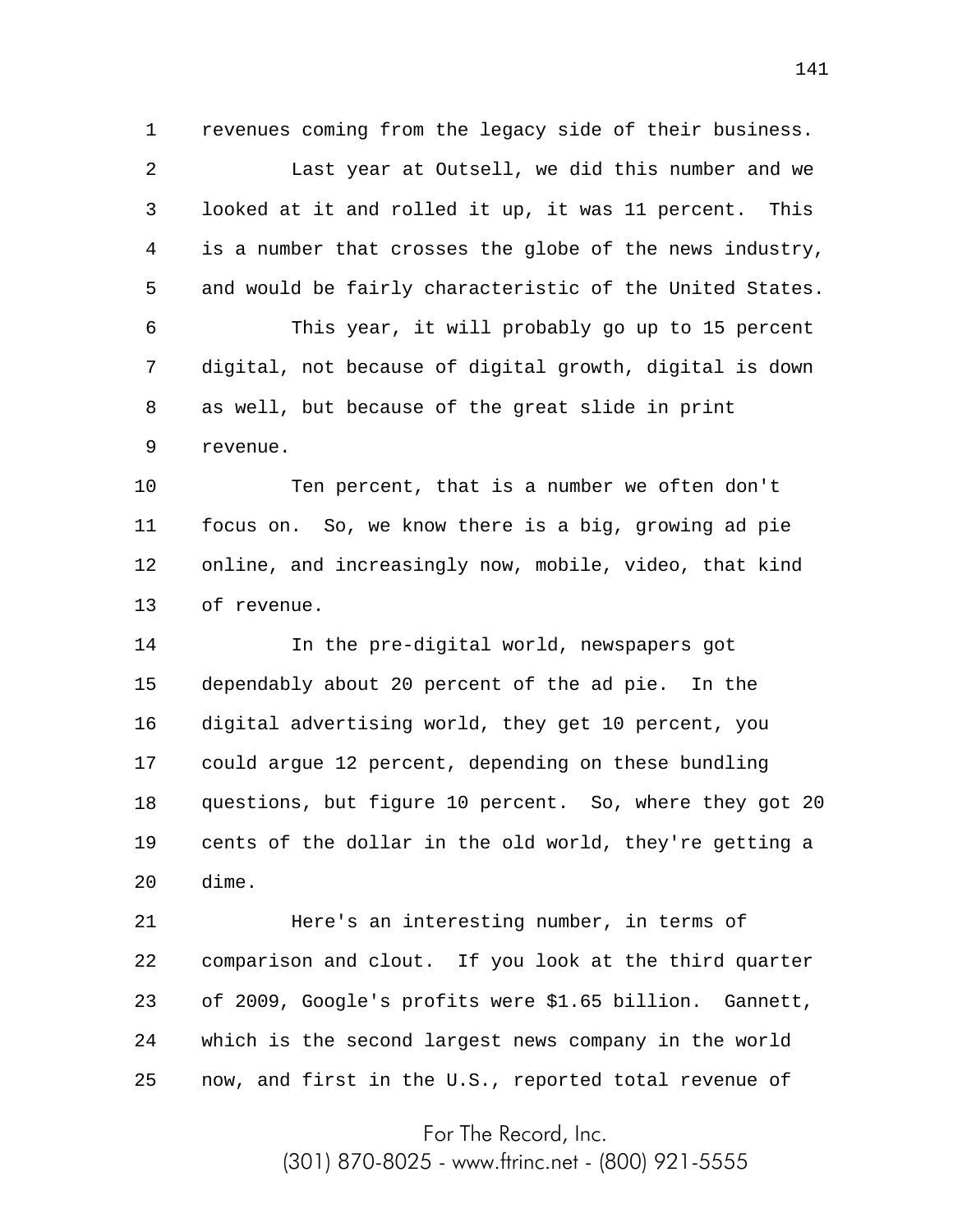1 2 3 4 \$1.3 billion. So, less revenue than Google's profits, and profits of only \$73 million. This is a very good proxy for the change of power we see in the world, and the receding of the news world.

5 6 7 8 9 10 11 12 13 14 15 This is a number from a research project that a colleague of mine, Chuck Richard does, at Outsell, and when I first saw it, I called him up and I said, I have a hard time understanding this number. This number is \$60 billion, which is the number, this is in a survey, scientific survey, three percent, plus or minus, of major U.S. marketing spend. The question here is, how much money are you spending on your own website? So, these are things like site design, redesign, site building, search engine optimization, testing, research, and of course all the staff that goes with it.

16 17 18 19 20 The latest number was \$66.6 billion. Of course, we all use these sites from Best Buy sites to Honda or Chevy or lot smaller sites than that. If you want to directly market to customers, you build, maintain, your own website.

21 22 23 24 25 This, of course, is further money that's coming out of advertising spending, because it's direct to consumer. I think we've given it short shrift. In addition, some \$24 billion will be spent this year on online advertising, more traditional

For The Record, Inc.

(301) 870-8025 - www.ftrinc.net - (800) 921-5555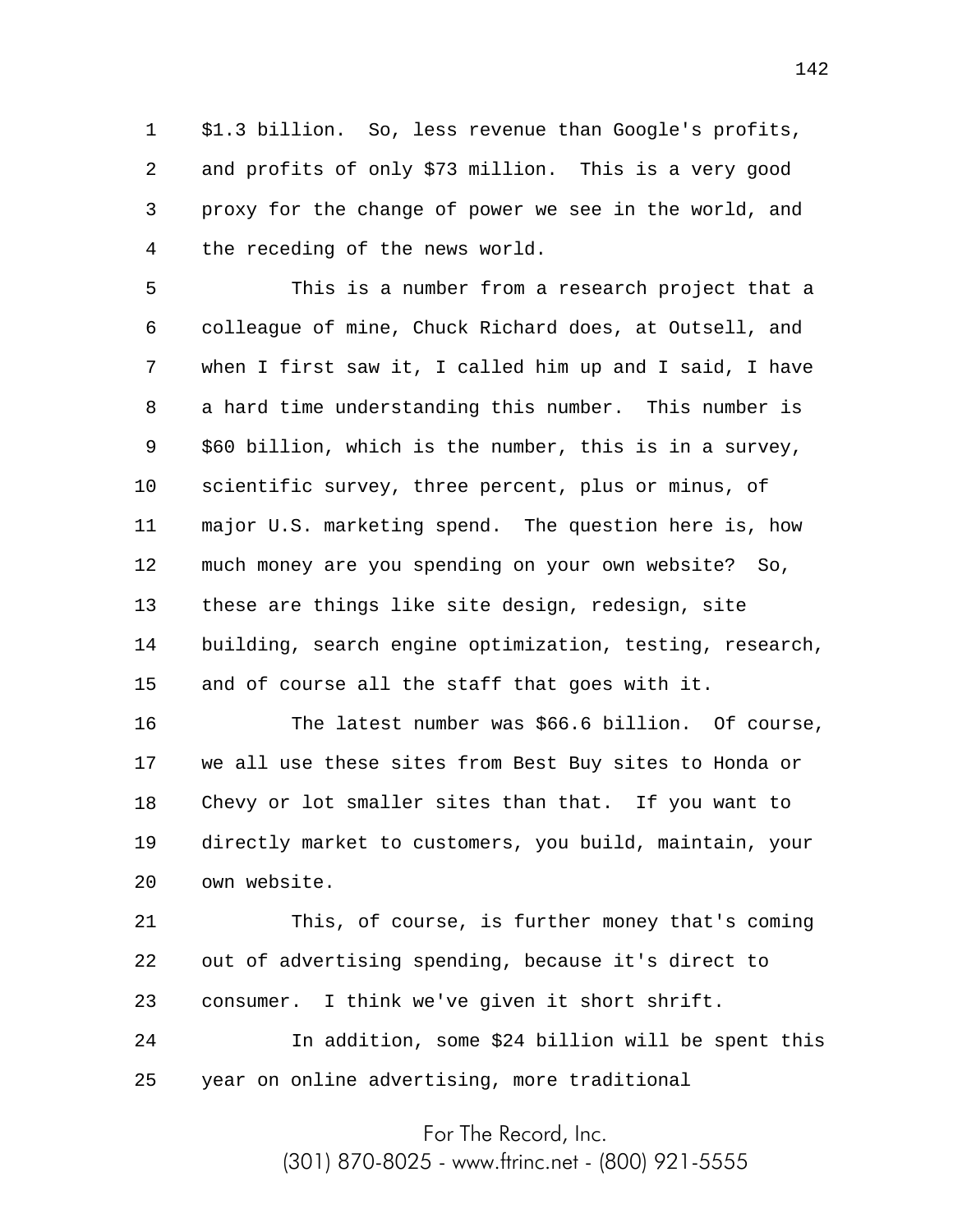1 2 3 advertising, but you add this up, this is where a lot of money is going to, and moving out of print and broadcast.

4 5 6 7 8 9 10 11 12 So, what about the readers and where are the readers? In general, we would say, and it's a hard number to get at, but we would say people are reading the news about as much now as they did ten years ago. Roughly about an hour a day. But of course, and that's one thing the Internet hasn't solved, we only have so much time in our lives. They're spending more time on the Internet, and less time with print, less time with broadcast.

13 14 15 16 17 18 So, a few numbers here. Four out of five. Of the top news sites, on the Internet, only one is a newspaper company, the New York Times, the rest are search aggregators. About a third of people now start their days, they tell us, this is Outsell research, with digital news.

19 20 21 22 23 24 So, instead of going down to the bottom of the driveway, or turning the TV on when busy people are multitasking in the morning, now a third are going digital, either on their phones or on their desktops or laptops. This change from 25 percent two years ago to 33 percent by 2009, early 2009.

25 A majority now, for the first time, tell us that

For The Record, Inc.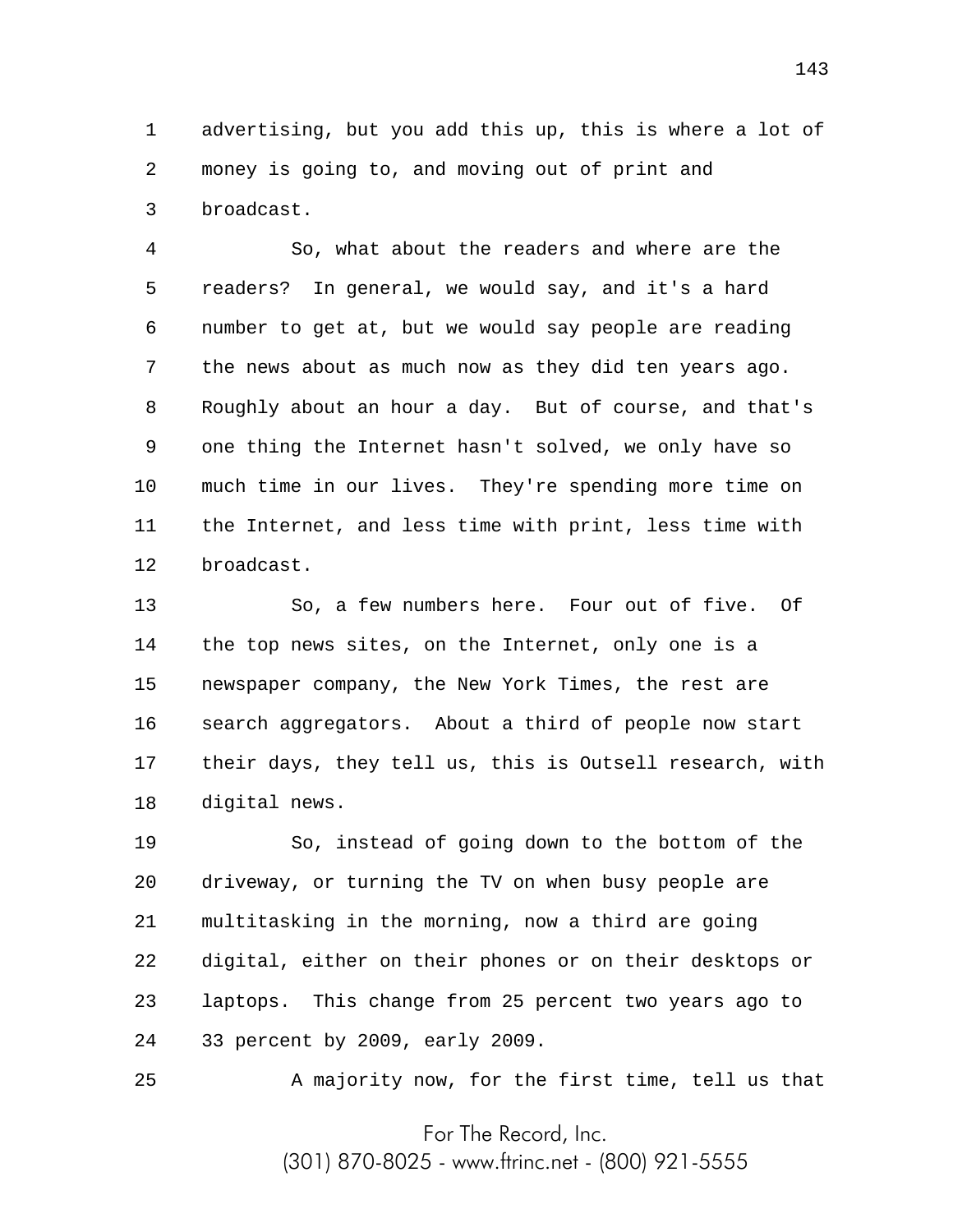1 2 3 4 5 6 they go online for immediate news. They could turn on the radio, they could turn on a TV, we're seeing the struggles of cable TV in the last ratings report, but a majority now say they go to either search aggregators, online newspaper sites, or niche sites to find out what they want to know at that moment.

7 8 9 10 11 12 13 14 15 16 17 18 One in four say local news is a top priority. So, it's interesting, as we know, the daily newspaper was that bundle, it was a great bundle of local, national, business, sports, everything. The Internet blew apart that bundle, and so we want to get at this question of how much do you really use news for local, how much more national? Of course, the answer is, we use it for both, but if you push people to one answer, three out of four will tell you national, and only one out of four will tell you local. That's very telling about the new role and place in society of local news, as we go forward.

19 20 21 22 About 50 percent say that they go to Google, and they scan Google headlines and little summaries of the stories, without going to a news site. Very interesting number, first time we asked that question.

23 24 25 When we asked, we asked it a couple of different ways, would they consider paying for news, in one form or another, we even asked about iTunes for news, 10

For The Record, Inc.

(301) 870-8025 - www.ftrinc.net - (800) 921-5555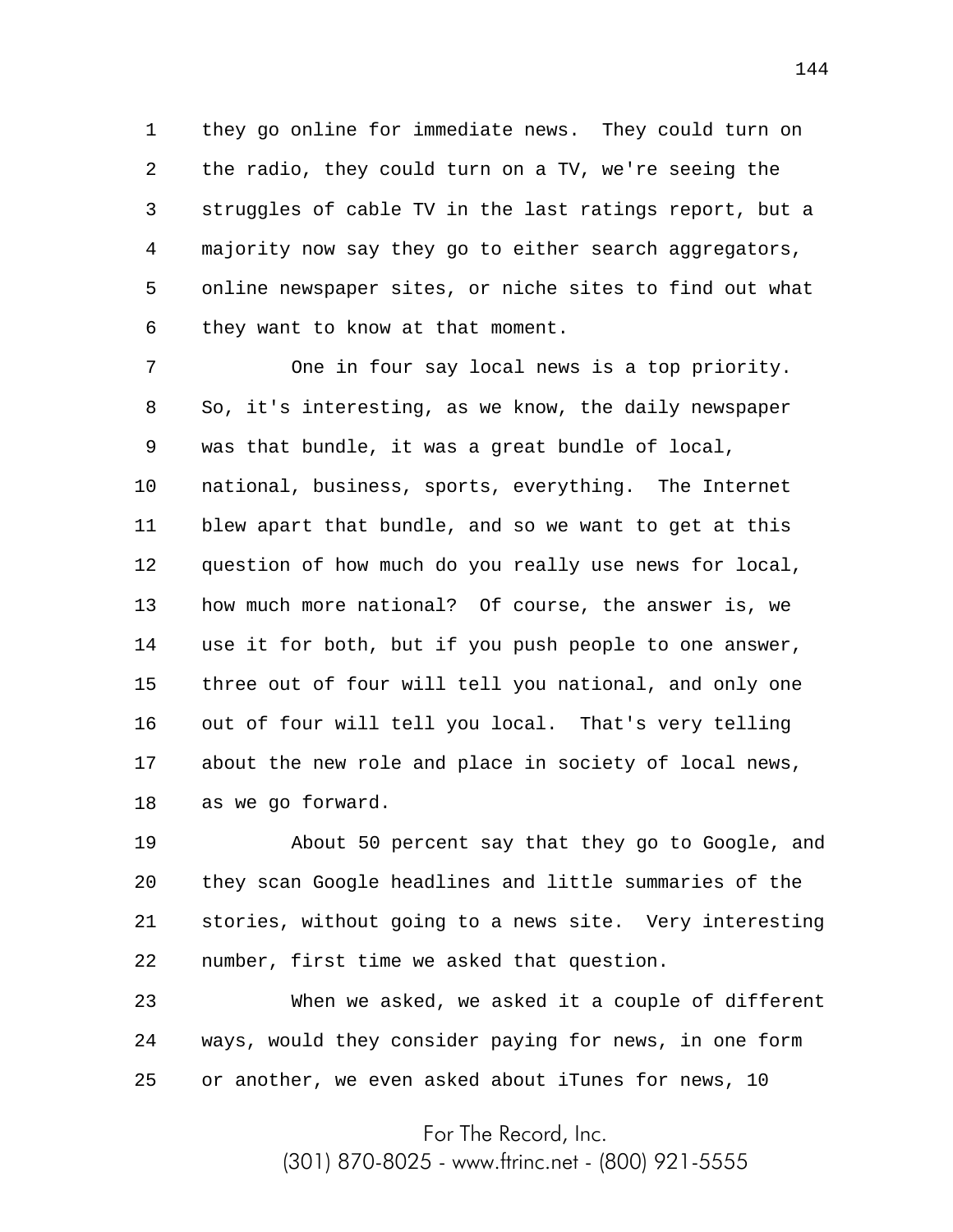1 percent, roughly, said they would consider paying.

2 3 4 5 6 7 8 9 10 11 12 So, ad revenue drop, about \$20 billion and growing. You look at ad drop, circulation drop over time from the height of about nine years ago of the industry, and when you look at those 10,000 news room positions that have been lost, and you do some conservative extrapolations of how many of those are actual reporters who wrote stories, and if they didn't push themselves too much, two stories a week, three stories a week, you end up with about 800,000 stories that will not have been written in 2009 that would have been written in 2006.

13 14 15 What are those stories? We don't know. That's the whole problem, I think, is we don't know what we don't know.

16 17 18 19 20 Downsized is the word to describe the industry, 40 percent less newsprint, 20 percent down in staff, little capital, and diminished community clout, something that we often ignore but is very important in journalism.

21 22 23 24 25 We asked publishers about next year and they'll say flat to five percent, which basically means, we have no idea. Visibility. The split we're seeing. There's a group I call the digital dozen, basically 12 to 15 companies, BBC, New York Times, the Journal, Reuters, et

For The Record, Inc.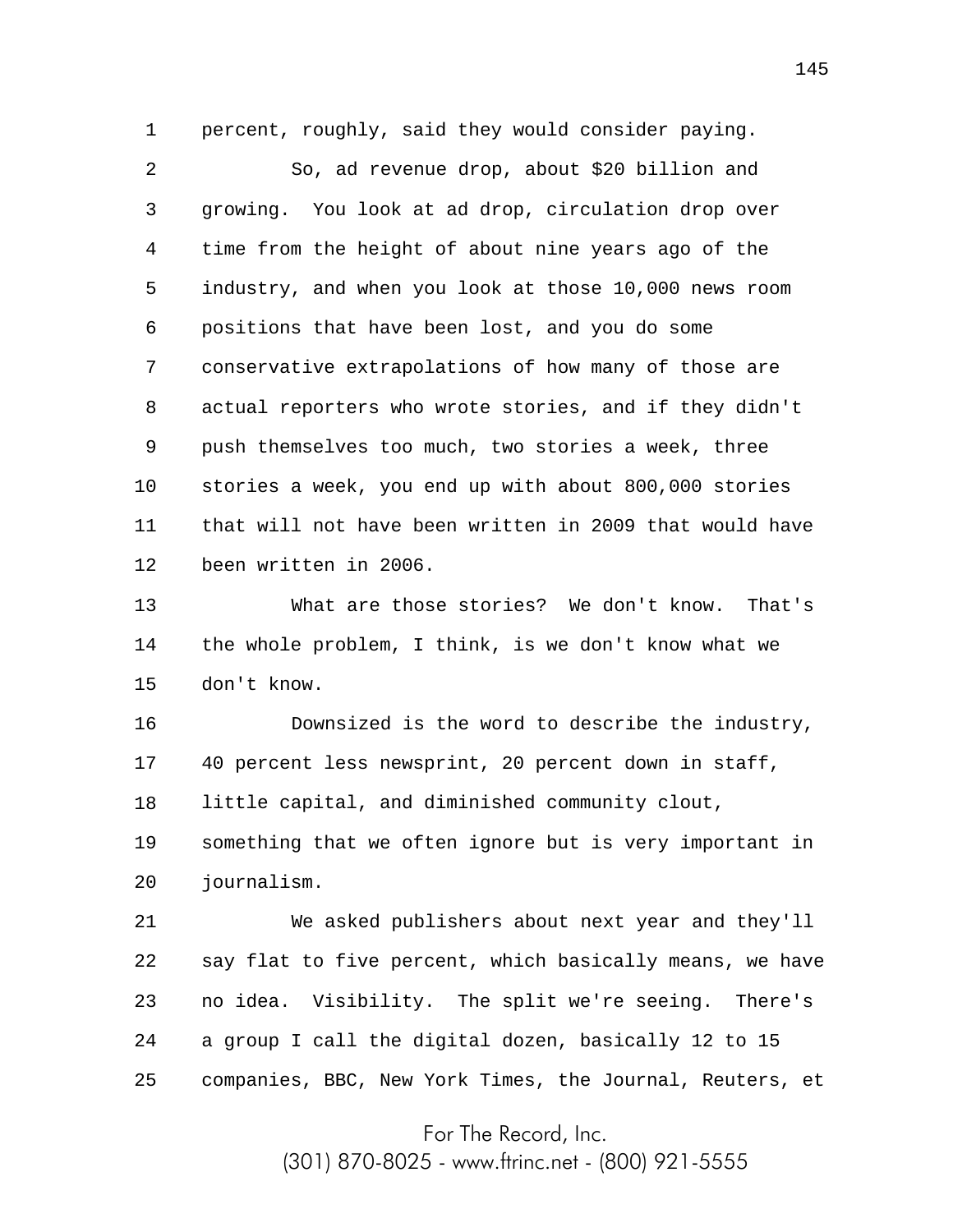1 2 3 4 5 6 7 8 cetera, up there. These are companies that have a global reach. They have a big opportunity, although they're struggling with costs, just like everybody else, but the new local is a free-for-all. There's a dominance of monopolies that we've experienced for decades, we thought it was permanent, but the flanks are now open, and a lot of people are putting their hands in the new local.

9 10 11 12 13 1997, when I left the Pioneer press as managing editor in St. Paul, this was kind of how we looked at the world, nice uncluttered world, a couple of TV stations, one troublesome newspaper in Minneapolis, and life was good.

14 15 16 17 I couldn't fit all of the brands on this slide that are competitors or readers and competitors for advertising. Many, many competitors of every kind, social, national, local.

18 19 20 21 So, lastly, I wanted to look at, just what are these companies, who are these companies, and I have categorized these companies in the seven kinds of categories in the new local.

22 23 24 25 First one, ankle biters and watchdogs. I had a VP of a major news company when I asked him about a new start-up, he said, oh, they're just ankle biters, we're not worried about them. These are companies like Mint

For The Record, Inc.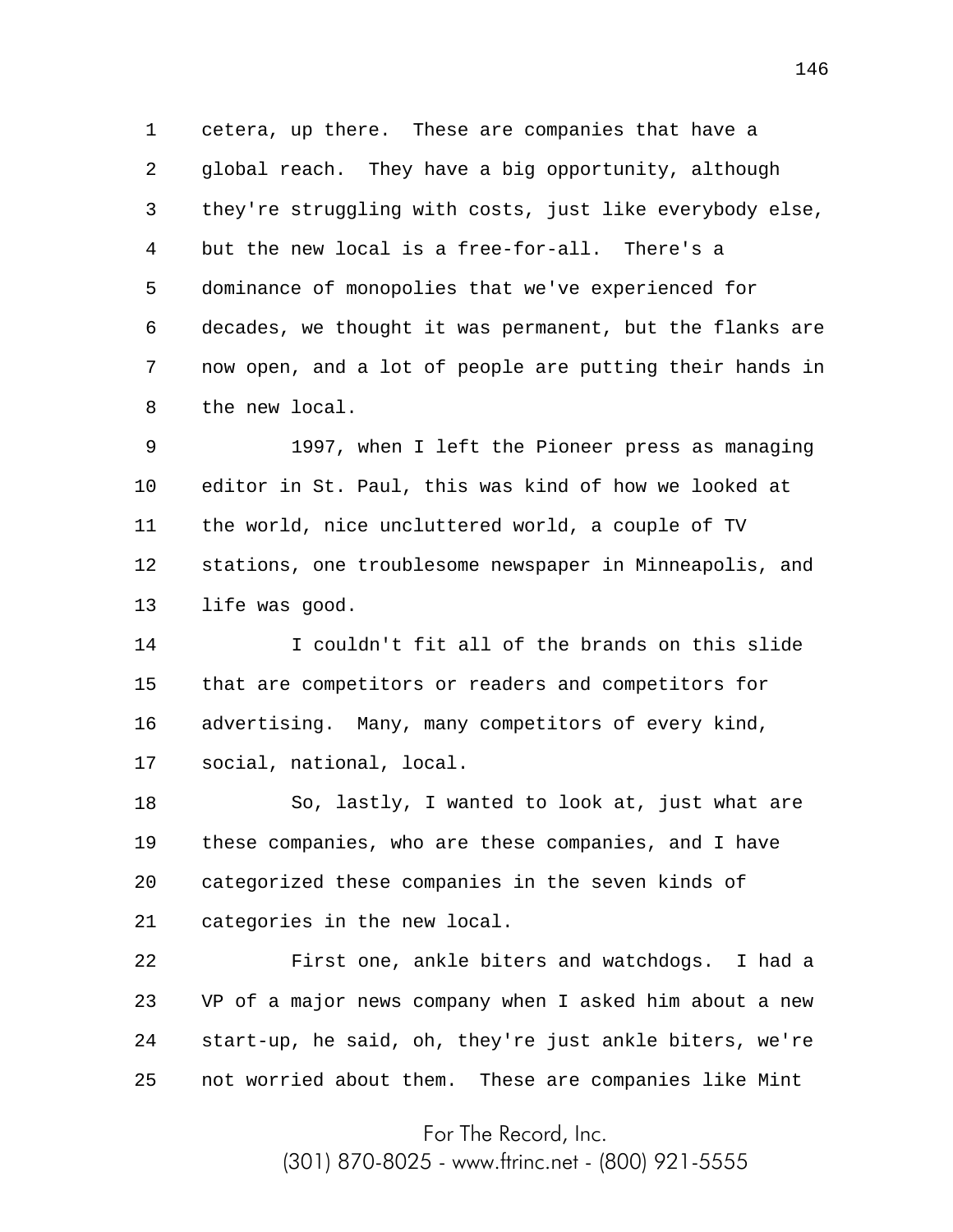1 2 3 Post, Voice of San Diego, Pegasus in Dallas, that six, 12, 18 people, taking on news operations that don't seem to be a big competitor to the newspapers.

4 5 6 7 8 9 10 11 12 The next generation, though, I am calling knee choppers. They're moving up. In this city, we have Politico has made the announcement that they are starting an operation, talking about hiring dozens of people, we'll find out how many of those are in the news room. Same thing in the Bay Area. Same thing in Texas. Just incredible flowering of this as the recession ends. Professional salaries and a lot of local broadcast partnerships.

13 14 15 16 17 18 Local broadcasters themselves are getting in on the act. They were slow behind newspapers, but they are now getting into the act. One number on local broadcasters, interesting is that in the top 50 markets, 14 of those are now led by, in terms of local news, broadcasters.

19 20 21 22 23 24 25 Pro-am aggregators. about.com was the first one out there, but now we have Demand Media, examiner.com, Helium, their model is really interesting. You get a lot of writers, some of whom used to work for newspapers or magazines, a lot of others who are aspiring, you have an ad revenue focus, figure out what the advertisers want, you mix and match and you produce tens of

For The Record, Inc.

(301) 870-8025 - www.ftrinc.net - (800) 921-5555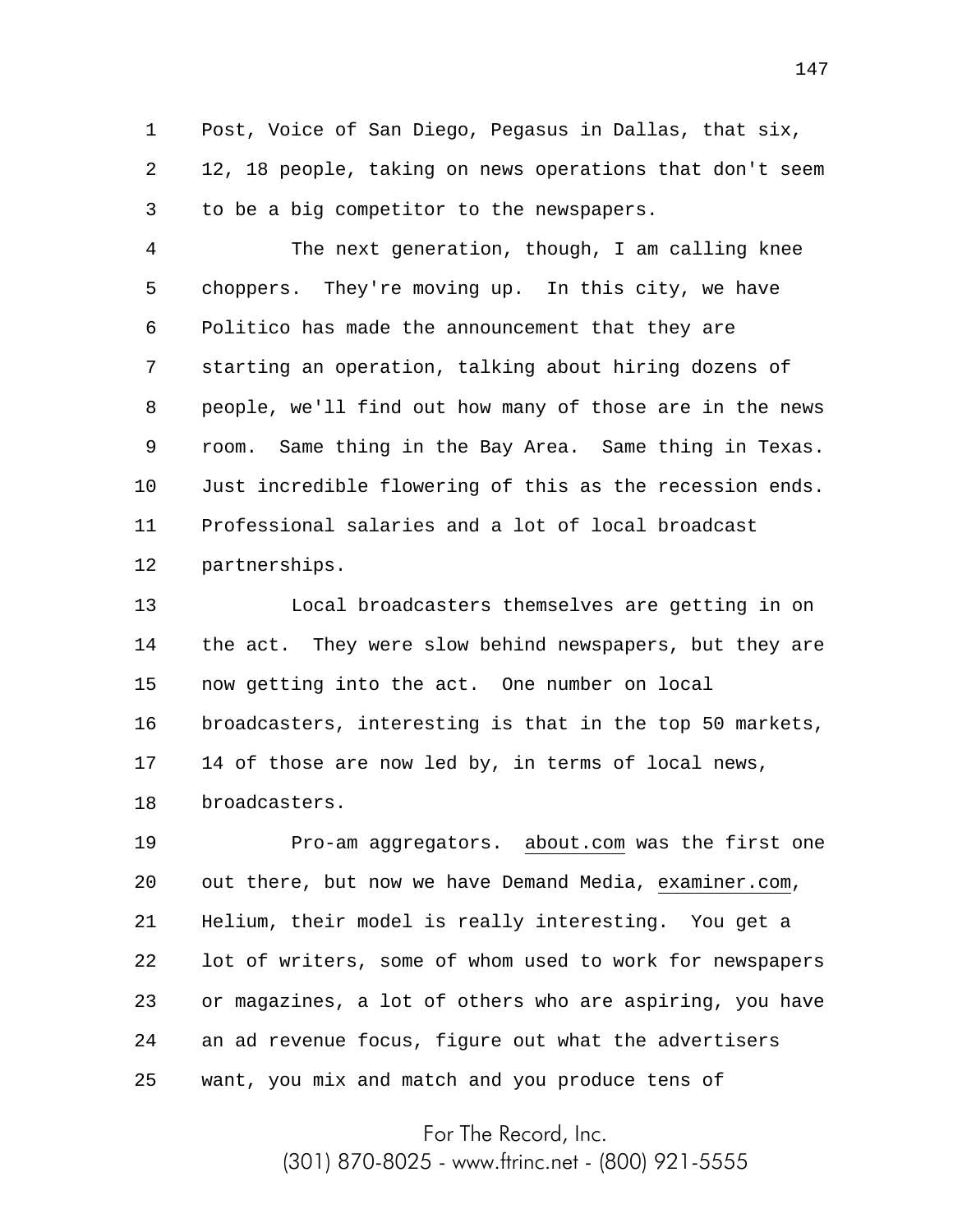1 2 thousands of new stories. Our question is, is it journalism?

3 4 5 6 7 8 9 10 11 12 13 14 15 16 17 So, having worked in a news room, and many of you have out there as well, we don't often think about it, but journalism is manufacturing, with as much or as little value as you want to add. What I'm hearing from a lot of the pro-am people is, they're adding value, but they're adding feature value. Then we have public radio stations, in force in Boston and LA and San Francisco and Minnesota moving up and becoming actual news sites. The search engines, moving to get local dollars, which Burrell Associates is estimating at about \$15 million next year. Patches and AOL sites, many attempts by the search engines to get local. Then the national headbangers here, the Journal and the Times going at it, of course, head to head in New York, across the country, and now locally.

18 19 20 21 22 Newspapers are retooling, official morning news has increased circulation prices 40 percent in the teeth of the recession and is one of the few newspapers adding staff. I call newspapers now a Starbuck's buy, it's a buy, it's a convenience buy, it's a habit buy.

23 24 25 So, lastly, the gaps. The old model of the newspaper is unfortunately, I believe, unsustainable, and noncompetitive, and at a disadvantage. We talk

For The Record, Inc.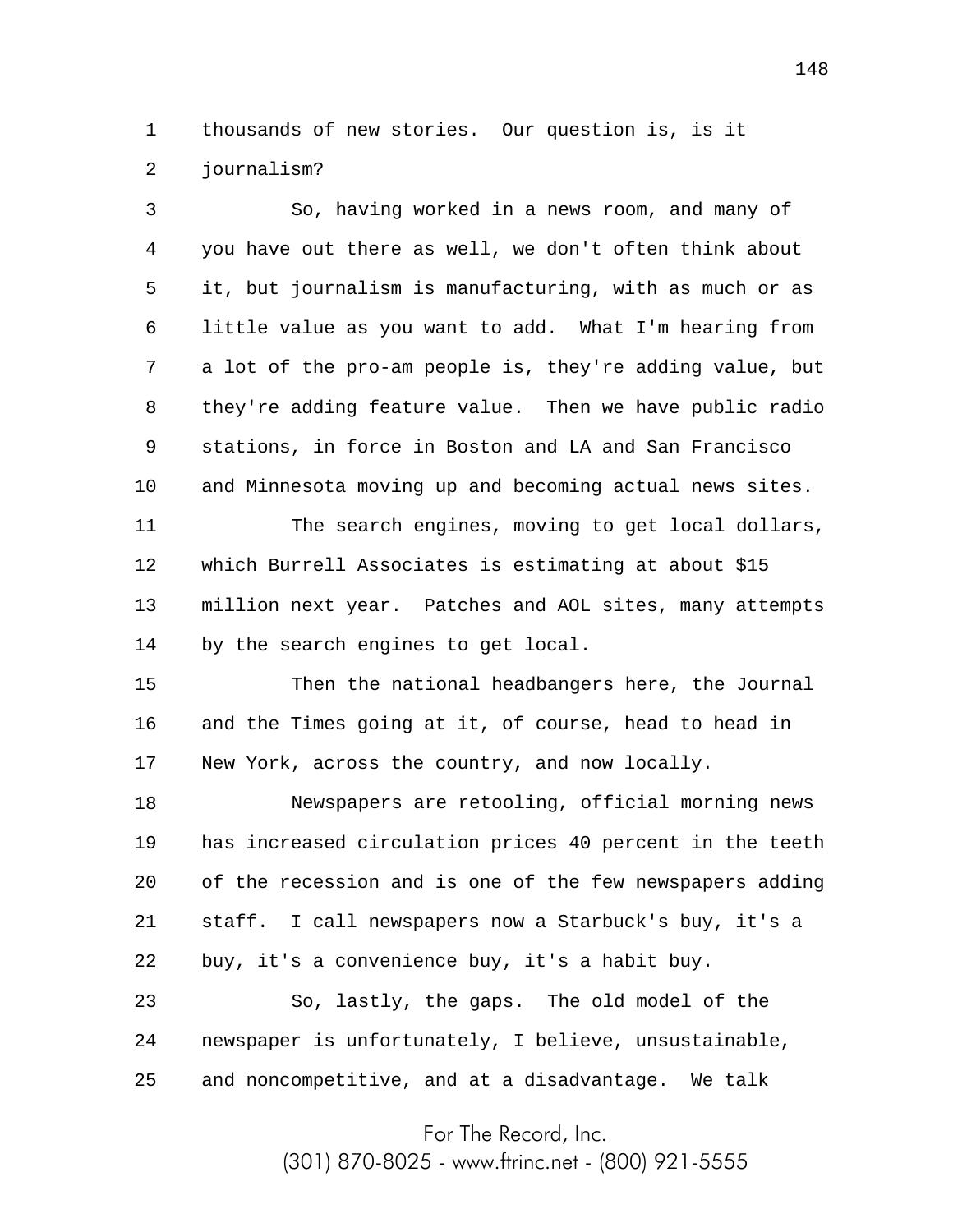1 2 3 4 5 6 about competitive advantages and how you can sustain them over time. The problem now is that the printing presses, the circulation systems, the big buildings, are an anchor around the necks of newspapers, and that instead of a battleship, which won the old wars, the speedboats are winning.

7 8 9 10 11 12 13 14 So, the gaps, coverage gap, 800,000 stories a year. News-ad gap, we're seeing this newsy news, but it's not really local news, it's not government news, it's not watchdog news. We have a pay gap, pro-am journalists are getting \$2 or \$10 a story. That doesn't pay for professional journalism. We have a credibility gap. People are trying to figure out what to trust, we're all figuring it out, but it's an ungainly process.

15 16 17 18 19 So, lastly, we know that there is a market for news. People still want to read, but is the market up to providing us the market system, the commercial system, up to providing us with the local news that we need, and if not, who or what is?

20 21 I think Mr. Downie has some good solutions, as you listen to this issue, and I thank you for your time.

## 22 **(Applause.)**

23 24 25 MS. DeSANTI: Thank you very much, Ken. Now we will hear from Len Downie, who is well known to many of you, he served as executive editor of

For The Record, Inc.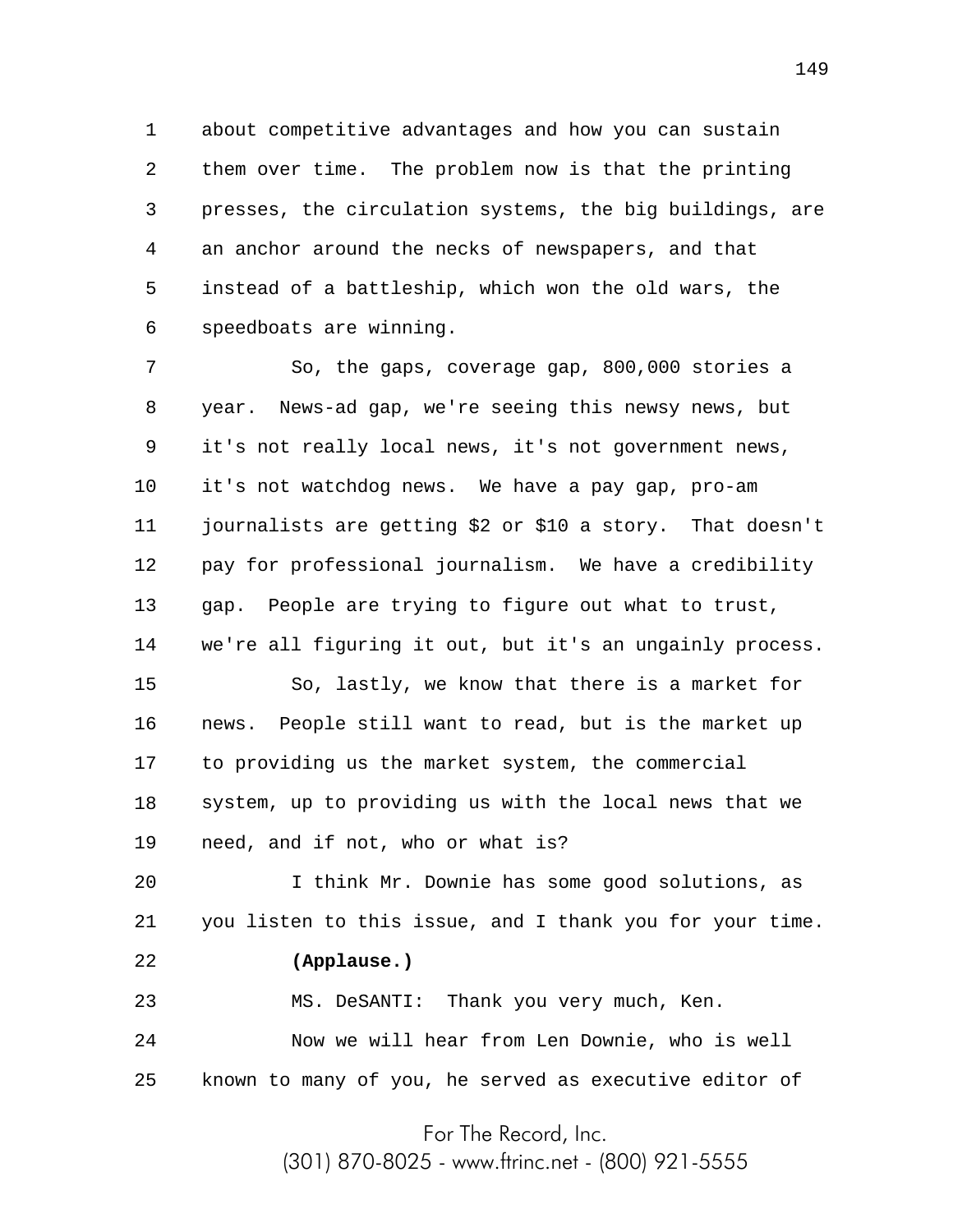1 2 3 4 5 6 7 8 the Washington Post for 17 years, from 1991 to 2008, during which time the Post news staff won 25 Pulitzer Prizes. He is now a vice president at large at the Washington Post Company, and Weil Family Professor of Journalism at the Walter Cronkite School of Journalism and Mass Communication at Arizona State University. He will report on a study that he did with Michael Schudson for the Columbia University School of Journalism.

9 10 11 12 13 14 15 16 17 18 MR. DOWNIE: This does dovetail very nicely, Ken did a great job of running the numbers, as they say in public radio, and also analyzing them well and pointing out the problems and the gaps. Earlier this year, at the very beginning of the year, Michael Schudson, a professor of journalism at Columbia University, and I, were asked by Nick Leman, who is the dean of the Columbia University School of Journalism, to do a research and recommendation project on the future of journalism.

19 20 21 22 23 24 25 One of the things we wanted to do was provide facts. Ken gave you the sort of macro facts very, very well. If you read our report, which is available at the Reconstruction of American Journalism, just Google it, you'll find the report, it's also on the Columbia journalism review website, cjr.com, along with a lot of commentary.

> For The Record, Inc. (301) 870-8025 - www.ftrinc.net - (800) 921-5555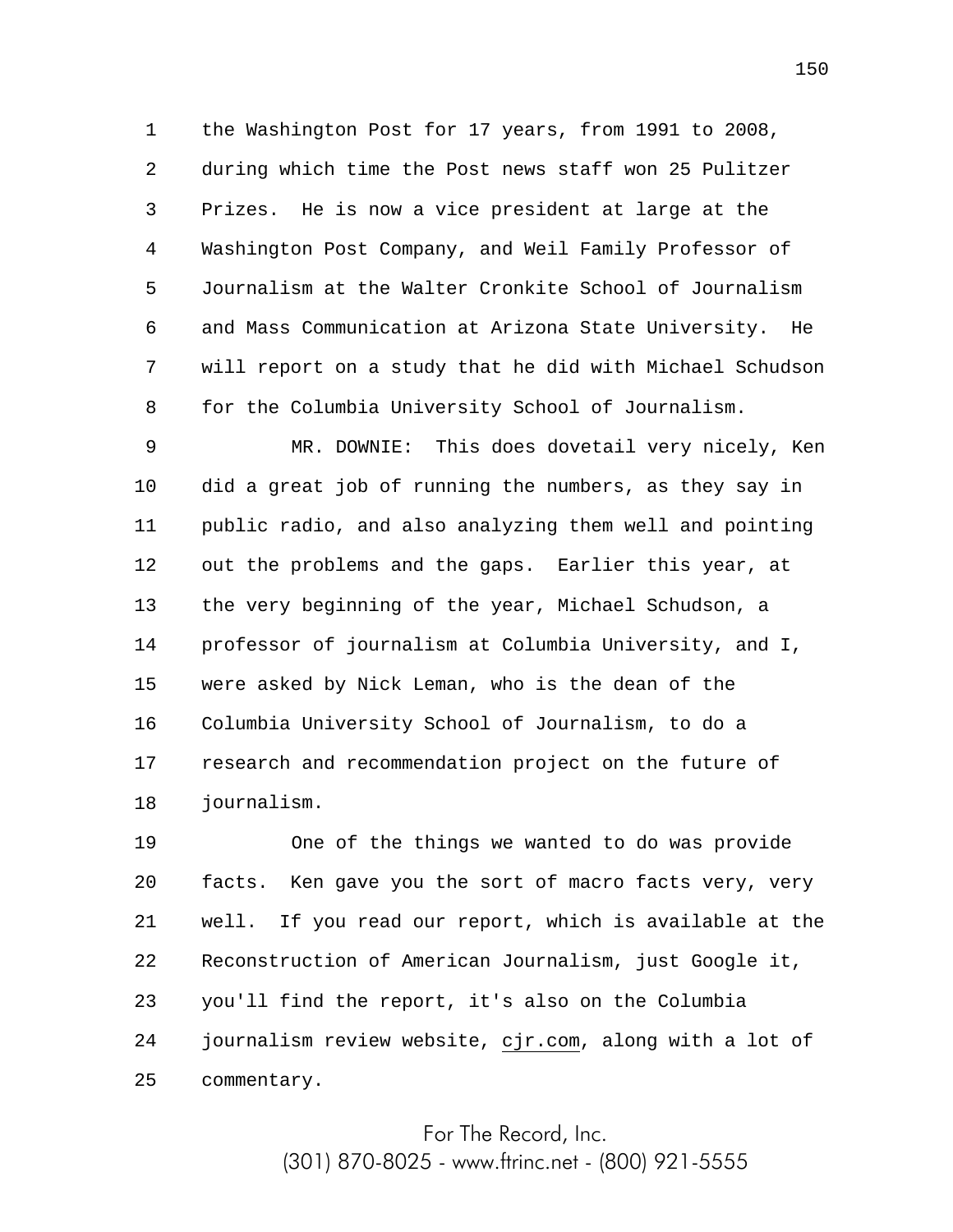1 2 3 4 5 6 7 8 9 10 11 One of the things we wanted to do was to get down to the micro facts. We went around the country, interviewed lots of people in journalism, lots of experts on journalism, went to endless conferences and visited lots of news rooms. So, I believe that we have a fact base here that I think is useful in a lot of these discussions. You've already heard and will hear during these two days a certain amount of hyperbole about what's going on, but we try to provide facts that you can make use of in trying to decide how to proceed in the future.

12 13 14 15 16 17 18 19 20 What the report does is detail what Ken had just told you, which this is a transformational moment in American journalism in which the domination of newspaper and television news is rapidly giving way to a new era in which the gathering and distribution of news is much more widely dispersed. I love that slide of Minneapolis that showed you what was going on in terms of dispersal, and more is coming, in every community around the country, as well as nationally.

21 22 23 24 25 We concluded after all this time that newspapers and television news are not going to vanish in the foreseeable future, despite a lot of predictions that they will, but they are going to be very, very different from the way they were in the past.

For The Record, Inc.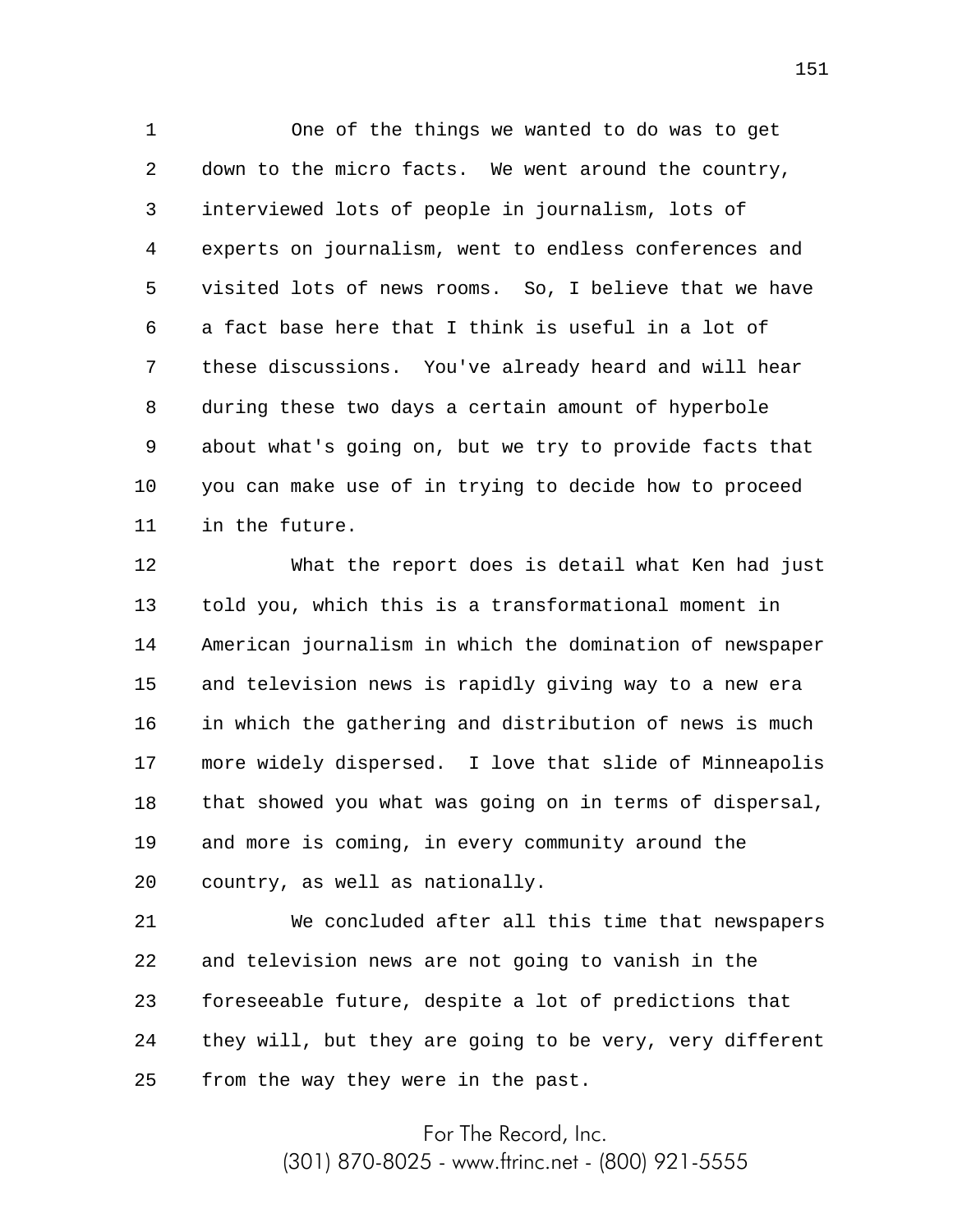1 2 3 4 5 6 7 8 Many news organizations are restructuring their news operations and are restructuring their business models in ways in which they will survive, but they will survive in much smaller form. The San Jose Mercury News is struggling to survive with a news room of 25 down from 400 of a few years ago. That's a real difficult problem for them and for the community in that part of California.

9 10 11 12 13 So, they will be much smaller, but they're being joined in communities around the country by all this great variety of new kinds of news organizations. What Ken called the new local in business terms, I think is also a good term for the new local in journalism.

14 15 16 17 It's creating a more diversified ecosystem of news than we've seen for a very long time, really going back to the days when New York had 20 or 30 newspapers, quite a long time ago, in the previous century.

18 19 20 21 22 23 24 25 There are rapidly increasing numbers of small city, state, local and neighborhood websites. In Seattle, for instance, every single neighborhood has a news website started by professional journalists enlisting the help of citizen journalists that they trained in every neighborhood in the city, and some of them are even banding together groups of news sites and many of them hope to make a profit in the teeth of what

For The Record, Inc.

(301) 870-8025 - www.ftrinc.net - (800) 921-5555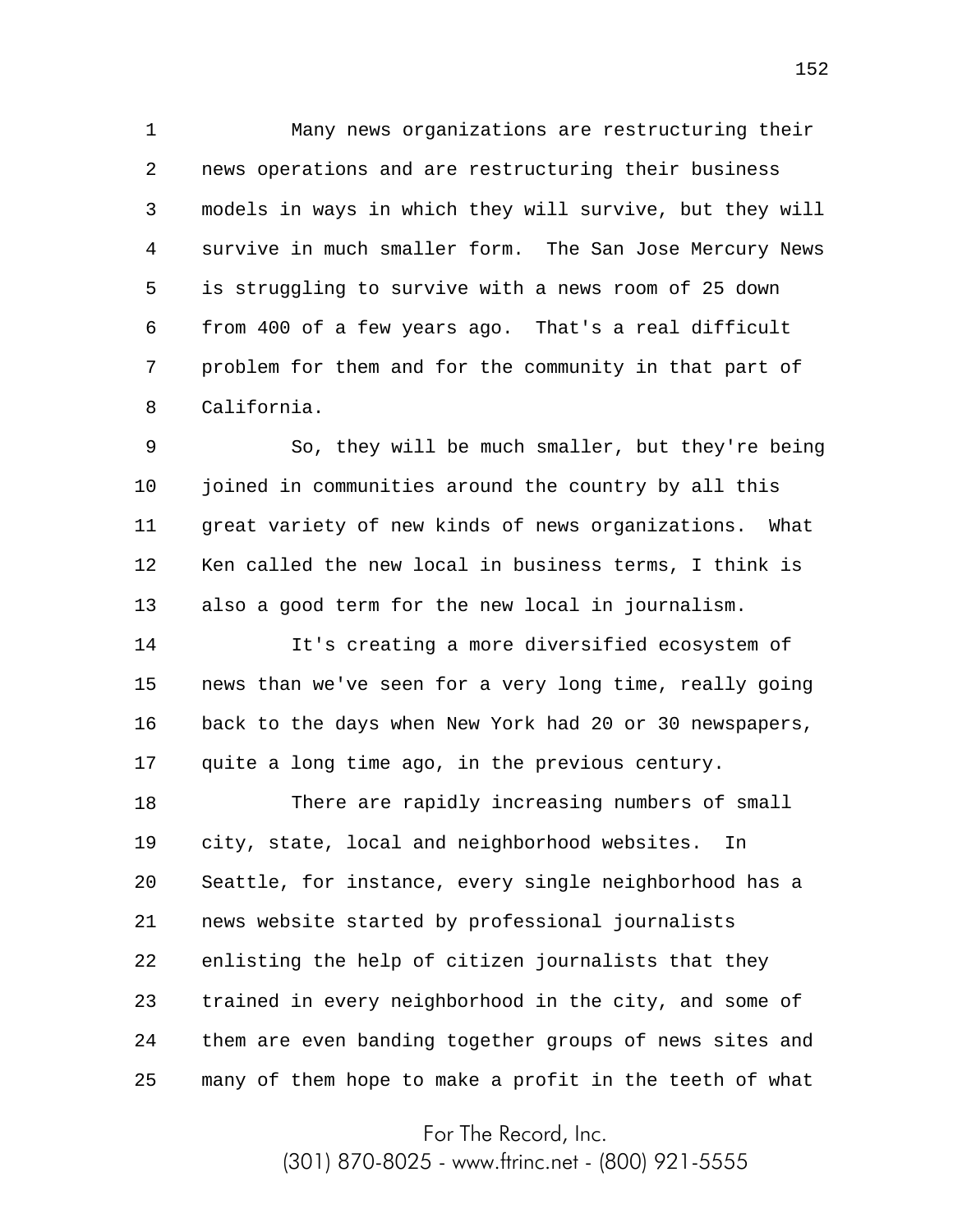1 2 3 4 5 6 Ken was talking about. They believe that at their scale there's a way to make a profit. The Seattle Times with a grant from the Knight Foundation is now working with these news organizations to link back and forth to jointly advertise and sales and maybe even news reporting.

7 8 9 10 11 12 13 14 15 There are new state-level sites like the Texas Tribune that he cited, a number of state capitals where the state newspapers throughout the state could no longer cover state government the way they did in the past. New news organizations are springing up to do that. Most of those are nonprofits, being started either by rich business people, as in the case of the Texas Tribune, or being started at universities or by philanthropists.

16 17 18 19 20 21 22 23 24 25 Then you have community news organizations like the Voice of San Diego and Memphis, St. Louis Beacon in St. Louis, there a variety of them are springing up around the country. Almost every week there's a new one. Some of them tried to start as for-profits like in Chicago and realized they couldn't make it that way and they are increasingly nonprofits. Most of them are very small and very fragile, and we could provide a lot of examples of these in our reporting. Get inside them, see how they operate and be able to analyze their

For The Record, Inc.

(301) 870-8025 - www.ftrinc.net - (800) 921-5555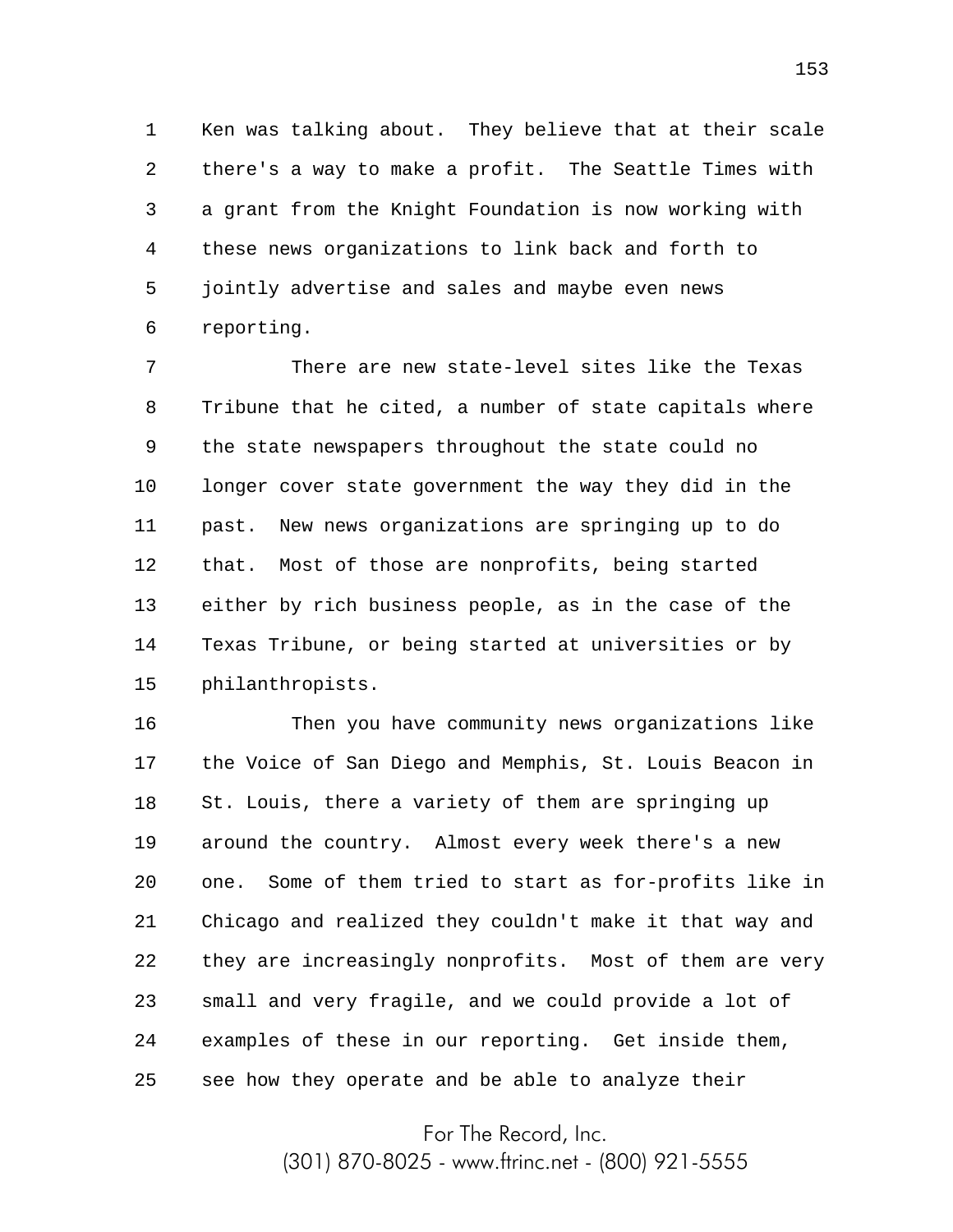1 potential.

| 2      | There has also been some growth, although slower        |
|--------|---------------------------------------------------------|
| 3      | than we believe is necessary, in the number of public   |
| 4      | radio stations that are gradually expanding their local |
| 5      | news coverage, specifically to fill the gap left by the |
| 6      | shrinking newspapers in their communities. There's      |
| 7      | still a small number around the country, but they are   |
| 8      | growing, the Corporation For Public Broadcasting is     |
| 9      | trying to help birth this phenomenon, in one step at a  |
| 10     | time, kind of gradually, but it is starting to happen.  |
| 11     | Unfortunately, public television stations, by           |
| 12     | and large, do not engage in local news coverage. You    |
| 13     | see national news, obviously, on public television, but |
| 14     | you are not seeing local news reporting, and we think   |
| 15     | that needs to change.                                   |
| 16     | There also are pioneering university journalism         |
| 17     | schools that are actually engaged in professional       |
| $18\,$ | journalism coverage in their communities. In many       |
| 19     | cases, a lot of the journalists that have lost their    |
| 20     | jobs in newspapers have gone to universities. They are  |
| 21     | on their faculties now, and they're practicing          |
| 22     | journalism there by teaching students how to engage in  |
| 23     | journalism so that you have something like the Cronkite |
| 24     | News Service at Arizona State University, where I will  |
| 25     | be going in the winter, that covers the State of        |

For The Record, Inc.

(301) 870-8025 - www.ftrinc.net - (800) 921-5555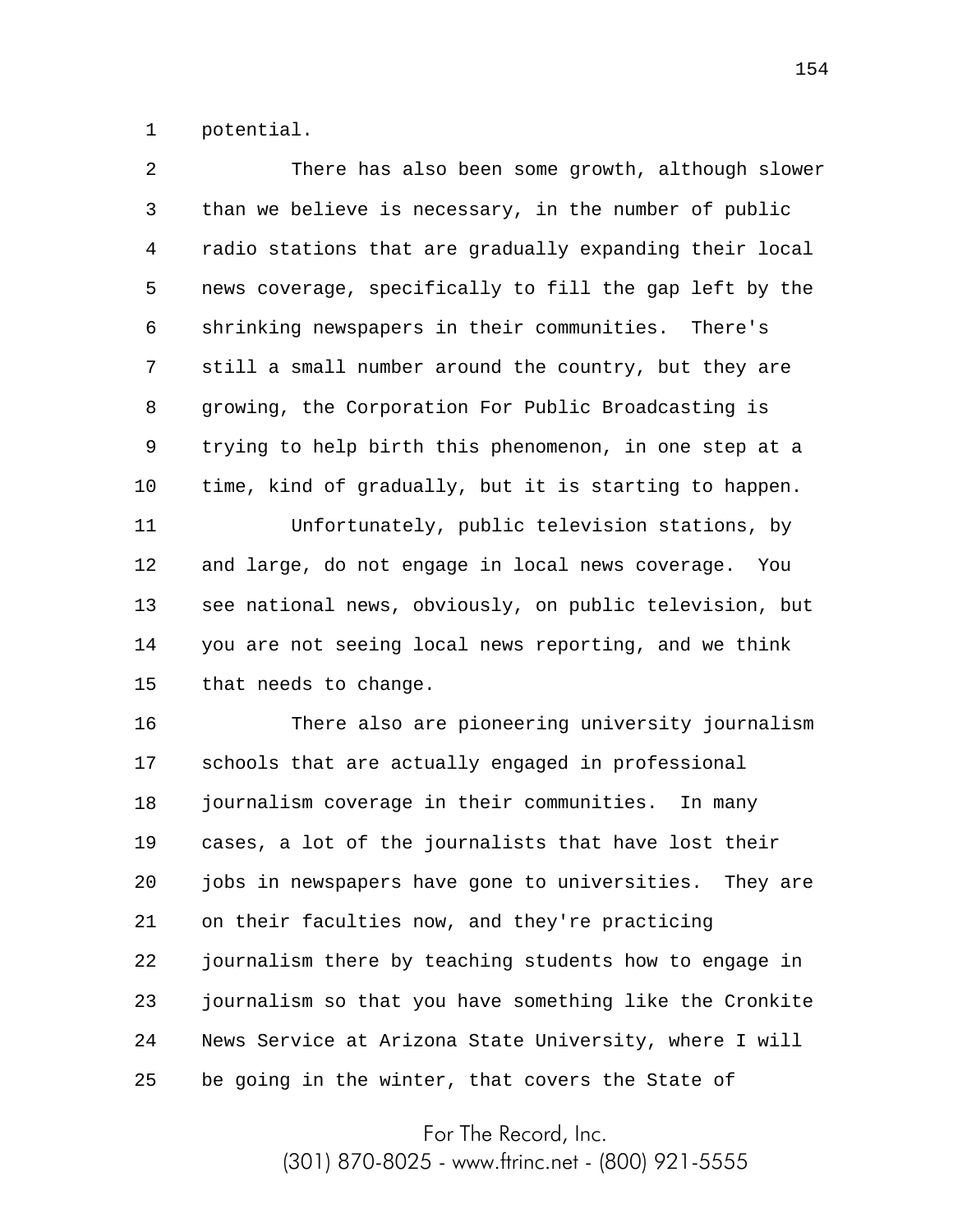1 2 3 4 Arizona, and has 30 clients, all the state's newspapers and some of the radio and television stations regularly buy coverage from the Cronkite News Service to augment their reduced coverage of the state.

5 6 7 8 9 10 In New York City, Columbia Journalism School now has three different neighborhood websites, in boroughs in New York, where the New York Times no longer covers those boroughs, and student journalists being mentored by professionals are covering those boroughs and posting that news on their websites.

11 12 13 14 15 In some other places, the universities and professional journalists and faculty are working with citizens to train them to be reporters in their communities, particularly communities that are underserved by the major media.

16 17 18 19 20 21 22 23 24 25 And then finally you have the launching of nonprofit investigative reporting project, I guess those ankle biters he was talking about, but again, by journalists who have left newspapers and are finding universities that will provide them with space and overhead, and again, offer students to work with them to do investigative reporting. Literally new ones that they start every single semester across the country. What's happening is, increasingly, they are working with the newspapers, for instance, the largest

For The Record, Inc.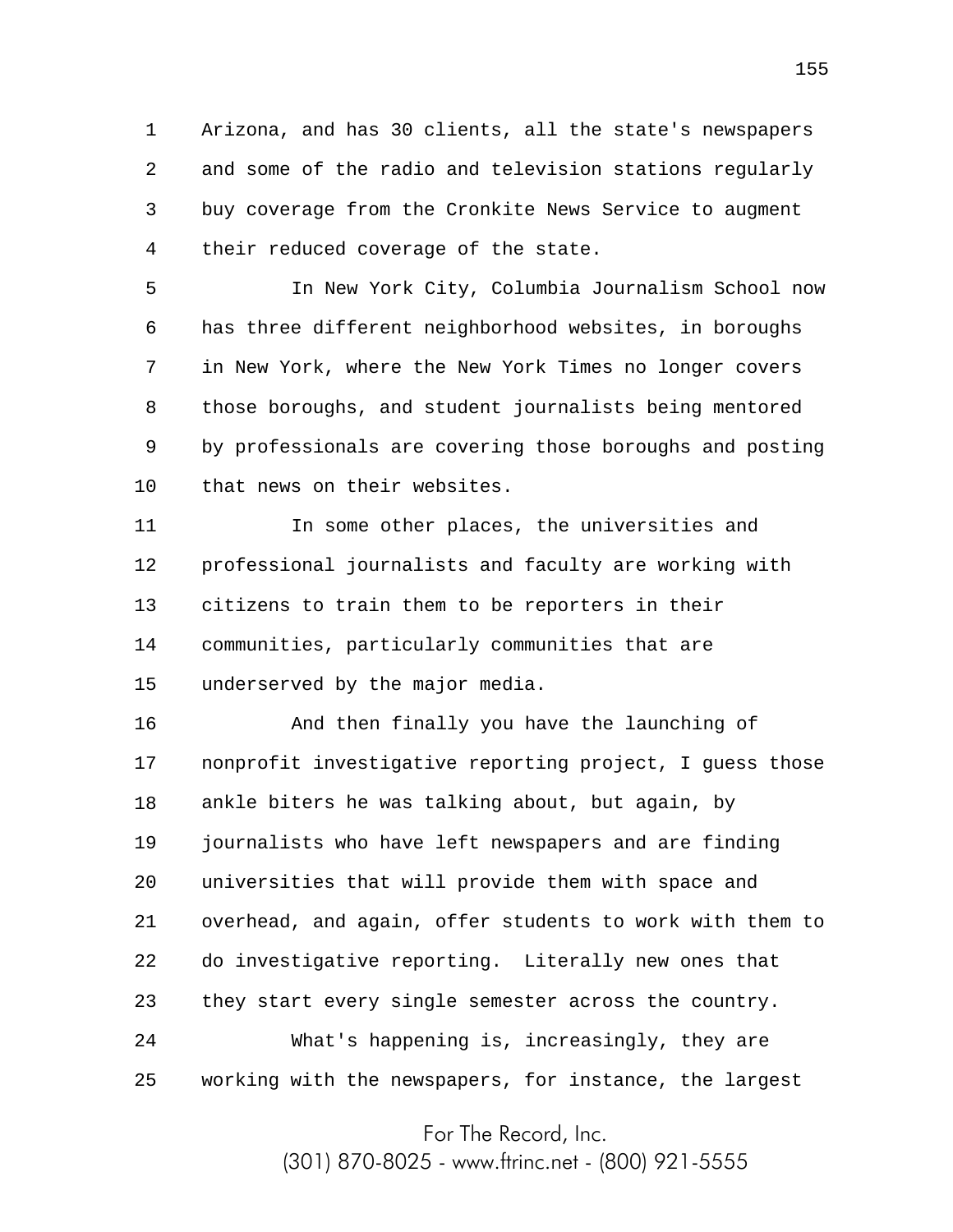1 2 3 4 5 6 7 8 9 10 11 one of these, which is not at a university now, is California Watch, started by the Center For Investigative Reporting, a rather old reporting project in California, nonprofit, foundation supported and philanthropy supported, that has now established a rather large reporting project in California to do accountability reporting, investigative reporting about what's going on in that state in a time of great crisis there, and as dozens and dozens of news organizations that have taken its first two stories, and will make a big difference in California journalism.

12 13 14 15 16 17 18 19 20 21 22 23 24 25 And many bloggers are becoming reliable sources of news reporting in their areas of expertise. Something that I certainly have not paid enough attention to during my newspaper career, but that we were able to document in the report. People were expert in politics, government, business and economics, legal affairs, health care policy, local crime, local housing, parenting, sports, almost every subject you can think of. People that have backgrounds in those things, or are academics in those areas and do their own reporting, in some cases, like Josh Marshall, who you will see here later today, I believe, bloggers have actually hired their own news staffs and have become significant sources of reporting on their own.

For The Record, Inc.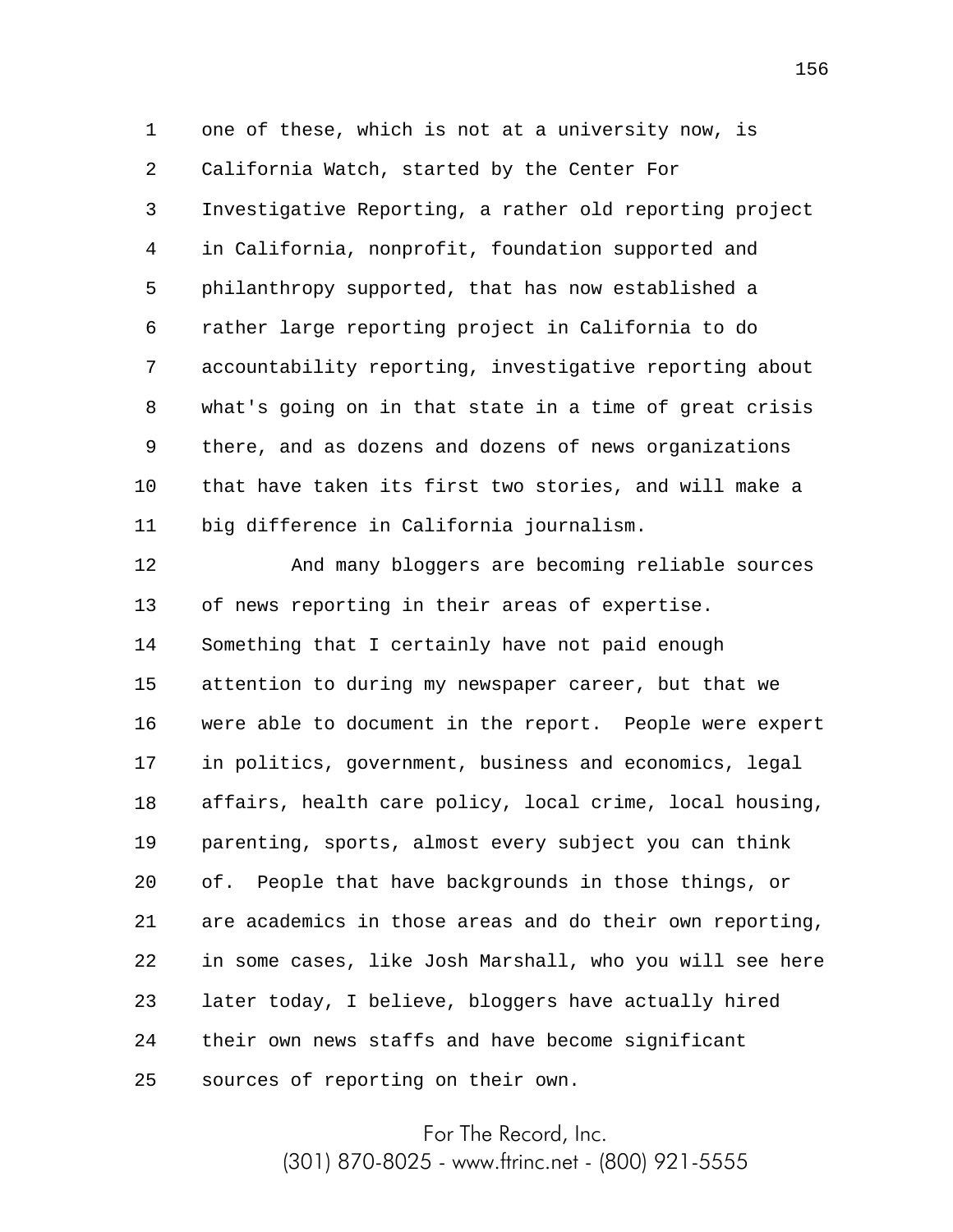1 2 3 4 5 6 A former member of our staff at the Washington Post started something called Baltimore Brew where she's enlisted the help of many former Baltimore Sun reporters who so far are working for free or not very much to provide local coverage of Baltimore that is no longer being done by the Baltimore Sun.

7 8 9 10 11 12 13 14 15 Then, of course, you have the aggregators of news content from other media and their own stables of bloggers, whose role is not yet clear to me in terms of original reporting. There is obviously some original reporting by the bloggers, for instance, on Arianna's site, but most of that content is actually being republished from elsewhere or rewritten from elsewhere, not contributing that much yet to original news reporting, which is the focus of our endeavor.

16 17 18 19 20 21 22 23 Obviously this creates new competition, which is a good thing. I was telling Ken before we came in here, that when I was running a newspaper, I liked not having much competition. Because we thought we knew how to do this, and why have anybody bother us. Now I came to realize that, in fact, as it had been before, the four or five decades of dominant monopoly newspapers, competition is good for news.

24 25 I welcomed Jim Brady's new local reporting project here in Washington. It will do different things

For The Record, Inc.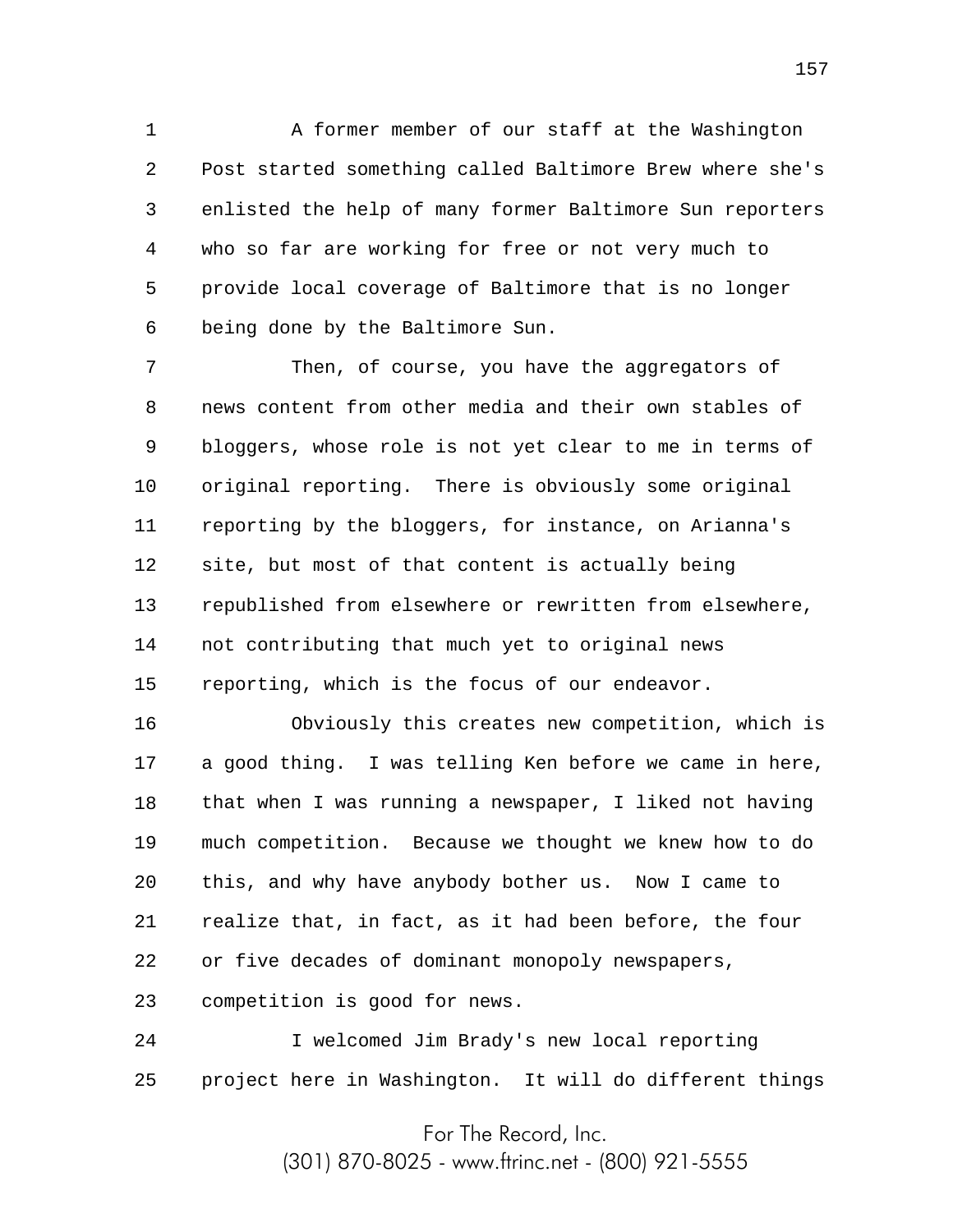1 2 than we're doing, it will keep us on our toes, we will both be better by having it here.

3 4 5 6 7 So, what you saw in Minneapolis is the case in Seattle, San Francisco, many places around the country, San Diego, amongst a number of smaller news organizations, including a smaller local newspaper, is very healthy.

8 9 10 11 12 13 14 15 16 17 At the same time, they're collaborating more than ever before, and that's healthy, too. Again, I never would have dreamed as executive editor of the Post of taking news from some other news organization like ProPublica, the huge investigating reporter nonprofit started in New York, but now we need that help, and so we have joined with ProPublica on a number of investigative reporting projects, as have the New York Times, for example, that would have never used material from outside its own staff in the past.

18 19 20 21 22 23 24 25 Then you get to local newspapers around the country whose staff are so diluted they are desperate for this kind of help from nonprofits and other news sources. The eight largest newspapers in Ohio share every bit of their news reporting on a unified website and then they take that and take what they want to put on their own websites and in their own newspapers. So, as a result, even though their staffs have been cut in

For The Record, Inc.

(301) 870-8025 - www.ftrinc.net - (800) 921-5555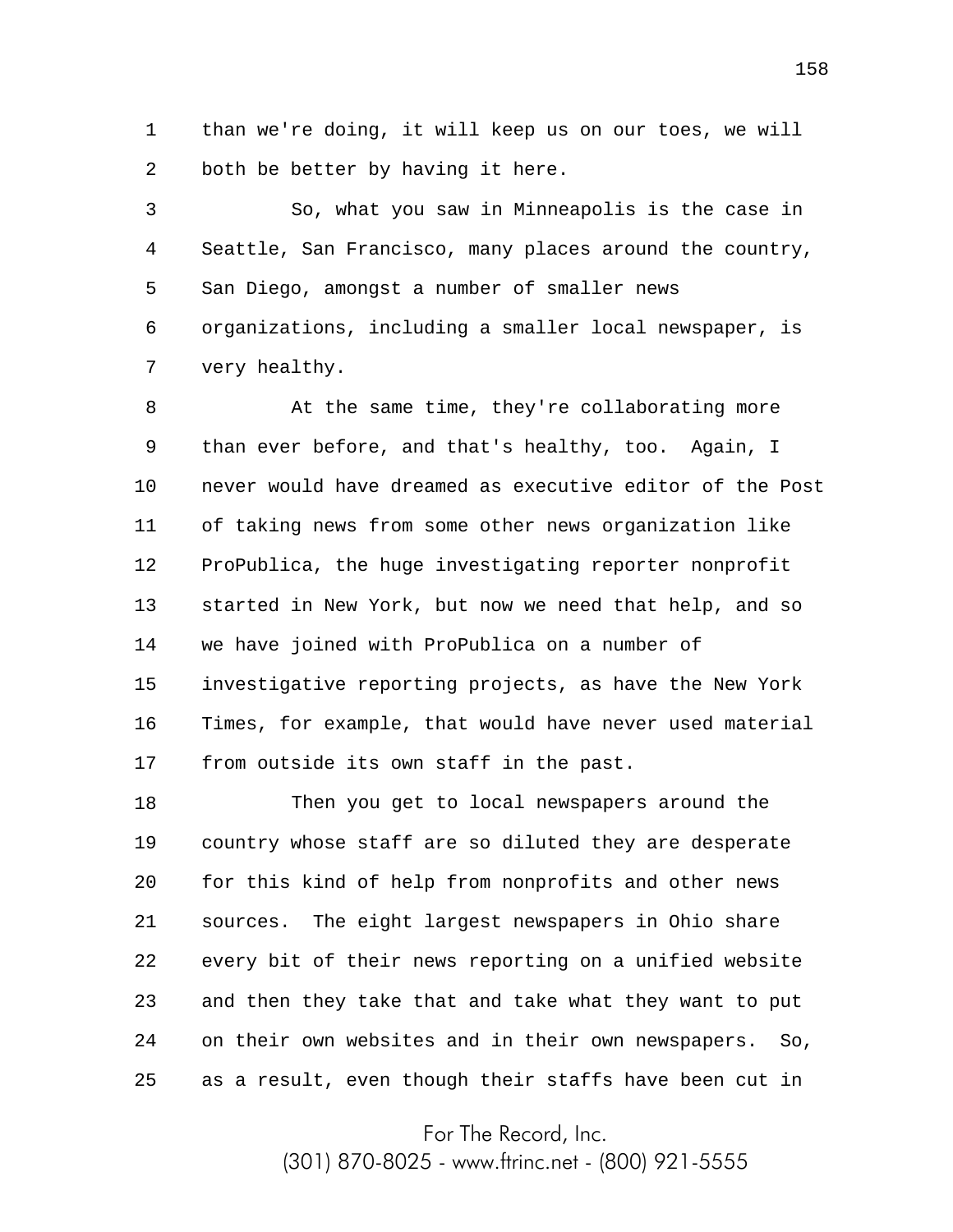1 2 3 half or worse, in many of these cities, they have more reporting resources available to them by grouping together than they would have had before.

4 5 6 7 8 9 10 11 12 So, our report makes recommendations about ways in which to keep this ecosystem going outside the commercial area. We are not recommending an antitrust exemption for newspapers to take collective action to charge for news on the Internet. By and large that's unconstitutional, this administration is not interested in doing it, and we just think it's a bad idea. Plus the fact that the nature of the Internet makes it impossible to enforce it at any rate.

13 14 15 16 17 18 19 20 21 22 23 24 25 In terms of payment for news on the Internet, which I know will be a large topic of discussion here, and going forward, we think there are good experiments going on out there and good ideas going on out there. Whether Rupert will do what he vows to do or not, I don't know, but we have some of the experimenters here in this room today, entrepreneurs who are offering these organizations ways to pay for news, either through pay walls to everything, or individual content, or ways in which to increase targeted advertising on the web. These experiments will go forward. We think they're a good idea and the marketplace will decide what works. So, the six recommendations we make are focused

For The Record, Inc.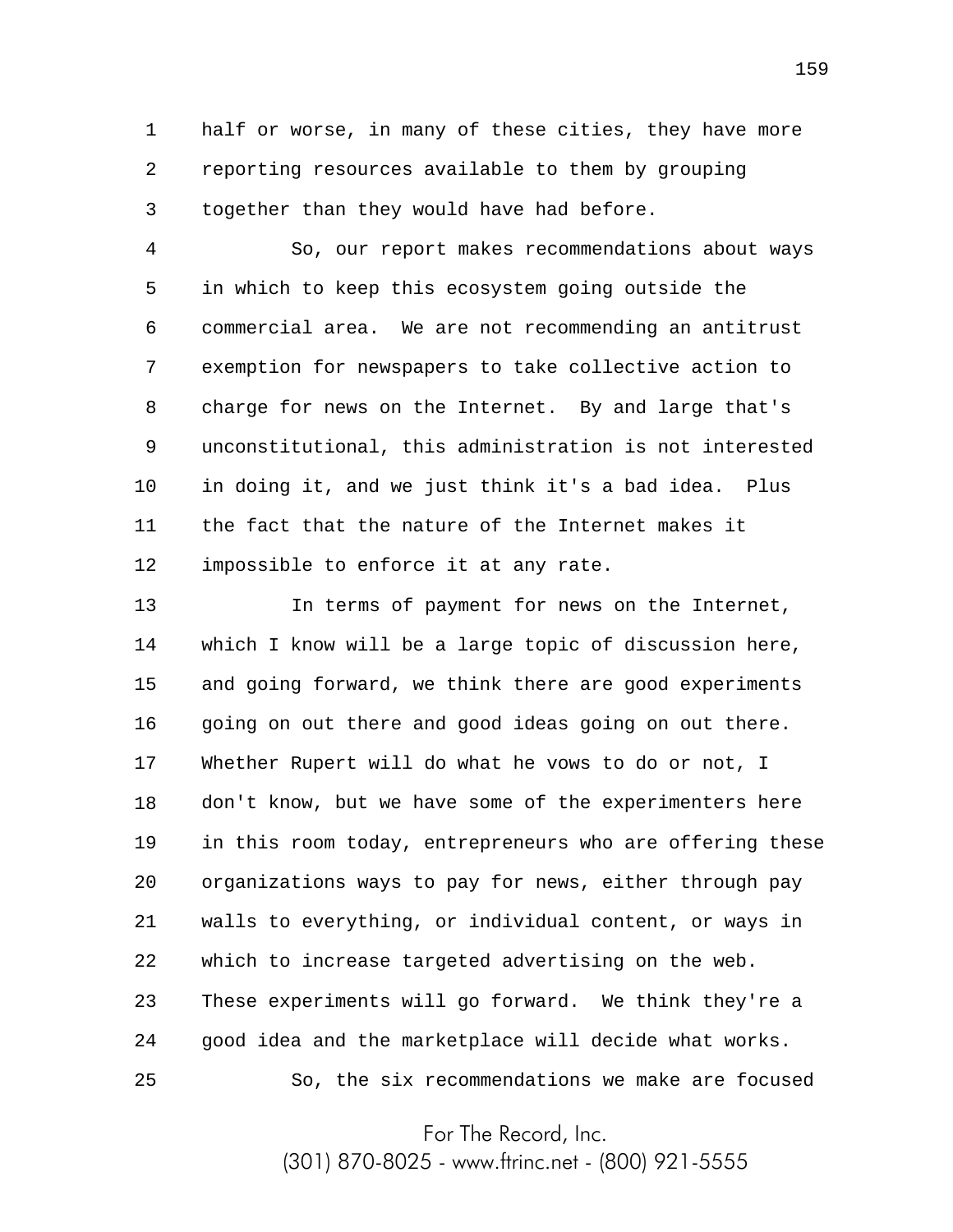1 2 3 on public support for local news reporting at a time when, as you've seen from Ken's presentation, the private model is broken.

4 5 6 7 8 9 10 11 12 13 14 15 First, we think the IRS or Congress should explicitly authorize any independent news organization to report its independent and reporting affairs to be created or converted to a 501(c)(3) nonprofit or a low profit limited liability corporation. Most of the start-ups, little small start-ups, are already 501(c)(3)s, but each have to get individual permission from the IRS to be a  $501(c)(3)$ . They'll never know in advance whether it's going to work or not and they also don't know as they go along and raise advertising money and do other things and look kind of commercial, whether they're going to keep their nonprofit status.

16 17 18 19 20 21 22 23 24 25 Then the bigger question is whether you could take a newspaper, like say the Baltimore Sun, where local business people would like to buy that paper, turn it into a nonprofit  $501(c)(3)$ , is that even legally possible at all? The IRS is silent about this. The law is silent about this. We think it ought to be clear that you can do that. Then some states have started these  $501(c)(3)$ s of various nonprofit corporations for various works and we think that ought to be available to newspapers in those states as well.

For The Record, Inc.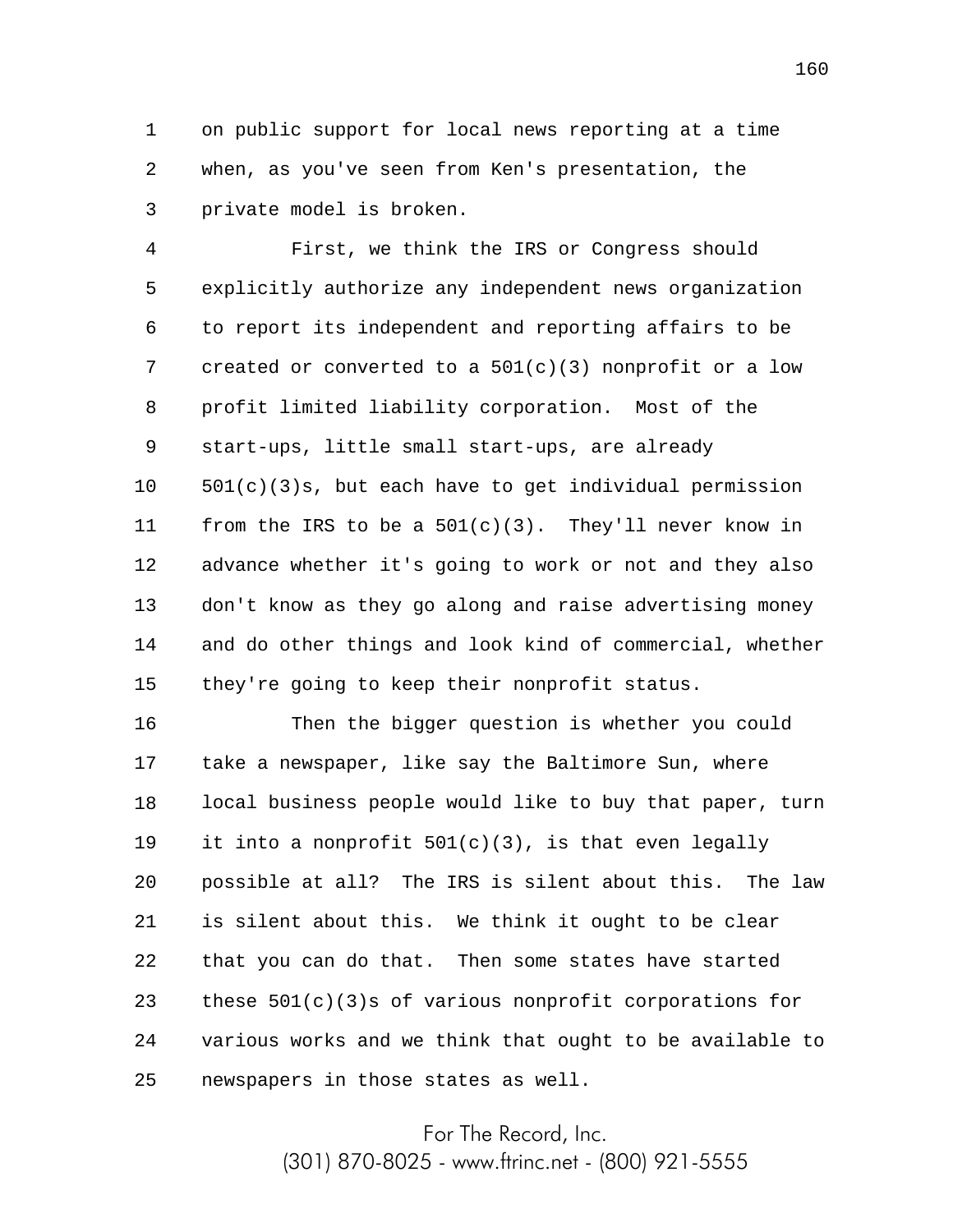1 2 3 4 5 6 7 8 9 10 11 Secondly, philanthropist foundations and community foundations should substantially increase their support for nonprofit news organizations and public affairs reporting to the levels of their support for other vital public service, educational and cultural institutions. This has already begun to happen, obviously, that's where a lot of these news organizations come from, but it is difficult for foundations to see their way to constant operating funding of news organizations as opposed to the start-up funds they provided for individual reporting projects.

12 13 14 15 16 17 18 19 Thirdly, public radio and television should be substantially re-oriented to provide significant local news reporting in every community served by public stations, and their websites. This requires urgent action by and reform of the corporation for public broadcasting, which has been operating slowly in this area, and is still primarily focused not in news, but other functions.

20 21 22 23 24 25 Increased Congressional funding and support for news coverage by public media, and changes in the mission and leadership of many public stations across the country that have simply abandoned their responsibility to provide local news coverage. Fourth, university, both public and private,

For The Record, Inc.

(301) 870-8025 - www.ftrinc.net - (800) 921-5555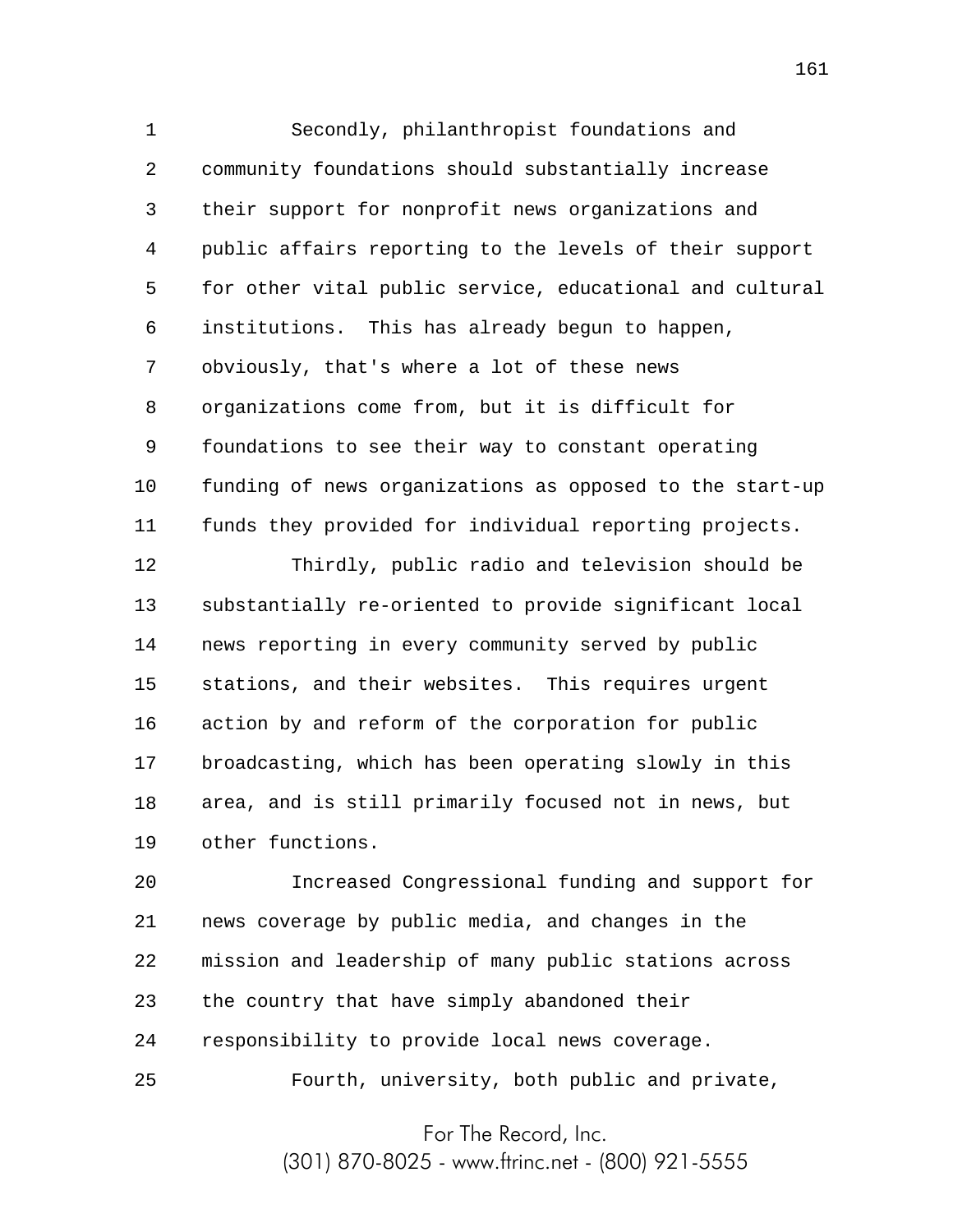1 2 3 4 5 6 7 8 should become ongoing sources of local, state and investigative reporting as part of their educational missions. In the ways that I talked about earlier in examples of Columbia and Arizona State, they should operate their own news organization utilizing journalism faculty and students and be laboratories for digital innovation for the gathering and sharing of news and information.

9 10 11 12 13 14 15 16 17 18 Five, a national fund for local news should be created with money the FCC already collects from or could impose on telecom users, television and radio broadcast licensees and Internet service providers, which would be administered in open competition through independent state, local news fund councils. That's obviously the most controversial recommendation, you've probably seen a lot of debate about that on the Internet. I would be glad to talk about it separately later if you want.

19 20 21 22 23 24 25 Six, more should be done by governments, nonprofit organizations and journalists to increase the accessibility and usefulness of public information collected by federal, state and local governments and to facilitate the gathering and dissemination of public information by citizens. The OBAMA administration's open government projects are encouraging stuff in this

For The Record, Inc.

(301) 870-8025 - www.ftrinc.net - (800) 921-5555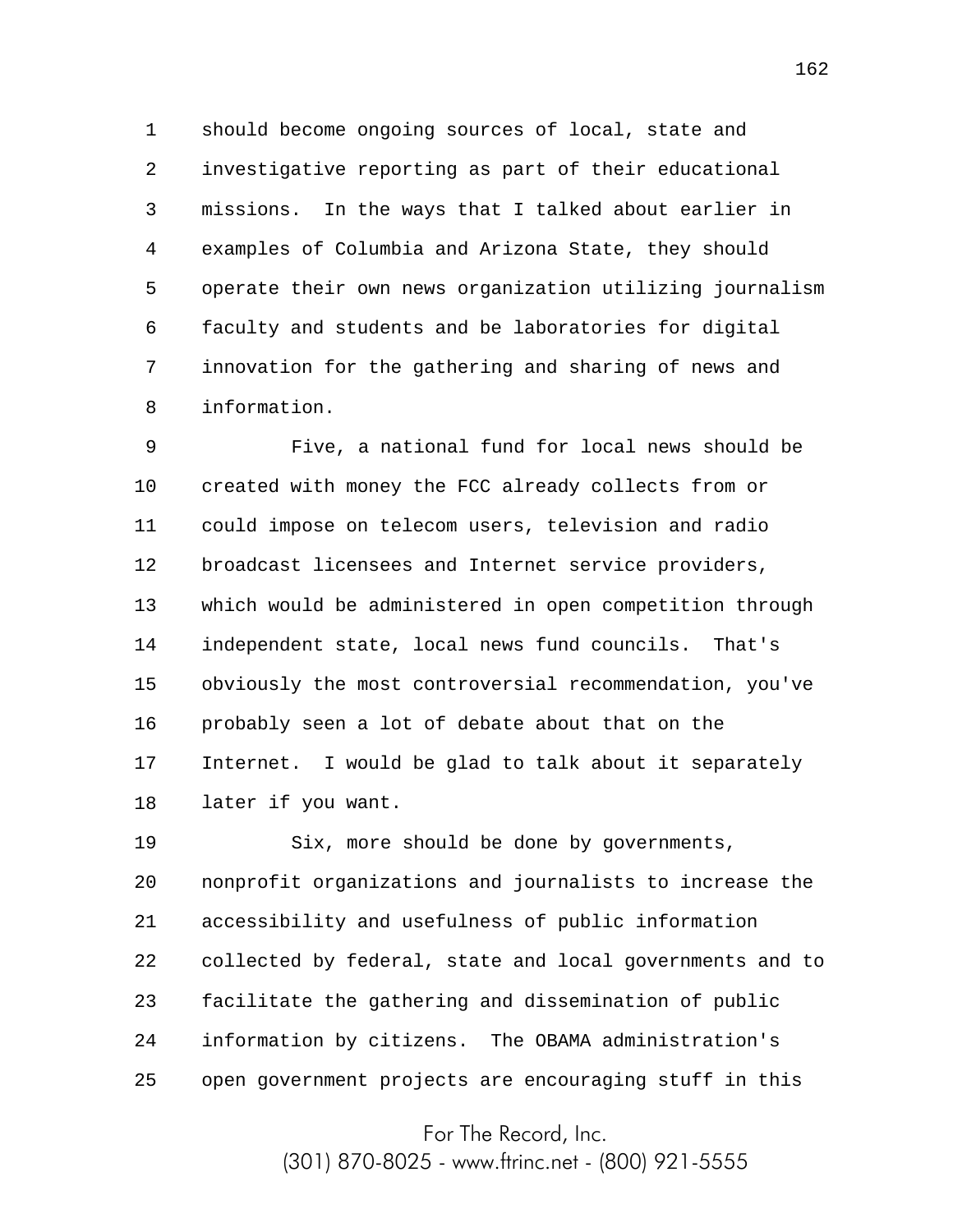1 2 3 4 direction, states need to do that and we need to have more of the nonprofit news organizations finding ways to serve as the conduits between the government provision of information and its use by news organizations.

Thanks.

5

6

## **(Applause.)**

7 8 MS. DeSANTI: Thank you very much, Len. Both you and Ken have given us plenty to think about.

9 10 11 12 13 14 15 16 17 18 Now we are going to shift gears somewhat and move to the online advertising issues that are so intertwined with the future of news. Our first speaker on this topic will be Lem Lloyd. In his position as vice president of channel sales for North America, Lem is responsible for managing Yahoo!'s sales relationships with some of the nation's largest publishing partners, including Yahoo!'s network of advertising retailers. He also manages the Yahoo! Newspaper Consortia, the company's pioneering partnership with more than 800

19 local newspapers.

20 Lem?

21 22 23 24 25 MR. LLOYD: Hi, everyone. Well, thanks. Thanks for having us here and I'm glad to talk with you today. Yahoo! for the past two and a half years, myself and my team at Yahoo! have had the privilege to work with hundreds of newspapers across the United States.

For The Record, Inc.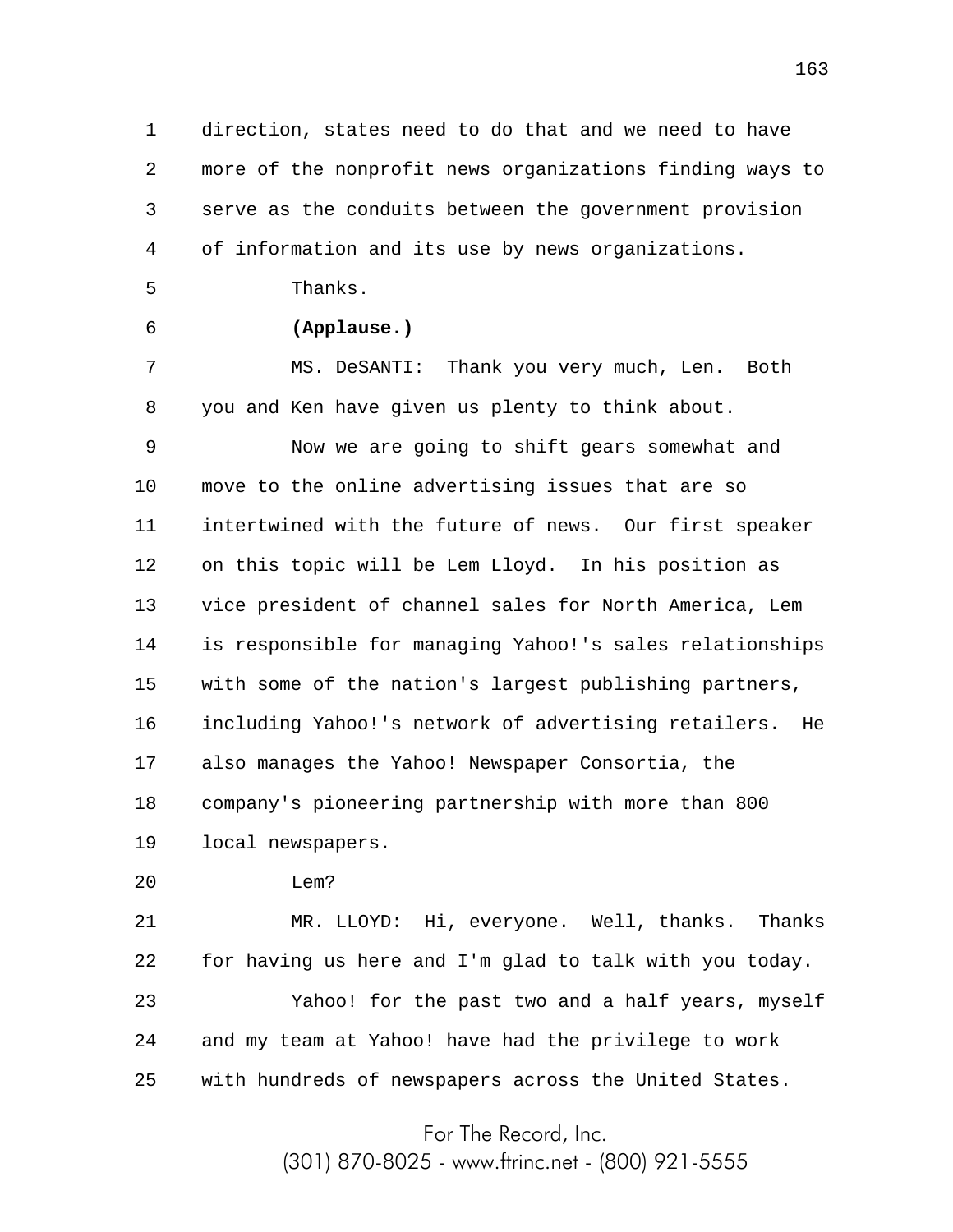1 2 3 4 5 6 7 8 I'm going to talk about this, but we've actually visited hundreds of newspapers and worked with thousands of sales and content executives from all across the nation. It really has given us a unique window on the world of what's happening. I would say in local newspapers, not maybe the national, like the Washington Post and the New York Times, and this is what I hope to share with you today.

9 10 11 12 13 14 15 16 17 So, first things first. Yahoo!. I'm going to show you these stats because I think they're relevant to what our discussion is on the newspapers today. Yahoo!, 581 million users per month, reaching three out of four in the U.S. Now, you should know that this is uniform across most DMAs. So, whether we're talking about Cleveland or St. Pete or Buffalo or San Francisco Bay Area, it's usually about three out of four across the United States.

18 19 20 21 22 23 24 25 The other interesting thing is to look at this stat. The average user spends four and a half hours on Yahoo! each month. Now, contrast that with most newspaper website engagement. Now, one thing this would allow us to do, which I will talk about, is that we know a lot about usage and we're able to extrapolate what folks are doing on the site in terms of what their interests are and what kind of audiences they are.

For The Record, Inc.

(301) 870-8025 - www.ftrinc.net - (800) 921-5555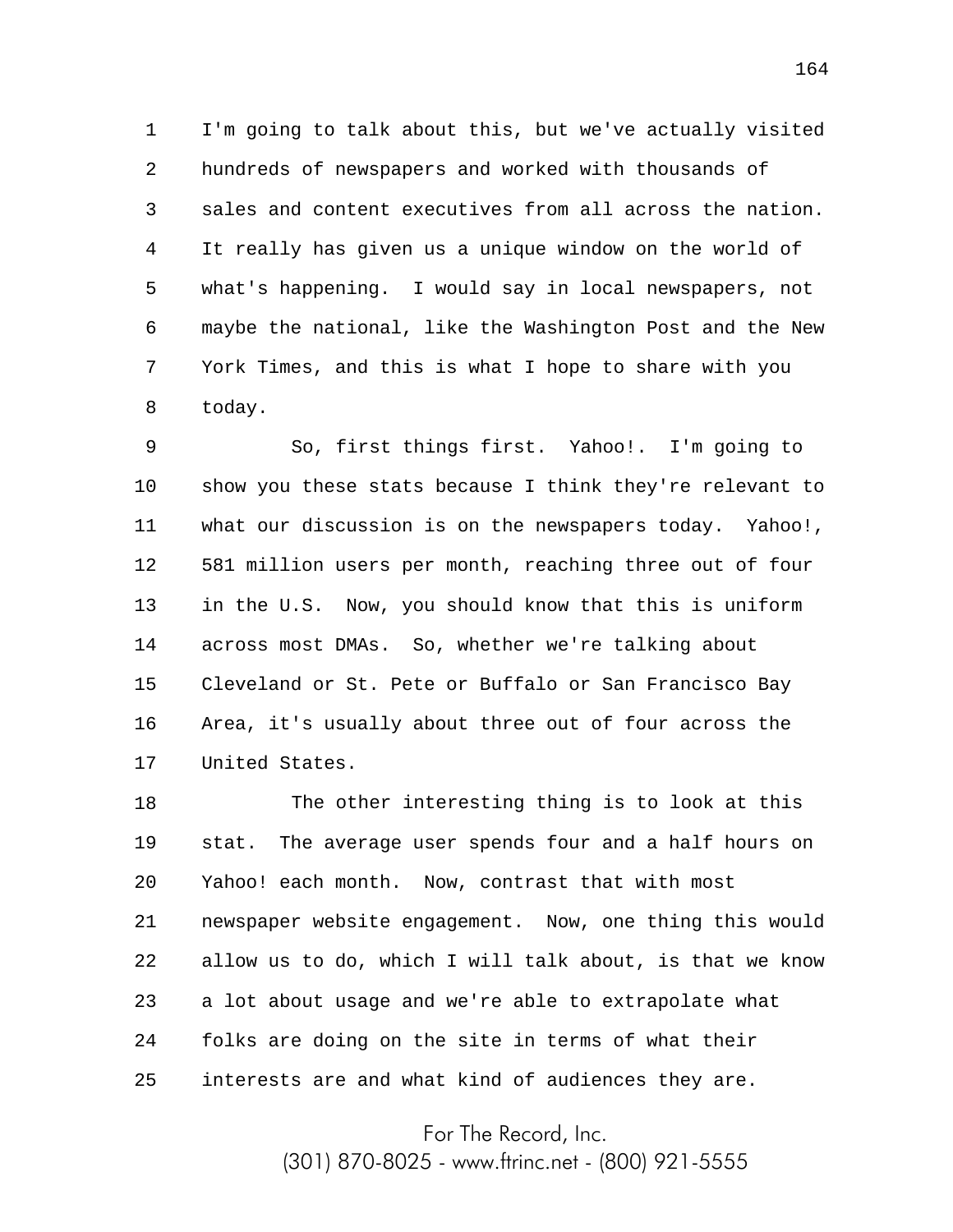1 2 3 4 5 Obviously at Yahoo! we're trying to make things easier, I don't know if you saw our new home page, but we're opening up Yahoo! not just in a walled garden but opening it up to lots of different types of apps to get people to find things more quickly.

6 7 8 9 10 11 But today, what I would like to talk about is what I think, and what has been called the most ambitious partnership between America's newspapers and an Internet company to date. At its essence, the partnership is about retooling and retraining sales forces of America's newspapers.

12 13 14 15 16 17 18 19 20 Now, I would say that, like a muscle, America's newspapers sales forces have been left to atrophy. I was down at the Poynter Institute, with Ken and Rick, just a few weeks ago, and when you think about that institute, and the institutes that we have at the American Press Institute, where we train journalists in content and reporting, but there are very few such institutions that are working with America's sales forces.

21 22 23 24 25 I will say, then, that the newspaper consortium that we work with, there are 7,500 local sales reps across the United States for those newspapers. But I think that we believe that if given the proper tools and training, America's newspapers can compete and prosper

For The Record, Inc.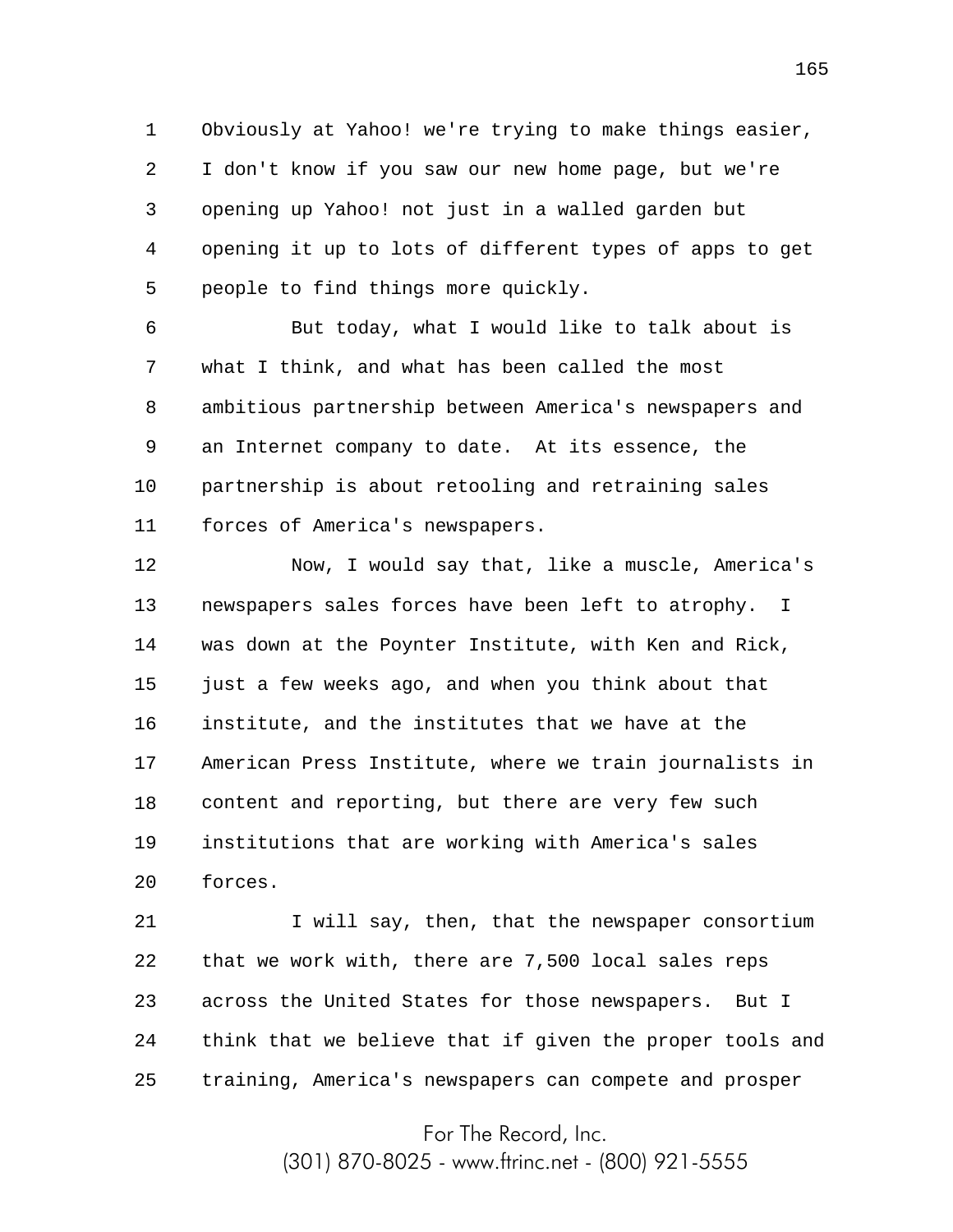1 in the Internet Age.

| 2  | Let me walk you through a little bit about the           |
|----|----------------------------------------------------------|
| 3  | history of the newspaper consortium. It began in         |
| 4  | November 2006, with these seven companies representing   |
| 5  | 176 newspapers. One of these newspapers, E. W. Scripps,  |
| 6  | I see Mark Contreras, who addressed the group earlier    |
| 7  | today, and their idea was to work with an Internet       |
| 8  | company in a true partnership, very long-term.<br>It     |
| 9  | started out on the recruitment side, where those         |
| 10 | newspapers used HotJobs. HotJobs is the recruitment      |
| 11 | engine for Yahoo! similar to Career Builder and Monster. |
| 12 | As you can see, in April, within six months,             |
| 13 | there was a new set of the pieces of the deal, which I   |
| 14 | will describe to you, and more newspapers came on board, |
| 15 | including McClatchy, Morris, Media General. Today, we    |
| 16 | have 45 companies representing 821 newspapers that are   |
| 17 | part of this consortium. In looking at all these logos,  |
| 18 | we would have to say that they're all very different.    |
| 19 | All these papers, and these groups, as you all know, are |
| 20 | different by their structures, whether they are          |
| 21 | centrally coordinated, whether they are more             |
| 22 | laissez-faire and they let individual newspapers make    |
| 23 | decisions. Some of them are in much better financial     |
| 24 | shape than others.                                       |
| 25 | So, in total, it's 52 percent of U.S. Sunday             |

For The Record, Inc.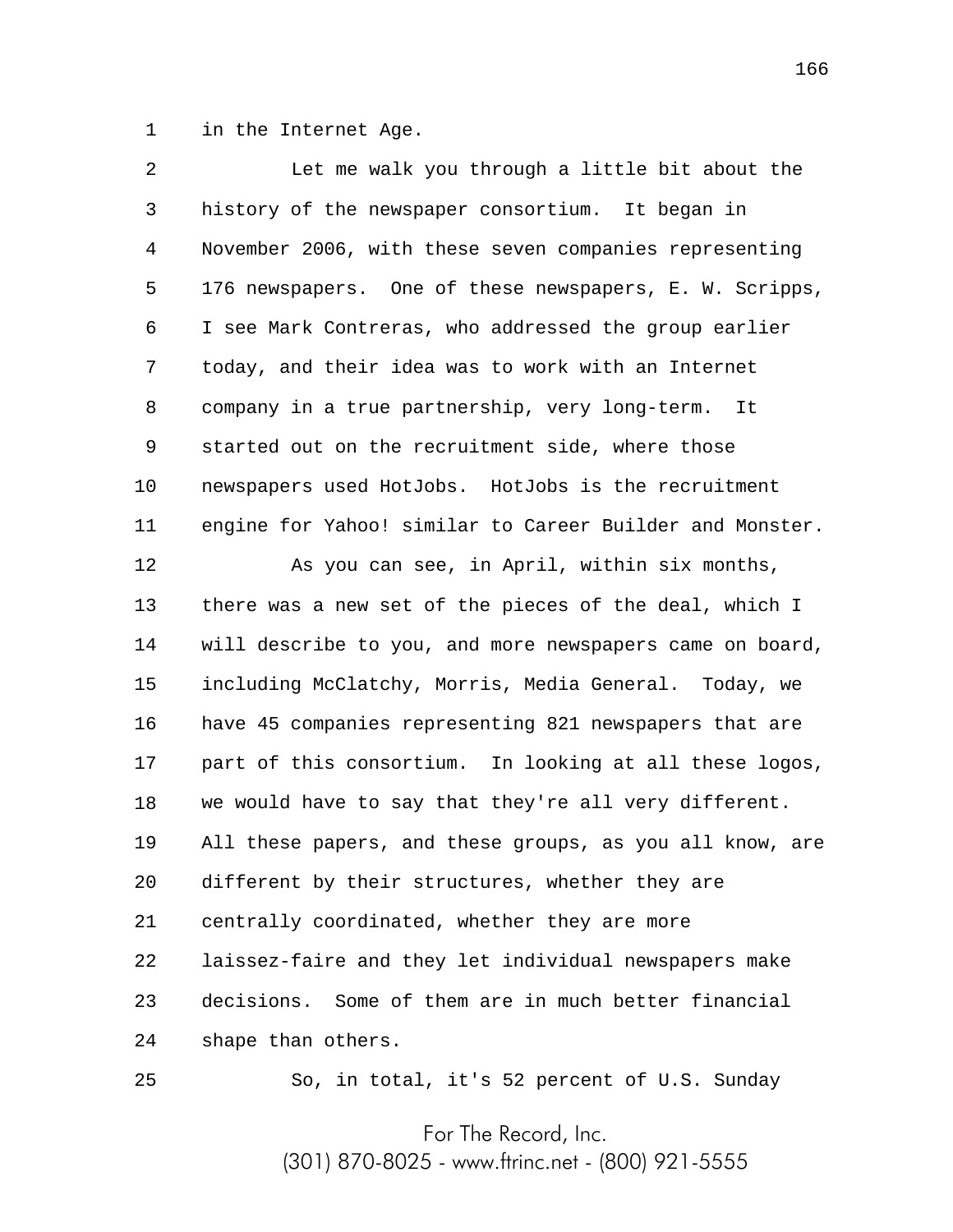1 2 3 4 5 circulation. One would have thought I could have gotten a better metric, used a better metric to kind of show the size of the newspaper consortium, but basically, half of all paid subscribers in the United States are part of this newspaper consortium.

6 7 8 9 10 11 12 13 It was built on a very simple value proposition, the newspapers. So, from Yahoo!'s perspective, why did Yahoo! want to do this deal? I will tell you that this deal, this partnership, has taken a tremendous amount of resources for Yahoo!, a tremendous amount of commitment, and it has required us to focus on things with the newspapers that we might have wanted to focus on other things, but we think it's been very well worth it.

14 15 16 17 18 19 20 21 22 Obviously, newspapers, high-quality content, great brand. I would point to the last one, the local sales force. I would say that if you're an Internet start-up company, one of which several of them have been talked about today, the toughest thing for you to replicate in this day and age is a local sales force. A paid local sales force in a metro area. Much easier to replicate content, but the local sales force is a different matter.

23 24 25 On the Yahoo! side, Yahoo! said it would bring technology. We serve more display ads than any Internet company today, and our reach in audience, as I showed

For The Record, Inc.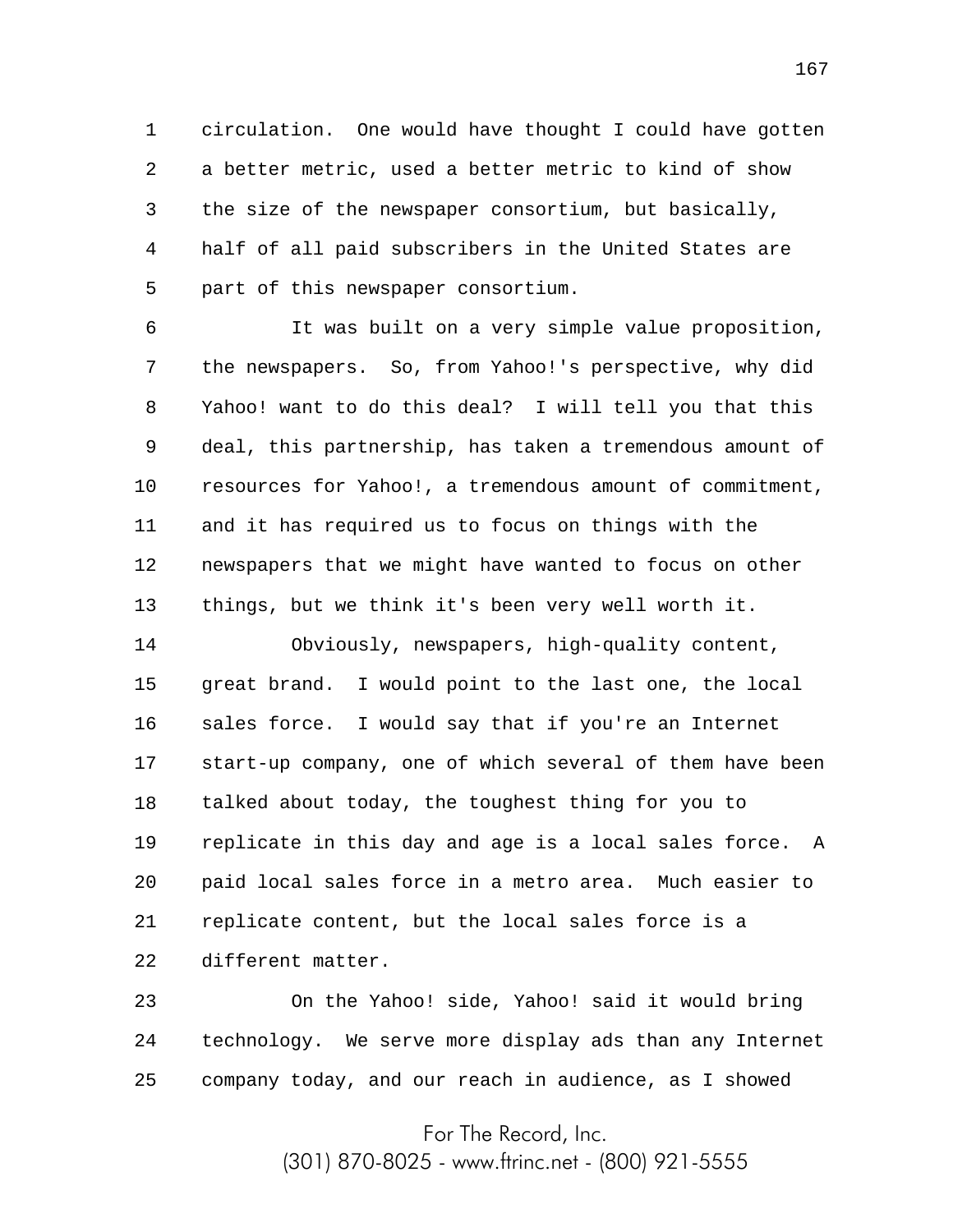1 you, is really unparalleled. I'll talk about training.

2 3 4 5 6 7 8 9 10 11 12 So, together, these seemed like good assets to mix, complementary assets. Here was the goal: The goal was to go after a share shift, a dramatic repositioning of ad spend dollars that is happening right now. So, we're here talking about newspapers in terms of the ad revenue that they will lose, I will tell you, working very closely with directory companies and broadcast companies, with lots of traditional companies, the direct mail companies, they're also trying to feel the same pain of how to stay relevant in this new day and age.

13 14 15 16 17 18 19 20 21 I'm going to take you through, for those of you who don't know, very quickly about the components, because I think it shows the scope of it. So, as I said, it started with HotJobs, and the newspapers take the Yahoo! recruitment ad platform that's on their site. Obviously any print ad or online ad that they sell is upsold onto a national distribution across Yahoo! and the network, therefore getting more EOIs, expressions of interest, from your advertisers.

22 23 24 25 The research component, all of these components, Yahoo! uses these on their sites, as well as monetize it with text link ads, on their pages. There's also content. If you notice the changes in the Yahoo! front

For The Record, Inc.

(301) 870-8025 - www.ftrinc.net - (800) 921-5555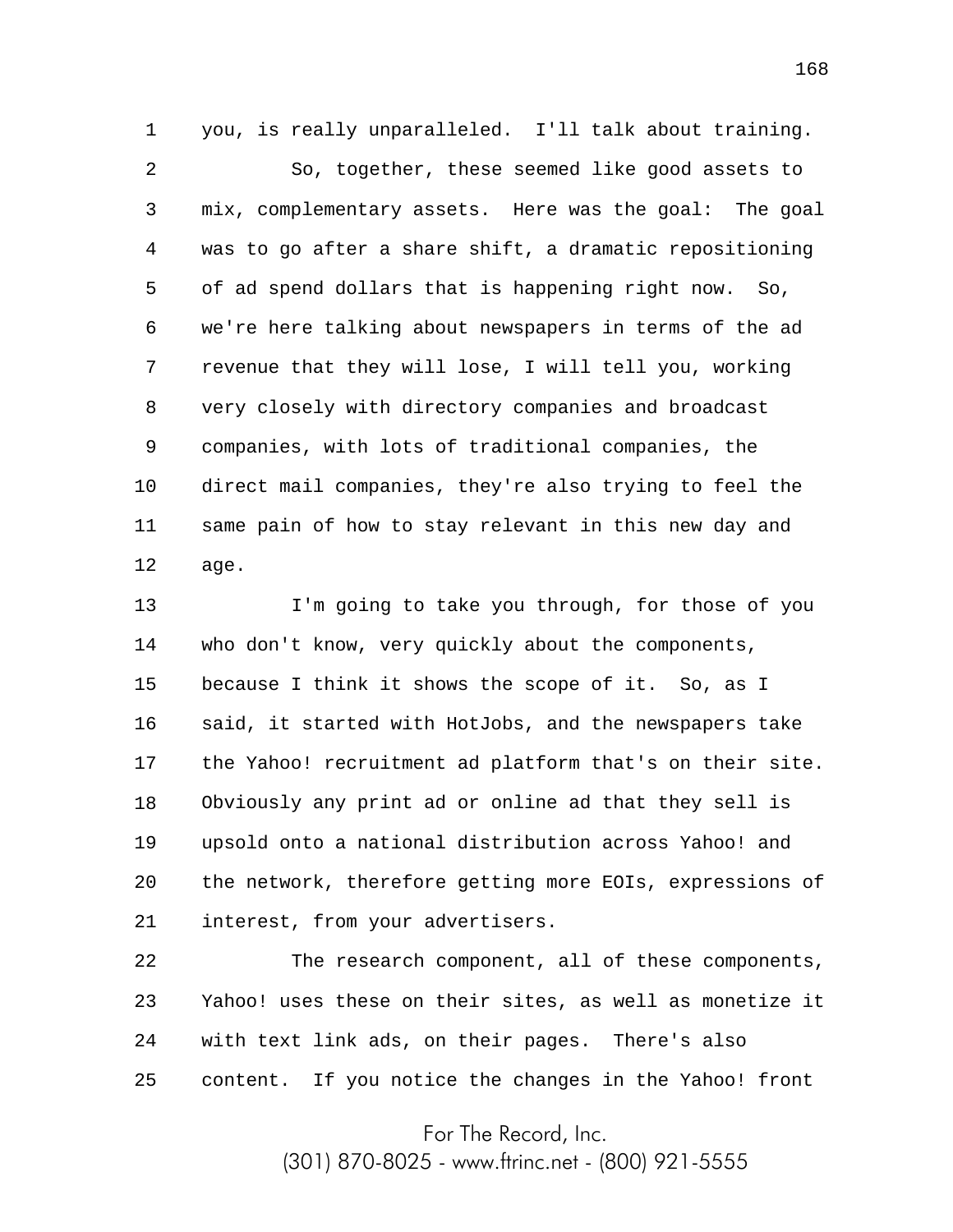1 2 3 4 5 6 7 8 page, you will see that you no longer have to click on the local button on the Yahoo! home page to have local headlines from newspapers segregated by zip code, based on your zip code, the user's zip code, showing on the site. Each month we send over 50 million referrals from this page alone, directly to the newspaper partners. So, this is a headline, you click on the headline and you go to the story on the newspaper site.

9 10 11 12 13 14 15 There's also ad sales, and I'm going to focus on this. The idea is that the retail sales force, those 7,500 folks, can resell Yahoo! inventory in their markets. So, imagine if you had 150 page views on your website and you're trying to monetize those, but you had an extra 500 million or a billion to sell by selling Yahoo!.

16 17 18 19 20 21 22 Ad platform. As part of the deal, Yahoo! created a next generation ad platform. We were making it anyway for ourselves. We've been in the business 13, 14 years, and it was time to create a new generation. We worked with the newspapers to go over their preferences to create an ad platform that they would use.

23 24 25 So, as part of this deal, those companies that I showed you, whether they had DoubleClick or OAS, they would migrate off those servers and they would go onto

For The Record, Inc.

(301) 870-8025 - www.ftrinc.net - (800) 921-5555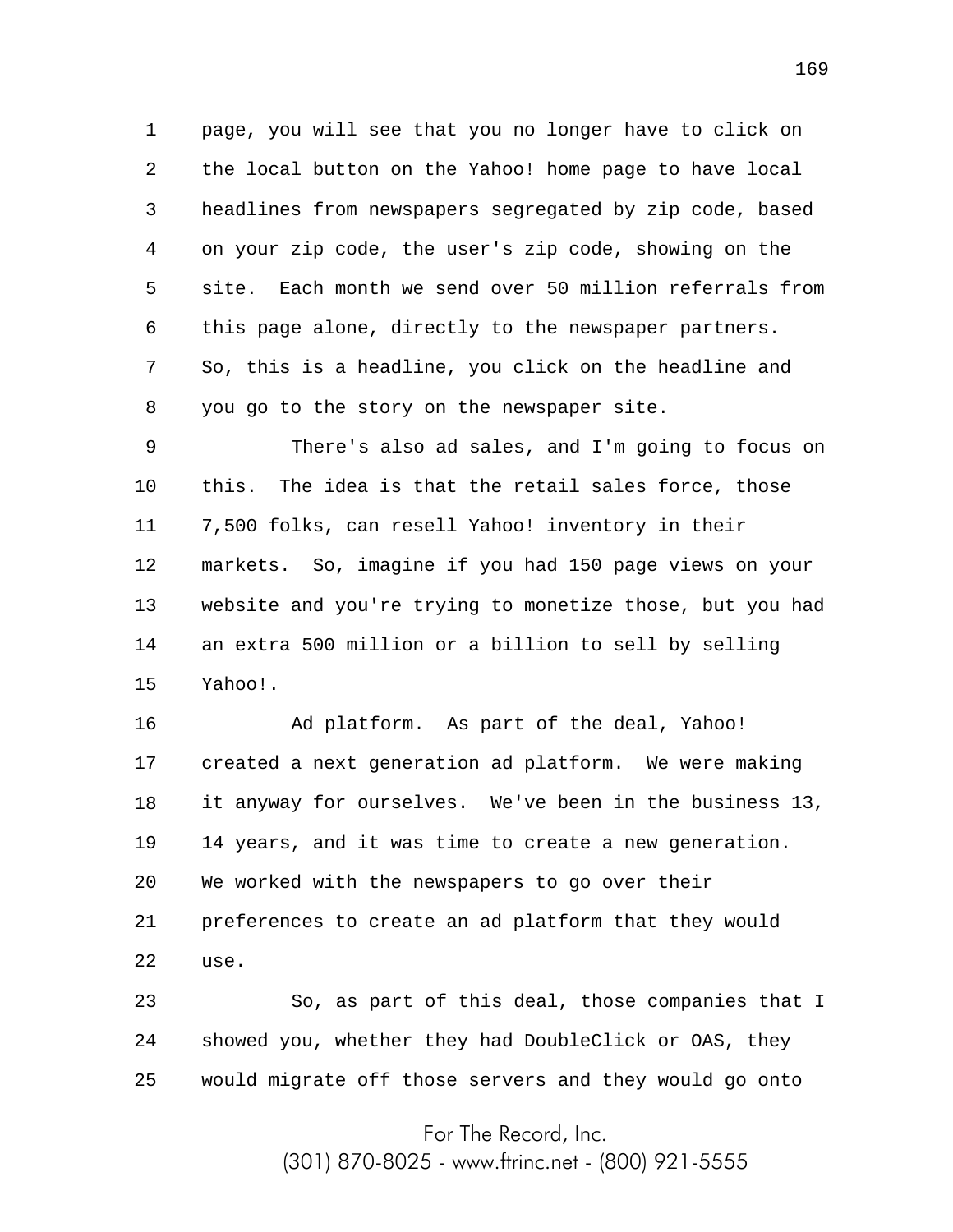1 2 the Yahoo! ad platform. To date, there are about 260 papers on that platform.

3 4 5 6 7 8 Now, there are a lot of reasons why you would want to do that. I will tell you that those newspapers companies had the foresight to agree on a taxonomy. A taxonomy based on section page, which allows you to sell ads by section based and all those newspapers around the United States.

9 10 11 12 13 14 15 16 17 18 19 20 So, no longer do those local newspapers have to be out of the game when it comes to national advertising, they could actually create their own networks. I thought it might be good to show you what some of the chief executives have said about this partnership on recent sales calls. You could see CEO Gary Pruitt, I thought Scripps' Rich Boehne, let me read this to you. "We continue to be enthusiastic about the consortium. It represents probably the first time in the industry's history a meaningful coalition of newspaper operators to get things done on both the cost and revenue side for the long-term."

21 22 23 24 25 This last one, from Robert Decherd from A. H. Belo, he says that they continue to expand as we work with our advertisers to sell the benefits of behavioral targeting capabilities, and that's what I really want to focus with you on today, is behavioral targeting.

For The Record, Inc.

(301) 870-8025 - www.ftrinc.net - (800) 921-5555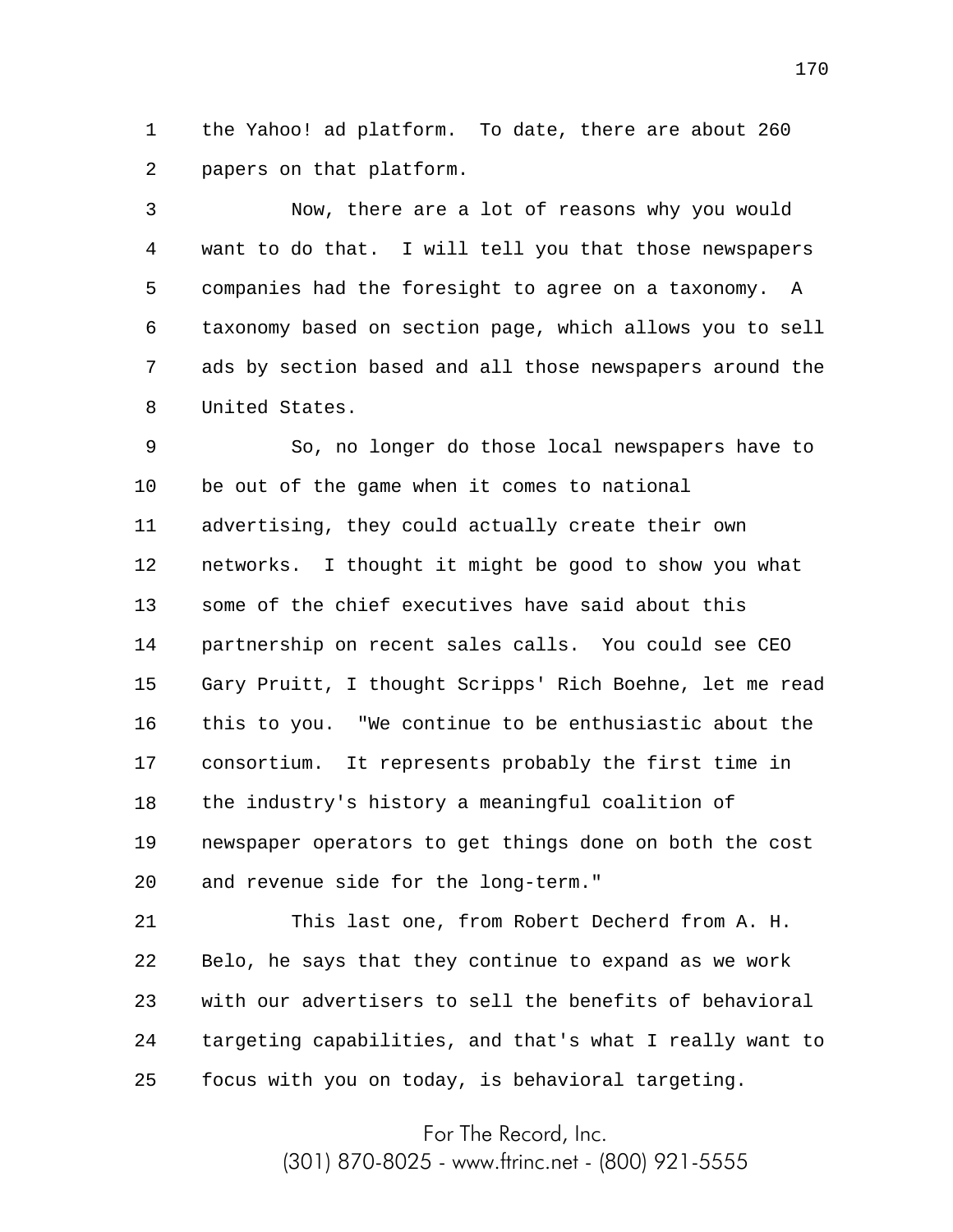1 2 3 4 5 6 7 8 9 10 11 First of all, let me just kind of share with you some numbers, unfortunately I can't share all of the numbers with you, the revenue side numbers, but I will say to you that to date this year, the newspapers in this deal have sold 18,000 campaigns out of Yahoo!, representing over six billion ad impressions. That is being fueled by behavioral targeting. That means, instead of selling sections, instead of saying, I will put your ad on the sports section of the website, or a few dozen page views that I might have in travel, or finance, I will actually sell you an audience.

12 13 14 So, if your audience is folks looking for cars, or SUVs, I will sell you that. This is the good news, the rates on behavioral targeting are very good.

15 16 17 18 19 20 So, quickly, just to kind of walk you through what BT is, we analyze predictive patterns for purchase cycles in many product categories. You will see that if you're looking for flowers, that might be two days, if you're looking at a car, it's a longer period of time, maybe 30 days, and a house is even longer still.

21 22 23 24 25 In each category, we build models to describe behavior most likely to convert to an ad response. We score each Yahoo! user for his or her fit with the category daily, and then the idea is that you could deliver the right type of ad to the right kind of person

For The Record, Inc.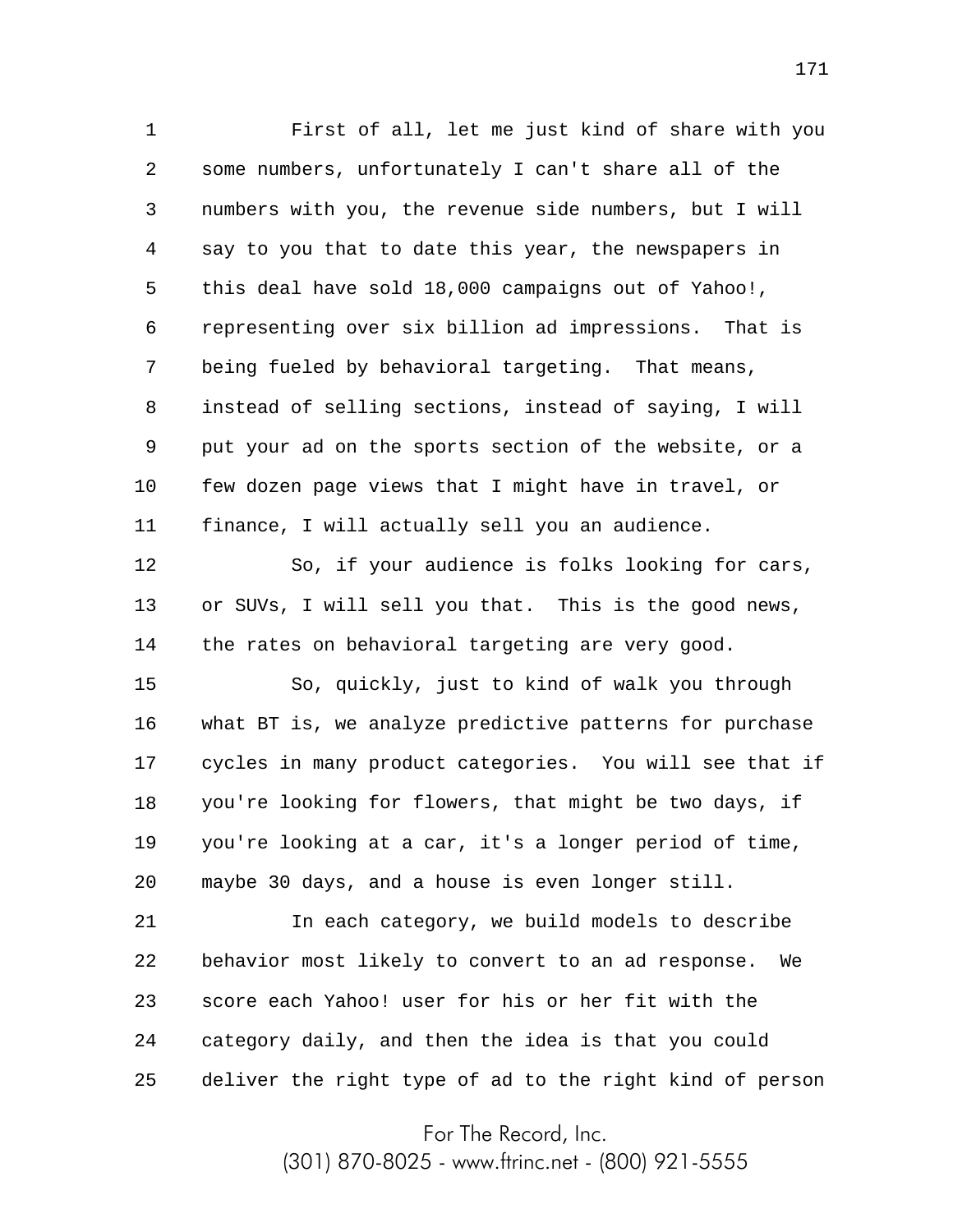1 at the right kind of time.

2 3 4 That's really the goal. As I shared with you some of the campaigns, that seems to be resonating across the consortium.

5 6 7 8 9 10 11 12 13 Let me just quickly show you this. This looks at just some of the interest categories. I think we have four or 500. One of the neat things, I think, is that newspapers nowadays can actually create their own audience segments. So, you can imagine hybrid SUVs and then you can overlay if you're a San Francisco Giants fan. So, the first paper could sell an audience target of San Francisco giants fans who in the last month were looking for SUV hybrids.

14 15 16 17 18 19 Now, all the right tools in the world are not going to kind of change the ball game. One thing we found was that training is a big key. So, I'm showing you just a description of some of the sites that we went and trained with the local sales force in the last quarter.

20 21 22 23 24 25 I will say that training probably has been the most neglected across America's newspapers of the sales force, and when we do training, it's great to see it in their eyes. I mean, it's great to see a sales force that is kind of beaten down, and for them to get it. Let me tell you about this story. It's a story

For The Record, Inc.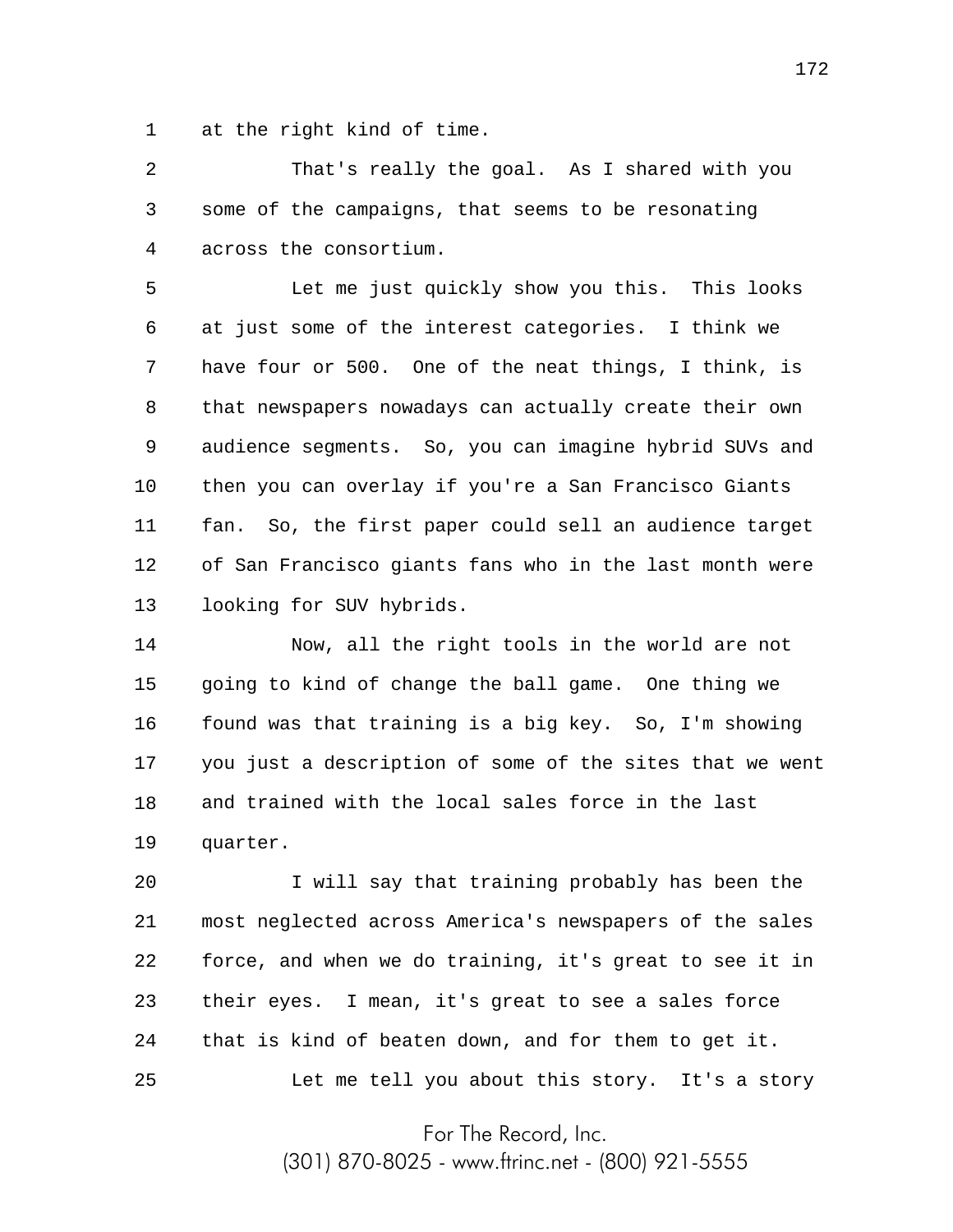1 2 3 4 5 6 7 8 9 10 11 of in a southern newspaper, a woman who had been on the sales staff for 45 years. They went out and they do a two-week sales blitz of Yahoo! BT, selling BT, first time she learns it, and within two weeks, she sells a million dollars of this. That doesn't have to be Yahoo! product, but this woman, who had been there for 45 years, grasped this concept, and went out and used her relationships and effectively sold a new way. So, instead of selling sections, she sold audience. Instead of just giving an order form, she was much more consumptive.

12 13 14 15 16 17 18 19 20 I was going to show you a video, but I think that time-wise, I might be running a little late. The video I was going to show you was of a Dallas car dealer that used behavioral targeting for the first time, and within seven days, sold six Cadillac CTSs. It was sold by a newspaper in the Dallas Morning News, who had never gotten any advertising from this car dealer, but selling this new product, was able to achieve great results for the advertiser.

21 22 23 24 25 I will say that in talking with local businesses and advertisers, they're confused. It's really confusing for them to sort through all the options in Internet advertising to kind of come up with the best buy. I think that audience-based selling allows them

For The Record, Inc.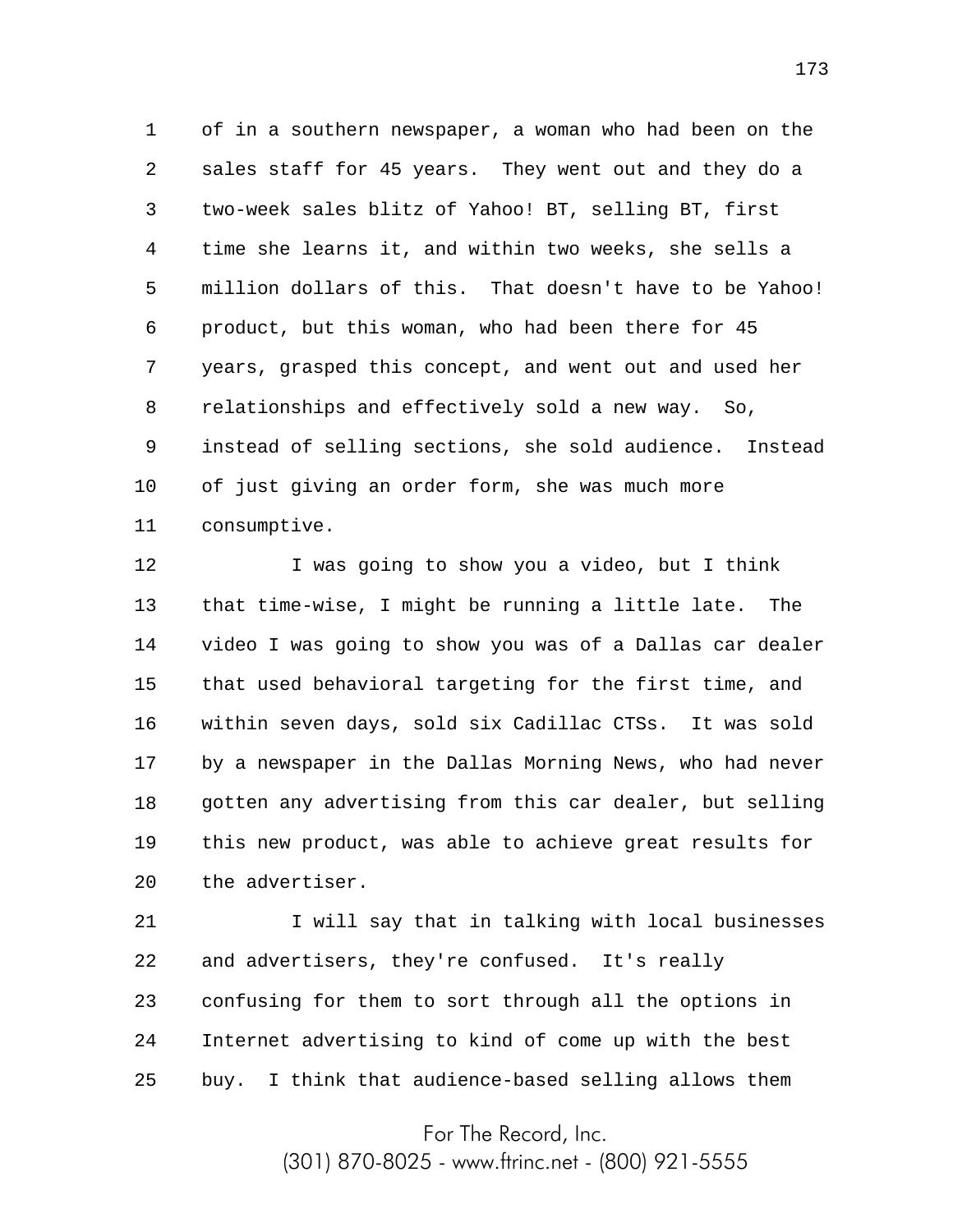1 2 that ROI that they're looking for and it's something that they can understand.

3 4 5 6 7 8 9 10 11 12 13 14 15 16 The benefits for the consumers, when we talk about selling by audience, I'm not going to go into all of them, but I will maybe focus on the last one. I think both from the newspapers and also from large Internet company, free services. Obviously, the dialogue about if advertising can't carry the day, how long will these services remain free. I will also tell you at Yahoo! we took the step a few months ago of taking out what we called certain ads, teeth whitening ads, certain types of other ads that you might see on sites that really, their claims were probably fraudulent, we took a big hit for that, but that's part of an unclean ad environment, and I hope that other sites do the same.

17 18 19 20 21 22 23 24 Just briefly on privacy, because I know that audience selling and privacy go hand in hand. The deal that we have with the newspapers and the partnership has contractual obligations to fulfill regarding privacy. So, we actually work with the newspapers to have them put specific language on their sites, and a link to Yahoo! to opt out of any ads on behavioral targeting site.

Let me show you what this looks like. Here's an

For The Record, Inc.

25

(301) 870-8025 - www.ftrinc.net - (800) 921-5555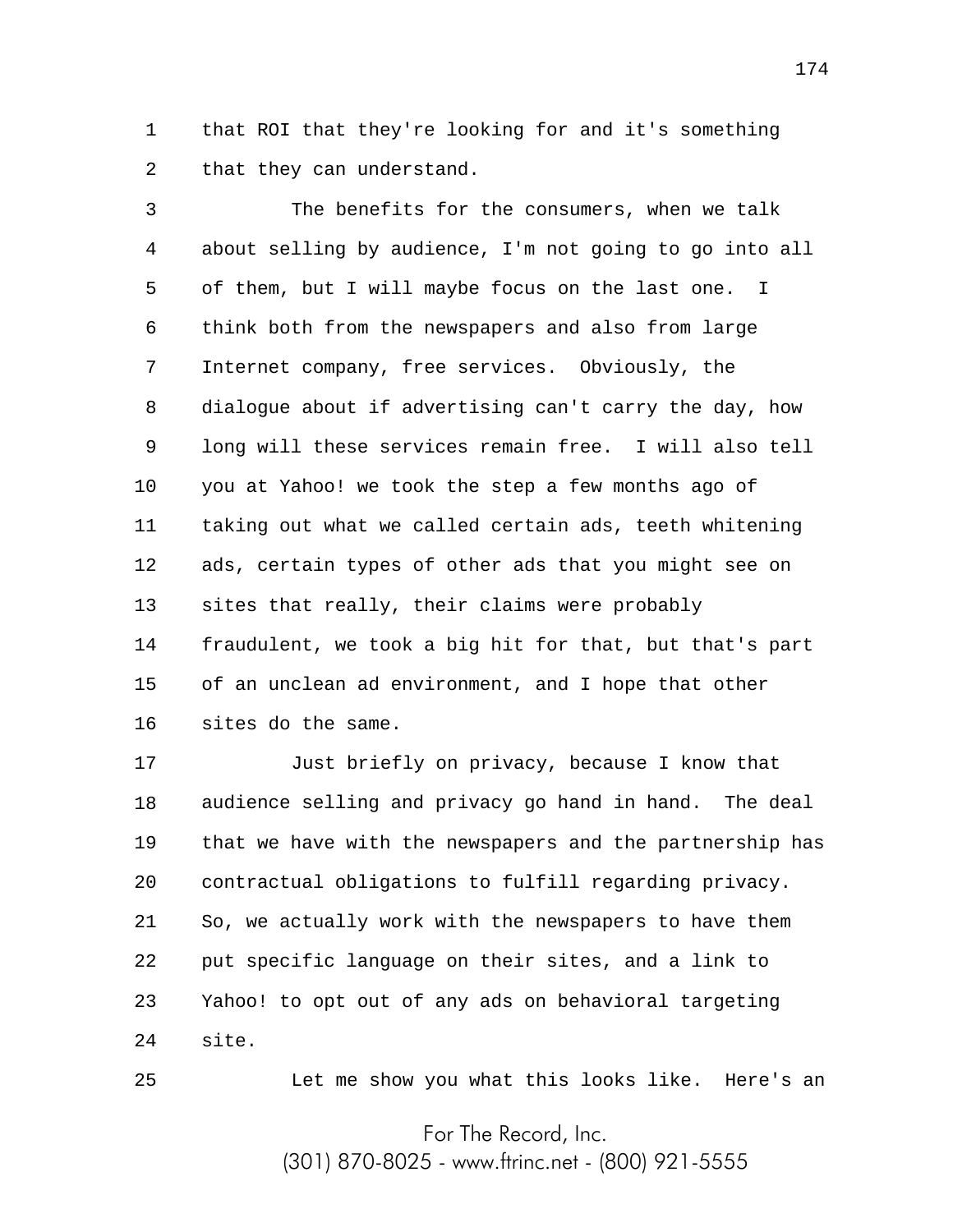1 2 3 4 5 6 7 8 9 10 11 example of the San Francisco Gate, SF Gate, if you scroll down, first you'll actually see the ally ads that we serve would be labeled. These are text link ads. But if you click on privacy policy or about our ads, you go to a page which allows you to click, go to a Yahoo! privacy page, and immediately opt out. In fact, it actually tells you if you're opted in or opted out. So, in this case, you're not opted out, so if you wanted to not have an ad, an airline sale ad follow you and say, hey, I know you were looking for a vacation in Barbados, here's a great deal, then you can do that.

12 13 14 15 16 17 18 There are also sites, I should say links on the site that allow you through other advertising networks, in this case the network advertising initiative, to opt out across a wide breadth of sites across the Internet. So, the idea here, I think as newspapers sell more and more behavioral targeting, that you need to make these links very prominent, and I think we're doing that.

19 20 21 22 23 24 25 Let me just say that I think that we are just past a thousand days in this partnership, and I look to Mark Contreras in the audience here and I think it's very much a marriage. We've learned a lot. I think Yahoo! has learned a lot from working with newspapers, and I think that newspapers have learned a lot, too. I think the trick for us is to continue retooling and

For The Record, Inc.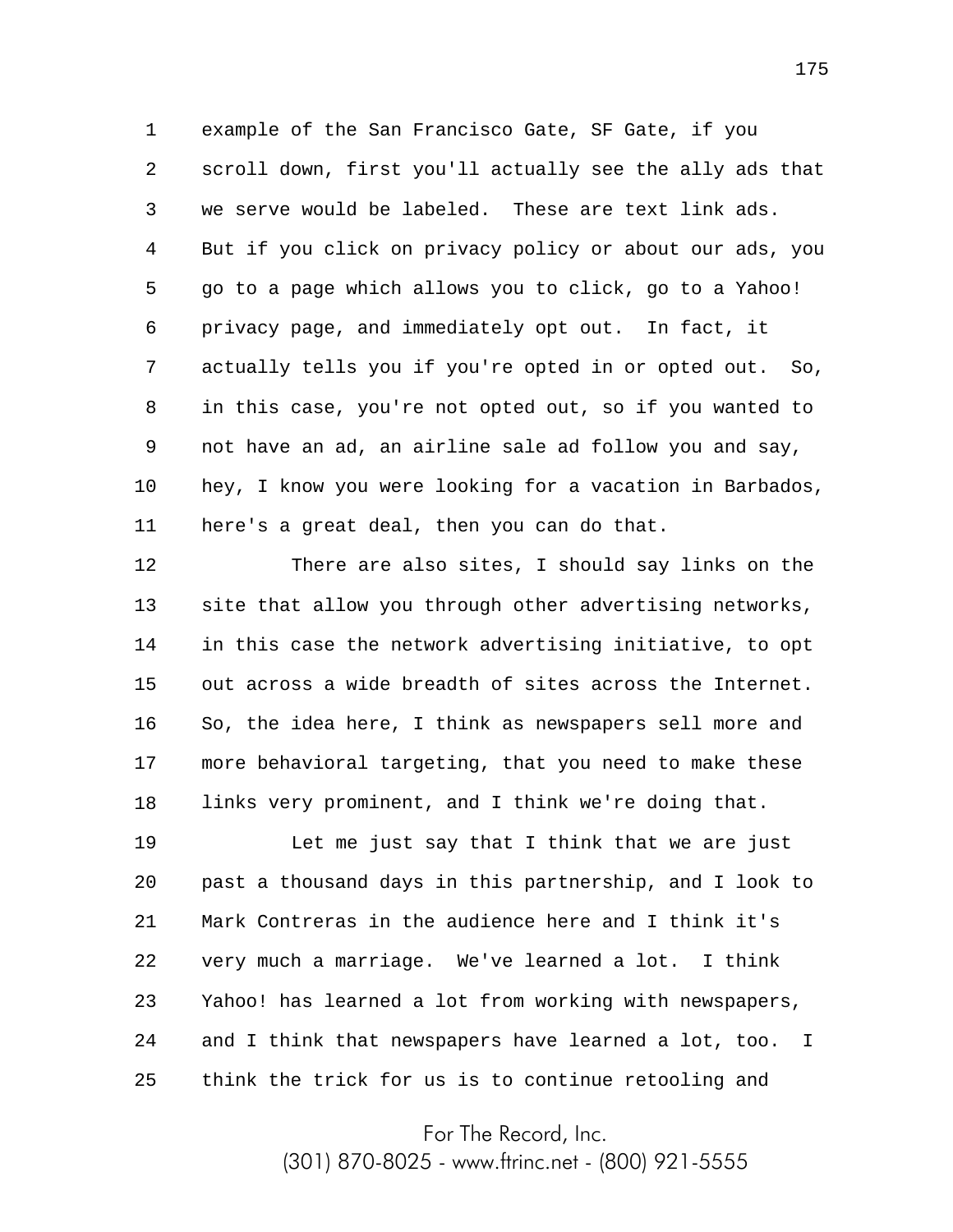1 2 3 4 5 retraining the sales force, to take it to the next level. I think that they can certainly compete, and they can certainly beat a lot of the start-ups out there on the sales side, but without the training, it would be tough to do.

6 So, thanks so much.

## **(Applause.)**

7

8 MS. DeSANTI: Thank you very much, Lem.

9 10 11 12 13 14 Now we are going to hear from Josh Cohen, who is senior business product manager for Google News. He's responsible for global product strategy, marketing, and publisher outreach. Prior to joining Google, Mr. Cohen was vice president of business development for Reuters Media, the world's largest news agency.

15 Josh?

16 17 MR. COHEN: So, thanks very much for inviting me down here.

18 19 20 21 22 23 24 25 Part of the reason we're here is obviously high quality journalism is important to our users, but beyond it's also important to society. So, I wanted to talk a little bit today about sort of how we see Google's place in this larger ecosystem, some of the things we're trying to do in this side-ways specifically around building new audience and finding new readers for publishers, about helping them create more engaging

For The Record, Inc.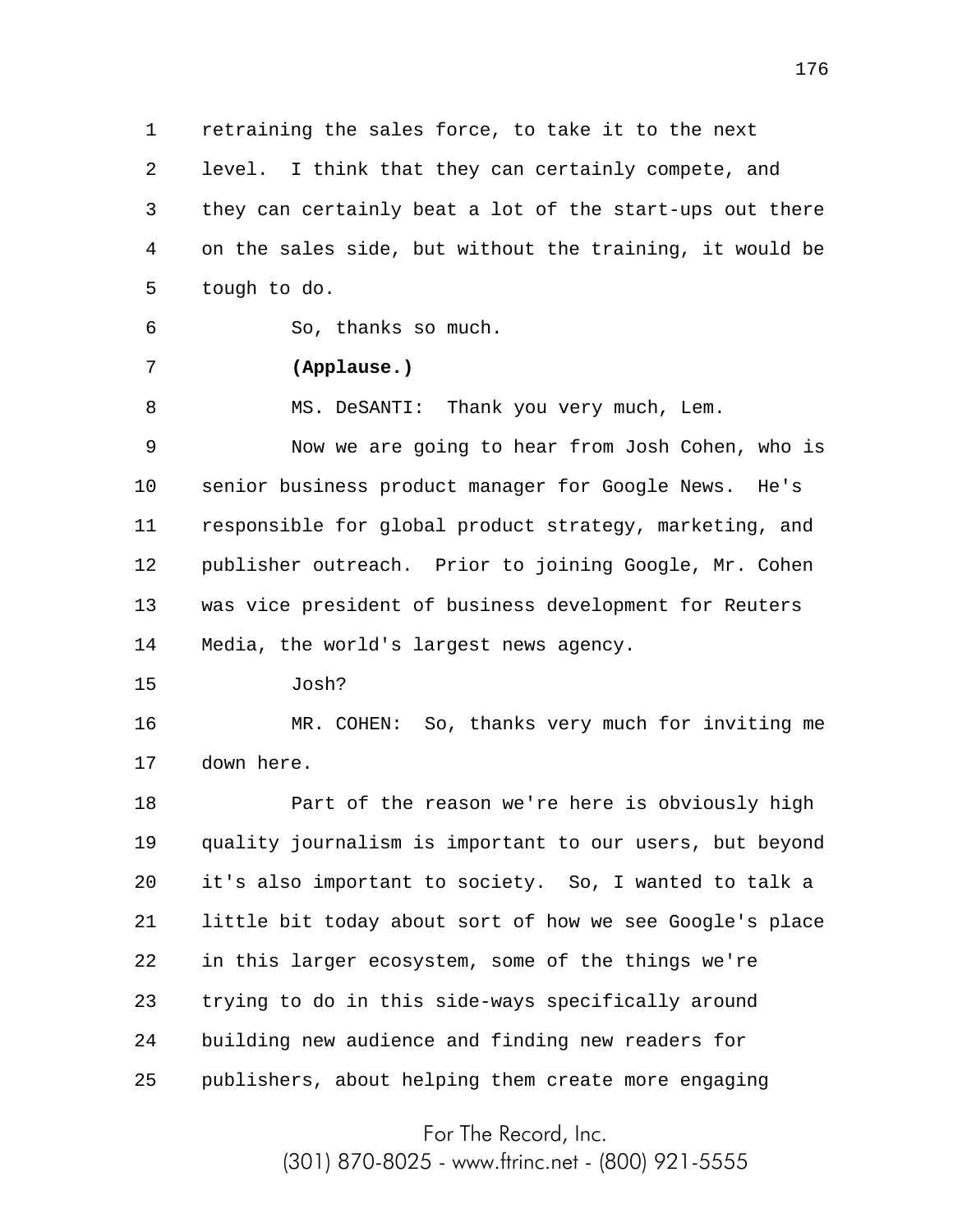1 2 3 websites for their users, keeping them on the sites longer and also making more money, and the different ways we can do that.

4 5 6 7 8 9 10 So, first I will go back some of the information that Ken talked about, because I think it's important when you sort of talk about, I think there's a lot of talk about the death of news, and it's really important to separate the issues over I think the very real challenges that the newspaper industry is facing as opposed to the real interest in news today.

11 12 13 14 15 Ken talked a lot about this. I mean, you can just look at the numbers here, this is from the National Association of Newspapers. For their membership sites, just in September, almost 75 million unique users. Almost 3.5 billion page views.

16 17 18 19 So, there's clearly a tremendous interest in getting that news and information. The Internet has now become one of the top sources for where people get their news online, or for where people get their news.

20 21 22 23 So, more and more people are going online, getting their news and information, again, and Ken covered this in a lot of detail, so I won't spend too much time on this.

24 25 So, I think the interesting news, not only has it not gone down, I think it's only grown, but there's

For The Record, Inc.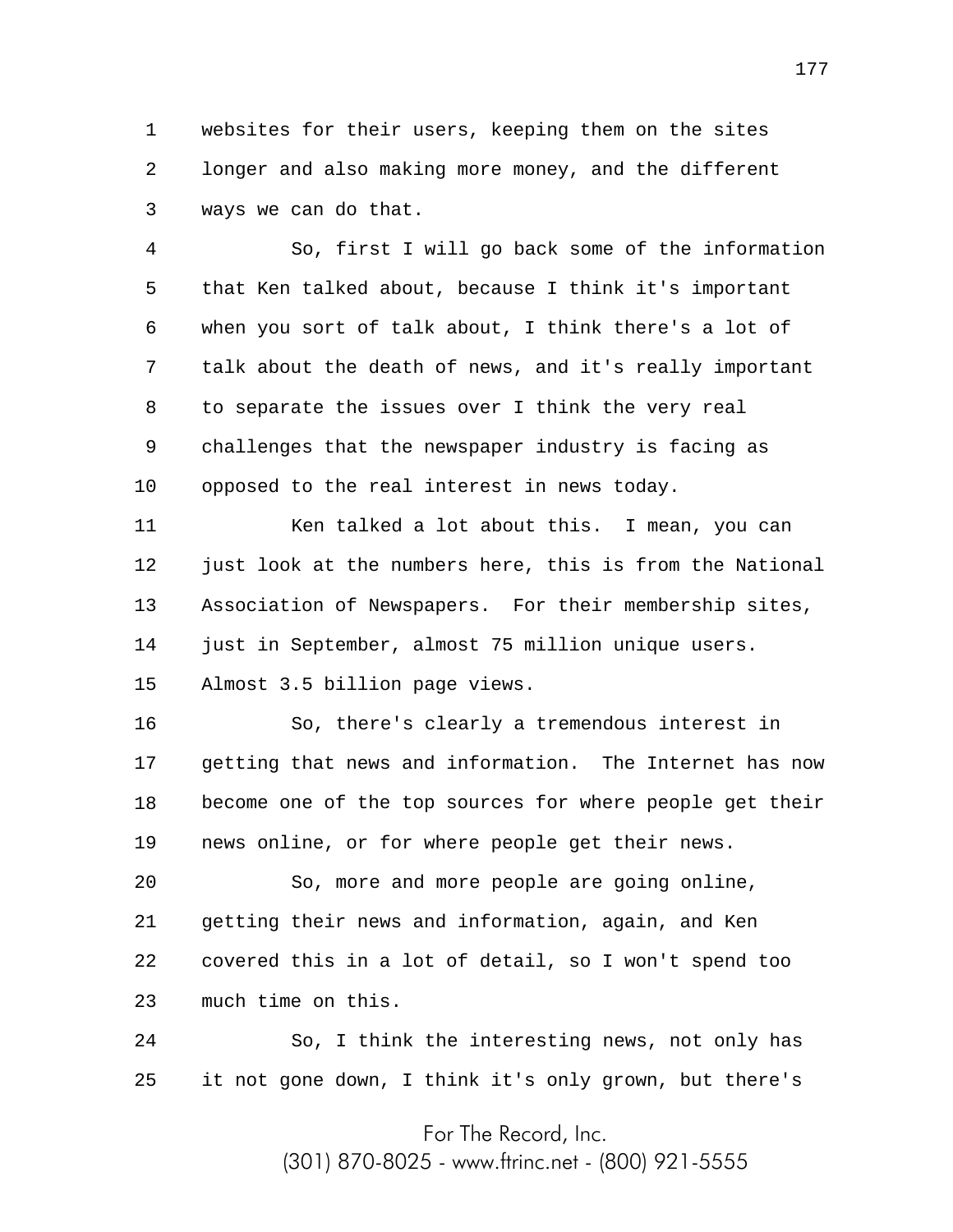1 2 significant changes in the consumption. What this means for how people get that information.

3 4 5 6 So, traditionally, if you get a newspaper, pick it up, top stories of the day, you flip through a couple of different pages, you see what's on the front page and that sort of guides your experience as a user.

7 8 9 10 11 12 13 14 Today online, maybe about 50 percent of the users on a typical newspaper website are going to come in the front door. They are going to come to the front page, what the editors are saying, here are the top stories of the day, here's what you should be reading. But at least half, if not more, of the other websites are coming in through the side door. So, it's really changed the consumption patterns.

15 16 17 18 19 20 So, increasingly, every single page on a publisher's website is a front page. They are coming in from a search engine, from aggregators, from blogs, from social networks, from emails, any number of different sources are driving traffic specifically to individual parts of a publisher's site.

21 22 23 24 25 Now, the upside to that is obviously that you can get your content in front of more people in more ways. I think that's part of the reason that interest in news has grown because it's so easy to get access to it and it's so easy for publishers to get their content

For The Record, Inc.

(301) 870-8025 - www.ftrinc.net - (800) 921-5555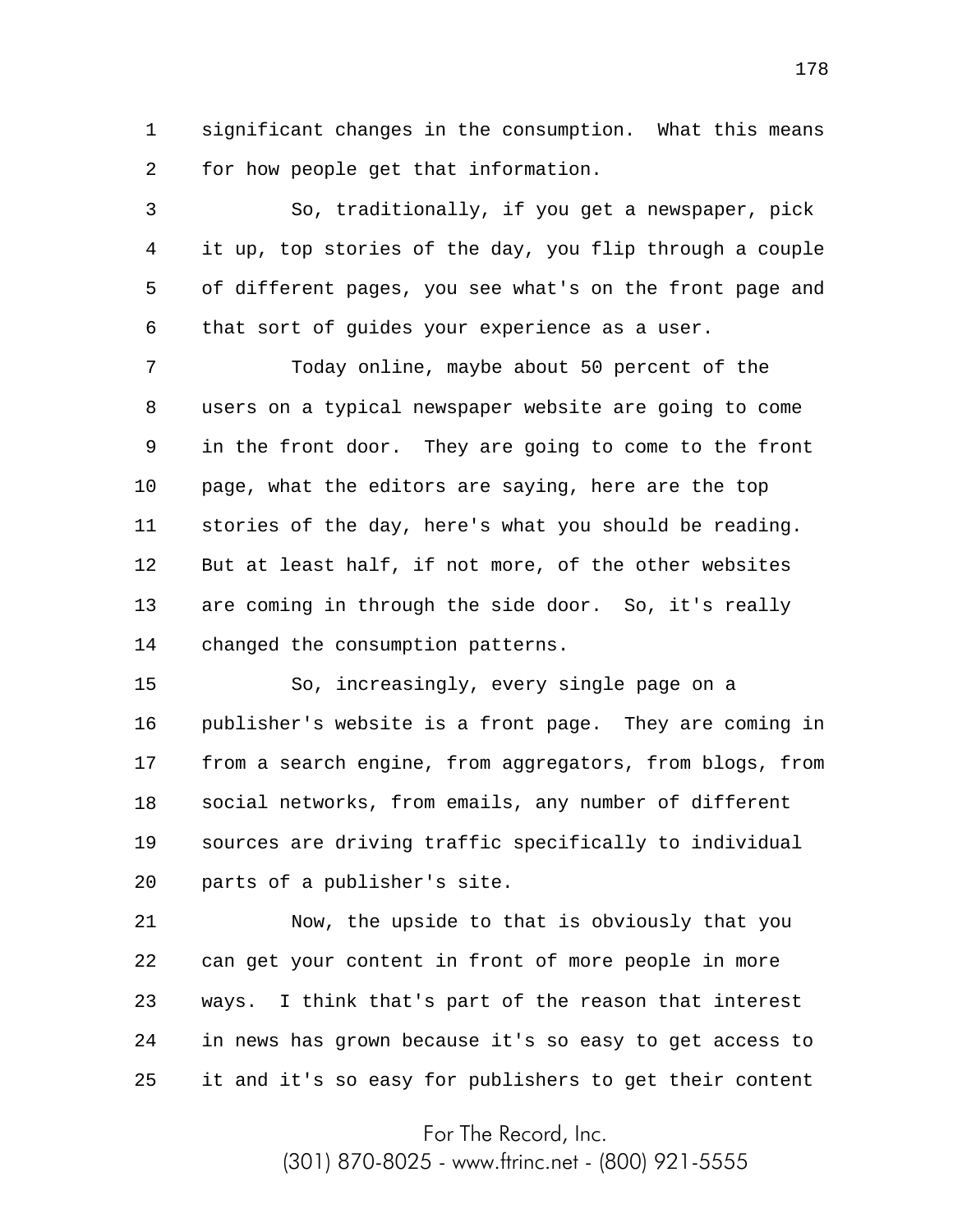1 2 in front of more and more people. But obviously there are some challenges to that.

3 4 5 6 7 8 9 10 11 12 13 So, I think that's sort of part of the place that we come in is specifically around Google News. So, in this new world, we really see it as a partnership, and this is Google, but this is really sort of anybody who's in the space about helping people discovery content. I mean, Yahoo! is certainly in that. Any number of the different blogs that are there. Any number of the different social networks. Publishers are creating that content and they distribute it on Internet. The next key step for them is how do you get that content found by the people you're trying to reach.

14 15 16 17 18 19 20 21 22 23 24 So, that's where we see a big part of our role specifically in Google News is helping people to find the information that publishers are creating in driving traffic to their website. So, in a given month, Google sends billions of visits to publishers around the world. So, if you look at Google News is now in over 30 languages in about 50 different domains or editions, you have mobile editions in most of these markets, and we've also been working for publishers for archival content, going back in some cases 200 years to help digitize that content and help bring it online.

25

So, our model is basically one of trying to show

For The Record, Inc.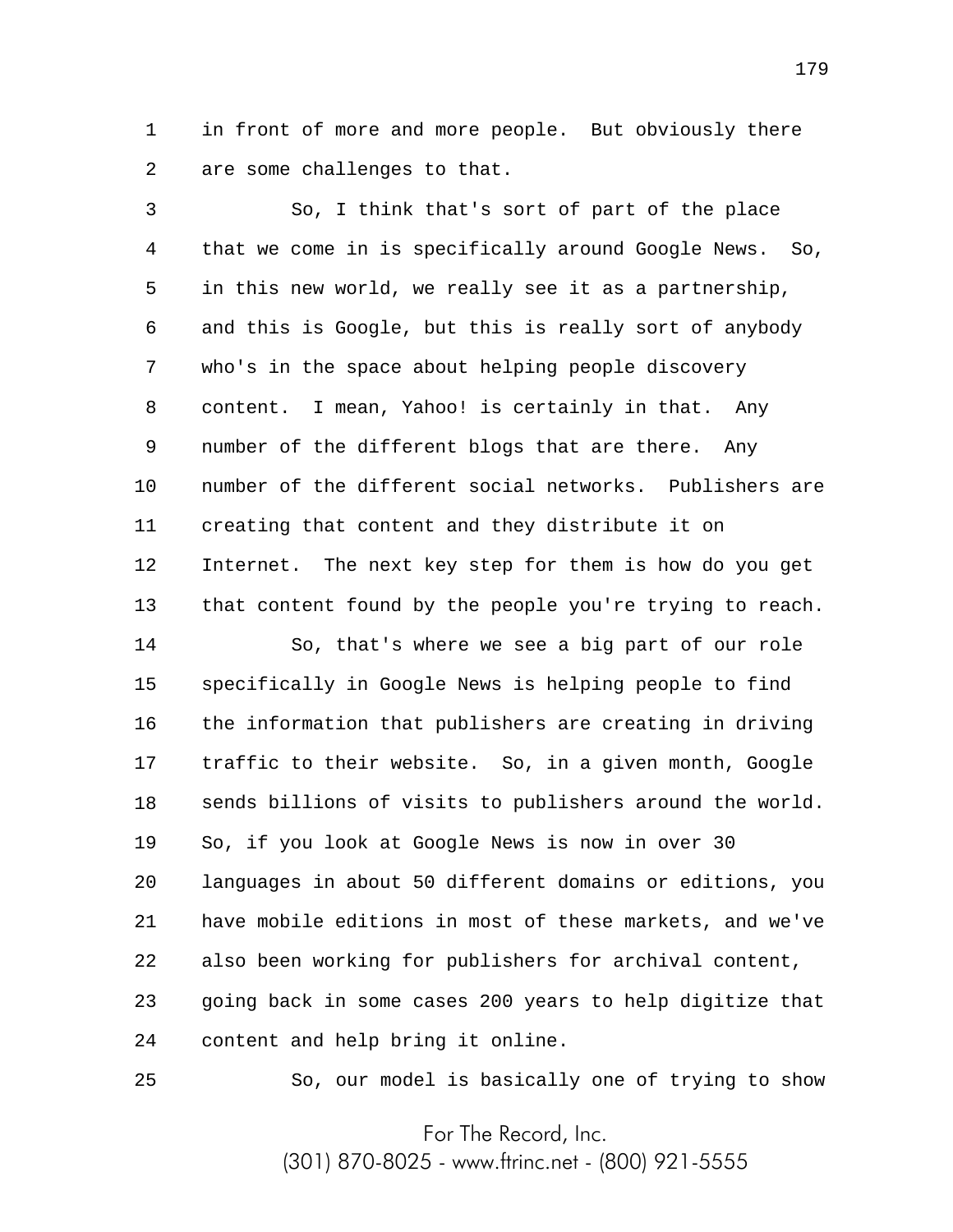1 2 3 4 5 6 7 as many different perspectives as possible. Again, you've got all this content out there, how do you make sense of it? How do you organize it? How do you show different perspective, whether it's a different political perspective, a different geographic perspective, how do you get that information and get it together from a number of different sources?

8 9 10 11 12 13 14 15 16 17 18 So, I mean, we are certainly an aggregator, just as a portal is an aggregator. But our business model is a little bit different. Up at the top you can see that sort of traditional portal model, where you will traditionally license a small subset of the content in a given market. For the most part, then, the experience is out of the portal. If the portal's look and feel, it's their editorial voice, it's their business model. This is not meant to be a value judgment, it's just an important distinction between how we operate versus a more standard portal.

19 20 21 22 23 With Google, since we're trying to show as many different perspectives as possible, getting a small subset of sources and licensing them doesn't really work, because you're only going to have that limited perspective.

24 25 So, what we try and do is try to index all of the different sources that are out there and then

For The Record, Inc.

(301) 870-8025 - www.ftrinc.net - (800) 921-5555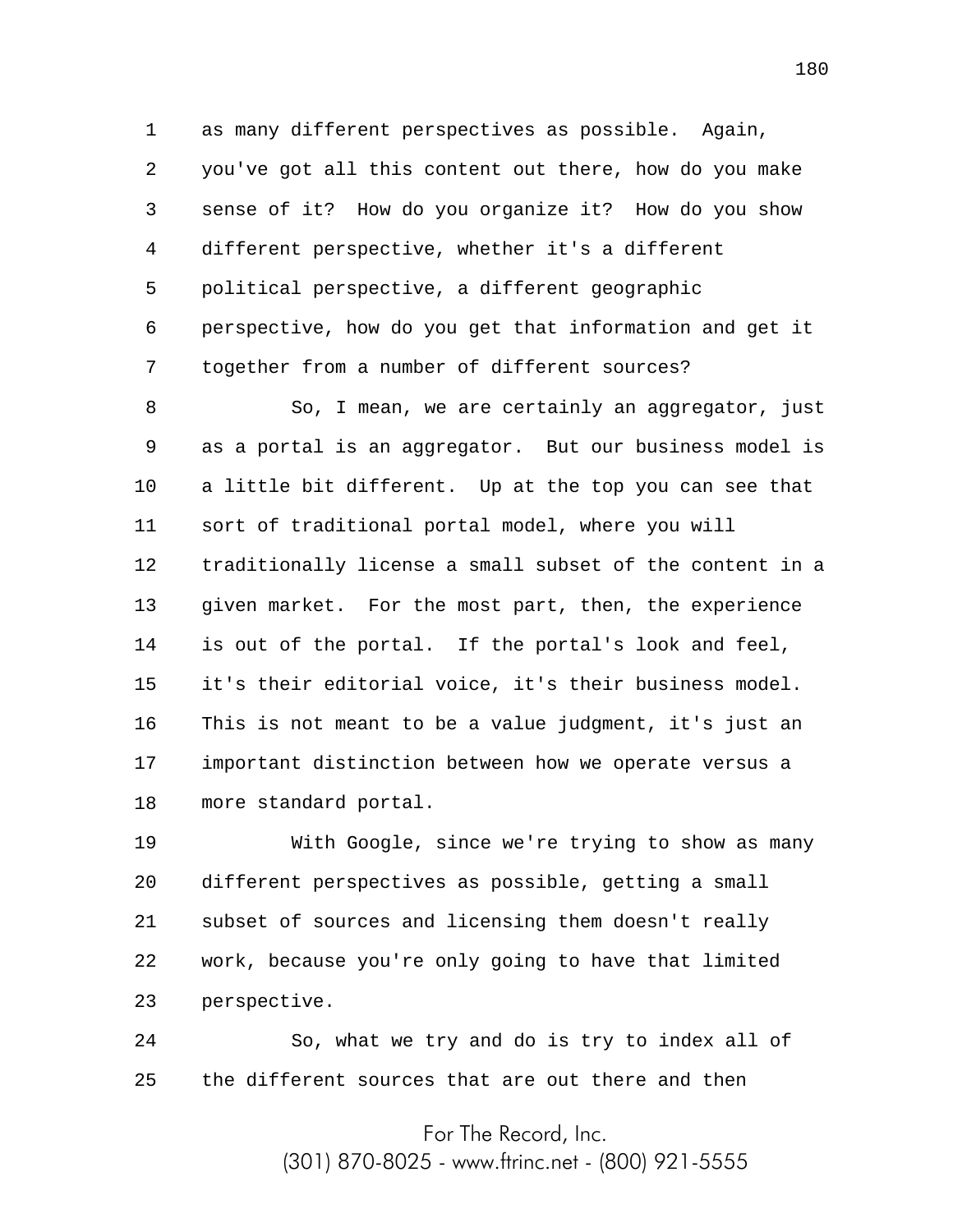1 2 3 4 5 6 7 amplify the traffic back out direct to the publisher's site. So, if you're a publisher, it's their look and feel, it's their editorial voice, and their business model. Certainly I will talk about the ways that we work with publishers on the business side of it as well, to help sell advertising and monetize that traffic, but these are separate processes.

8 9 10 11 12 13 14 So, the way that it works is you've got what's known as the Google bar, or our web crawler. We will go and take a look specifically at Google News to all the different sites in a given market we are trying to index. When we go there, we are basically looking for one of two things, I guess the easiest way to think of it is opposite sides of the spectrum.

15 16 17 18 19 20 21 22 On one hand we're looking for something called a site map, and what that is is basically just a way that a publisher can make sure that we're crawling all the information they want from their site. It can be nothing more than a list of URLs, each of the individual articles on their site saying, make sure you crawl this, when you come to check my website, I want to make sure that you index this.

23 24 25 The other thing we look for is something called, this is broadly known as Robots Decision Protocol, and this is on the opposite end of the spectrum, saying,

For The Record, Inc.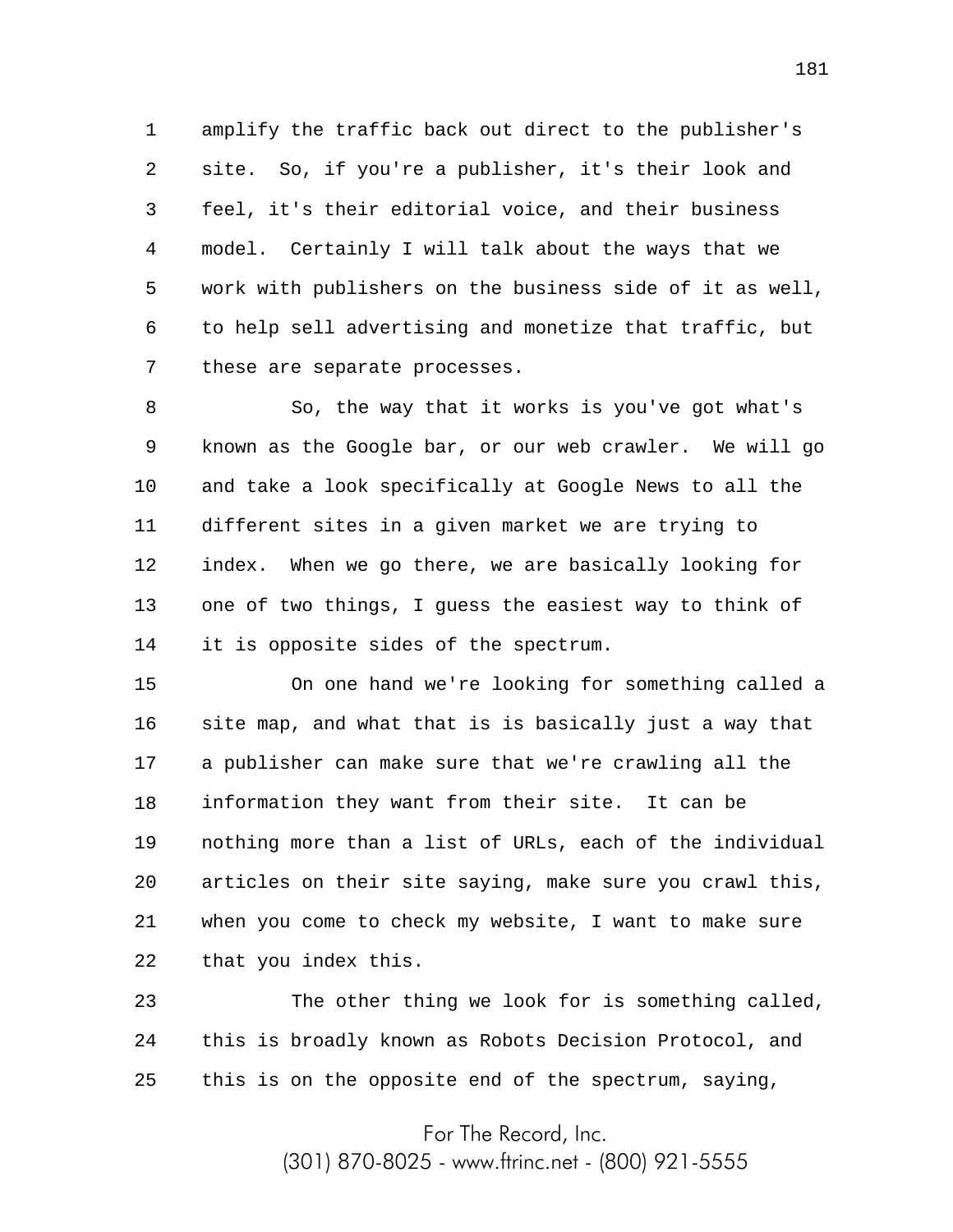1 2 3 4 5 6 don't crawl, don't index this information on my website or give some specific instructions about that. So, when we check those two things to make sure what a publisher wants us to index and those things that they don't want us to index, we will be able to take that individual article.

7 8 9 10 So, there's a lot of talk back and forth, last few days and weeks or so, about the issue of control, so I just want to spend a little bit of time going through the details of it.

11 12 13 14 15 16 17 So, when we come to a site that's very, very simple for a publisher to say, don't index this site at all. You can specify that specific to Google, or you can do it for any of the different major search engines. Robots Exclusion Protocol is sort of the de facto standard on the web that any reputable search engine is going to honor.

18 19 20 21 22 23 So, you go and you can see at a very basic level, something called robots.txt, you can come and put that on your code, identify for specific crawlers and say, don't index this website and you can leave it right there. But it's not an all-or-nothing proposition. You can also do it on a site level.

24 25 So, you can come and you can say, I don't want you to index a specific section, or specific files, or

For The Record, Inc.

(301) 870-8025 - www.ftrinc.net - (800) 921-5555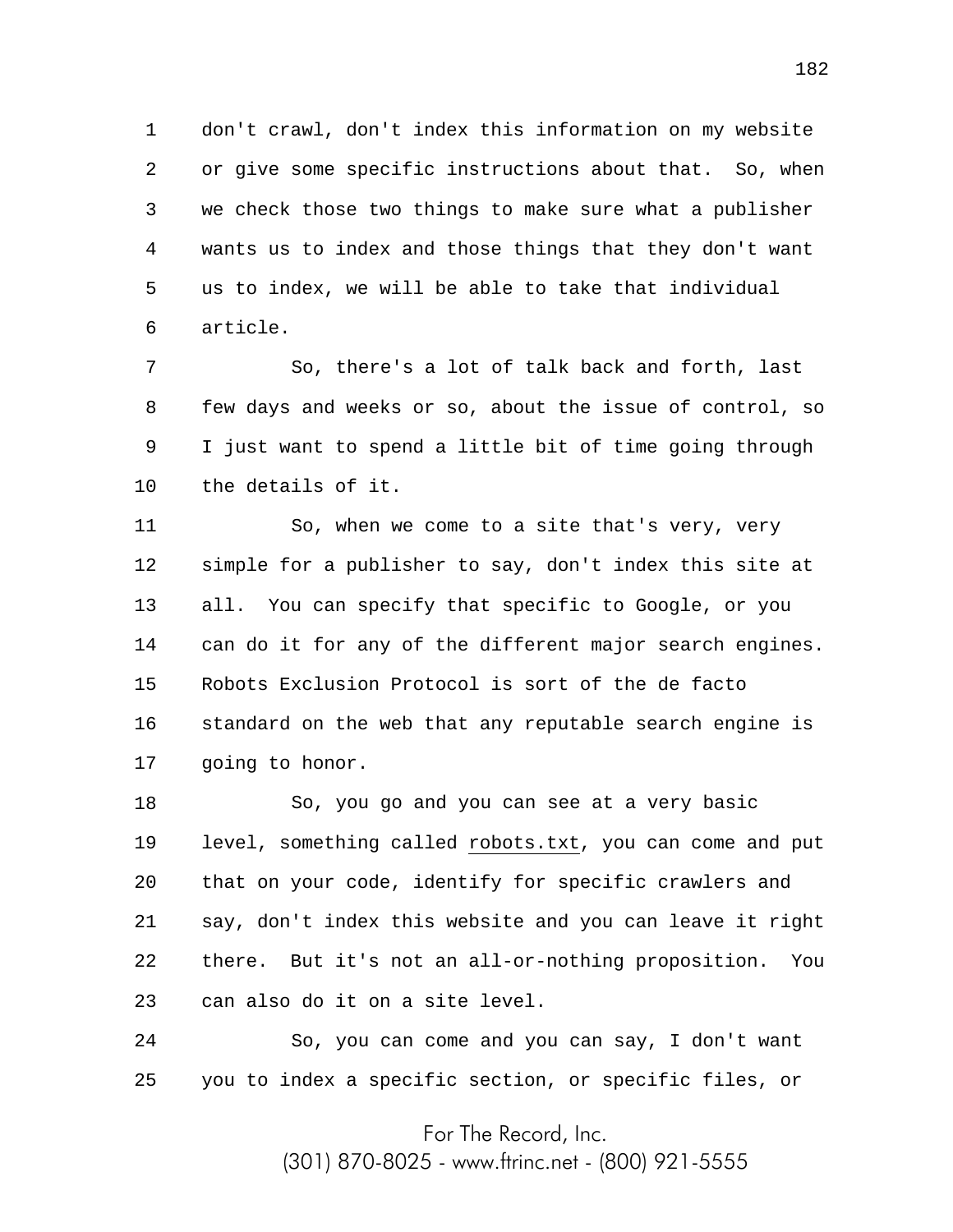1 2 3 4 5 6 7 even types of pages that say certain PowerPoint or certain spreadsheets you might have that you don't want indexed. Again, you can do that on a site-wide level to give those instructions, again, you can do them specifically for Google or for a different crawler that's out there, as long as you identify different user agents there.

8 9 10 11 12 13 14 15 Beyond that, you can even do it on a page level as well. So, there's a number of specific instructions you can give in the header of that page to say things like, again, don't crawl this, don't index this specific page, or index this page, but I don't want you to show me snippets, or I don't want you to show images, or after a certain period of time, my content is going into a private archive, so expire it from your index.

16 17 18 19 These are all different layers of control that publishers have today, not just for Google News, not just for Google, but really for any broad crawler that's out there.

20 21 22 23 24 25 The reality is, though, that the vast majority of publishers want to be discovered. They're creating that content because they recognize the opportunity that the Internet offers for distribution. So, I think you probably have heard some of the challenges facing these industries, and I'm sure you probably will over the

For The Record, Inc.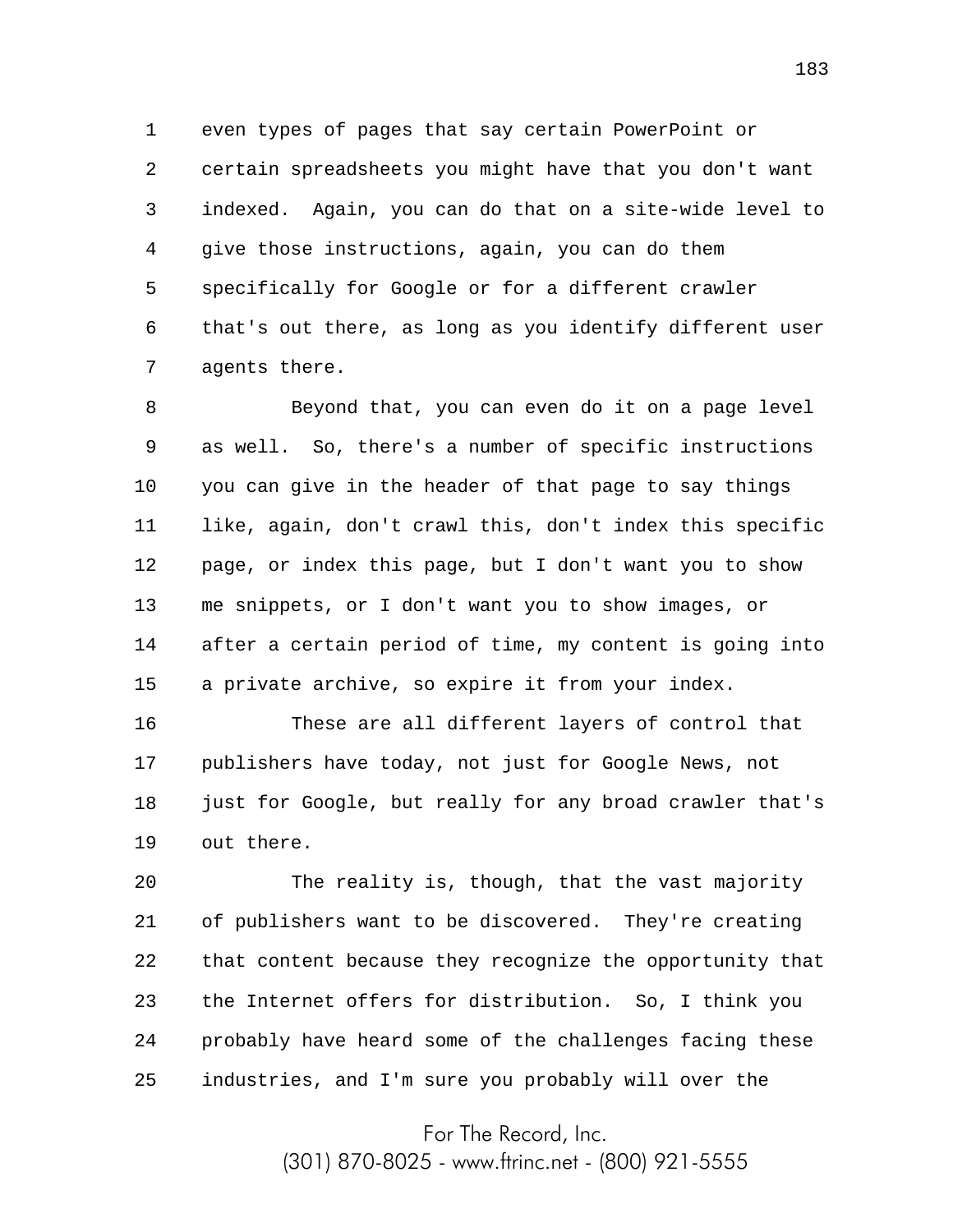1 2 course of the next day and a half. There is no single factor that's causing the challenges for newspapers.

3 4 5 6 7 8 9 10 11 Declining circulation, the aging demographics of those readers, you can talk about sort of migration of classified advertising, you can talk about consolidation of major brand advertisers. Unfortunately, there's any number of different things you can point to that are challenges that are being faced by newspaper industry. So, I think it's also probably foolish to think that for a single solution that magically tries to fix it all. It doesn't exist.

12 13 14 15 16 17 18 19 20 21 22 I think the way that we see our role is one of the partners that can work with publishers as publishers should be looking to any number of different partners. Lem was talking a lot about the work they're doing with Yahoo!. There are any number of different people here who I am sure have worked with publishers and that's a good thing, you should never look to close yourself off and just have a single partner. It probably doesn't make sense for any business, but especially on the web where there are so many different sources and so many potential partners out there to work with.

23 24 25 So, if we think about what we're trying to do in the space is how can we work with publishers to get them more readers, to help them grow more engaging websites

For The Record, Inc.

(301) 870-8025 - www.ftrinc.net - (800) 921-5555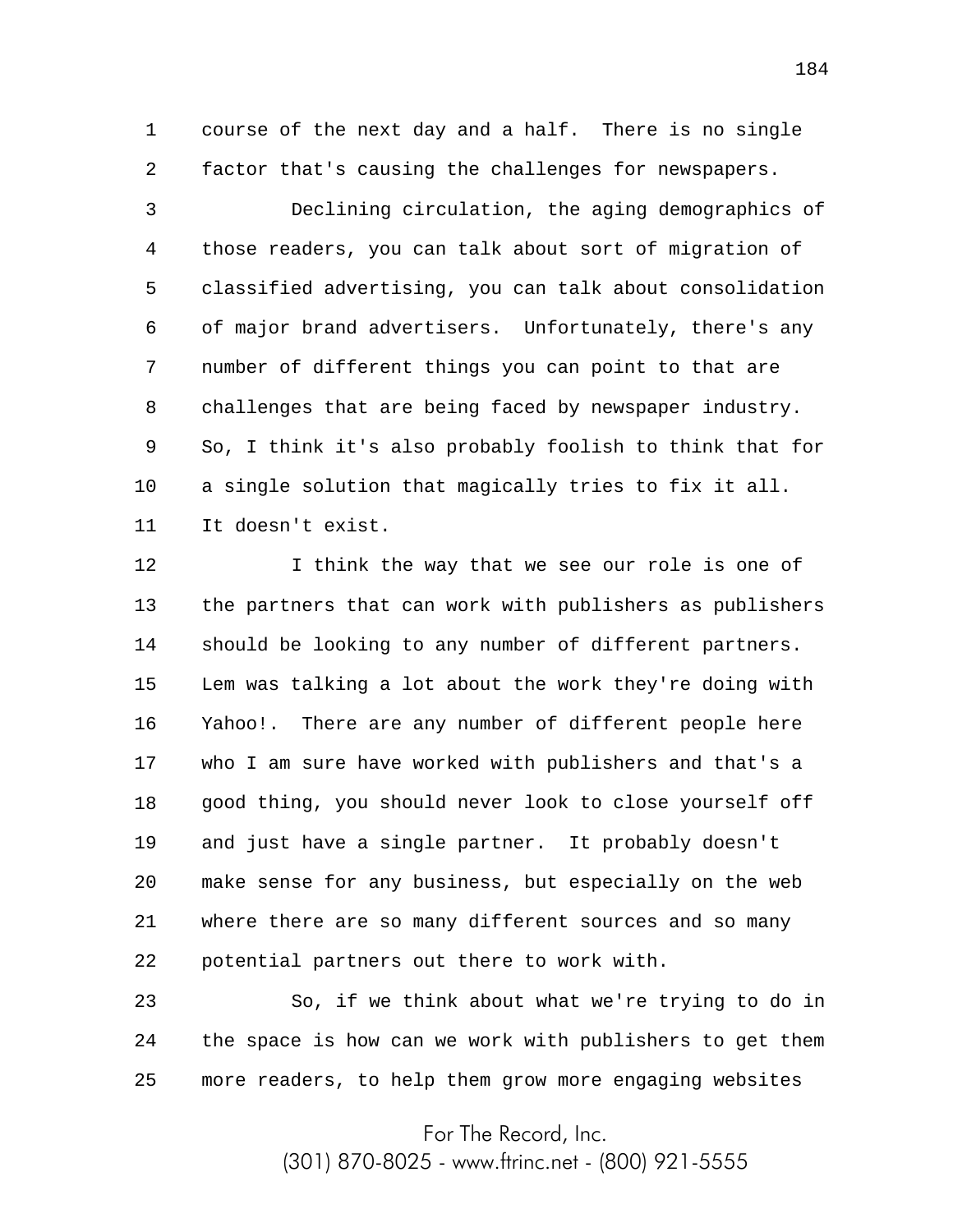1 2 3 4 5 6 7 8 9 10 and how to make more money for them. That's really the reason that we think about how we work with publishers in those different areas, we think about how a publisher thinks about it. Once a publisher puts content out on the web, to simplify things somewhat, there are basically three different levers that you have to grow your online business. You can get more readers to your website, you can keep them there longer, have more page views with each visit or you can make more money from them, either from advertisers or subscriptions.

11 12 13 14 15 16 17 That's, again, somewhat of an oversimplification, but that's kind of what publishers are thinking about every single day is how do I grow my business by moving one of those three levers and they are certainly not mutually exclusive and publishers should and are thinking about how do I boost all these things up.

18 19 20 21 22 23 24 25 So, when we think about what we're doing today, we look at it from those different categories. On the traffic side of it, that's Google, that's Google News, that's the discovery part of what we're trying to do. We are a search engine. Again, at its core, that's what Google News is as well. It's about helping people discover content and send the traffic directly off to the publisher's site.

> For The Record, Inc. (301) 870-8025 - www.ftrinc.net - (800) 921-5555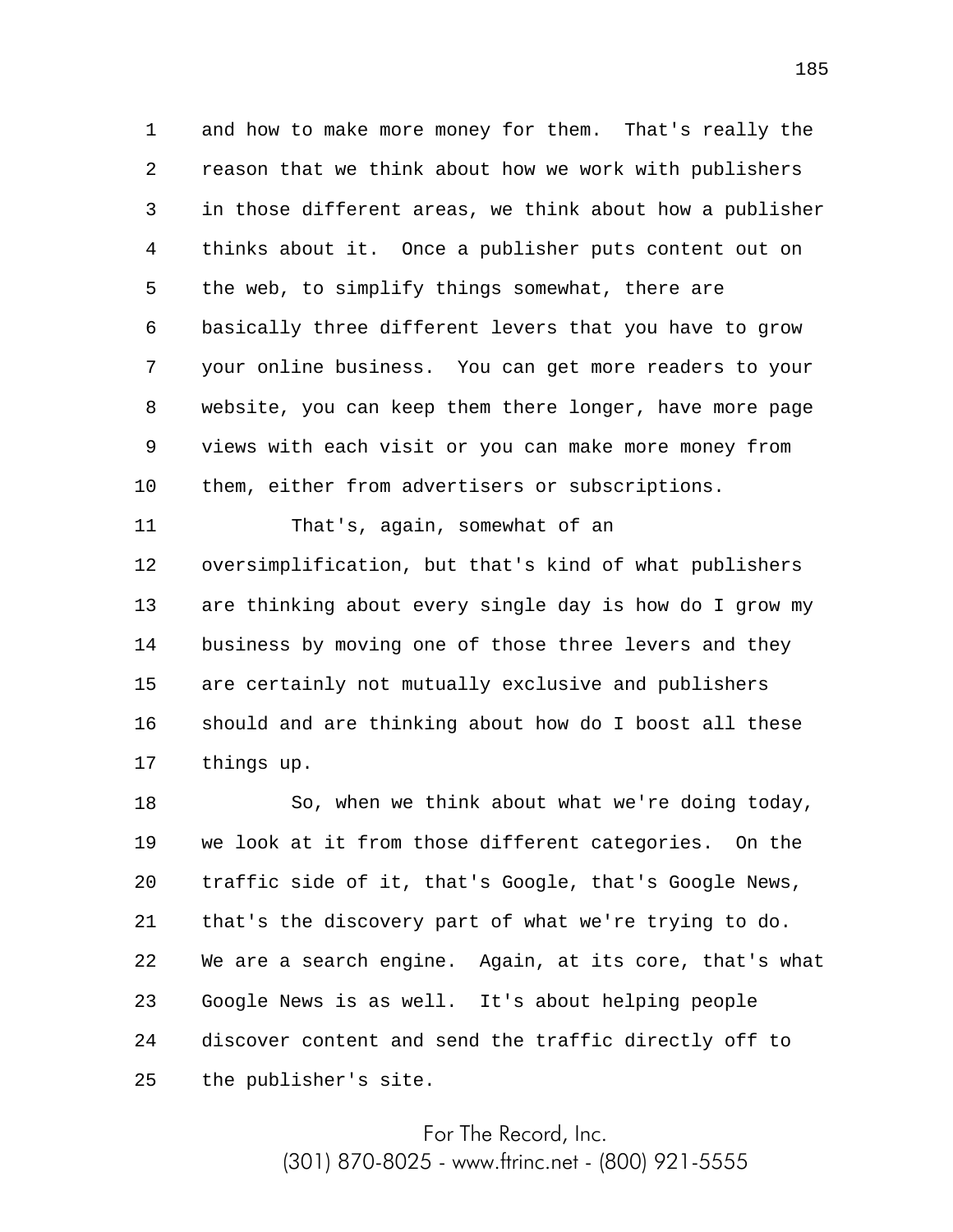1 2 3 4 5 6 7 8 9 10 11 12 Google News alone sends about a billion clicks every single month to publishers worldwide. Obviously if you add in Google and iGoogle and all the different types of properties that are out there, you get billions more. That's just Google. Google represents a certain amount of traffic that's driven to publishers. There are tons of other platforms out there for distribution on the web that have absolutely nothing to do with Google that I think publishers should if they aren't already trying to take advantage of to get their content out, and again, to get your content in front of more users.

13 14 15 16 17 18 19 20 21 22 23 24 25 On the revenue side of it, that traditionally has been our Adsense program, which is the contextual advertisements, either in response to a user search, or to the content on the page. Last year, we returned over \$5 billion in revenue to our partners through our Adsense program. Obviously now we're getting into the display space as well with our DoubleClick platform, we will talk a little bit about some of the things we're doing there, ways to enhance both the efficiency of buying an ad and the targeting of those ads as well. The last bucket is around engagement. We don't create content, obviously we can't have publishers create websites with content, but we're a technology

For The Record, Inc.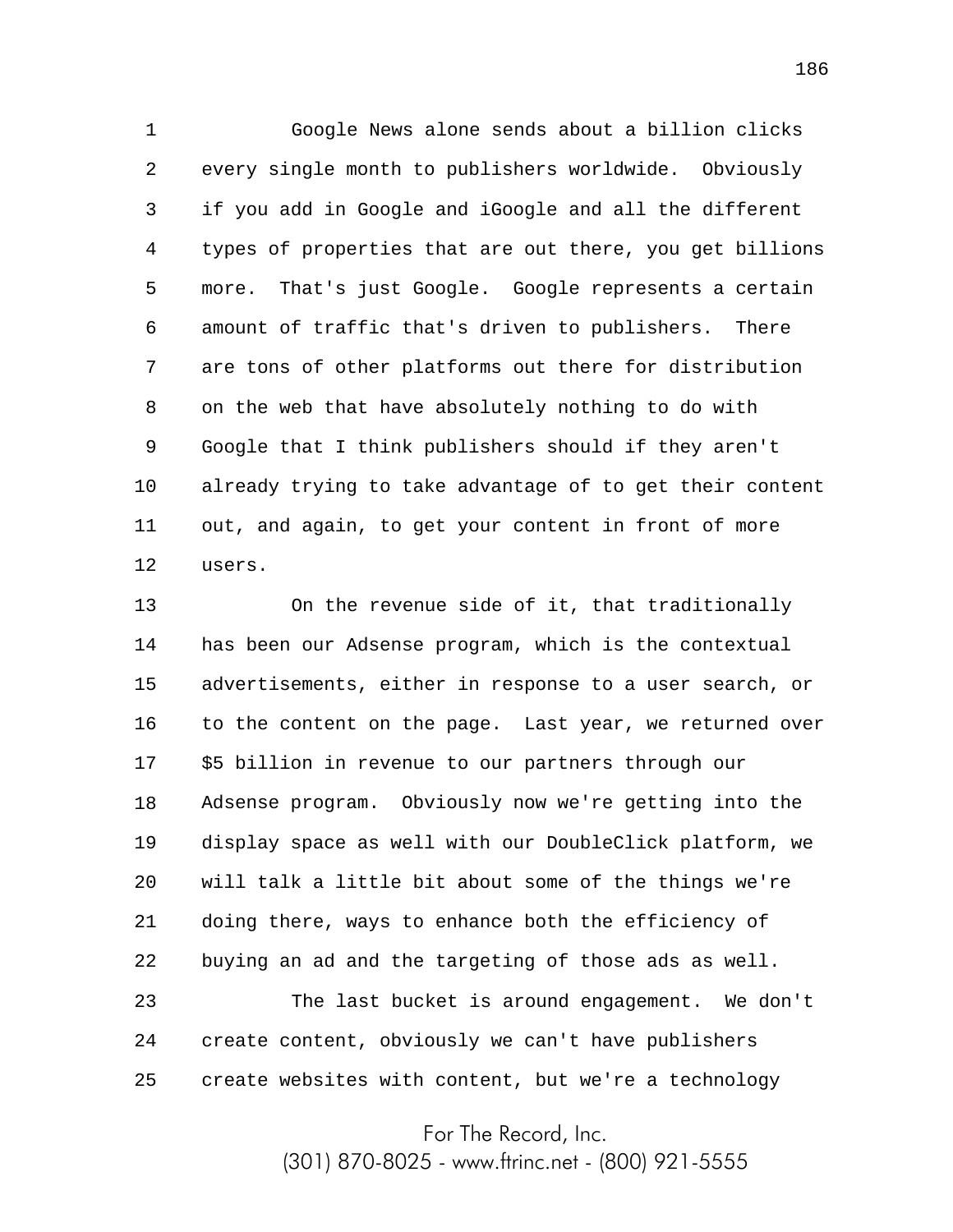1 2 3 4 5 6 7 8 9 10 11 company and we have a host of different tools that publishers can take advantage of so they can focus on creating content and leverage technology, things like Google Maps or YouTube. We launched a program recently called YouTube Direct that allows publishers to create citizen journalists on their own website leveraging the YouTube platform. These are things we think about to work with publishers to help them leverage our technology. But obviously there's more to be done and this is sort of some of the areas that we're thinking of.

12 13 14 15 Again, increased net ad revenue, what else can we do around user engagement and what are the different models that are out there beyond advertisement that we can do.

16 17 18 19 20 21 22 So, advertising, we think there's a lot of room for growth in online advertising, not just in the search part that Google is well known for, but also in the display space. Ads can be smarter and more targeted. I think a number of different people talk about their room for growth there and also it needs to be much more efficient.

23 24 25 It needs to be easier to buy ads on the web. It's not today. If you compare the time spent online by users with the marketing dollars there, there's a huge

For The Record, Inc.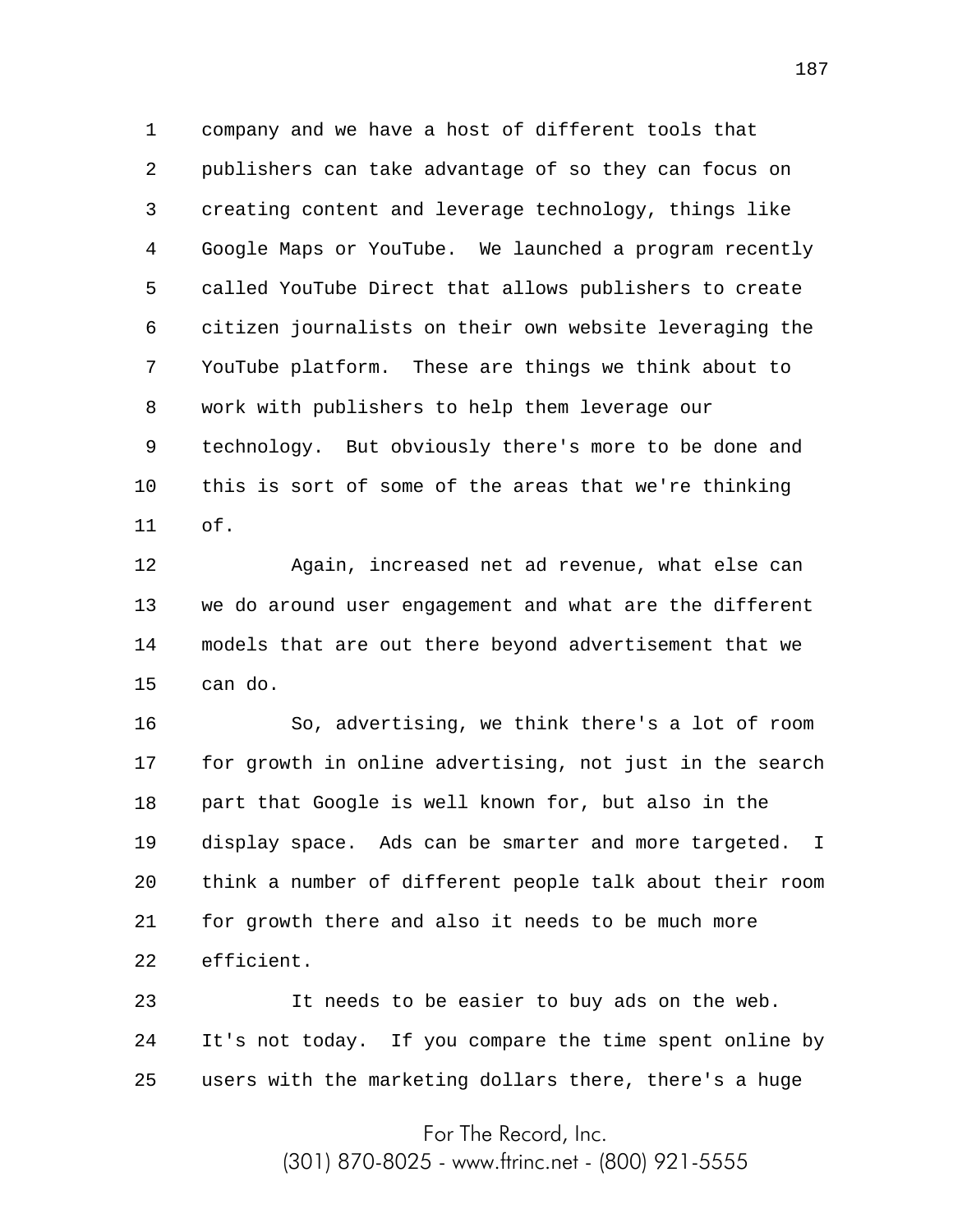1 2 disconnect, and we think part of the reason is that ads haven't innovated as much as they need to.

3 4 5 6 7 8 9 10 11 12 On the engagement side of it, I will talk about one example we launched a couple of months ago called FastFlip, 40 or so top publishers in the U.S., ranging from people like the Washington Post and the New York Times down to nonprofits like ProPublica who are in the investigative journalism space. We've gotten a great response, not only from publishers but most importantly from users who are spending a lot more time on this site, so with that content than they do on a standard website.

13 14 15 16 17 18 So, how can we find ways to take those types of lessons and whether it's in products like this or taking that technology and giving it to publishers so that they can leverage it on their own sites to create a more engaging experience than what the online user experience is today.

19 20 21 22 23 24 25 The last part is a little bit more open-ended, but I think there's often times talk that I can either make my content, I can put up a pay wall or I can make it free, and I have to sort of make this decision between the two. The reality of it is we have a number of publishers today who have subscription content and are still discoverable on the web. There are a number

For The Record, Inc.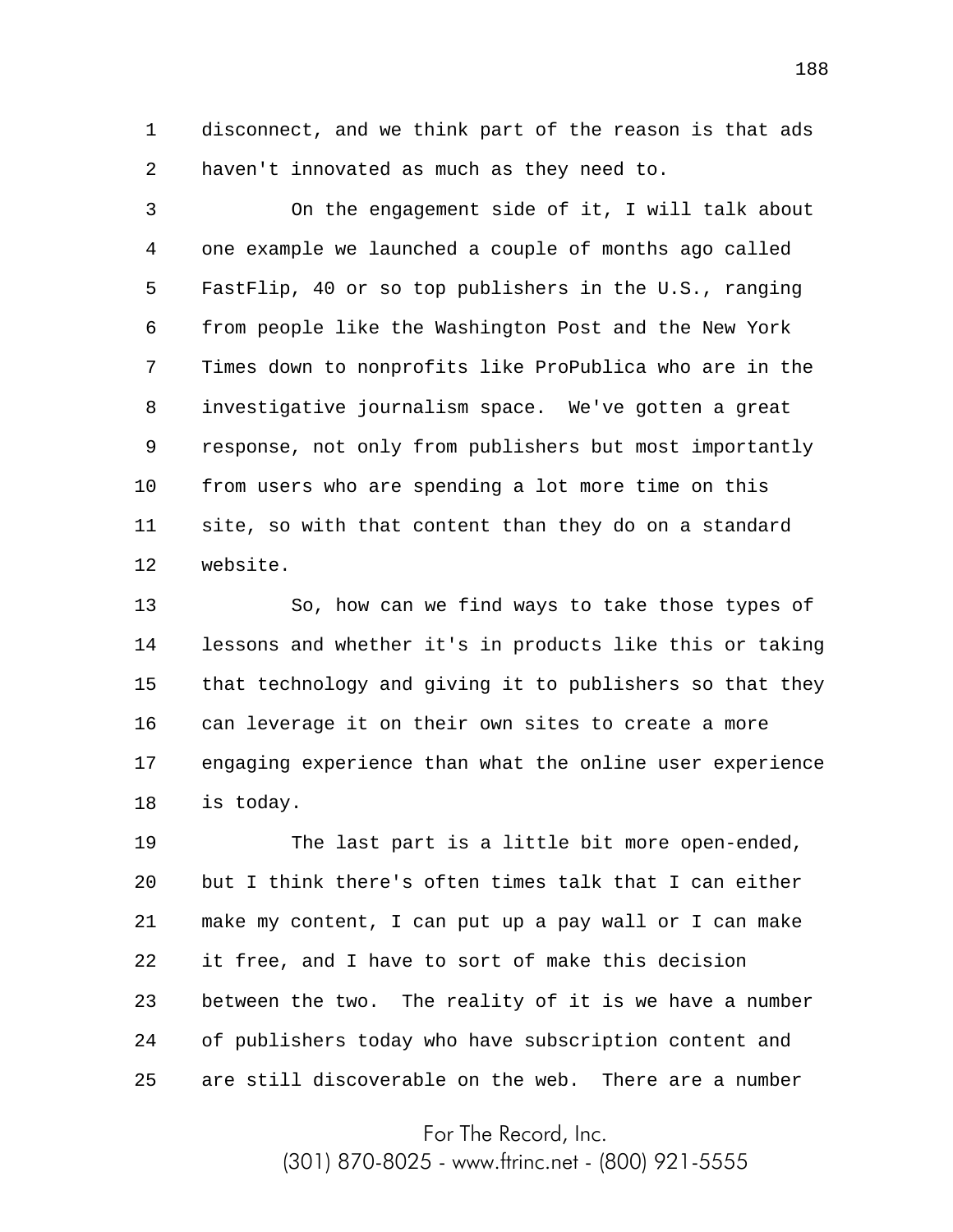1 2 3 4 5 6 of different programs that we have and a number of different approaches that publishers can take to put their content on if they decide to charge for it and still be discovered. I think if anything it's more important if you're targeting a smaller base to make sure that content is discoverable.

7 8 9 10 11 We're thinking already about different types of ways to create digital marketplaces for other types of online content. Google Books is probably the best example, the most public example right now where we are building these types of platforms.

12 13 14 15 16 17 18 19 20 So, there have been some discussions over the past summer and ongoing ones, which is, is there a possibility that we can sort of leverage this sort of power buy approach to create a platform that publishers could use in, again, in the same way that you could use Google maps and not create mapping technology, if you're a newspaper site, do you want to be recreating an e-commerce system and are there ways that Google technology can help publishers?

21 22 23 24 25 Again, these are just a handful of efforts, things we have done -- I've got the stop, time is up card, so I think the point here is that there really isn't one single area or one single solution to it, and there needs to be innovation across all these different

For The Record, Inc.

(301) 870-8025 - www.ftrinc.net - (800) 921-5555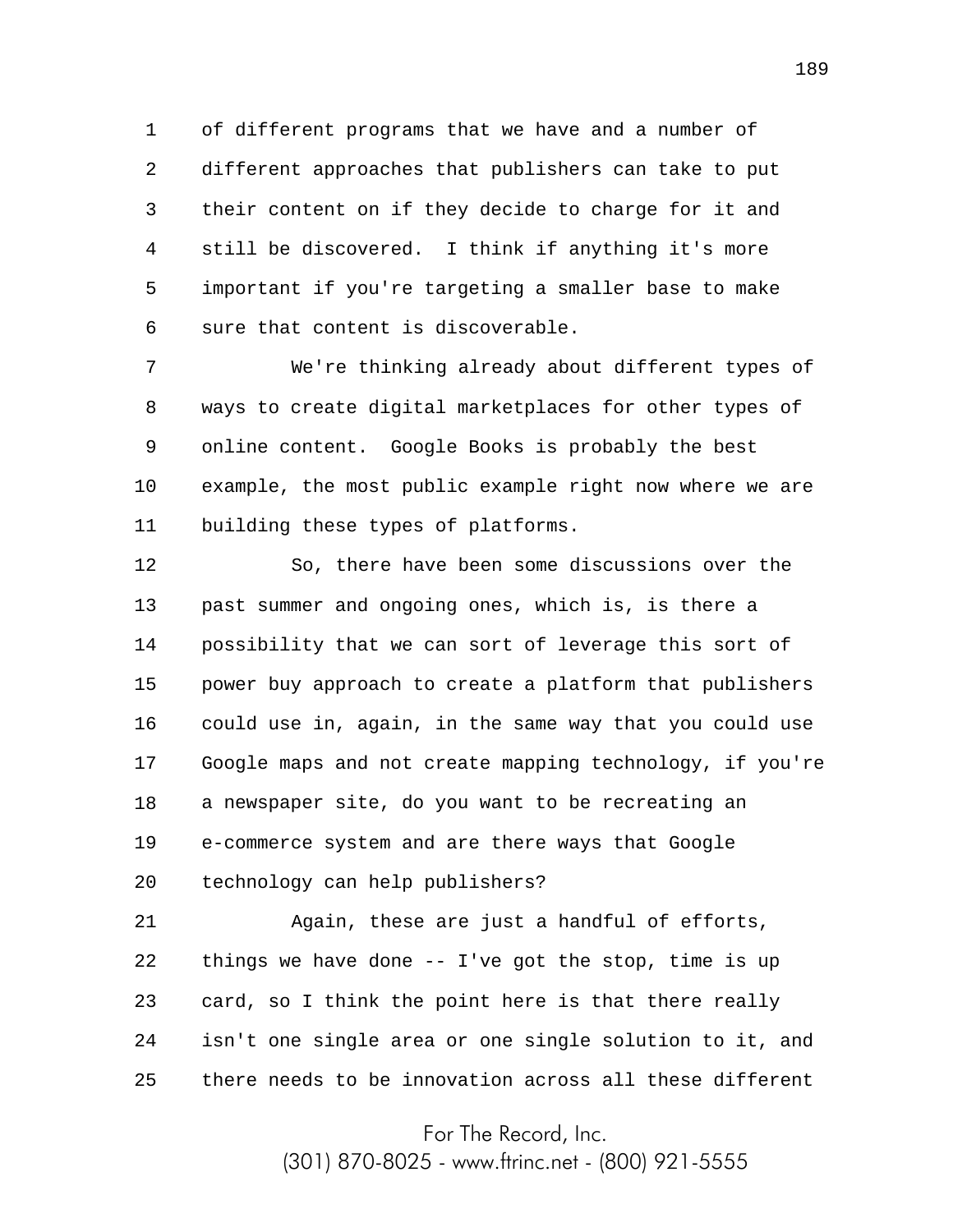1 2 3 4 5 6 buckets from a number of different partners. We feel it's important to sort of use that, it's the DNA of our company to innovate and try things and fail and fail quickly and try to innovate and move forward. That's the way that we work with publishers and we look forward to doing more.

```
Thank you.
```
7

## 8 **(Applause.)**

9 10 11 12 13 14 15 16 17 MS. DeSANTI: Thank you very much, Josh. Now, let me ask the next panel to come up. We're going to start this panel a little differently, because Steve Brill has to leave. So, we're going to let Steve start off with a presentation and then think of questions for him, panelists, I have some, but he will take a couple of questions, and then we'll bid him adieu and get further along with the rest of the discussion.

18 19 20 21 22 MR. BRILL: Thank you. I understand that I don't have to spend as much time as I might have describing what Journalism Online is up to, because Arianna Huffington did that this morning while I was on the train, so I want to thank her for that.

23 24 25 I come here actually with just a very few basic ideas and principles I would like to lay out, and the first is, because we're in a building that says it's a

For The Record, Inc.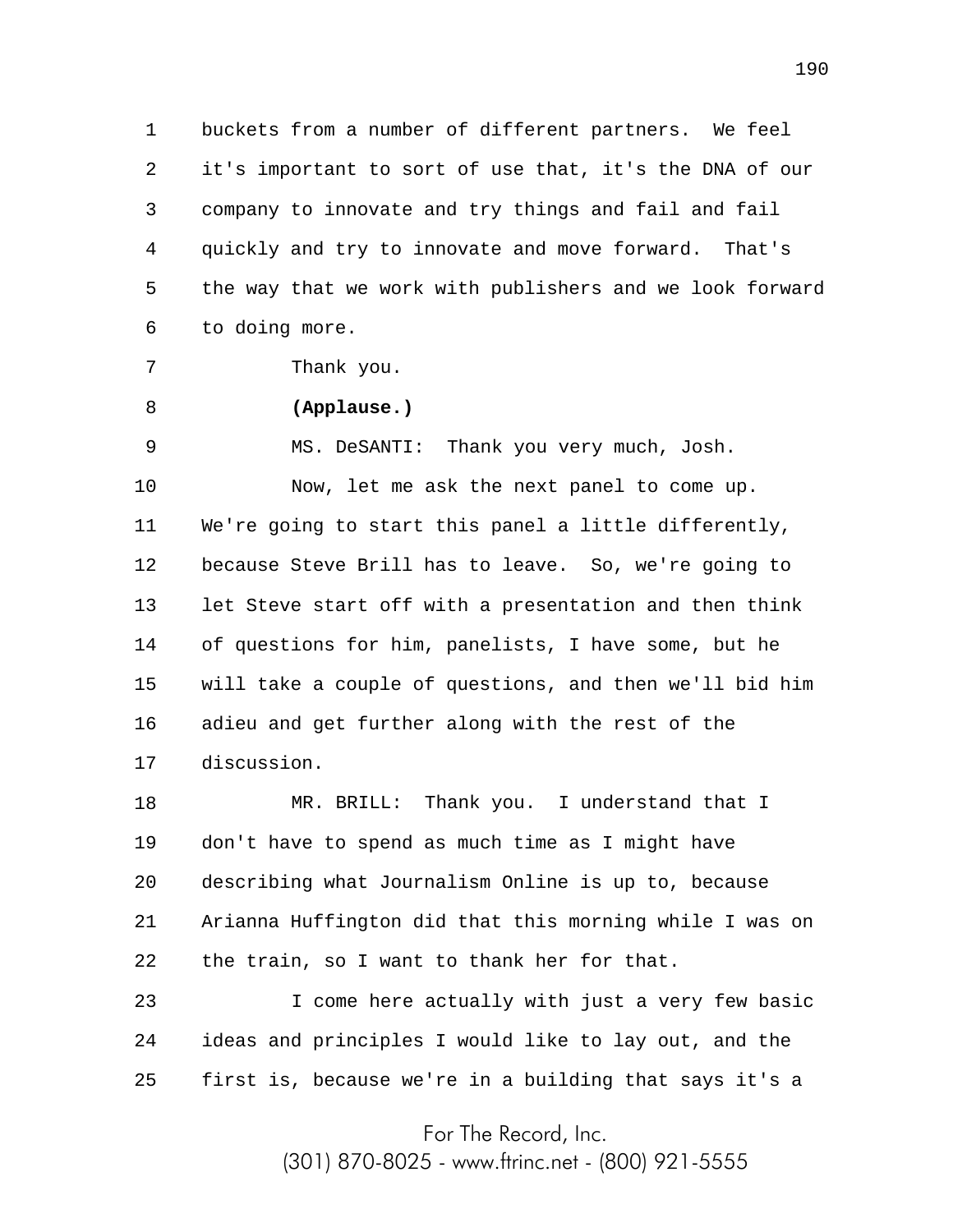1 2 3 4 5 6 government building, is that I don't think the government should really be involved much in this, except possibly to make sure that all the privacy data that our friend from Yahoo! described a little while ago is actually given over by people voluntarily and knowingly.

7 8 9 10 Just the whole idea of the government getting into this stuff leaves me a little bit uncomfortable, with the exception of the kinds of Internal Revenue Service reforms that Len Downie described.

11 12 13 14 Oh, and by the way, speaking of Yahoo!, if all that stuff, that behavior targeting is working so well, why are we here anyway? If there's so much ad revenue out there being mined from that.

15 16 17 18 19 20 21 22 23 24 My second proposition is that this wouldn't have been much of a problem, but for the fact that the people who ran the nation's great newspapers and magazines decided to go to the public markets to take their companies public, or even if they kept them private, to sell them way back when five or ten or 15 or 20 years ago, at ridiculously high multiples, which loaded them up with debt, which is the reason that most of the newspapers that we've been talking about are in the trouble that they're in.

25

Now, that doesn't mean that all the numbers that

For The Record, Inc.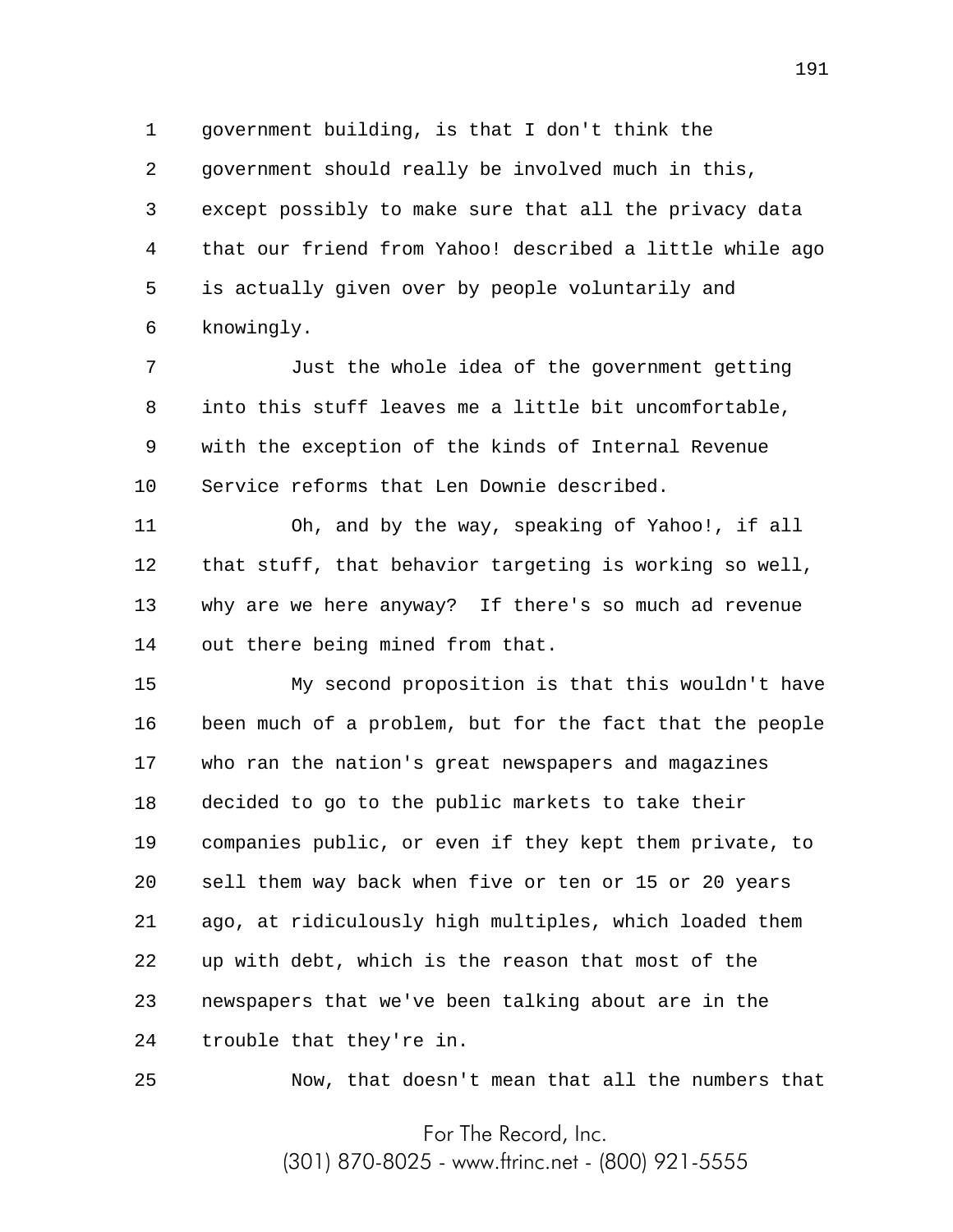1 2 3 4 5 6 7 8 9 Ken Doctor presented aren't true. The business of journalism, as we know it, certainly print journalism, is going down fast, and I think, contrary to what some of my panelists will say, that there's a pretty simple reason for that, and that is that ten or 15 years ago, all the publishers in the world decided to commit suicide, by giving their stuff away for free, and that was the beginning of what otherwise, except for the brains of people in this room, might be the end.

10 11 12 13 14 15 So, how did I get involved in this? Well, a while back, my wife and I decided to help establish a journalism program at Yale, aimed at luring people into the profession and training them and getting them off into what we consider to be a really important role in any Democratic society.

16 17 18 19 20 21 22 23 24 About two years ago, I was sitting in my office, when a woman called me and as I picked up the phone, demanded to know what I was doing to her daughter. After I recovered, I found out that what she meant was that her daughter had just been accepted into this program, and she had interned at a consulting firm the summer before, and now why was I luring her into a dead-end profession where she was never going to be able to pay off her student loans?

Well, I've been thinking about that question and

25

For The Record, Inc.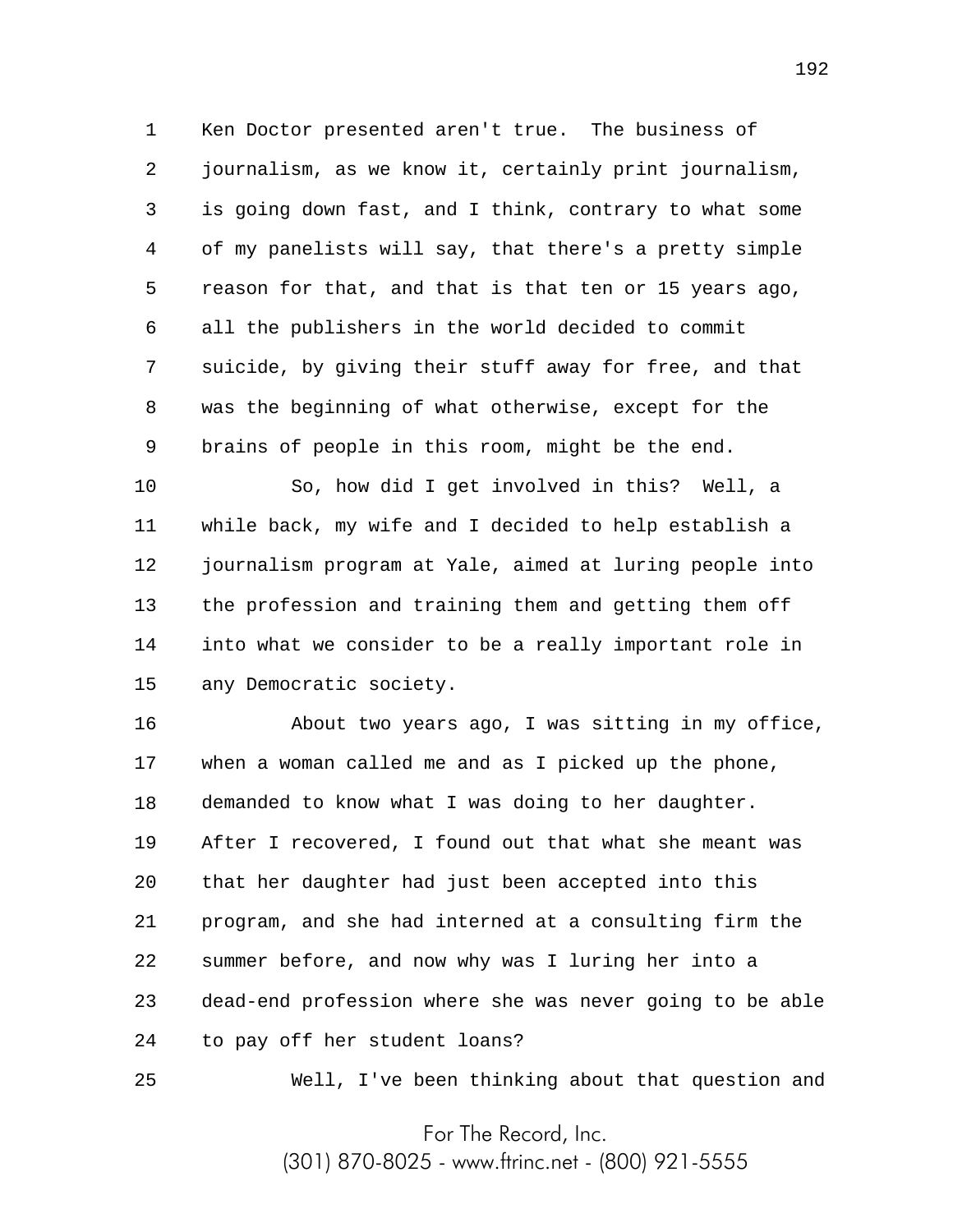1 2 3 4 5 6 7 8 9 I didn't have a very good answer for her at the time, and I've been thinking about that and thinking about that for a while, and that's what caused me to start Journalism Online with Gordon Crovitz, who is the brains of the outfit, who as many of you know was the publisher of the Wall Street Journal when the Wall Street Journal successfully decided that its content was actually worth something and therefore people would pay for it when they got online.

10 11 12 13 14 15 16 This is stuff that Gordon and I really care about. In fact, like many people in this room, I've made my way in the world as a journalist. In fact, by coincidence, a lot of it happened across the street from this building, dare I say at the Teamsters Headquarters, which was the site of a book I wrote a number of years ago.

17 18 19 20 21 22 23 24 25 I care about this. I don't know that I know all the answers. I know that Gordon and I haven't presented a business or a proposal that perfectly meets all the answers, but I do think we have made some real progress, now with over 1,300 affiliates having signed letters of intent to join us, that we've made some real progress in enabling publishers of magazines, newspapers, online-only sites, blogs, nonprofits, to derive some value from their content from people who access it

For The Record, Inc.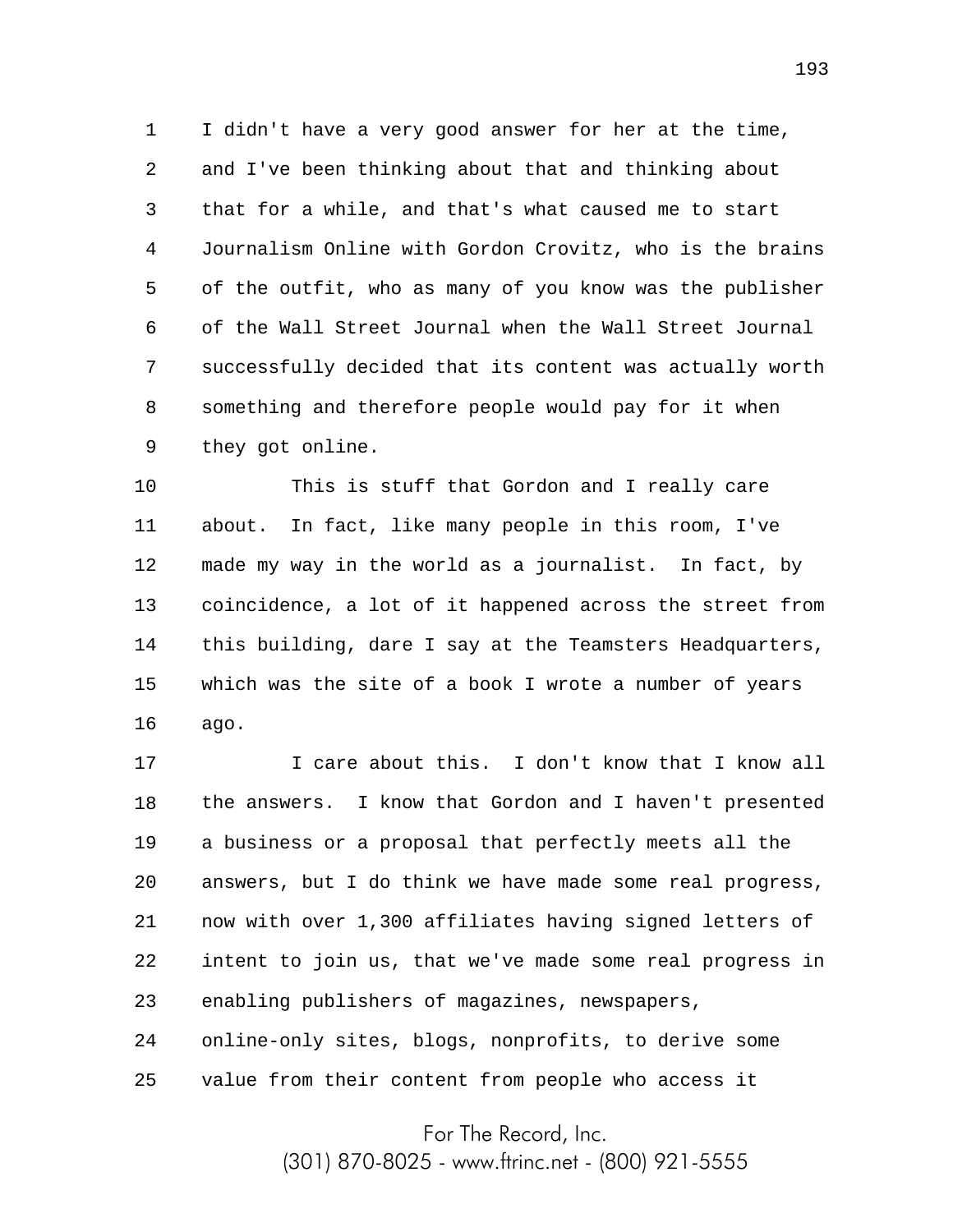1 2 online or through e-phones or e-Readers, but do something other than access it via print.

3 4 5 6 7 8 We support all those models. We also know, by the way, that the search engines are our friends. They're not our enemies. As Mr. Cohen pointed out, when you use a search engine the right way, it brings people to your content and there you could ask them to pay for it.

9 10 11 12 13 14 15 16 17 18 19 20 So, we don't start by knowing all the answers, by thinking that micro payments are the answer or annual subscriptions are the answer, or showing people ten articles before you start charging them is the answer, or 15. What we do know is, what we think we know, is that a minority of engaged readers at any website will pay something for content if that content has distinctive value, and having distinctive value, by the way, is the work of any editor at any publication on the planet. That's what you're supposed to do. If you're paying people to do something that doesn't have distinctive value, you need to rethink that.

21 22 23 24 25 We've also found in our discussions that local newspapers, right now, seem to have more of that distinctive content, and equally important, local publishers seem to know they have more of that distinctive content, and seem to be more eager, at least

For The Record, Inc.

(301) 870-8025 - www.ftrinc.net - (800) 921-5555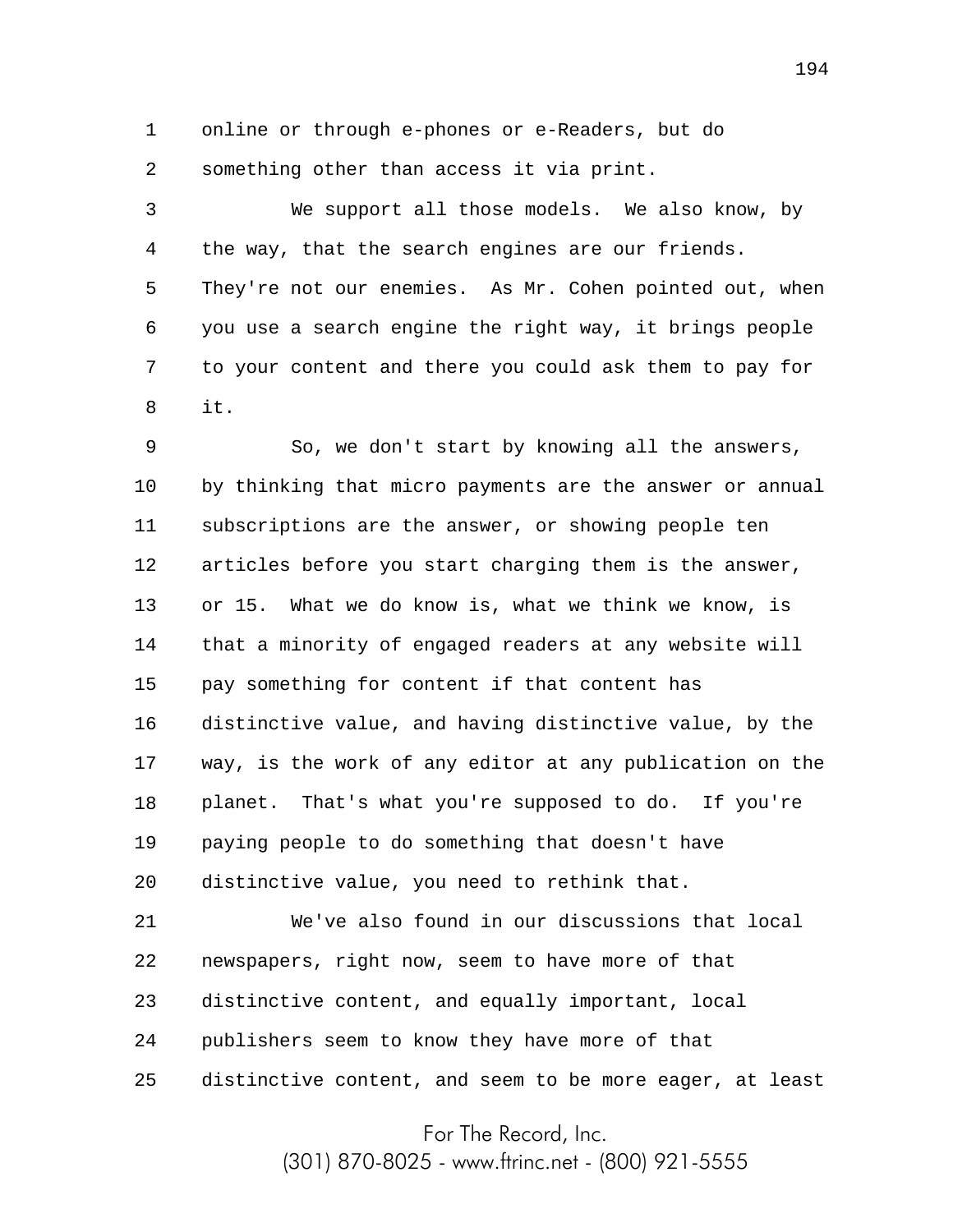1 at this stage, to be engaging with us.

2 3 4 5 6 7 Now, I have a theory about that. If you're a local proprietor of a small newspaper, you may have more of a sense of what your readers consider to be valuable and you may be more in touch with your product than someone who is sitting back at the home office at some giant newspaper chain. But that's just a theory.

8 9 10 11 12 13 14 We also think that the alternative business models are not terribly logical. I'll give you one example. This class that I teach at Yale, there are 15 kids in the class, I ask them this every year, do you read the New York Times? All of the hands go up. Do you read the New York Times in print? No hands go up. They all read it online.

15 16 17 18 19 20 21 22 23 24 Now, the New York Times online, as with many newspapers, is a far superior product. It's updated constantly, it's got terrific blogs, it's got video, it's got all of the back-up documents. It is a wonderful product of journalism, every day. So, the Times has one product that is an A-plus-plus-plus product, and one product that is an A product, that the next generation of readers, the demographic that the Times wants, doesn't prefer as much as it prefers the AAA product.

25

So, what does the Times do? It charges for the

For The Record, Inc.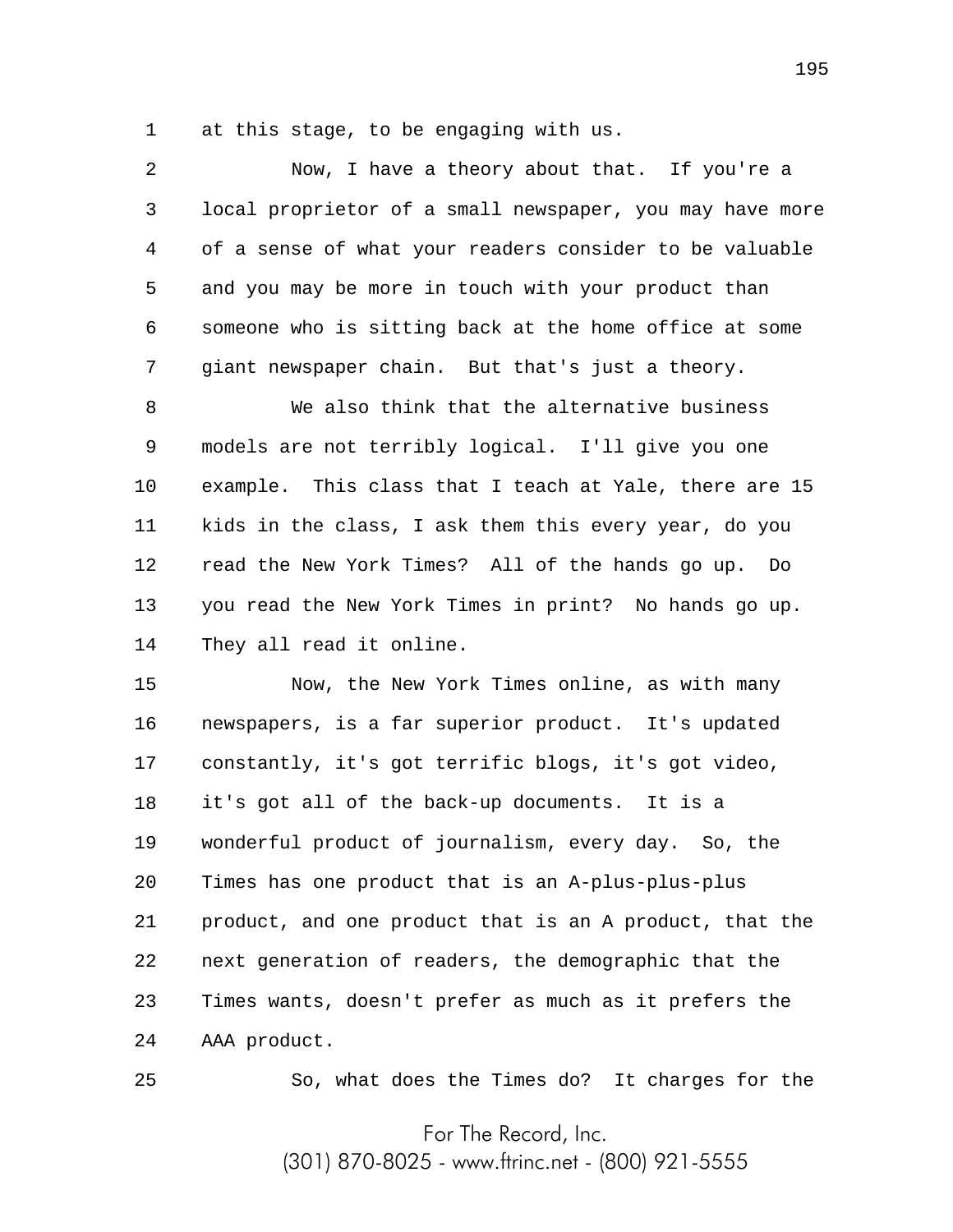1 2 inferior product and gives the better product away for free.

3 4 5 6 7 8 9 10 11 12 13 14 15 Now, no matter how you cut that, that is not terribly logical. I think we know that. I also think we know a little bit about history, which is that in the history of journalism, it is really hard to find any sustainable large news organization, any large significant news organization, that has ever been able to sustain itself just with advertising revenue. The closest thing might be the broadcast networks way back when, but they were typically nonprofit loss leaders for the networks, and they got to split 95 percent of the country's eyeballs into three pieces of the pie. The Internet doesn't quite allow you to do that when you're giving stuff away for free.

16 17 18 19 20 21 22 23 24 25 So, our basic proposition is very simple, that journalism needs to be professional, and it needs to be paid for, not that you need to have a pay wall, where everything goes down, but you can segment some of your content or allow your most engaged readers to offer to buy it, or if you're a nonprofit, you can ask people to contribute to it, but the basic idea, what we're trying to do, is re-establish an old business model, not create a new one, and that old business model is that readers of content that they value, pay for some of the costs of

For The Record, Inc.

(301) 870-8025 - www.ftrinc.net - (800) 921-5555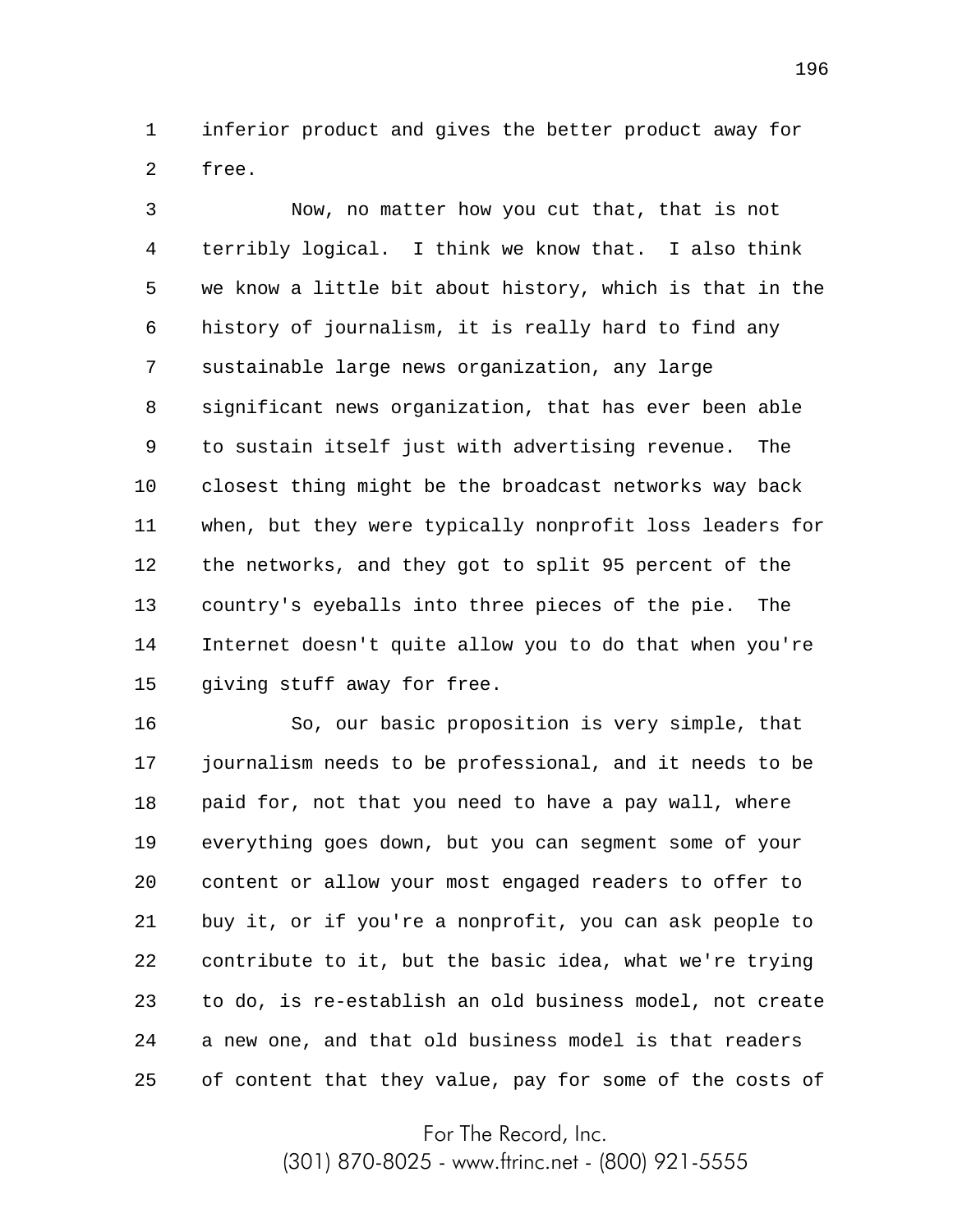1 delivering that content.

2 3 4 5 6 7 8 9 10 11 12 13 14 15 16 Now, I should add that I was on a panel like this a couple of weeks ago, and there was some guy from a collective, I think in San Francisco, called the Shared Media something or other, I'm sure Jeff Jarvis will know who he is, because he probably goes to a panel a week with this guy, and he was talking about how great it is to share, and about the wisdom of crowds, and the wisdom of crowds I think is great if you're a reporter looking for sources, and I think sharing is great, but when I think about that woman who called me about her daughter who was going into our journalism program, I don't think that that daughter is going to have a grocery store that wants to share the food. I don't think that daughter is going to have a landlord that wants to share his space.

17 18 19 Professional people, doing something that is this important, in our democracy, have to be given the recognition and the wherewithal to do that job.

20 Thank you.

21

## **(Applause.)**

22 23 24 25 MS. DeSANTI: Steve, I do want to respond to one of your early points about privacy and the importance of people knowing what kinds of behavioral targeting that may be made available to them or not. The FTC is doing

For The Record, Inc.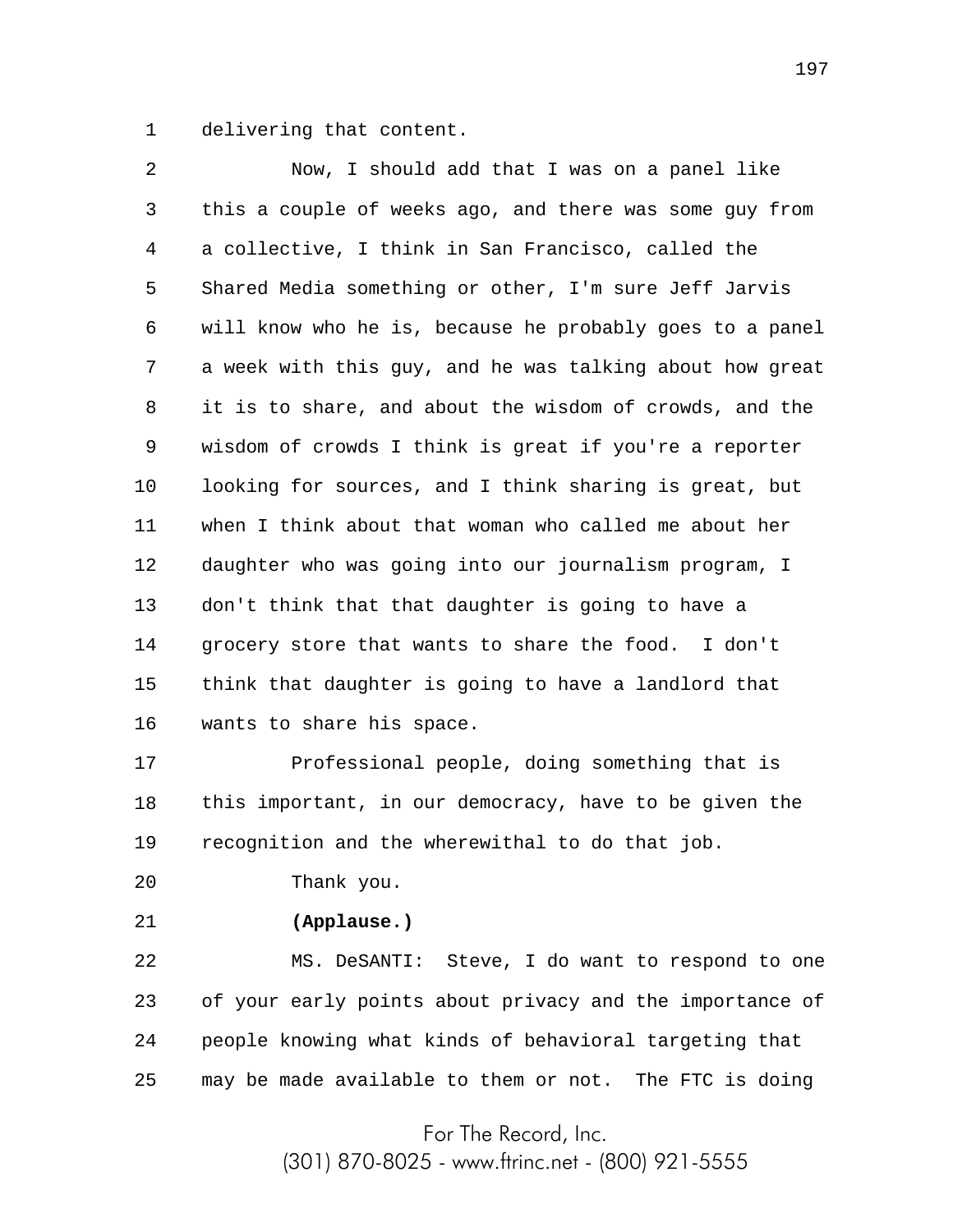1 2 3 4 5 6 a survey, a study, again, of its privacy, approach to privacy, and I can invite you all back to a workshop in this very room on Monday, December 7th, which is going to talk about behavioral advertising and privacy will be one of the main topics then. So, we will be welcoming you then.

7 8 9 10 11 12 13 14 15 I also want to ask you, though, Ken Doctor mentioned a number, 10 percent, of people in his survey said that they would be willing to consider paying for news. Interestingly, public broadcasting finds that approximately 10 percent of the people who watch their shows are willing to contribute as members. Does that sound to you like a reasonable approximation of what you are expecting the population would be that would pay for news?

16 17 18 19 20 21 22 23 24 25 MR. BRILL: Well, the other studies have much higher numbers, but I think that Ken Doctor, as in most things, is smarter than those other studies and I think it is close to 10 percent, it is closer to 10 percent. Although some of the market research we are starting to do suggests it might be a little more, but our business, and more importantly, the businesses of our affiliates, hit a homerun with 10 percent. Because the idea is that this is one of those areas where they say that in print, a print dollar becomes a penny digitally, or something

For The Record, Inc.

(301) 870-8025 - www.ftrinc.net - (800) 921-5555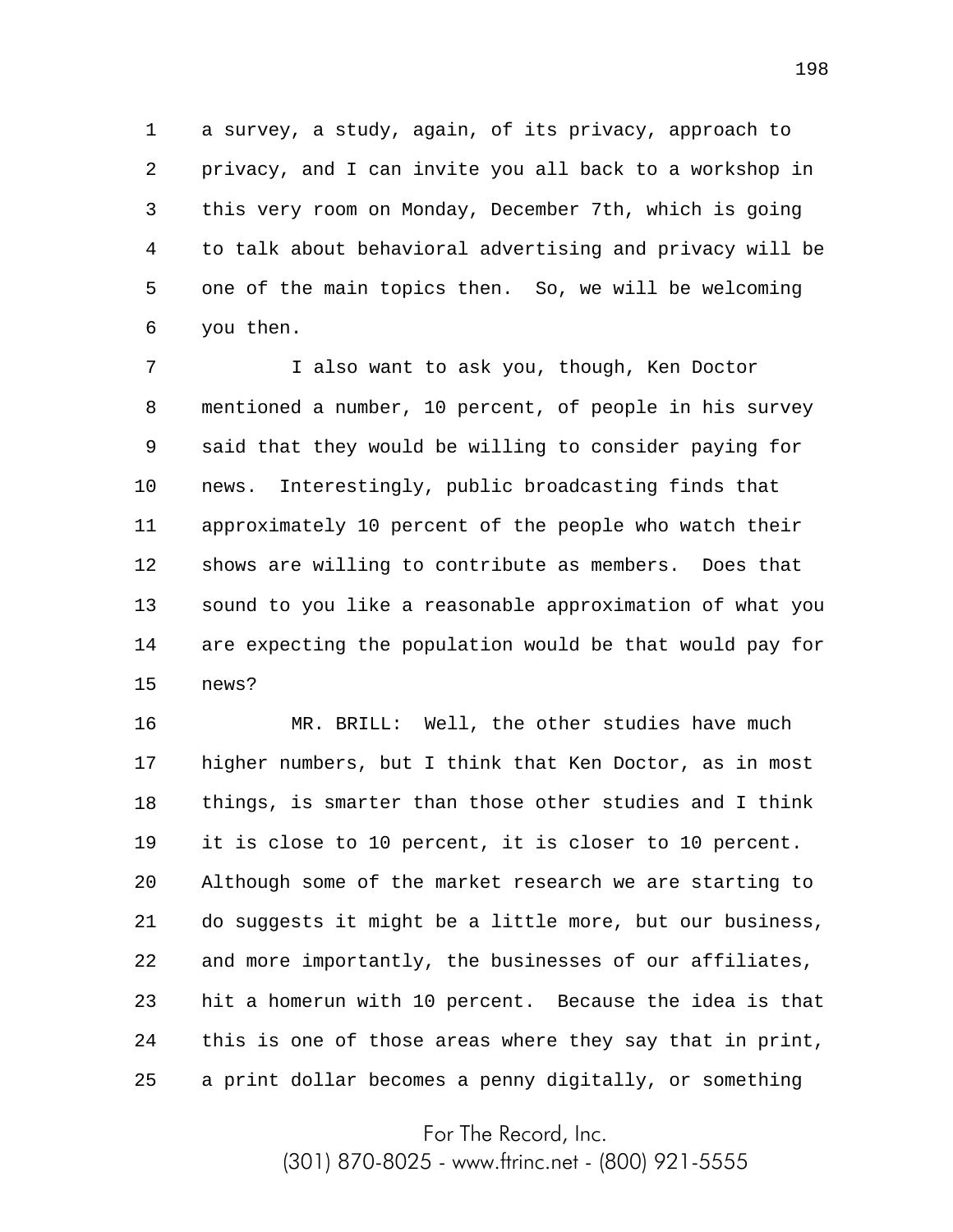1 2 3 4 5 6 7 8 9 10 11 12 13 14 15 like that. That's everybody's favorite formulation. Here, the profit margins and the dollars go in exactly the opposite direction, because if I pay you \$5 a month for a subscription to the XYZ newspaper, that is about \$4.95 worth of profit. So, 10 percent contributes significantly to the bottom lines of all of the affiliates we're talking about. It doesn't end all their problems forever, nothing would. It's going to take a lot of things. Especially, but once you're in that mode of saying it's 10 percent, then you're hiring reporters and hiring editors and you're telling them, don't just produce all this stuff that runs around the ads, produce stuff that makes it 12 percent. That makes it 14 percent. That's why we all got into journalism in the first place.

16 17 18 19 MS. DeSANTI: Let me ask you, there have been a number of estimates that I've read over the past months about when journalism online was actually going to start operation, are you ready to give an estimate?

20 21 22 23 24 25 MR. BRILL: Right now as we speak, about a week away from shipping our initial beta software to our first affiliates, they're going to be kicking the tires over the next month or so, and some time right after the first of the year, there should be real people somewhere buying stuff off of what the platform that we are

For The Record, Inc.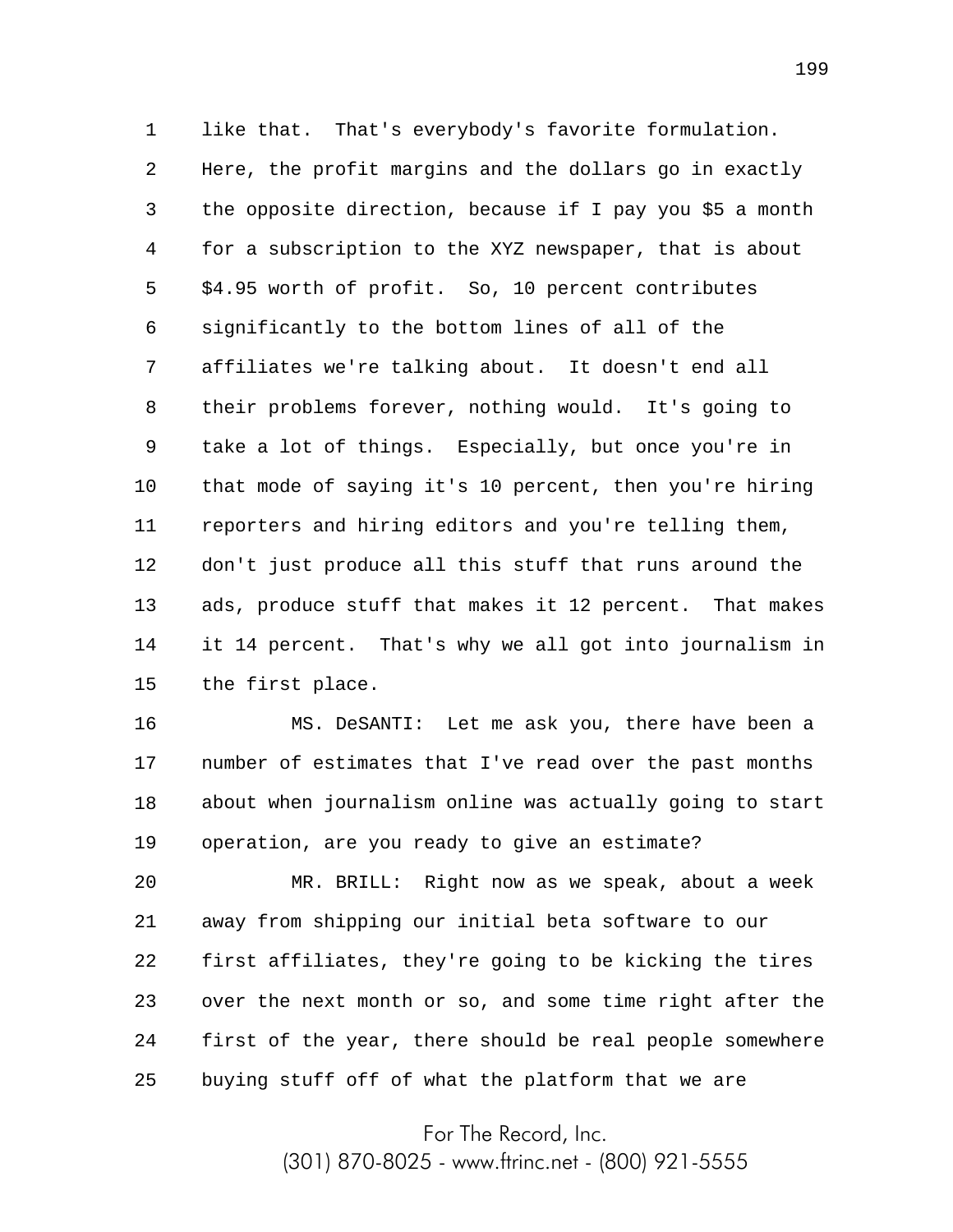1 2 3 4 5 6 7 8 9 10 11 12 13 14 15 16 17 18 19 20 21 22 23 24 25 producing. I'm trying to be vague, because I'm thinking this is going to be one of the great headline events of all time, so why should I give it away to you here, but  $-$ MS. DeSANTI: Because you've got a lot of people here listening and now paying attention. Is there anyone else from the panel who would like to say anything before we release Steve? I know, Jeff, I know. MR. JARVIS: No, no, no, no. Steve and I have said it all. MR. BRILL: Jeff is my bud. Thank you for having me. MS. DeSANTI: Thank you. **(Applause.)** MS. DeSANTI: Next we're going to hear from Lauren Rich Fine, who is going to give us a brief outline of a few of the emerging business models. She's the research director for ContentNext Media and also a practitioner in residence at Kent State University's College of Communication and Information. MS. FINE: Actually, a quick correction, I haven't been with ContentNext for about six months. MS. DeSANTI: Oh, I'm sorry. MS. FINE: That's okay. One of the misconceptions is that this is an

For The Record, Inc.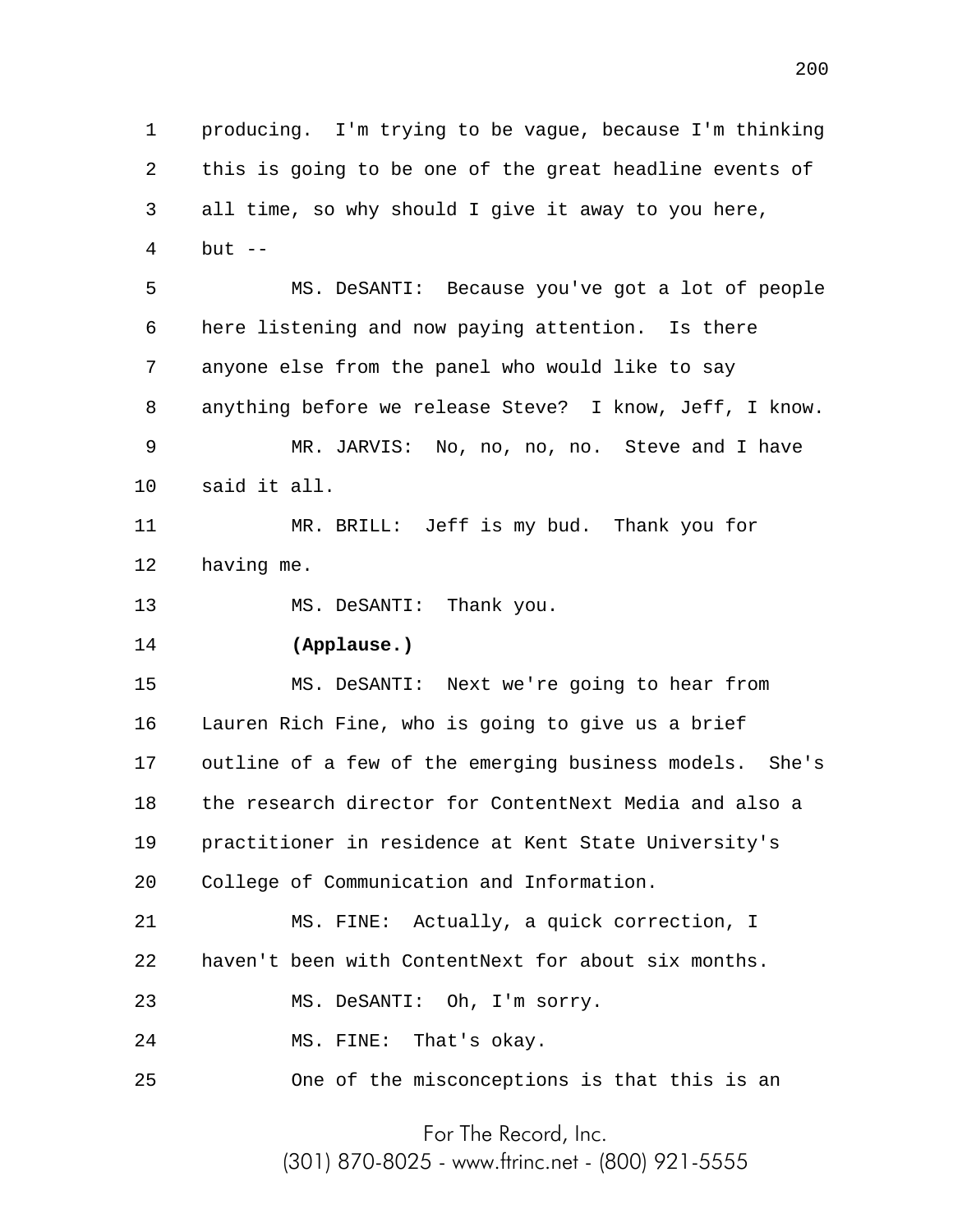1 2 3 4 5 6 7 8 9 10 11 industry that was all supported just by advertising and circulation and that's not really the case, although I think an earlier speaker did note that the run-up of classified over the last 20, 30 years, did allow the industry to get a little bit sloppy and not focus on those other efforts. But I think it's important to know why the advertising model was working, and in a sense it's because whether it's newspapers, TV, radio, they were aggregating audiences of scale, whether it was locally or nationally, and providing that access for advertisers was considered really important of value.

12 13 14 15 16 17 18 19 20 21 22 23 24 On the circulation side, I think one of the real problems, as we start to approach getting consumers to pay today, is that they were never trained in the past to value newspapers. Newspapers never really sold them on the proposition of paying very much, any time circulation rates were raised, there would be a decline in circulation, and I'm glad that the industry a little bit late is catching on that they can raise their rates today, because, in fact, their loyalists will pay pretty much any price at this point, and that's why I do think Journalism Online has a chance to be successful, because there will be those loyalists who will pay online as well.

25

One of the things I want to get to, though, is

For The Record, Inc.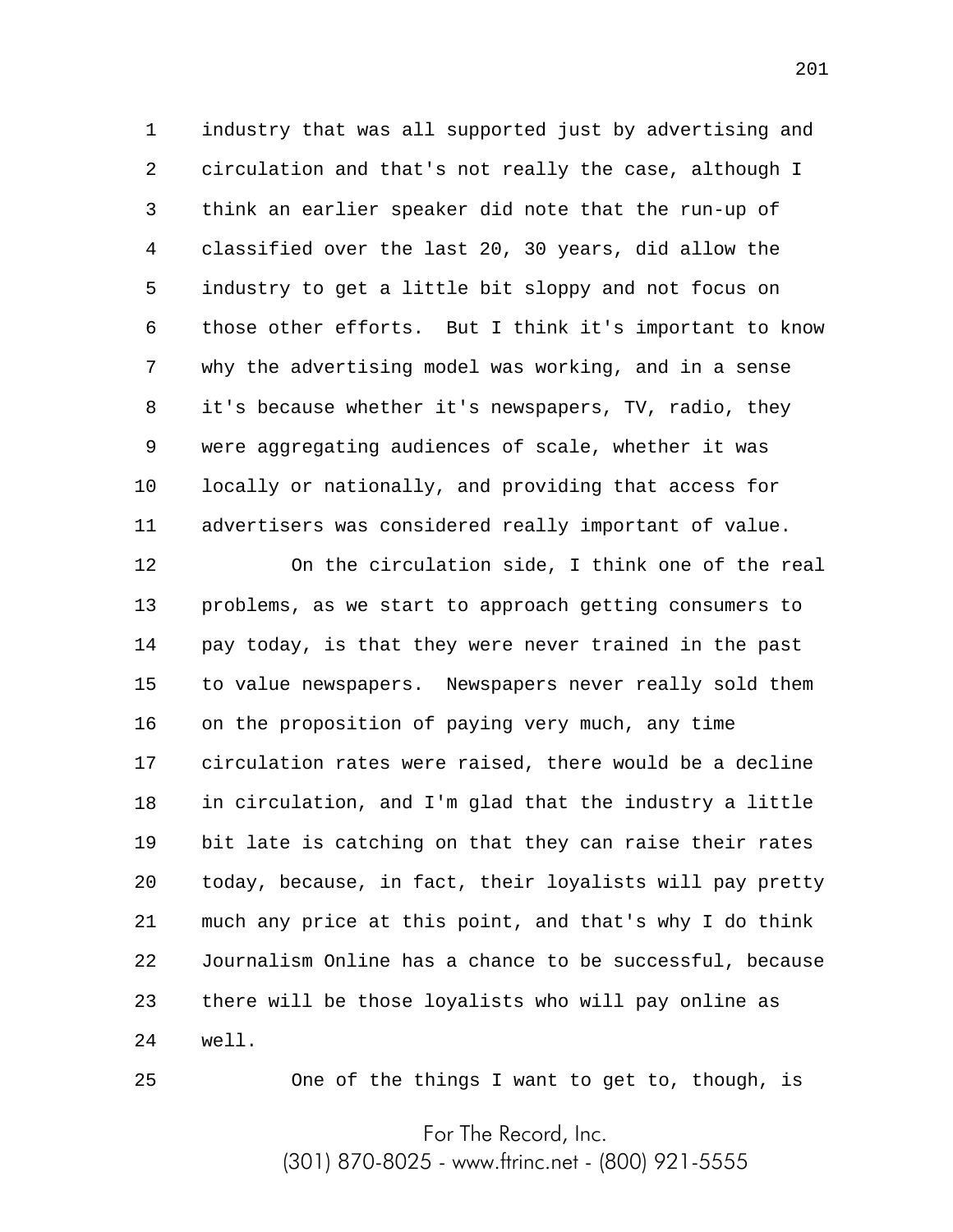1 2 3 4 5 6 7 8 9 10 11 also on the cost structure side. I think that's an area where I think the industry has been entirely negligent, and I guess the headline there is with the run-up of revenues in the past, the industry tried to provide everything to everybody and now some very difficult decisions need to be made, you can no longer provide everything to everyone with your own original content, which is something that I think Jeff will talk about. You do have the ability to aggregate what is going on in your community, as a local newspaper, you can play editor, which is the role you should be playing.

12 13 14 15 16 17 18 19 20 21 So, I will get to that, but ultimately, as we all know, the real challenge today and why we're talking about this is the loss of classifieds. It was a commodity. Newspapers are very good at housing it. They never stood a shot at trafficking it online, because it was destined to be free. It's better online. I don't think newspapers committed suicide, I don't think they ever had a chance with the amount of infinite supply that exists. It is pure economics, with infinite supply, it's very hard to charge for things.

22 23 24 25 So, ultimately, what's everybody to do? I think the ad model will still work. I think we need to broaden the definition of it. It's no longer going to be just simply display ads or search, but it is going to

For The Record, Inc.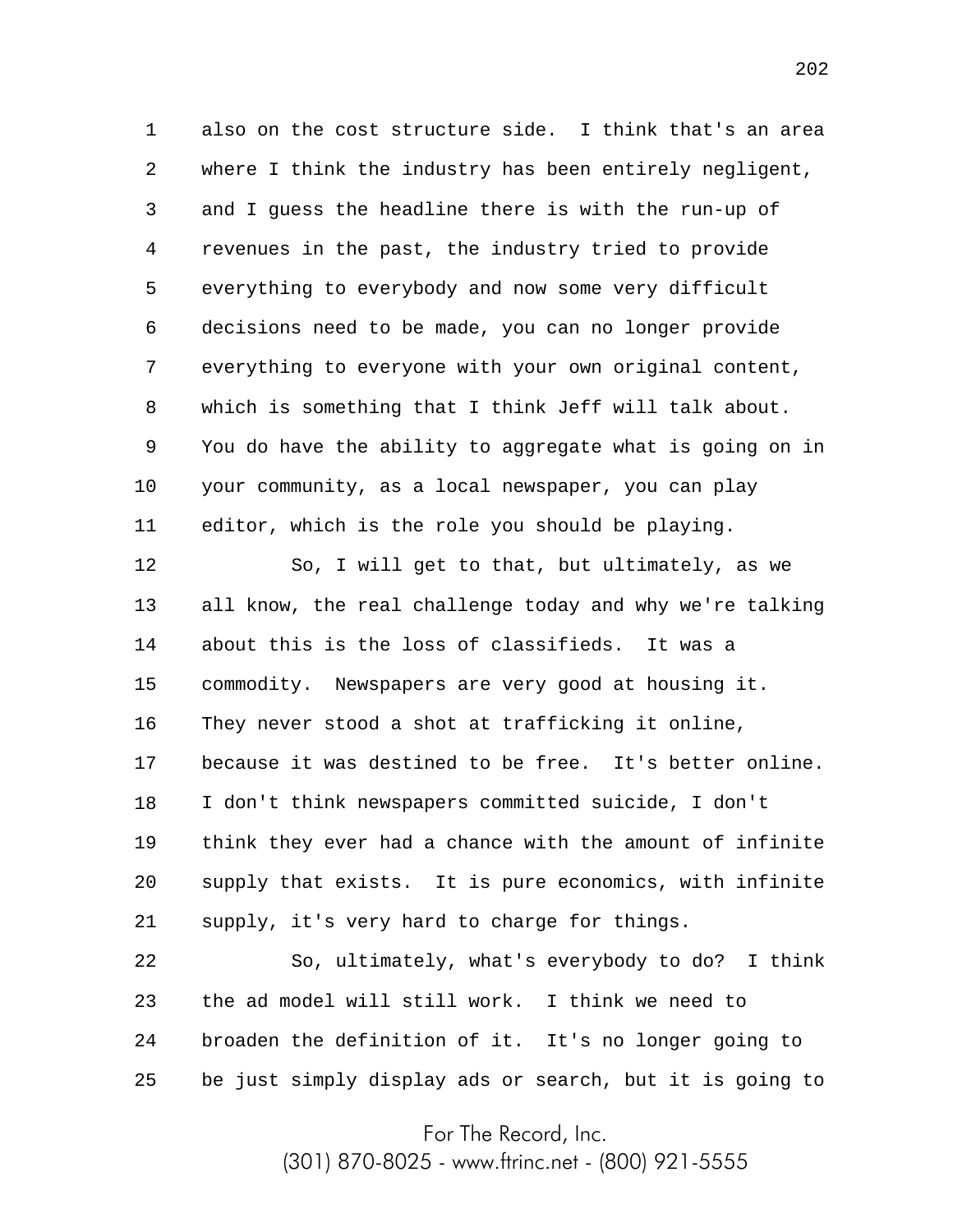1 2 3 4 5 6 7 8 be getting back to that scale model and providing something of value. A lot of newspaper websites don't have the scale still locally to do that, but if they were to put a nice bear hug around their content in their community, they could, in fact, use that and become the dominant local ad network in their community. There is still an opportunity, there are not strong local ad networks as of yet.

9 10 11 12 So, the other point is also creating scale, like a New York Times, an MSNBC, a Huffington Post have done and use direct ad sales force because they are still able to charge a premium.

13 14 15 16 17 18 19 20 21 22 23 24 Newspapers have not done enough with sponsorships. There are still opportunities to take traditional advertisers and allow them to be ongoing sponsorships and basically help giving them access to the audience, allowing them that engagement opportunity, the opportunity for sponsors to create some of the content, which I know historically has been an issue, but if it's well documented as either an advertorial or sponsored content, it has been highly successful. When people are looking for information online, that advertiser knows a lot about their product and that information is valuable.

25

I'm thinking, not because Mark Contreras is

For The Record, Inc.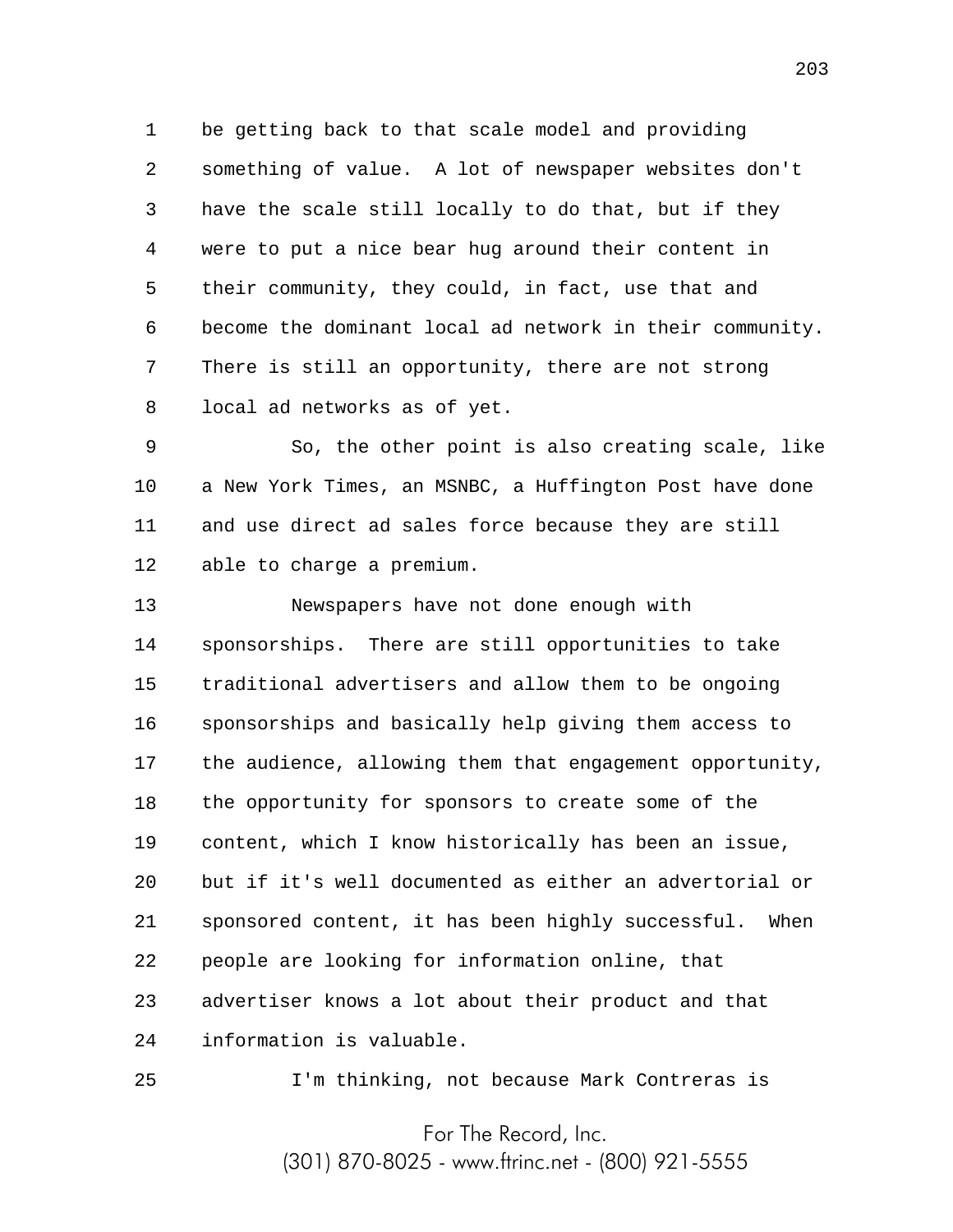1 2 3 4 5 sitting right there, but E. W. Scripps years ago tried to get into the Yellow Pages business. They tried it, they failed, they got out of it, but that opportunity does exist online to create really comprehensive local directories.

6 7 8 9 10 11 12 13 Most small businesses don't have a website. Most of them don't need it, by the way, but the newspaper has an opportunity to sell to them the opportunity of some type of a brochure where something that gives them a place holder there that would allow them to participate in new ways that our consumers are finding businesses. They could host these websites, they could create them for them.

14 15 16 17 18 19 20 21 22 23 I recognize and I feel the need to say this, newspapers historically have had the worst ad sales forces known to mankind. I can say this, I am the daughter of an ad salesperson, but I can tell you that there is an opportunity, Len was talking about it earlier, with training, you really can improve the sales proposition, you can do these online directories and websites, and it will give the opportunity to increase the ad base there as well by opening it to the local community.

24 25 Newspapers historically tried to get into direct marketing, very few of them have done it online today.

For The Record, Inc.

(301) 870-8025 - www.ftrinc.net - (800) 921-5555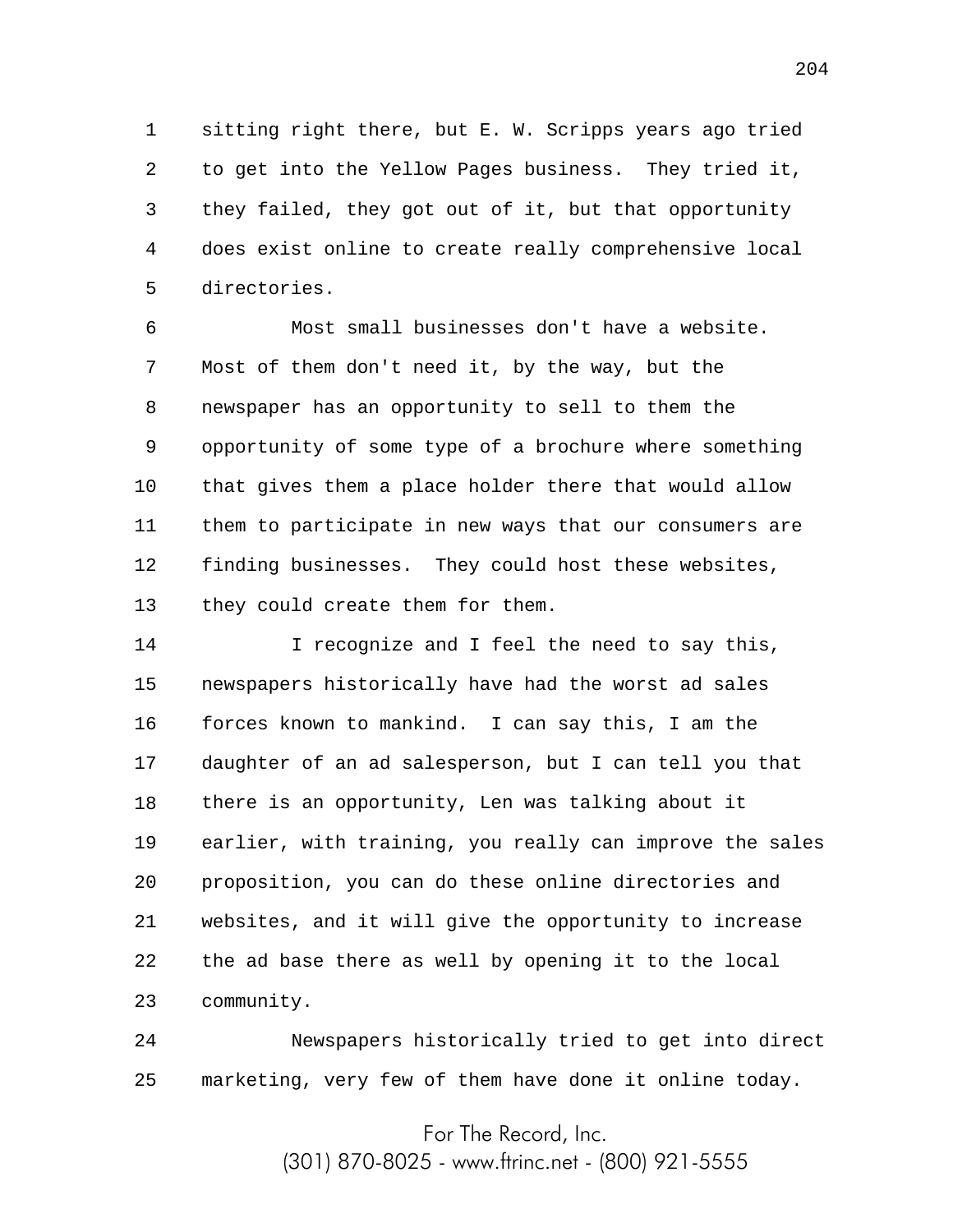1 2 3 4 5 6 7 The New York Times does a great job with their email business. NewsMax, a conservative news organization, has a great business with their email marketing. Again, it gets back to access. They have aggregated an audience that thinks a certain way, they provide that audience using an email product, and I think it's been highly successful and one that can be done much better.

8 9 10 11 12 13 14 15 16 On the subscriber feeds, I am not really one who believes that there are going to be a lot of subscriptions paid for general interest news. I think the American Press Institute just put together a great compendium and looking at that I tried to do the calculation, and my math skills are reasonably good, it wasn't 10 percent of the audience willing to pay for a general news product, although I think they will pay for specialized products.

17 18 19 20 21 22 23 24 Things that Marty is doing in Milwaukee for the Packers site, there are things that people will, in fact, pay for. I think other specialized sites. I think the Wall Street Journal will always be able to do well with subscription because there is a real return on investment for the user on that content, when they do a trade on a lower basis point, they have saved money, they have paid for that subscription.

The same for Blumberg, Reuters, the FT, but

25

For The Record, Inc.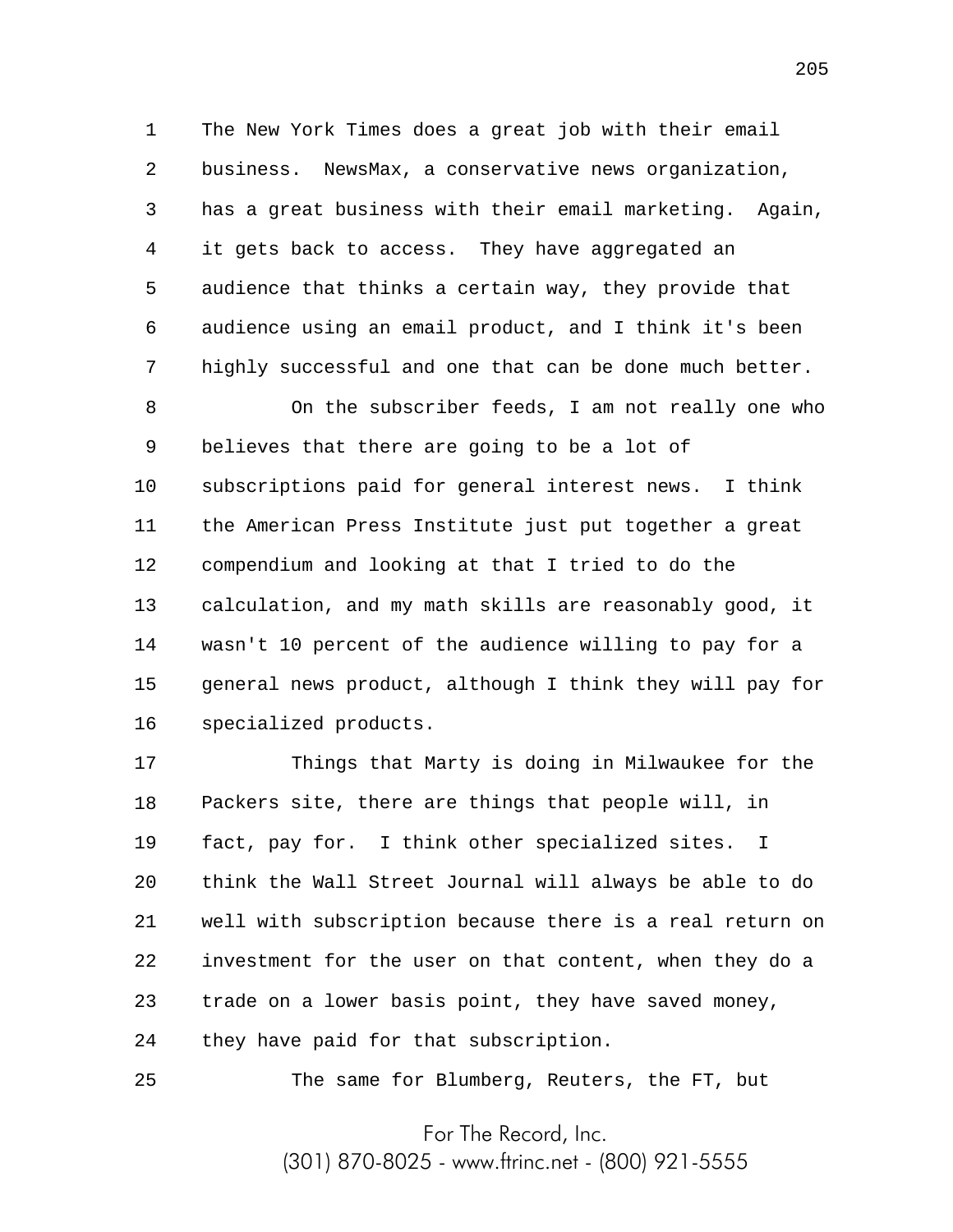1 2 3 4 certain media sites could that that, my prior employer with ContentNext with paid content probably could charge for their content coverage. They do have a lot of competition.

5 6 7 8 9 10 11 12 13 14 15 This rearranging from geography to topics is a difficult one for newspapers to understand, but that's where the opportunity probably lies, not getting you to pay for their geographic concentration of news, but maybe paying for things that are specialized. We have a group in Cleveland called MedCity News that is trying to do a syndicated model of news on the medical industry, but doing a deep dive locally in the different communities where that matters, like Cleveland, like Minneapolis, like Boston, and taking that content away from the local paper but syndicating back to them.

16 17 18 19 20 21 22 23 24 25 I am intrigued by the concept of memberships. Pittsburgh Post-Gazette is trying to do this. A lot of newspapers used to do this. They used to give you reward cards, you got discounts at restaurants. The same thing can be done online. It creates that engagement, I think it fits nicely with Jeff's model in terms of the bear hug in your community. Philadelphia has experimented with discounts on books on their commerce site. I think there are some commerce opportunities as well.

> For The Record, Inc. (301) 870-8025 - www.ftrinc.net - (800) 921-5555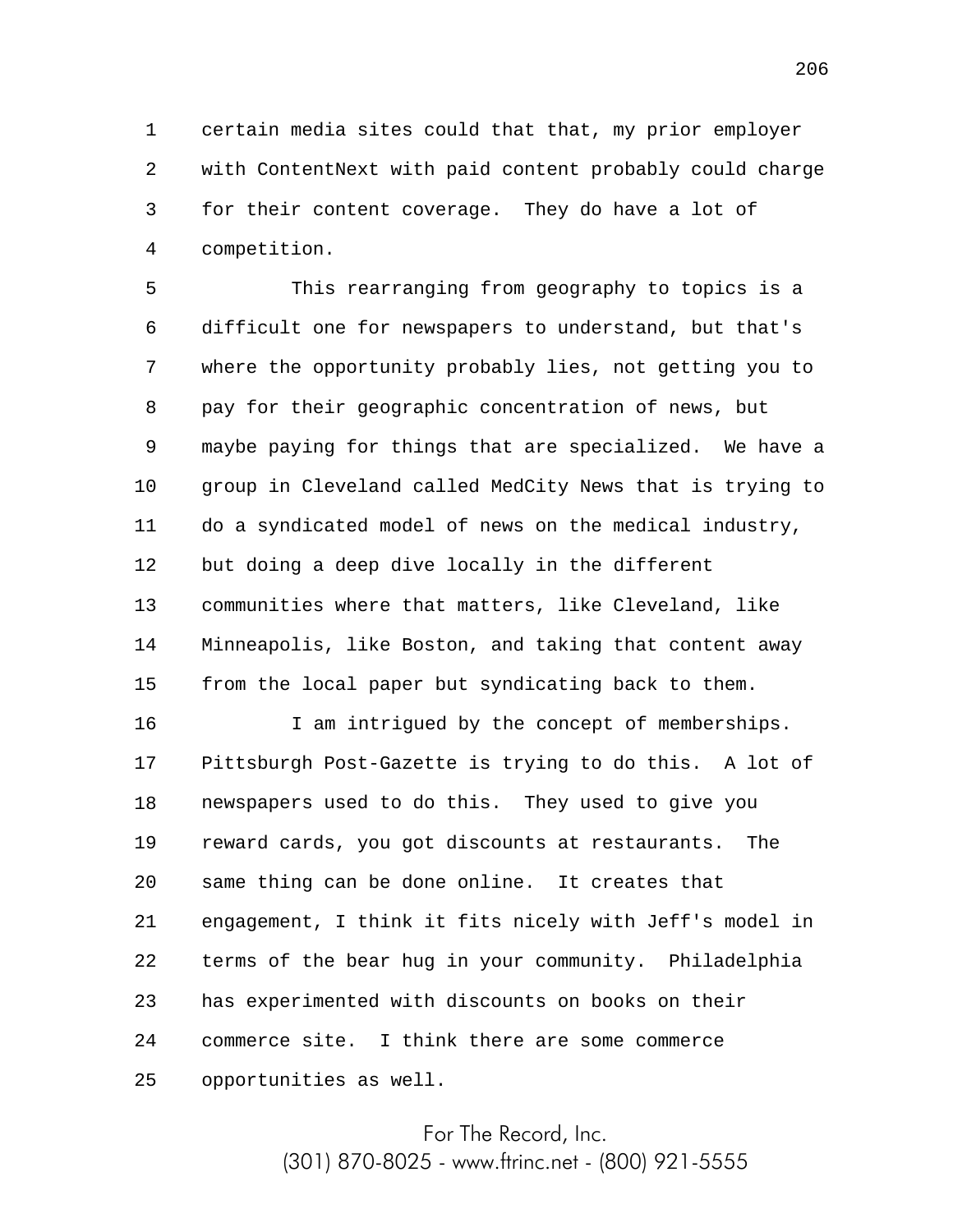1 2 3 4 5 6 7 8 9 10 11 12 13 The idea of matching advertisers with content like Demand Media and AOL, I think it's actually very smart, it goes back even to what Murdoch was saying of trying to get people the news they want. I think the flaw in the model is what this whole workshop is getting at, if you're trying to preserve democracy, giving people what they want probably won't end up with the kind of coverage that most of you in this room really want to provide, and therein lies the real challenge, and that was the beauty of newspapers, which is the spinach was on the front page and Britney was on the back page. That continues to be a challenge, but again, it comes back to good marketing.

14 15 16 17 18 19 20 21 22 23 24 25 On the commerce side, I don't expect local newspapers to set up their own commerce site, but they do exist. My prior employer was in the commerce business, Marty mentioned earlier the event business. They're opportunities. The Wall Street Journal has done a very good job, as have others in the conference business. Unsuccessfully, my prior employer tried to get into the research business, but in fact at some point when the economy is better, specialized sites will be able to do syndicated research. Books, releveraging content, the New York Times has always done that, they releverage content for TV. Licensing, going back to

For The Record, Inc.

(301) 870-8025 - www.ftrinc.net - (800) 921-5555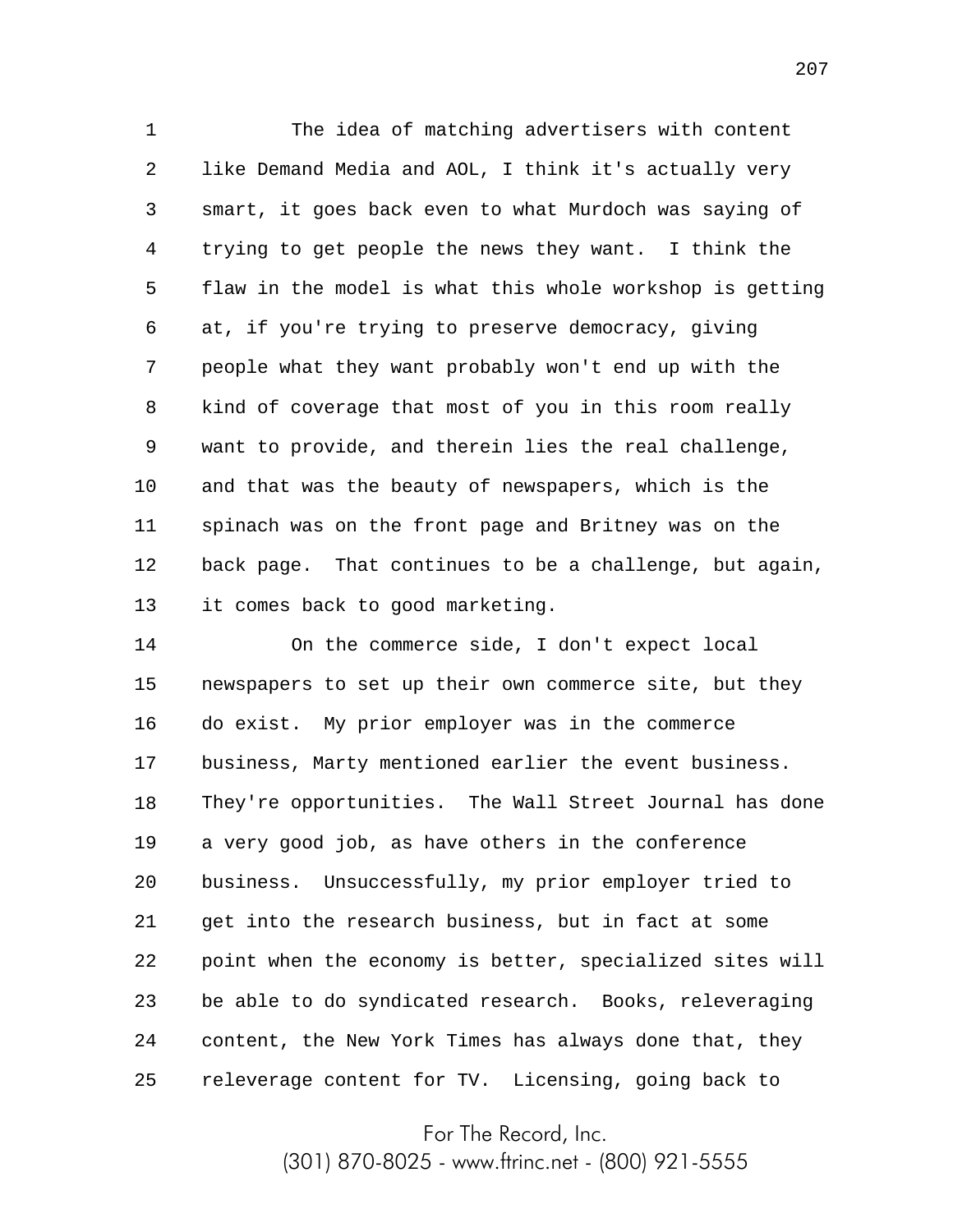1 2 3 4 5 whether it's with Google or others, or DailyMe and others that are trying to aggregate, there will be a revenue stream there, but it won't be a very big one, and I'm surprised with all the time spent talking about it.

6 7 8 9 10 11 I would mention the hybrid model. Print isn't dead. Newspapers still sell a lot of advertising, and if we can improve the sales force, they can do a good job, but a lot of the new sites that were being created that were meant to be online audiences only were finding that by printing they still make most of their money.

12 13 14 15 16 17 18 19 A great example is Politico, most of their money is being made in their print edition today, yet it's a very robust national website. I can think in my home town of Cleveland, the Lakewood Observer and all the Observer editions they've created was originally trumped up as a 24/7 website by advertising, they make all their money by printing every two weeks, but they have a very robust website being supported by the print edition.

20 21 22 23 24 25 I talked about the cost side. A lot of what's going on today that I think is exciting, it is important, it does get to things like Global Post, which is trying to get a consortia of really strong, overseas reporters, it gets to ProPublica, citizen journalism is sharing the cost, but it requires the news industry to

For The Record, Inc.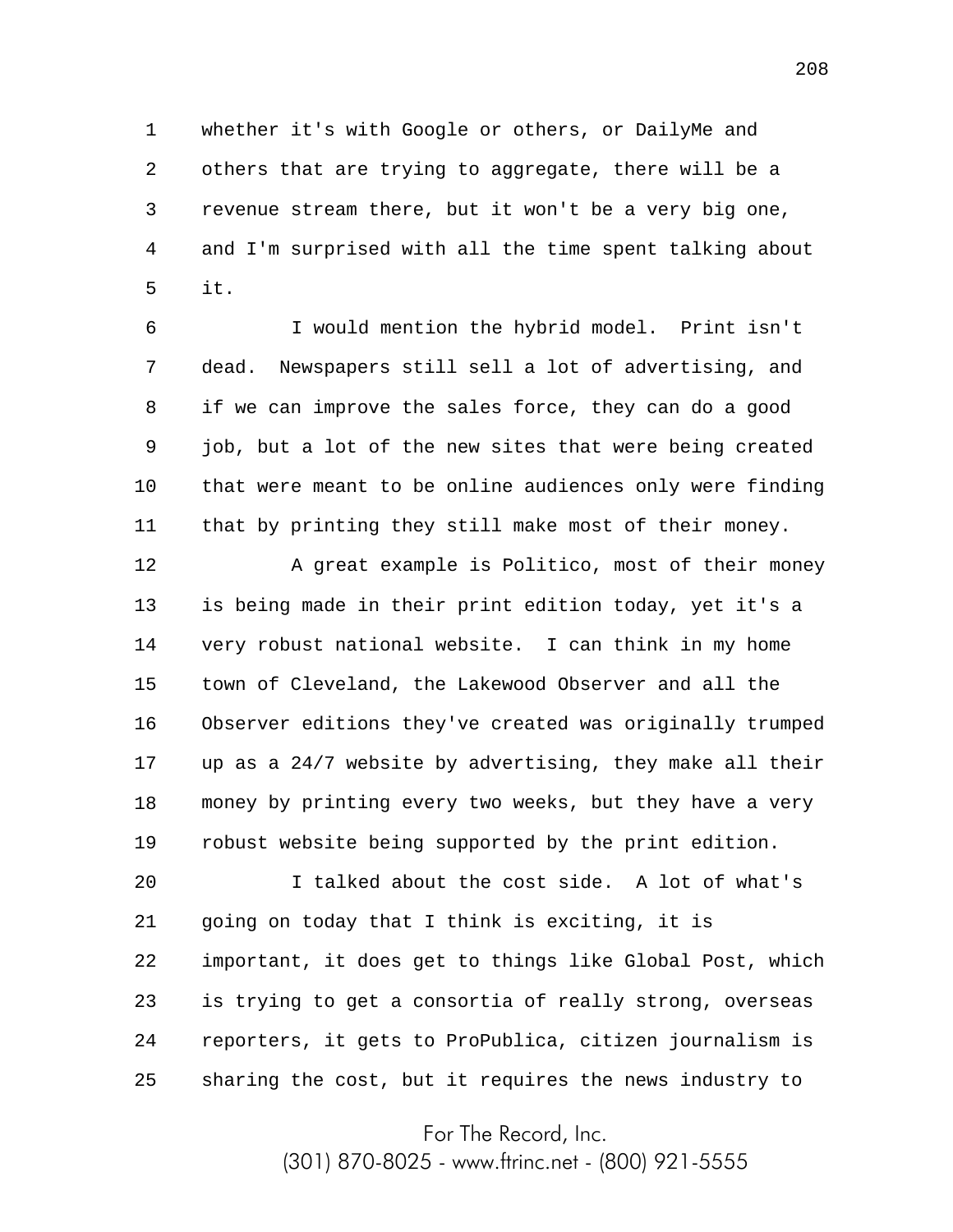1 2 3 really sit back and figure out what they have to cover and what their talent really needs to be resourced toward.

4 5 6 7 8 9 10 11 12 13 So, for example, investigative journalism. Take all your reporters and put it towards investigative journalism and find other sources for movie coverage, crowd sourcing, citizen journalism, restaurant reviews, Yelp, others are are doing a really great job of this and the newspaper doesn't need to spend their time doing it, but they can re-allocate their dwindling resources towards this, but if they include that ad sales force, they could really have the resources to support the community.

14 15 16 17 18 19 20 21 22 23 24 25 I'm going to stop there -- oh, actually, two more quick points. Mobile is an area that I think newspapers will be able to charge. You are now providing something that is easy for someone to access, you are giving them the opportunity to access it where they want it with some urgency. I would be surprised, really, if you give that away over time, even if you have the opportunity to charge even a very small amount. I was surprised that I was getting my Wall Street Journal for free on my mobile phone, and I was very proud of them that they finally started charging me, and of course I will pay for it.

For The Record, Inc.

(301) 870-8025 - www.ftrinc.net - (800) 921-5555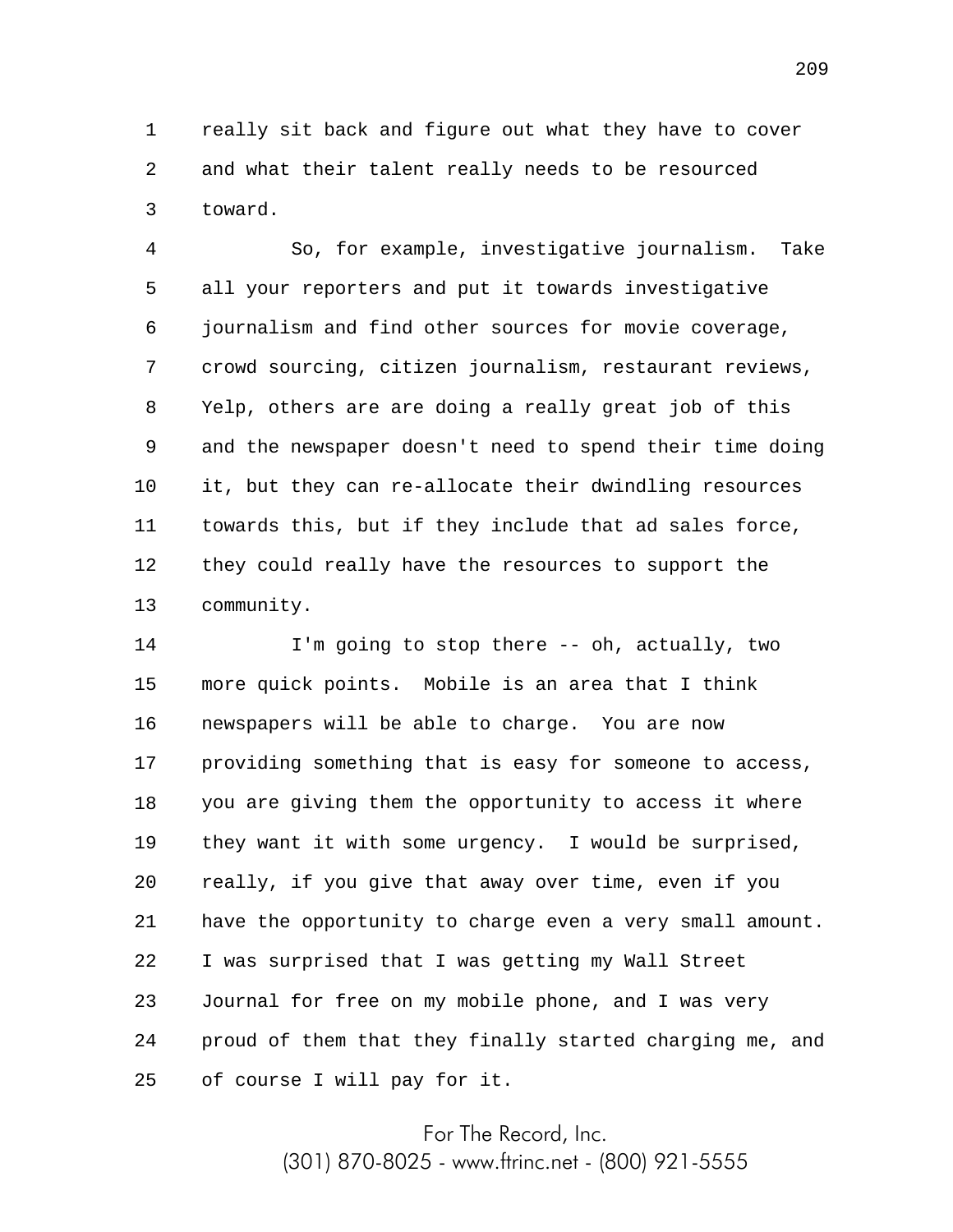1 2 3 4 5 6 7 8 9 10 11 12 13 14 I think that your readers are going to be important, also. They create that same mobility, it's a formatting opportunity. In a perfect world, newspapers would never print another hard copy, they would get rid of that cost, they would force you into the E-editions. It's not happening successfully today and the ones that exist on Kindle don't include advertising, and so it wouldn't be very economic, but over time I think the competition of the e-Readers, the inclusion of advertising, the opportunity to edit again, get people to eat their spinache along with everything else stands a chance of being successful. So, ultimately, I'm optimistic, but I think there's going to be some pain ahead.

15 16 17 18 19 20 21 MS. DeSANTI: Thank you very much, Lauren. Now we are going to add perspective of one of the world's most successful newspapers, one that has been mentioned many times today, quite favorably, with Robert Thomson, who is the editor in chief of Dow Jones & Company and the managing editor of the Wall Street Journal.

22 23 MR. THOMSON: Thank you very much, Susan, and thank you, Lauren.

24 25 I know I focused on the client, but I'm in the embarrassing position of being with a newspaper whose

For The Record, Inc.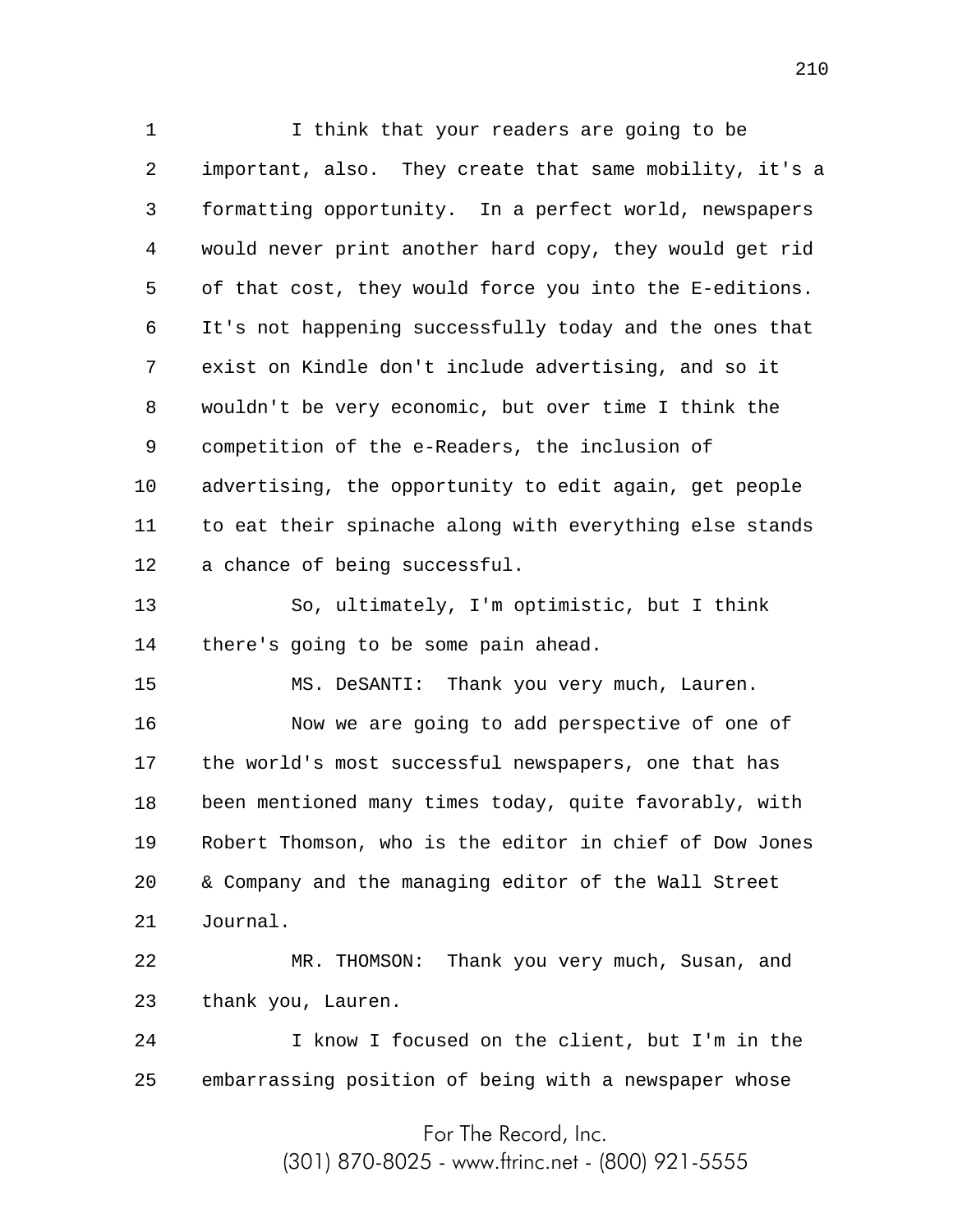1 circulation is still rising.

| 2       | I think the apotheosis of the journalist came             |
|---------|-----------------------------------------------------------|
| 3       | when Robert Redford was cast as Bob Woodward in All the   |
| 4       | President's Men. I've met Bob Woodward in passing, and    |
| 5       | while he's certainly better looking than I am, and no     |
| 6       | doubt intelligent, he's a rather ponderous, even          |
| 7       | lugubrious sort who has the manner of a Hollywood         |
| 8       | villain. He is no Robert Redford.                         |
| 9       | But inevitably, after bifurcation comes decline,          |
| $10 \,$ | and so if an actor or actress were asked to play a        |
| 11      | contemporary print journalist, who would it be? Some      |
| 12      | dissolute, disheveled, disillusioned individual, perhaps  |
| 13      | Mickey Rourke, pathetically hanging around news rooms,    |
| 14      | catching drinks, looking beaten and bedraggled.           |
| 15      | So, here we all are, questioning the                      |
| 16      | fundamentals of epistemology. It's certainly fair to      |
| 17      | say that far too many journalists have failed to respond  |
| 18      | with flare and creativity to the extraordinary            |
| 19      | opportunities presented by the digital age. One cause     |
| 20      | of that failing is the inability to understand how        |
| 21      | fundamentally the life of the reader has changed.         |
| 22      | Instead, journalists, thankfully not at Dow Jones, have   |
| 23      | been seduced by status and become prisoners of prize      |
| 24      | Journalists should not be prize hounds,<br>consciousness. |
| 25      | they must be unruly and feisty, not lap dogs with         |

For The Record, Inc.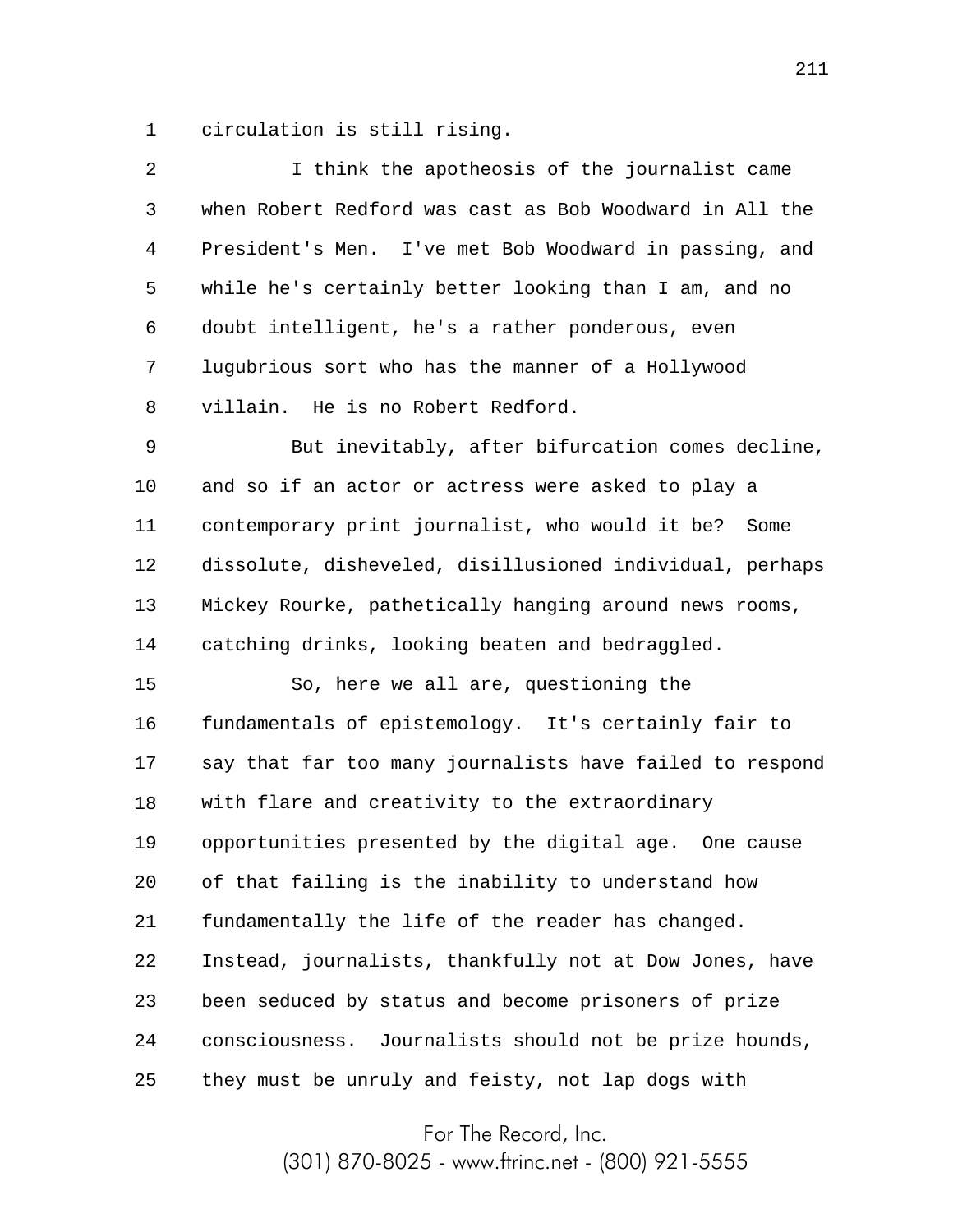1 2 laptops or meek members of a political movement or an arm of government.

3 4 5 6 7 8 9 Some journalists even think they deserve to be funded by the government, much like exhibits at the Natural History Museum, stuffed and lifeless and on prominent display in a news room near you. What we would be creating is a new class of content concubines, kept men and women who would depend on handouts for their existence.

10 11 12 13 14 15 16 17 18 It is clear in the digital world that there are two types: The creators and the reverberators. The latter group is mostly an editorial. The noise is sometimes alluring, but they are neither composers nor musicians. For a period, it was hip to accept that all content should be free all the time, but there was a fundamental flaw in that argument. It benefited those who distributed content, but not those who created that content.

19 20 21 22 23 24 As a result, the content landscape had to be changed. An editorial war we had to win. Our intent, at the start of the year, was to grow prompt and provoke a debate about the value of content, and then begin a second phase of debate about how the value can be best realized.

The third thing is to act on the most

25

For The Record, Inc. (301) 870-8025 - www.ftrinc.net - (800) 921-5555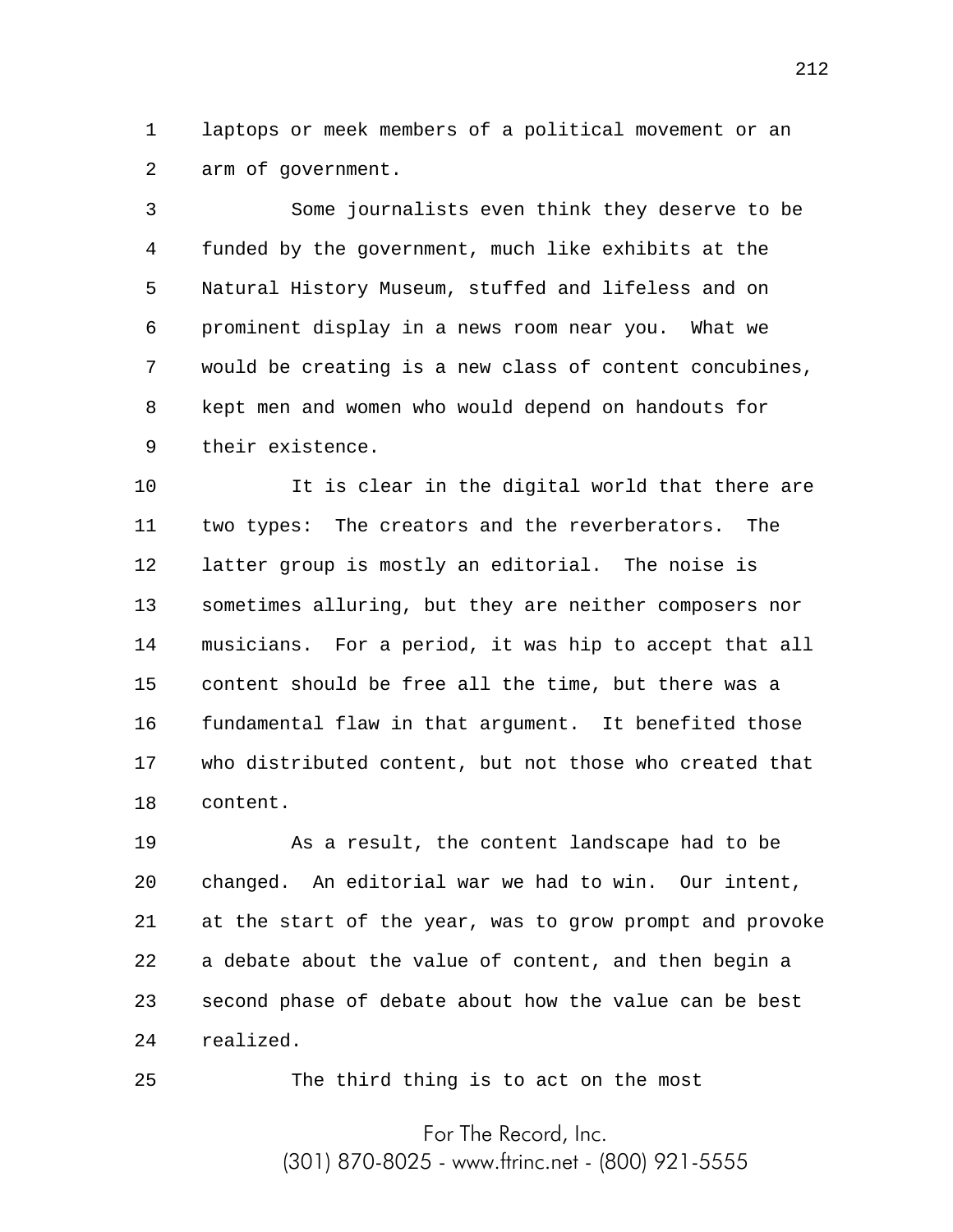1 2 3 4 5 6 intelligent ideas for emerging models. A phase that will continue the expediential evolution of the web. The character of content is again changing and it will not all be free. What will the aggregators aggregate, and in the end what will be referred to Google actually mean.

7 8 9 10 11 12 13 There won't be much haggling over the coming months, but that is as it should be. New sites which are now free must re-examine the worth of their assets. As Lauren said, their audience, their archive, their role as platforms. Think creatively about what is a premium experience, so that there is a real distinction in the mind of the reader.

14 15 16 17 18 19 We need to examine endlessly how people use the web or their phone or a reading tablet and tailor the premium content to suit that preference. We need to tier content and price accordingly. Instead of the horizontal web as defined by certain aggregators, there will be more valuable verticals.

20 21 22 23 24 25 It is glib, but true, to say that there will be an ever-increasing role for bloggers and citizen journalists, and for the world of the wicked, but the Internet age cannot just be the triumph of amateurs. You don't need a sophisticated algorithm to prove that there is a clear digital deficit between the current

For The Record, Inc.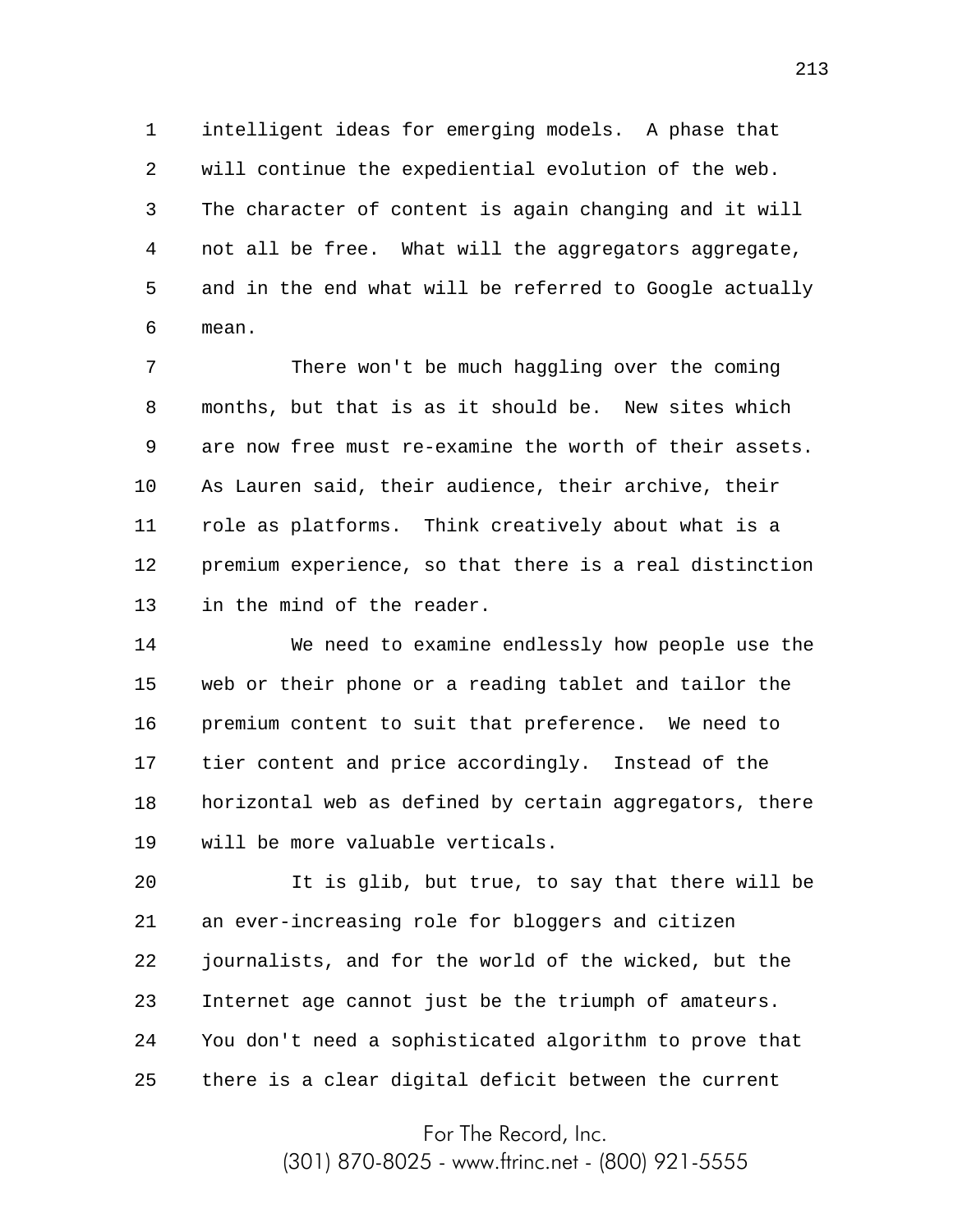1 2 3 4 5 6 7 8 9 10 11 12 13 14 15 16 17 18 19 20 21 22 23 24 25 For The Record, Inc. costs and the values of social and commercial content. Thankfully, the era of content can't is almost over. Thank you. MS. DeSANTI: Thank you very much, Robert. **(Applause.)** MS. DeSANTI: Next we will hear from Chris Ahearn, who has been president of Reuters Media at Thomson Reuters since 2002. In that position he oversees the publishing and distribution of news and information services to media and business professionals. Chris? MR. AHEARN: Thanks, it's always daunting to go after Robert. I only have a couple of minutes, so I will make this quick. First of all, journalism is not synonymous with newspapers. I think we're obsessing a bit too much on newspapers here for what it's worth. Second, journalism will definitely more than survive the Internet Age, it's going to thrive. It will thrive as creators and publishers embrace the collaborative power of the new technologies, when we retool our production and distribution strategies, and, frankly, stop trying to do everything ourselves all the time. I agree with Mr. Murdoch and with Robert that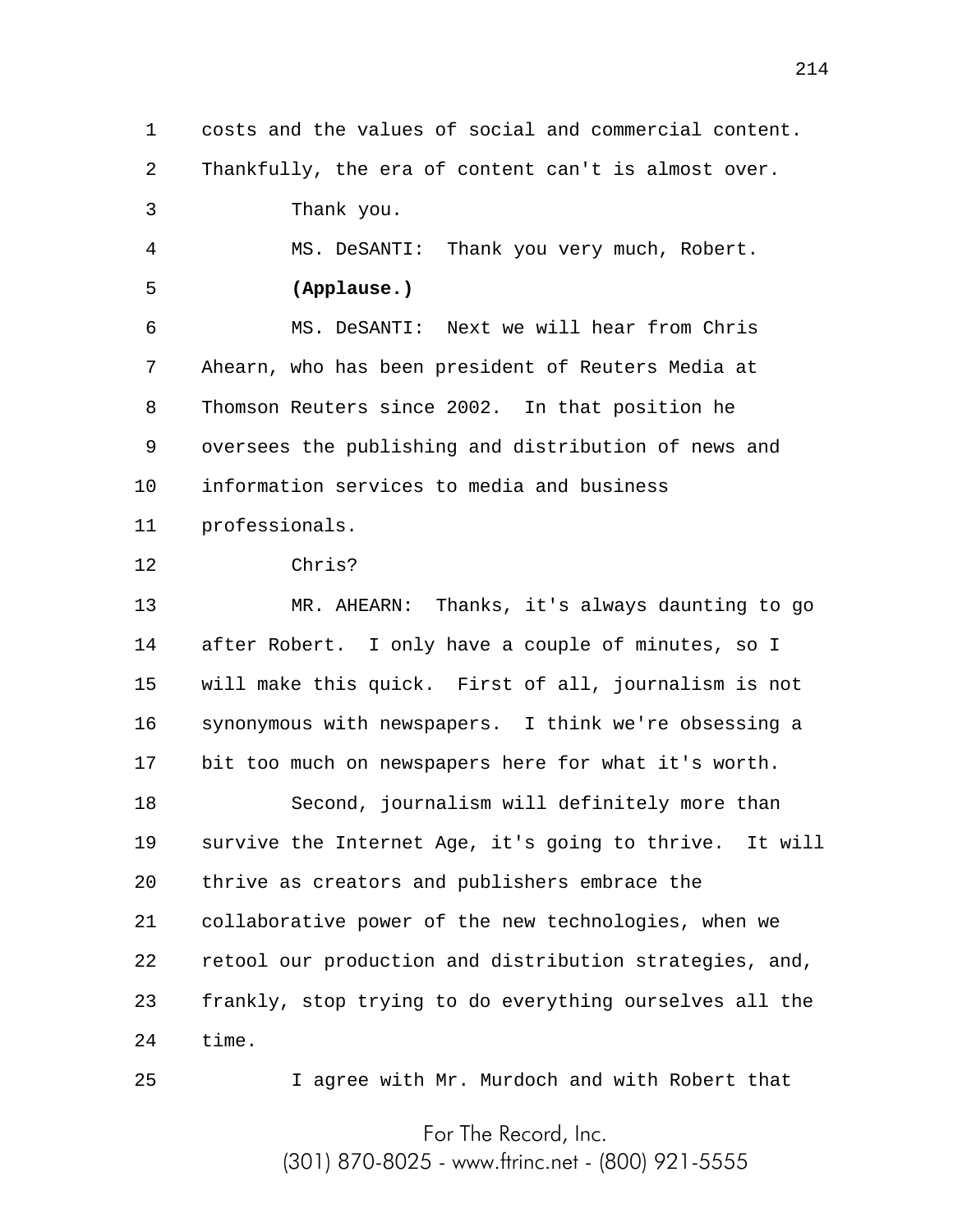1 2 the bold will survive, and the timid will fail, and they should.

3 4 5 6 7 8 9 10 11 Now, that said, the new-fangled aggregators or curators and the dominant search engines are certainly not the enemy of journalism, but nor are they the salvation. They do not always refrain from doing evil, though they say they do, in their pursuit of profit and audience. They do fail to do unto others at times. Some do steal, outright, and they completely copy what we do. They take that and then they monetize it with ad networks like Adsense. That happens.

12 13 14 15 But, they are also constructive and competitive members of the ecosystem, I welcome them and I welcome the link economy. I'm sure we will continue to discuss that around this round table.

16 17 18 19 20 21 At Thomson Reuters, I am lucky enough to oversee both the world's most indispensable news agency, as well as our innovative publishing arm, Reuters.com. So, I get to speak out of both sides of my mouth. I'm both a supplier to many of you sitting here, and in some ways, with what we do at Reuters.com, your competitor.

22 23 24 25 As a result of that, a lot of people here wish they could roll back the clock; I don't. We're leaning forward into the winds of change. We see major opportunities there on the horizon. Like others, we

For The Record, Inc.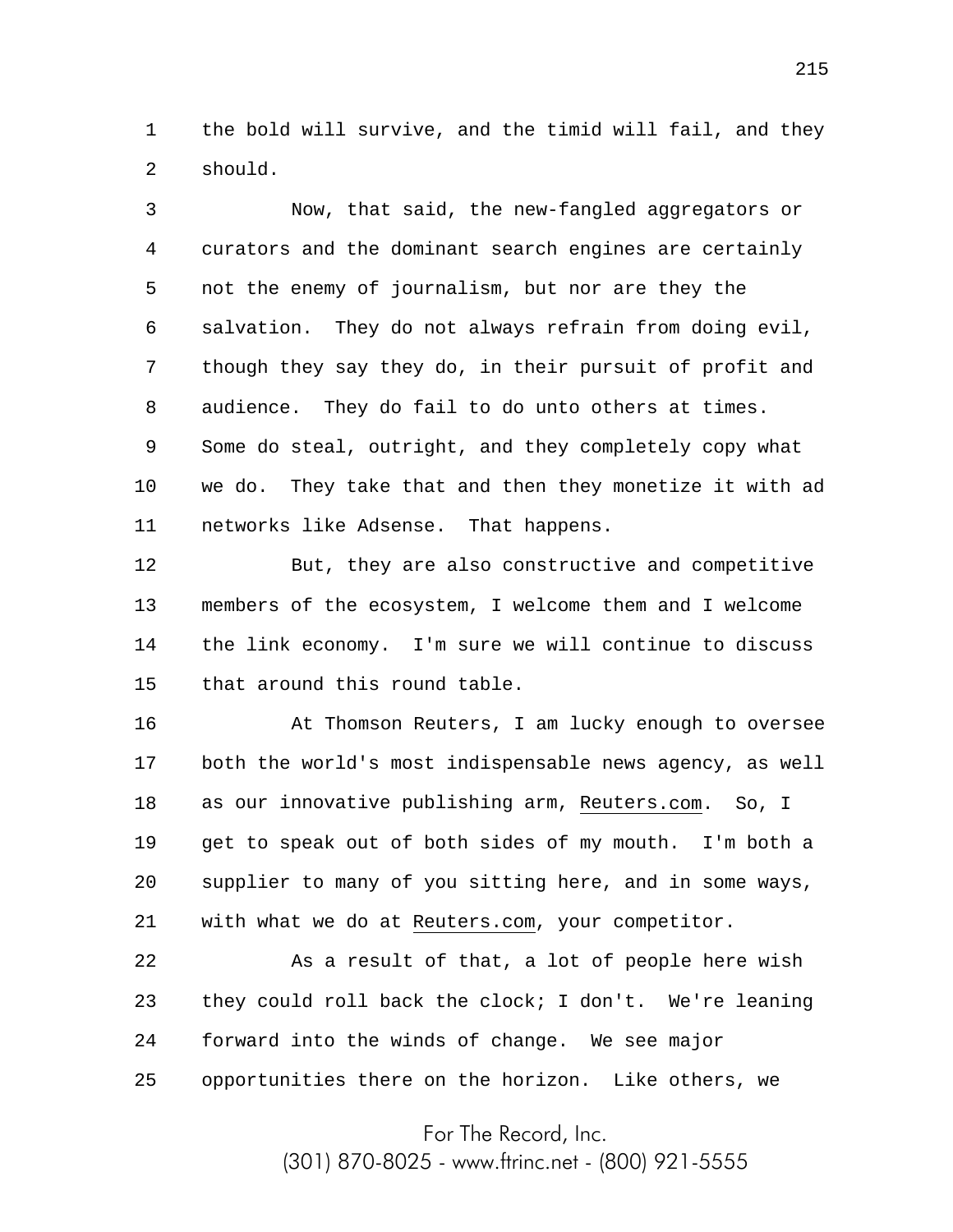1 2 3 4 grapple with the issues of content scarcity versus abundance, as well as usual content uniqueness versus utility, but we try to find a way to make money out of each of those different parts of the vertical.

5 6 7 8 9 10 11 12 13 14 15 16 To maximize the value, we focus on the power of verticals and niches, a lot like what Robert was saying. The importance of subscription models. As a firm, we make 90 plus percent of our money out of subscription. We focus excessively on the needs of professionals. We don't want to be all things to all people. We want to create journalism that has unique value to our clients and we partner with others where it's warranted, and probably most importantly, I've heard a lot of talk today about content. We focus on services. We focus on things that add value, because I think people pay for a service.

17 18 19 20 21 22 23 24 25 As the world's most indispensable news agency, we are focused on the long-term health of our clients, those of you sitting here and the industry, and particularly the needs of news professionals. The costs for cost efficient growth, however, we see an opportunity for greater collaboration and partnership among the content creators. We see a world that opens up news rooms and news-gathering processes to allow for the highest quality and valuable content to flow better

For The Record, Inc.

(301) 870-8025 - www.ftrinc.net - (800) 921-5555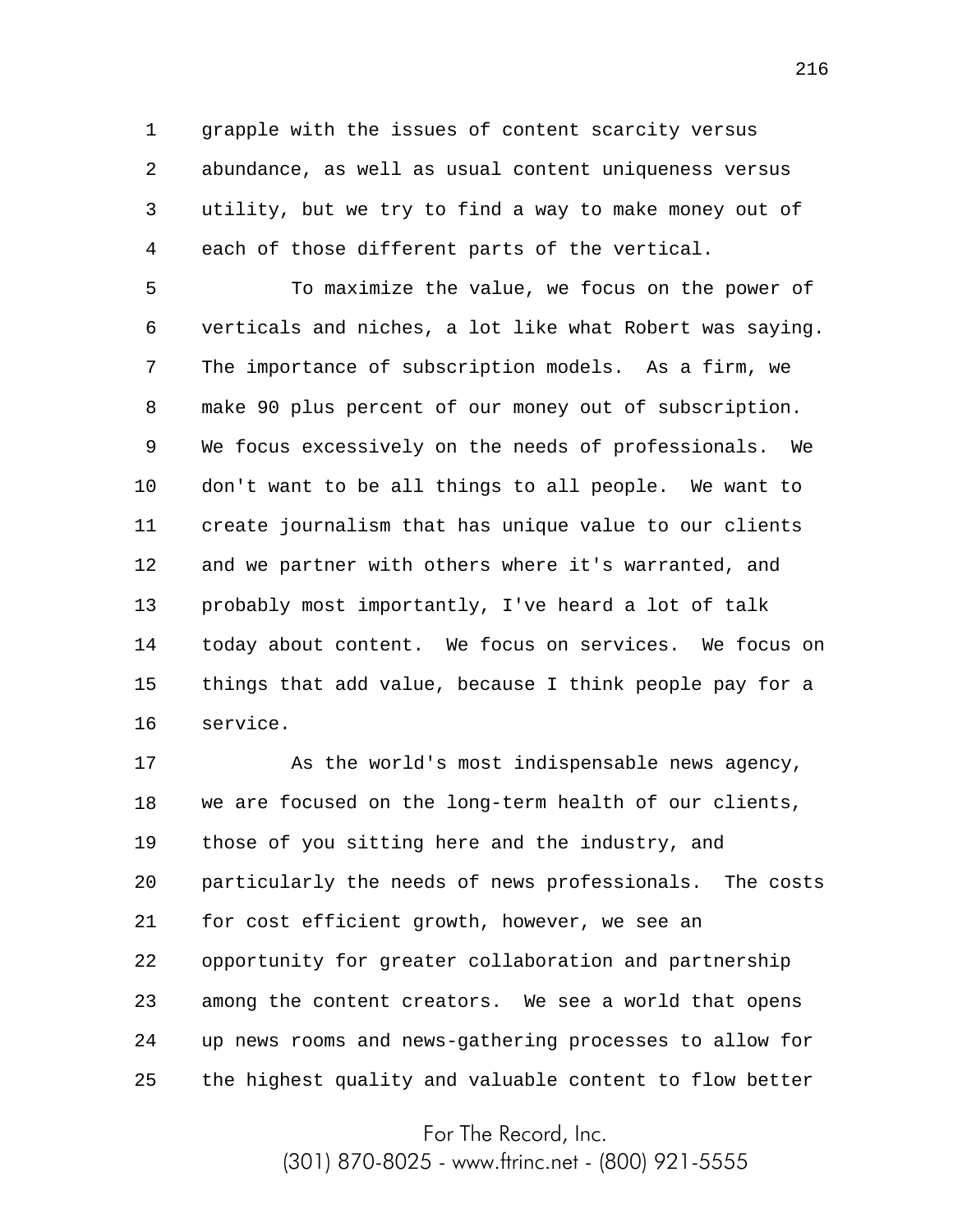1 2 3 4 from content creators to the publishers. We see this as a new network of syndication predicated on the needs of publishers and their audiences, not just on what we want to produce.

5 6 7 8 9 10 It's inherently multisource, something that doesn't exist today. With the rights that are defined and with multiple revenue streams, be they subscription, a la carte, bulk purchases, link back, ad sharing, et cetera. This is a B2B content network that the world needs now, and something that we are building.

11 12 13 14 15 16 17 18 19 We see this platform as an open network. That applies consistent meta data in an open way to create intelligent information that's designed to help publishers and broadcasters better manage their own and third-party content. This is not about locking people down. This is not about blocking search engines. This is about allowing creators to make more money from their content, and allowing them to choose the model that they want to monetize over.

20 21 22 23 24 25 Because we believe in the value of the creator. We believe that the creator must and always and should be paid, and it's an open platform that allows publishers to save money by specializing and focusing on what they do uniquely, and to paraphrase my friend Jeff, who I don't always agree with, outsource the rest.

For The Record, Inc.

(301) 870-8025 - www.ftrinc.net - (800) 921-5555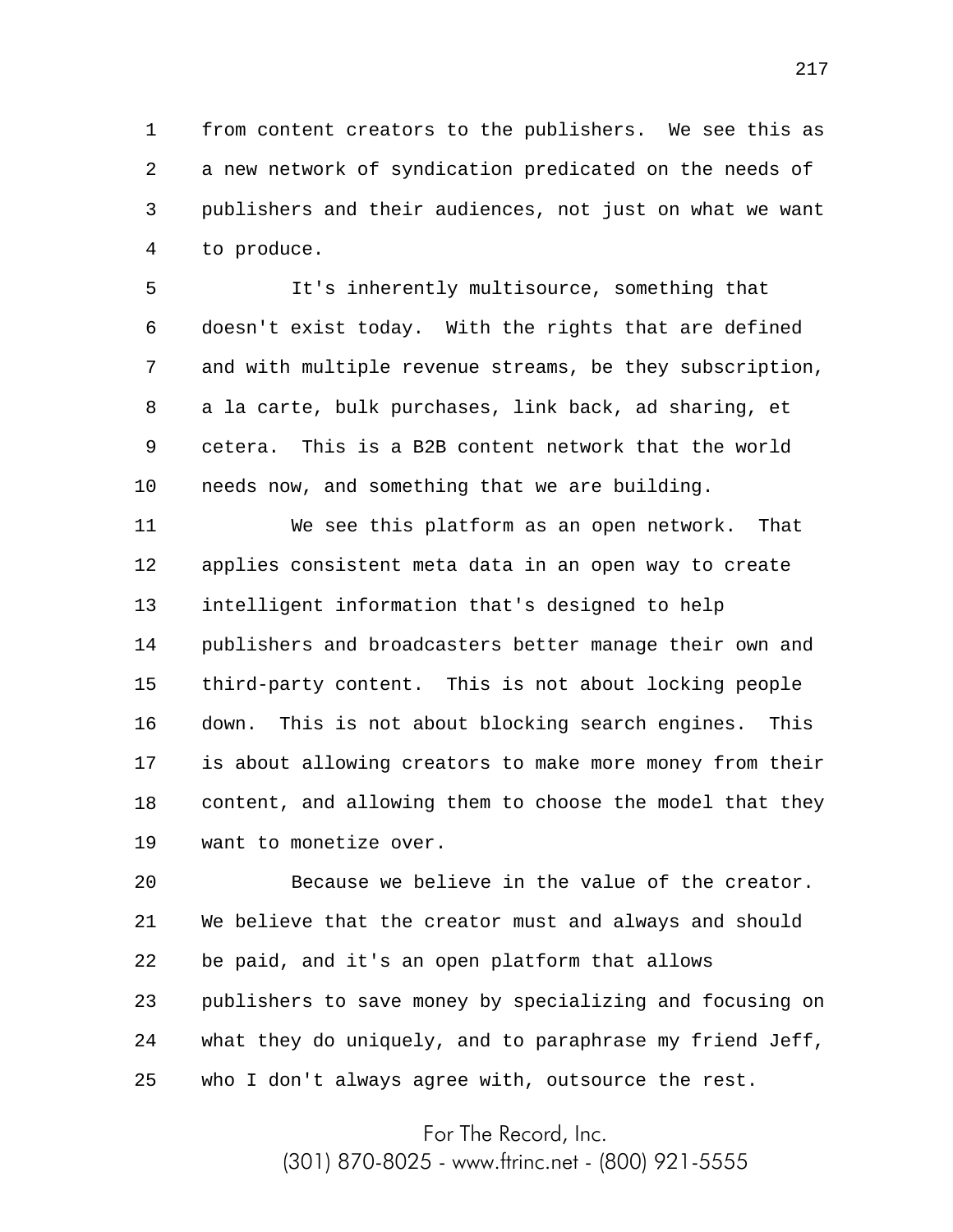1 2 3 4 5 It will allow publishers to right size their efforts, because let's be honest, most news rooms are not right sized, and stop wasting resources on things that are already done by others who, frankly, do it better.

6 7 8 9 10 We are optimistic about this. We think that that coupled with all responsible behaviors by all participants in the link economy, and I stress all, we see the evolution of a new golden age of journalism, and much, much more.

11 12 13 14 15 16 MS. DeSANTI: Thank you very much, Chris. We are now going to hear from one of the bold, Josh Marshall, who is editor and publisher of talkingpointsmemo.com, what Time Magazine calls a prototype of what the successful web-based news organization is likely to be in the future.

17 Josh?

18 19 20 21 22 23 24 25 MR. MARSHALL: Well, I've been asked to talk briefly about aggregation and the rules that we follow in doing aggregating, but the truth is, we don't actually do that much aggregating. It's far from the dominant thing that we do on our website. Our whole organization is based around original reporting. The percentage of our staff that is editorial versus business and publishing is about 80 percent of our staff

For The Record, Inc.

(301) 870-8025 - www.ftrinc.net - (800) 921-5555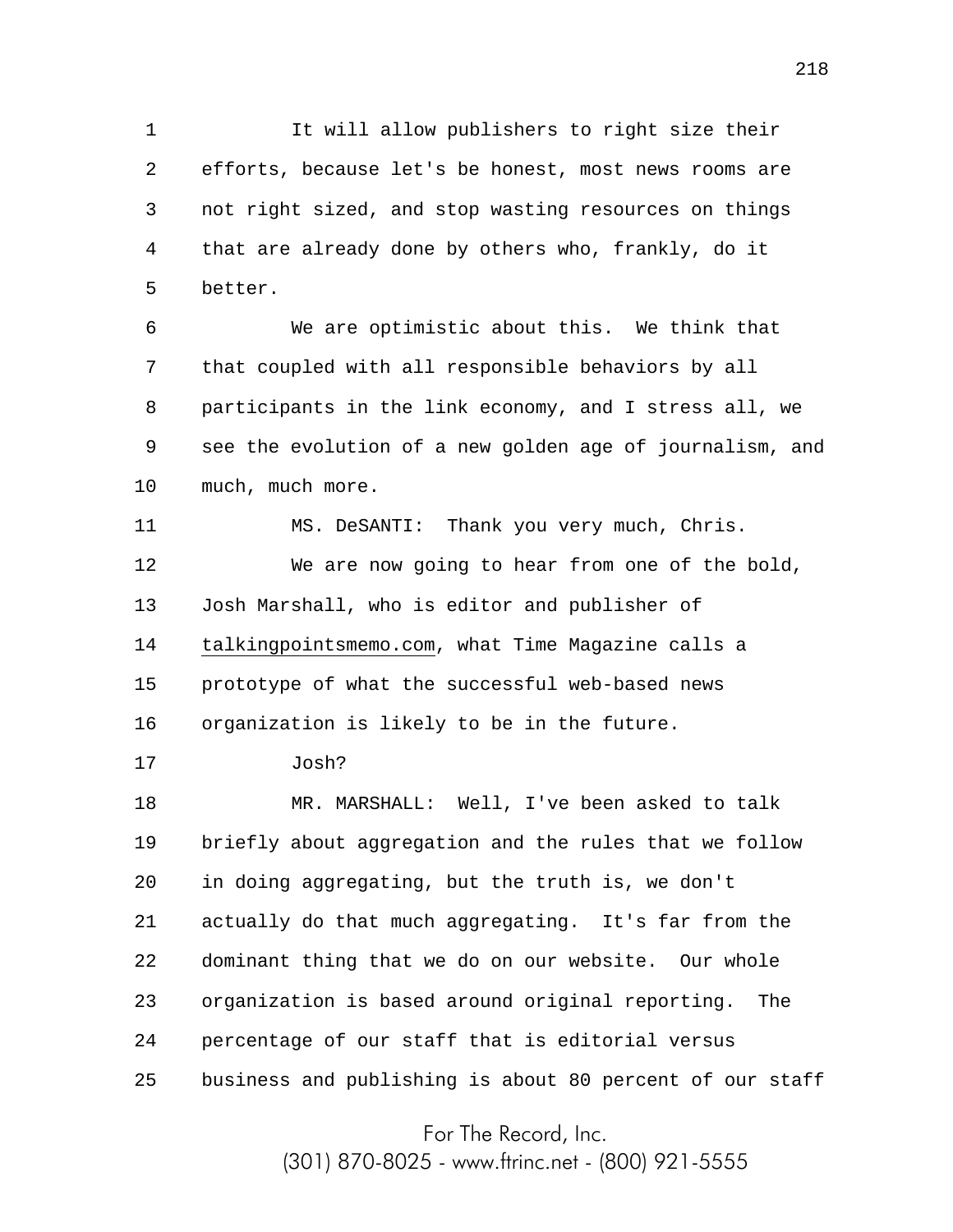1 of almost 20 now, is reporters of one sort or another.

2 3 4 5 6 What we do do, the stuff that's similar to aggregation, and I think what's sort of our sweet spot, and what we do best, is what I think of as a hybrid of original reporting and aggregation, that I think in many ways, is more natural to the digital news environment.

7 8 9 10 11 12 13 14 15 What I mean by that is, for instance, one of the stories that our organization got a lot of attention for was the U.S. Attorney firing story back in 2007, and we broke a lot of that story ourselves, but we were not the only, definitely not, even at the beginning, the only organization on that story, and what we were focused on doing was both doing our own original reporting, but also narrating the entire story, and recognizing that we were not the only ones covering the story.

16 17 18 19 20 21 22 23 24 25 I think that in many ways, traditional news organizations, certainly newspapers, but even the new digital incarnations of these, still in many ways work organizationally in terms of their presentation, with the fiction that they are a sole source of information. The kind of really weird concept that you have one source of information and it's them, and there is blinders on the fact that you obviously have many sources of information. That's even more the case in a digital environment where we are not constrained

For The Record, Inc.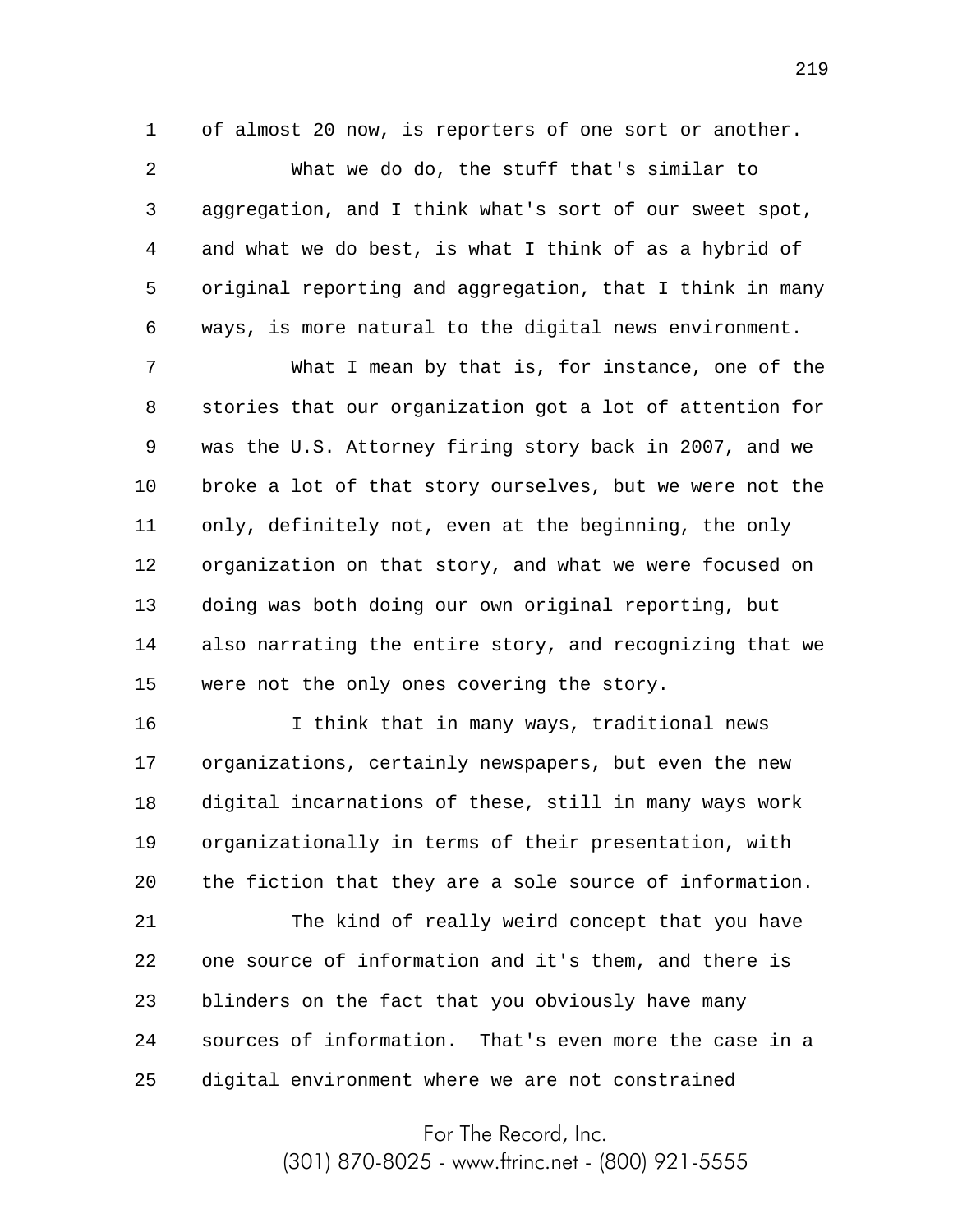1 2 3 geographically like we were certainly in the overlapping area when you were pre-Internet, but post one or two paper cities, in most major metropolitan areas.

4 5 6 7 So, when it comes to aggregating, that's what we do. We don't do really as much as a lot of other organizations do. That's their business, it's not really our concern.

8 9 10 11 12 13 14 The one thing I would say in terms of rules that we follow, obviously we follow the rules that our general counsel gives us, which is always a good place to start, and I think the basic ones are common sense. It's natural to do brief excerpts in the course of your own original reporting, we report X, Y and Z, and also this other organization reported F.

15 16 17 18 19 20 21 22 I think the key is, there are obviously the still evolving, but relatively straightforward fair use law, but it's much too expansive, as you can see from what a lot of other organizations get away with, and there's a much tighter definition that we try to follow, which is a common sense one. Are we excerpting so much that there's really no good reason why the reader would need to read the whole thing?

23 24 25 I think when you use that standard, it's very common sensical, and is very far straightforward than the 39-pronged legal analysis that our lawyers are

For The Record, Inc.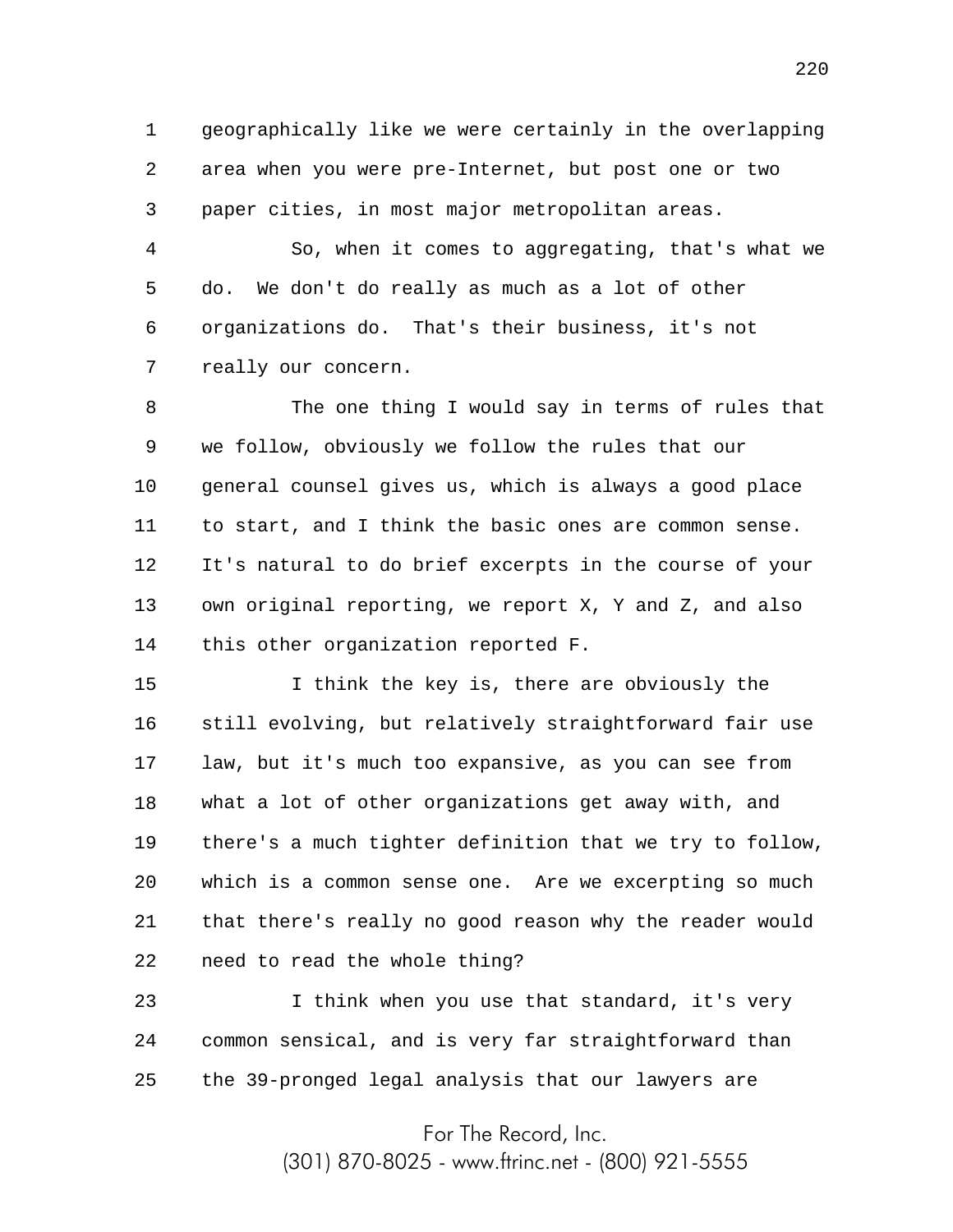1 2 always trying to get me to understand, so I stick with that.

3 4 5 6 7 8 9 10 11 12 13 14 15 16 17 18 19 20 21 22 23 24 25 So, that's what I would say. We don't do that much aggregating. What we do, I think, is a hybrid of original reporting and aggregation, and when it comes to the margins, those are the guidelines we follow. MS. DeSANTI: Thank you very much, Josh. Now we will move to Srinandan Kasi, vice president and general counsel and secretary of the Associated Press. He is responsible for the AP's legal affairs globally, overseeing several strategic initiatives involving media law, intellectual property rights, not surprisingly, and the corporate governance of a digital cooperative of AP members. Srinandan? MR. KASI: Thank you. Thank you for the opportunity of appearing before you today. I am going to skip a number of the comments I was giving because a number of speakers have already previously addressed it, and hopefully what I have left will leave a unique imprint. The impact of the web, we believe, on the news industry, to be especially and uniquely severe, for reasons that spring forth from three simple truths. The first is that the business of news, information about

For The Record, Inc.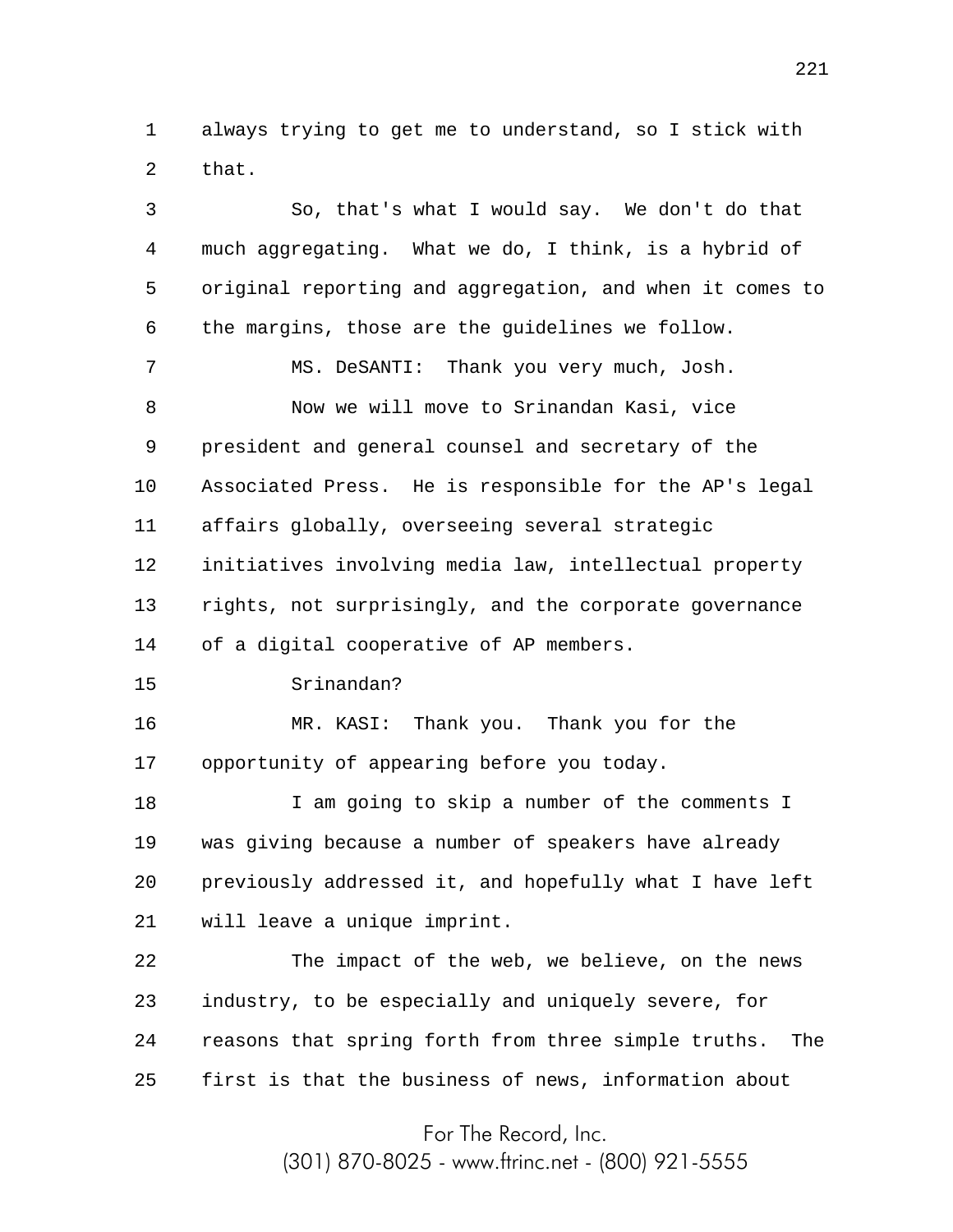1 2 3 4 5 6 7 our product, is our product. If you have described the details and use story, you have told news story, you just heard an example of excerpting as a means of destroying the value of a news story, and you heard Ken Doctor talk about the fact that over 50 percent of the audience don't click through to read the full story in our content with reading the excerpt.

8 9 10 11 The second is that most news content has a limited shelf life. Those who invest in gathering news have a brief window to attract audience while the news has immediacy.

12 13 14 Third is that the commercial value of individual works of news is only realized within the context of aggregations of many works of news.

15 16 17 18 19 20 21 So, if you've grasped these three truths, you have understood the challenges, the digital challenges faced by news publishers who invest in gathering and distributing individual news. Once a publisher invests in putting news content on the web, all or portions of the content is republished or distributed by others, ad infinitum, at virtually no cost.

22 23 24 25 A consumer who browses such republished information derives much of the value of the original news information, conveying the economic value of the content to the new publisher, the engines that bring

For The Record, Inc.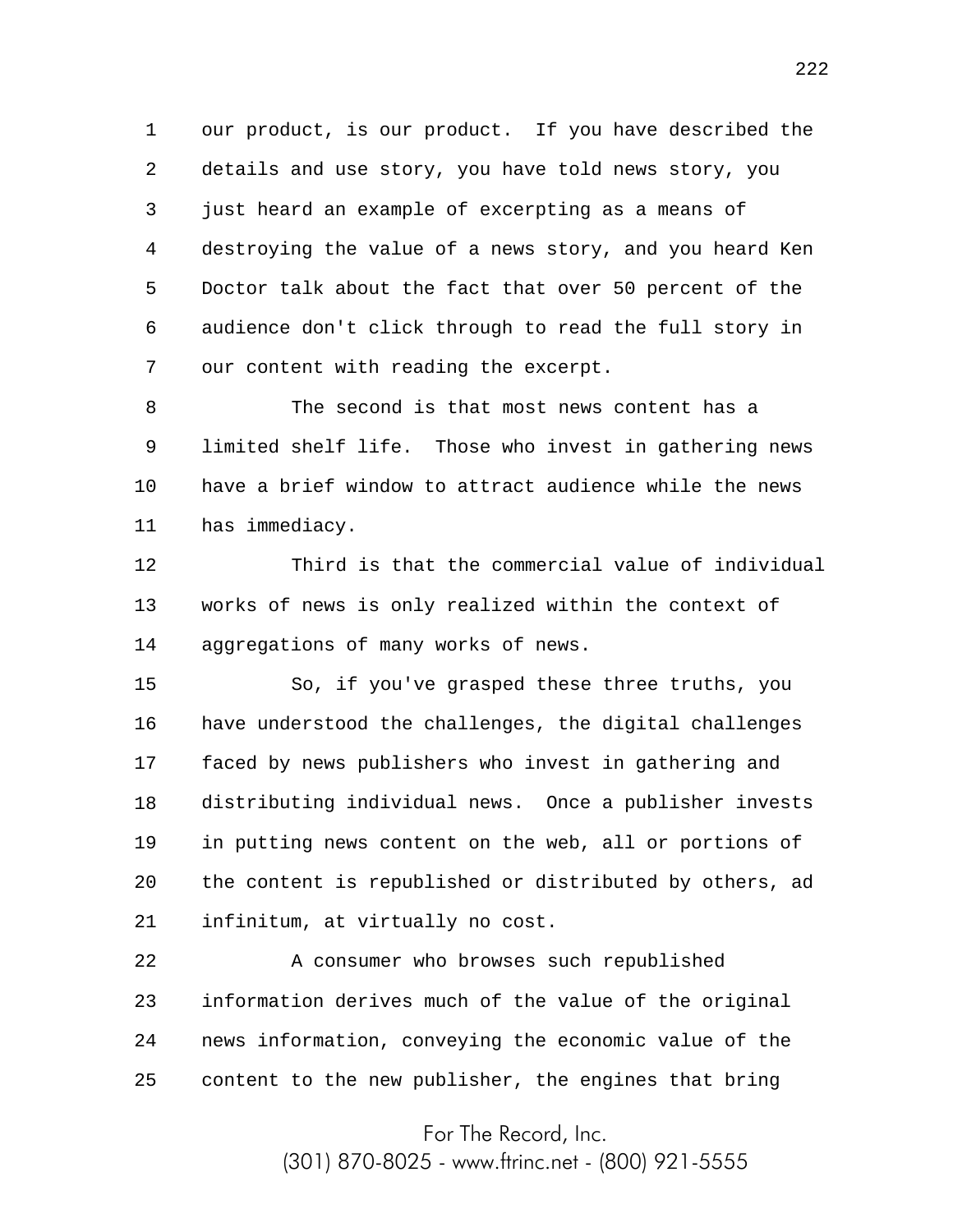1 2 3 4 5 6 7 that audience to the content and the advertising networks that facilitate the itemization of that content off site. While the original news gatherer and publisher of the works are left with the cost of creating those works, but only a fast shrinking opportunity to realize commercial value from their own publication.

8 9 10 11 12 13 14 For the sake of so much that this society holds dear, that cannot be allowed to happen. Preventing it is primarily the obligation of news publishers who must find new ways to connect with their audience and to discourage the unauthorized exploitation of their content. The AP is going to help them and how are we going to do that?

15 16 17 18 19 20 21 22 23 Forming a cooperative of newspapers to tap into the efficiencies and opportunities promised by the telegraph, the Victorian Internet as some people have labeled it. The AP has for radio, broadcast, television, cable television, wider and mobile web platforms. Along the way the AP corporate governance is replete with examples of conflicts about how the distribution platforms might affect old distribution paradigms.

24 25 Along the way, we have come to appreciate that what economists have characterized as economies of scale

> For The Record, Inc. (301) 870-8025 - www.ftrinc.net - (800) 921-5555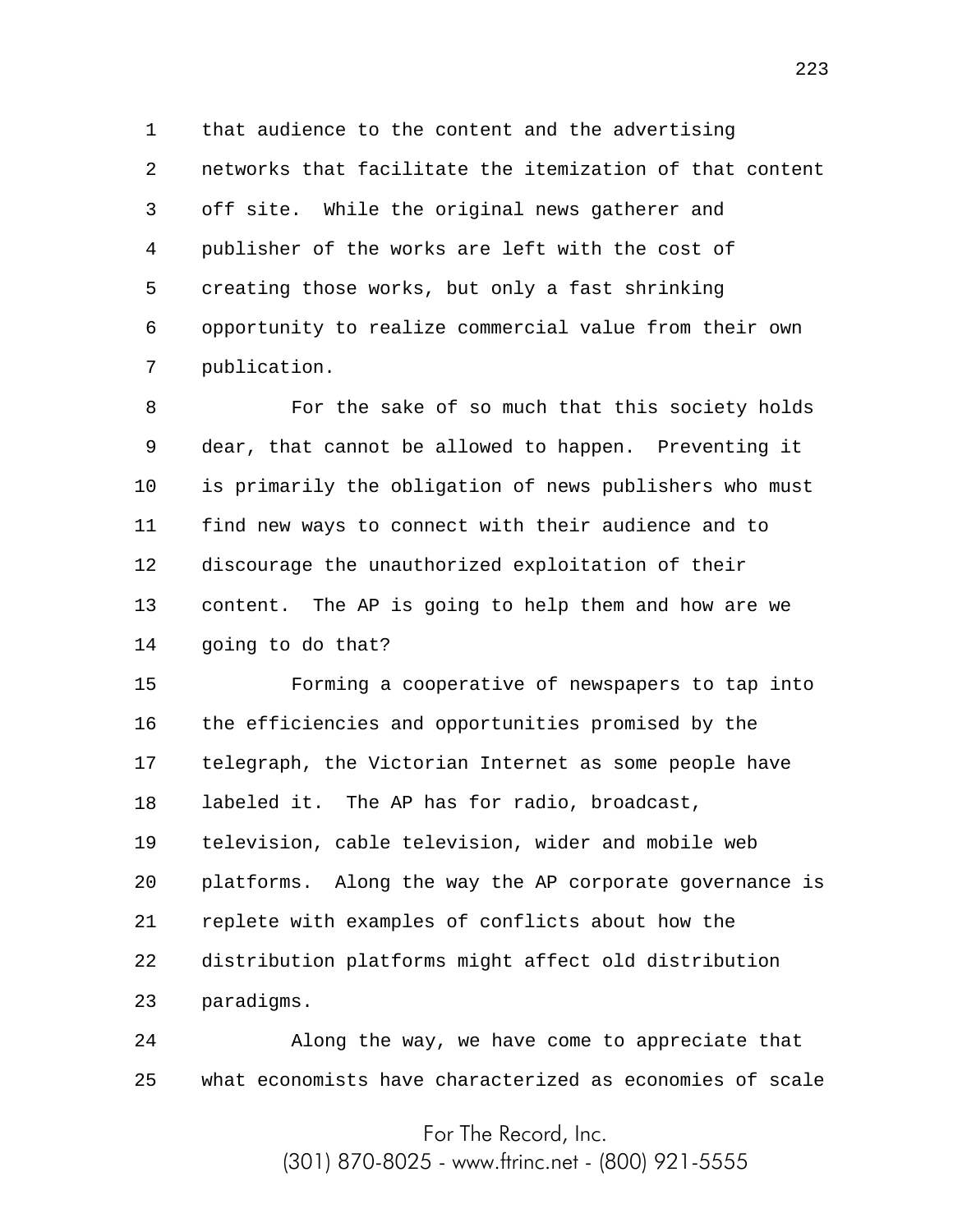1 2 3 and economies of scope, the importance of that, the importance of that, the distribution, and how distribution is important to fund your news gathering.

4 5 6 7 8 9 10 11 12 While no one can say with certainty how serious professional journalism can be made to thrive in the digital economy, it appears to us that the path to survival and success must begin with three steps. First, news publishers need to develop new and more effective ways to monetize and use assets on their sites and elsewhere. To have a legitimate chance of earning a return on their news-gathering investment and the small window when the news has value.

13 14 15 16 17 18 Second, while consumer choice and the search of a marketplace may be at a disaggregated story level, the story and the publisher need to be part of a larger network of content and audience to have a real chance of attracting and retaining audience and growing digital revenue.

19 20 21 22 Third, the creator and publisher of news works must be compensated for the exploitation of their works by others in news services that leverage this content for their own profit.

23 24 25 Those who want the benefit of the news content must help with covering the costs. The AP has developed a strategy to pursue these steps for the mutual benefit

For The Record, Inc.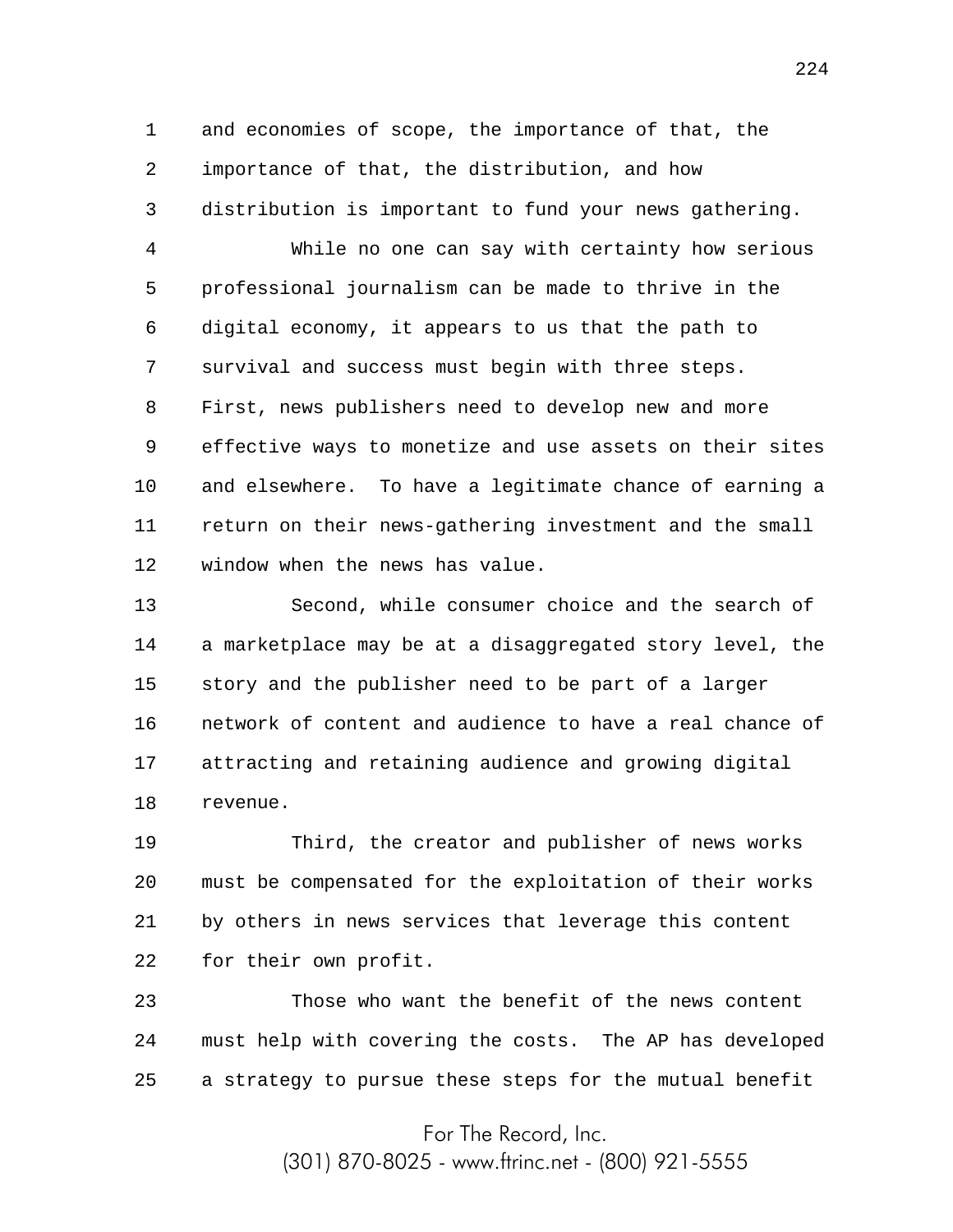1 2 3 4 5 of those of content creators and publishers, which should allow third parties of all types to exploit and benefit from the news content from this collective activity, while allowing the cooperative and its members to support professional journalism.

6 7 8 Thank you again for your interest in these matters. We welcome your perspective and ideas for the digital news business.

9 10 11 12 13 14 15 MS. DeSANTI: Thank you very much, Srinandan. Now we're going to move to the technologists on the panel and I'm going to switch order a little and ask Mark Bide to go next. Mark is the director of the Automated Content Access Protocol Project, ACAPP, and director of Rightscom, the specialist London-based media consultancy.

MR. BIDE: Thank you very much.

16

17 18 Our brief here is to talk about business models, but I'm actually going to talk primarily about

19 copyrights, as the enabler of media business models.

20 21 22 23 24 25 Media business models, almost without exception, are as dependent on copyright today as they always have been. Copyright provides the incentive to create, and then to distribute as widely as possible an incredibly diverse world of content. Making a return on investment in content, whether we're talking about news, or

For The Record, Inc.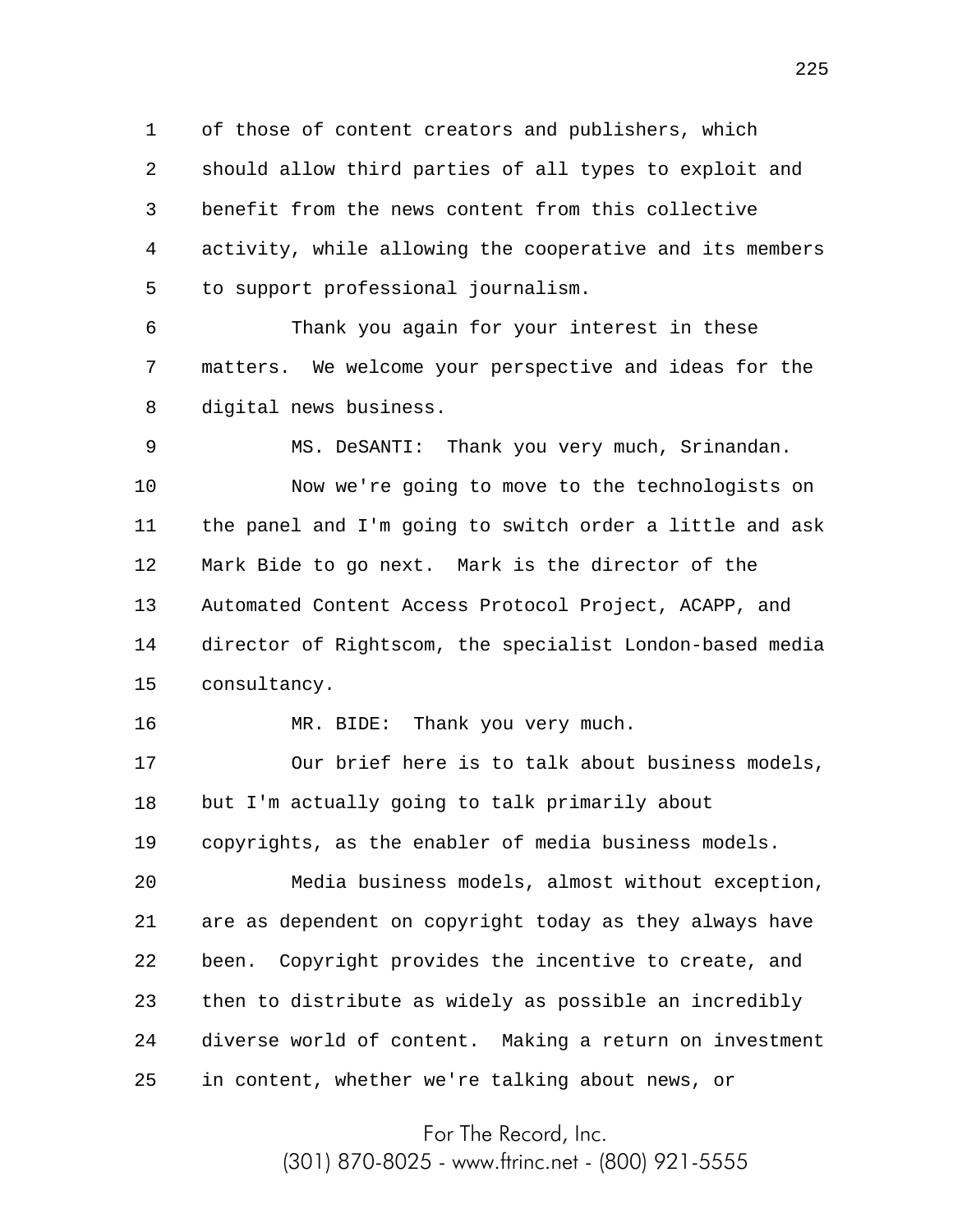1 2 3 4 5 education, or entertainment, depends on having the mechanism to choose how that content is distributed, used, and paid for. That's what copyright was invented for 300 years ago and that's what copyright remains good for today.

6 7 8 9 10 11 12 13 14 15 No one would seriously deny that the Internet has catalyzed the need for fundamental change in the media. The democratization of the mechanisms for the creation and rather more critically the distribution of content provide unprecedented opportunities for new entrants, and we've heard quite a lot about that today, but some things, including high quality in-depth news are very expensive to make. The need for printing presses and trucks may be reducing, but the people who write and shape the news still expect to be paid.

16 17 18 19 20 21 22 23 24 25 On the investment in the technology infrastructure is also far from trivial. An Internet without this ever-growing richness and diversity of content that we've come to expect, would be a very drab place, but if we want that content, we need to find online business models for the media that provide an adequate return. Yes, we will still have content created by people who earn their living in another way. Yes, as in the UK, we may have news content paid for by the government. We may indeed have news content paid

For The Record, Inc.

(301) 870-8025 - www.ftrinc.net - (800) 921-5555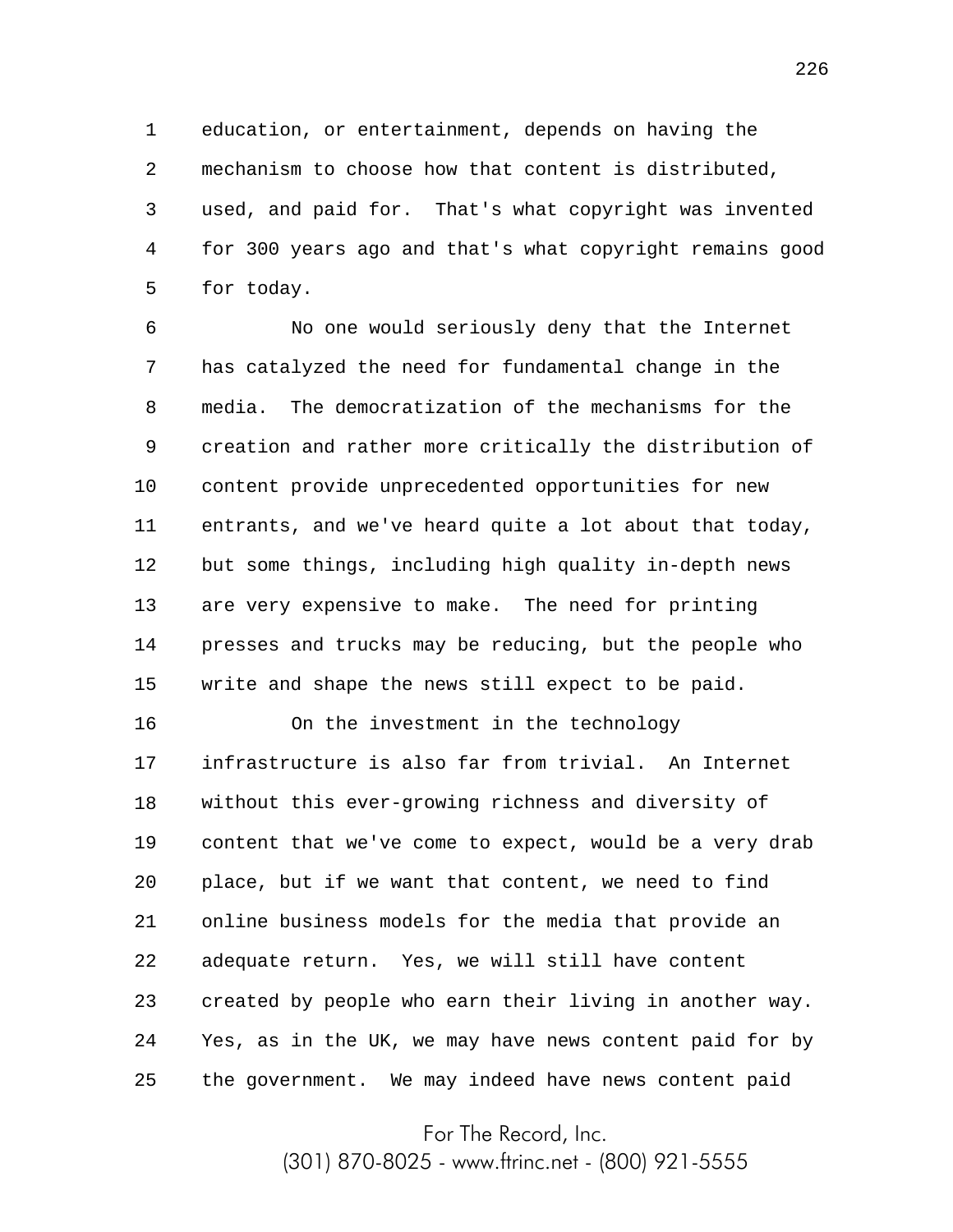1 2 3 4 5 for by wealthy individuals. But in the absence of functional business models, those who need to make a return on the investment will ultimately have no choice but to take their content, or more probably their investment, somewhere else.

6 7 8 9 10 11 12 13 The argument is often made that the Internet has made copyright irrelevant and outdated, but I would argue completely the opposite. Rather it's highlighted the importance of copyright in creating a vibrant and plural media sector. However it's certainly true that up until now, we haven't made copyright work very well on the Internet. Rather it's tended to be ignored as an inconvenience or side-stepped.

14 15 16 17 18 19 20 The time has come now for this to change, for us to make the effort to make copyright work, with the grain of technology rather than against. We need to harness the huge potential that technology has to make copyright function online by creating the technical tools to make copyright work at the machine level rather than at person-to-person level.

21 22 23 24 25 ACAPP, the Automated Content Access Protocol which I manage, seeks to provide a modest and essential part of that infrastructure, which is the language that machines can speak to one another. Our focus is on creating an infrastructure that's universal, not owned

For The Record, Inc.

(301) 870-8025 - www.ftrinc.net - (800) 921-5555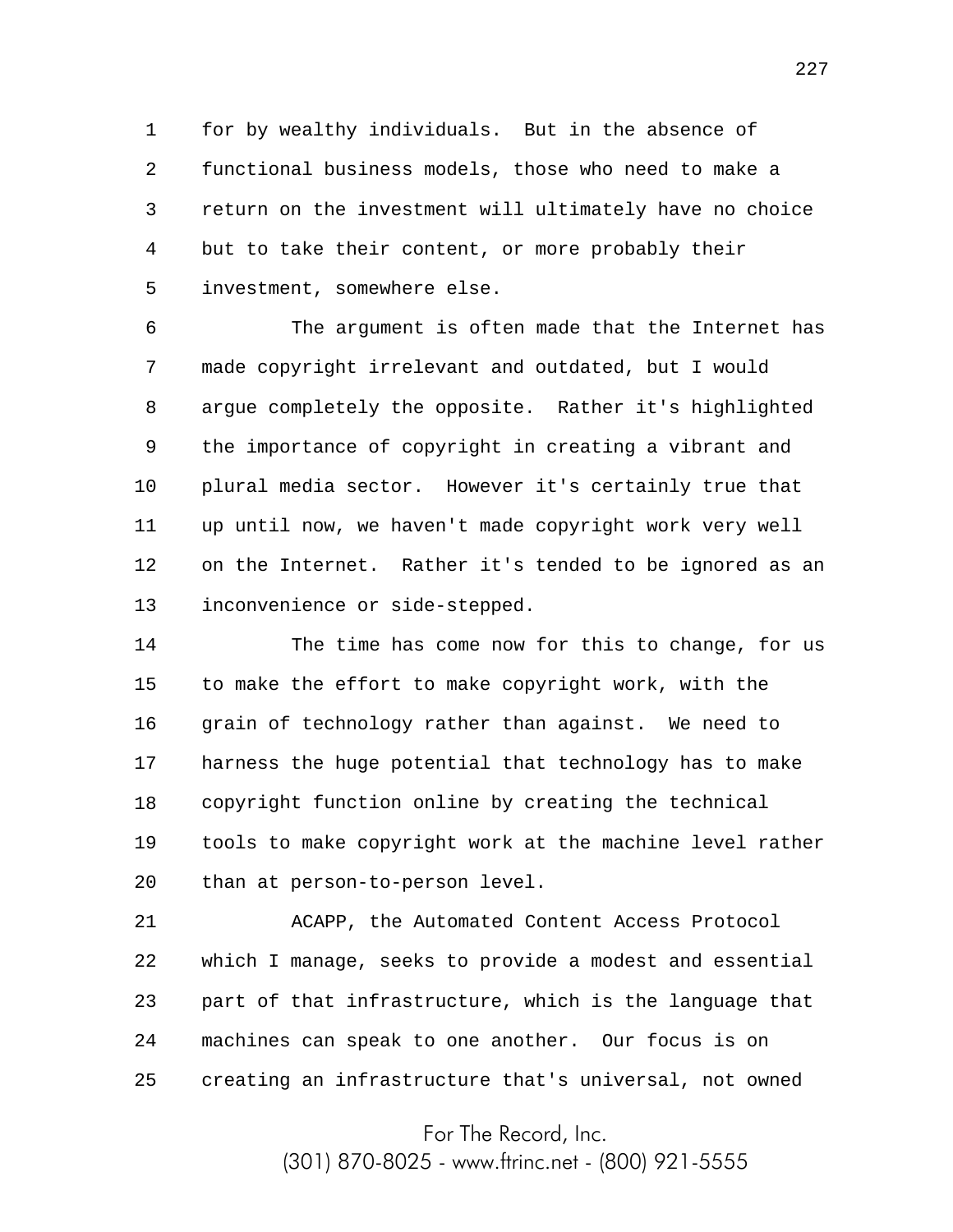1 2 3 4 by individual businesses, not confined to specific media, not telling anyone what their business model should be, but an open standard that's available to everyone to use.

5 6 7 8 9 10 I will contend that it's through the restoration and respect for the effective operation of copyright on the network that journalism and countless other forms of creativity and investment will find new ways of working, new audiences, and a new lease of life for the future. That's what ACAPP is about.

```
11
    Thank you.
```
12 13 14 15 16 17 18 19 20 21 22 23 MS. DeSANTI: Thank you very much, Mark. Now we will hear from Danny Sullivan, who is editor in chief of Search Engine Lab. He has been helping webmasters, marketers and everyday web users understand how search engines work for over a decade and he is widely considered a leading search engine guru. MR. SULLIVAN: Thank you very much. I wasn't certain what to start off with, so I thought I would kind of give you a personal tale of online emergency journals and bloggers. My journalism career started effectively when I became a stringer for the Los Angeles Times in the nineties when you heard

24 25 that there were about 2,000 people out there. I think the bulk of us, about 50 of us worked for the county

For The Record, Inc.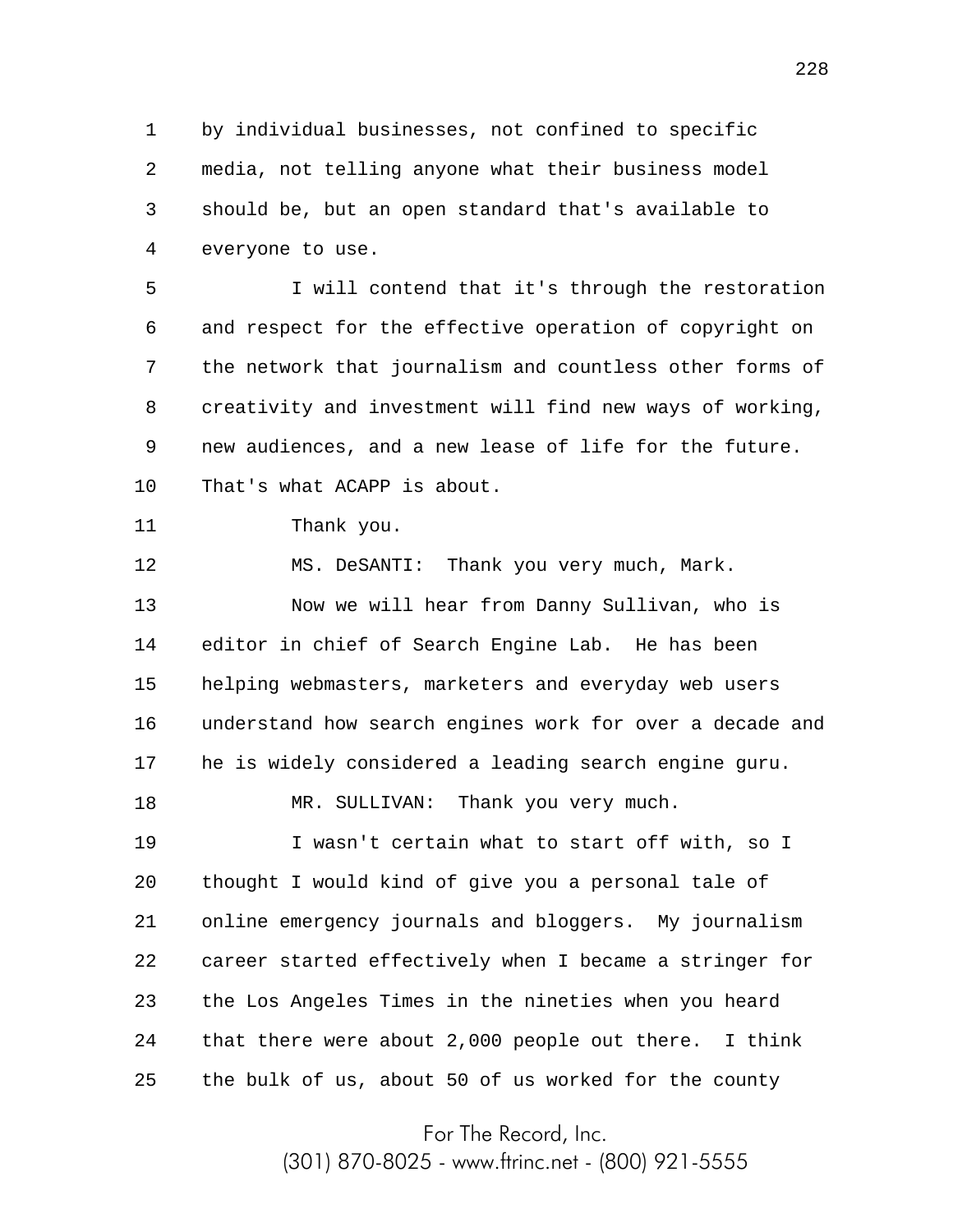1 2 edition, we weren't paid a lot of money, but that's how we got the local coverage.

3 4 5 6 7 8 9 10 11 12 13 Sorry, I used to be a stringer for the LA times, I didn't get paid a lot of money in the nineties, but we sure got a lot of coverage on them, that's when they were in the newspaper war. The war was good for us, it was one of the last ones that I was fortunate to witness. I moved over to the rival Orange County Register and became a regular reporter and eventually left because I saw the paper muddling around and not knowing what to do online. They didn't know whether to go with AOL, Prodigy or CompuServe. I had seen the web, it was 1994 and I knew which way it was going to go.

14 15 16 17 18 19 20 So, I left and I started doing web development and I stumbled into covering search and how search engines work. I started doing some free-lancing for some magazines and decided that search was such an important topic that it was worth covering once per year. I thought it could be covered a little bit more than that.

21 22 23 24 25 So, I started doing it on my own. I've been doing that for about 14 years now, and I have had data content on a website since 1997. I have a website now where I employ two full-time editors, four part-time editors and I have a staff of 50 columnists. Not paid,

For The Record, Inc.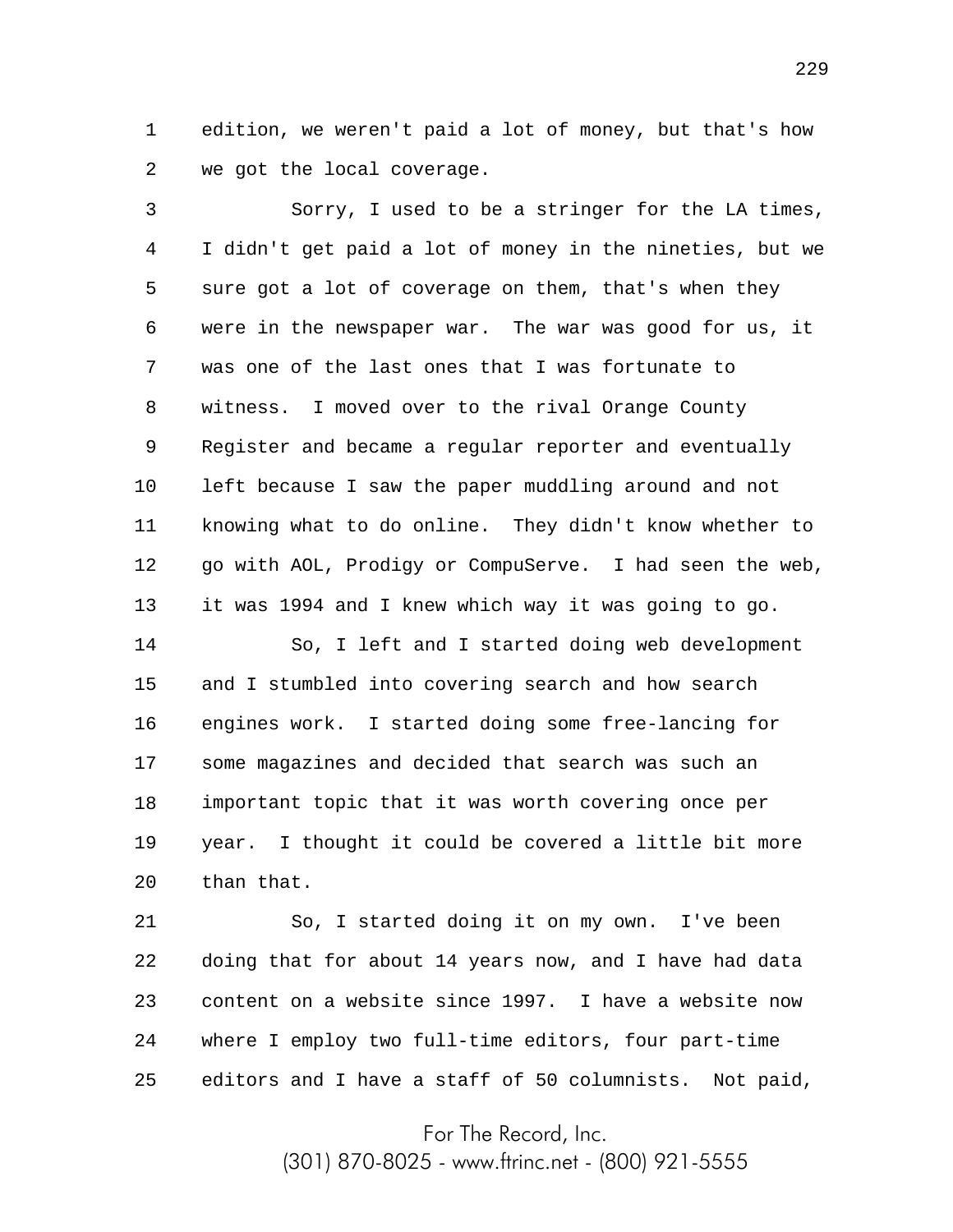1 but eventually we will get there with them on that.

2 3 4 5 6 7 We produce a good healthy chunk of original content, really solid journalism on our content area. We're profitable, we pay for ourselves and we have done all this by growing up on the web, revenue streams, ads, lead generation, membership fees, all that sort of stuff.

8 9 10 11 12 13 14 15 16 17 I love newspapers, and while I'll actually push back some of what I hear about what goes on with search engines is more for the balance side of things, and so some of the things I'll point out is that I know intimately when someone takes a story that I've actually broken, and it goes out into the mainstream publication, but unlike what happens with a lot of bloggers, the mainstream publication probably won't cite where they got all their research from. Or if they do cite it, goodness knows I probably won't get a link from them.

18 19 20 21 22 23 24 25 I probably spend two or three days, pure days, a month, on the telephone with various reporters, and I get some free traffic, I suppose, I primarily do it because I like the industry. I like to help people understand what's going on and I think it's worth the time to invest in that. But I'm not paid as a source. Journalism would be a lot different if to do the quality journalism you actually started paying a lot of the

For The Record, Inc.

(301) 870-8025 - www.ftrinc.net - (800) 921-5555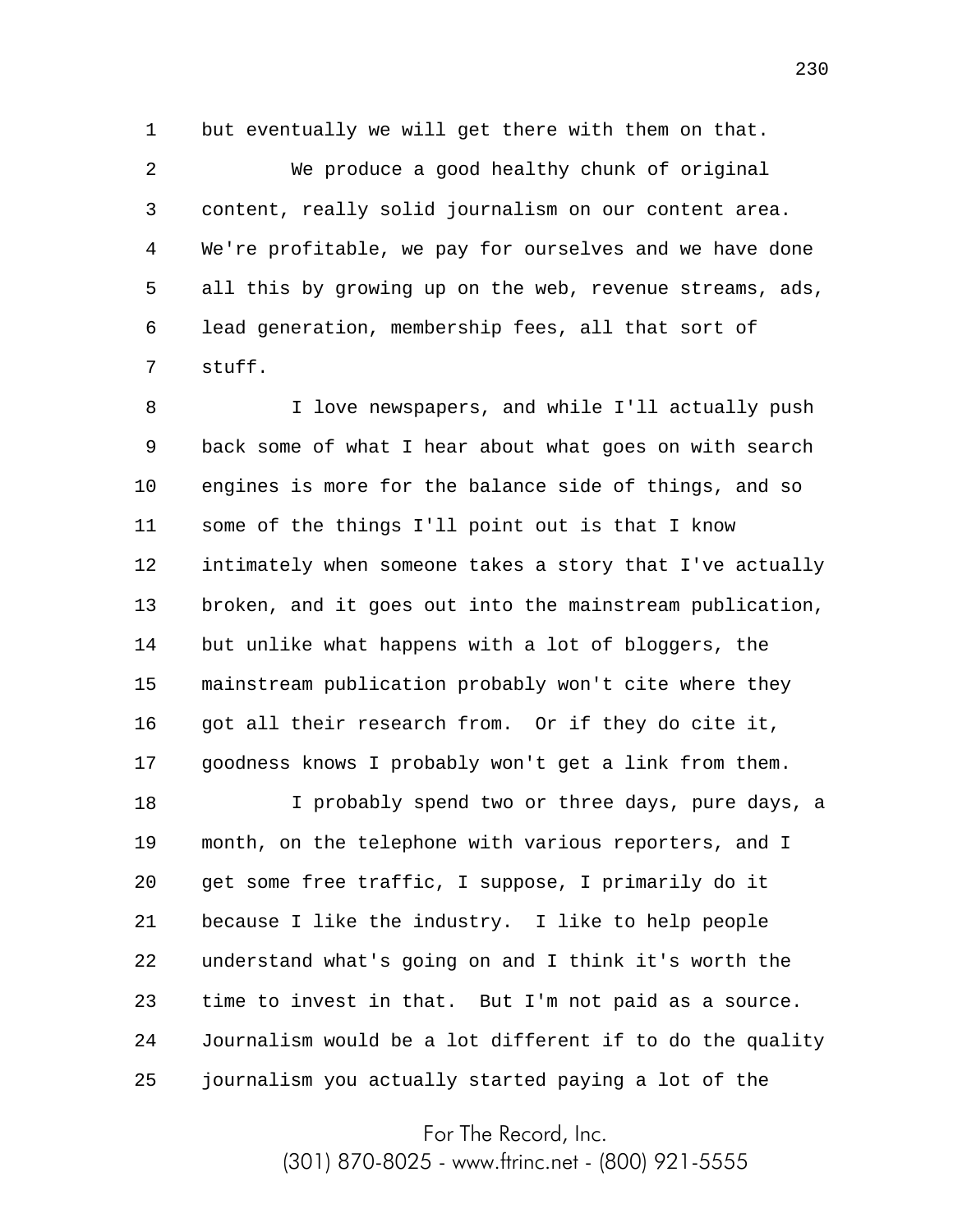1 2 3 4 5 experts out there that you get their expertise for free by calling them up on the phone, because they'll talk to you because you have a good audience, which you get delivered in part from some of the same people that you're upset about sending you that audience.

6 7 8 9 10 11 12 13 14 15 16 So, free can work in a lot of ways. Another example where free works in a lot of ways is when we hear complaints that, well, the aggregators or the search engines are taking content and simply benefitting themselves off of it, the same newspapers, every reporter I ever talk to uses Google to research a story, and those sites that are out there that are not newspaper sites, they still have good information. They would like to get paid, too. They're struggling along with ads and everything else, they're figuring out a way, but the newspapers aren't having to pay for it.

17 18 19 20 21 22 23 24 25 So, I guess, and I've got 30 seconds, I would just really say that I have concerns about fair use as well. I don't like it when someone steals whole scale my entire content. I try to exercise care when I am going to summarize somebody's other article in the same way, not summarize too much that goes with it. I don't think showing somebody's headline is a violation. I'm open to hear a discussion on it that's reasonable to see where it goes. But when we also talk about the idea

For The Record, Inc.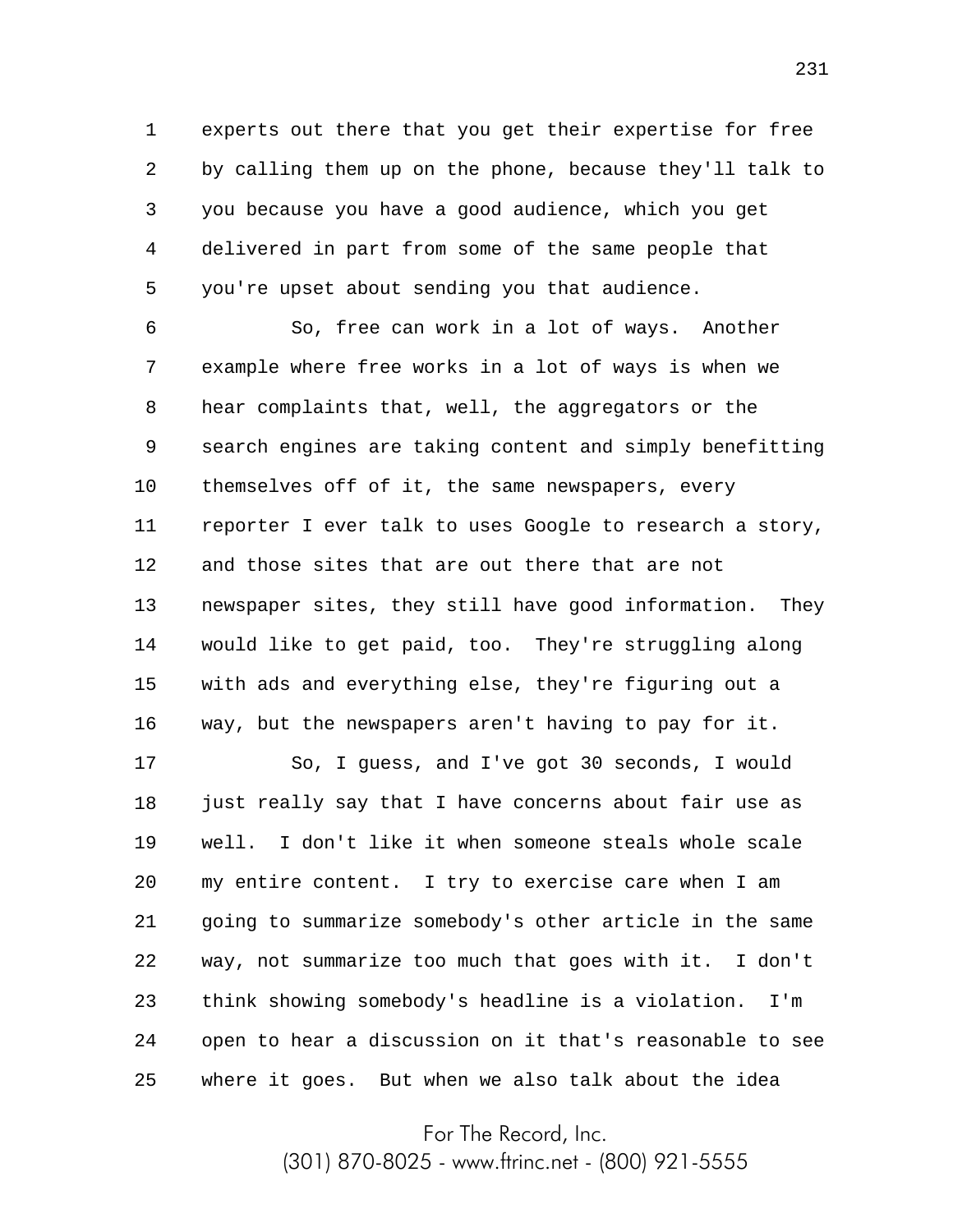1 2 3 4 5 6 7 8 9 10 that this headline is out and out theft, I would probably characterize it with another metaphor: Television is largely free, and I don't hear anybody complain about television guides that list television channels and what's on and what's going to be on their shows, and plenty of people will read some of those things and decide, I want to watch this show, no, not enough, I don't need to watch that show. Nobody complains to TV Guide, you better drop our television shows out of that listing, out of that guide.

11 12 13 14 15 16 So, I find it difficult sometimes when I see online metaphors, offline metaphors being applied online and kind of get twisted around. Anyway, I'll leave off to say I love journalism and I would like to see it used in more productive ways rather than a lot of the rhetoric we tend to get.

17

## **(Applause.)**

18 19 20 21 22 23 24 25 MS. DeSANTI: Thank you very much. I am having a very hard time resisting the impulse to dive into the many issues that have been raised, but Jeff Jarvis is going to give us some examples now of business models that you have been experimenting with. Jeff is an associate professor and director of the Interactive Journalism Program At the City University of New York's new Graduate School of Journalism and also he is the

For The Record, Inc.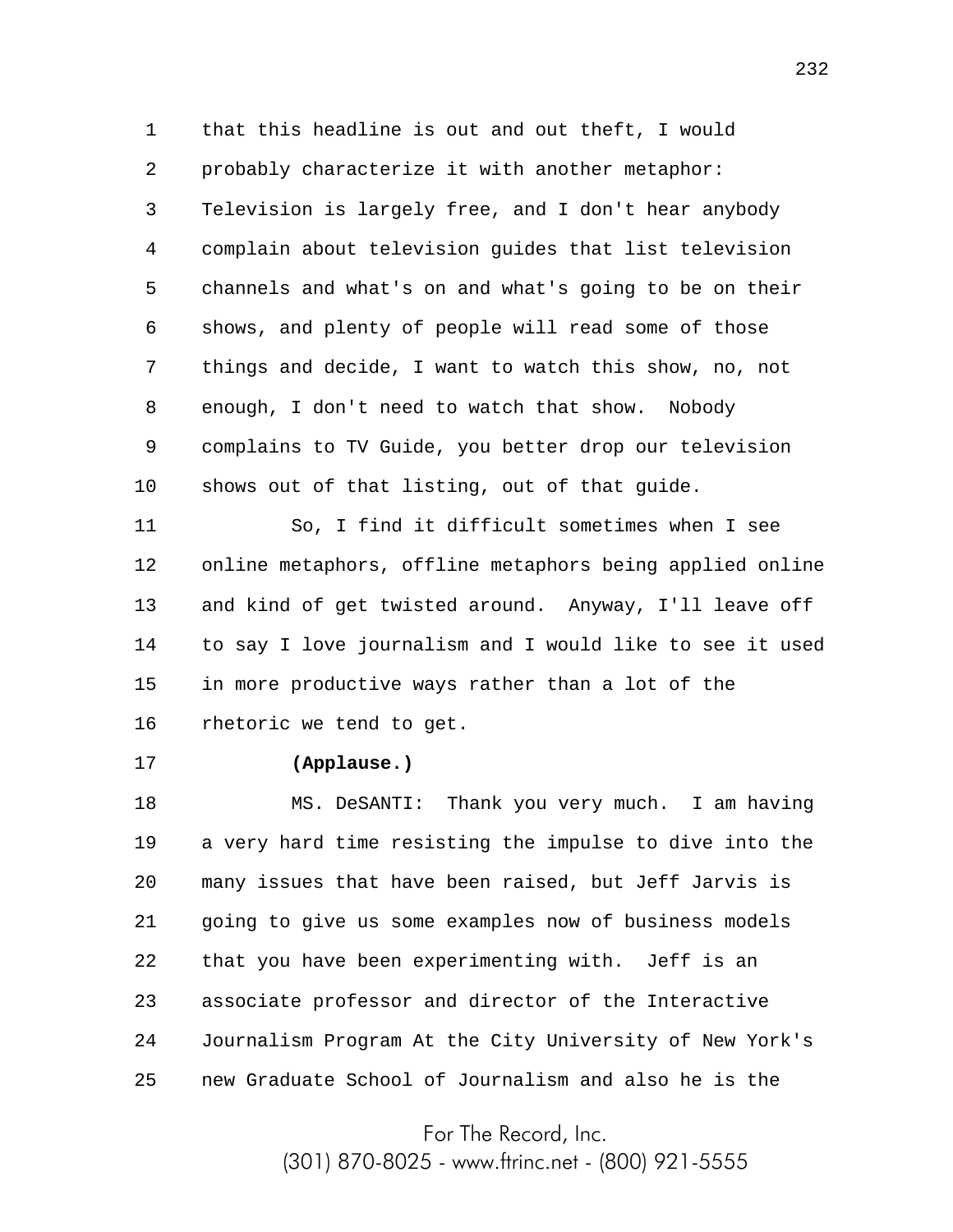1 author of What Would Google Do?

2 3 4 5 MR. JARVIS: If this were Congress, I would want to yield my time to either Danny or Robert, who do a better job than I do, but it's not Congress, so I'll grab it.

6 7 8 9 10 11 12 I will mention in the context of the link economy today, so I would want to mention just quickly, I think that it's important to look at the fundamental changes in the business realities of media, and they're not going back. We talked about that today. The Gutenberg Age has lasted for 570 years, you can sell the stuff in a certain way, God bless it, it worked.

13 14 15 16 We are in a new reality today. In the link economy, versus the content economy, all you need is one copy of something and it's the links to it that bring it value.

17 18 19 20 21 22 23 There are two content creations here. There are two value creations: The creation of the content and the creation of the public for it. They both bring value, and in a sense, I could argue that we should be grateful that Google doesn't charge for the links, but it doesn't because it wants to maintain its own credibility in this world.

24 25 So, we have to rethink the link economy, which brings up a bunch of other imperatives, like staying

For The Record, Inc.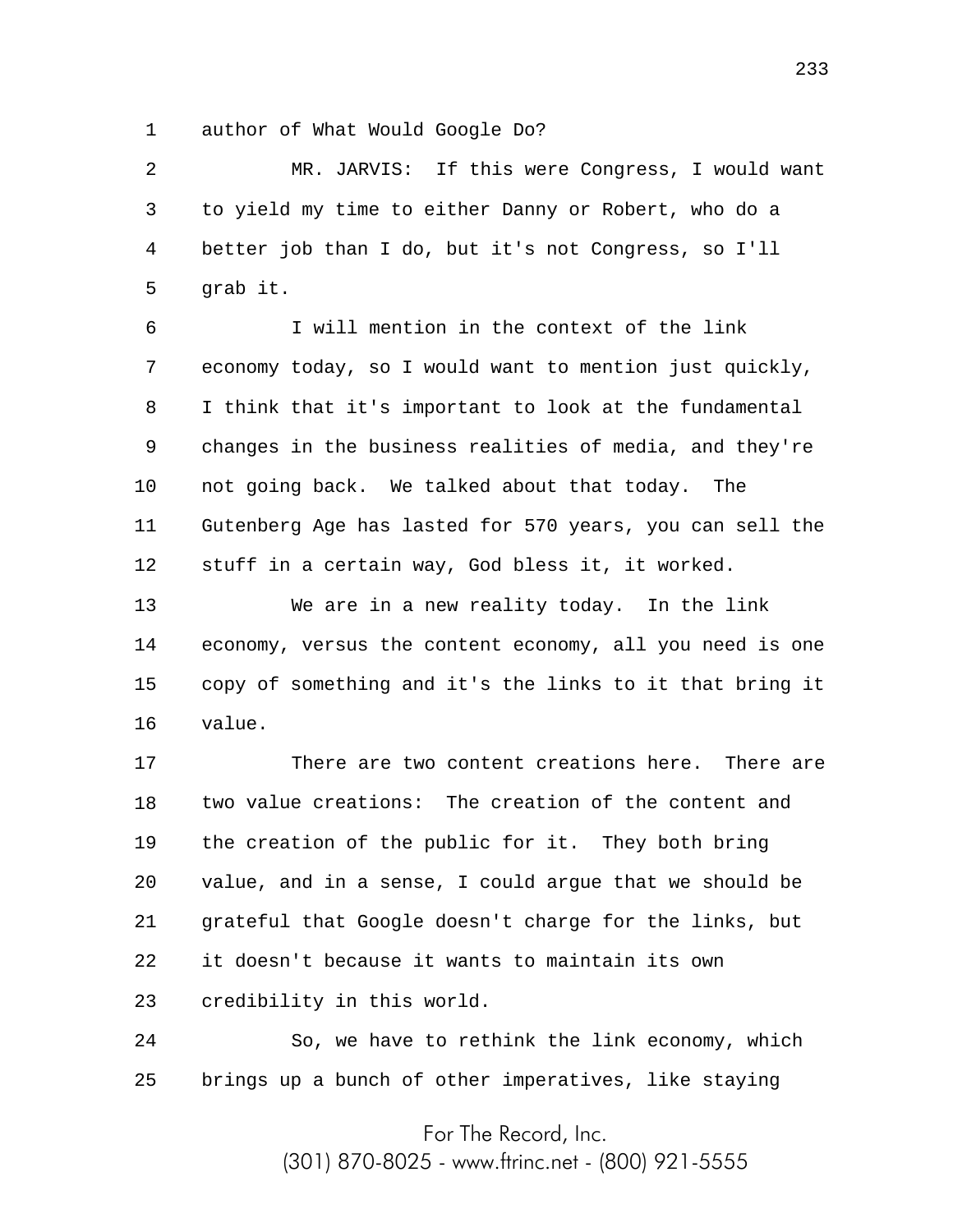1 2 3 4 open, like finding efficiency by being specialized in the way that Danny is, and it is up to the recipient of the links to monetize those links. If you can't, that's not Google's failure, it's yours. That's one point.

5 6 7 8 9 10 11 The other point, the reason I'm really here is to talk about the new business models for news that we felt that included that there was too much moaning, wailing, mourning, and mulling about the business, and too little specifics, so we wanted to do the research to come up with specific business models for a metro area and what it looks like.

12 13 14 15 16 17 18 19 In our view, it becomes pretty obvious -- this, by the way, was funded, we are grateful to say, by the Knight Foundation in the first phase of this research. It's obvious to us that a dumb old newspaper is not going to be replaced by a smart new newspaper, but what's going to come and what is building right now is an ecosystem of many players who operate under many different motives and means and business models.

20 21 22 23 24 25 So, we wanted to investigate those, we looked at it from four perspectives. Number one, the hyper-local blog. This is a metro area, and we found the most important number I'll give you. We found hyper-local bloggers covering a town of 50,000 people who were bringing in today \$200,000 of ad revenue. They're bad

For The Record, Inc.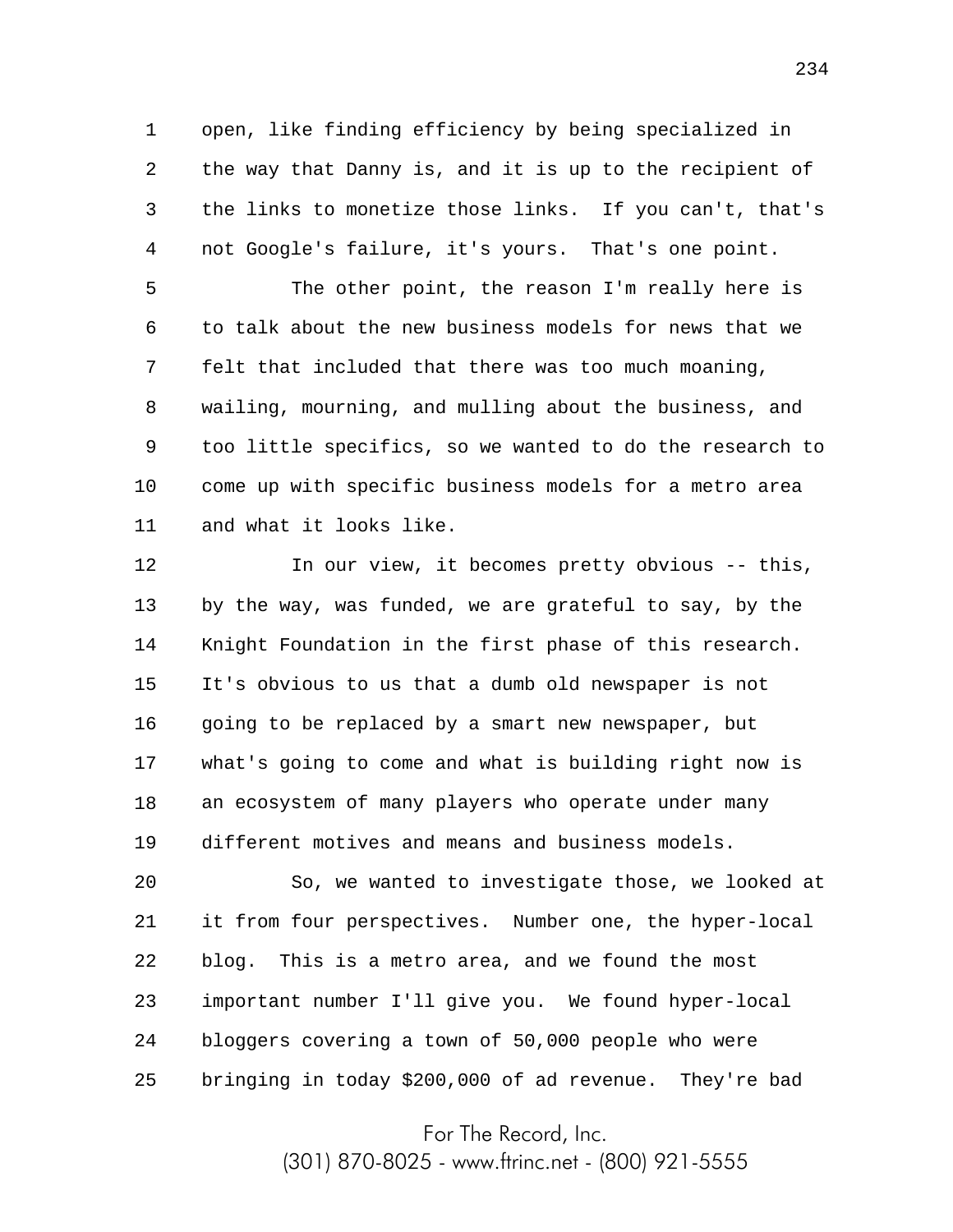1 2 3 4 5 6 7 business people. They don't know how to sell. They're selling good old-time ads. They could be much better. The point is that that is a sustainable building block right there. When you see this budding all over, I have all kinds of unemployed journalists who are trying to start these things, and we want to try and help them do that so that they can have a sustainable model.

8 9 10 11 12 13 14 15 16 17 18 19 20 21 The second perspective we looked at -- let me stand back. I'm sorry. So, the problem with the hyper-local model, we think, is, first, there needs to be a better product mix for what you're selling the advertisers. They, like newspapers, don't do a great job of it, but second, and very importantly, there must be the creation of networks that bring together value. That if a paper were going on the market, Whole Foods is not going to go around and find the bloggers themselves, someone has to create that value, whether it's by a whole metro-wide area, whether it's by a few towns, or whether, very importantly, it's by an interest level in a market or elsewhere to aggregate these audiences and this content for business we think is important.

23 24 25 Number two is we believe there still is a new news organization. It is much, much smaller. It operates very differently. I'm going to foil you

So, hyper-locals are number one.

22

For The Record, Inc.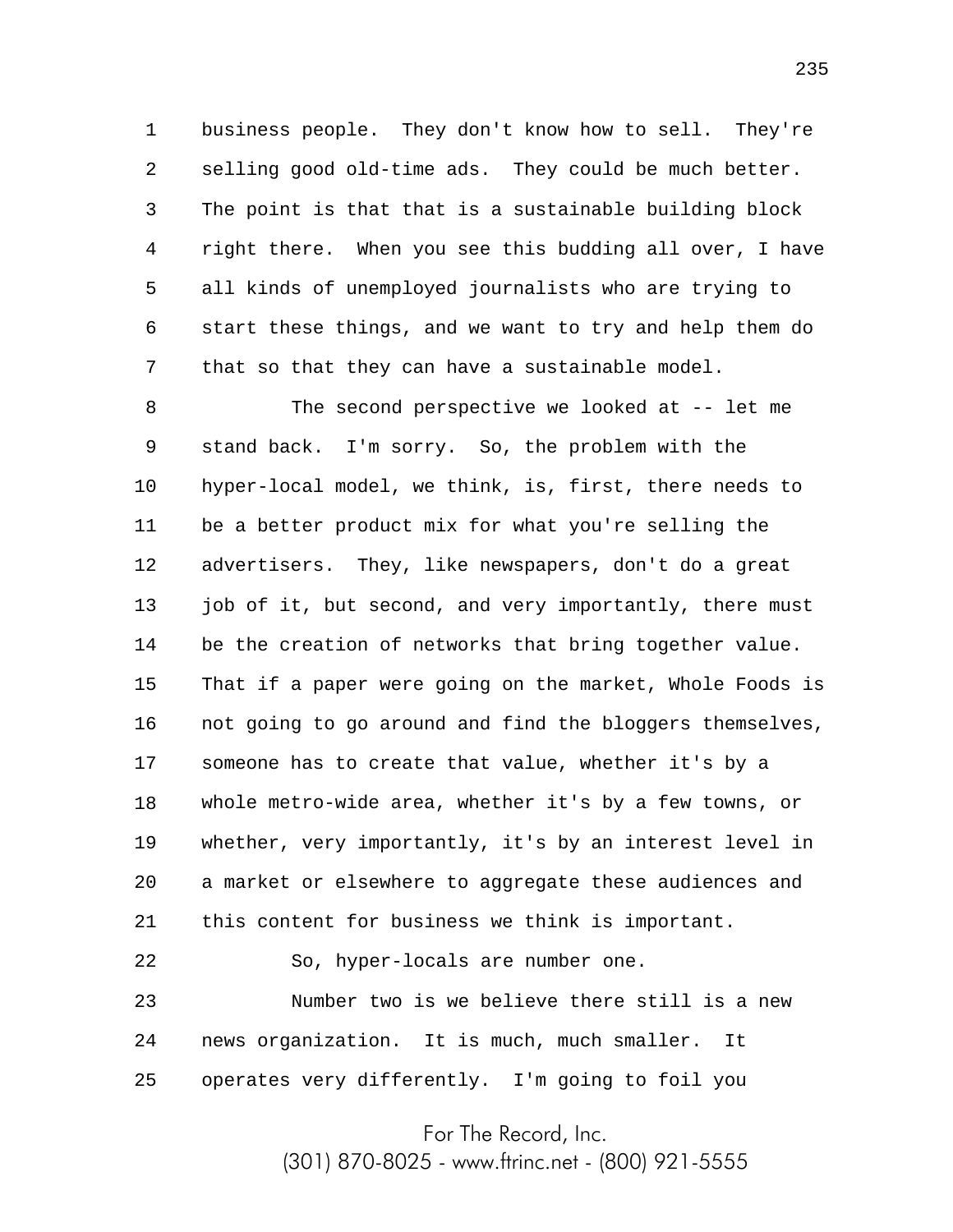1 2 because they told me I should go on for just a little bit longer. But I talk really, really fast.

3 4 5 6 7 8 9 10 11 12 So, the new news organization. We hope that this is still an organization that does metro-wide beat reporting, does investigative reporting, which we still think will get news organizations' attention, but it now operates in new ways. Because of the link economy, you can operate collaboratively with this network, this ecosystem of other players. You can do journalism in new ways, you can do journalism together, in ways that we never could afford to do before. There are many examples of that that I will spare you right now.

13 14 So, that's the second is the new news organization.

15 16 The third is the framework, the framework that enabled these networks to form.

17 18 19 20 21 22 23 24 25 Now, when we looked at all this, we did not include in this, we made mention of publicly supported, not-for-profit journalism, and we basically said, if the market doesn't take care of all the journalism, and it won't, where should this money go best, but we don't know. Second, the value of volunteerism. Wikipedia calculated when we presented our models at the Aspen Institute, they calculated, they told us, Sue Gardiner, the value of just the edit would be, the edit alone, as

For The Record, Inc.

(301) 870-8025 - www.ftrinc.net - (800) 921-5555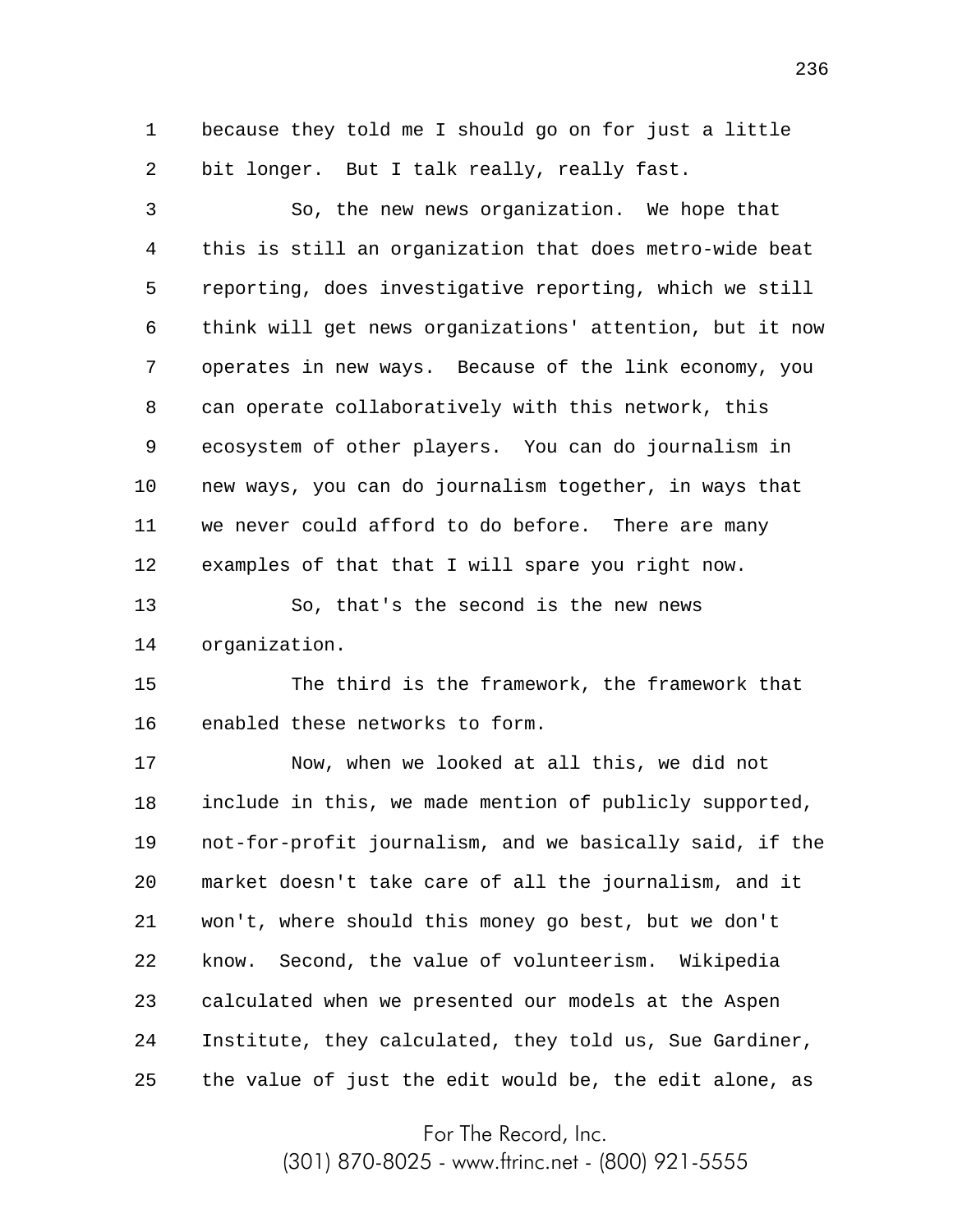1 2 3 far as the low per hour labor cost to that and it added up to hundreds of millions of dollars of effort and value a year.

4 5 6 7 If we don't have our memberships, true membership is not give me your money and I'll give you a totebag. The true notion of membership is collaboration, is doing things together.

8 9 10 11 12 13 14 15 16 17 18 19 20 So, the value of volunteerism, the value of ethnic media, the value of government transparency, which is vital, we have got to fight for this now because that has an impact on the ecosystem. We didn't include that in our model. At the end of the day, we saw that -- we did these models separately with business analysts that did them and we found that we end up with 277 full-time equivalent journalists in a market that probably has today about 300. We found that the revenue we projected was like 15 percent of what a company like New England Media, the Boston Globe, is bringing in today, which is about what newspaper companies are bringing in online, ten to 15 percent.

21 22 23 24 25 So, the point was we saw a sustainable journalistic model that enabled a community to have an equivalent amount of journalistic effort that was actually closer to the community, worked harder in the community, more answerable to the community, for a lot

For The Record, Inc.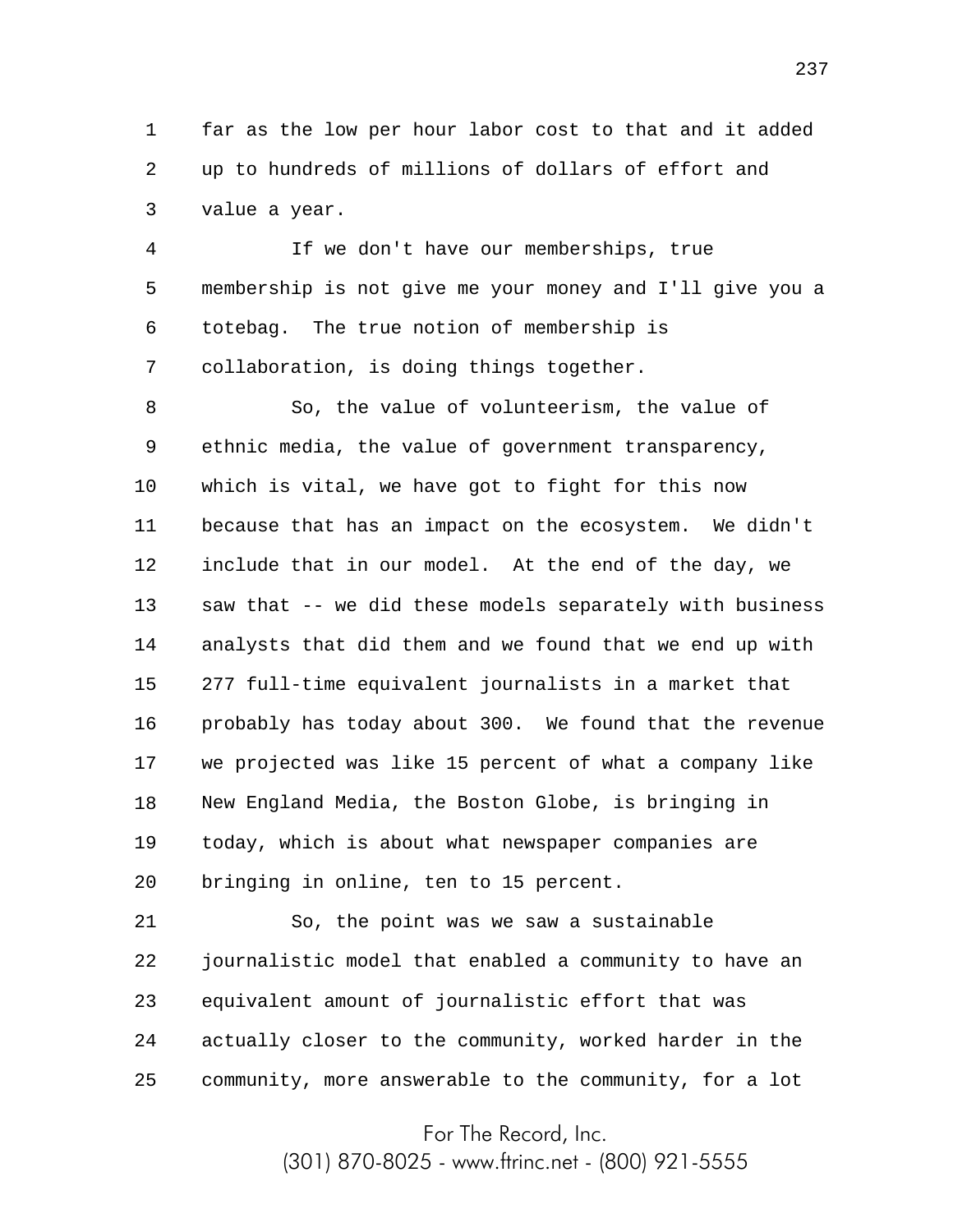1 less money. It's much, much smaller.

2 3 4 5 6 The mogul who says, I'm this big, isn't going to be that big anymore. All right? There are going to be a lot of little people that add up to an ecosystem that we think is even bigger in journalism and we're optimistic.

7 8 9 10 11 12 13 So, finally, why are we here? I'm not sure. Because I am optimistic to a fault about the future of news and journalism. The barrier to entry into media has never been lower in the history of mankind. We have more voices and more diversity of voices in this country right now than we've had at least in more than a half a century.

14 15 16 17 18 19 20 21 22 23 24 But what we do need is a level playing field, a level lawn, and my caution to you, I beg you, Mr. Leibowitz, stay off the lawn. There are tender sprouts of grass here trying to grow. If you, as the FTC, talk about nasty aggregators and how we're going to deal with them, or nasty bloggers, and try to bring in government regulation to that, I fear that you are going to, as the very name of this day says, surviving, journalism surviving? Hell no. Journalism is prospering and growing and doing great things. If you're talking about surviving, you're

25 talking about the perspective of the old legacy players

For The Record, Inc.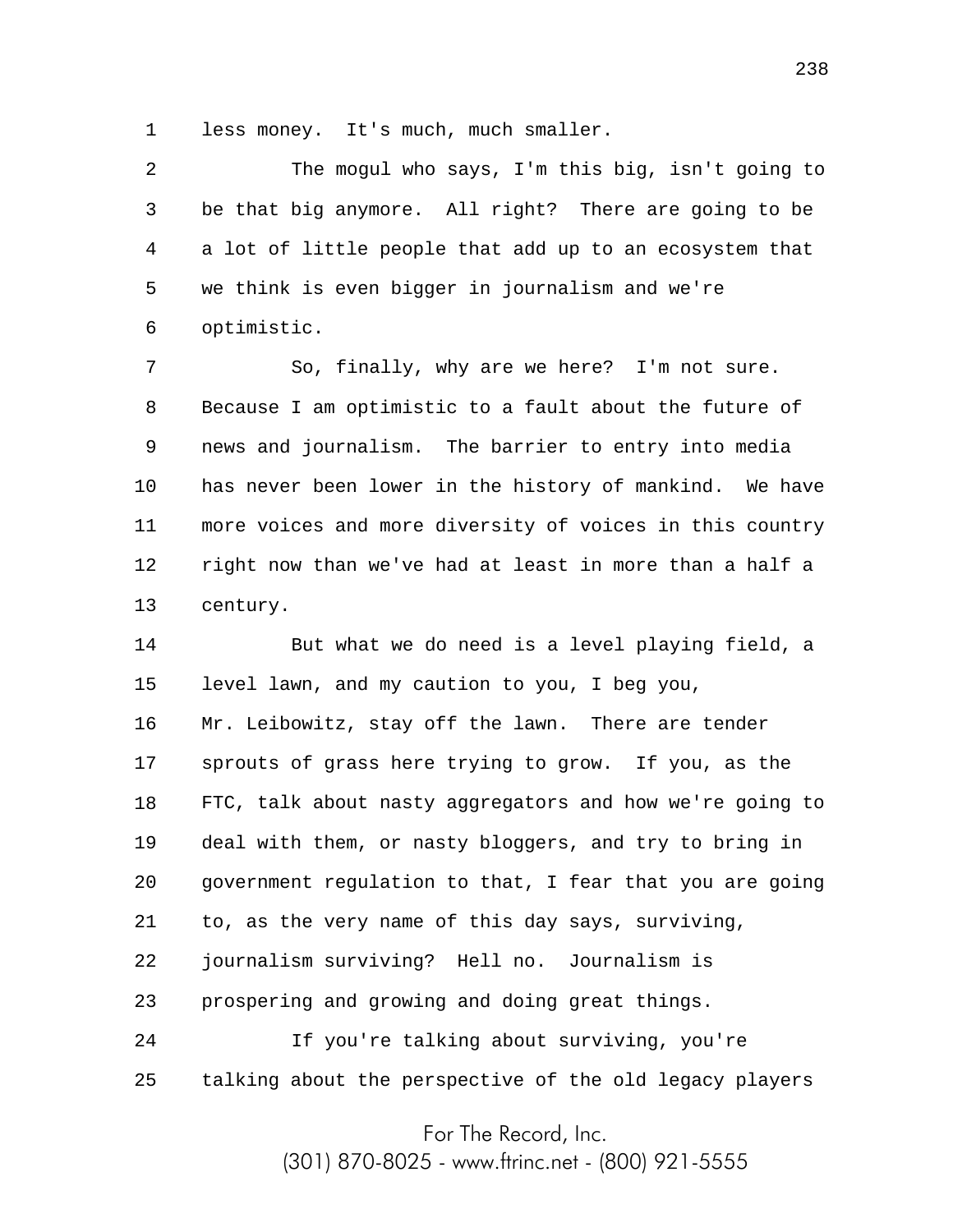1 2 3 4 who had a decade and a half to get their act together, and they didn't. The future of journalism is not institutional, we now know, it is entrepreneurial. So, all I would ask is, stay off the lawn.

5

## **(Applause.)**

6 7 8 9 MR. JARVIS: By the way, one more thing, that's one thing apparently today, we could have Rupert Murdoch, Arianna Huffington, Steve Brill and me agreeing on. You can't imagine a more diverse group.

10 MS. DeSANTI: No, I really can't.

11 12 13 14 15 16 17 18 19 20 21 22 23 24 25 So, what I would like to do now is turn to Josh Marshall, we have obviously a whole discussion to go through in terms of the B2B model that Chris was talking about and that I suspect Srinandan is thinking about as well in contrast to business to consumer subscription, but I would like to start out with someone who actually has been running a successful new business now, and ask you, Josh, when you were going through this process of creating what has become Talking Points Memo in its current iteration, what did you find were keys to success, what would you advise people not to do? MR. MARSHALL: Well, TPM has been around for almost ten years now, but it's only been a business in the real sense when we have more than one person running it and all the rest that goes with the corporation being

For The Record, Inc.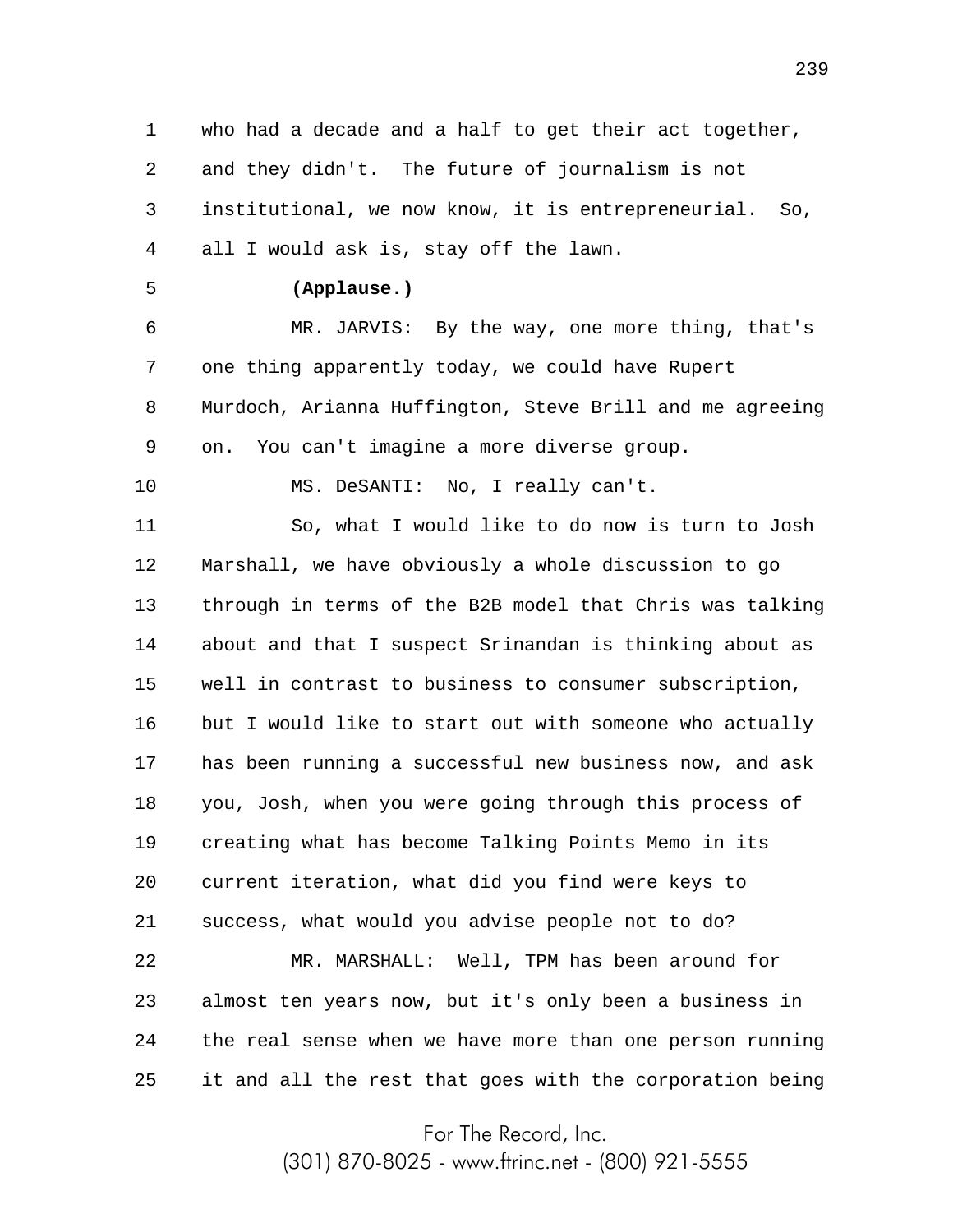1 in business for about five years.

| 2  | A few things come to mind. One is, the                   |
|----|----------------------------------------------------------|
| 3  | relationship with our readers is obviously incredibly    |
| 4  | fundamental. When I say that, I always have this         |
| 5  | feeling of, well, do we really mean it, because for a    |
| 6  | lot of organizations, it's a throw-away line. But it's   |
| 7  | critical for us. Early in the history of the             |
| 8  | organization, we raised money for new projects, directly |
| 9  | from our readers, basically voluntarily subscriptions,   |
| 10 | which were key in allowing us to start new sites.        |
|    |                                                          |

11 12 13 14 15 16 17 18 I think the main thing that keeps coming to mind to me, hearing this whole conversation, is how much a lot of what's happening in the media today reminds me of not the technological transition, but the corporate transition between trains and planes. Railroads used to be where all the value is. They were like the oil companies today. An industry sitting on tons of money, huge profits.

19 20 21 22 23 24 25 Logically speaking, since air flight was another means of transportation, you would think that the railroads would have been the ones that pioneered air transportation, but it didn't happen. Ever. It wasn't just because a few people didn't make the right investments or diversify or something like that. I think what we see is that running on one kind of

For The Record, Inc.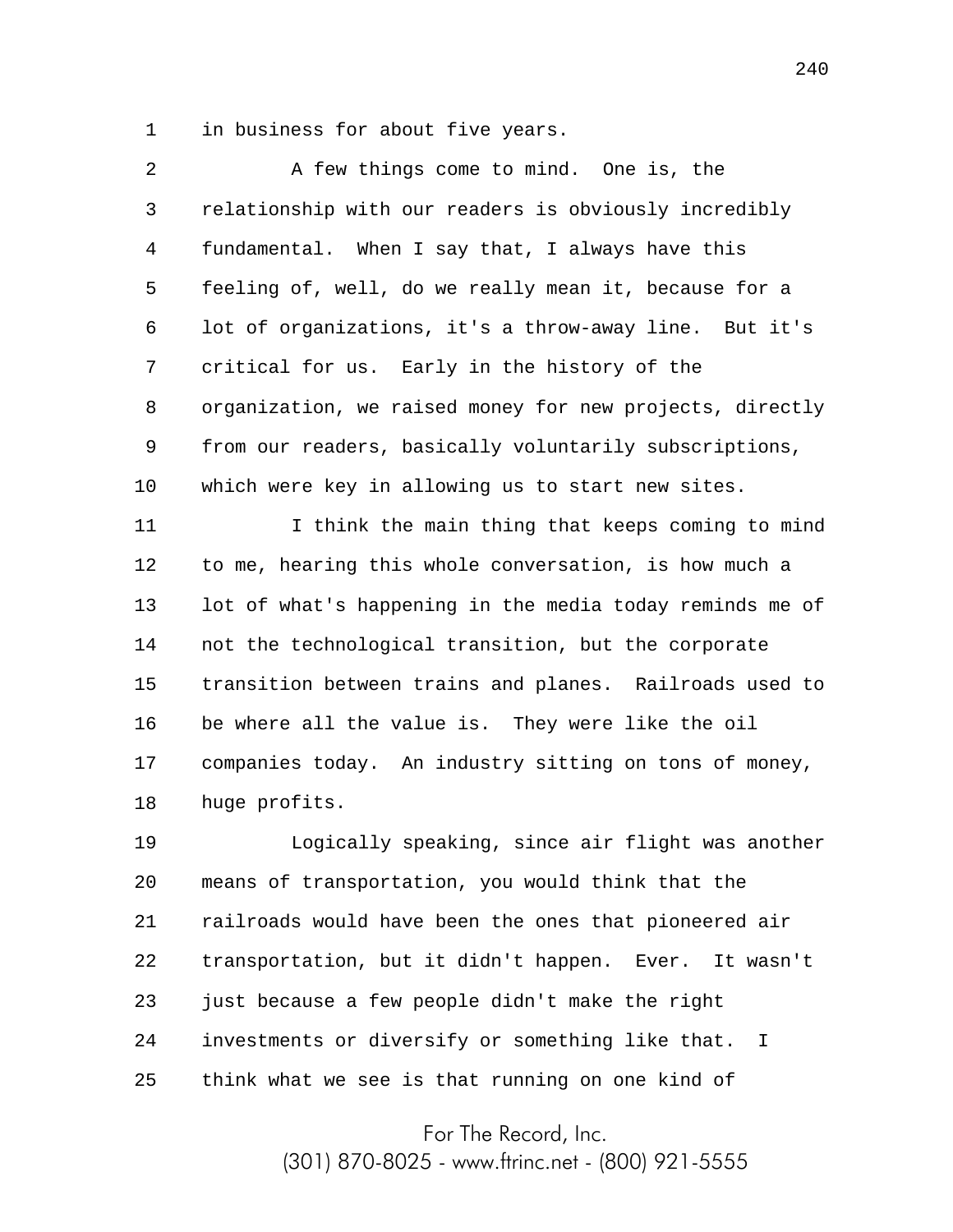1 2 3 4 technology suffuses an organization in ways that are not always immediately clear, looking at the surface. I think that's why, again, what happened with railroads and air flight happened.

5 6 7 8 9 10 11 12 13 14 15 When I listen to these discussions, at one level, yes, everybody knows that the Internet is totally different and information is distributed in different ways, and blah, blah, blah, blah, blah, but when I really look at the way a lot of legacy news organizations, and by that I only mean one that existed pre-Internet and are now existing in some fashion on the Internet, when I look at those, I look at the ways the organizations themselves are structured. How reporters operate, how they interact with their editors, work flow, how they see the clock.

16 17 18 19 20 In a lot of cases, and certainly very different now than it was two or three years ago, I think one of the reasons we've been successful to the extent that we have, is because we're web native. We don't have any legacy in a pre-web existence.

21 22 23 24 25 When I see a lot of the big papers, the big news organizations, that are in many ways doing incredible things on the web, I see the organizational imprint of print still defining the organizations. I think when I talk about this a lot with my reporters, that there's a

For The Record, Inc.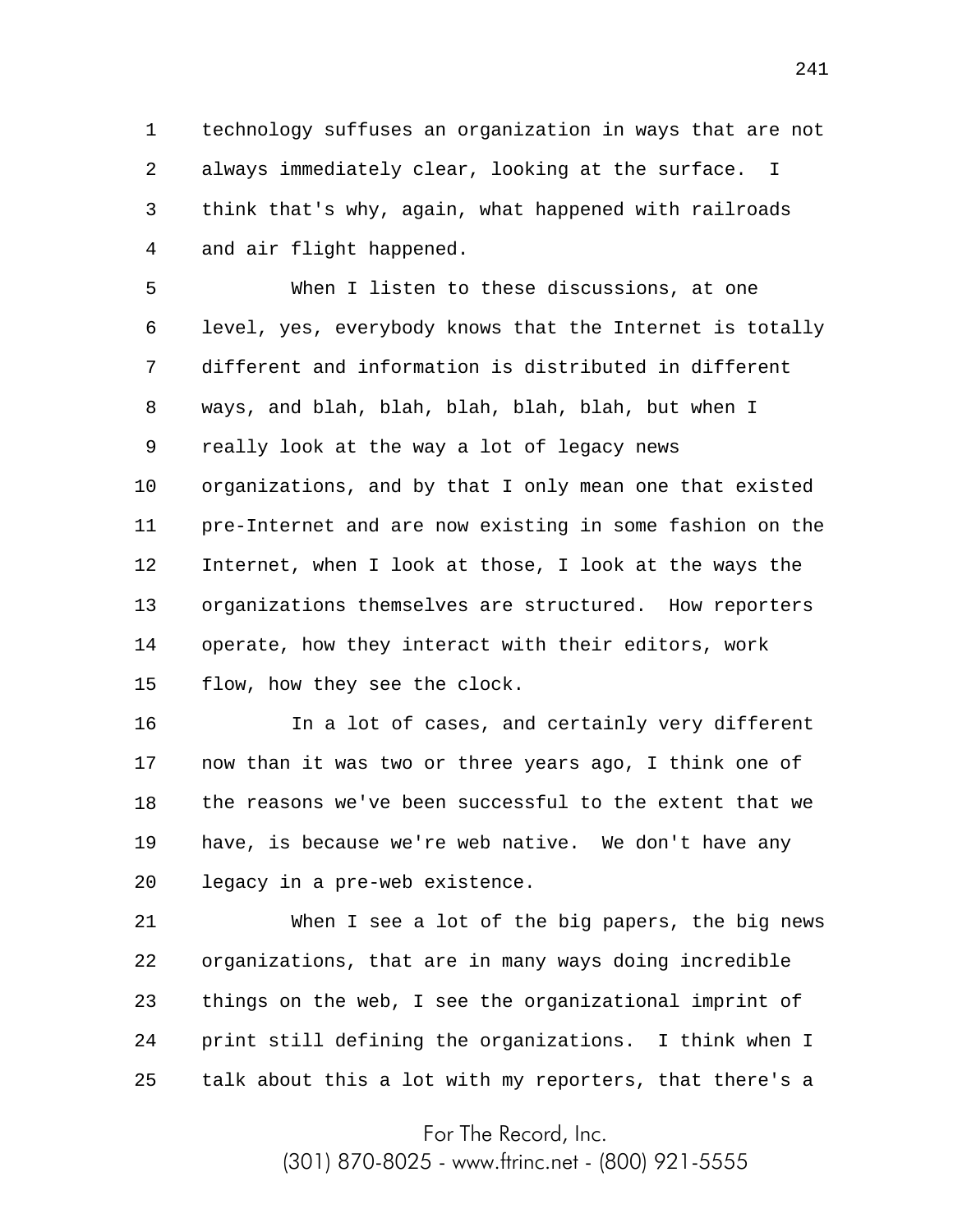1 2 3 4 5 lot that we think of, still, as journalists, and I put my journalist hat on now rather than my publishers hat, as this is what journalism is. You write it this way, it's this long, you have a lead and you grab it and stuff like that.

6 7 8 9 10 And a lot of that is still how journalism is when you exist in a print-it-once-a-day-and-then-cannotrevise-it-model. That suffuses most, I think, still, most journalists, in a lot of ways even still most journalism schools, idea of what journalism is.

11 12 13 14 15 16 17 18 19 I don't mean about verifying information, I don't mean about having quality sources, I think that all of the standards and integrity get taken over wholesale, but there's a lot about work process, and just how you function that, again, it's very difficult for legacy news organizations to have, and I see it even in some web native organizations, when they bring over too much of the conceptual lock, stock and barrel to the web.

20 21 22 MS. DeSANTI: Any things for people not to do? MR. MARSHALL: Things not to do. You don't want to get me started.

23 24 25 MS. DeSANTI: Based on grim experience? MR. MARSHALL: Well, I think the reason we're lucky is that at a lot of critical junctures, we didn't

For The Record, Inc.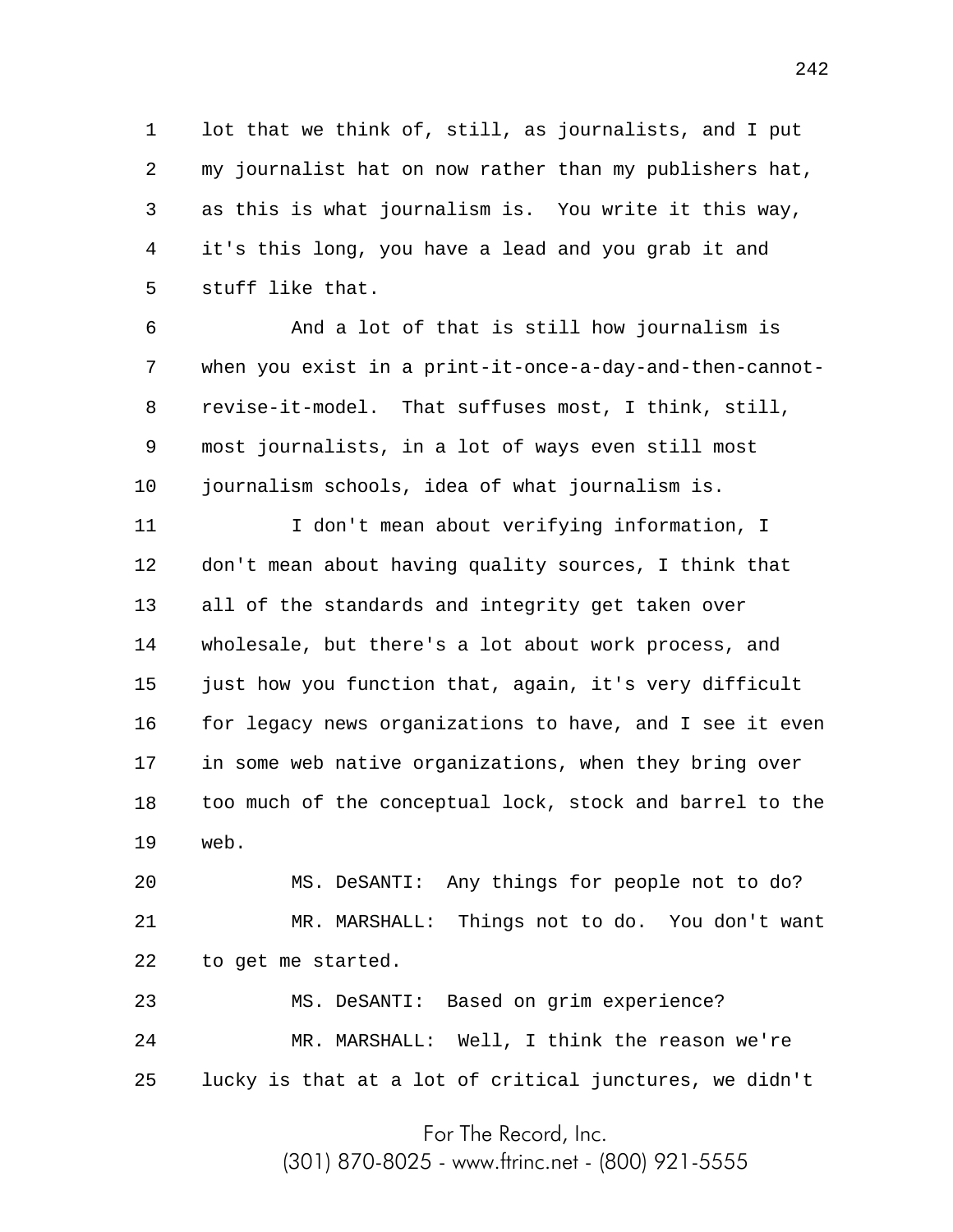1 2 3 4 5 6 7 have an old way of doing it that we had to set aside or grow out of. At every critical juncture, we had several things. We had a pretty good understanding of the way news operates on the web. At every point until quite recently, and still largely the case, very little money to implement with, and we were sort of like, what's the best way to come at this?

8 9 10 11 12 13 14 15 16 17 18 19 So, I know that doesn't address your question exactly. I think the best I would say is for publishers and journalists to have a lot of conversations where you take, maybe it's the -- and look, I love the 5,000 word magazine article, it's a great thing and it would be terrible if it went out of existence, but to take the 5,000 word magazine article, the 500 word, 700 word A1 newspaper piece and break it down, almost like with a flow chart, and say, okay, what parts of this do we have because it came out of print? A lot about a lead, a lot about how self contained an article has to be, comes with the fact that it's growing out of newspapers.

20 21 22 23 24 25 I think, again, we do that because most, a lot of our staff came into journalism not in web journalism, and that's something I do with reporters a lot. Kind of breaking it down. We don't really need this, because that's an artifact of, again, if you can't go back to the reader three hours later with new information. So,

For The Record, Inc.

(301) 870-8025 - www.ftrinc.net - (800) 921-5555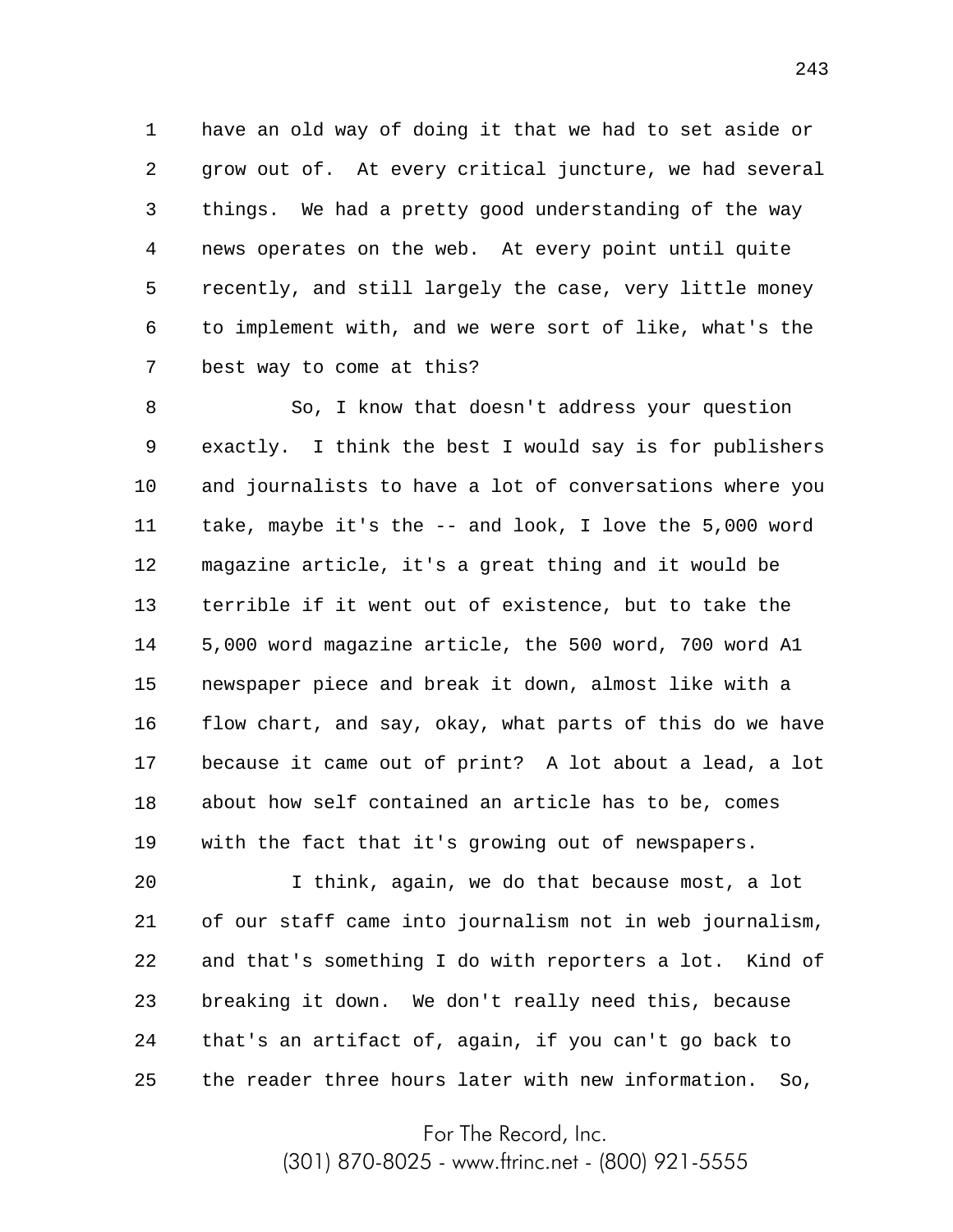1 2 3 you have to make it more self-contained, you have to have fewer tiny references, a million different things like that.

4 5 6 7 8 9 10 11 12 13 14 15 16 17 18 19 20 21 So, I think the one thing I would say is to realize that the Internet doesn't just change the nature of the news cycle, it doesn't just change the nature of how you monetize content, it really goes into the nitty-gritty of journalistic work process and organizational structure. That's something in a lot of places when I see places that are having a hard time, it hasn't sunk in. Even if it has sunk in, it's very hard to change. MS. DeSANTI: Thank you. I think that's a sort of a model of forced efficiency is what you're talking about. Robert, I would like to ask you for your reactions to all of these conversations today. MR. THOMSON: Well, my conversation with Arianna before I came in? MS. DeSANTI: Anything you want to share. MR. THOMSON: Anything I want to share. Well,

22 23 24 25 look, I think obviously, Google is an interesting issue, and I think Josh's presentation was excellent, but I remember listening to Eric Schmidt a few weeks ago when he suggested that many media executives were

For The Record, Inc.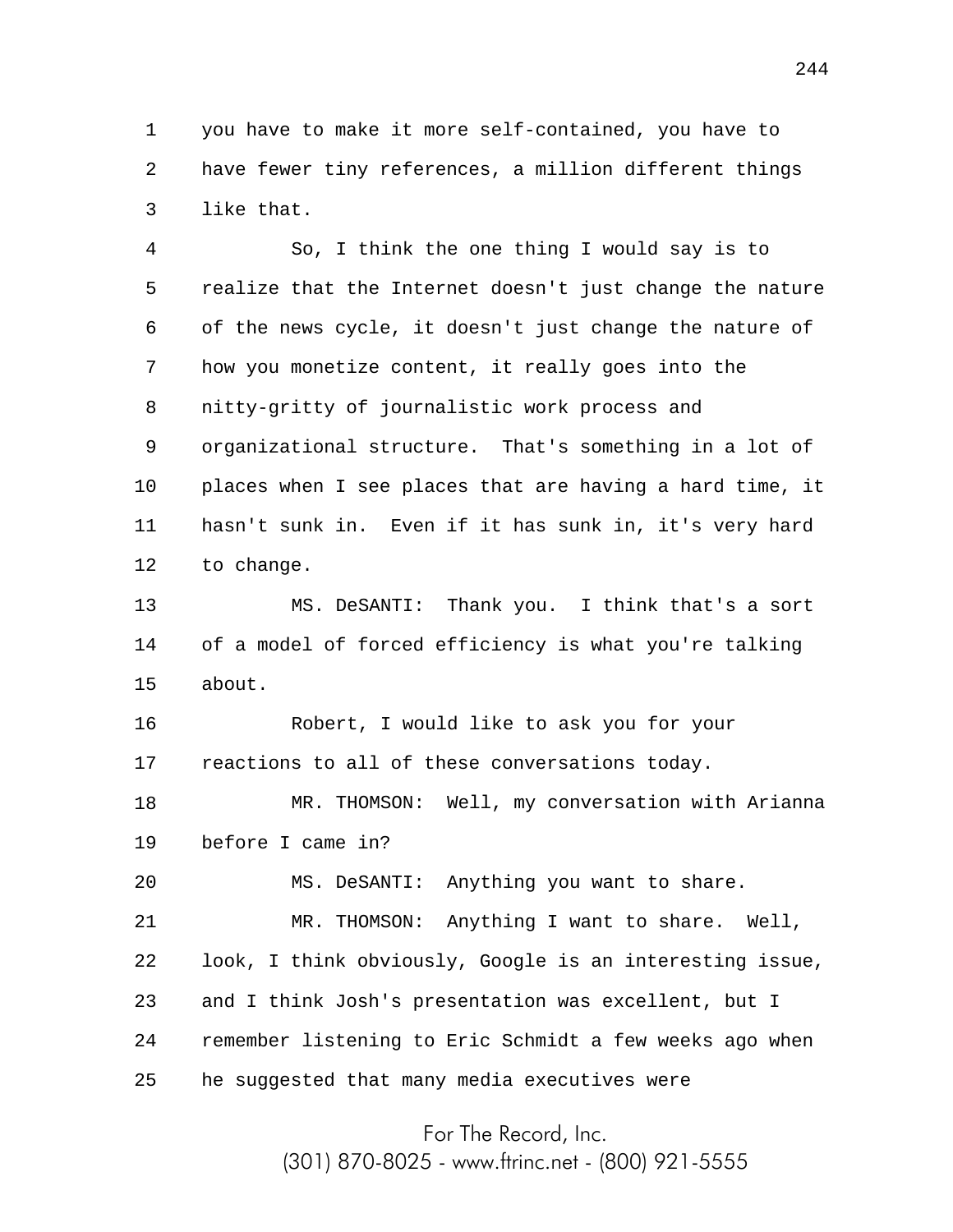1 2 3 incompetent. Now, I think that's probably a fair description of me, but it's also fair to say that you might say that Eric put the dis into disintermediation.

4 5 6 7 8 9 10 With Google, the word search engine doesn't quite capture what Google does, because conceptually, as well as a directory, it's different to its role as a host of content. We talk about Google as though it's one thing. It is a quantitative, rather than a qualitative measure. It has some qualitative elements, but essentially, its model is quantitative.

11 12 13 14 15 16 17 18 19 20 21 So, it creates a horizontal playing field, a horizontal lawn, thank God, most lawns are horizontal, but the difficulty is for media companies to distinguish themselves vertically in a horizontal world. That is true of content, and it's true of advertising. Because Google has devalued advertising in the way that it purchased it horizontally, and you are getting quantitative measurements of qualitative audiences. Until that contradiction is resolved, it would be useful to have these conversations. One way of distinguishing yourself qualitatively is to charge.

22 23 24 25 MS. DeSANTI: Let me ask you about the business-to-business model that Chris was raising and has implicitly raised with ACAPP, and Danny Sullivan is here to talk about robots.txt as well. We heard this

For The Record, Inc.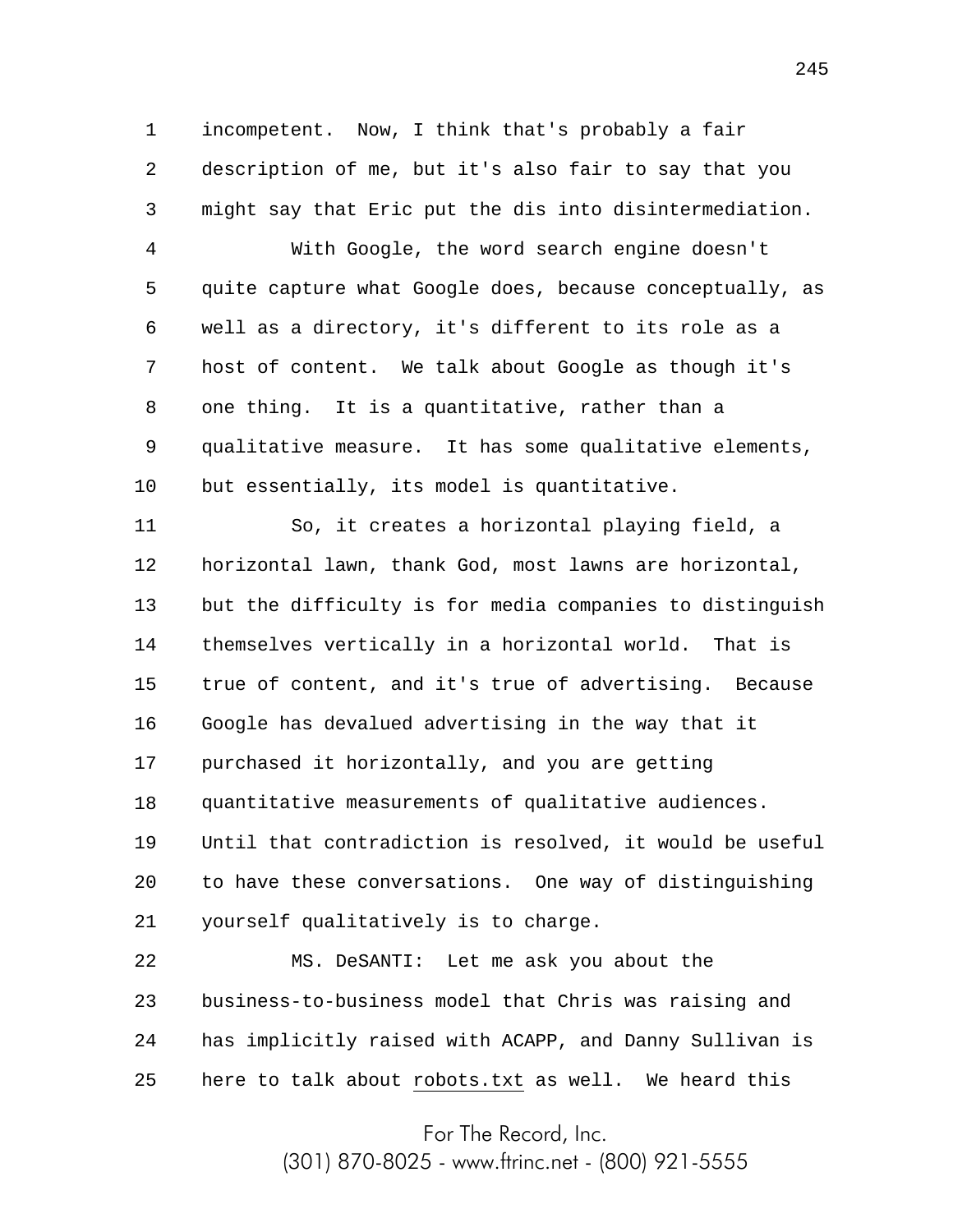1 2 3 4 5 6 7 morning from Mr. Murdoch that he doesn't believe that advertising will fully support journalism in the future. Obviously, you all believe that charging subscribers is the right way to go, and you've been successful with that. Where are you on this business-to-business issue, and more specifically, dealing with the aggregators? This may get to your conversation with Arianna.

8 9 10 11 12 13 14 MR. THOMSON: Well, I think Jeff will recall that when something was purchased by News Corporation, there was a great debate over whether the Wall Street Journal should go free. I can't be precise. If we had gone free, it would be 280, 290 fewer journalists now, of the Wall Street Journal, I would guess. Given that revenue stream that would have been destroyed.

15 16 17 18 19 20 21 I think each news organization has to think, I don't think it's right that the legacy business is something that holds many news organizations back and I have my own, partly because the legacy business is still profitable, but each news organization has to think in terms of what is the value of content, but also the different means of delivering it.

22 23 24 25 So, there isn't a simple B2B outcome, but I think what we've been saying clearly is whatever the outcome, if there isn't more value to, and distinction, ascribed to content, whatever you do, there will be

For The Record, Inc.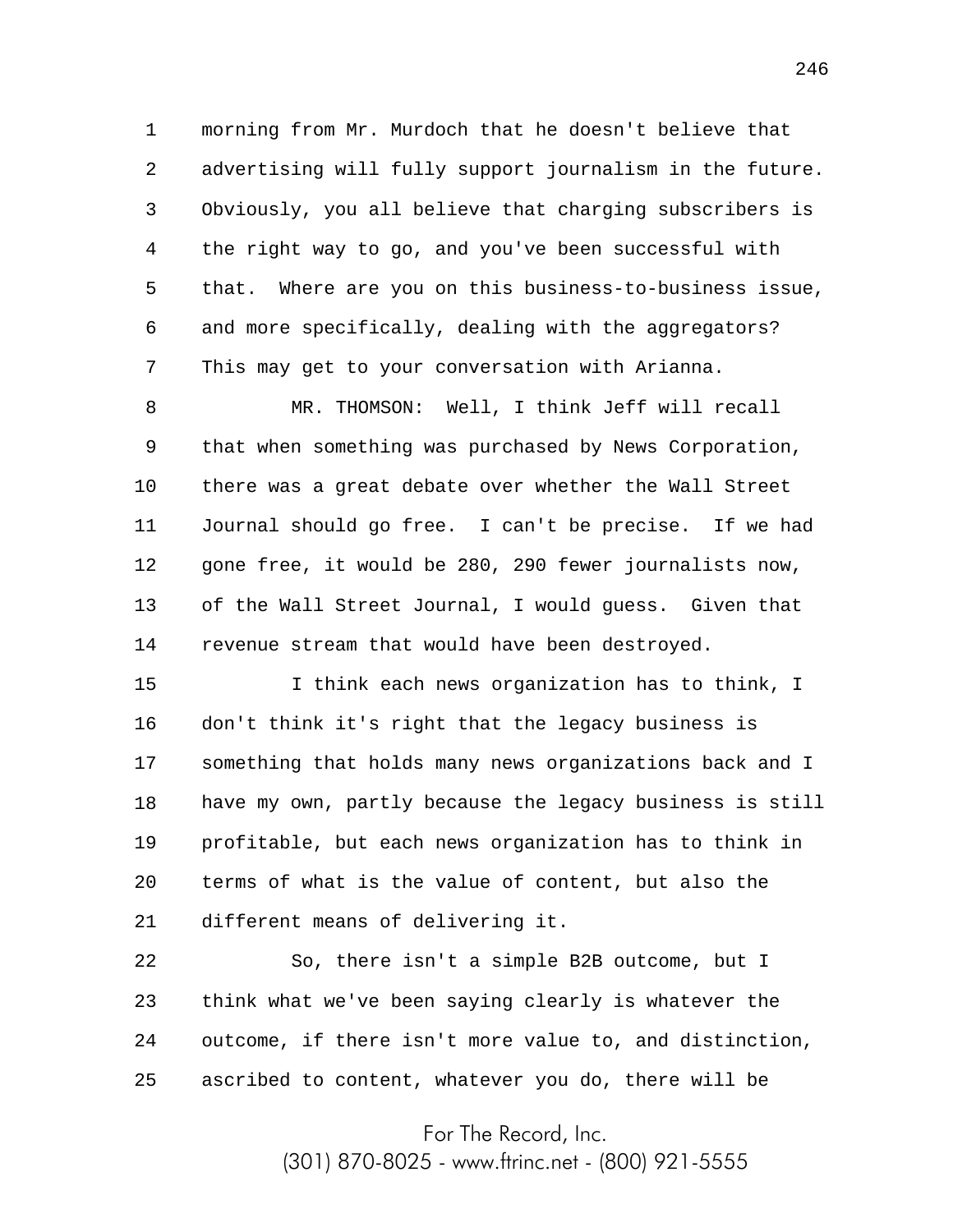1 2 3 4 5 6 great success stories like Danny, but whatever you do, it's going to be very difficult. The costs to society of not being able to afford specialist journals is going to be profound. Because it's great to have a cacophony of voices, and there's no doubt the crowd has found its voice, but what will the crowd be discussing?

7 8 MR. AHEARN: Sorry, just to respond. MS. DeSANTI: Please.

9 10 11 12 13 14 15 16 17 18 19 20 21 22 MR. AHEARN: I tend to agree with Robert on most things and this is a case that I am firmly in agreement with him. There's still way too much discussion of it's "or". It's not "or". It's "and". It's always been "and". The notion that for some specialized areas you'll have subscription and advertising, I think is plainly evident for all. I think one of the challenges for publishers is to continue to find those niches for what they offer, be it coverage of the Green Bay Packers or coverage of the financial derivatives market, and find ways to monetize that audience with dual revenue streams in the same way that cable has dual revenue streams. Like cable is a far better investment right now than broadcast.

23 24 25 MS. DeSANTI: Srinandan? Oh, Danny, go ahead. MR. SULLIVAN: I just wanted to add, I agree with the "or", and one of the confusing things lately I

For The Record, Inc.

(301) 870-8025 - www.ftrinc.net - (800) 921-5555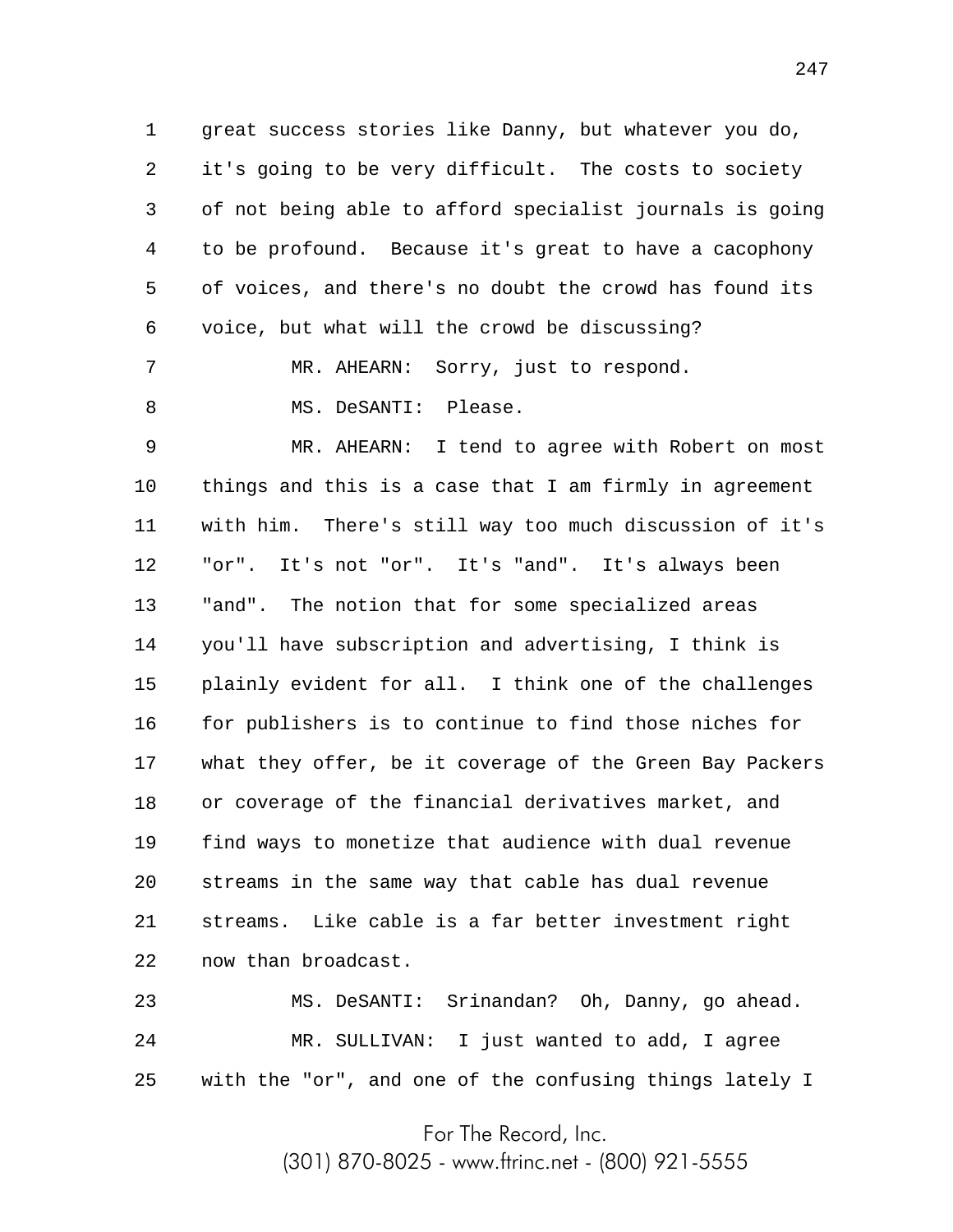1 2 3 4 5 6 7 8 9 10 11 12 13 think in all this has been the idea that, well, if we go paid, then we can't also have this search traffic coming to us and that's entirely not the case with Google. You can go paid and they will continue to send the people, when they show up on your website, you can say, hi, if you want to read the article, you have to pay for it. I just continue to see comments and suggestions that, oh, if we take our content down, that's going to get us out of Google. There are so many options that you have if you want to get that traffic and play around with it more, and I just wish more people would actually understand that they have these kinds of options. It's not a light switch, on or off.

14 15 16 MR. THOMSON: Though historically, Google hasn't indexed paid content in the same way that it's done its free content.

17 18 19 20 MR. JARVIS: They've said they will and they will, the problem is you get fewer links and clicks and therefore, because what makes the page rate works is us, and if we can't get to it, you'll get less attention.

21 22 23 MR. THOMSON: That's the quantitative rather than qualitative. Not the quality, but that's the quantitative rather than the qualitative.

24 25 MR. JARVIS: It's still at the end of the day, is where do you land on search results? A company in

For The Record, Inc.

(301) 870-8025 - www.ftrinc.net - (800) 921-5555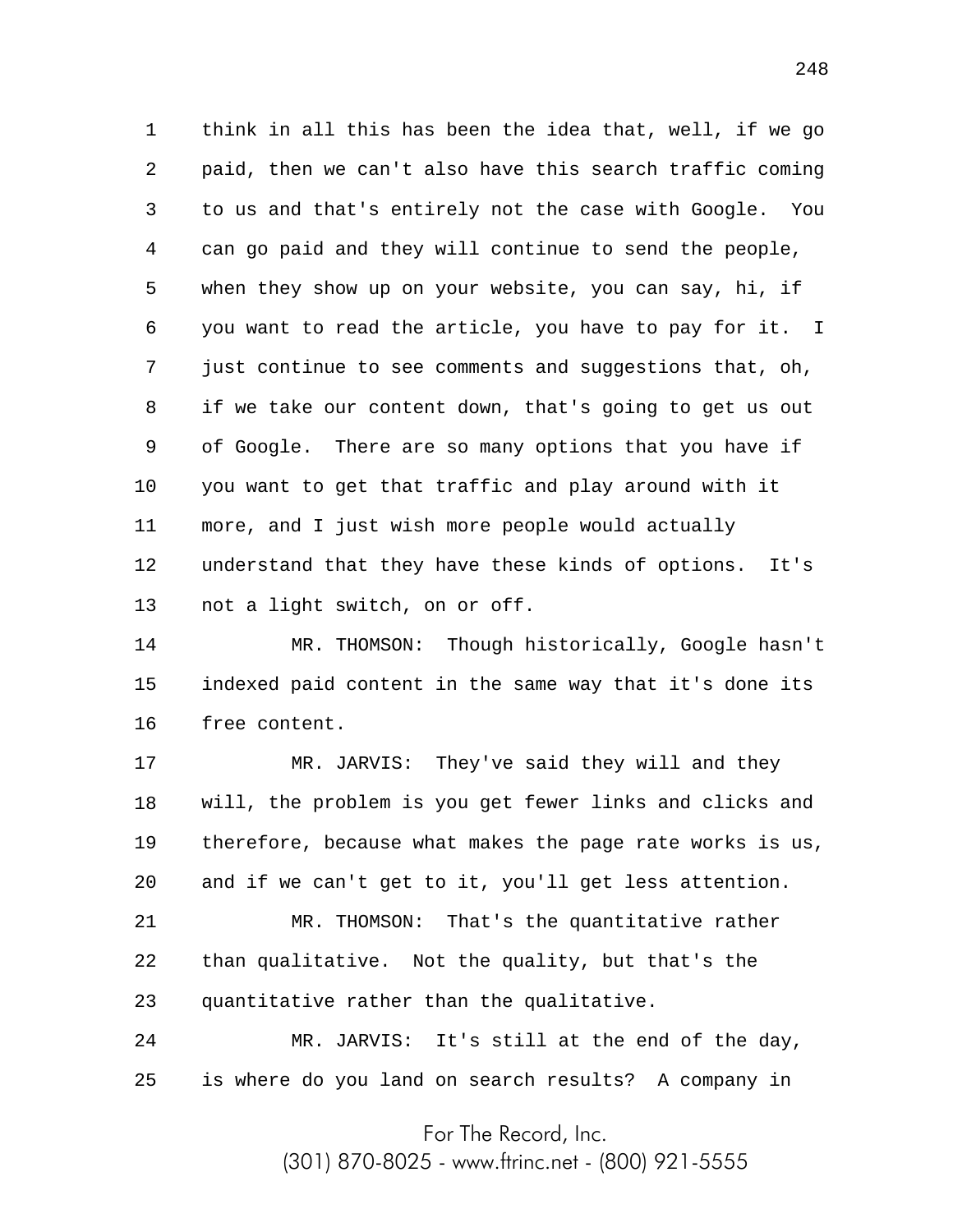1 2 3 4 5 6 7 Germany just did a survey of German companies that if the 180 publishers who signed the Hamburg Declaration all dropped out of Google tomorrow, what impact would it have? Those publishers appeared on the first page of the search result, the only really valuable spot, five percent of the time. On the first result, four percent of the time. Who appeared three times more? Wikipedia.

8 9 10 11 12 13 14 15 16 17 18 19 20 MR. SULLIVAN: But I mean, you could be incredibly smart with what you do, too. You could take your very in-depth article that's got to be paid that you know will get to Google but perhaps it may not rank as well because part of what Google is looking at is what people will click on. So, then you also take your own blog and do to your own content, what you're upset that some bloggers may do, and you summarize the stuff using your own judgment about what you want to summarize, pull in some people and then continue to then say, hey, there's even more stuff that's out here, bring them in further if you want to. There's just more experimentation to be done.

21 22 23 24 I'm anxious to see you try it. I don't mean that mean, I just don't have a problem with paid content being out there. Like I said, I've run it before. I think it's a great solution in many ways.

25

MS. DeSANTI: Well, so far what we have heard

For The Record, Inc.

(301) 870-8025 - www.ftrinc.net - (800) 921-5555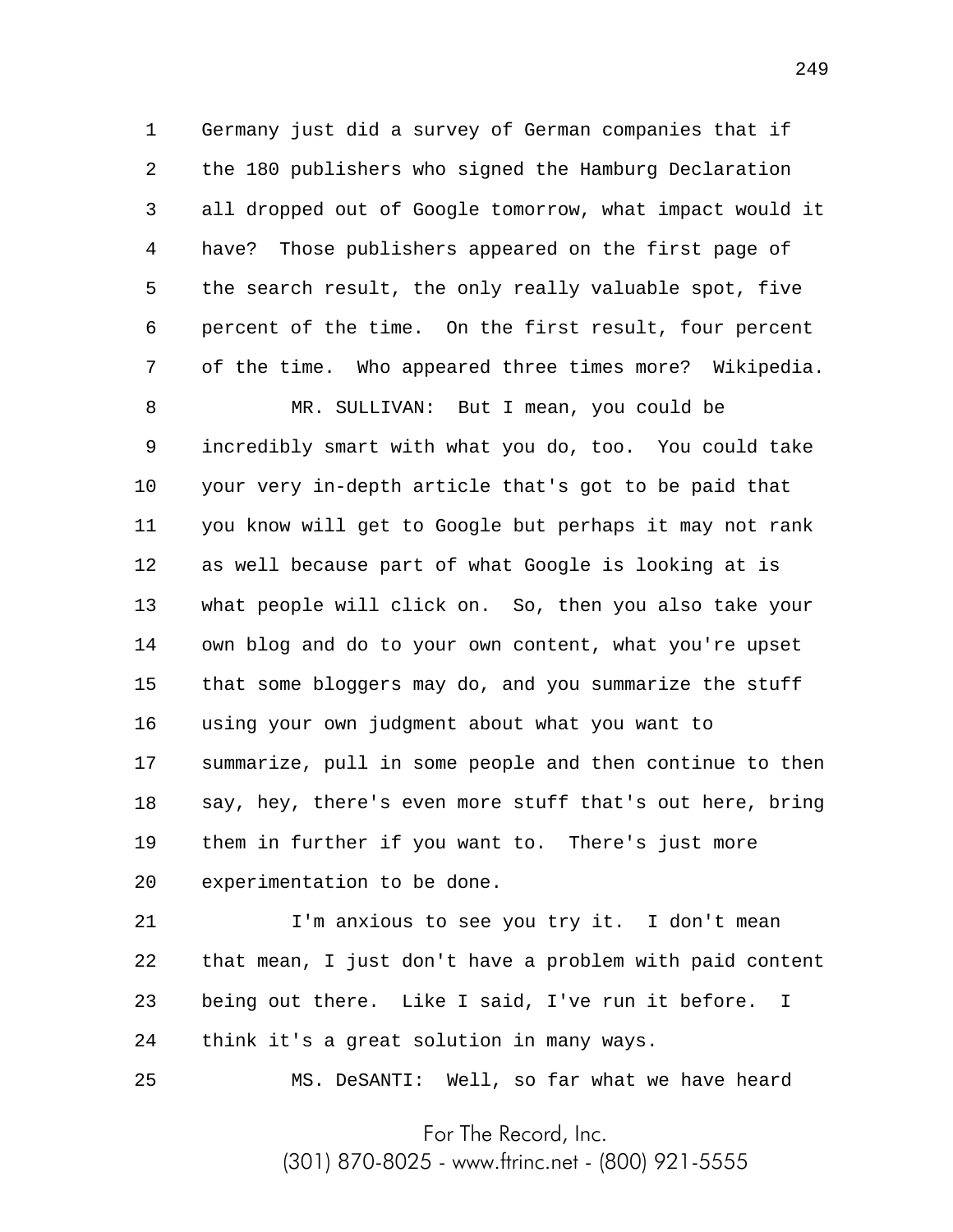1 2 3 4 5 6 7 today, I think is that specialized professional news certainly, and that's the kind of news that gives you 90 percent of your revenues, Chris, people will pay for, and as Lauren pointed out, people will pay for the Wall Street Journal because it makes a big difference to them to have the information that's in there, in terms of their financial status.

8 9 10 11 Now, the question is, it seems to me, how can you charge for content that is more general by its nature and that leads me to ask you, Srinandan, what you're thinking about at the AP.

12 13 14 15 16 MR. KASI: Well, we've got a particular problem in that we're not a retailer. We're a wholesaler that has a retail base that has all over the map. So, a story that's free on one place has basically eliminated the possibility of paid elsewhere.

17 18 19 20 21 22 23 So, actually, I agree with Robert and Chris, that it's an "and", that's a conclusion, I think it's one of the lack of -- we were not imaginative, I think, in the nineties. We thought of content as one of marginal product, when, in fact, there were a variety of things we could have done to value add and do different things when putting the content out.

24 25 So, that's one difficulty that we have to navigate through. The second is that we talk in terms

For The Record, Inc.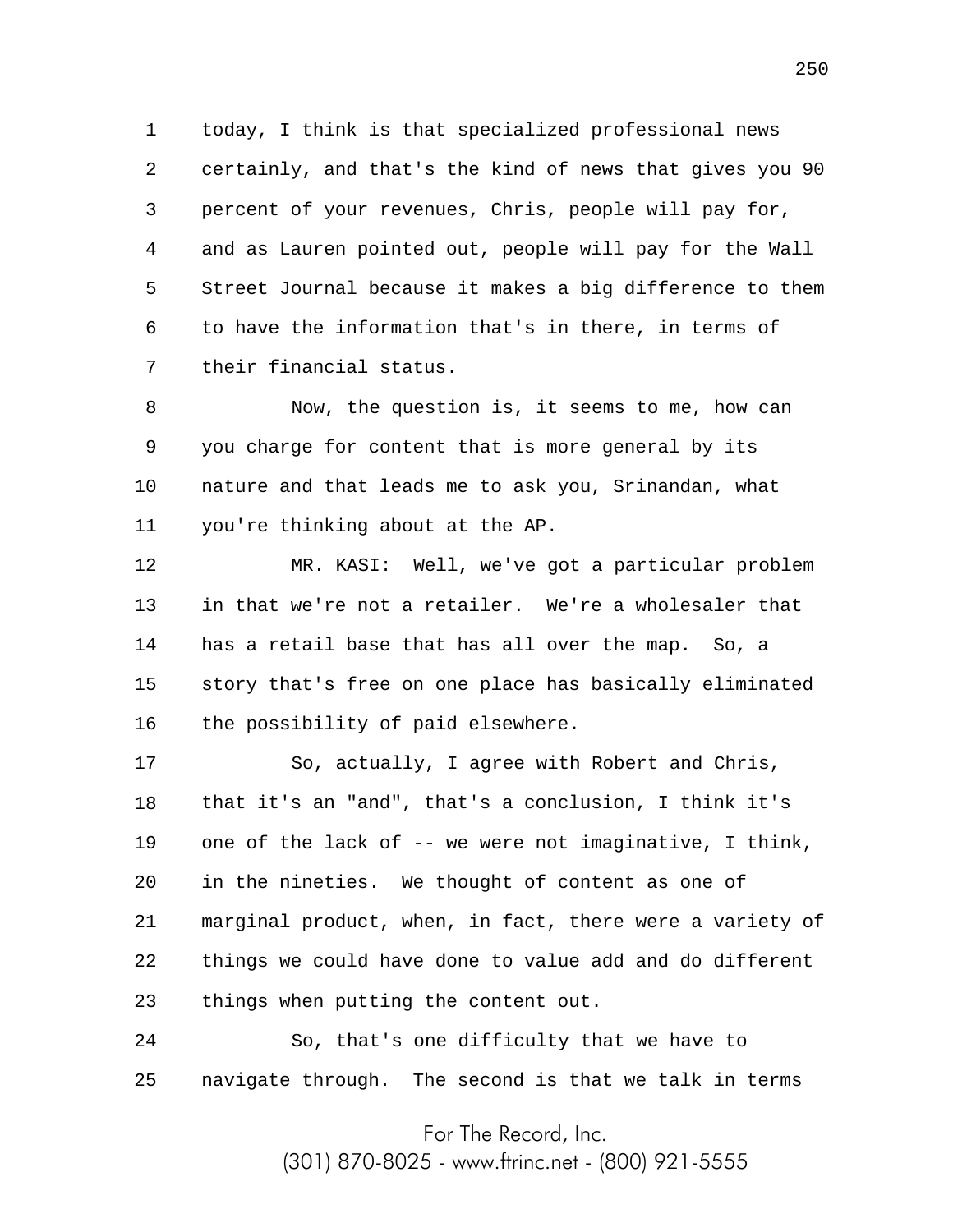1 2 3 4 5 of link economy, we talk headlines are okay, excerpts are not so okay, what do we mean by these things? If someone rewrote a story in their own words and then linked to the story and the traffic doesn't come, what do you do? Real challenges here.

6 7 8 9 10 11 12 13 14 15 The third problem we're contending with search is described almost as an independent, and I mean independent as in the sense of a neutral, non-biased activity, but I'm with Robert in that when you go investigate, systematically run some searches, what you'll find is on pretty much all of the engines, their own use aggregation results will be the top results. So, what you have is a difficulty of the power of aggregation trumping your own independent published content.

16 17 18 19 20 21 22 So, how do you deal with that in the once published sphere of activity? So, don't pretend to have all the answers. Our view is that this is a problem that the cooperative has seen before. We have come up with models that deal with these issues. So, we want to be part of the link economy, Jeff, notwithstanding commentary to the contrary.

23 24 25 The question is how do we make that work so we can support not just our journalistic endeavors but also allow the publishers who pay for our content to get

For The Record, Inc.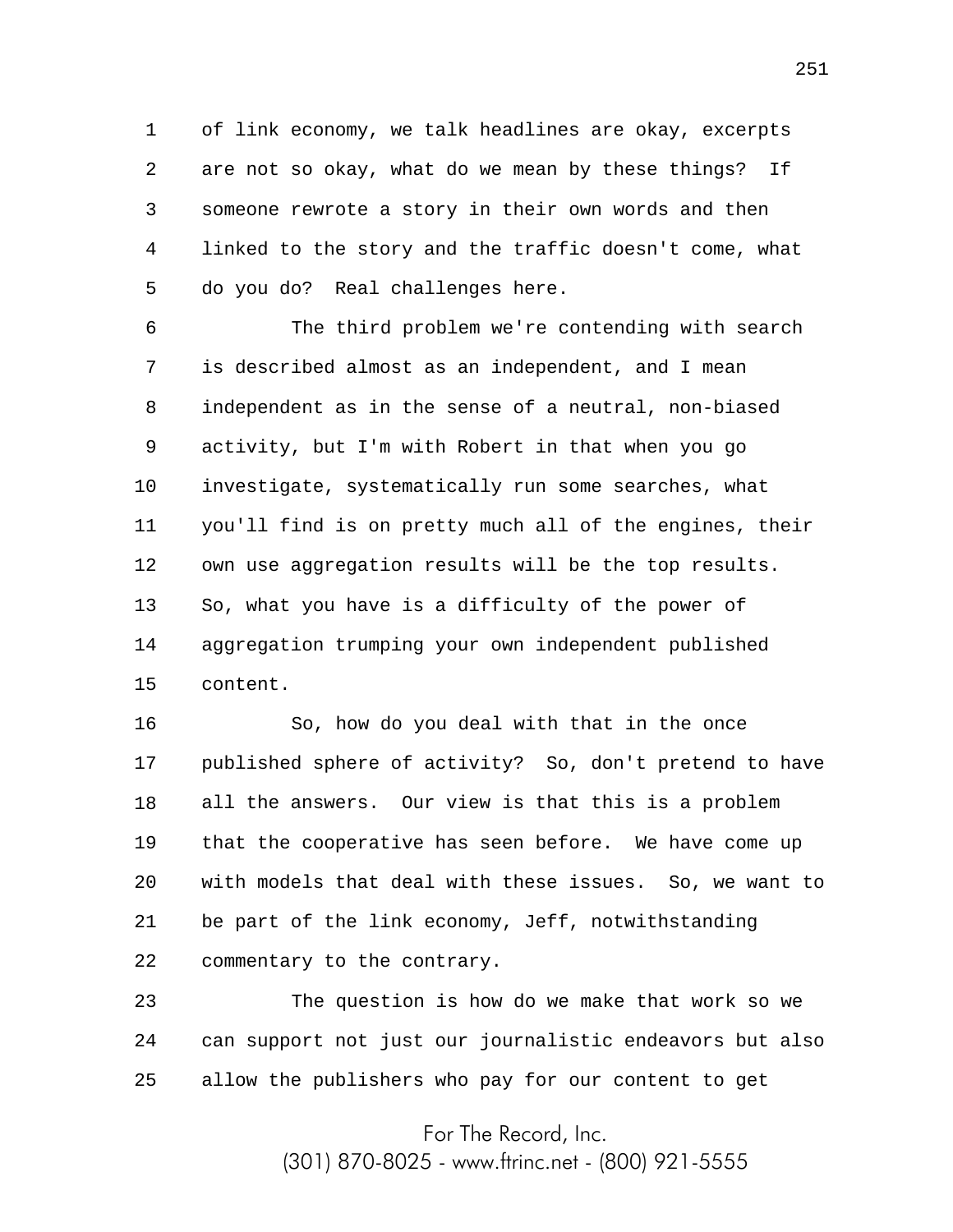1 traffic.

2 3 4 5 6 7 8 9 MS. DeSANTI: Go ahead, Jeff. Two minutes. MR. JARVIS: With all respect, though, the Associated Press does cut those links because its history was to rewrite and to modify news, which is what it was a value for a long time. In the late economy, the ethical, moral thing to do is to link to journalism at its source, and indeed, not to rewrite it, not to turn it into a commodity.

10 11 12 13 14 15 When Ken Doctor talked about 800,000 stories not done, how many of those were just rewrites of AP stories and press releases to get your byline on them. The Internet link economy demands, indeed, whether you are going to charge, whether you are going to see Google juice, you have to create and contribute unique value.

16 17 18 19 20 21 22 23 24 25 So, the AP itself recently did a survey, that memo got out somewhere, that showed that a great amount of your content isn't used by your own members because there is this, as Josh said, there's this old presumption about how we do things that we're carrying over to a new world, which is not about putting out 17-inch product stories, it's about a process of journalism. It's about using things like Google Wave to re-invent journalism. It's rethinking the ad models. That's the problem.

> For The Record, Inc. (301) 870-8025 - www.ftrinc.net - (800) 921-5555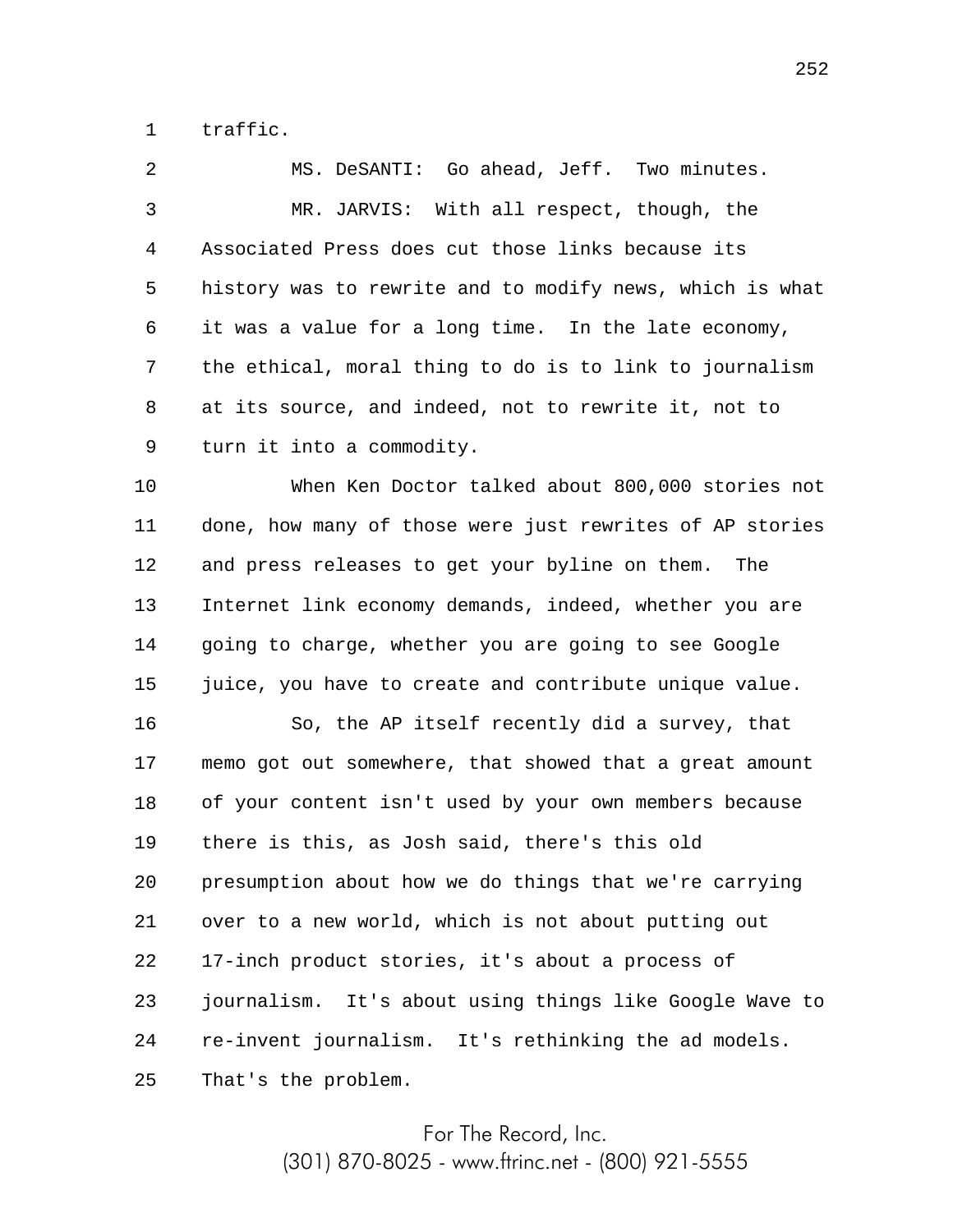1 2 3 4 So, I think we're trying to -- I sympathize with the Associated Press, believe it or not, I do greatly, because you are stuck, unable to have a brand and monetize that.

5 6 7 8 9 10 11 MR. KASI: I just want to correct one notion. The idea that we simply rewrite is simply not true. There is independent, the Associated Press has a governance structure where the members actually contribute content, and that actually goes to start up this news narrative, if you will. We then follow up with our own journalism.

12 13 14 15 So, the idea is it's a construct that goes back to essentially saying, how can you break news faster? Well, if you have a pool to which people subscribe, you can start up the breaking news cycle faster.

16 17 18 19 20 21 That said, the memo that you're referring to is about the fact that we may continue to tell stories in second and third day or second and third hours, in some instances, when the news cycle has faded. So, a lot of our efforts is aimed at understanding, where is the audience? How are we serving that audience?

22 23 24 So, in a way we are trying to do all the things we're talking about, but I can tell you that it's not about cutting out links.

25

MR. JARVIS: I wish you would link to original

For The Record, Inc.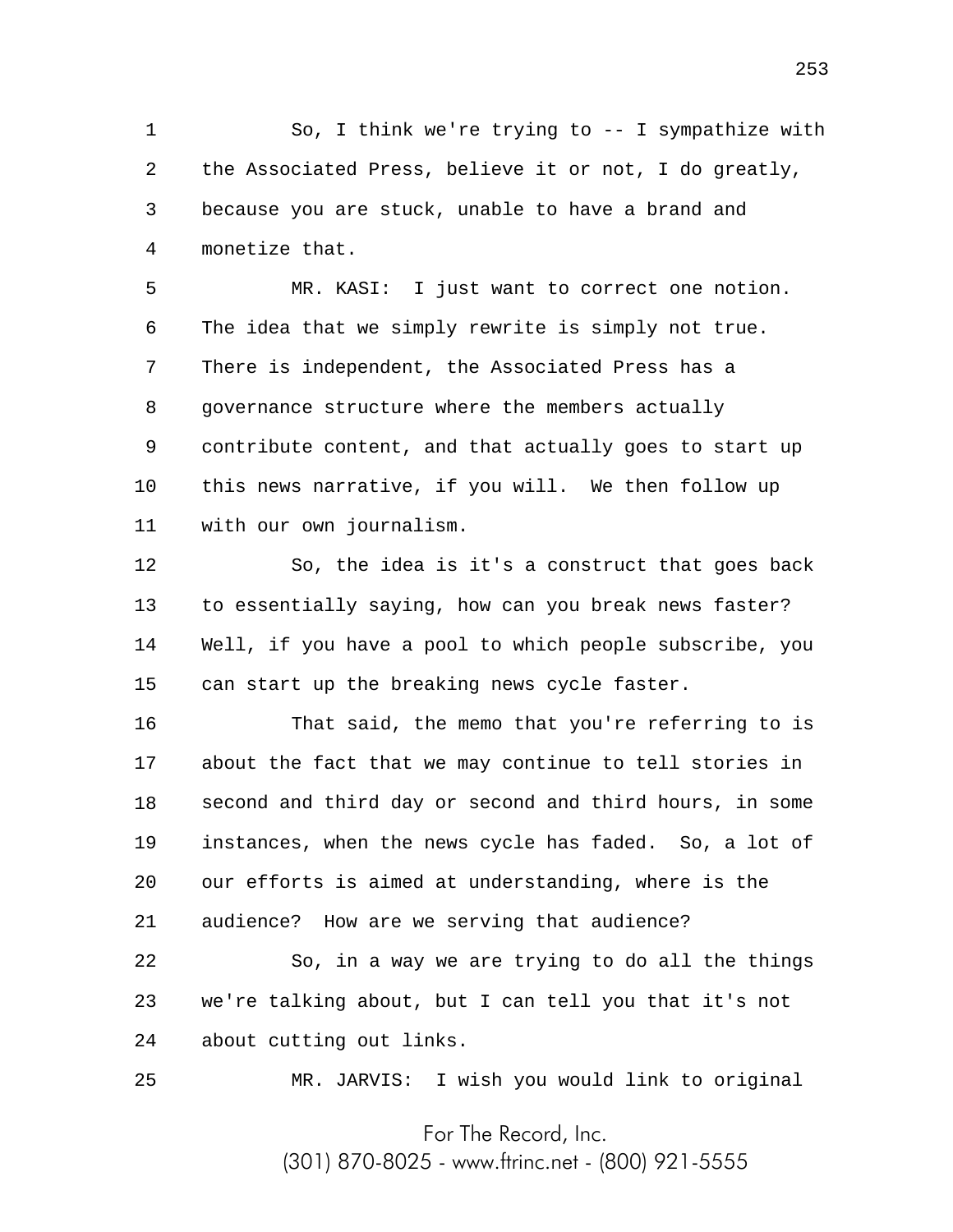1 sources more.

| 2  | MR. KASI: It's partly a technology situation.            |
|----|----------------------------------------------------------|
| 3  | You will start to see a lot of that happen. If you       |
| 4  | follow our AP model product, which is off one of the New |
| 5  | York platforms, you will see a very different product    |
| 6  | offering than on the web.                                |
| 7  | MR. AHEARN: Just in fairness to the AP on this,          |
| 8  | you have come at me with that one, too, Jeff. It is a    |
| 9  | technical issue by the history of how wire houses were   |
| 10 | architected to get everything out quickly in a flat      |
| 11 | format as opposed to a rich mark-up format. So, you      |
| 12 | will be seeing changes, and from all players.            |
| 13 | MR. JARVIS: Good.                                        |
| 14 | MR. MARSHALL: Can I add one quick point here?            |
| 15 | MS. DeSANTI: Go ahead, Josh.                             |
| 16 | MR. MARSHALL: In a lot of these discussions, I           |
| 17 | find myself more on the side of the traditional content  |
| 18 | producers, but on this question of AP all being original |
| 19 | work, I mean, that's just not true. That doesn't mean    |
| 20 | it's not valuable. It's hugely valuable, but believe     |
| 21 | me, I, like every other publisher, know lots of examples |
| 22 | of stories that we broke and that ended up being AP      |
| 23 | stories. Frequently without any mention, maybe because   |
| 24 | the AP, maybe because the reporter saw it as the sort of |
| 25 | the third generation or something like that.<br>But I do |

For The Record, Inc.

(301) 870-8025 - www.ftrinc.net - (800) 921-5555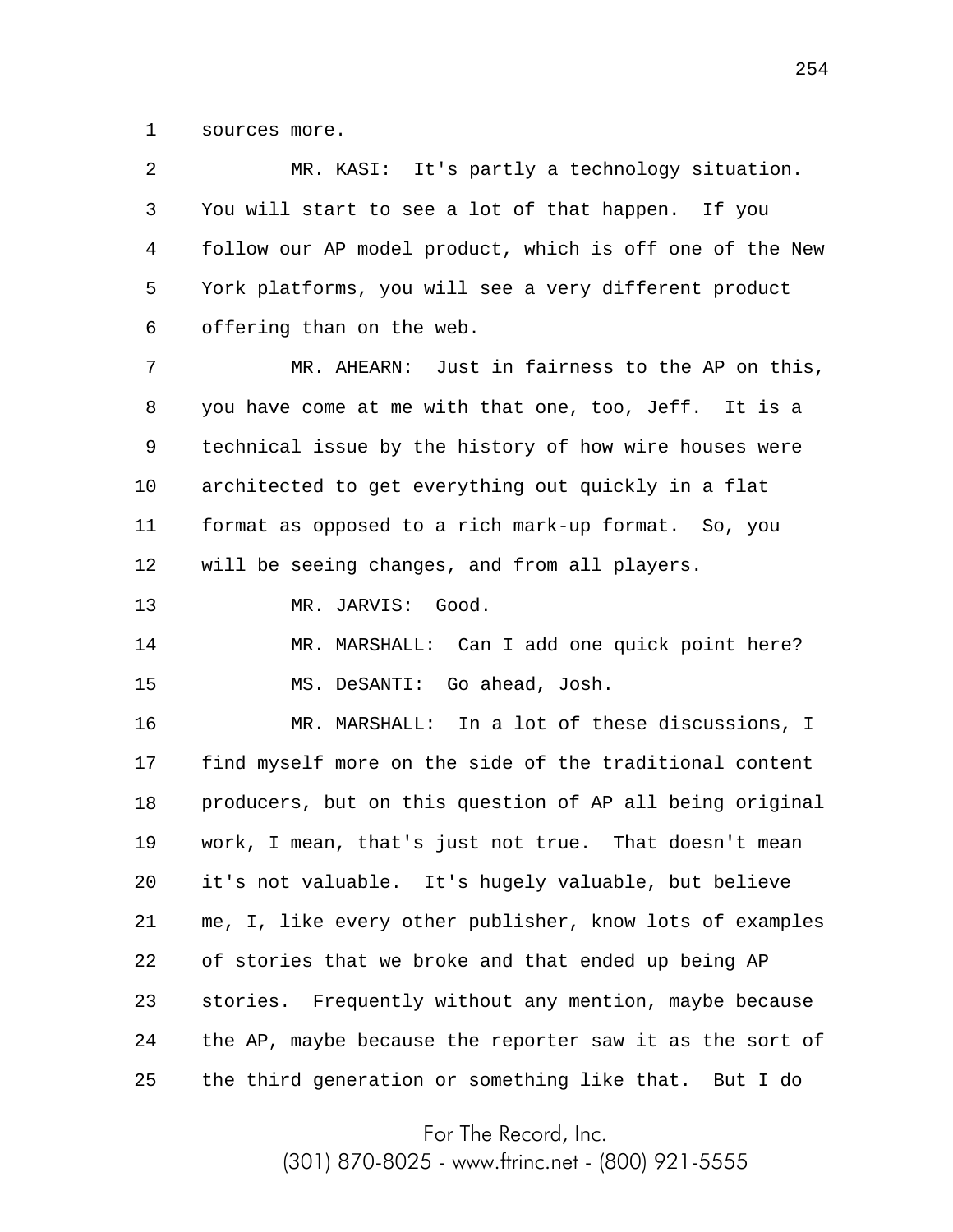1 2 3 4 5 6 think that there is more of an ethic online of linking to the story, not which is necessarily the aggregated story, although sometimes that's the case, it's the story that got the reporter on the track, and then added some original reporting or added some commentary or something.

7 8 9 10 11 12 It is certainly the case that stories that exist, and this isn't picking on the AP, it's across the board, and everybody does this. So, I don't think there's anything wrong with this. There are very few stories that are birthed virgin out of people's head. You get leads in different places.

13 14 15 16 17 18 19 20 21 So, I do think some of the appearance of aggregation is inflated on the web, not to say there aren't a lot of real problems and even a lot of use of practices, but is inflated, because in the more traditional format, you just don't see where it came from. You think the byline person came up with it on their own, which is often not the case. Not that it's not very valuable, but very few things are truly de novo.

22 23 24 25 MS. DeSANTI: I want to thank Mark Bide very much, he has to catch a flight, so we are going to release him, but thank you very much, Mark, we appreciate you being here.

> For The Record, Inc. (301) 870-8025 - www.ftrinc.net - (800) 921-5555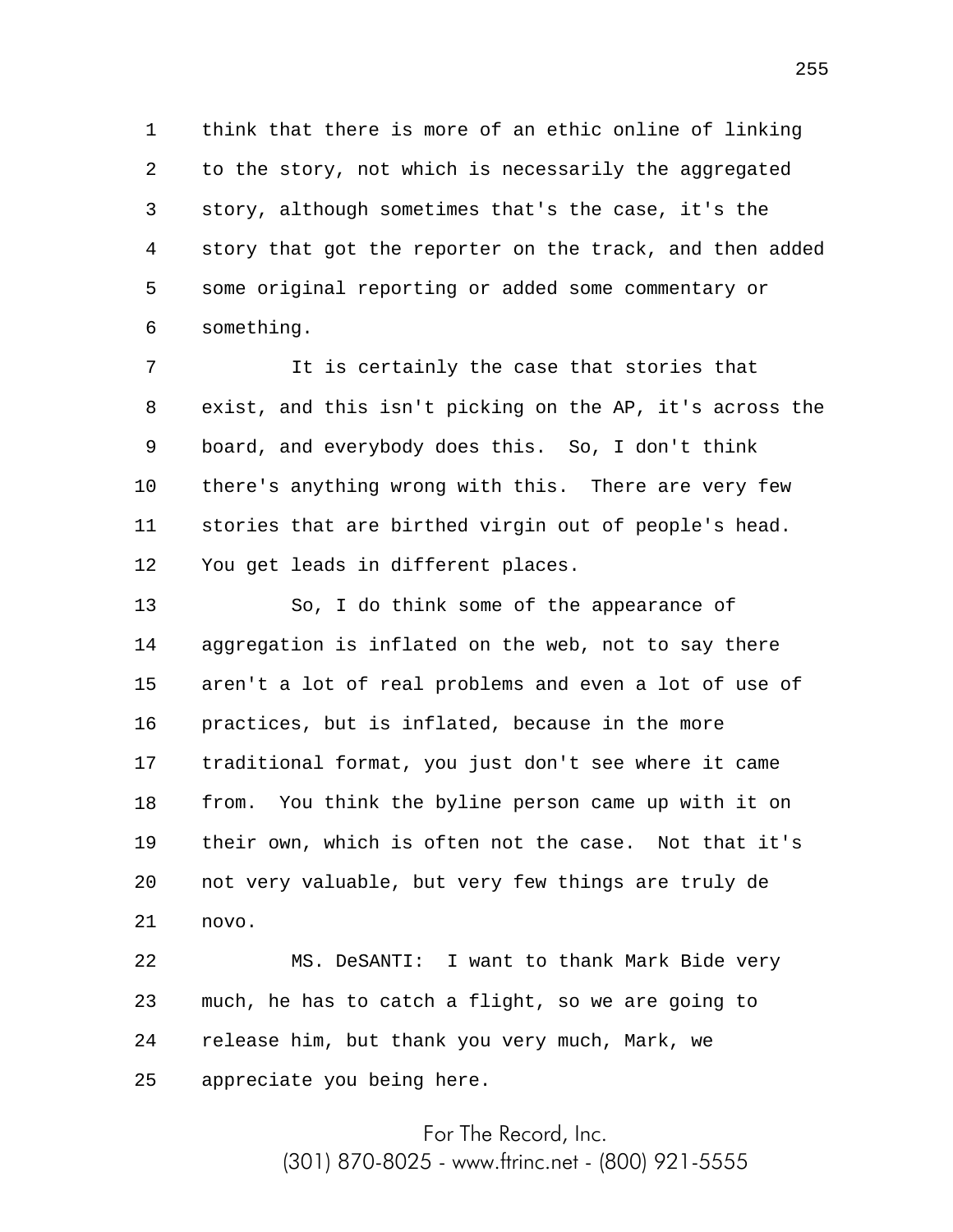1

25

## **(Applause.)**

2 3 4 MS. DeSANTI: We have a question from the audience that is really more of a sociology question, but I am going to give it to you, Lauren.

5 6 7 8 9 10 11 12 MS. FINE: I didn't major in psychology. MS. DeSANTI: The society teaches or trains American consumers to voluntarily pay waiters and waitresses \$40 billion a year, 15 or 20 percent tip. Now, so why can't the media, or some other force in society, teach or train more than 10 percent of news consumers to feel obligated to voluntarily pay for quality journalism?

13 14 15 16 17 18 19 20 21 22 23 24 MS. FINE: That's easy, they're terrible at marketing. No, seriously, I mean, I'm a long-time, anybody who knows me from my former days as an analyst at Merrill Lynch, I'm obsessed with news, I get up early, I love news and woefully pay for it and believe that everybody should, but newspapers have done a really terrible job, and in part it gets gown to the divide between the advertising and the business side, which I think is responsible for most of the demise of the industry today, this huge wall that was created that didn't allow the two to work together to be successful has created most of the problems.

The unwillingness to stoop so low as to actually

For The Record, Inc.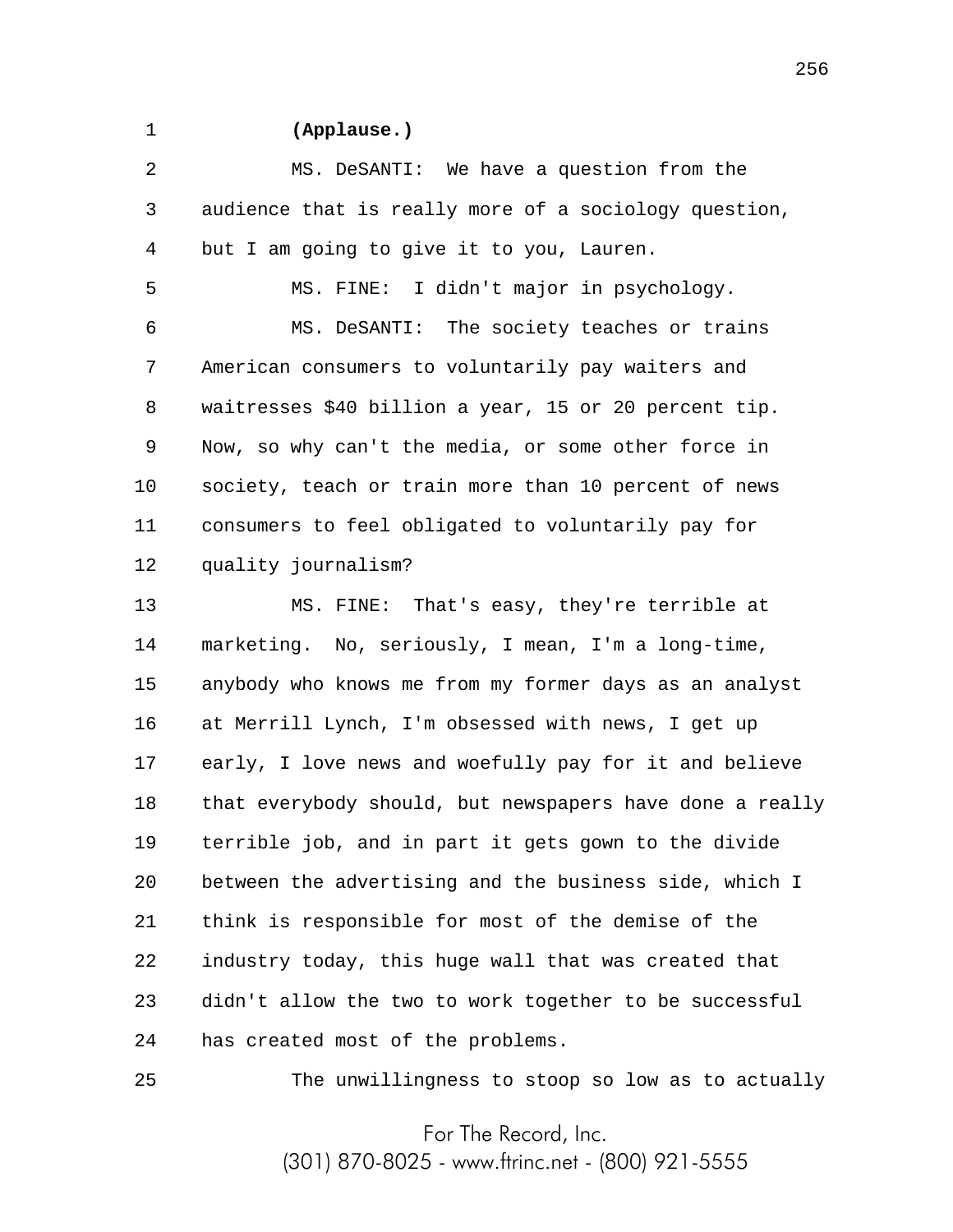1 2 3 4 market their own product is one of the reasons the consumers don't pay for it, and it's something that I think Mark and others know that we have talked about it for years that I've always been amazed at this.

5 6 7 8 9 10 11 12 13 So, I might be too late, I think at this point, to really train people, because again, there's so much information that's available. The average consumer does not fully distinguish between quality journalism and everything else that's out there and that's available, and because it is more of a conversation now, they can participate. They also don't see the value in paying when they know they've also helped contribute. I actually have to do the same thing and leave, also.

14 15 MS. DeSANTI: Thank you very much, Lauren. MS. FINE: Thank you.

16 **(Applause.)**

25

17 18 19 20 21 22 23 24 MR. AHEARN: Susan, just a thought, it strikes me that it's asking the wrong question again. It's like ten percent of what? It's like some general mass offering for everybody that everybody is going to opt into. I think that's the failure of the imagination. I mean, the Talking Points Memo is pretty specific. What Danny does is pretty specific. What the Wall Street Journal does is pretty specific.

Of the total universe of people, Robert, you

For The Record, Inc.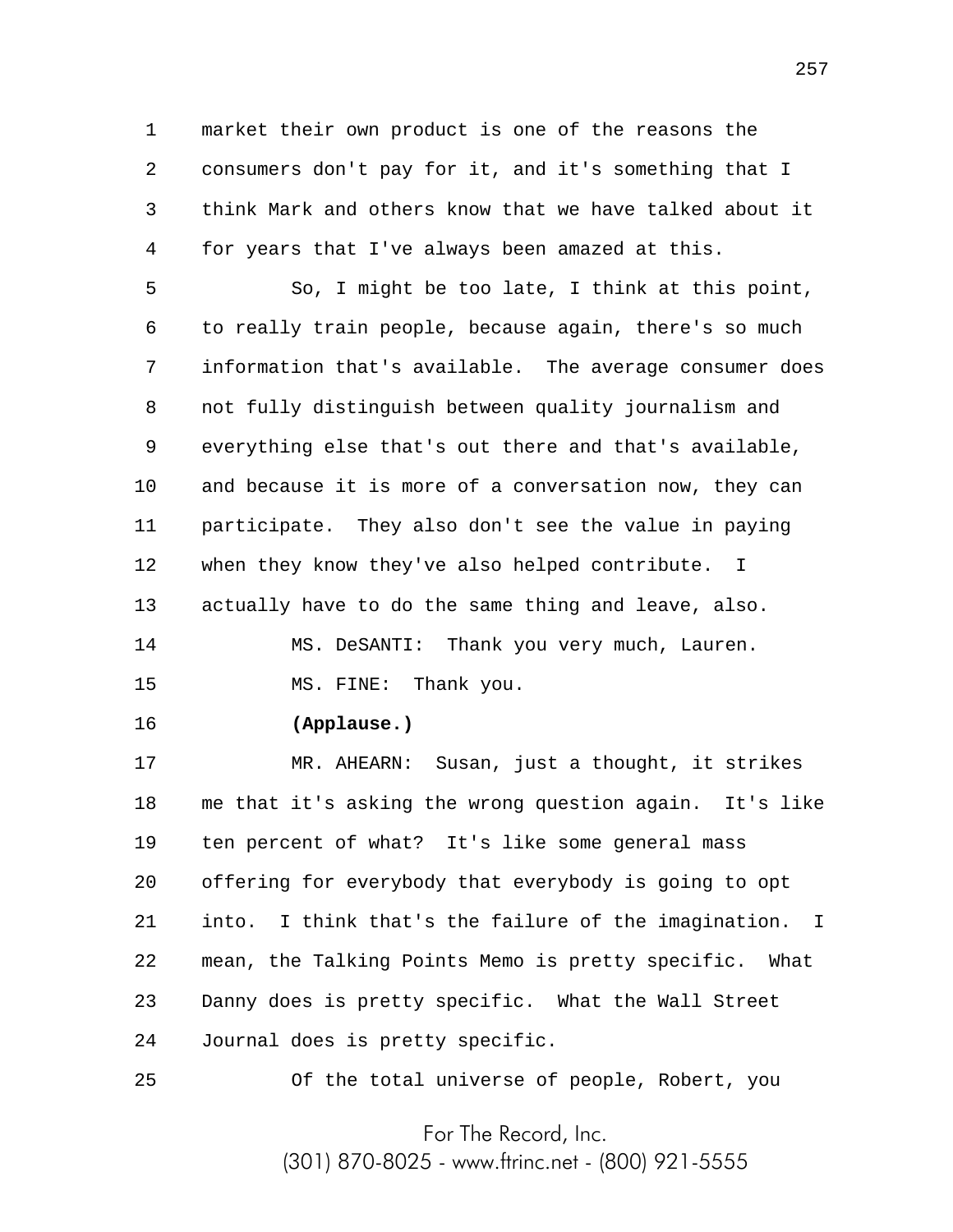1 2 3 4 5 6 7 guys touch, I assume it's more than 10 percent who become subscribers over time, and I think that's a failure of the imagination to take the big lump and say, back to the examples that Lauren was giving, the Green Bay Packers, following the New York Yankees, following this, following that, those are the opportunities. You'll get far more than 10 percent.

8 9 10 MS. DeSANTI: Okay, let me just ask if there are other concluding comments that anyone would like to make?

11 12 13 14 15 16 17 18 19 20 21 MR. JARVIS: Of course. I think we've talked too much about revenue lines, trying to replicate old revenue lines in the new world and we've got to talk about the entire P&L. We've got to talk a lot about cost. There was an incredible waste replication from modification in this business and there's a lot of pain that goes with that, and I don't say this with any joy, but I do see journalists who are leaving their fairly commoditized jobs and obtaining specialized jobs and there is an opportunity there to serve the community better, and more communities.

22 23 24 25 We also need to talk better about the advertising. One reason I think that Google has succeeded in advertising versus newspapers, we talked about earlier, Lauren did, about a lack of innovation,

For The Record, Inc.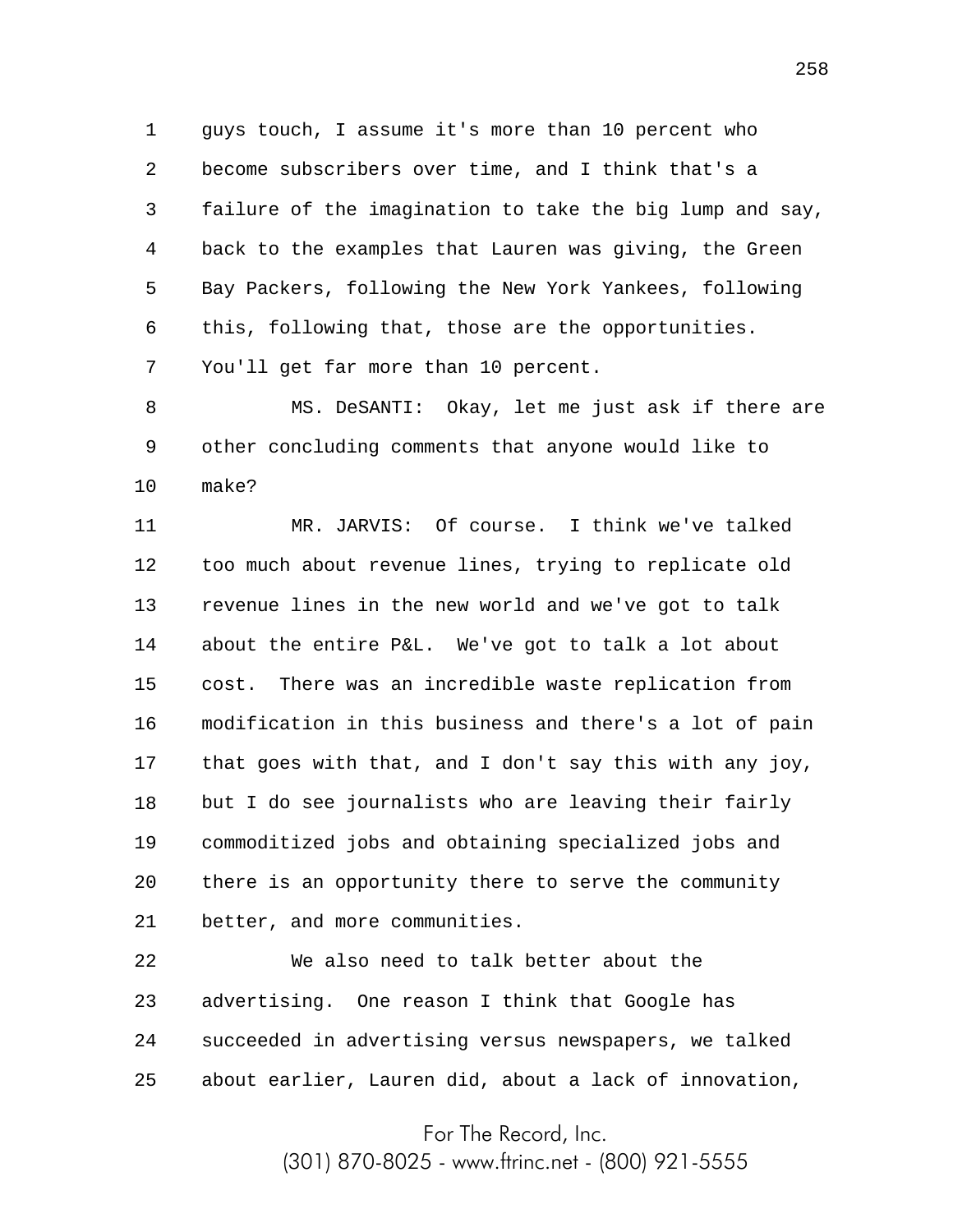1 2 3 4 5 6 7 but also Google created a new model in which it shared the risk with the advertisers. We are still selling scarcity. We are still selling the old days of media, and just like we created old media in the new medium, we have to create new advertising in the new medium. We have got to have a lot more experimentation with this and experiment with a lot more models.

8 MS. DeSANTI: Thank you, Jeff.

9 10 With that we're going to wrap up. Robert, I apologize.

11 12 13 14 MR. THOMSON: Jeff is one of the world's most brilliant bloggers. You would agree with me on that? MR. JARVIS: You, however, are one of the world's most brilliant editors.

15 16 MR. THOMSON: How much do you earn each year in advertising on your website?

17 18 19 20 21 22 23 MR. JARVIS: Our advertising, I won't even try, \$13,300 was year before last. Look how transparent I am. I will spare you my prostate stories, but I'll tell you how much I earned. Last year I made about \$17,000, I got a book contract about a certain big company. I get some speaking engagements, I get to come here for free.

24 25 MR. THOMSON: I know you're very successful and you're a Nationals man, but if it's difficult for you to

For The Record, Inc.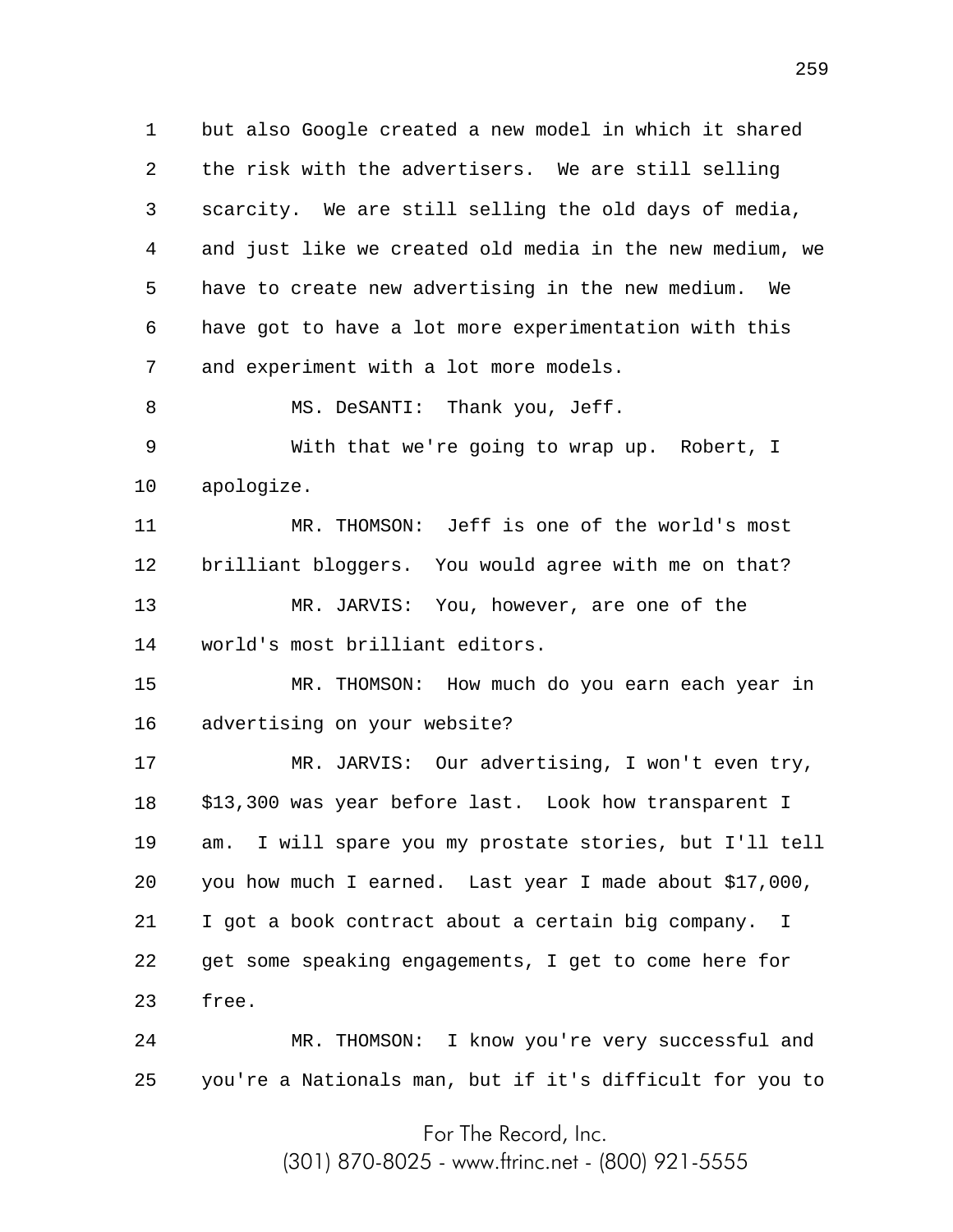1 earn more than \$30,000 --

2 MR. JARVIS: I don't even try.

3 4 5 MR. THOMSON: But when you use Google Adsense. MR. JARVIS: Google Adsense, I think last year was about \$4,000. De minimus.

6 7 MR. MARSHALL: But Jeff, you're not trying to maximize this as a revenue stream.

8 9 10 11 12 MR. JARVIS: No, I'm not trying. If I did, I would write something different. Who would pay for me, my media walking, you all got here for free, you didn't pay anything, so I suspect what it's worth, but it has worth to me, so I do it.

13 14 15 16 17 18 19 20 21 MR. SULLIVAN: He is not trying and he could make a lot more, but the problem you do have for people who are using Google, I think someone said they had devalued advertising, they did the opposite when you brought out Adsense, because if you were an option who couldn't have an ad person or agency behind you was to carry Amazon, which I can tell you paid a lot less than Adsense. So, Adsense was a revolution for a lot of people.

22 23 24 But the big problem with Google is you just have no idea how much money you're making. They don't tell you, they ought to tell you, it's bullshit.

UNIDENTIFIED SPEAKER: There's no transparency

25

For The Record, Inc.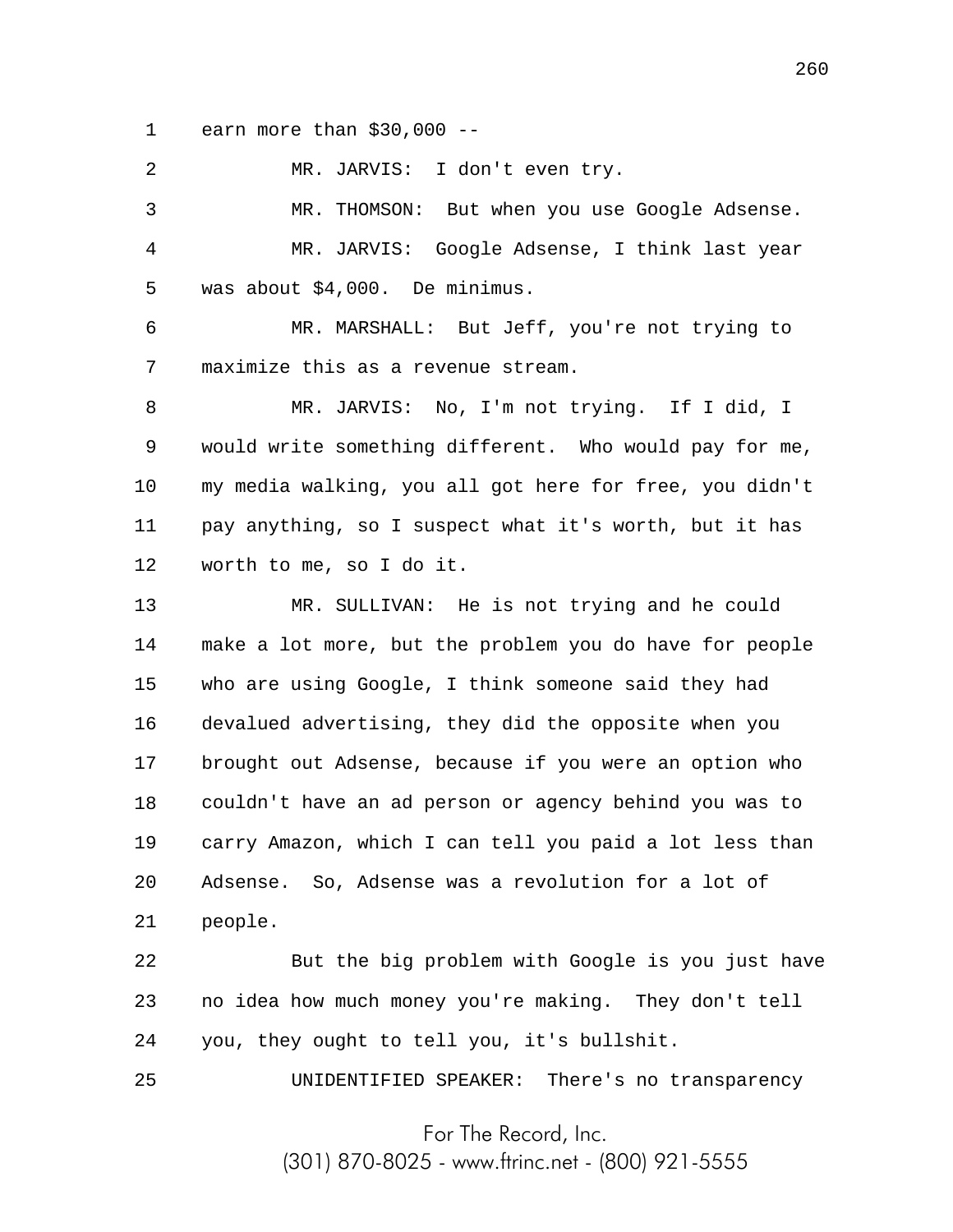1 at all.

| 2  | MR. SULLIVAN: There's not, and they should be            |
|----|----------------------------------------------------------|
| 3  | held to the fire. That's the thing that really tics me   |
| 4  | off when like you guys poke at Google, you poke at them  |
| 5  | at stupid things, when people can poke at you and say,   |
| 6  | what are you talking about? They have no defense.<br>We  |
| 7  | have a black box and when we put an ad on a website,     |
| 8  | we're not going to tell you how much the advertiser is   |
| 9  | giving us and what we're giving back. What kind of ad    |
| 10 | system is that? Yell at them about that and write a few  |
| 11 | editorials.                                              |
| 12 | (Applause.)                                              |
| 13 | MS. DeSANTI: Please join me in thanking our              |
| 14 | panel.                                                   |
| 15 | (Applause.)                                              |
| 16 | MS. DeSANTI: All right, we're going to take a            |
| 17 | 15-minute break and move to online advertising.          |
| 18 | (Whereupon, there was a recess in the                    |
| 19 | proceedings.)                                            |
| 20 | MS. DeSANTI: Please take your seat now and we            |
| 21 | will get started again. It's late in the day. We are     |
| 22 | going to start with our next presentation. We have       |
| 23 | three presentations and then a panel, and I want to make |
| 24 | sure that we get you out of here by 6:00, if not before. |
| 25 | Our first presenter is Mike Bloxham, he's the            |
|    |                                                          |

For The Record, Inc.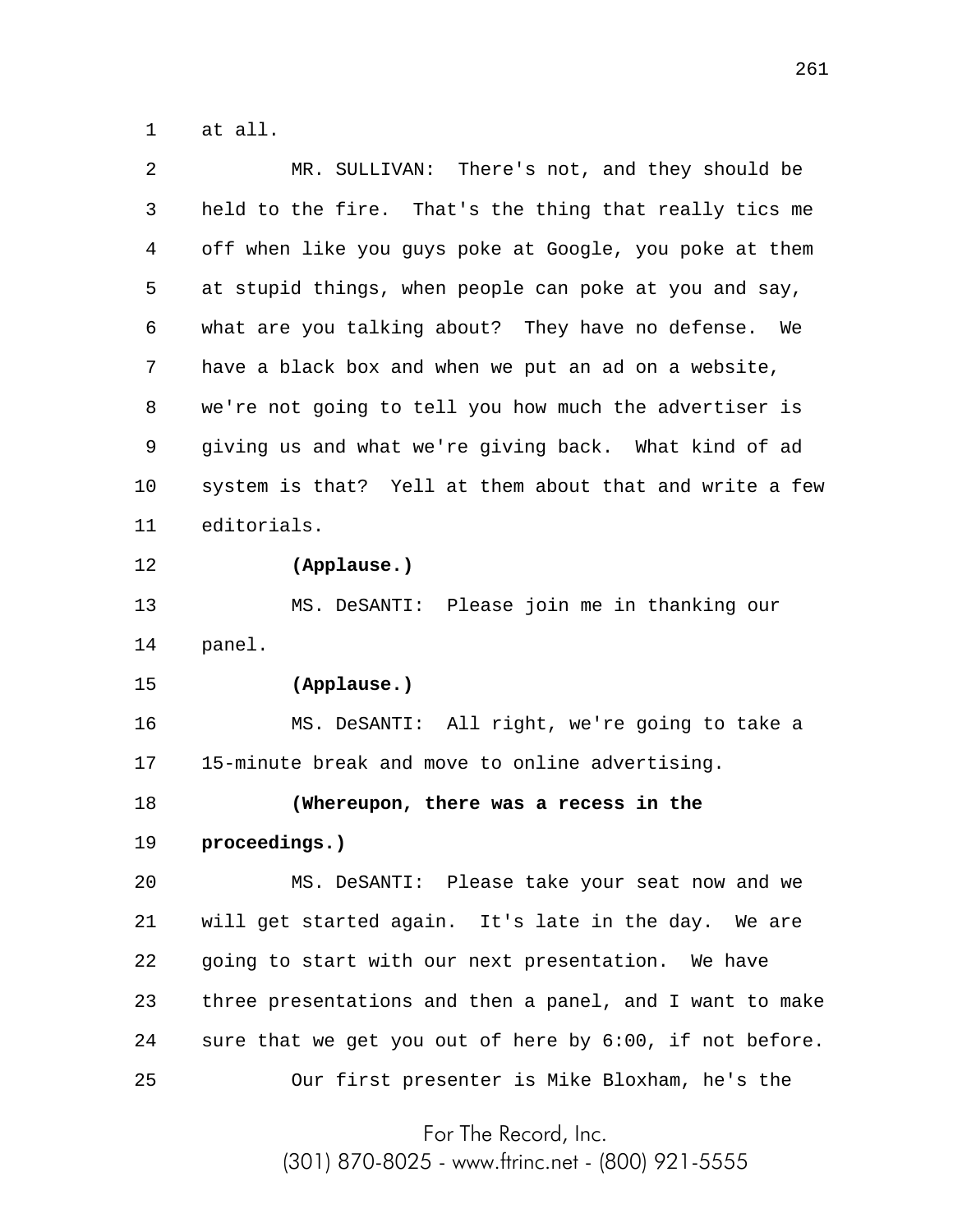1 2 3 4 5 6 director of the Insight and Research Center For Media Design at Ball State University. He has worked in media research and consulting for 20 years, advising multinational corporations, media owners and government agencies on strategic marketing and communications issues.

7

Mike?

8 9 10 11 12 13 14 15 MR. BLOXHAM: Good afternoon. It is, indeed, getting on in the day, and what can be worse than somebody who comes at you and mentions words like researcher data, I'm sure a thrill of anticipation runs up your spine as we speak. Which is why, incidentally, researchers need to first talk about delivering insight, valuable insights. So, without further ado, to valuable insights.

16 17 18 19 20 21 22 23 24 25 My presentation is entitled Mapping the Modern Media Ecosystem, activity ends at a presentation title, especially as the day wears on. But really the reason I'm going to take you through snippets of data from a very large study, or in a couple of studies, actually, in my 15 minutes of glory, is that no real discussion of business models, consumer-facing business models, particularly with regard to media, can really meaningfully take place without a deep understanding of those consumers, something Arianna Huffington was

For The Record, Inc.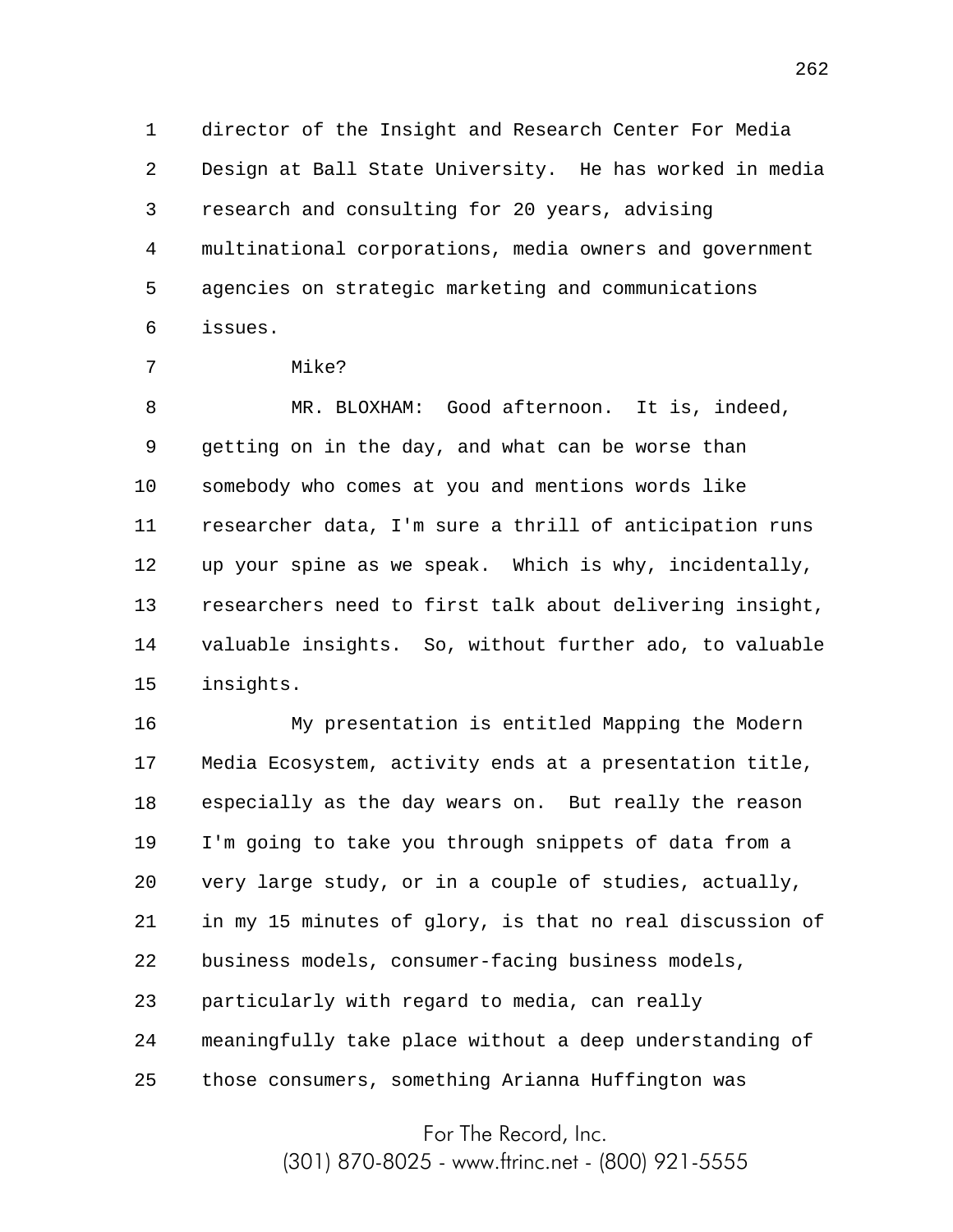1 alluding to this morning.

2 3 4 5 6 7 8 Not least because those consumers, as irrational and emotional and sometimes fearful as they are, and potentially resistant to change, even irritating as they may be, have the ultimate power when it comes to these business models. If they choose to disengage, they can undermine even the best and most apparently robust of business models.

9 10 11 12 13 14 15 16 17 18 19 20 There has obviously been reference to consumers here today, but we have been very, very focused on the nuts and bolts of the business. I think it's only right that I remind everybody here, should it even be necessary, that the very fact that we are in this room, means that we are all, and I include myself in this, and I mean this in the nicest possible way, we are all freaks of nature. We don't matter. Our opinions in many, many ways do not matter. We do not represent the views, the behaviors, the fears and aspirations of our public, of the consumers, of news consumers, and consumers of anything for that matter.

21 22 23 24 25 The data that I am going to share with you is based on surveys and research rather, observational research among a sample which is more representative of the general population, and the intention is to give you a sneak view of how different media play in relation to

For The Record, Inc.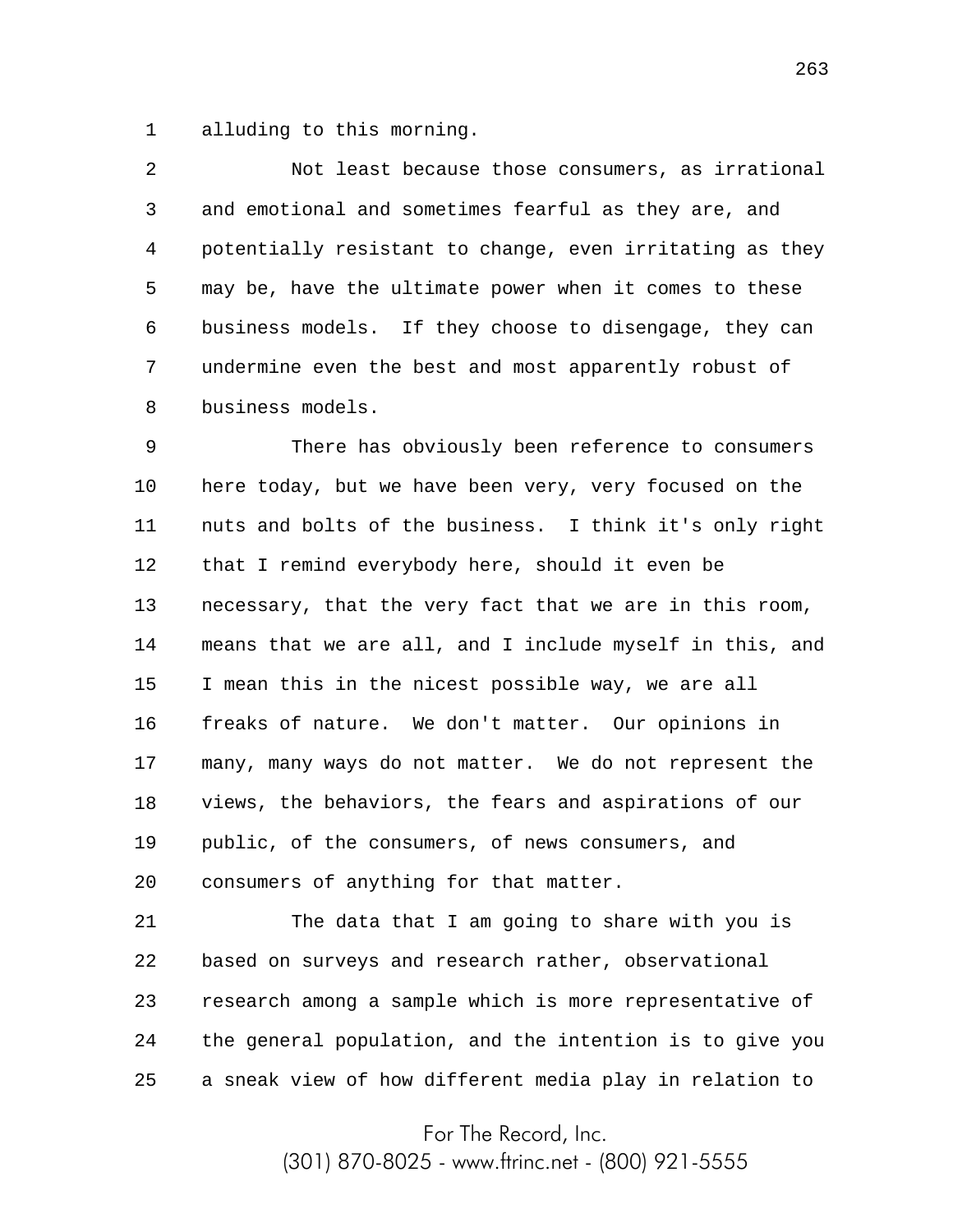1 2 3 4 each other, in people's daily lives, and this is extremely important, because, of course, news is now, as many people have already alluded to today, such an incredibly cross-platform business.

5 6 7 8 9 Indeed, there is no such thing as a TV company any more or a newspaper business any more, everybody is at least into two or three different platforms where they have two or three capital investments and aspire to significant capital returns.

10 11 12 13 14 One point, by the way, the data that I am going to show you, rather than try to take too many notes, I am going to give a web address at the end of this presentation where there is probably more data than you could ever wish to see based on some of this research.

15 16 17 18 19 20 21 22 23 24 25 One other point I'll make is only a reference to the Gutenberg Bible, and Jon Leibowitz said he wasn't certain what happened to the monks that had previously written and illustrated those tomes. There is one theory that says that most of them were wiped out in the various plagues that afflicted Europe, which depending on the estimates you go by, either took care of 30 percent or two-thirds of European population, many of which obviously turned out to be literate monks, and as literacy was in short supply at that point, there was a somewhat crisis driven need for innovation, which the

For The Record, Inc.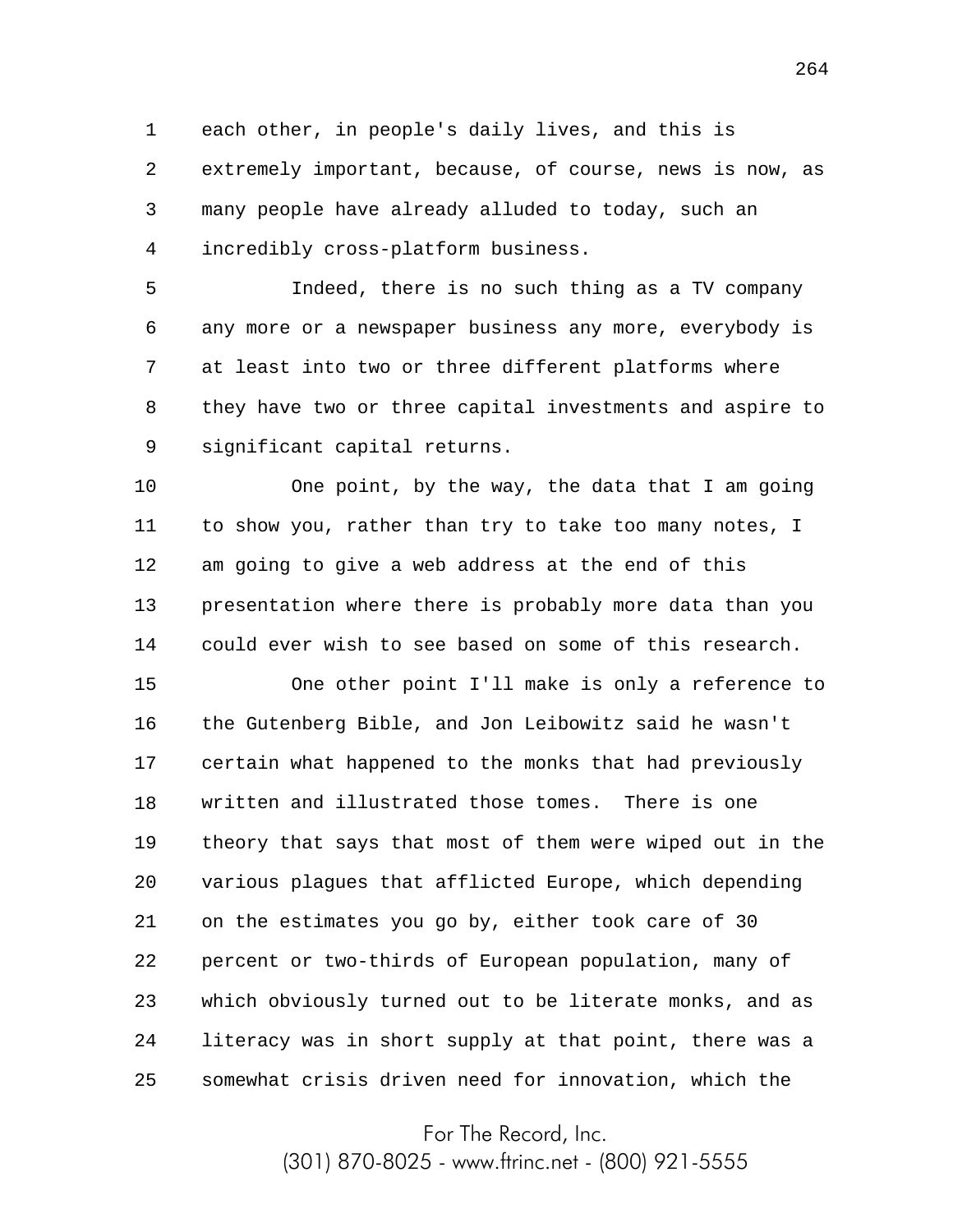1 2 theory goes led to, among many other things, perhaps the Gutenberg press.

3 4 5 6 7 8 9 10 Now, of course, this can't be proven, but if we go with it, but perhaps we can say the crisis that the news industry is arguably in at the moment or heading towards in some dimension may actually yield some as yet barely perceptible innovations that are going to show us what the future of journalism really is. I actually don't think this is a huge crisis, I actually think this is just a really good time to be

11 12 13 thinking around this space and work in this space without further -- I say without further ado, that was a very long introduction for a lot of do.

14 15 16 17 18 19 20 21 A lot of the stuff we talk about is silo research, what we understand or what people tell us how they consume media. We know that people can't tell us wholly accurately what they do, we're simply not capable of it as beings, particularly when you start to talk about a range of different media, or what we call concurrent media exposure, using more than one medium at once, or several.

22 23 24 25 We are simply not capable of it, nor are we even capable of being consistently wrong. We have analyzed this sort of thing from various research projects and analysis of different data taken from different sources,

For The Record, Inc.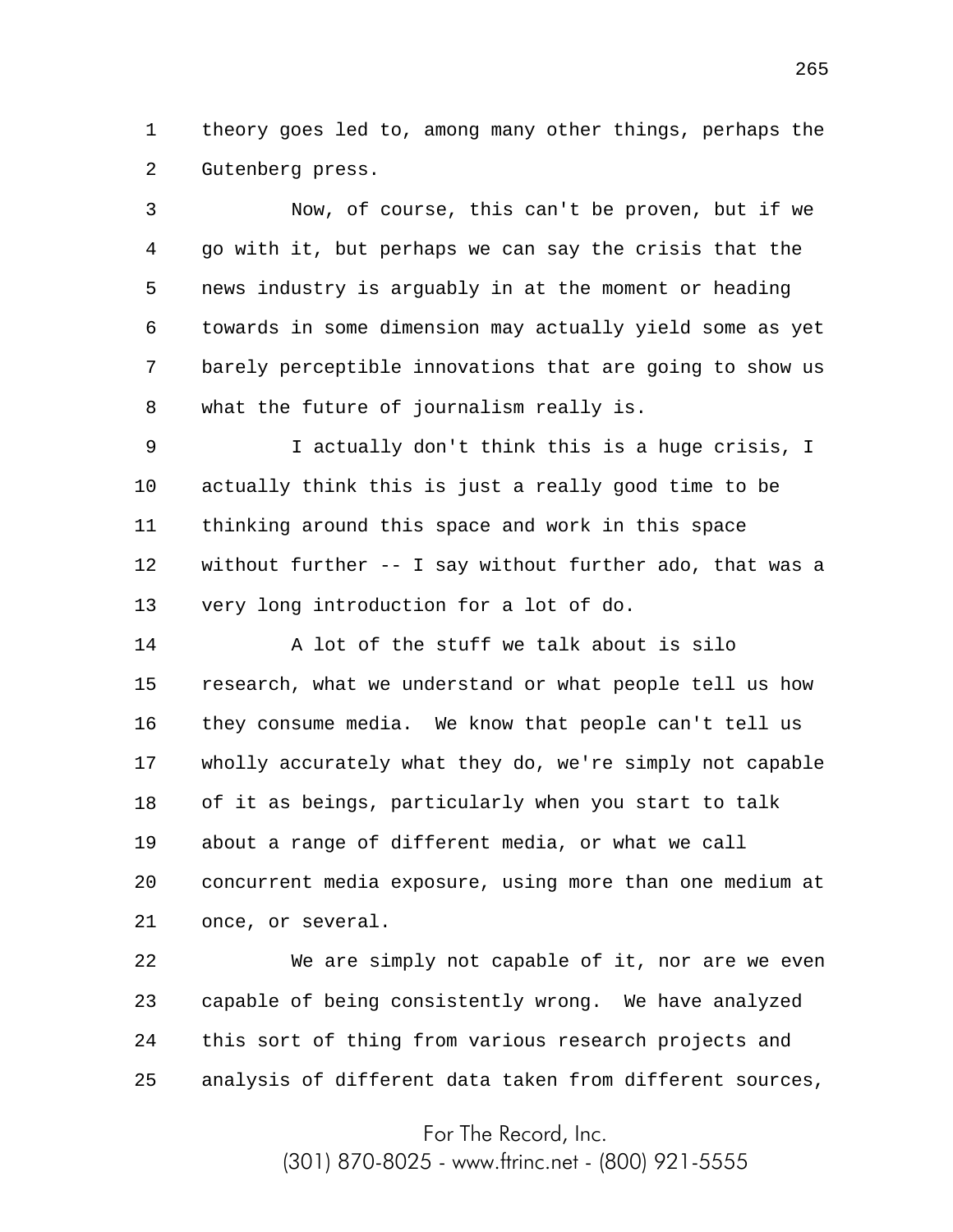1 2 3 4 5 6 but from the same people at the same time in the same place and we've found that really you can't rely on people being 22 percent out in their reporting, either too much or too little time is spent with different media. They're just wildly wrong and it's not a basis for decision-making.

7 8 9 10 11 12 13 Which is the key when you're talking about the issue of advertising in media, whether it's news media or any other, because advertisers obviously need to go through this issue, this rather annoying issue of budget allocation. Where do I put my money on the basis of at least a semiformed estimation to get a good value in terms of investment.

14 15 16 17 18 19 The other fact we have to deal with is, of course, conventional wisdom, no sector of our community is free entirely of conventional wisdom, and a lot of that comes out in things we are all very familiar with. People say that nobody reads newspapers anymore. It's very easy to say. It's also rubbish.

20 21 22 23 24 25 It's all about online. It's not all online and we are going to be talking about that very shortly. But what is more prevalent than other things and what parts of the population? Mobile is where it's heading, certainly a lot of activity in mobile, it's going there, but where are we right now and at what rate are we

For The Record, Inc.

(301) 870-8025 - www.ftrinc.net - (800) 921-5555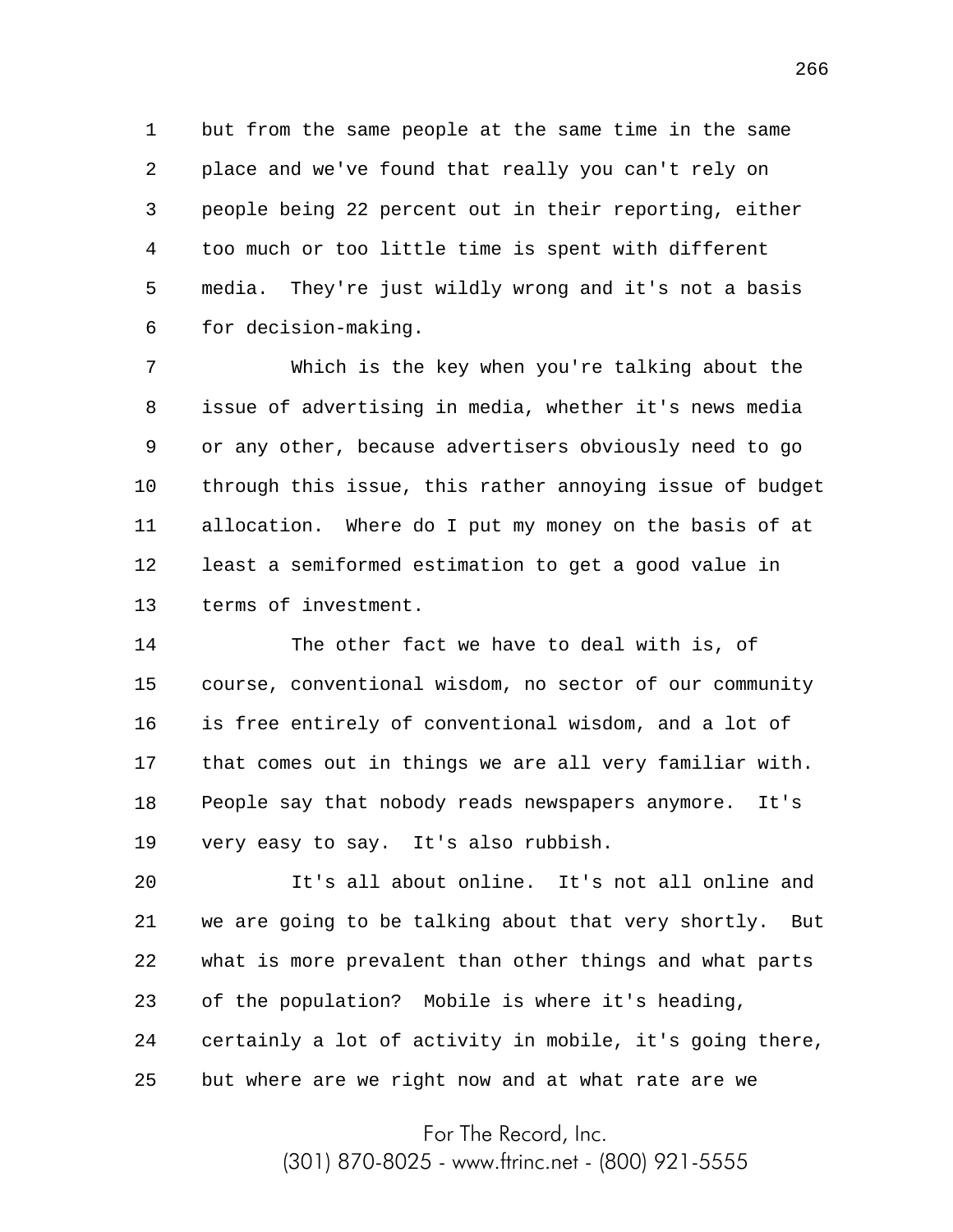1 2 heading there and again what type of behaviors are being manifested with mobile.

3 4 5 6 7 8 9 10 11 12 13 14 Of course, young people don't care about news, we hear this all the time. I for one refute that. Spending most of my working life in a university these days, I'm surrounded by people who irritatingly are considerably younger than me and I would say, yes, there are definitely some that don't care about news, that's the apathy of youth. There are many other reasons that some of them may not care about news which may have to do with the presentation of news and the nature of its content. But a lot of them care passionately about news, more than some of you here, they are totally committed news junkies.

15 16 17 18 19 20 21 22 23 24 So, there is no such thing as siloed consumers, and yet our industry very often thinks in terms of silos because of the way we've all grown. We've all been trained to work in particular silos. Research that informs our thinking is very siloed. The media research industry, which is supposed to be informed, but media runners, agencies and advertisers is heavily siloed and is now grappling with the consequences of that and working very hard on cross-platform research agendas as they're called.

25

But it does bring up the question of the

For The Record, Inc. (301) 870-8025 - www.ftrinc.net - (800) 921-5555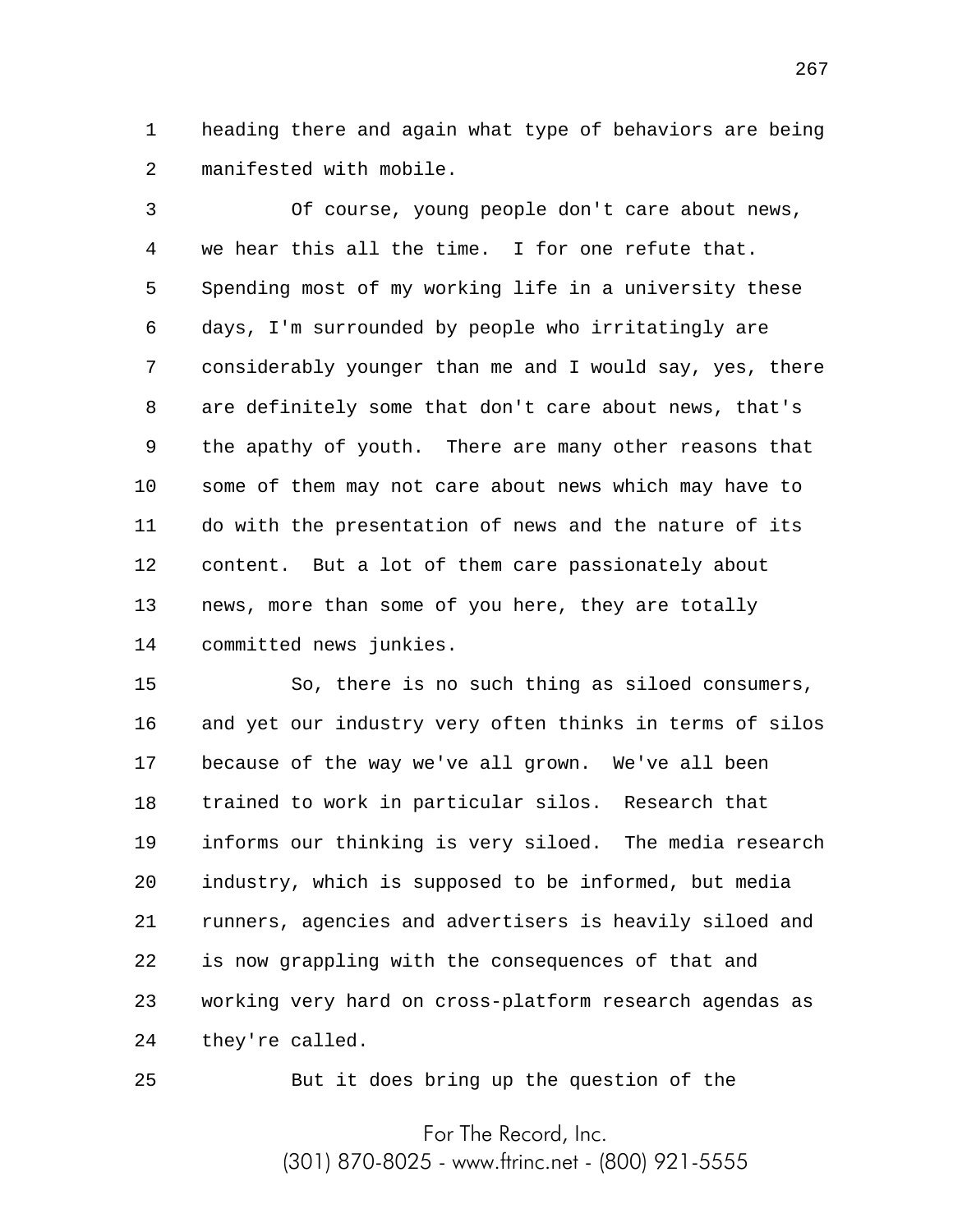1 2 3 relevance of content over channels, something which I think has been talked around as we've gone today and we'll talk about brands, no doubt, in the panel later.

4 5 6 7 Also the relevance of news to advertisers, and for that matter, the relevance of advertisers to news. Enough has been said about that I think already as we've gone.

8 9 10 11 12 13 14 15 16 17 So, here's one of the sorts of outputs that you can get from the type of research I'm going to talk about in a moment. We need to understand things like this. Now, this is from a study we actually published in 2005, it's not current data. It's the latest analysis of this type of data that we have, but it's showing, for example, in the top chart, the percentage of a sample who accessed one news-carrying platform or another in a given hour of the day from 6:00 a.m. in the morning until 11:00 p.m. at night.

18 19 20 21 22 23 24 25 So, what's the percentage of this particular population that were actually using news? Blue line, which gets highest, of course, unsurprisingly is television still remains the 800-pound gorilla in the media room. The lower chart is actually what we think of the duration. How long in any given hour were they using it, on aggregate. Now this is aggregated across an entire week. You could do this for weekends,

For The Record, Inc.

(301) 870-8025 - www.ftrinc.net - (800) 921-5555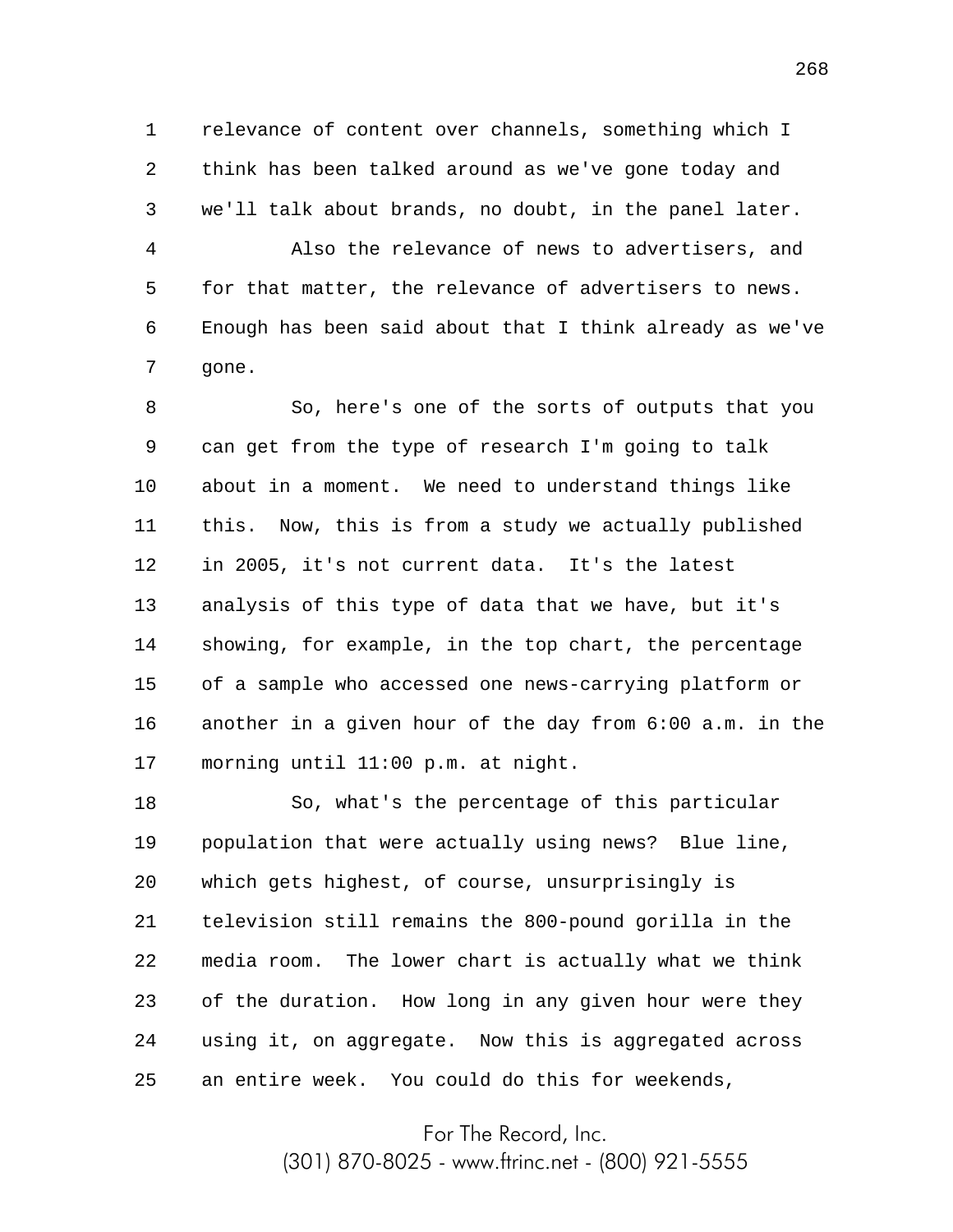1 2 3 4 5 6 7 8 9 10 weekdays, and also for different demographic groups. But this sort of data is extremely hard to come by if you're thinking about it from a single source, i.e. one group of people take where this data is collected in the same place at the same time. The challenge we have with a lot of the data that we have to rely on to inform our thinking and our business strategies is that it's all been gathered independently. Often with incompatible methods among different samples and at different times with different units of measurement.

11 12 13 14 15 16 17 18 19 20 21 22 23 24 25 I'm going to talk about one particular study now, the Video Consumer Mapping Study, if ever there was a study which was named by committee, this would be it. The intention was that it was meant to help give us better understanding of media consumption in context. A brief bit of background as to who was behind this, because I think it's important. The funding came from Nielsen, who you all know, but that's about all that came from Nielsen. They put money into a group called The Council For Research Excellence. What they have done over the last few years is put two and a half million dollars of their own R&D money into this group. The council is made up of about 35 to 40 heads of media research from their clients. So, they're media owners, they're advertisers, agencies, and some outside input

For The Record, Inc.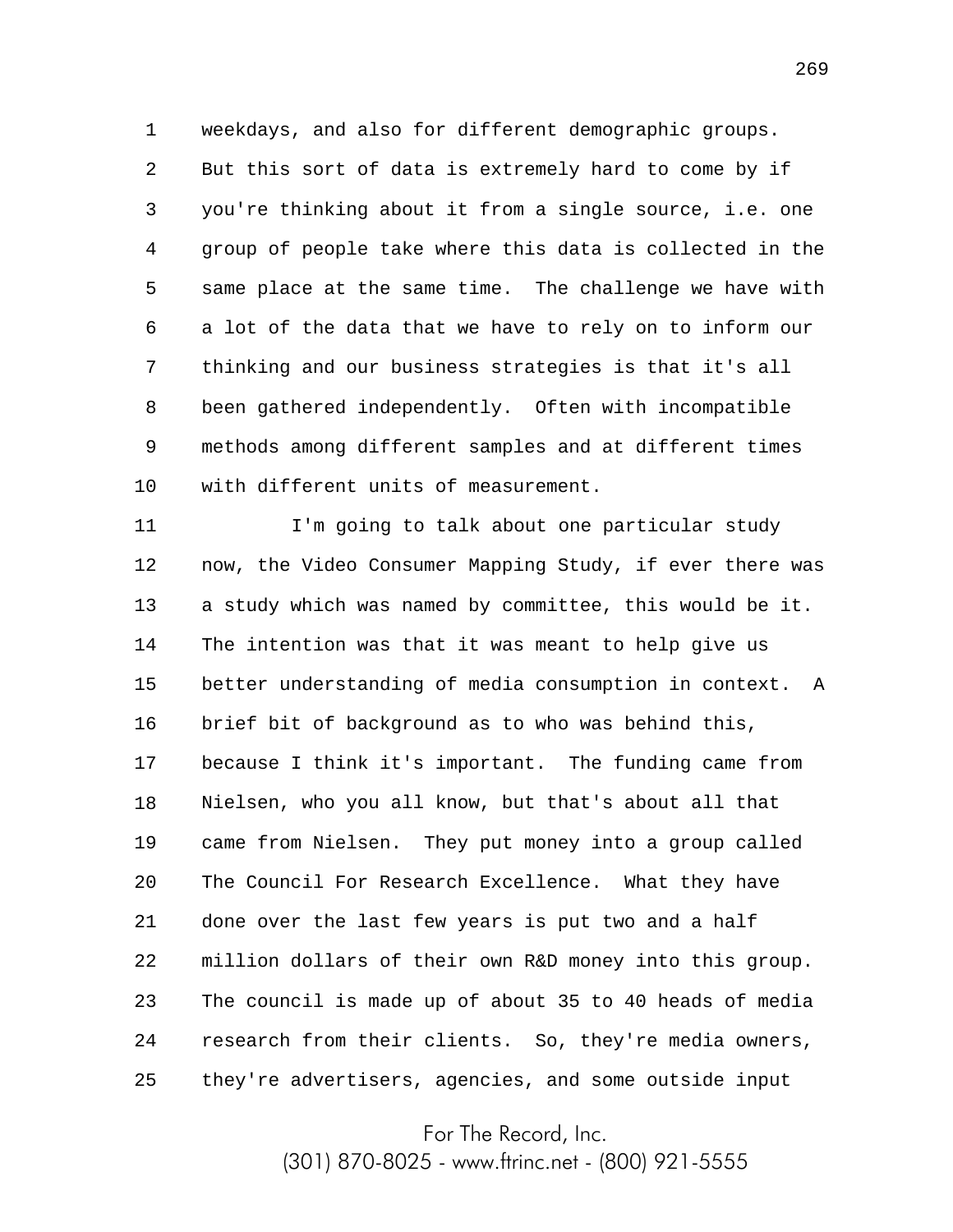1 from people from academia as well.

2 3 4 5 6 7 8 9 Really it's a group made up of people who, for 99 percent of the time, are fiercely competitive and are competing for money and they are competing for ratings and all the rest of it and they don't tend to collaborate very much. In this group, the agenda, which is to understand better how media is being used in order to better inform how it could be measured going forward, is a shared agenda.

10 11 12 13 14 15 16 My experience in working with this group for about two years on this particular project, it's a little bit like working with extreme inequity and sometimes rather awkward, to be quite frank with you. United Nations of Research, they are very obsessed with methodological purity, which is great, and they're very collaborative, which is perhaps surprising.

17 18 19 20 21 Then there was a subcommittee which was put together to run this particular project, which was delivered by us at Ball State and a company called Secret Partners who we worked with very closely who have a long background in media research.

22 23 24 25 So, briefly, what this was study about, with a bias towards television and video because that was a particular agenda, but with a huge amount of other data included, and how it's changing over time, as I said, to

For The Record, Inc.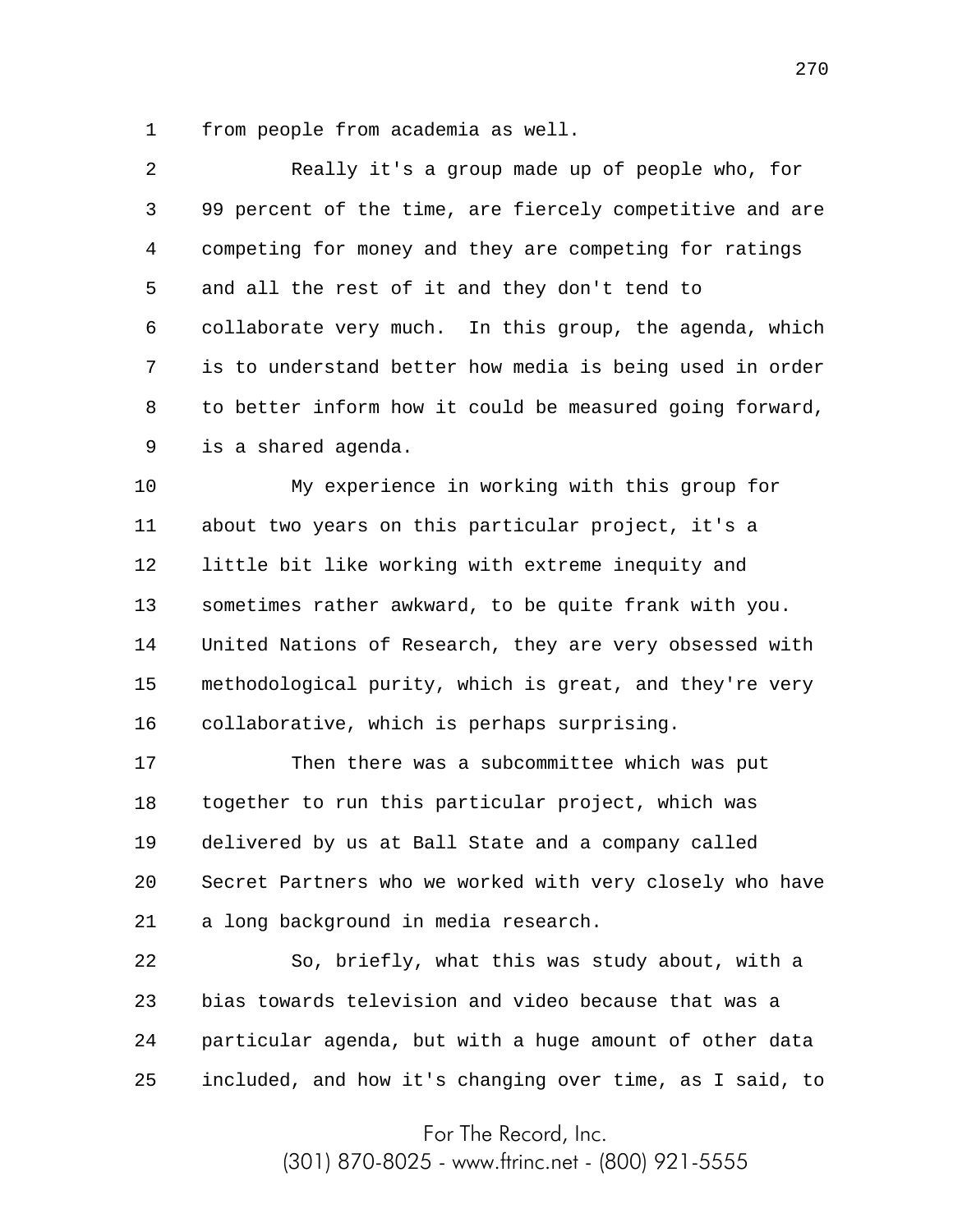1 guide media audience measurement.

2 3 4 5 6 7 8 9 10 11 What did we do? There's the who, what, where, when, how and how many. Basically we observed 350 people twice in six different cities around the U.S., once in the spring, once in the fall of 2008, and we captured data in ten-second increments using what I'm about to show you. Basically it's observational research is what we're doing here. This is pretty much the only way you can get a reliable take on how the entire range of media fit into people's day, because you simply can't ask them.

12 13 14 15 16 17 We trained observers to shadow participants throughout their waking day, we get with them, if any of you were one of our participants, we would get with you as early we could arrange to after you've woken up in the morning and with two shifts of observers we would be with you as close to your bed time as we possibly could.

18 19 20 21 22 23 24 25 During that time, they use the device up there which is largely touch-screen driven to every piece of media in every use state that they are apparent to use it, about 17 different life activities which are tied in with the American Time Use Studies from the Bureau of Labor Statistics, and, of course, we are recording every location that you are in. We capture all of this data in ten-second increments, so it's an incredible amount

For The Record, Inc.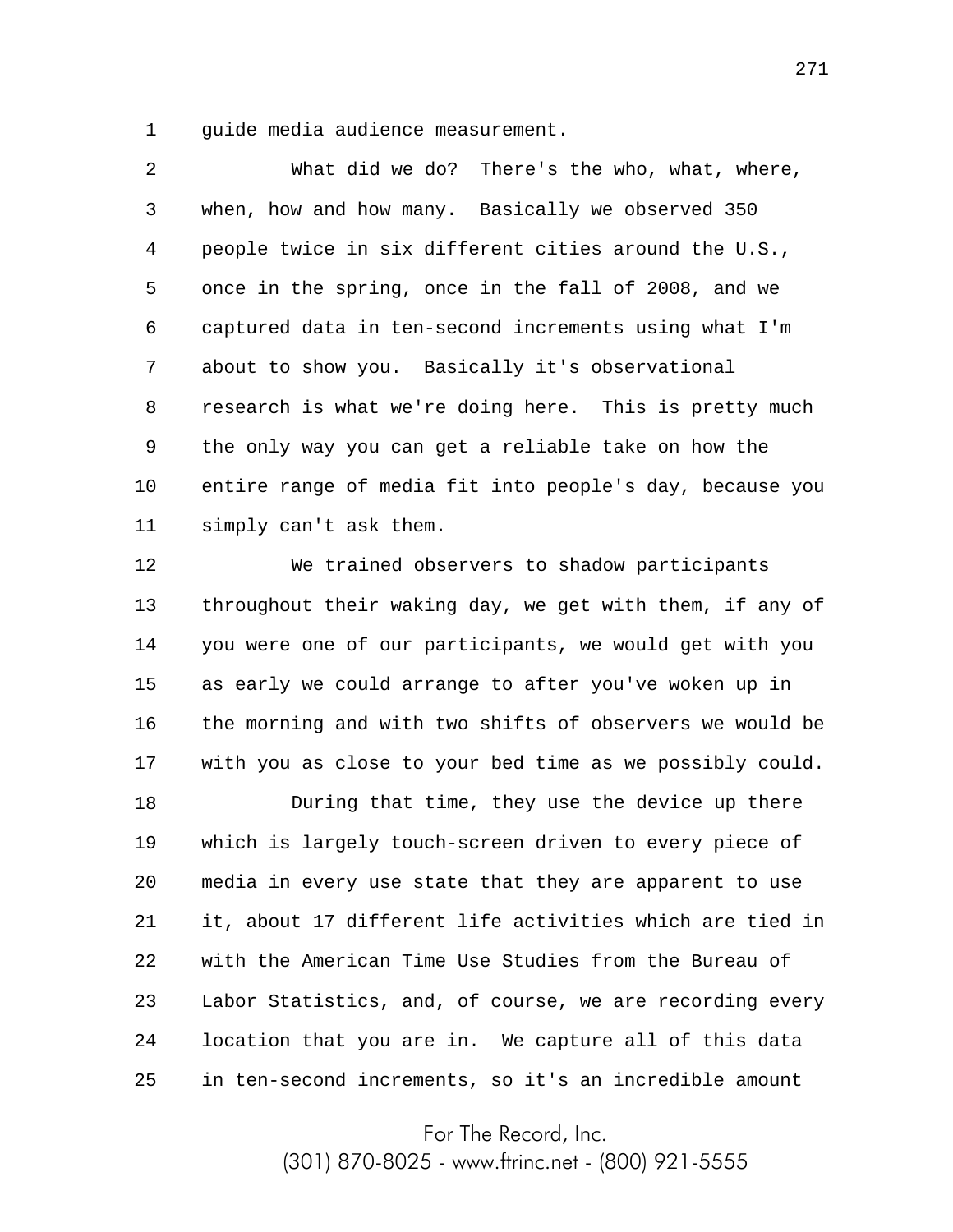1 of data with very, very fine granularity.

2 3 4 5 6 7 8 9 10 I am not going to dwell too much on this method any longer, but if anybody wants to talk about it later afterwards. What it does is give you incredible detail about how the procession of media through a person's day pans out. The secrecy of media, as well as concurrency. Those are just some of the codes that we pick up, so as you can see, even on the phone, there's like nine different ways of using your phone and we have to trunk out all of those.

11 12 13 14 15 16 17 When you look at the media ecosystem, this is some of the things that you start to pull out here, this scatter. Now, normally at this point I go wandering around away from the microphone, waving my arms about a great deal, but obviously that is not going to work for the webstreaming, so I am not. I will probably wave my arms because I do anyway.

18 19 20 21 22 23 One of the conventional things if you watch television anymore, you do see that live TV is still, as I said earlier, the 800-pound gorilla in the room. But also, look at where computing and Internet, web, email and all the rest of it are in this group in the middle here.

24 25 Now, some of these things are trending from previous studies, they're going up, some of them are

For The Record, Inc.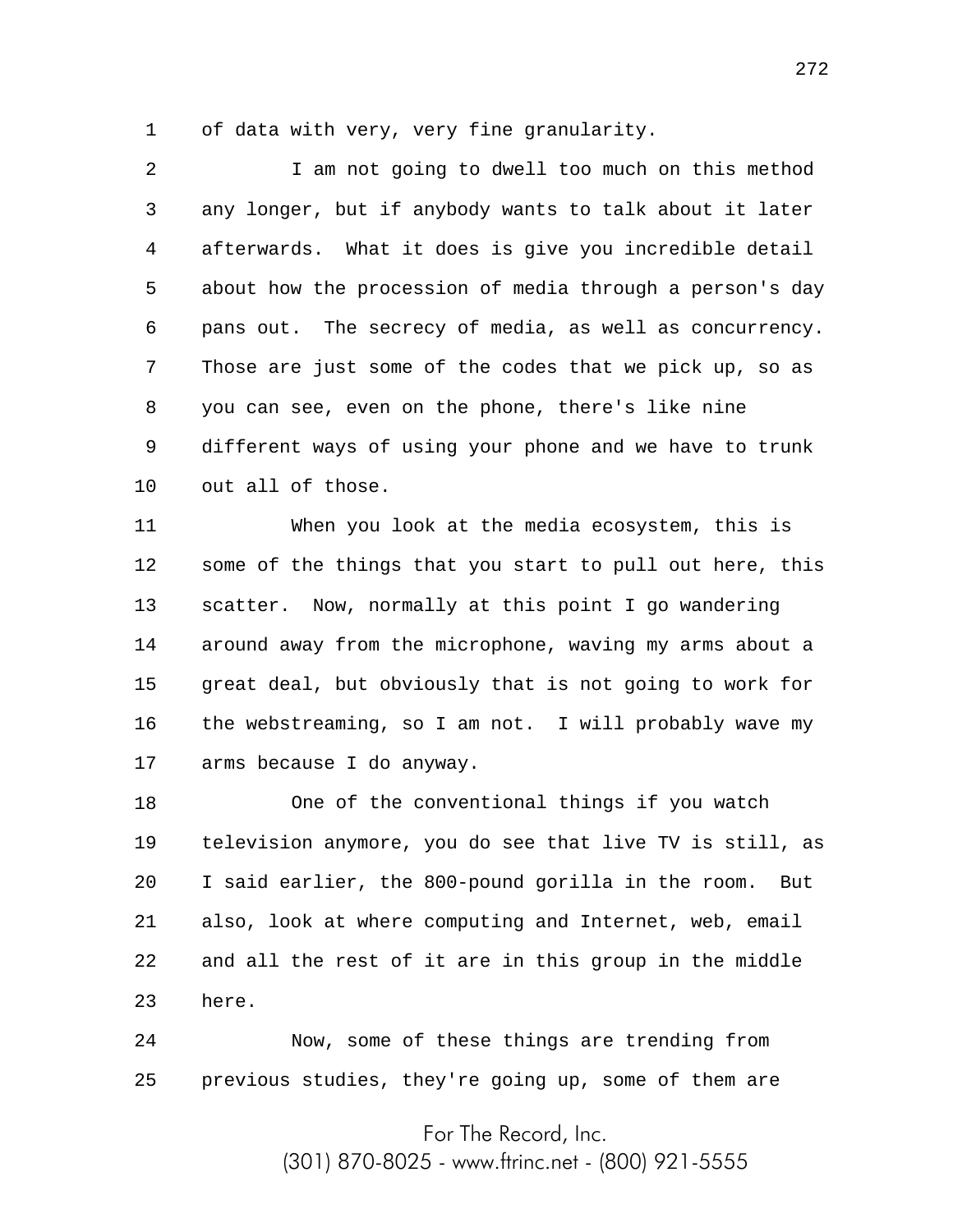1 2 3 4 5 6 staying still, some of them are declining very slightly. This, as I said before, is general population and it includes nonusers. But you do get an idea of kind of a map of the average day in a general population sample for use of different media. Now, this is about time spent with the media.

7 8 9 10 11 12 So, the vertical axis is, again, as I've said before, it's about the percentage of people in the sample who used any of these media during the day they were observed. The horizontal axis is the average minutes per user of those same people who used it during the day.

13 14 15 16 17 So, you get an idea that land line phone is quite high, somewhere less than now, probably about 40 minutes on average people would be on the phone, not for one call, obviously, but for several. Mobile is slightly lower than that in terms of reach and so on.

18 19 20 21 22 23 Now, that line around there really gives you what could be thought of as an amused footprint. That's really the area of opportunity when you look genuinely across platform in an average person's average day. All of these media carry one way or the other some form of news content.

24 25 Now, we're not saying that the people in this study access news on the day of observation in each of

For The Record, Inc.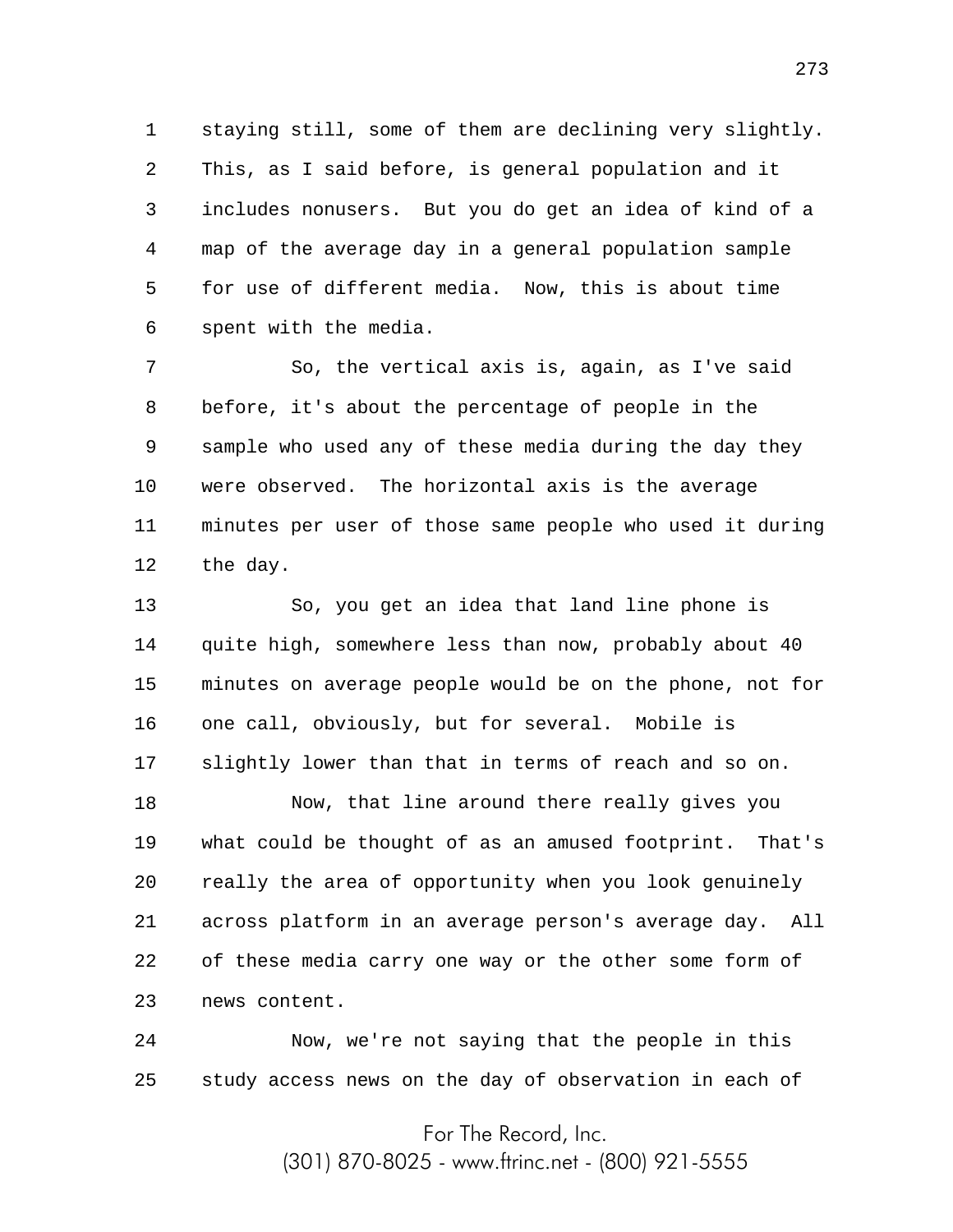1 2 3 4 5 6 7 8 9 10 these, but what it does do is draws out the footprint, if you will, with that other little area down there like other media which you could think of as out-of-home media, which was a reference on this morning's panel, for time that could be spent with news content in any of those media. That's really the territory that journalism has to play for, in different forms. Of course, they're very, very different media. So, what one is actually looking at is repurposing content for different areas.

11 12 13 14 There I would also just show you news programming within television with reference to sports and other forms of programming. Similar sort of concept.

15 16 17 18 19 20 21 22 23 Now, that website, researchexcellence.com, is a website for the Council of Research Excellence. If you are interested in finding loads more data, there is an awful lot of data there, presentations and technical appendices and so forth which can inform your deliberations as you think about just where your consumers might be throughout the day. Hopefully that will give us a few topics of conversation as we lead into our panel.

24 25 With that, I will be silent. Thank you very much, indeed.

For The Record, Inc.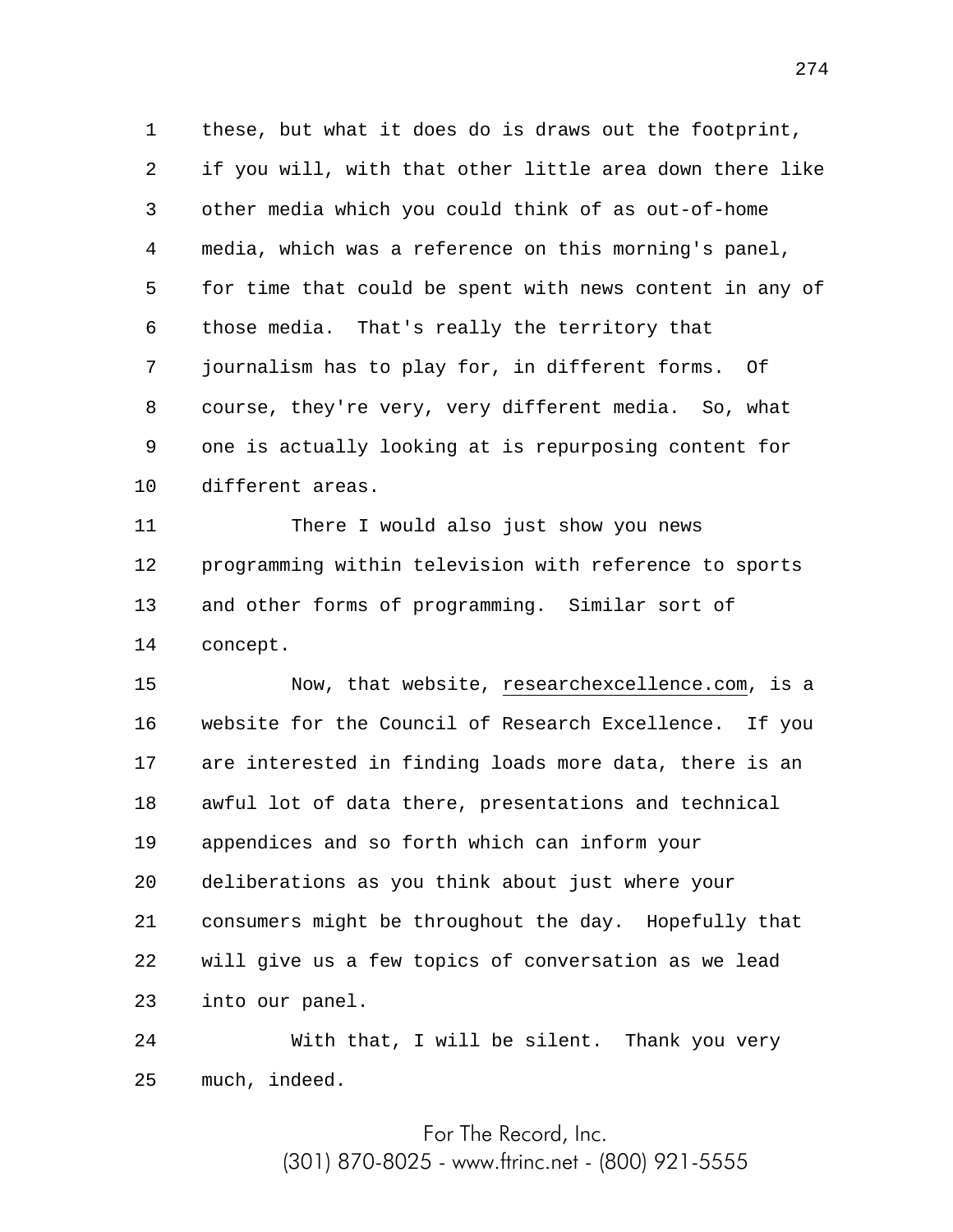## 1

## **(Applause.)**

2 3 4 5 6 7 8 9 10 11 12 13 14 15 16 17 18 19 20 21 22 23 24 25 MS. DeSANTI: Thank you very much, Mike. Next we will hear from Susan Athey, who is a Professor of Economics at Harvard University, she advises businesses and governments on the design of option-based marketplaces and she currently serves as a consultant to Microsoft in the role of chief economist focusing on online advertising markets. Susan? MS. ATHEY: Thanks very much. I am very grateful to the FTC For including me in the program today. I am speaking today with my academic hat on, reporting on economic theory models that I've studied in my academic work, and as such my comments don't reflect the views of any institution. What I would like to do today is to spend my time laying out some economic concepts that sometimes get confused in contemporary discussions in the media in the hopes of making the policy discussions more precise, and I will be trying to react to a number of the teams that came up during the day today. The first set of economic forces that I think are important to clarify and understand are sort of really basic econ 101 forces in the news media business,

For The Record, Inc.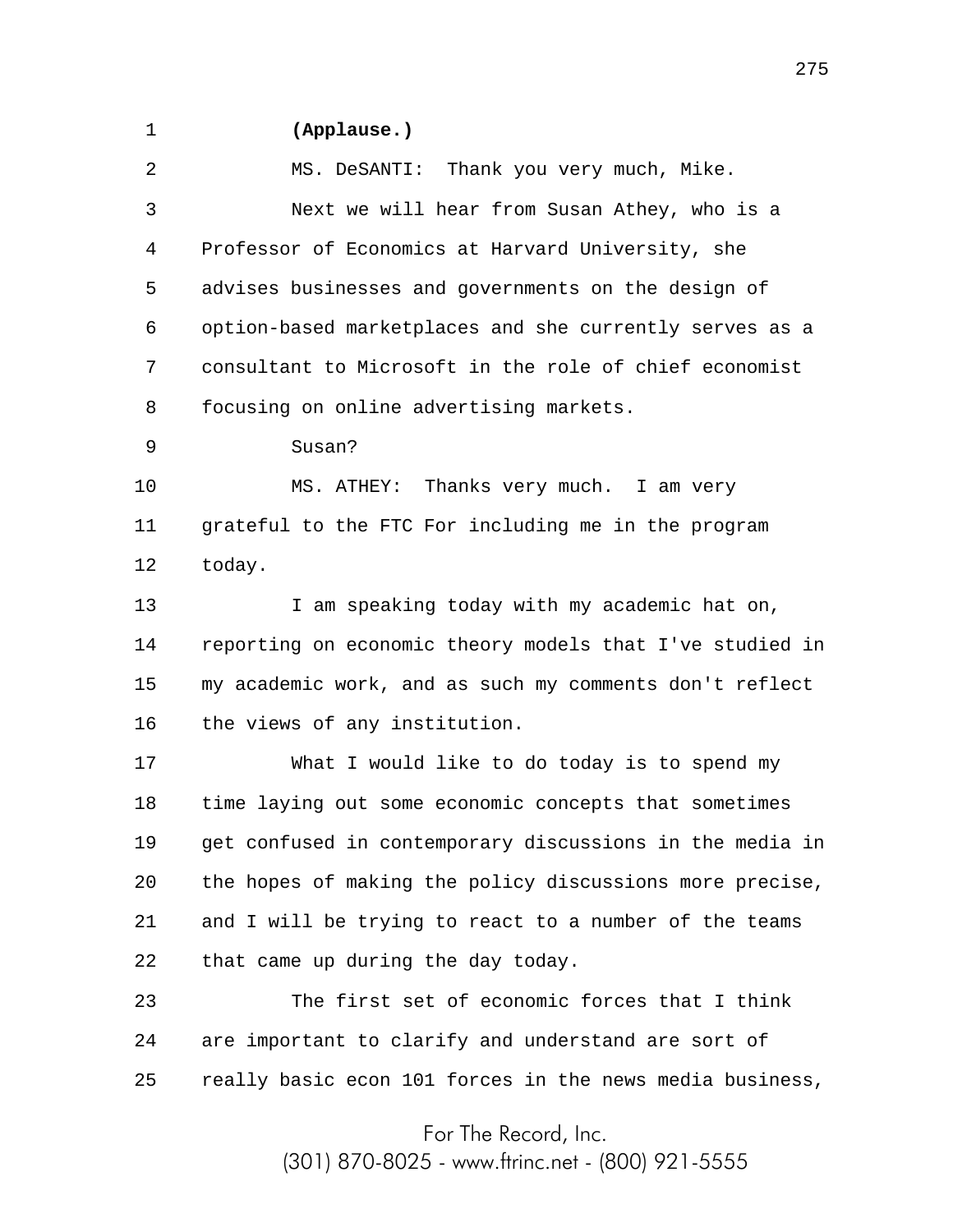1 2 3 basic supply and demand. But they're actually quite confusing in this marketplace, because there are many constituents, and the effects can be quite subtle.

4 5 6 7 8 9 10 11 On the supply side, in particular, there's often confusion about the number of websites or the available space versus user retention. User retention in the end is fundamentally limited, and we can have the number of websites growing without bound, but consumers aren't going to spend 30 hours in a day viewing advertising. So, that's a really fundamental constraint that I think gets less attention than it should.

12 13 14 15 16 17 18 19 20 21 Commentators also mention that new sites don't need new Internet traffic, but they may not be exactly precise. Advertising dollars in principle should follow the users if the users can be identified, understood and duplicated. Duplicated advertising can be avoided. But advertising in practice are moving more slowly, but there's a reason to think as the industry matures and as we get better at measuring and understanding the effectiveness of online advertising, that the dollars can follow the users.

22 23 24 25 The second set of economic forces are sort of more modern economics, the economics of platforms markets, where platforms bring together groups like users and advertisers, and often one group like users or

For The Record, Inc.

(301) 870-8025 - www.ftrinc.net - (800) 921-5555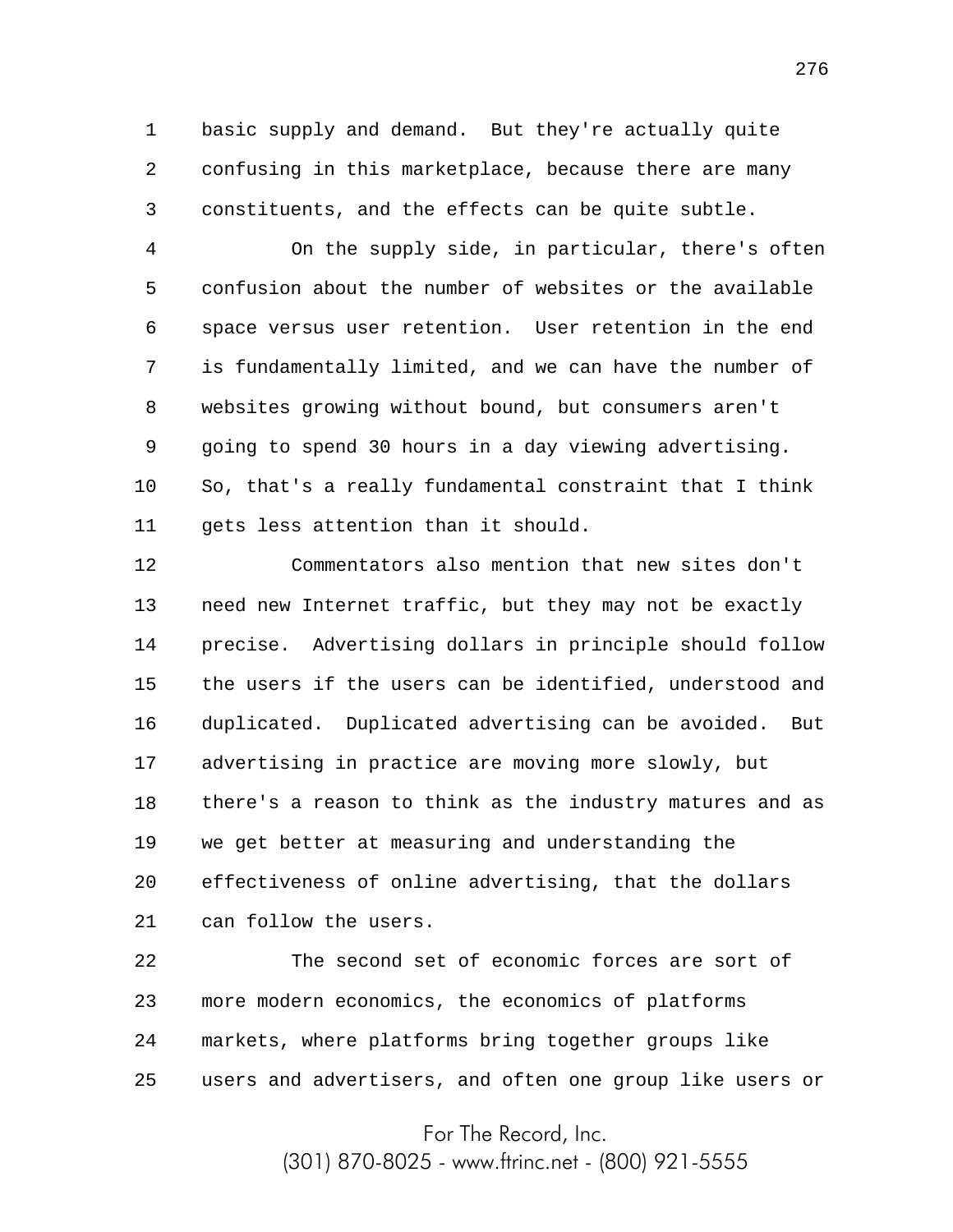1 2 3 4 5 readers attracts another group, the advertisers. In such markets, the economics suggests that you reduce the prices for the most sensitive side for the market, and the side that has the most important impact on drawing in the other side.

6 7 8 9 10 11 In this case, that would be the consumers. The basic economics lead to phenomenons disparate as ladies night in the bar, free Yellow Pages, free Google, free Bing, all sorts of free content. There's really fundamental economic forces pushing towards the price of free for the users.

12 13 14 15 16 17 18 So, the economics will say that in the media, free is often going to be more profitable than paid. But that's because consumers are price sensitive. Especially if you have nondifferentiated content, charging a small price is going to be a massive decrease in your traffic. Also because losing consumers loses advertisers.

19 20 21 22 23 24 25 So, then, of course, the concern that has come up over and over again all day is we've got a problem here, because free isn't enough to cover our fixed costs, but if free is more profitable than paid and free is not enough to cover your fixed costs, then you've got a problem, and you have two options. You can cut your fixed costs, or you can grow. Okay?

> For The Record, Inc. (301) 870-8025 - www.ftrinc.net - (800) 921-5555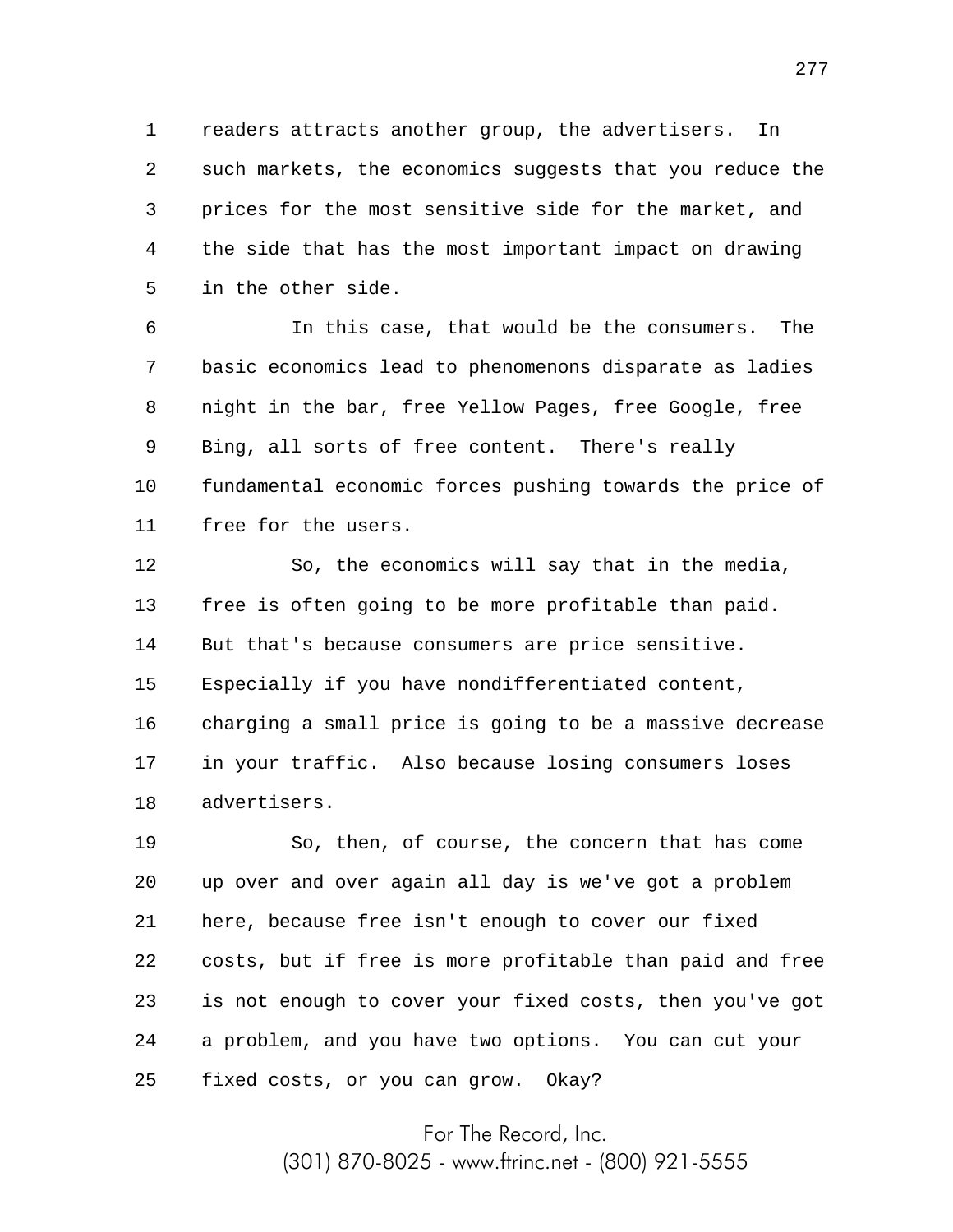1 2 3 4 5 6 7 8 9 10 11 Those two, those two ways will get you out of the problem. Of course, cutting costs, trying to embrace free content, I think Arianna talked about that quite eloquently, growing that itself involves large fixed cost investments, often. Making better quality, more unique content is actually quite expensive. That's going to create strong pressure for consolidation, and for concentration. That implies that regulation from entities like the FTC will play a central role in how the industry develops, but the pressure is going to be there.

12 13 14 15 16 17 18 19 20 21 22 In response to Rupert Murdoch's comments this morning, I thought it was kind of interesting why people should pay for content, in some sense the economics says it doesn't matter that the content is expensive to produce, nor does it matter that it's valuable to consumers. Google and Bing are valuable, they're expensive to the tune of a couple of billion dollars, but the business model is that they should be free, even in Europe where Google has 95 or 98 percent market share, depending on the country, they don't charge for search services.

23 24 25 Now, part of that, it's just like the classic Yellow Pages, when the Bell had a monopoly, they didn't charge for the Yellow Pages. It was better to get the

For The Record, Inc.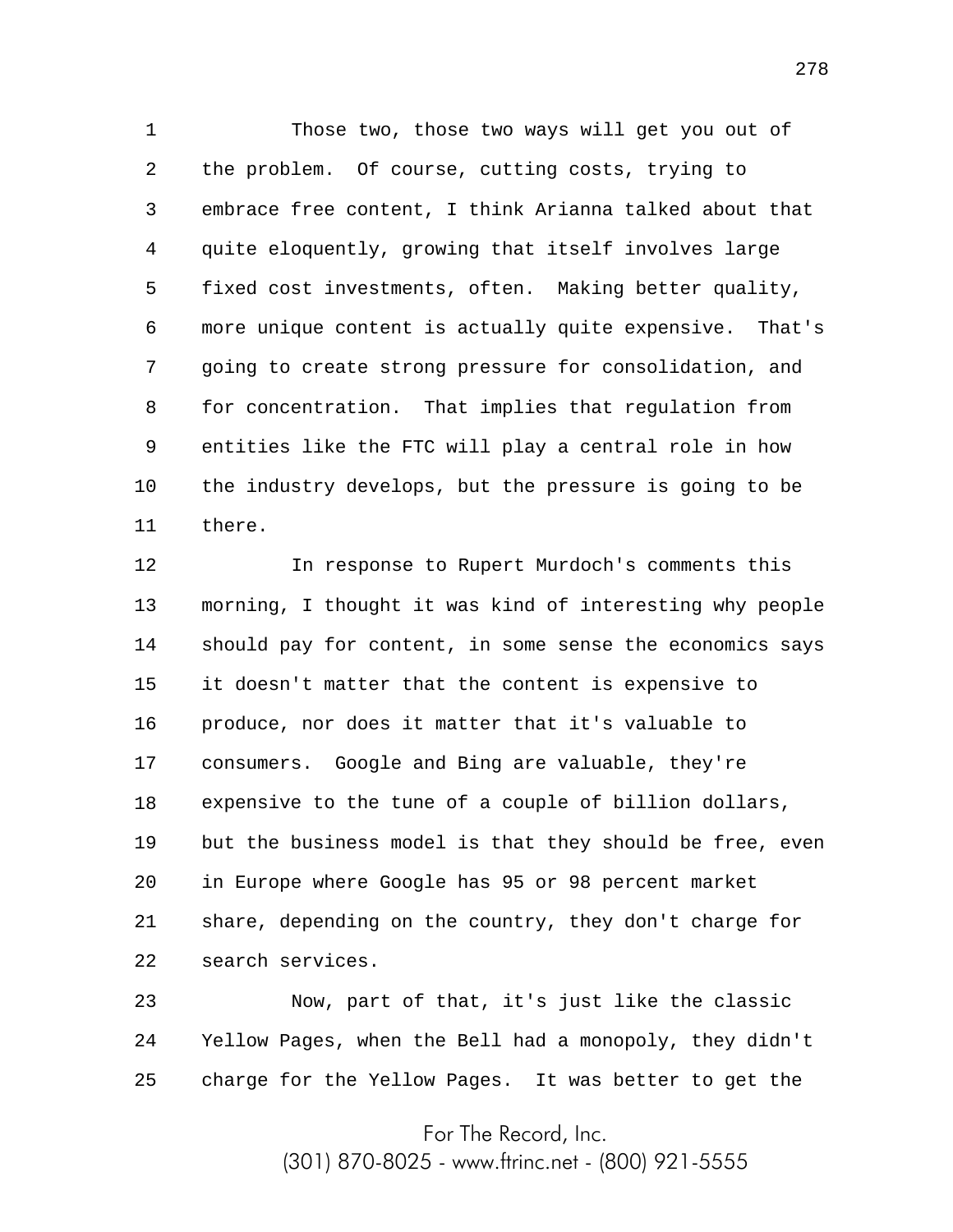1 2 Yellow Pages in front of more consumers and monetize with advertising.

3 4 5 6 7 Of course, what does matter in this calculation of whether you would charge, you don't charge for the Yellow Pages, because it's so much more valuable to get that book in front of the consumers, the advertisers are willing to pay for it.

8 9 10 11 12 13 14 15 16 17 For some content, if you're differentiated enough, and if charging doesn't decrease your consumer base enough, and if reducing your consumer base won't cause your advertiser base to go away, then perhaps it makes sense to charge, and the Wall Street Journal, of all publications, fits those conditions the best, but unfortunately, not a lot of other content has all of those characteristics, and so it doesn't strike me as the solution that's going to help the great mass of the news media.

18 19 20 21 22 23 24 25 So, here's a slide that sort of represents a picture of the old world. The publishers are going to deliver a well understood, stable, tailored audience to advertisers. The advertisers know what they're getting, they understand it, they learn it, they can measure its effectiveness, and the newspapers have little competition across cities for either consumer attention or advertising dollars, and in some sense, you can think

For The Record, Inc.

(301) 870-8025 - www.ftrinc.net - (800) 921-5555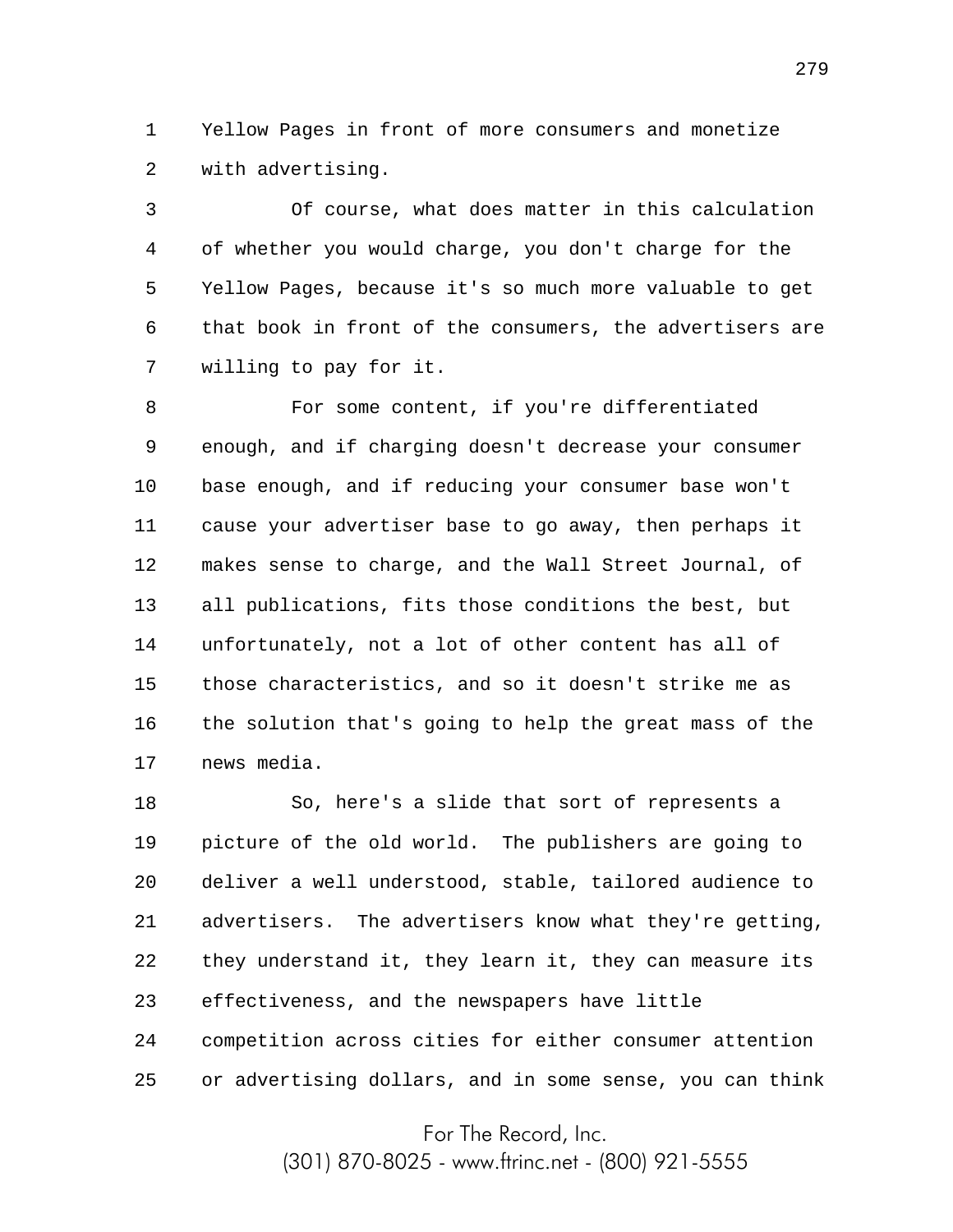1 2 3 4 of the old newspapers having a monopoly over their consumers, they had high margins and we had regulatory oversight to try to prevent them from getting even more concentrated.

5 6 7 8 So, now here's the first picture of a new world, and what I'm going to do is bring in different features of the new world one at a time to try to isolate their impacts.

9 10 11 So, the first change I want to focus on is the change from online browsing, we call it multihoming in economic theory. You're visiting multiple places.

12 13 14 15 16 17 18 So, what does that do? Well, the first thing to remember, again, is that consumers still have limited time. So, there's still a constraint on the amount of ad space that's available. The effective ad space. The consumer is only going to be reading news a certain amount of time a day, it's just they're dividing that time among a larger set of outlets.

19 20 21 22 23 24 25 So, what does that do? It's going to, in principal, reduce the effective supply, because as consumers move around the websites, they can see the same ad twice, and the ad impressions are less effective. In addition, the publishers no longer know their users, and so they do a much worse job matching the ads to their pages.

> For The Record, Inc. (301) 870-8025 - www.ftrinc.net - (800) 921-5555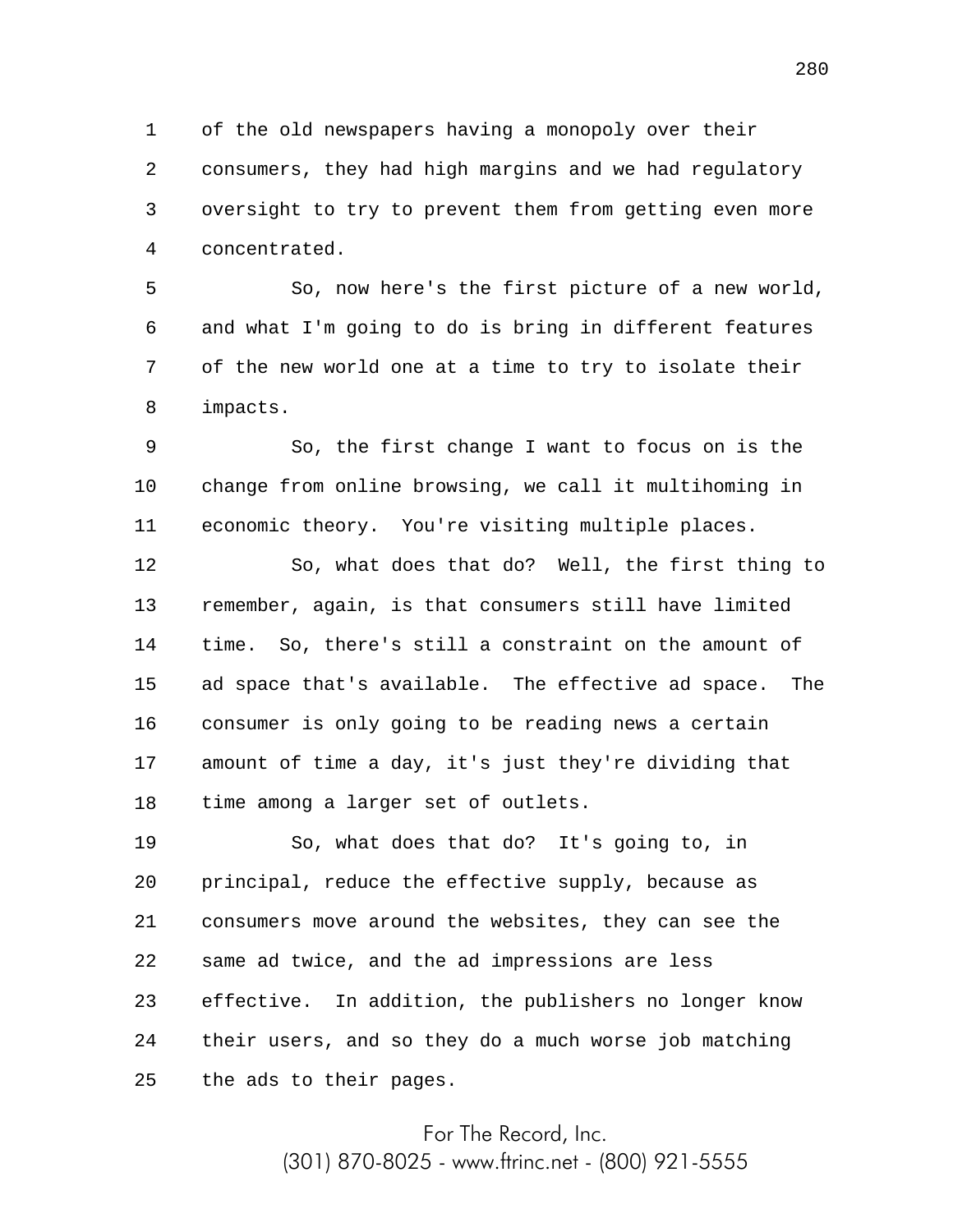1 2 3 4 5 So, when you think about why the web surfing traffic is not monetizing as well, a lot of it has to do with the fact that you don't understand your audience and that advertisers don't understand the audience and it's much harder to do the matching.

6 7 8 9 10 11 On the advertiser's side, the advertisers have fixed costs of engaging with publishers and learning their audience, and so as consumers multihome, not all advertisers will compete to appear in front of all consumers. That's going to reduce the demand, in a sense, for advertising.

12 13 14 15 16 17 18 19 On the publisher competition side, we've got increases in competition on both sides. On the consumer side, you have to compete for your consumers, and that's going to potentially require greater investments. What we're going to see is people trying to spend more to grab market share away from each other, at the same time that's going to have economies of scale, and again, create pressure for concentration.

20 21 22 On the advertiser side, now we've got different outlets, multiple outlets who all see the consumer in basically the same context and the same space.

23 24 25 So, instead of the Washington Post having a monopoly on Washington consumers, there are lots of places to reach those Washington consumers now, and that

For The Record, Inc.

(301) 870-8025 - www.ftrinc.net - (800) 921-5555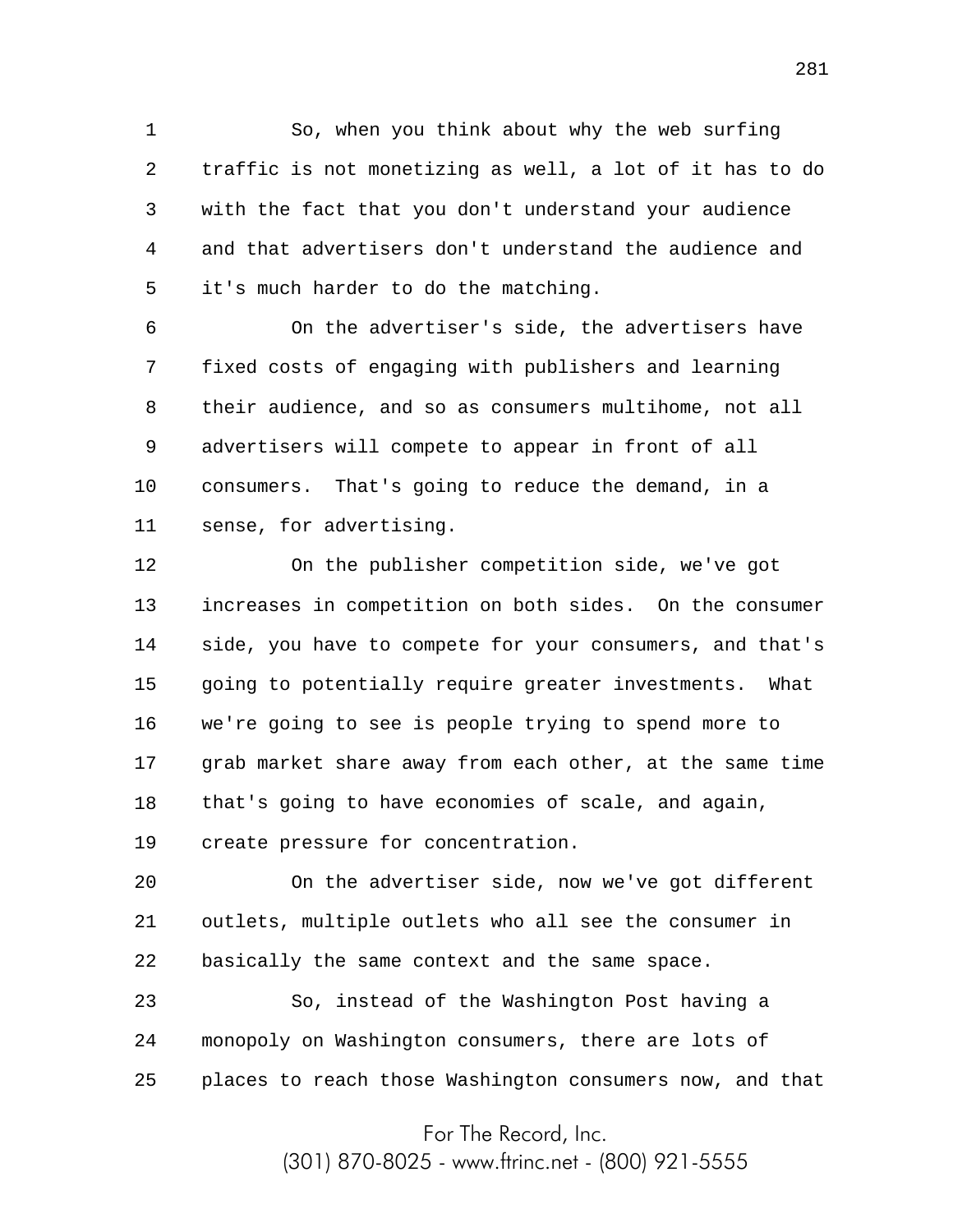1 puts downward pressure on price.

| 2              | What does this all add up to? Lower ad prices,           |
|----------------|----------------------------------------------------------|
| 3              | less efficient advertising and redistribution of         |
| $\overline{4}$ | eyeballs towards those who provide attractive content    |
| 5              | which creates greater concentration at the high end.     |
| 6              | Of course, that's just multihoming against               |
| 7              | existing media. One of the big problems we have for the  |
| 8              | publishers, or biggest perceived problems, is the advent |
| 9              | of all this other content, which is going to compete for |
| $10 \,$        | eyeballs. I agree that this is a big problem. If you     |
| 11             | lose eyeballs, you're going to lose customer attention   |
| 12             | and that's going to be very bad for revenue.             |
| 13             | On the other hand, we have to think about what           |
| 14             | the nature of that competition is coming from.<br>Ιf     |
| 15             | things like blogs and YouTube and Facebook take people's |
| 16             | time but actually doesn't provide effective advertising  |
| 17             | space, in a sense it's reducing the effective supply of  |
| 18             | advertising. If people are substituting away from        |
| 19             | places where they used to see effective ads and now      |
| 20             | they're spending time in context where advertising is    |
| 21             | not as effective, in fact, that can be good for prices   |
| 22             | for the remaining media.                                 |
| つつ             | $\alpha$                                                 |

23 24 25 Of course, as several other speakers highlighted, that's only part of the problem. The other ways that users are multihoming can lead to unbundling

> For The Record, Inc. (301) 870-8025 - www.ftrinc.net - (800) 921-5555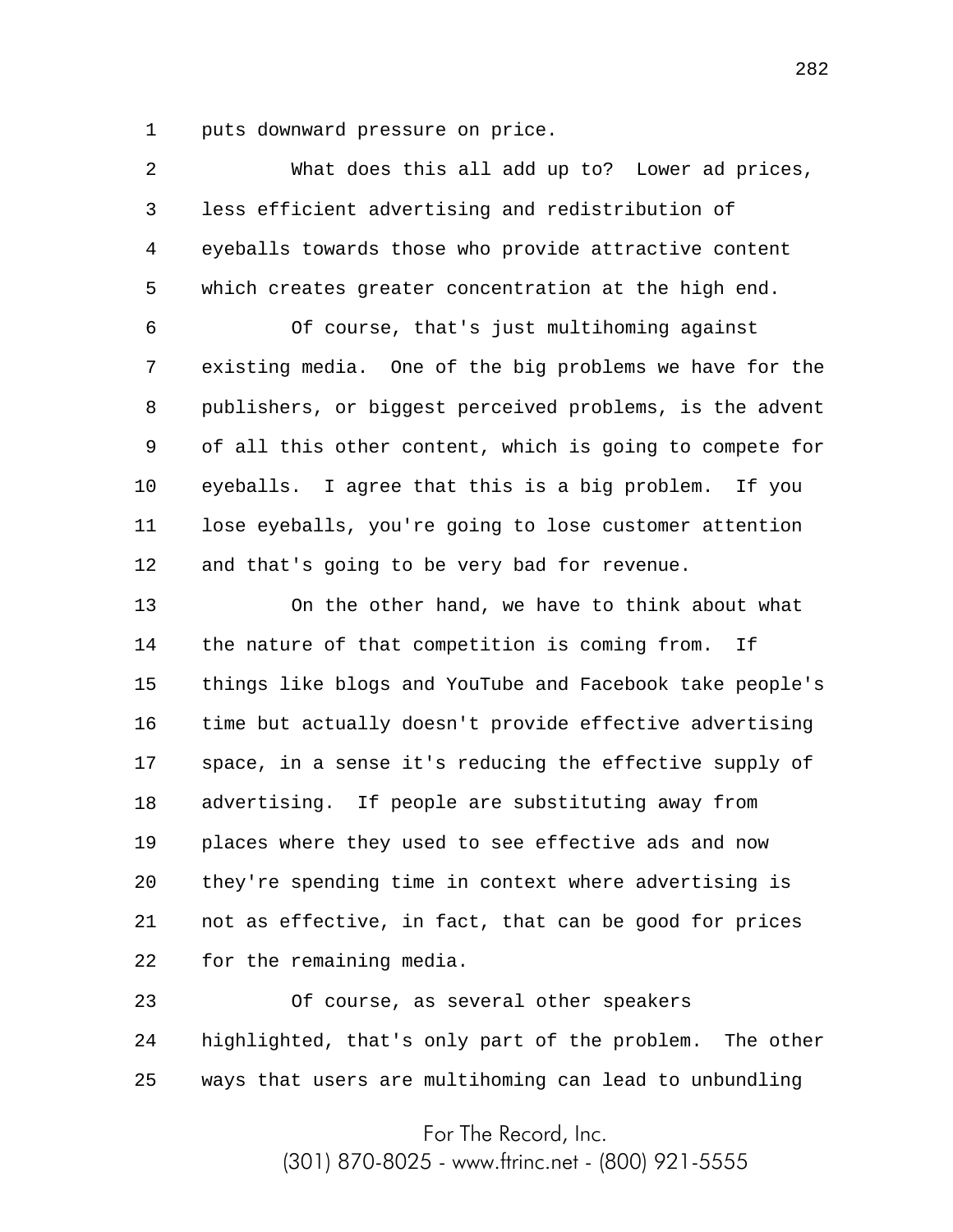1 2 3 4 5 6 of very profitable content. Craig's List, Monster, sports, movies, auto, city hall coverage. If all of those things go to blogs and that was driving your advertising revenue, then you're in trouble, and in some sense, it's that unbundling that may be more of the problem than just the direct competition from the blogs.

7 8 9 10 11 12 13 14 So, now the scene gets even more complicated, and my slide is actually intentionally cluttered to illustrate how complicated it is to think about all this and keep it in your head. In this slide, the ad platforms have come in to save the day. They have solved a lot of the problems by the multihoming, like emphasized earlier, they help publishers sell audience in an environment where they know their users less well.

15 16 17 18 19 20 21 22 23 24 25 Their users are coming in from many sources, but the ad platforms can allow you to provide information. They can offer tools for tracking consumers, avoiding the duplication of impressions problem. They can also increase demand by lowering the fixed cost of advertisers to reach small publishers, but they also create a lot of challenges for traditional publishers because they increase the supply of effective ad space. Now, bloggers and Facebook are potential more effective vehicles for advertising and so the supply of space has grown. In addition, they make it potentially

For The Record, Inc.

(301) 870-8025 - www.ftrinc.net - (800) 921-5555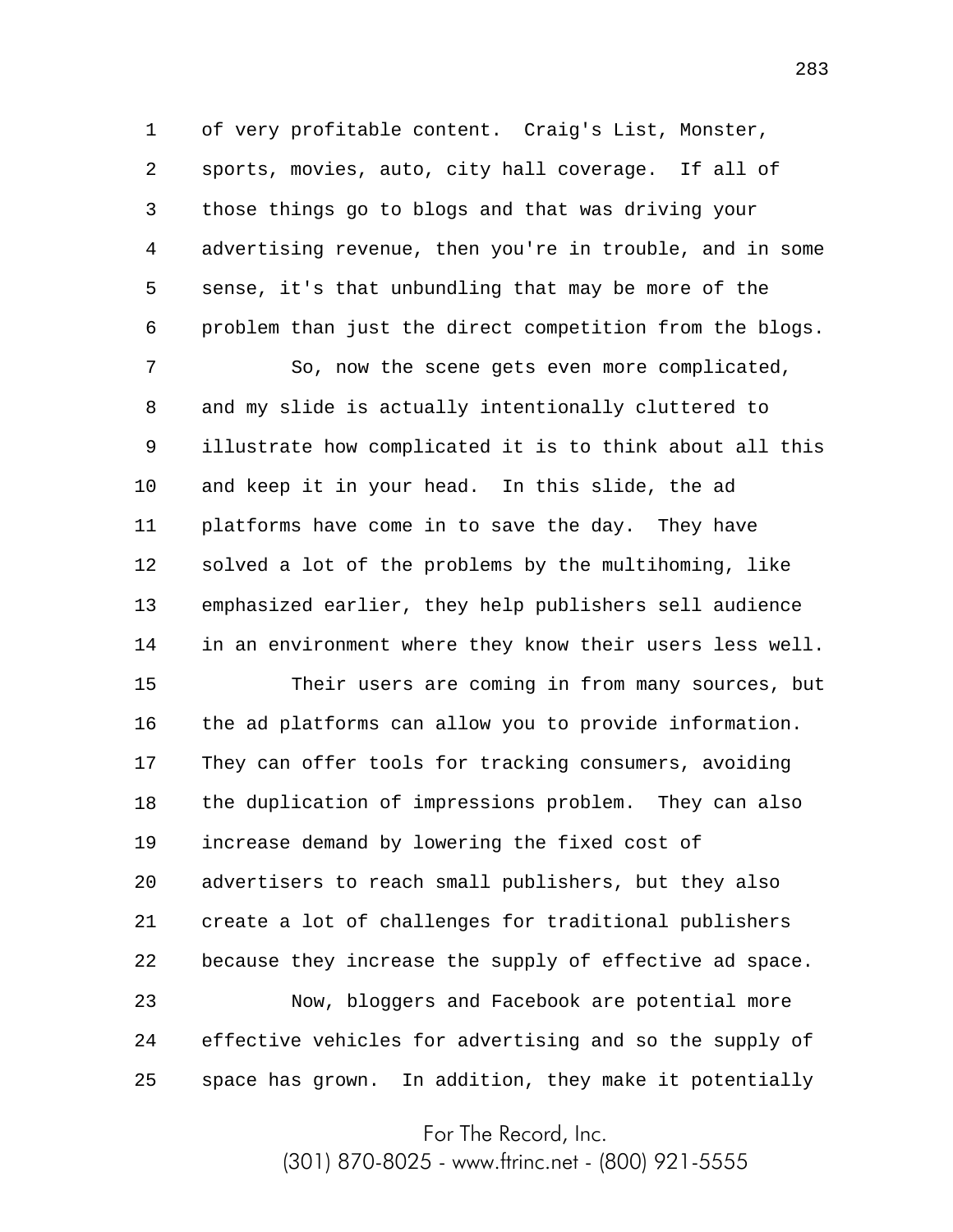1 2 3 4 5 6 easier for the advertisers to shop for different publishers, they in some sense will facilitate competition among publishers for the same advertiser, the same advertising dollars, to make it easier to buy the same users in different places. So, that can be problematic for publishers.

7 8 9 10 11 12 13 14 15 16 17 18 Finally, while targeting is going to increase the advertising, there are some limits on the efficiency of targeting to indefinitely increase revenue from advertising. The more finely we chop up the targeting buckets, the thinner is the advertiser competition. You see that empirically and it's a very important constraining factor on how much targeting is going to help monetization in the industry. It's going to be an interesting thing to see how it plays out empirically as to what the limits are in terms of how finely we can divide up our users into different buckets while still keeping thick markets for the advertising dollars.

19 20 21 22 23 24 25 The ad platforms also shift the balance of power, and the focus of the value added, because they own a lot of the consumer information, not the publishers, and they also are going to determine how much profit to keep and how much to share with the publishers. Thus competition among the platforms is really crucial in the perspective of the publishers.

For The Record, Inc.

(301) 870-8025 - www.ftrinc.net - (800) 921-5555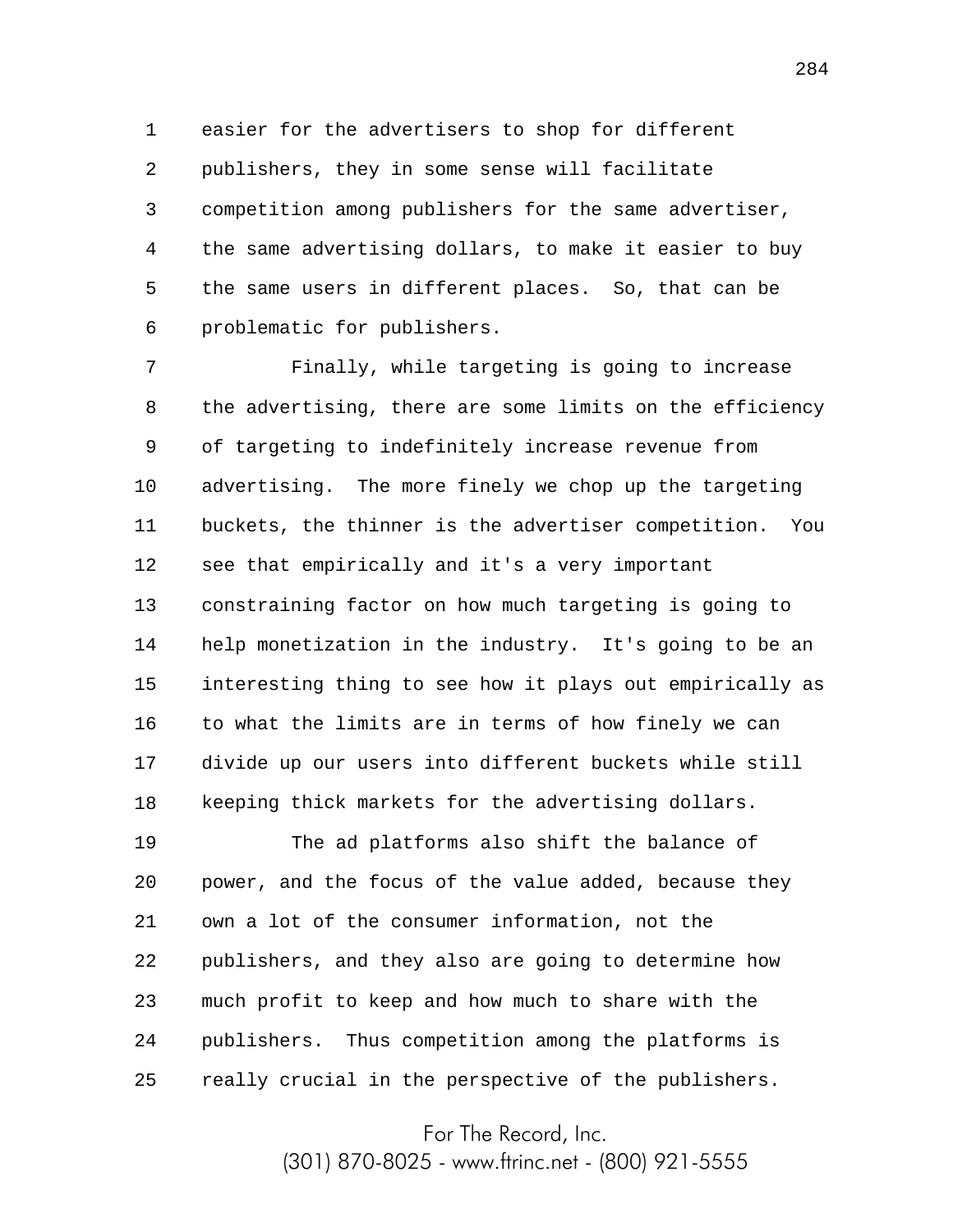1 2 3 4 If the platform is making the match and creating the value, if they know your consumer and not you the publisher, what's going to guarantee that you receive the value?

5 6 7 8 9 10 11 12 13 14 15 Finally, our best friend in this room, Google News, hits the scene, and comes between the consumer and the publishers. What's the role of the aggregators? As we heard from Google earlier in the day, the aggregator model attempts to search a large number of sources and redirect traffic to the publishers sites. In terms of ranking, one thing that I know very well from working with search engines is how data intensive and how difficult it is to provide good rankings. So, use user feedback and find exactly the right content to put at the top of the screen.

16 17 18 19 20 21 22 23 It's natural for a company like Google to be in that business, search engines are pros at that. Another thing that an aggregator does is it has a limited number of links to show and that's going to make publishers vie to get those coveted links and to get that traffic, which, of course, is not so great for publisher bargaining power if they have any designs on sharing in revenue streams and so on.

24 25 So, competing aggregators can potentially give publishers more bargaining power, at least very large

For The Record, Inc.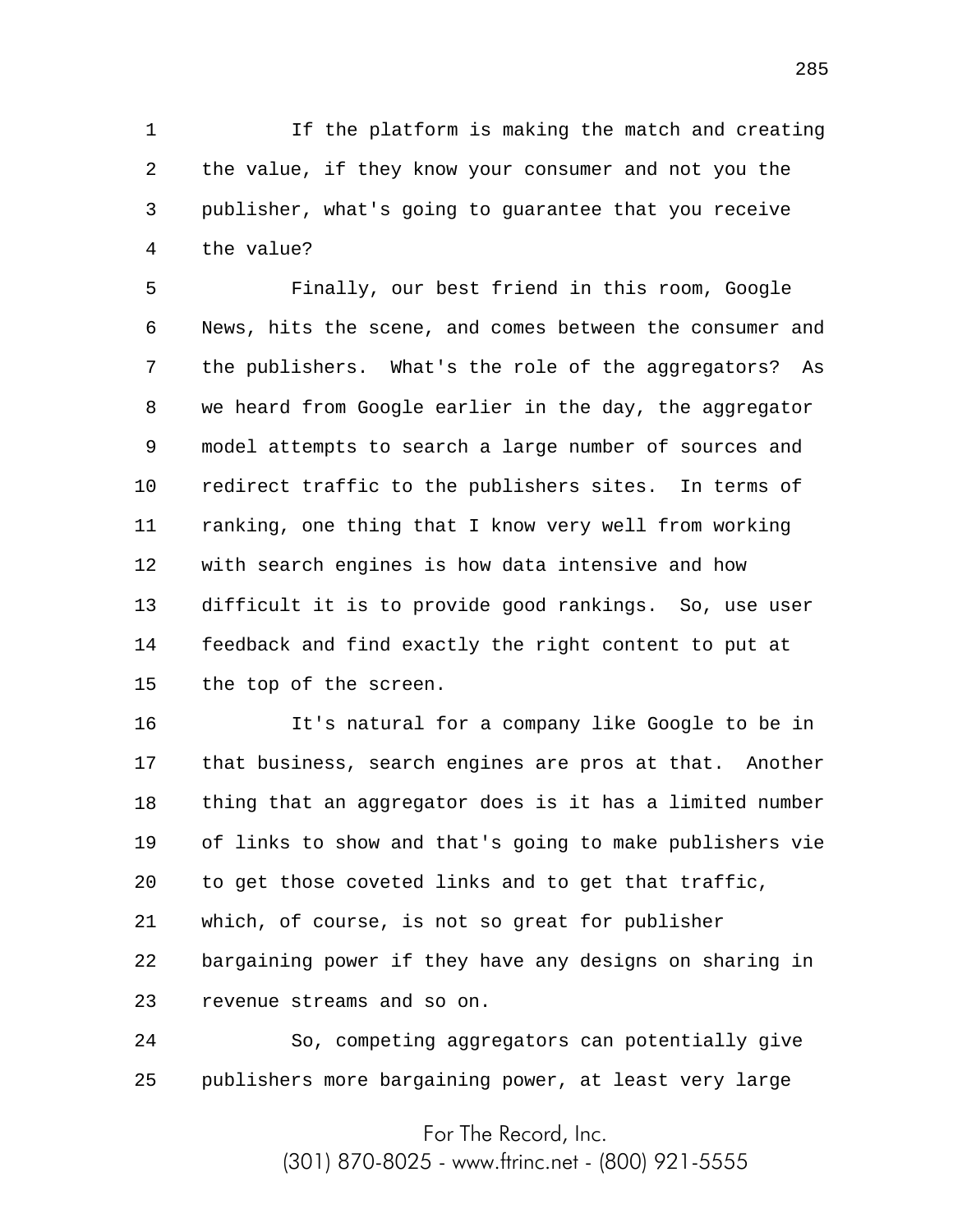1 2 3 4 5 6 7 8 9 10 publishers, since the aggregators would risk losing traffic to competitors. If you had two aggregators that provided really similar quality content, then if one of them had content that the other didn't, that would be something worth paying attention to from the aggregator's perspective and you could potentially as a publisher extract some value from that. But that really requires balanced competition among the aggregators and it's a much harder proposition when there is one dominant aggregator.

11 12 13 14 15 16 17 18 19 Now, if that's the case, we can also imagine publishers being tempted to fill this vacuum themselves. Of course, that's going to raise regulatory concerns and as well, the scale aggregation business is actually quite a difficult one to enter. There's large fixed costs, there's a lot of economies of scale in just learning to use the data to predict clicks on different types of links and that's a very expensive business to do well at a large scale.

20 21 22 23 24 25 So, a big problem for traditional publishers with this model is that it greatly increases multihoming. As a result, they no longer understand their users very well at all, nor can they bundle content. That's why we see things of the 1.7 million readers of the Milwaukee article that they're able to

For The Record, Inc.

(301) 870-8025 - www.ftrinc.net - (800) 921-5555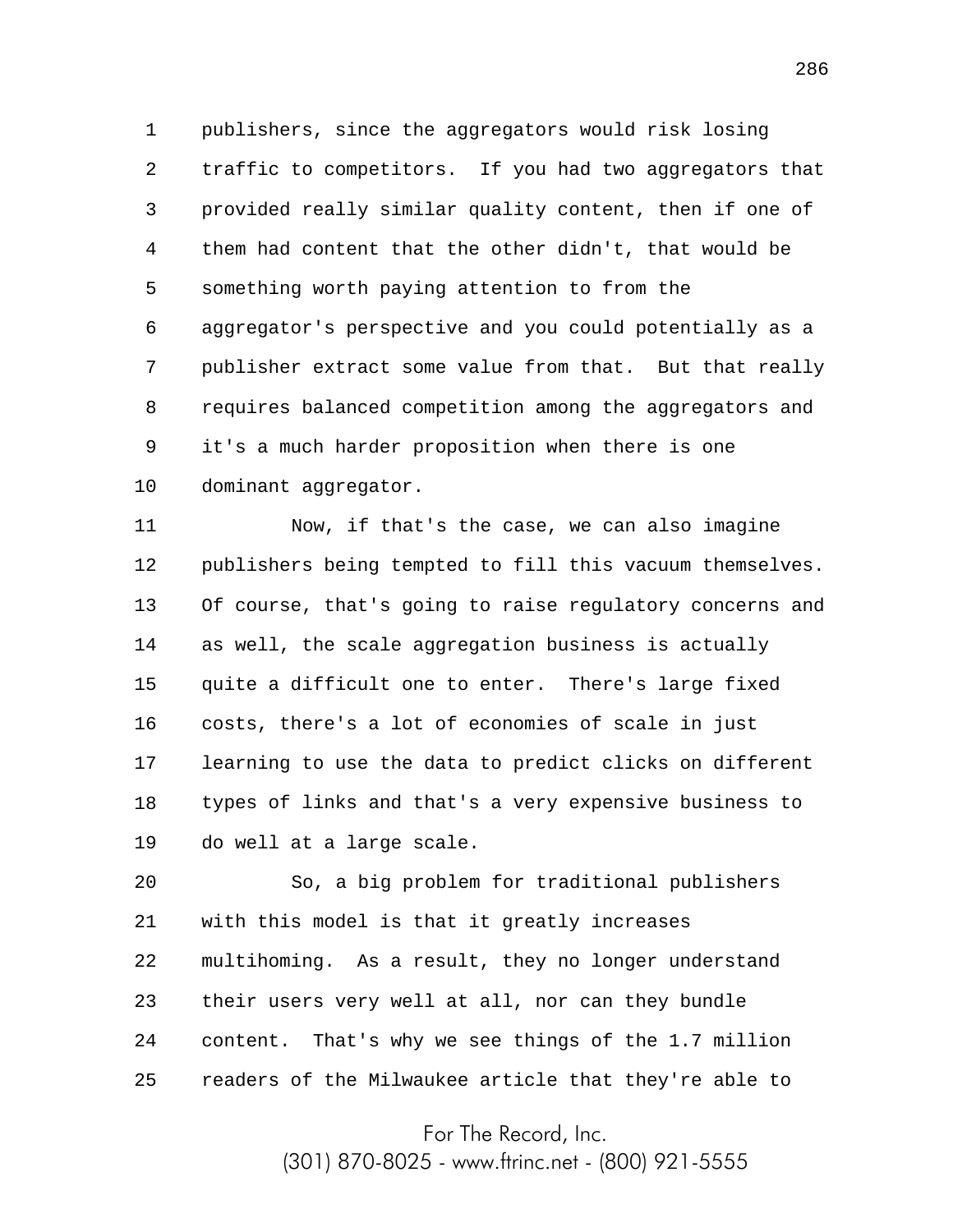1 2 3 4 5 6 monetize. So, that's where the ad platforms can come in again. The ad platforms are going to try to help save you from the problem created by the aggregators, okay, but we have to hope that the ad platform that saves you, in fact, is going to share the rents with you in a competitive way.

7 8 9 10 11 12 13 14 So, just to sum up, some of the economic forces, again I tried to make it in a stylized way to try and hold in mind as we're trying to sort all of these arguments. Econ 101 in the Internet, there are fundamental constraints of supply and demand don't change. In particular, the consumer time in the end is limited, so there's not just an infinite amount of supply out there.

15 16 17 18 19 20 21 22 Technology is going to change efficiency, it's going to change competition, it's going to make publishers face competition on all angles. They've got competition for consumers, they've got competition for advertising dollars, they've got aggregators competing with them to own the consumer and they've got ad platforms competing with them to own the information about the consumer.

23 24 25 So, they've got multifaceted competition, everywhere they look. The ad platforms will create amazing efficiency, but they will change the effective

> For The Record, Inc. (301) 870-8025 - www.ftrinc.net - (800) 921-5555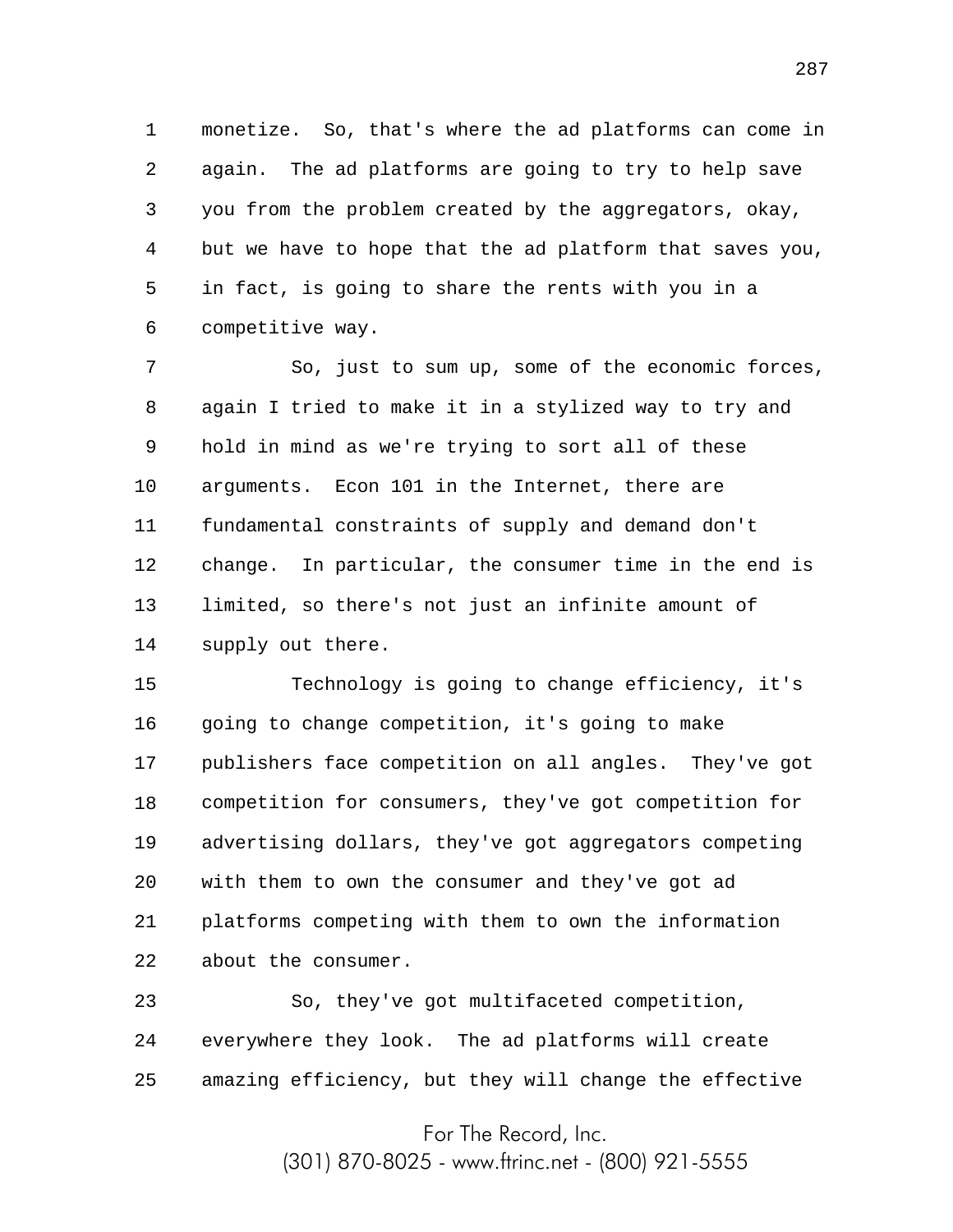1 2 3 4 5 6 7 8 9 supply and the effective demand. Competition will be key. The aggregators potentially will own the eyeball and the information, there's going to be strong economies of scale, which is going to make it difficult to enter and compete with them. They're going to encourage the use of ad platforms, and so again, competition is going to be very important, and publisher scale is going to help publishers bargain for rents, which will, again, create regulatory issues.

10 11 12 13 So, I think it's very salient that the FTC is trying to bring all these issues together in this conference, because it looks to me like they're going to have a lot of work to do in the coming years.

14 Thanks.

15

## **(Applause.)**

16 17 18 MS. DeSANTI: Thank you very much, Susan. I'm not sure whether we should be happy or alarmed by your predictions.

19 20 21 22 23 24 25 Next we're going to hear from David Evans, who is an economist who holds academic positions at the University of Chicago Law School, where he's a lecturer, and at University College London where he is executive director of the Jevons Institute For Competition Law and Economics and a visiting professor. He is also a managing director for LACG, an economic consulting firm,

For The Record, Inc.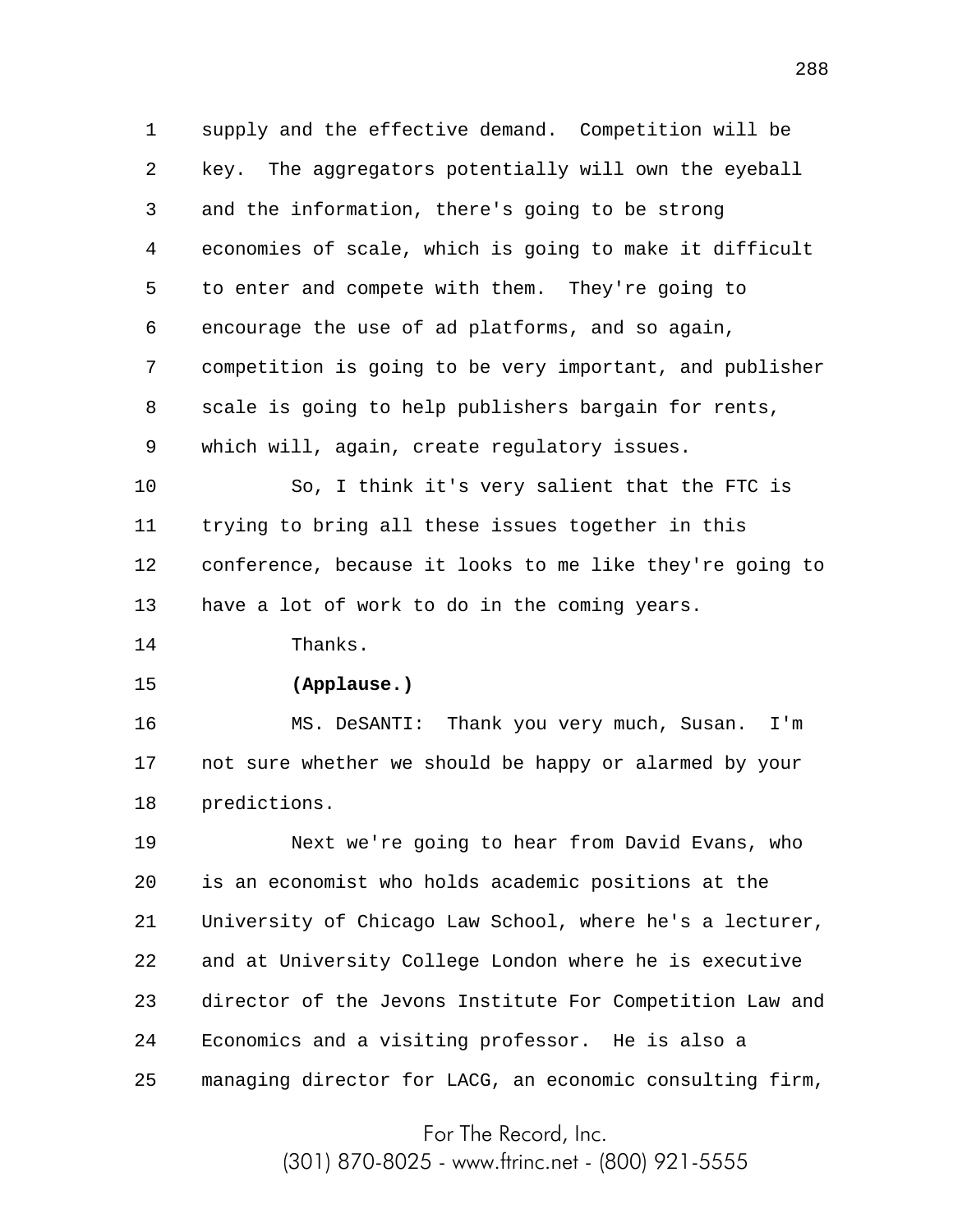1 and he has authored or edited seven books.

2 David?

3 4 5 6 MR. EVANS: Thank you very much, Susan. Thanks a lot to the FTC, to Chairman Leibowitz and to you for having me here today. Let me make sure that I can get the slides going here.

7 8 9 10 11 12 13 14 So, I'm in a tough spot here, because after, what, eight hours, I think, almost anything you could possibly say has probably been said. Susan took away all my two-sided market stuff. Jarvis, I don't know if he's still here, took away my punch line, so, virtually everything you're going to hear I guarantee you you probably heard somewhere during the course of the day today.

15 16 17 18 19 20 21 22 So, you can take it more or less as a summary speaker. So, let me give you my bottom line. I'm going to stick to the topic of newspapers and journalism. My view is the newspaper business, as we think of it as a supplier of journalism, traditional journalism, and as an advertiser, intermediary, that business, I really think is going to continue to shrivel, that's a theme that we've heard echoed through the day.

23 24 25 I think the big unknown for all of us is whether the newspaper industry turns out to be the typewriter or whether it turns out to be like the bicycle, and I will

For The Record, Inc.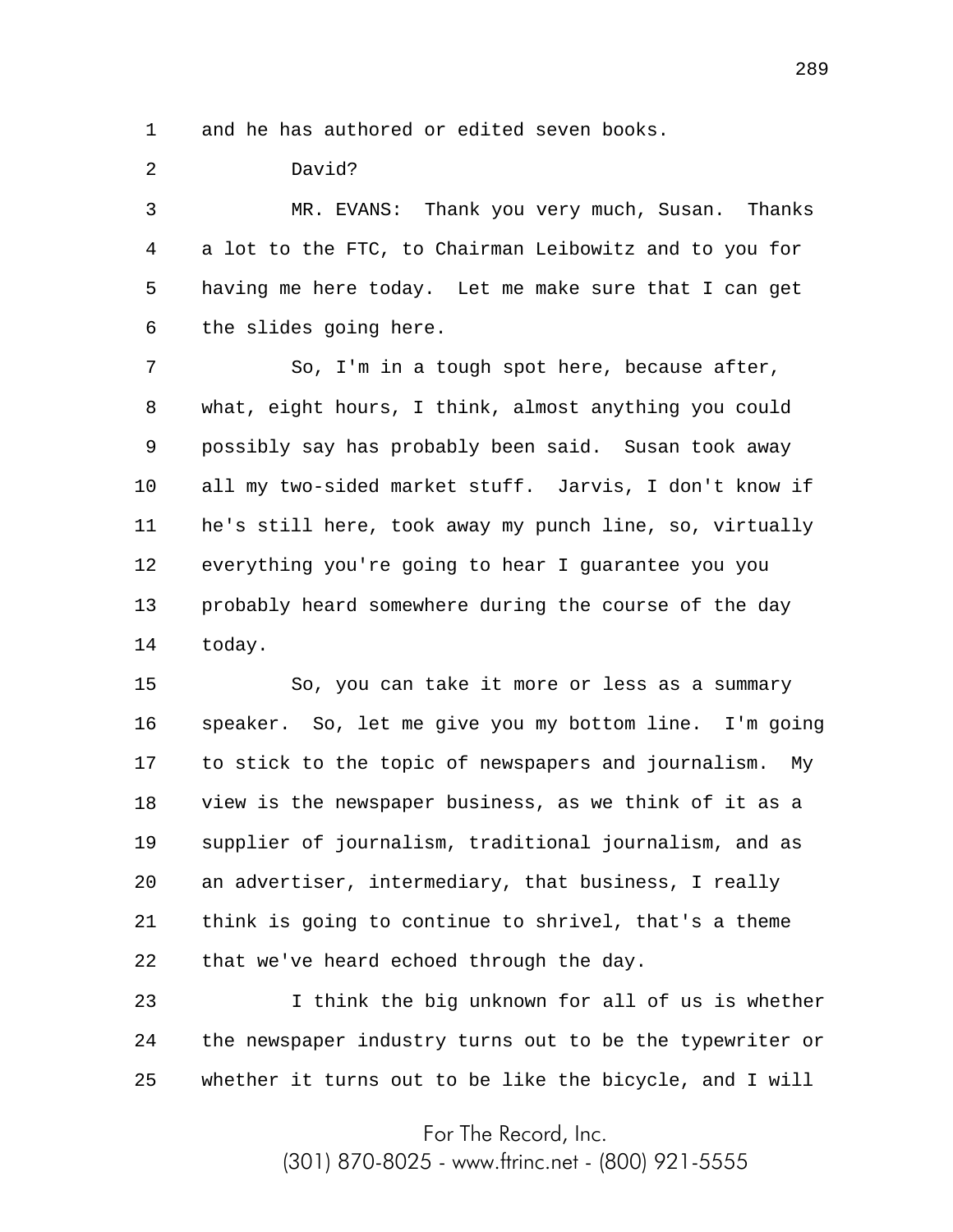1 get back to that in a little bit.

2 3 4 5 6 7 So, let me give you a quick overview of how I come to this. So, again, you've heard all this, but the growth of the web has increased the supply of content, has increased the supply of ad space, had diverted viewers and advertisers from newspapers, and as we've heard it's reduced advertising prices.

8 9 10 11 12 13 14 15 16 17 18 It gets worse, and I have to disagree with Susan just a little bit, because we're going to get more web apps, there are already more web apps out there and a portal that we have mobile phones, and yes, there's a limited amount of time in the day, so I agree that we only have 24 hours, but my guess is at least some of the people in the room, at least the younger people in the room, probably check their Facebook pages or do something like that on their mobile devices. So, I think there's at least some increased supply of advertising space that we're going to see.

19 20 21 22 23 24 25 Traditional journalism, that's going to decline, because advertisers have other options available to attract viewers, and I agree with Susan that if we try to increase prices, demand is pretty elastic here, we're starting from zero, you raise prices, there's going to be less demand for journalism. So, journalism is going to go down.

> For The Record, Inc. (301) 870-8025 - www.ftrinc.net - (800) 921-5555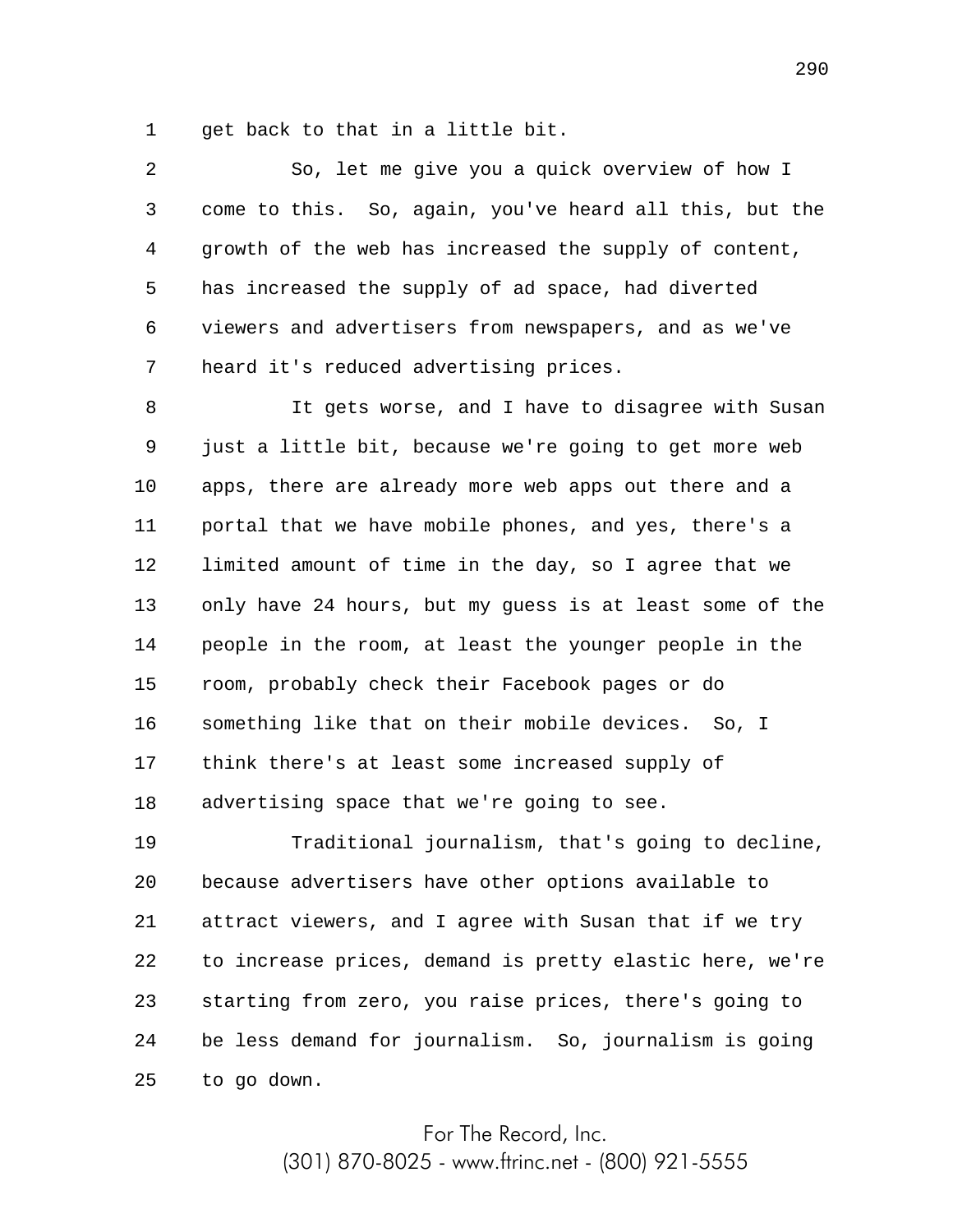1 2 3 4 5 6 Newspapers, as an advertising intermediary, as a business, that kind of matches viewers and advertisers, not very efficient, lots of efficient, more efficient businesses out there to do that, so they're going to decline with that function. Fortunately, new models are going to emerge.

7 8 9 10 11 So, let me go quickly through the basic economics of ad-supported media. I don't really need to say very much about this. The one point that I do want to emphasize that Susan already touched on is the supply aspect of this.

12 13 14 15 16 17 18 19 20 21 So, the supply of advertising is really coming from two things, the supply of advertising inventory, if you will, is coming from two things, is coming from the availability of space on the web, and accordingly the marginal cost of that is essentially zero. Really, really cheap to supply the space that you put advertising into, and then the other thing we have to have, if you want to be in the advertising business, is you have to have viewers filling that space. So, that's a very important concept in this.

22 23 24 25 The ad supported media business, it's very simple. Viewers are attracted by the content, the content is simply the bait, the bait is the thing that is basically reeling in the viewers, those viewers are

For The Record, Inc.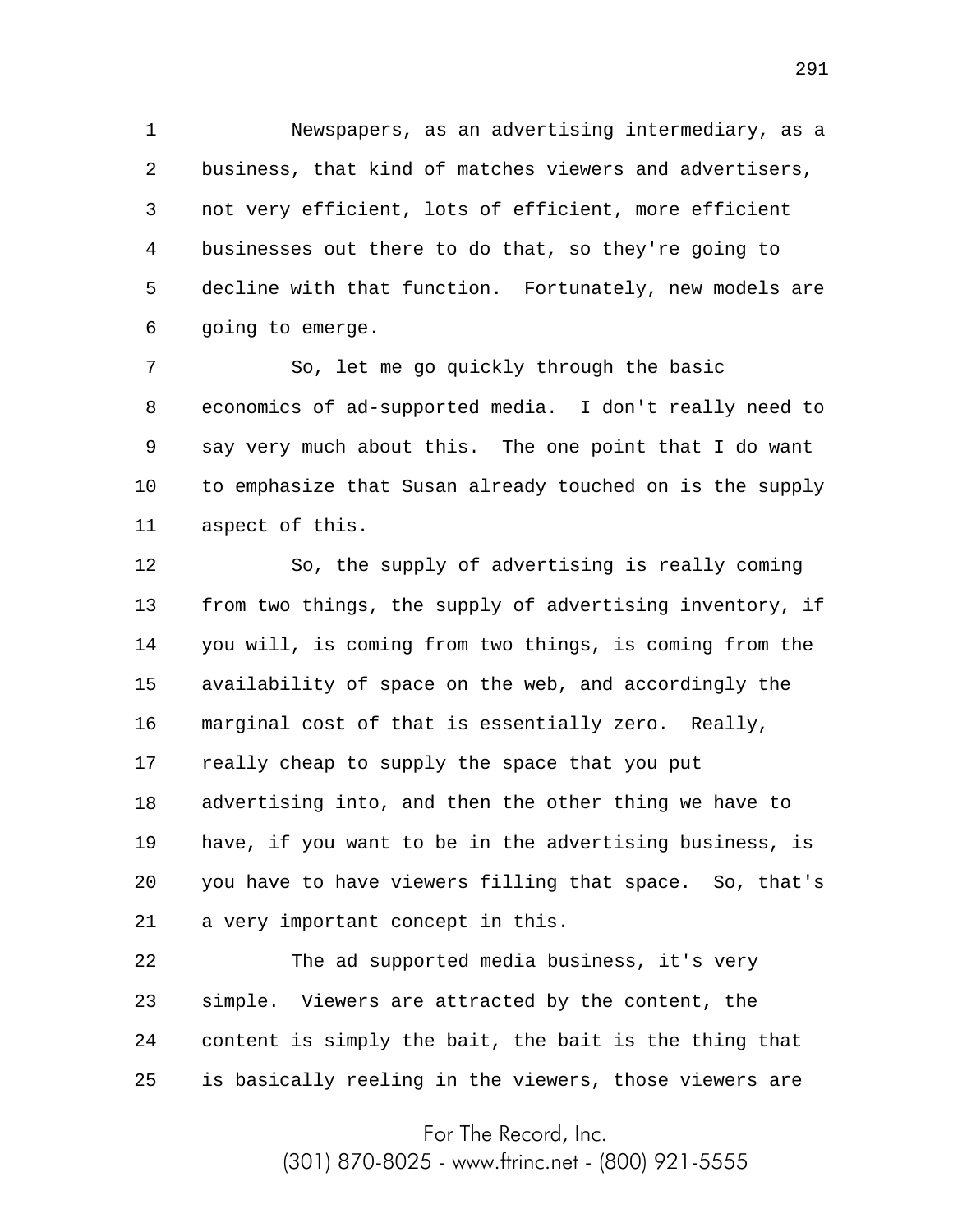1 2 3 4 5 6 7 8 9 10 11 then sold to the advertisers, and that's basically what the business is. The newspaper or the ad-supported business is essentially a match-making service, it's in the business of trying to figure out ways to match content and advertisers, it's in the match-making business. Whether it's very efficient at that is a question, there is the journalism side and there is the ad side, we've already heard some of the speakers point out that they are not all that well integrated and maybe that's one reason why they're not a terribly efficient intermediary.

12 13 14 15 16 17 18 19 The traditional journalism business, and by that I mean, kind of what we do today, in print newspapers, it's mainly an input into producing the viewers for the advertisers, and it's not something that generates a lot of revenue directly. The quantity demanded of journalism that we see today reflects prices that are essentially between free and low. So, that's kind of where we are.

20 21 22 23 24 25 So, with that, kind of as background, what's happened to the newspaper industry? Well, now I'm going to show you, maybe in a different form, some of the data that you've already heard today. So, first of all, there's been a massive increase in advertising space on the web. So, we have an increase in the space, again,

For The Record, Inc.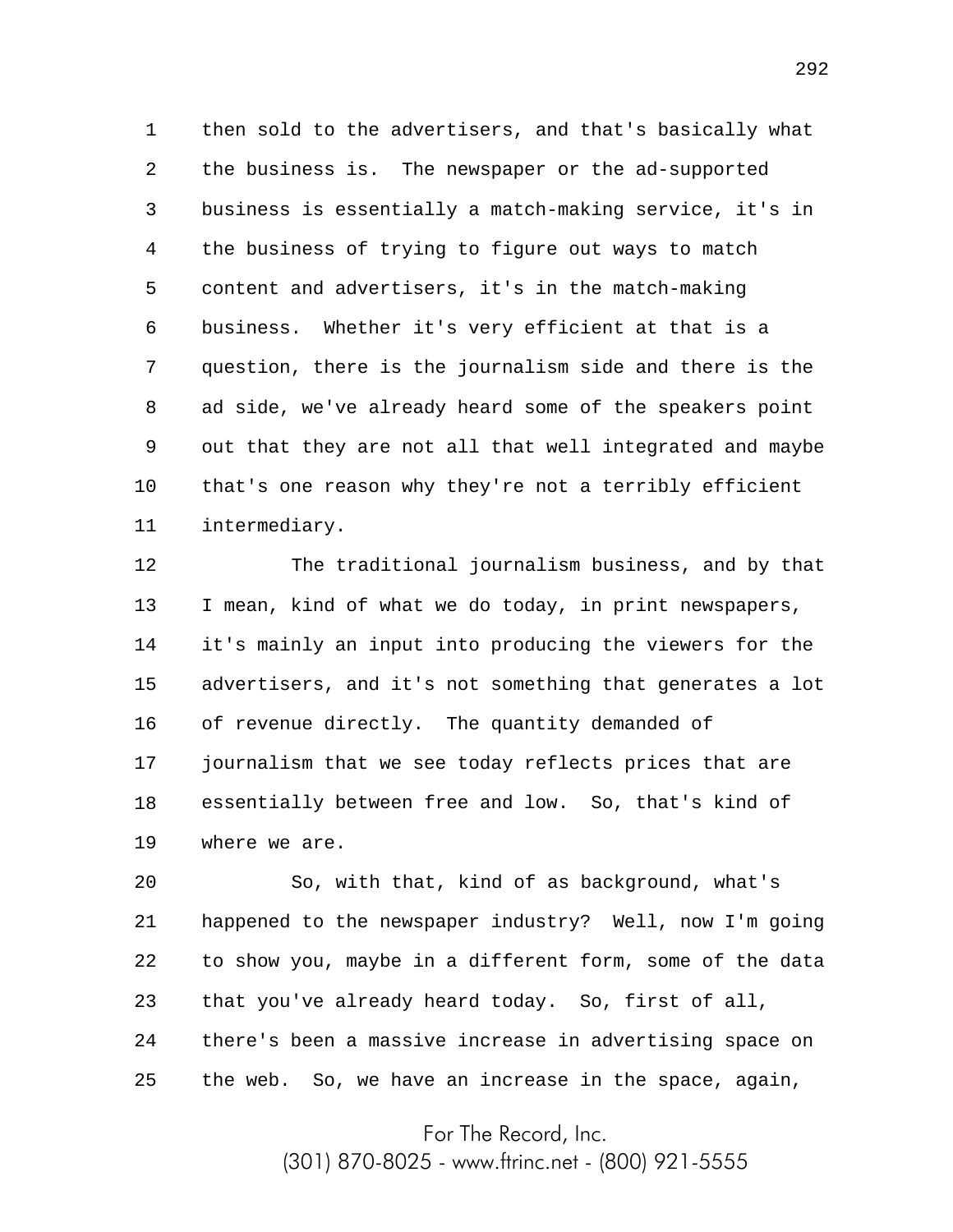1 2 3 marginal cost of that is essentially zero. We have a massive increase in the people that are looking at that space.

4 5 6 7 8 9 10 One point that I want to make is, you notice that very weird line on page views. Well, if you think about measuring advertising inventory on the web, page views, the number of eyeballs that are looking at space, that sounds like the good measure, echoing one of the points that was made earlier today, it turns out there are no good metrics of this on the web.

11 12 13 14 So, it turns out that around 2006 or so, lots of people switched to Ajax and as a result of that, all the measures of paid views turned out to be, well, unreliable, at least if you did diagrams like this.

15 16 17 So, if you take the early line and think about extrapolating that up, page views are going up quite rapidly, as are unique visitors.

18 19 20 21 22 23 A lot of that inventory that we're seeing on the web is very substitutable for what newspapers are doing, and we'll come to this in just a second. But if you think about classifieds and so forth, what you see online, very substitutable for what you see in the newspapers.

24 25 So, advertising inventory, the supply side, that's vastly expanded. There's also lower demand for

For The Record, Inc.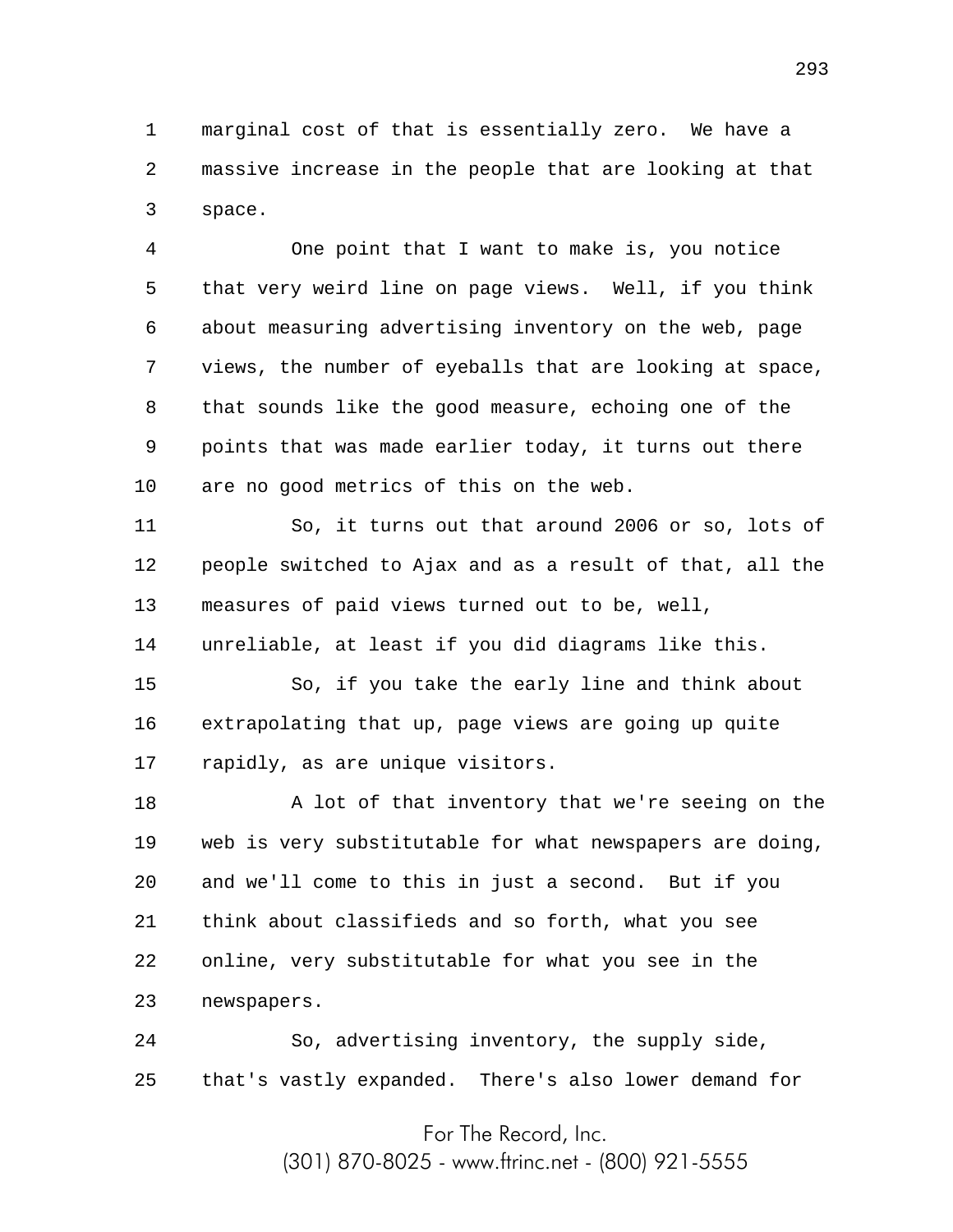1 2 3 4 5 6 7 8 9 10 offline content. So, here's one statistic I came across, as with all statistics, I'm not sure it's right, but it's consistent with what we've heard today, and consistent with the media ecosystem diagram, very interesting, that we just saw. The time spent by readers of newspapers, down 17 percent between 2004 and 2009, meanwhile, time spent on Internet, more than doubled over that time period, almost equal to the time that people are spending on television, which is really quite amazing.

11 12 13 14 15 16 17 18 There has been a massive reduction in viewers offline, as someone pointed out earlier today, there has been a secular decline in newspaper circulation, that's absolutely true, but starting in around 2004, we're going to see this with all the data, starting in around 2004, you had an inflection point, and the decline in the circulation of newspapers at that point in time really starts accelerating.

19 20 21 22 23 24 25 Getting back to the intermediary point, increased competition for web-based intermediaries for matching people with advertisers, let me stick to the classified portion of this. We heard earlier today, and this is right, that classifieds had been a very, very significant portion of newspaper revenue, 40 percent as of 2000, down to 28 percent today. Massive decline in

For The Record, Inc.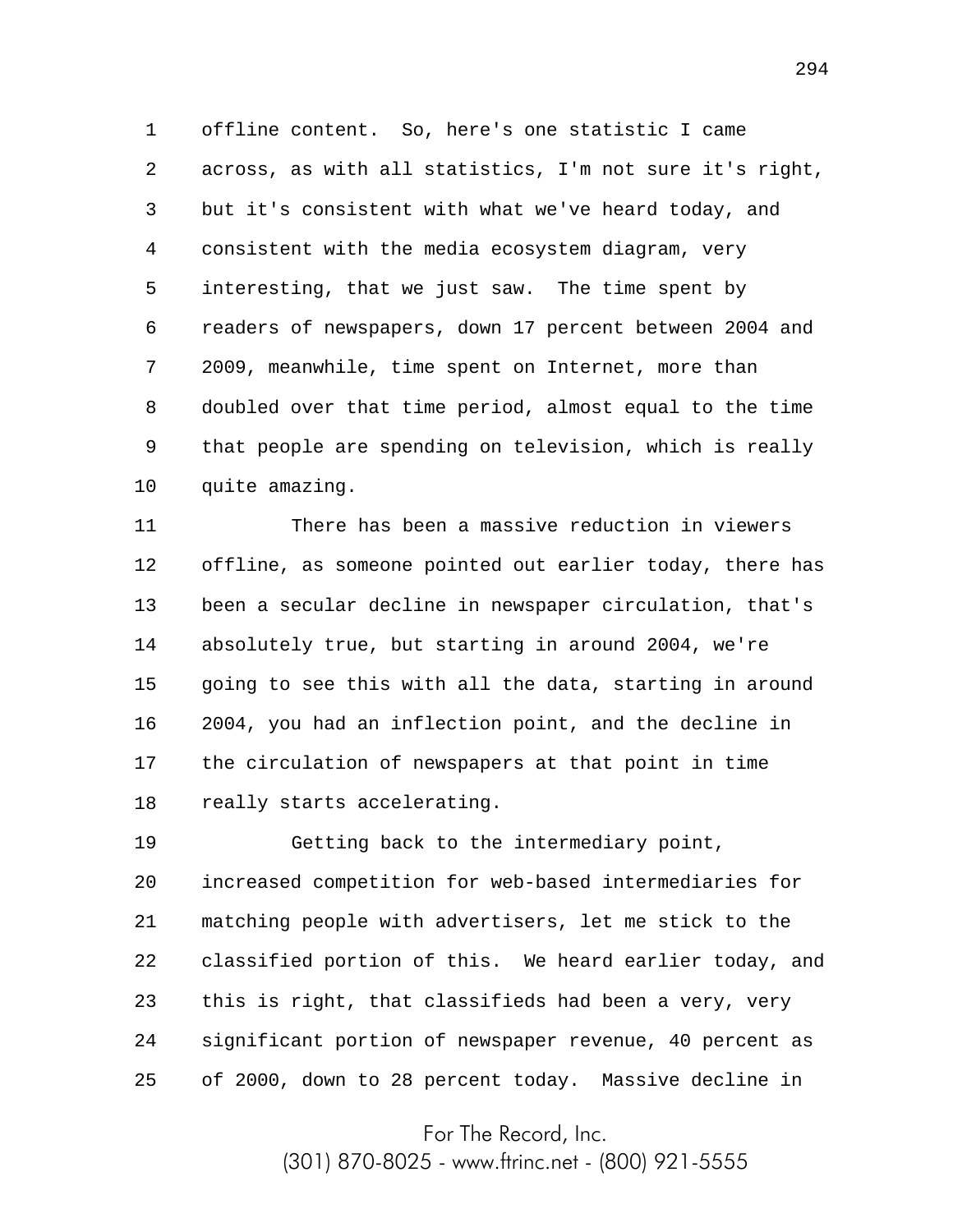1 classifieds.

| 2  | One reason for that is think about the                   |
|----|----------------------------------------------------------|
| 3  | intermediaries that have arisen on the web to do that.   |
| 4  | You have Career Builder, you have TheLadders, you've all |
| 5  | seen the advertisements for that, you have eBay, you     |
| 6  | have Craig's List and so forth, very, very efficient     |
| 7  | intermediaries that have sucked vast amounts of          |
| 8  | classified advertising away from newspapers, that on the |
| 9  | display side you have Google with Adsense, you have the  |
| 10 | ad networks, ad exchanges and so on and so forth.        |
| 11 | What are the economic consequences of this?              |
| 12 | This is not news for all of you who have sat through     |
| 13 | here today, but maybe a little different take on the     |
| 14 | data.                                                    |
| 15 | So, the advertising revenue has declined. Why?           |
| 16 | Well, lower realized prices, advertising prices are      |
| 17 | Fewer viewers, so there's less inventory.<br>down.       |
| 18 | Advertisers are substituting going online. Subscription  |
| 19 | revenue has declined, because there's a hell of a lot of |
| 20 | free stuff online. That's leading to a downward spiral.  |
| 21 | One of the things that you've heard repeatedly           |
| 22 | during the day today is newspapers are cutting back on   |
| 23 | staff. So, think about what that means. So, revenue      |
| 24 | has gone down, and one of the consequences of that is    |
| 25 | newspapers have cut back on journalists, they have cut   |

For The Record, Inc.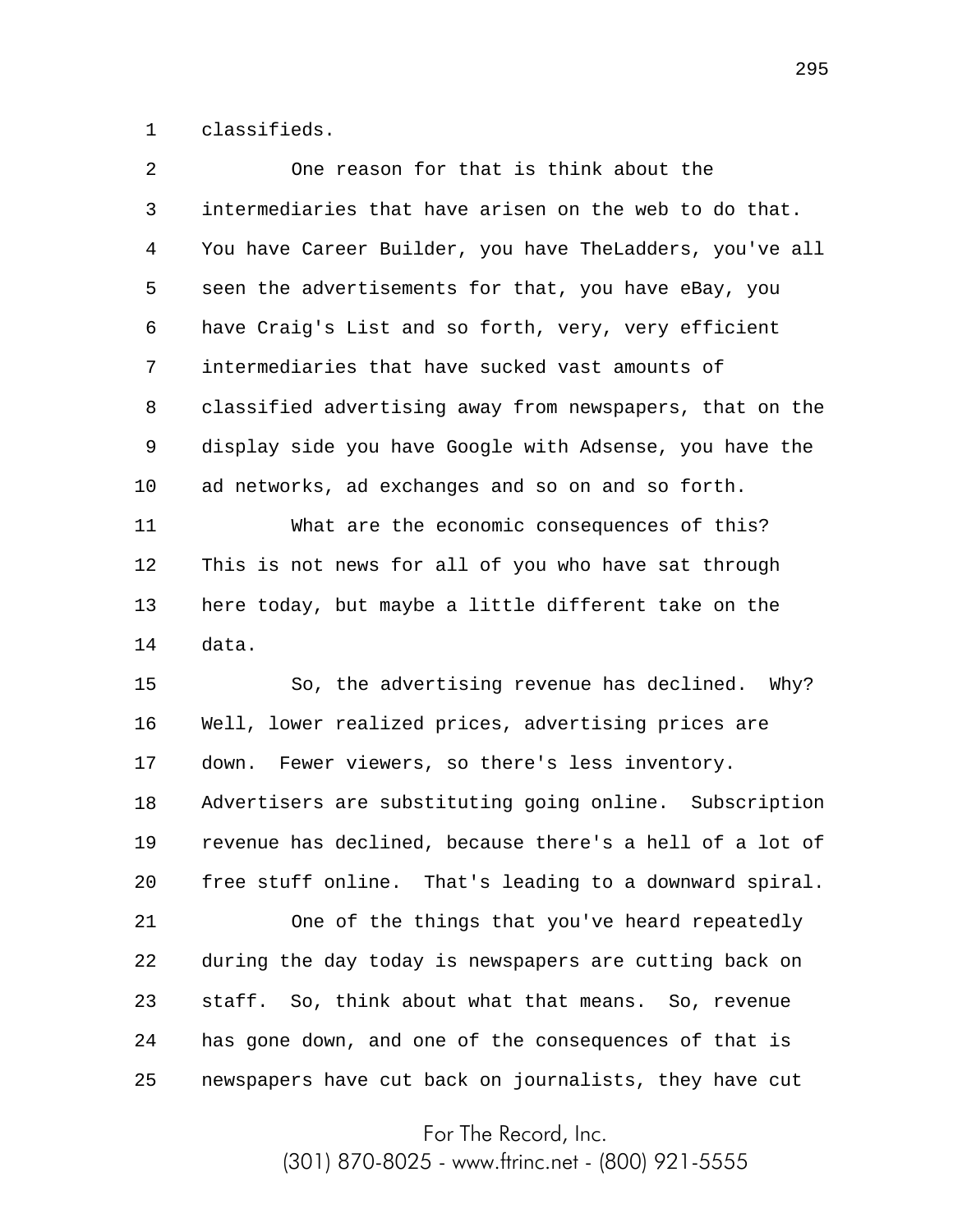1 2 3 4 5 6 7 8 9 back on content, my New York Times is smaller, my Wall Street Journal is smaller, I'm not happy about it. The result of that is you get fewer viewers, you get less advertising, that leads to less journalism, less content, that leads to fewer viewers and you get the spiral downward which on pessimistic days we call a death spiral and on optimistic days maybe we don't, but it's a spiral downward that a lot of these papers are facing.

10 11 12 Online, online obviously can't make up for that. You've heard everyone say that today. Price revenue online is too small to make up for that.

13 14 15 16 17 18 19 Take a look at the chart just quickly, I've indexed everything to 100 for 1989. What you see, again, is 2004, precipitous drop in newspaper advertising revenue, which is again the main thing supporting them, and what's remarkable is the decline in the classified advertising revenue which is the red line on the graph there.

20 21 22 23 24 25 So, the big question for newspapers, at least in my mind, is, again, are newspapers, like typewriters, that industry doesn't really exist any more, or are they like bicycles, which is a smaller industry than it might have been if the automobile hadn't been invented, but nonetheless, it's a really vibrant industry. So, that's

For The Record, Inc.

(301) 870-8025 - www.ftrinc.net - (800) 921-5555

296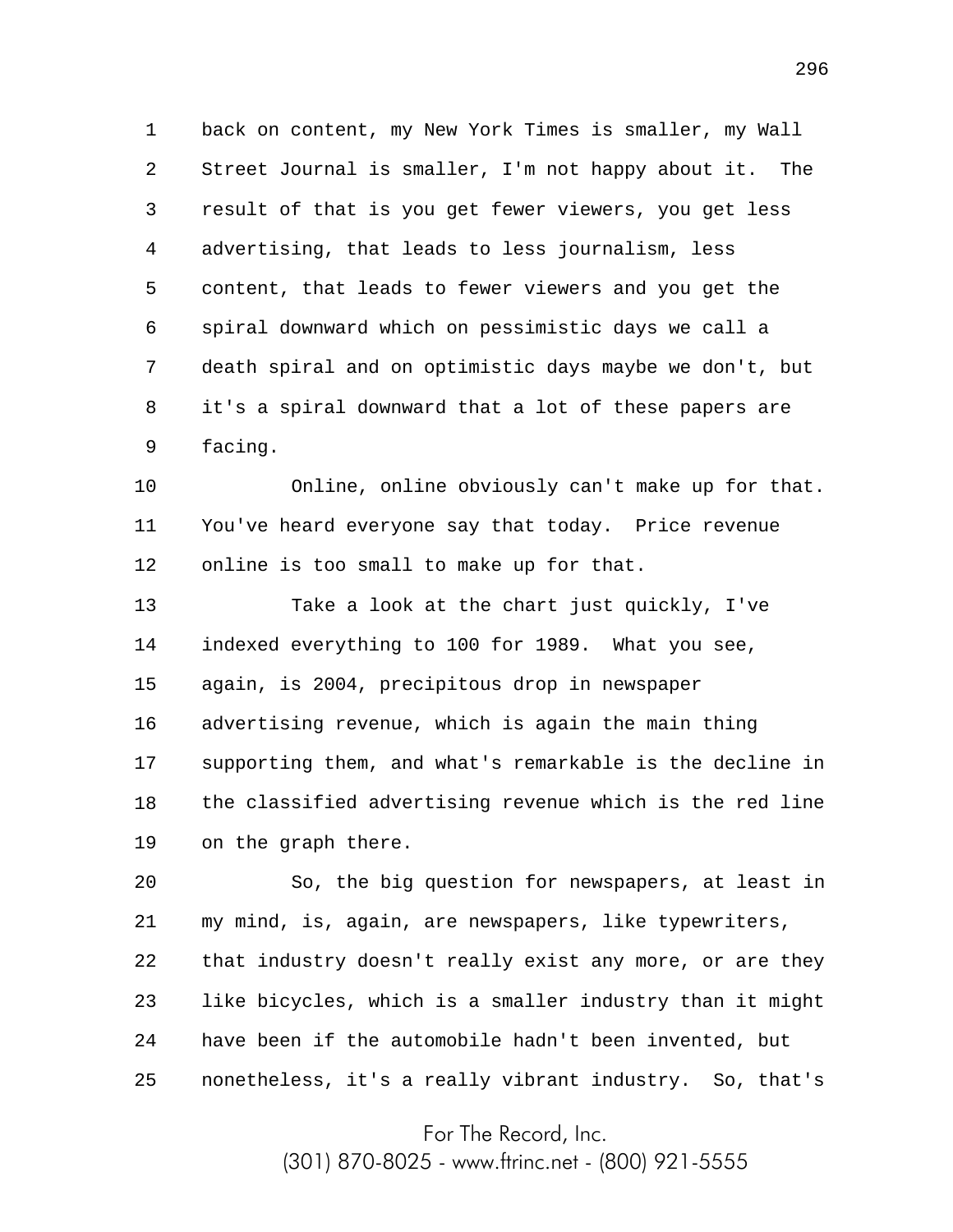1 the question.

| $\mathcal{L}$ | What are the consequences for traditional               |
|---------------|---------------------------------------------------------|
| 3             | journalism? Well, if the downward spiral continues,     |
| 4             | then traditional journalism, I suspect, kind of wanes.  |
| 5             | If the demand for traditional journalism is reasonably  |
| 6             | elastic, starting from a price of zero, you raise the   |
| 7             | price, then maybe Rupert Murdoch will get people to pay |
| 8             | money for, what is it, New York Post and things like    |
| 9             | that. Maybe he will get people to pay money for that.   |
| 10            | But my quess is the demand is going to be smaller once  |
| 11            | you start raising the price.                            |
|               |                                                         |

12 13 14 15 16 17 18 19 Either way, it's very difficult to see how traditional journalism isn't going to shrink considerably. If we had more time, we could actually talk about what I mean by traditional journalism versus a lot of the interesting stuff that you heard from the previous panel. When I say traditional journalism, I mean the very labor-intensive practices of newspapers today.

20 21 22 23 24 25 So, it's going to get worse. It's really going to get worse. The reason I believe that there is a coming vast expansion of advertising inventory. Mobile. How many people have a Blackberry, Smartphone, an Apple iPhone? How many people? How many people, keep your hands up, how many people of those who just raised your

For The Record, Inc.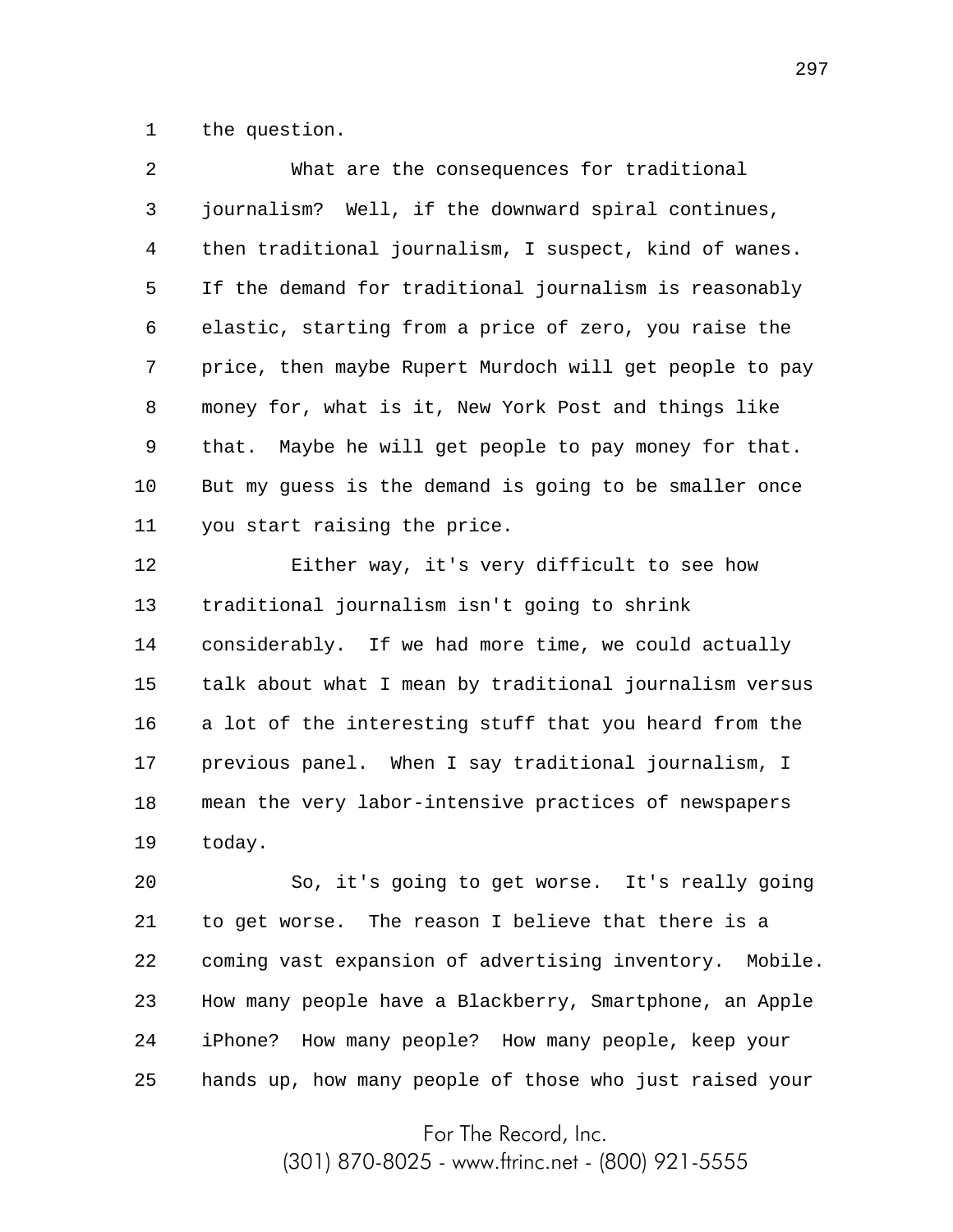1 2 hands checked those during the course of today? Yeah, how about that? Okay.

3 4 5 6 7 So, the number of those, if I asked that question five years from now, everyone is going to have it, everyone is going to be looking at it during the course of the day, everyone is going to be looking at their Facebook pages, so forth.

8 9 10 11 12 13 14 15 16 So, massive increase in that. In addition, the web has really only just started. Just think about what's happened since 2004. On the top there, you see the graph of social networking sites. Massive expansion of social networking sites. Massive expansion of video sharing sites. One thing that I've been working on recently is advertising networks for online financial services site, like online banking and so forth, that's another source of supply.

17 18 19 20 Microsoft, I'm not sure if they're actually going to do this in a big way, but Microsoft has talked about putting ads on windows, ads on the operating system. Another place where people are going to watch.

21 22 23 24 25 So, it's true that there's ultimately a limit on the amount of time that people are going to be able to spend during the day, but nonetheless, my guess is there is going to be a lot more opportunity to put ads in front of people over time and that's going to lead to a

For The Record, Inc.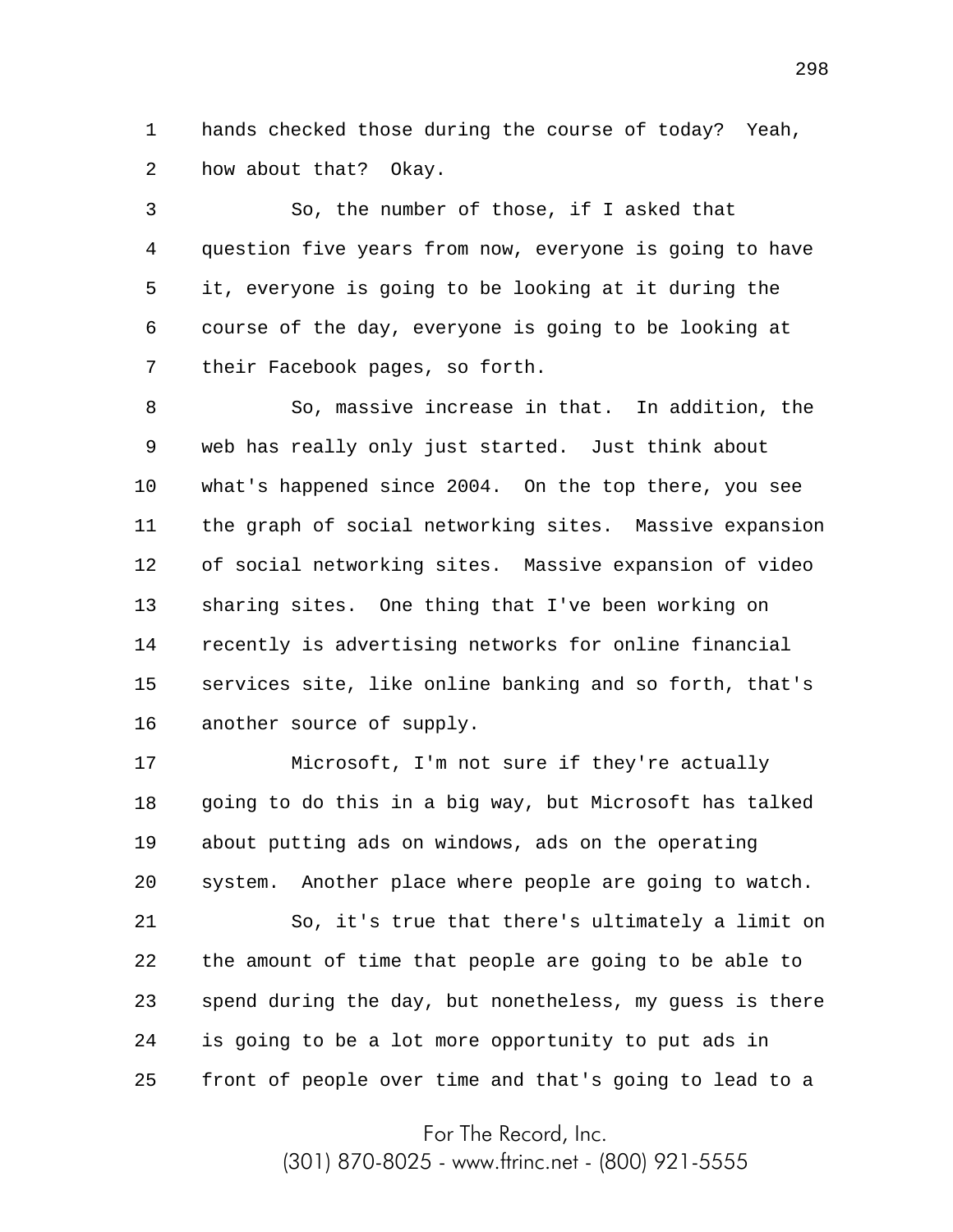1 further depression of advertising prices.

2 3 4 5 6 7 So, new space will suck even more advertisers and viewers from traditional media, that's going to further depress advertising revenues in newspapers and other media, I suspect, and that's going to further reduce the demand, I suspect, for traditional journalism.

8 9 10 11 12 13 14 15 16 17 18 19 20 21 22 23 24 25 So, what is the future of traditional journalism and media? Just very quickly, I think traditional journalism shrinks a lot. So, if we're talking about investigative reporters and we're talking about this model where I have an editor and I have a bunch of reporters and photographers and so forth, that kind of labor-intensive model, it's really hard to see how that isn't going to shrink, and it's also very hard to see when you look at what's happening to the online world and the innovation that's occurring there, that that model is going to get transported over. Print newspapers, they shrink, too. My guess is we'll end up with some scale driven properties, some really big newspapers, and we'll end up with some niche properties and then a lot of the stuff probably just moves online. So, I just want to quickly finish with some public policy observations, and I don't actually completely agree. When I wrote this slide, I guess I

For The Record, Inc.

(301) 870-8025 - www.ftrinc.net - (800) 921-5555

299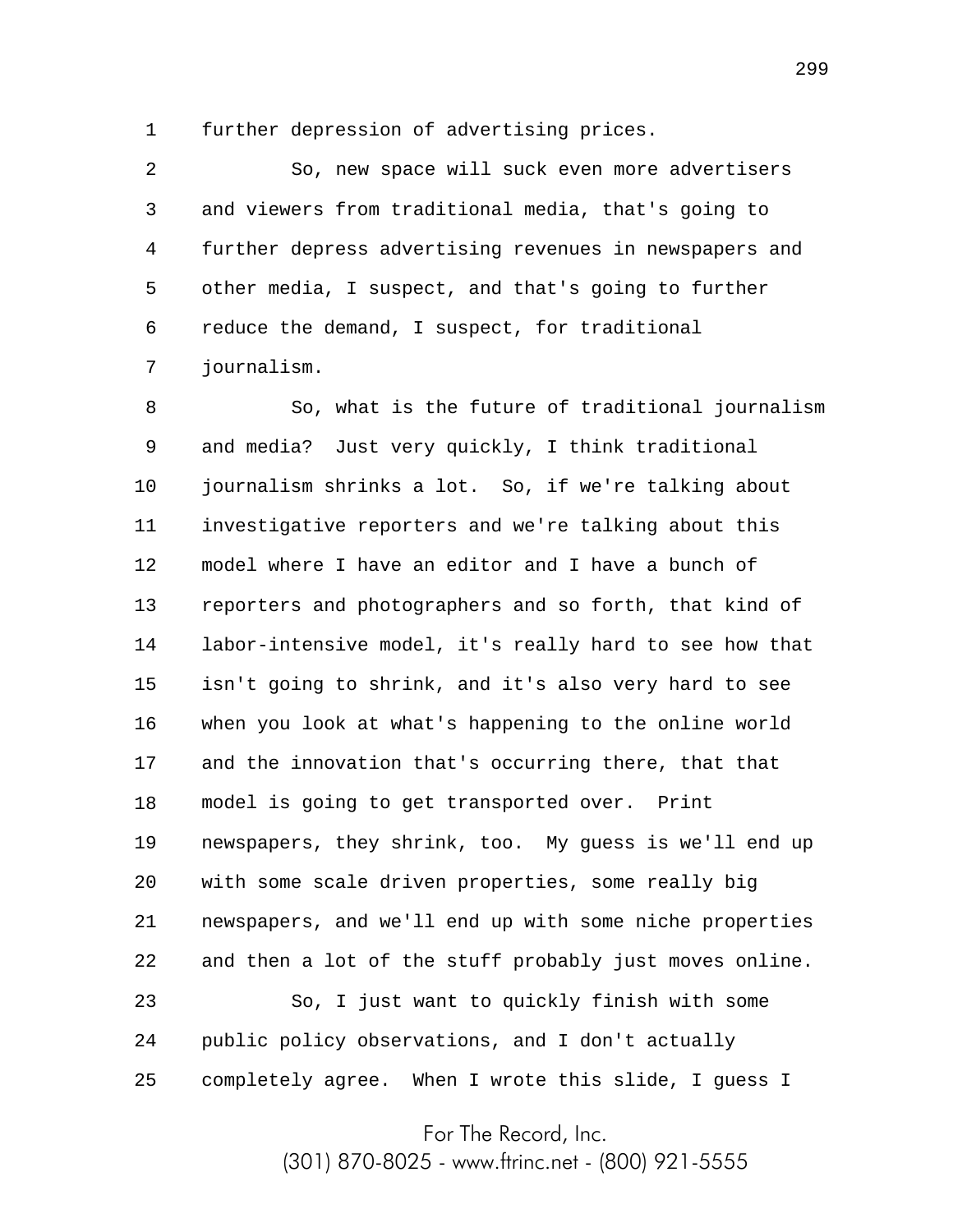1 2 3 agreed with it, and over the course of the day, I've learned some things, so I don't agree with it quite as much as I did.

4 5 6 7 8 9 10 11 12 13 So, on the left-hand side, I really do think policy makers, there's been a massive change. So, if the FTC is looking at market definition, looking at lots of things, you just have to take into account that the world today is just different than it was before. That's going to have implications not just for antitrust, there are probably reasons for thinking about copyright, and there are certainly reasons for thinking about how we approach media regulation, that's probably the big thing we ought to be rethinking.

14 15 16 17 18 19 20 21 22 23 24 25 Now, I sat here, hard to see a market failure in the production of traditional journalism, and Chairman Leibowitz, you have not convinced me as a result of your eloquent use of economics this morning that there is a market failure. Nonetheless, I think it's something that's worth thinking about. I mean, the role of investigative journalism and so forth in society is very important, and there may actually be market failures that are coming from things that the government has produced, as a result of maybe laws that aren't optimally designed, regulations that ought to be changed and so forth.

For The Record, Inc.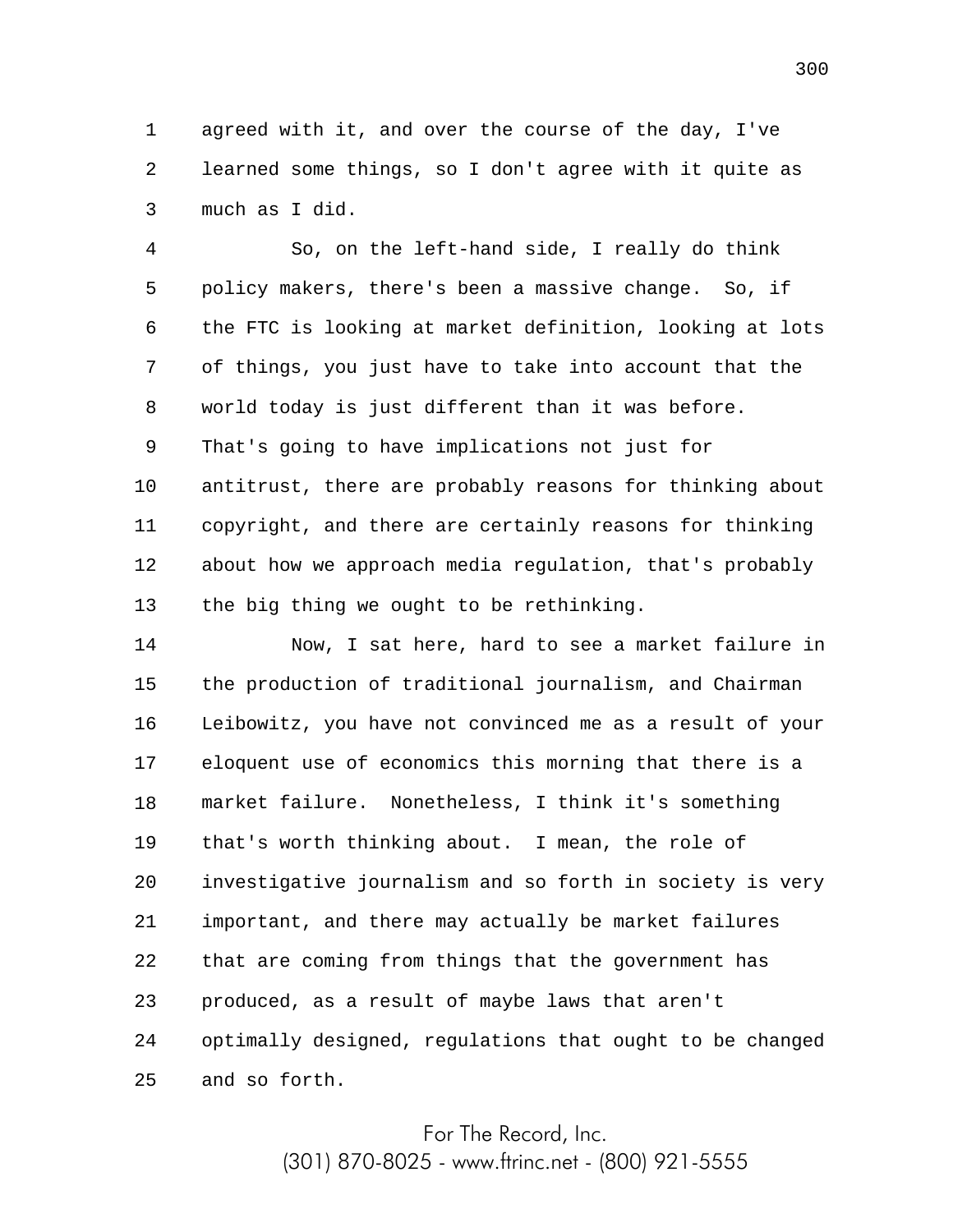1 2 3 4 5 6 7 8 So, we ought to at least think about the market failure question. The one thing I do worry about is mixing up market failure with nostalgia. So, personally, I would just love it, Jon, if you could give me my six-pound New York Times for \$2 on Sunday morning, if you could give that back to me, I would be very happy. Whether that's a market failure, I'm not so sure about.

9 10 11 12 13 14 15 16 17 18 19 Then, this is the punch line that Professor Jarvis took away from me, I think the one thing that a lot of us do agree on, is that by and large, by and large, we ought to rely on the market to sort all this out. There are lots of entrepreneurs out there doing lots of exciting things, there are going to be lots of interesting ways to meet consumer demand, and by and large the default position ought to be that we ought to try to let the market kind of sort this out over the coming years, but the FTC, I'm sure, still has a little bit of work to do.

20 Thank you very much.

21

## **(Applause.)**

22 23 24 25 MS. DeSANTI: Thank you very much, David, I will ask the next panelists to come up. That was a terrific summary to set us up for the last panel of the day: Online Advertising and Consumer Demand Trends.

For The Record, Inc.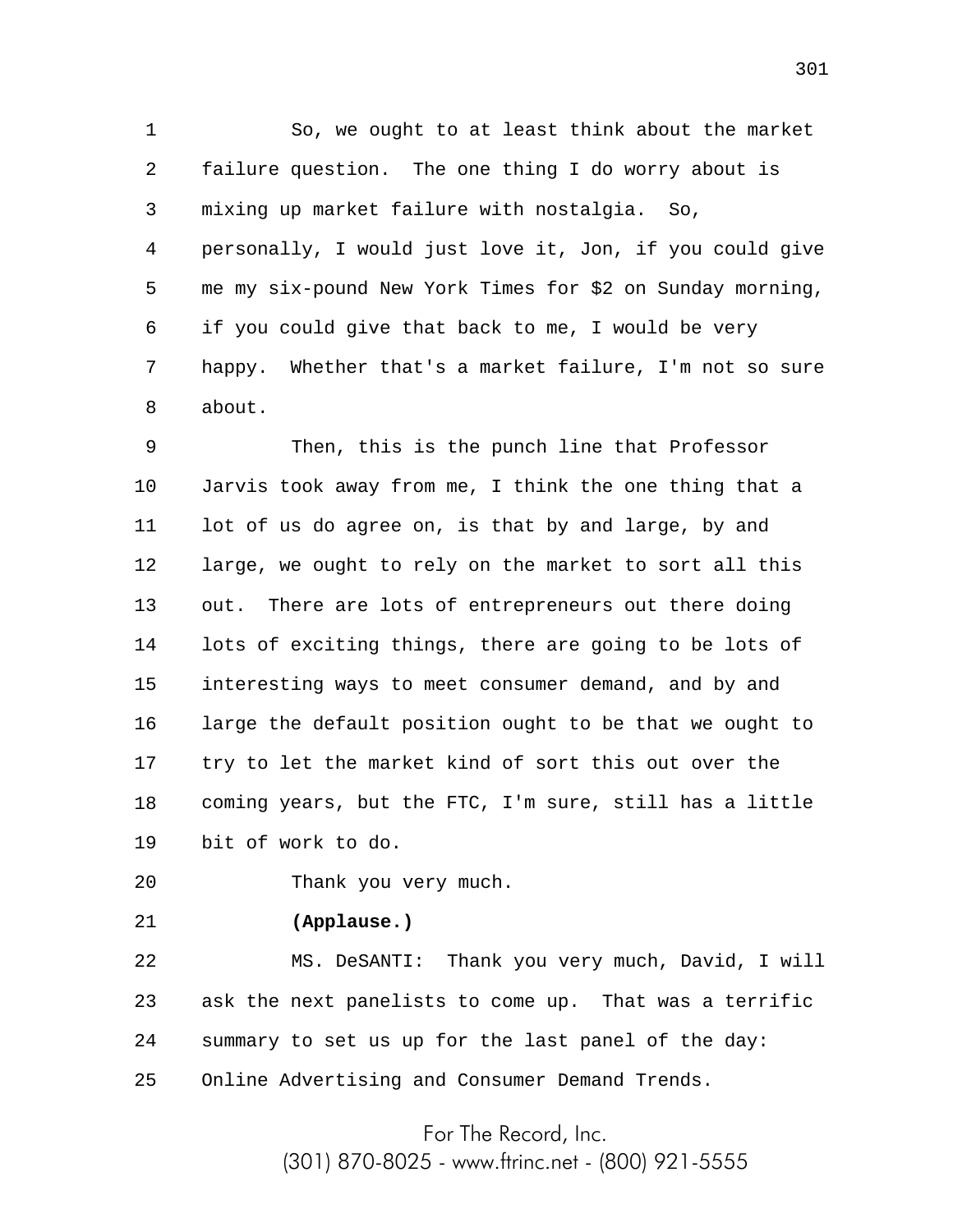1 2 3 4 5 We're going to go back to our three-minute format and start with Barbara Bacci Mirque, who is executive vice president for communications and best practices for the Association of National Advertisers. MS. MIRQUE: Thank you, Susan.

6 7 8 9 10 11 12 13 14 15 16 17 18 19 I just wanted to tell you all who the ANA is, because I seem to be one of the outliers in this room, I guess, as someone who does advertising and marketing for a living. Being in this room with a bunch of regulators and lawyers and economists is kind of interesting to say the least, but the ANA, we're the leading marketing trade association and we provide our members best practices, proprietary insights, opportunities to collaborate with each other and we advocate other important industry issues, and many of them here in Washington, D.C., so it's providing marketers a self-regulated business environment and working on behalf of free commercial speech. So, we could have some discussions on that with David.

20 21 22 23 24 25 I think I have a different perspective on what I think about the news business, and I'm going to give you, I think, the advertiser's perspective and the consumers' perspective, because there's a couple of things that haven't been talked about. We've been kind of unidimensional in the room, but I haven't heard

For The Record, Inc.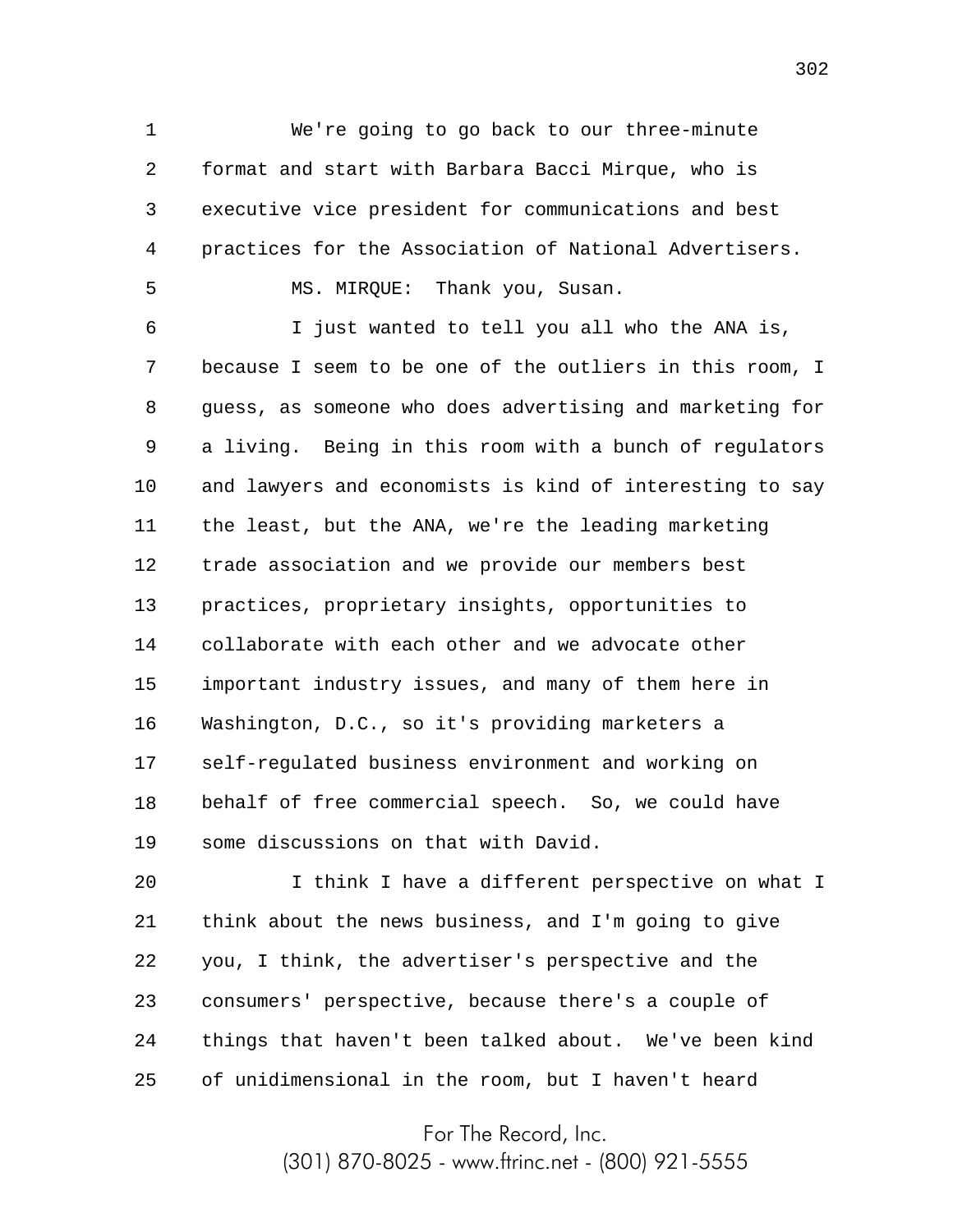1 2 3 4 anybody talk about the power of the brand. As a marketer, I live and die by brand equity. I think until Mike, nobody talked about the consumer. So, I want to give you a little bit of information about that.

5 6 7 8 9 10 11 12 13 14 The digital age is throwing all of the commercial space models, and that supported content, be it news or entertainment, and by commercial speech, I mean advertising, into disarray. So, I think what you're talking about in journalism, as it abounds to the web or as we're in a multiplatform world, it's not different than the aches and pains that content, if it's news content or entertainment, is facing in television with DVRs and we'll even go back further to the remote, if we remember that.

15 16 17 18 19 20 I want to talk about what Lauren said, because I think she made a great observation, and that is that probably news journalists have to be better marketers. I do believe that journalism is going to live, but it's going to be survival of the fittest, and by fit I mean the most robust brands.

21 22 23 24 25 What is a brand? It's the essence or promise that a product or service delivers, and it's an entity that a consumer trusts and has a relationship with. So, I'll tell you a little bit about myself from branding perspective. I read the New York Times, and I read it

For The Record, Inc.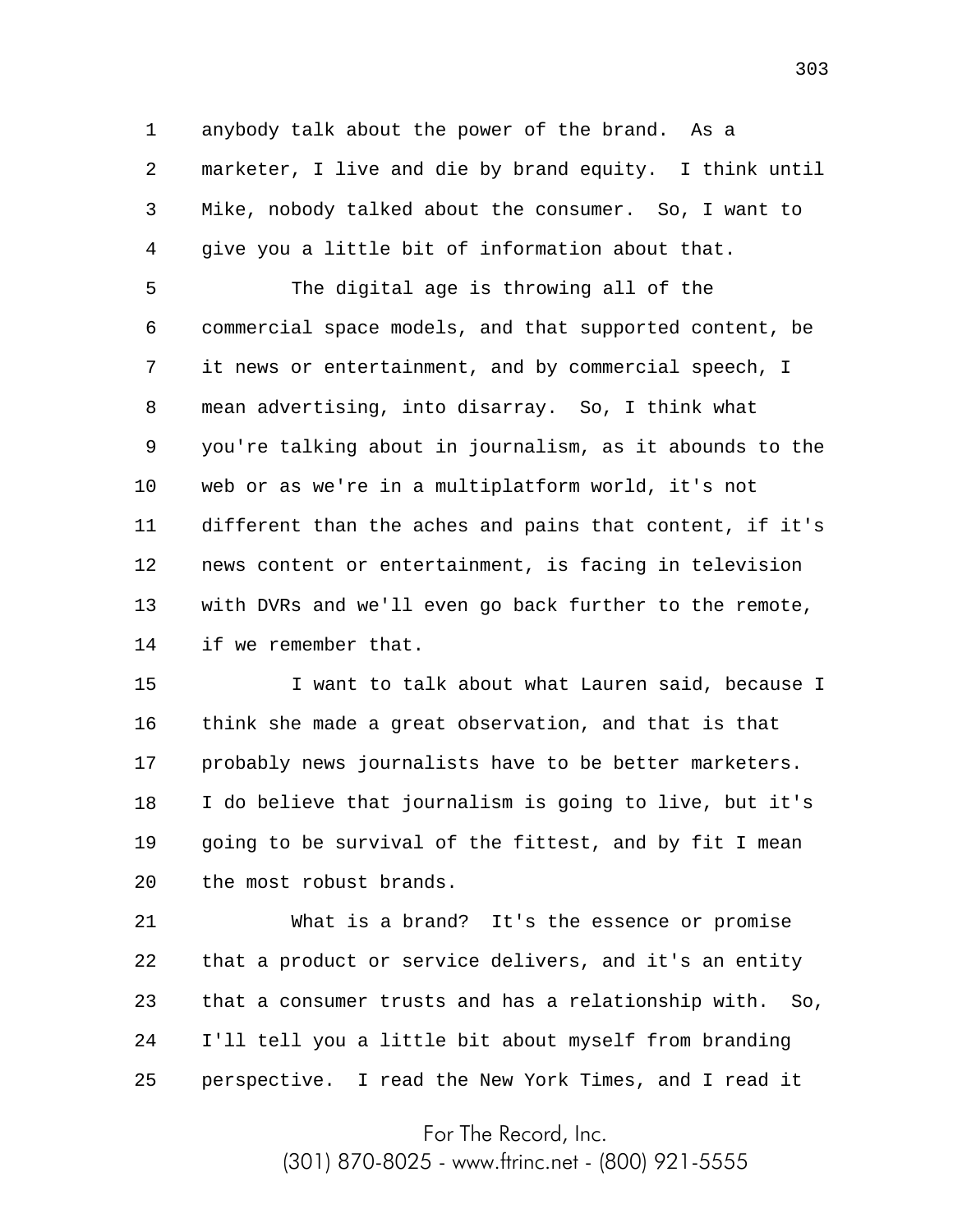1 2 3 4 5 6 7 8 9 the old-fashioned way and I pay for it and I read it on the train when I go to work. My husband reads it online. So, I guess what somebody said earlier, he's reading the free version and I'm reading the one you pay for. I may not agree with everything I read in the New York Times, but I define myself, people define themselves often by brands. So, if they're wearing a Rolex or Gucci or they drive a Mercedes, that says something about a person.

10 11 12 13 14 15 16 17 18 19 I think it says something about me that I read the New York Times and I also read the Wall Street Journal every day. What's important to me is I believe in the power of those brands and if I go to a dinner party and I talk about something and it was some great analysis that I read in one of those papers, and people go, wow, you sound so smart, how come? Well, I read it in the New York Times or the Wall Street Journal and I read about that tid-bit X, Y, Z. That says something about me and that's important to me.

20 21 22 23 24 I have to be honest, a lot of my friends don't know what Gawker is and I don't think they know what the Huffington Post is, although it's a great brand, and I live in a little bit different world than some of my friends.

Back to what Lauren said, I think the

25

For The Record, Inc. (301) 870-8025 - www.ftrinc.net - (800) 921-5555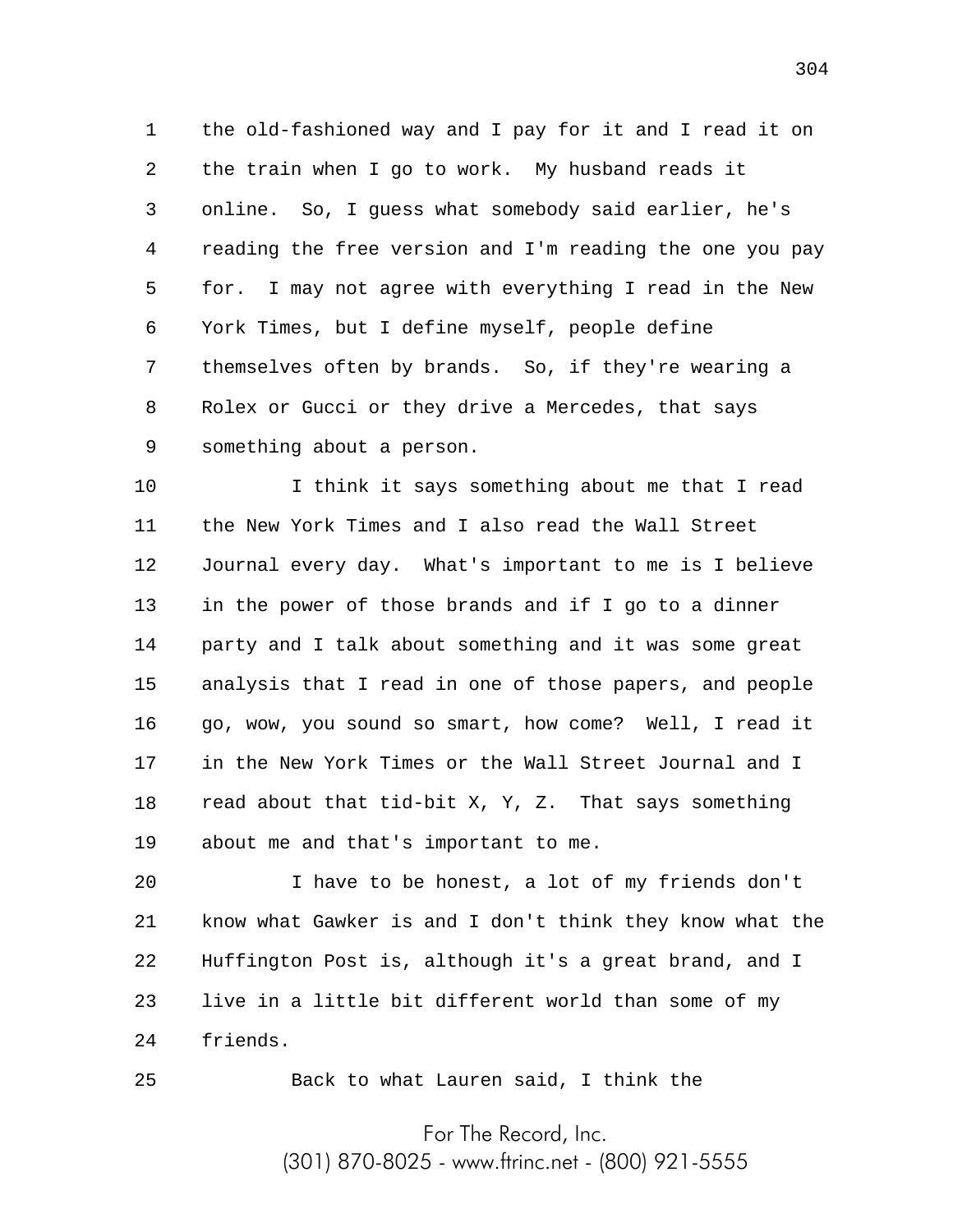1 2 3 newspapers, news sites or news as a product or brand need to differentiate itself, and they need to be better marketers.

4 5 6 7 8 9 10 11 12 13 14 15 16 17 18 19 20 Now, let's talk about the consumer. The consumer, I think, does expect free content. Sorry, what? Stop, okay, I quess I have to stop. Sorry. So, I was just going to say that I think some of the research I've seen is that consumers do expect free content, but if the brand, if you build a brand and you build these wonderful brands and you add value to it, the consumer will respond to that. And we advertisers are looking for that, so we'll advertise if it's print or if it's online. We're living in a world-integrated marketing, so I think somebody talked about Politico that started as a website and it also has a print piece now that it's actually making more money on. That's a great integrated marketing example. That's important to advertisers. So, as these models evolve, and I think there's a lot of models out there, advertising will support it.

21 22 MS. DeSANTI: Thank you, Barbara, and I'm sure we'll get back to your other points.

23 24 Next is Joe Laszio, who is the director of research for the Interactive Advertising Bureau.

25

MR. LASZLO: Thank you very much for being here.

For The Record, Inc.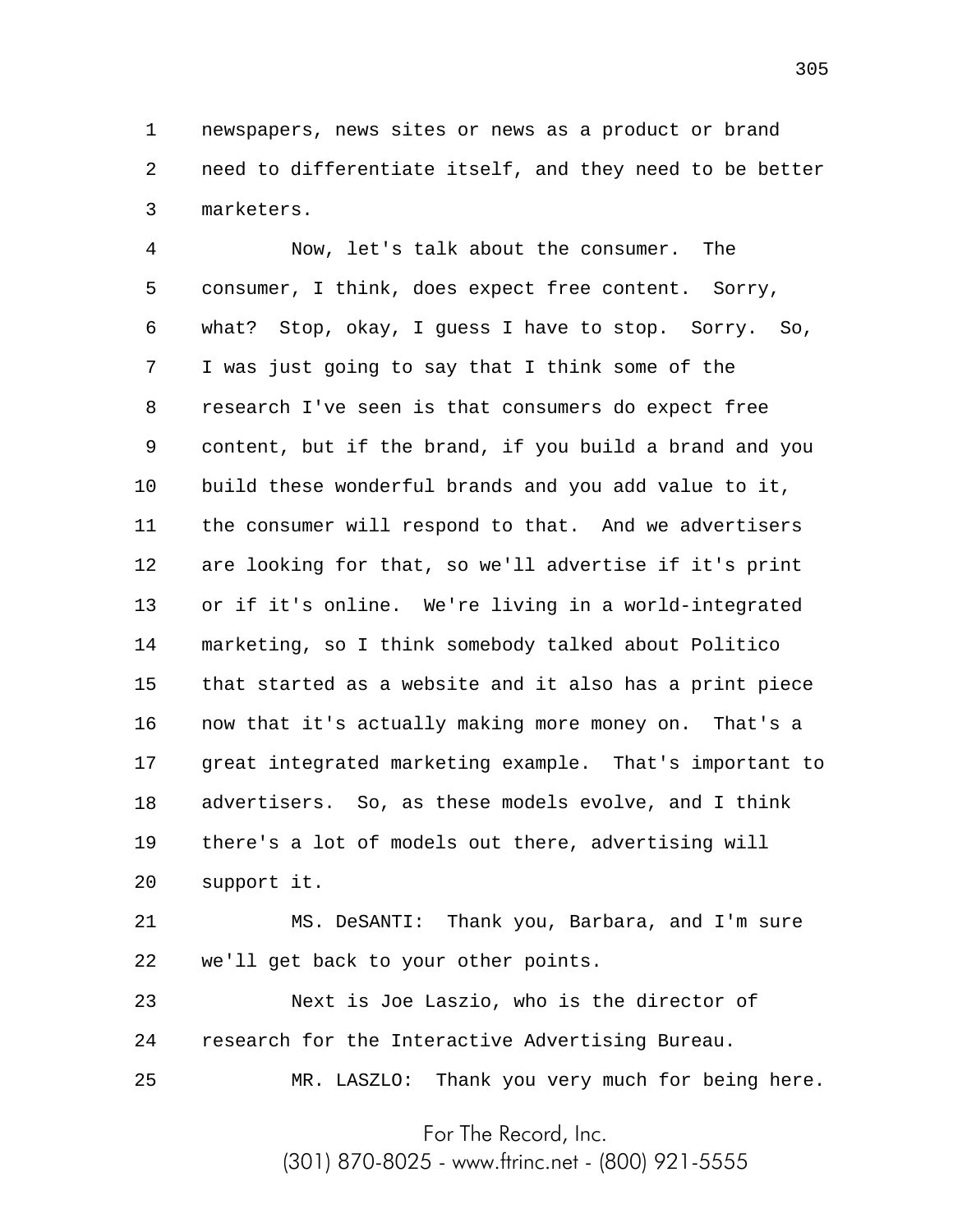1 2 Thanks to the FTC for inviting the Advertising Bureau to participate today.

3 4 5 6 7 8 9 10 11 12 I will say a quick word about the IAB. We are a trade association representing sellers of online advertising, that includes everyone from publishers to ad networks to technology companies. Our main mission in life is to set standards that help reduce the cost of ad-supported businesses for both the buyers of advertising and the sellers of advertising. We also try to help educate the market, we try to help grow the market by showing how online advertising works and how companies can leverage it effectively.

13 14 15 16 17 18 I guess I had three main concepts that I wanted to get across in my opening remarks today. The first is we've heard a lot today about the importance of the Internet to news as a business, and I wanted to flip that around and talk for a second about the importance of news to the Internet.

19 20 21 22 23 24 25 The Internet started out as a communications medium, email was the first application of the Internet, it was a way for people to keep in touch. But I think these days, if you look at the most frequently done online activity, the most frequently performed online activities, the media piece, the content piece is at least as important as the communication piece, and news

For The Record, Inc.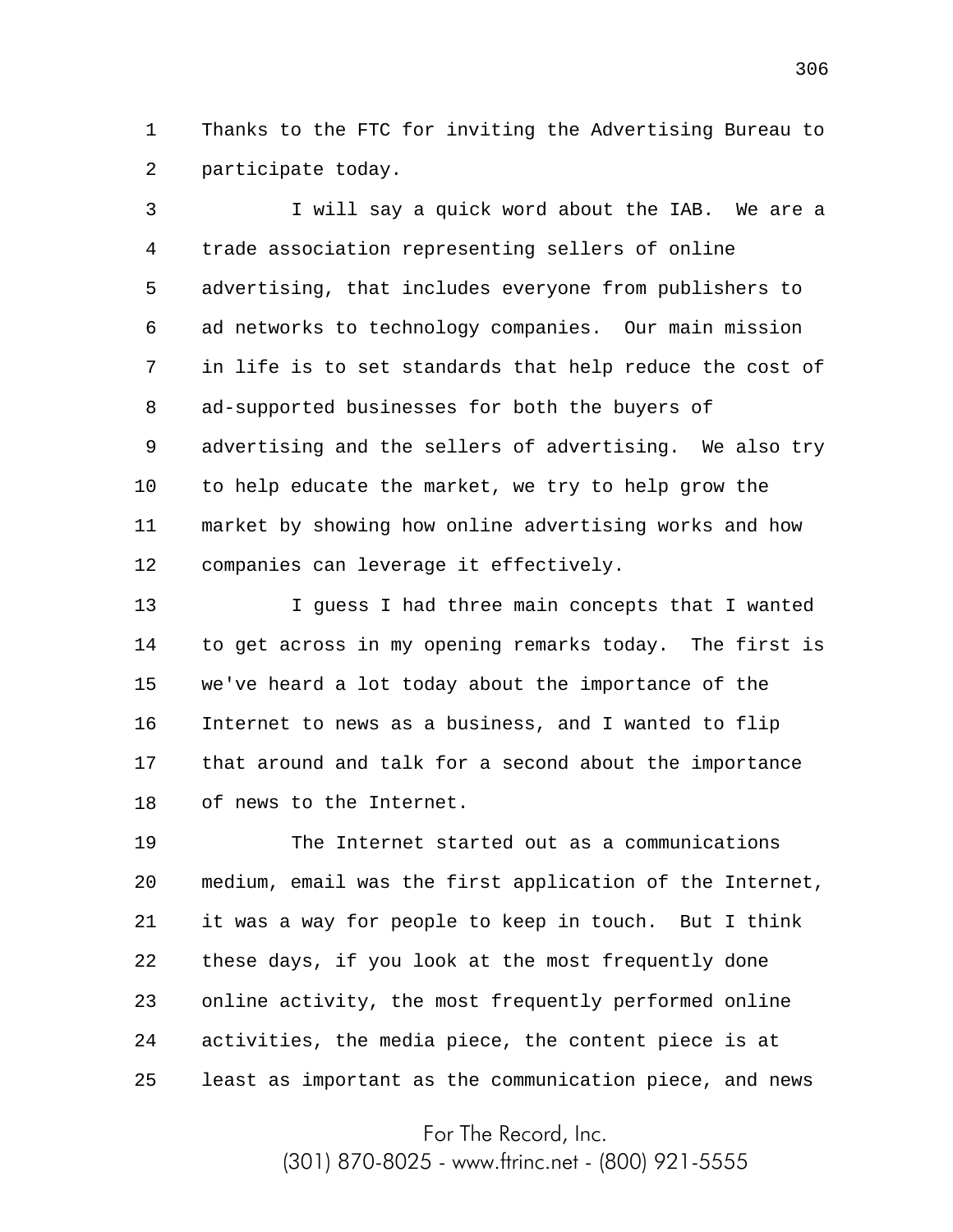1 2 is a key kind of content that consumers turn to the Internet for.

3 4 5 6 7 8 9 If there wasn't news online, I think there would be a lot less demand and a lot less usage of the Internet. You can look at University of Southern California, the Annenberg School does a study there every year and in their '09 study they found that consumers spend 53 minutes per week reading newspapers online.

10 11 12 13 So, we saw all the stats how offline readership of newspapers is declining, but that's the highest level the Annenberg study has ever found, up from 41 minutes in 2008.

14 15 16 17 18 19 20 A company called Akamai is to help facilitate the delivery of Internet content, they make the Internet perform better and they track traffic to online news sites and they have found that some of the very biggest traffic peaks they have ever tracked have been related to specific news events since 2005 when they started tracking traffic to news sites.

21 22 23 24 25 The biggest traffic spike they've ever seen came in November of 2008, the night of the election, about 8.6 million visitors per minute were hitting online news sites. So, the infrastructure of the Internet these days has to be designed with news in mind because it's

For The Record, Inc.

(301) 870-8025 - www.ftrinc.net - (800) 921-5555

307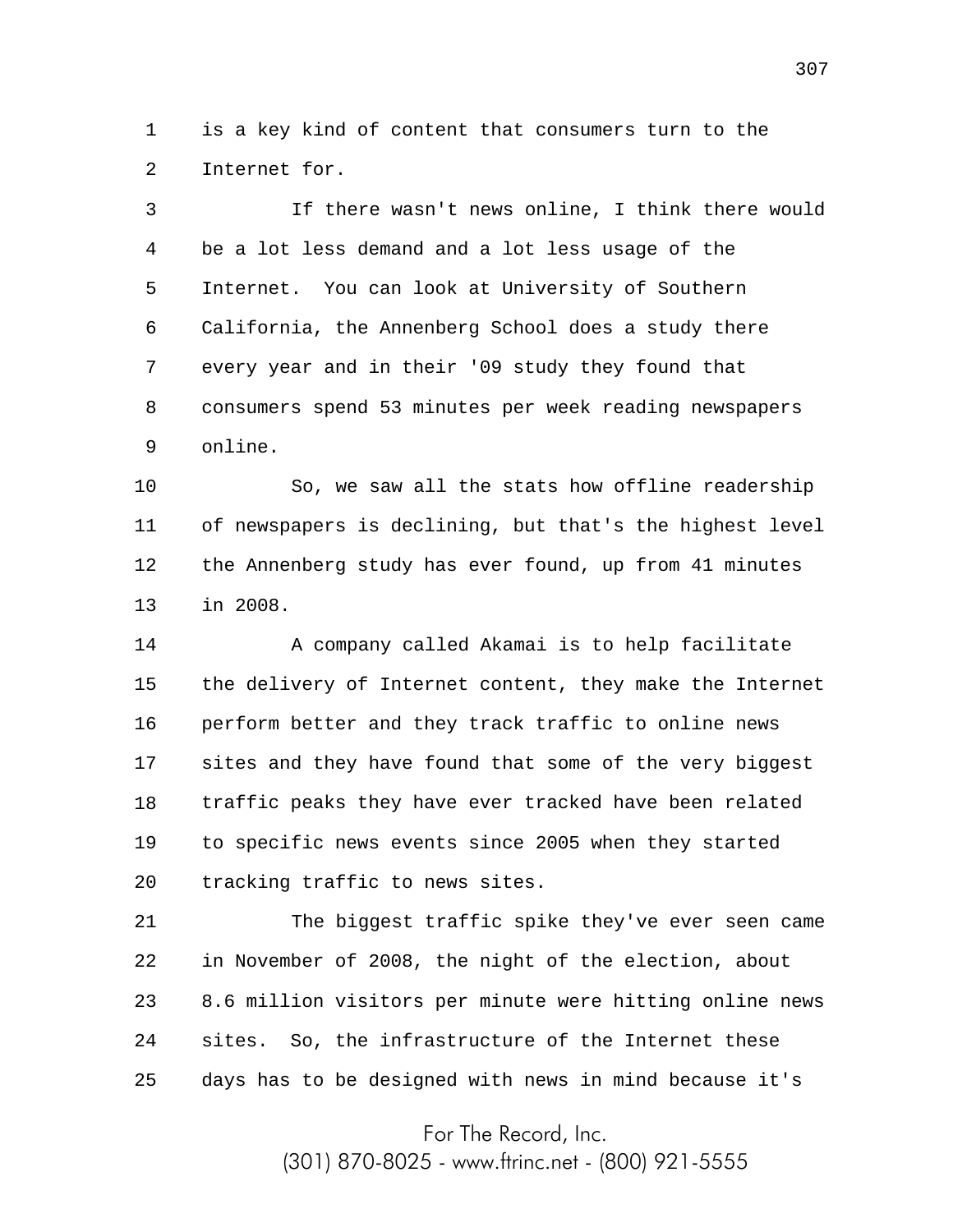1 2 really the kind that's kind of stretching the capabilities of the medium.

3 4 5 6 7 8 9 10 11 12 The second thing I wanted to talk about was the importance of advertising to the Internet economy. The IAB puts out a study twice a year that looks at online advertising revenues, and for 2008, about \$24 billion in revenue was generated by online advertising. If you look a little more broadly at primary and secondary impacts of the ad-supported Internet as a whole, not just the news piece, you get to an impact of about \$300 billion per year, about 3.1 million jobs, either directly or indirectly related to the Internet.

13 14 15 16 17 18 19 Finally, I want to say and pick up on a theme that we heard earlier that I think one of the key things the Internet is doing around news and content is really greatly increasing the supply, greatly increasing the diversity of voices that cannot only deliver a message that they want to online but actually make a living doing it as well.

20 21 22 23 24 25 You look at, say, razor fish, which does a study of digitally savvy, let's say, online consumers, and asks them where do you get your news online. Not surprisingly, 80 percent of those consumers said they go to a traditional news site and 30 percent said they go to Facebook and 20 percent said they go to Twitter. You

For The Record, Inc.

(301) 870-8025 - www.ftrinc.net - (800) 921-5555

308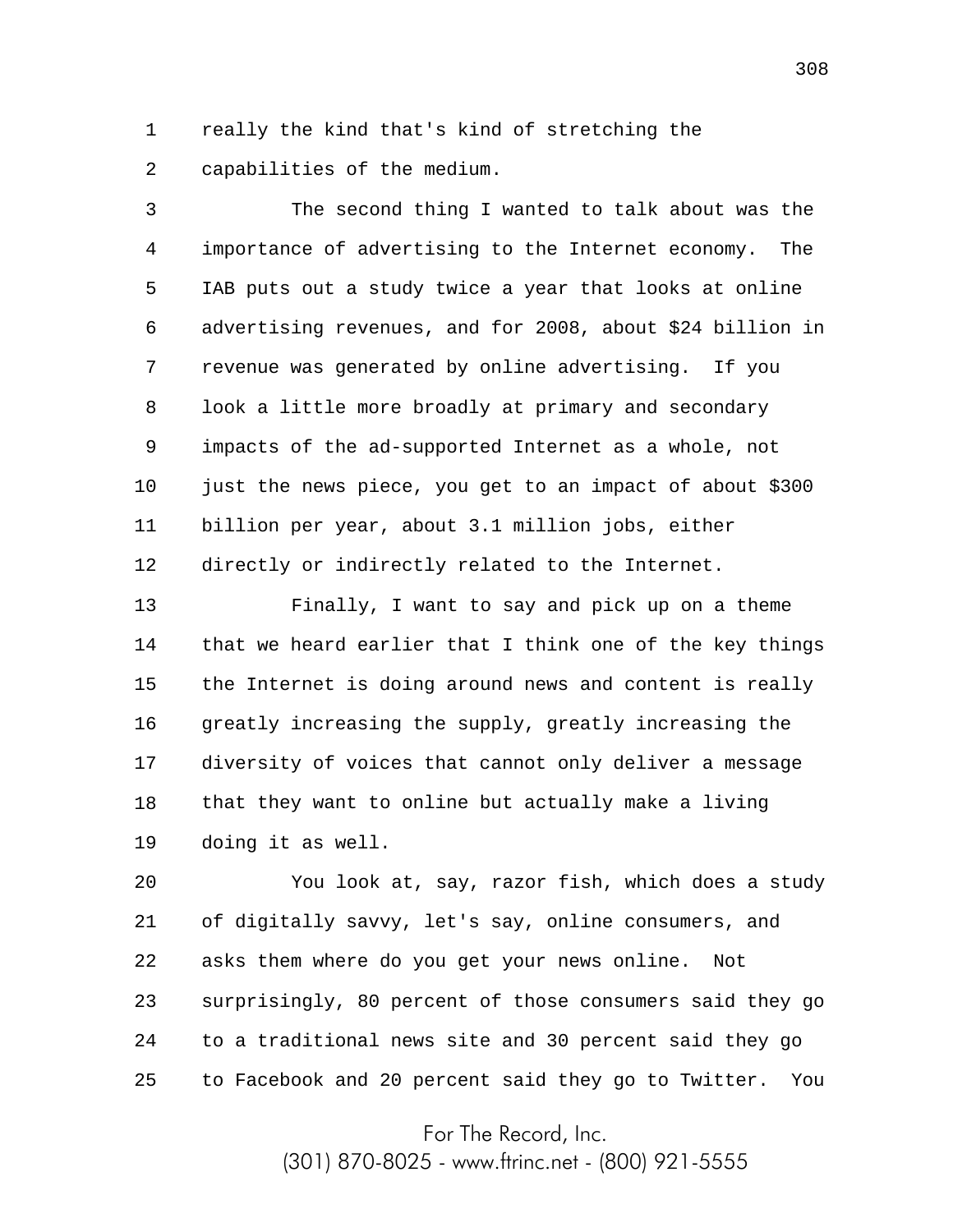1 2 3 think about breaking news when somebody calls you and says something is happening and you go to a traditional news source to follow up on that.

4 5 6 7 8 9 The Internet is having that impact as well, people are finding out and communicating in new ways, reaching out to new sources of information, as well as turning to traditional sources, too. So, I think that diversity is a key benefit the Internet is giving in terms of consumers way to access news.

10 MS. DeSANTI: Thank you, Joe.

11 12 13 14 15 Pam Horan, president of the Online Publishers Association, a position she's held since June 2006. Previously she was vice president of marketing and membership for that organization for two years prior. MS. HORAN: Thank you, Susan.

16 17 18 19 20 21 22 23 24 25 The Online Publishers Association is also a trade association, and our members are companies that are investing in the creatorship of original content. Newspapers like the Washington Post, New York Times, Time Inc., Forbes, cable outlets like ESPN, CNN, broadcasters like ABC, CBS, and also pure plays like Edmonds.com and actually the Huffington Post. The thing that I wanted to share is that this group of members combined reaches almost 110 million U.S. online visitors every month, which is about two-thirds of the U.S.

For The Record, Inc.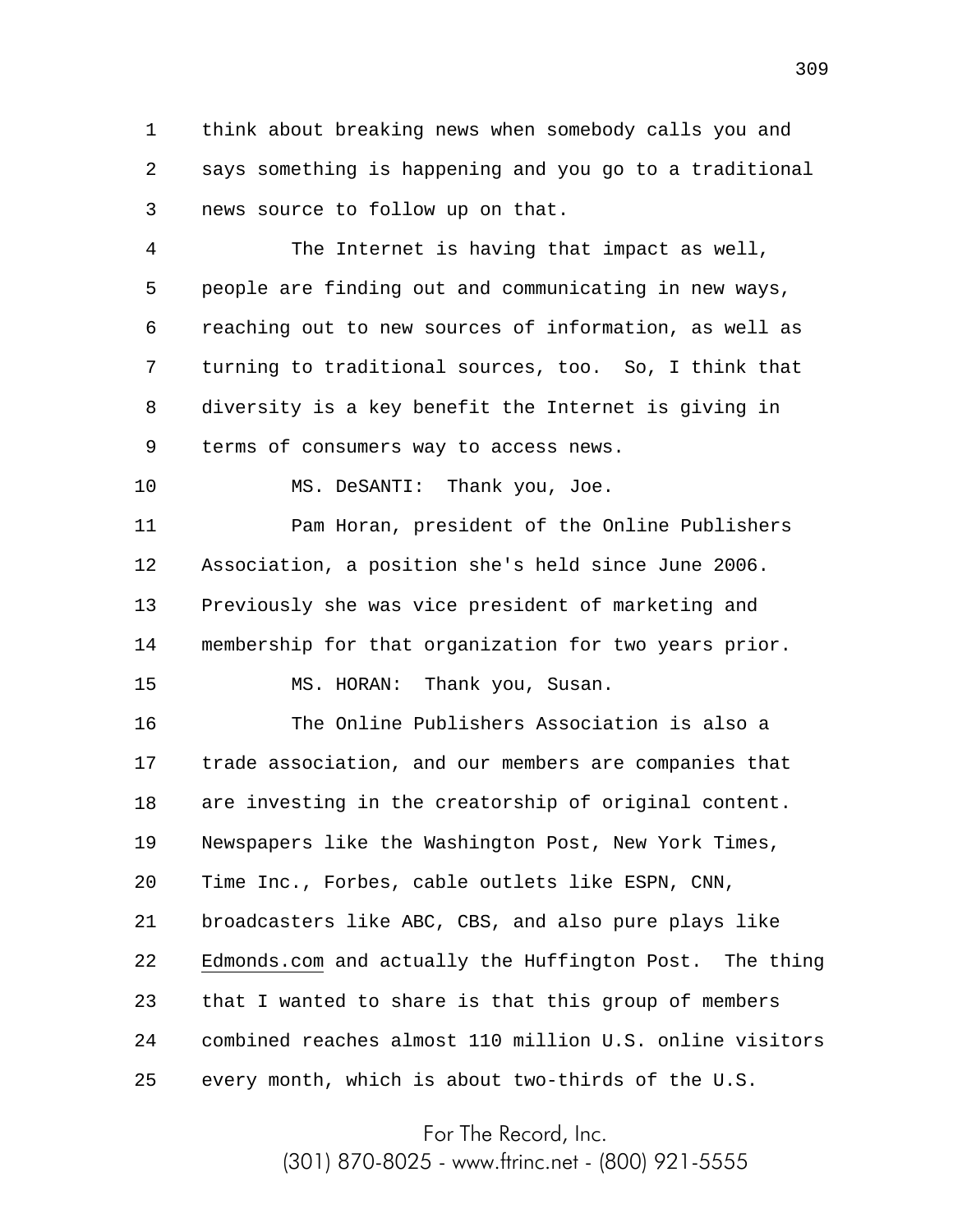1 2 3 4 5 6 7 8 9 10 online population. Last year, these companies invested over a half a billion dollars in the production and creation of original content. The predominant fuel that funded this was advertising, as we've talked about today. Today we've talked a lot about how the Internet has transformed the way consumers get news, information, entertainment, and there are two things I want to just touch on as we think about the future, and that is really the role of content, as well as the role of environment.

11 12 13 14 15 16 17 18 19 20 21 22 23 It's clear the consumers are spending a lot of time online, we've seen it today, the OPA has conducted a study since 2003 that tracks where consumers are spending time online. We today look at five key categories, content, commerce, communications, community and search. The majority of consumers time is spent with content, at 42 percent, followed by communication at 24, community is at 20, commerce is at ten, it had been on average over the last six years at about 16 percent, but the macroeconomic challenges have forced that down and search has hovered around three or four percent. So, we know the majority of time is being spent with content.

24 25 So, that brings us to the question that we often hear from Barbara's community, which is the advertisers,

For The Record, Inc.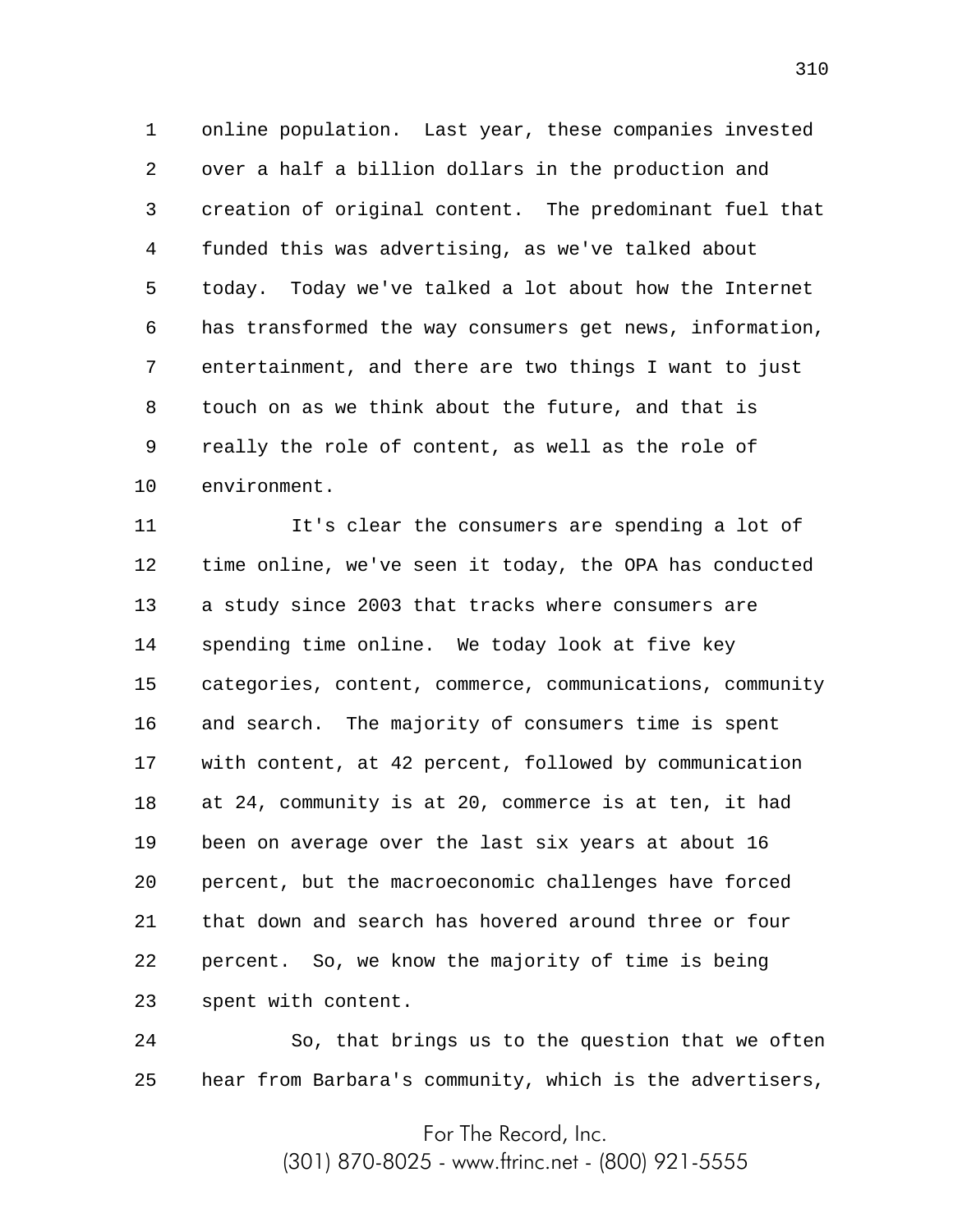1 2 3 4 5 6 7 8 9 is really is all content created equal, and are all environments created equal. The answer to that question is actually no. To better understand this, we've done quite a bit of research understanding the impact of environment, and we have looked at and leveraged syndicated research to do this, and we've actually found that a brand halo actually exists. So, to Barbara's point, there is a value that an advertiser gets by having their message in certain environments.

10 11 12 13 14 15 16 What we have found is that OPA sites which we use as a proxy for the content environment actually has a greater impact of driving the key brand metrics that Barbara's community is interested in. Whether it be at the top of the funnel in terms of brand awareness or down at the bottom of the funnel where purchase intent exists.

17 18 19 20 21 So, I think that it's important that as we take a look at what's going on in the future, we are cognizant of the fact that environment does matter, and we need to think about what that means for the advertiser.

22 MS. DeSANTI: Thank you, Pam.

23 24 25 Next we will hear from Jeff Chester. Jeff is executive director of the Center For Digital Democracy, a Washington, D.C. nonprofit group that aims to foster

For The Record, Inc.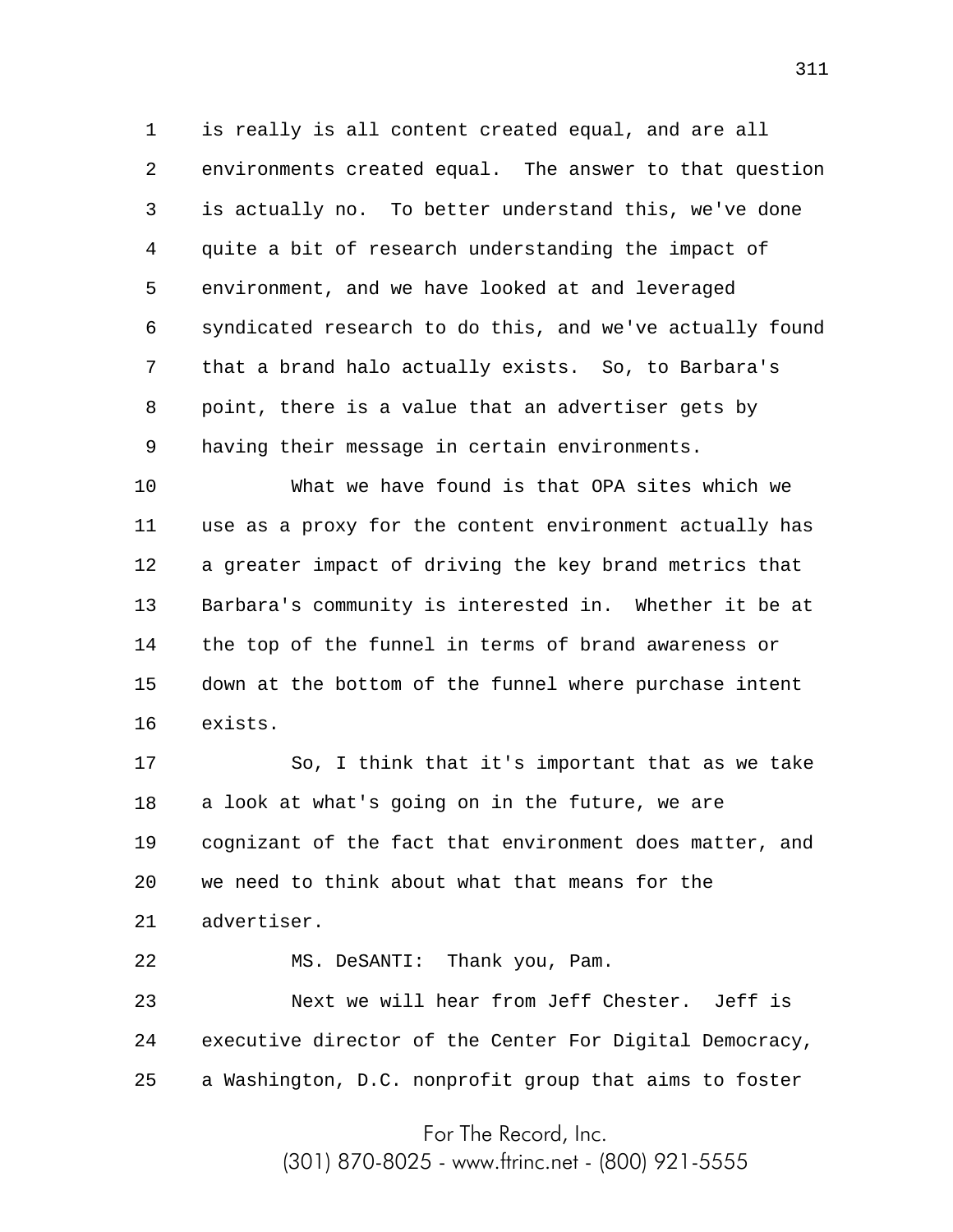1 2 3 4 5 6 7 Democratic expressions, civic engagement and consumer protection in the digital media era. His book, Digital Destiny: New Media and the Future of Democracy examines the threats to the public interest from both old and new media consolidation, and he is currently writing a book about global interactive marketing and its impact on society.

8 9 10 MR. CHESTER: Thanks very much, Susan. I want to thank the FTC, I want to apologize for my back facing some of you.

11 12 13 14 15 I want to say that we fully support the FTC and the FCC and the Congress and the administration engaging in policy development to ensure that journalism, regardless of platform, survives and thrives in the digital age.

16 17 18 19 20 21 22 23 24 25 There is a market failure. There was a market failure when Edward R. Murrow gave that famous RTNDA speech, there was a market failure when Paddy Chayefsky wrote Network, that was diagnostic, that was not predictive only, and anyone who has witnessed the cutbacks as a result of media consolidation and deregulation and all the lobbying that went on at the FCC during the 1980s and the 1990s and looked at the cutbacks in news rooms, the closing of the overseas bureaus, the cutbacks in investigative reporting.

For The Record, Inc.

(301) 870-8025 - www.ftrinc.net - (800) 921-5555

312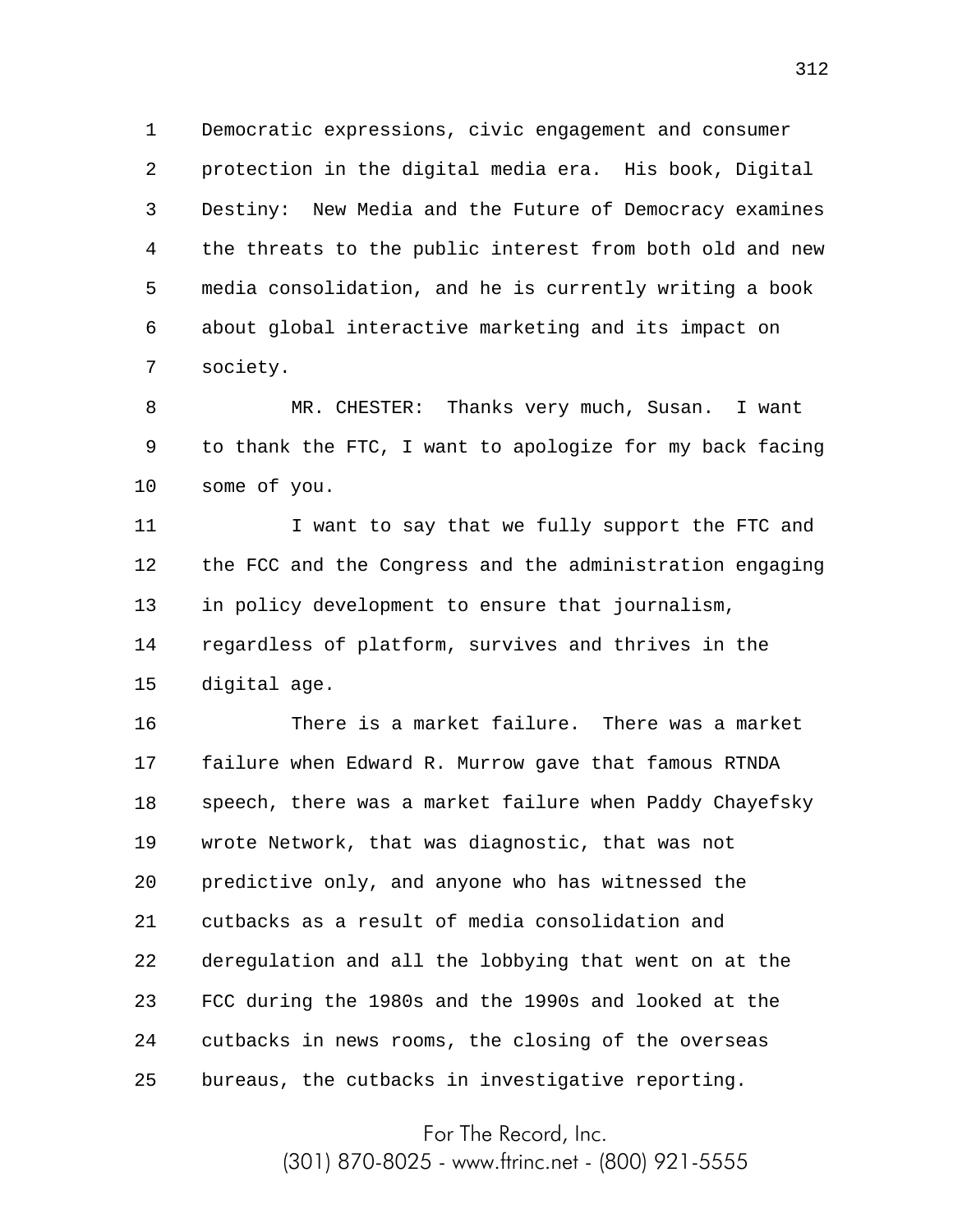1 2 3 4 5 Investigative reporting in this country is on the endangered species list, it's been that way for two decades, otherwise we wouldn't have had to send it out to nonprofits like the Center For Integrity and the Center For Investigative Reporting.

6 7 8 9 10 11 12 13 14 15 I have two concerns today. One is that the news media industry online has embraced a business model that threatens the privacy of users everywhere, and I think ultimately threatens the news media's future as a trusted brand. Two, the potential concern that I think is possible that interactive advertising will play a very major role in shaping news content. We already know the distinctions are gone, they're obliterated, but as advertisers demand for editorial control, it's going to affect the news. We need to look at this now.

16 17 18 19 20 21 22 23 24 25 Now, in terms of online targeting, I think the news business, I know it's digital, because there is this digital collection data arms race, we have only heard a part of the story about the online marketing system that's going to be discussed next Monday here, it's a system somebody mentioned of deeply involving a consumer, of having a relationship with that consumer, regardless of where they are, online, cross-platform, multiplication, and to have a very deep connection to that consumer.

> For The Record, Inc. (301) 870-8025 - www.ftrinc.net - (800) 921-5555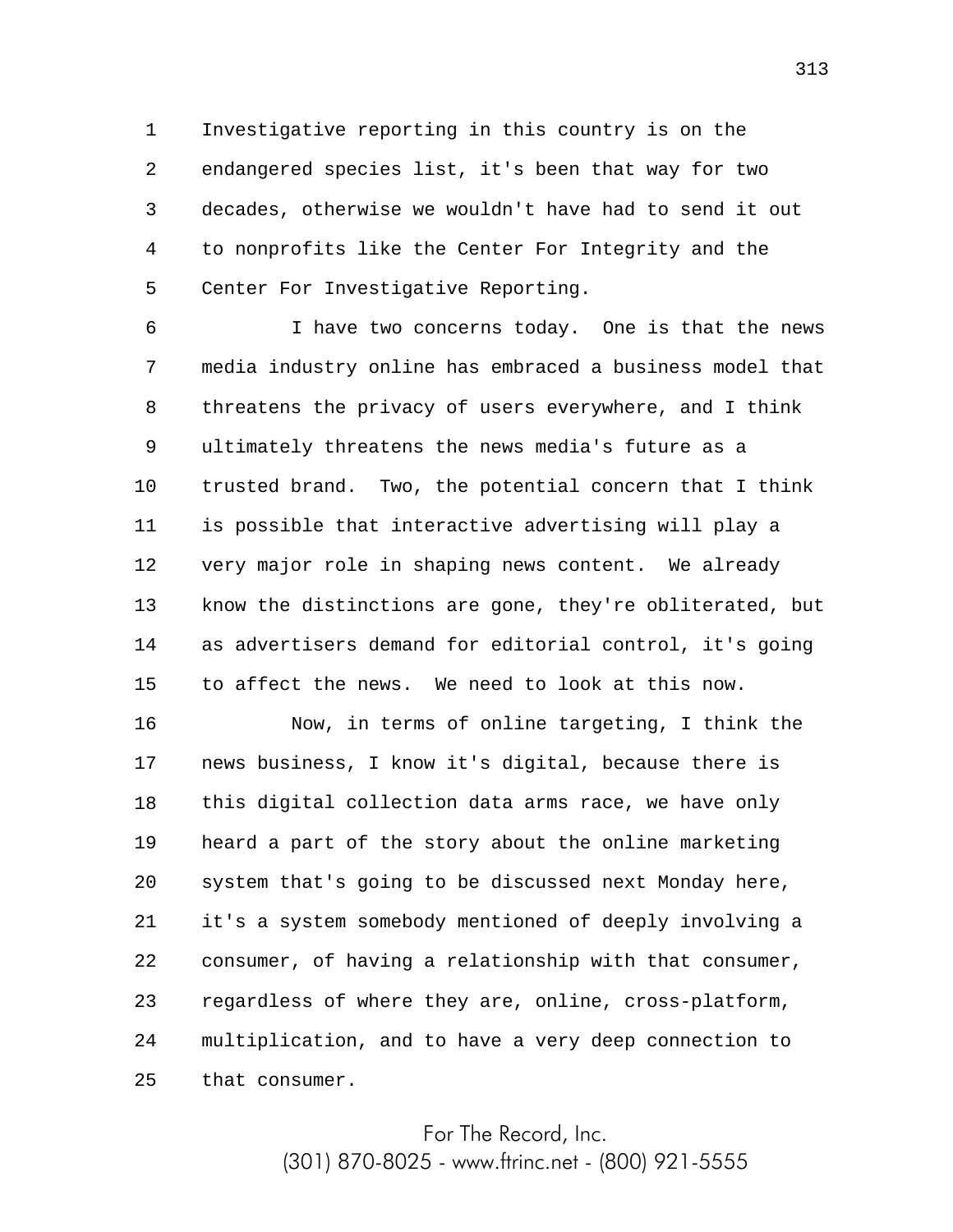1 2 3 4 5 6 7 8 9 I mean, that's the basic business model, and data collection is at the core of it. But when the news media industry embraces this behavioral targeting business model, and in essence is stealthily monitoring, as newspapers do with their behavioral targeting product that Yahoo! and others do, what people read, where they go in the newspaper, what they like and what they don't like, and that information is then amplified and shared and now sold in realtime.

10 11 12 13 14 15 16 17 18 19 20 21 22 When a business model develops that, in fact, undermines consumer protection, consumer integrity, and privacy, something is wrong. The news industry should be in the forefront of calling for rules that protect the privacy of individual consumers. Otherwise, I suggest to you that you will be the target, in the United States and the EU, from the privacy and consumer community, who will go after you for the kind of ads that you're running that, in fact, collect financial data from consumers. Will go after you for the kind of health advertising, we're already seeing online that the FDA is now investigating. That's really just a part of it.

23 24 25 The news media industry should, in fact, embrace fair information principles. Now, it's great that the American Newspaper Association has reversed its position

For The Record, Inc.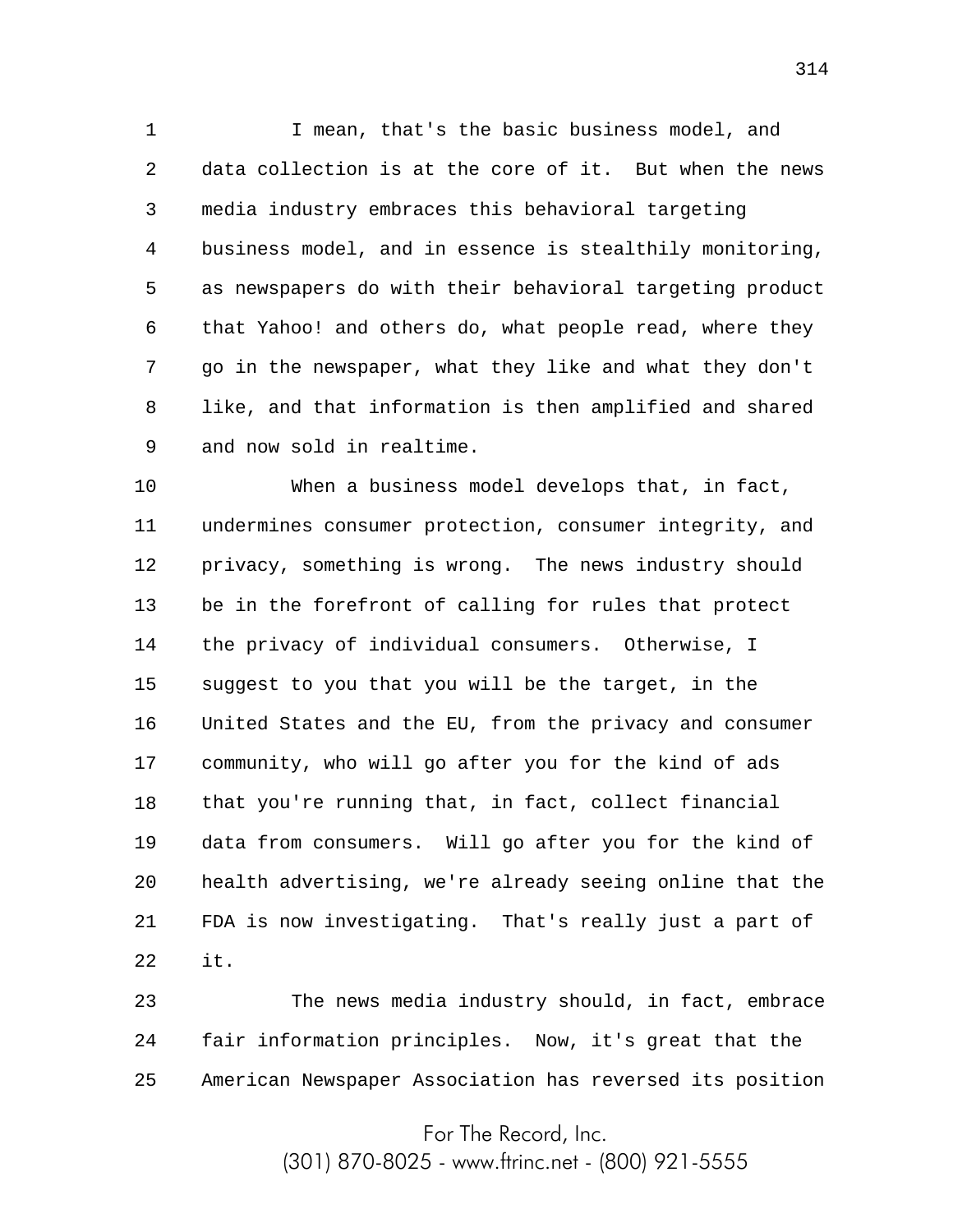1 2 3 4 5 6 7 8 9 10 from last year, privacy is no longer a violation of their First Amendment rights, now they support in their latest filing to the FTC notice and choice, but they oppose regulation, they oppose opt-in, they oppose consumer control. The news media is going to be on the losing end of the branding proposition, this incredibly competitive online world that has been created that, as the previous speakers describe, will only get more intense, unless they can really convince and convey to the individual that we have your interest at heart.

11 12 13 14 15 16 17 Make a distinction, we're protecting your privacy, and I suggest to you, consumers will then be willing to share more information about themselves with you, and look, as the FTC, as it's now doing, we've asked the FTC, look at AdMeld, look at realtime targeting, look at optimization, look at everything you're doing, and they are looking at it now.

18 19 20 21 22 23 24 25 As the FTC begins to fully comprehend the digital data collection apparatus that you are now a part of, there are going to be consequences, so there is time now to get on the right side of that equation. I see stop. Finally, I just want to conclude by saying that interactive advertising is a very, very powerful force. Advertisers have greater controller online than ever before. There is going to be a potential for

For The Record, Inc.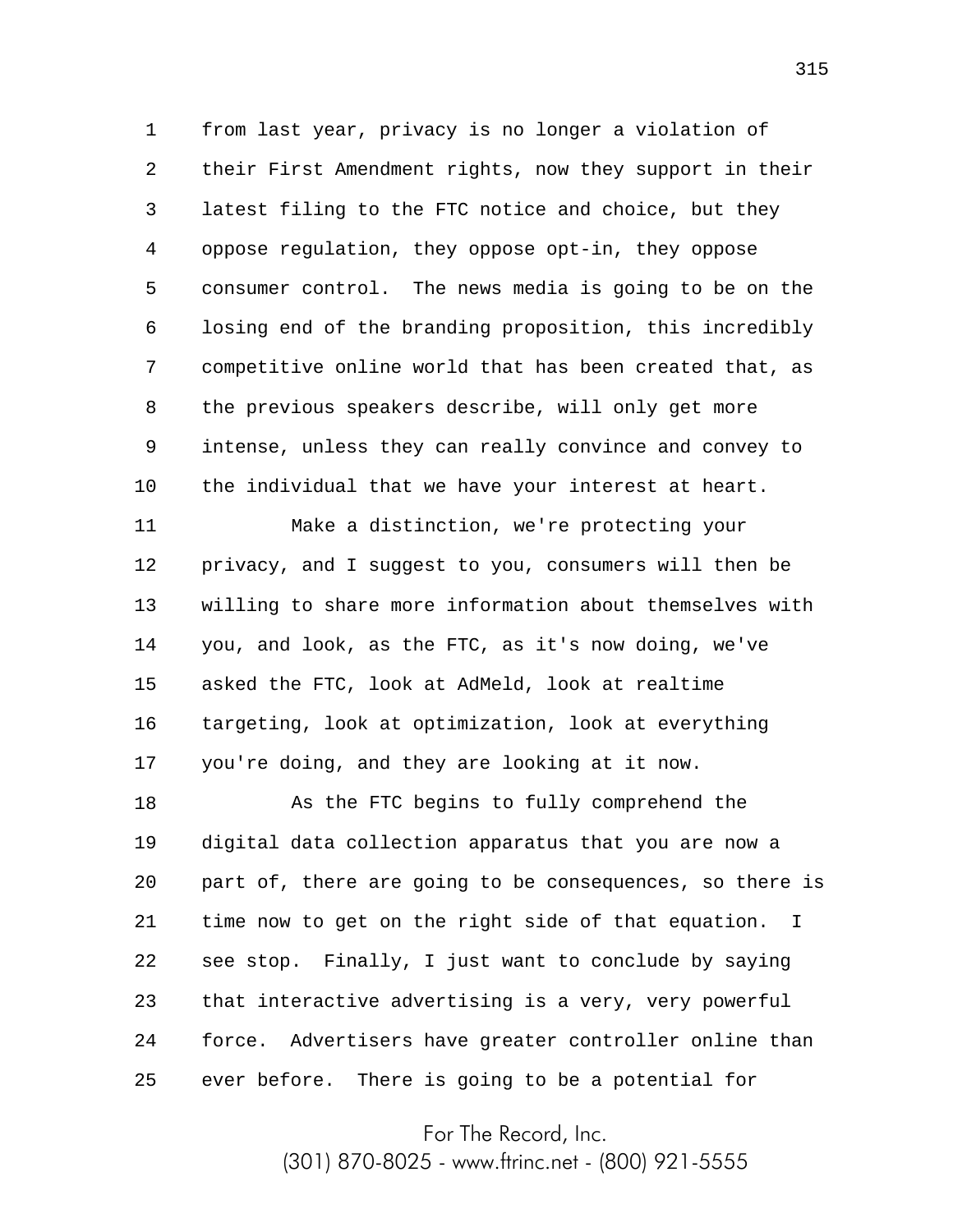1 2 3 4 5 6 7 8 9 10 11 12 13 14 15 16 17 18 19 20 21 22 23 24 25 advertisers to further dictate editorial content and we need to be concerned about it. Thank you. MS. DeSANTI: Thank you, Jeff. Next we will hear from John Meyer, he is the director of Digital Media for WTOP and Federal News Radio where he is responsible for all of the station's digital initiatives. MR. MEYER: Thank you. For those of you that don't know, WTOP is the local all-news radio station here in town and I wanted to thank the FTC for including radio in this conversation. We've been doomed since television began, so it's not  $-$ **(Laughter.)** MR. MEYER: It's nice to have newspaper join our pending armageddon. I have two quick points that I want to make and both are kind of focused on the selling of local advertising, both online and traditional media. The first is, everyone is now your competitor and this has kind of been an ongoing theme here throughout the day. But if I had to ask who are WTOP's top five competitors, just whether it be online or on-air advertising, maybe one radio station would be in that group. The silos of

For The Record, Inc.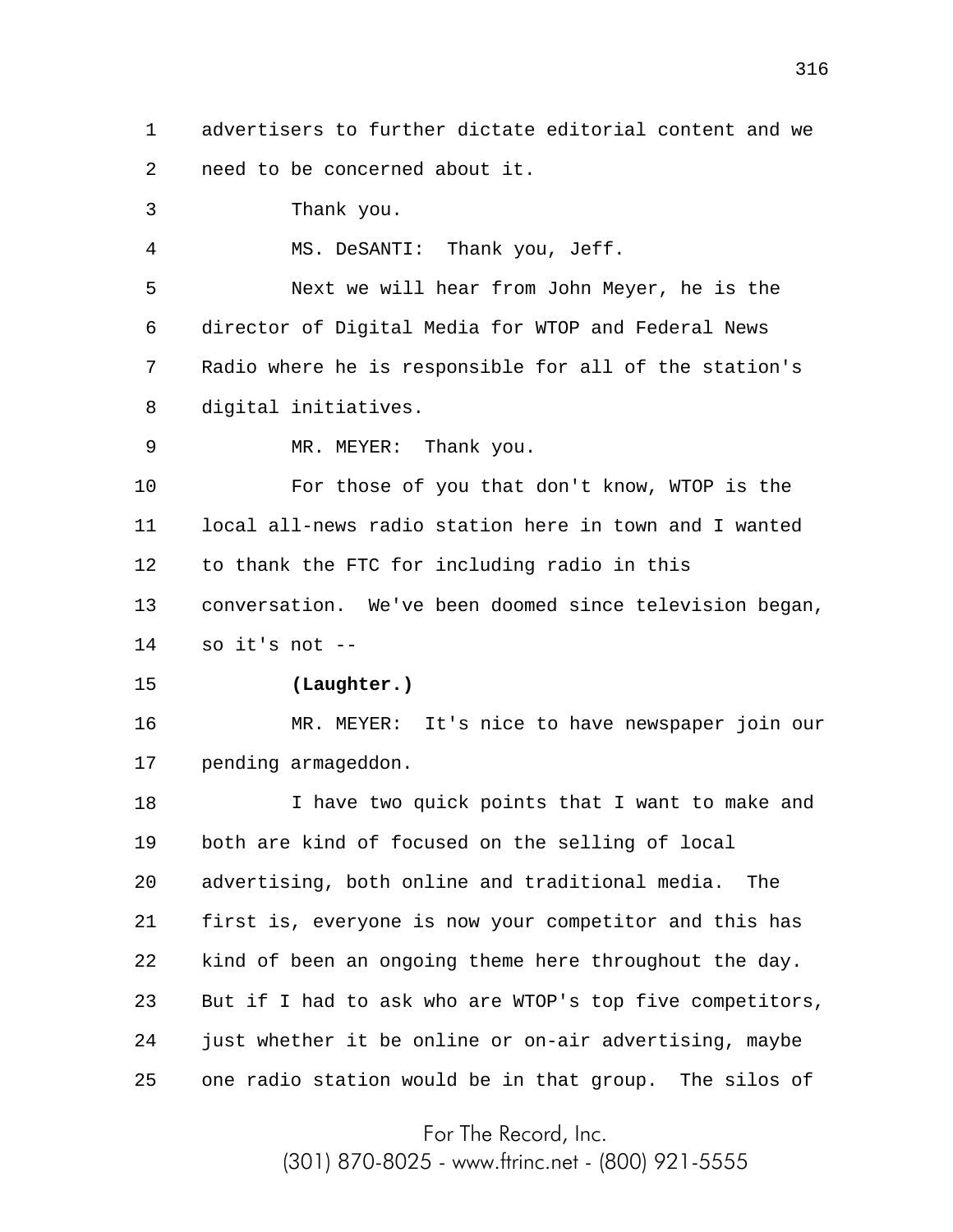1 2 3 4 5 media and differentiation, I think, are completely gone. Clients aren't interested necessarily on just buying a radio promotion, they want to buy Internet advertising. They want to sell stuff, and they don't necessarily care what platform it is.

6 7 8 9 10 11 I think our advantage as a traditional media is the fact that we have traditional media on top of new media, and we can put together campaigns and different vehicles, whether it be mobile, online, radio commercials, TV commercials, newspaper ads, combined, to sell more of our client's stuff at the end of the day.

12 13 14 15 16 17 18 19 20 I think a big component of that is having the right sales structure, the right sales staff, that can sell multiplatform. I think there's too many, oh, we have to sell Internet or you have to sell radio or you have to sell something else. We want people to sell advertising at the end of the day. Whatever is going to best -- I mean, we're a company, and whatever you sell, if you're a media company, it's still the dollar is a dollar and it's going to go to your bottom line.

21 22 So, I think it's very important to have the right training and sales structure.

23 24 25 The other point that I would like to make is that no one really knows what they're doing in this space. I mean, particularly on the local level. The

For The Record, Inc.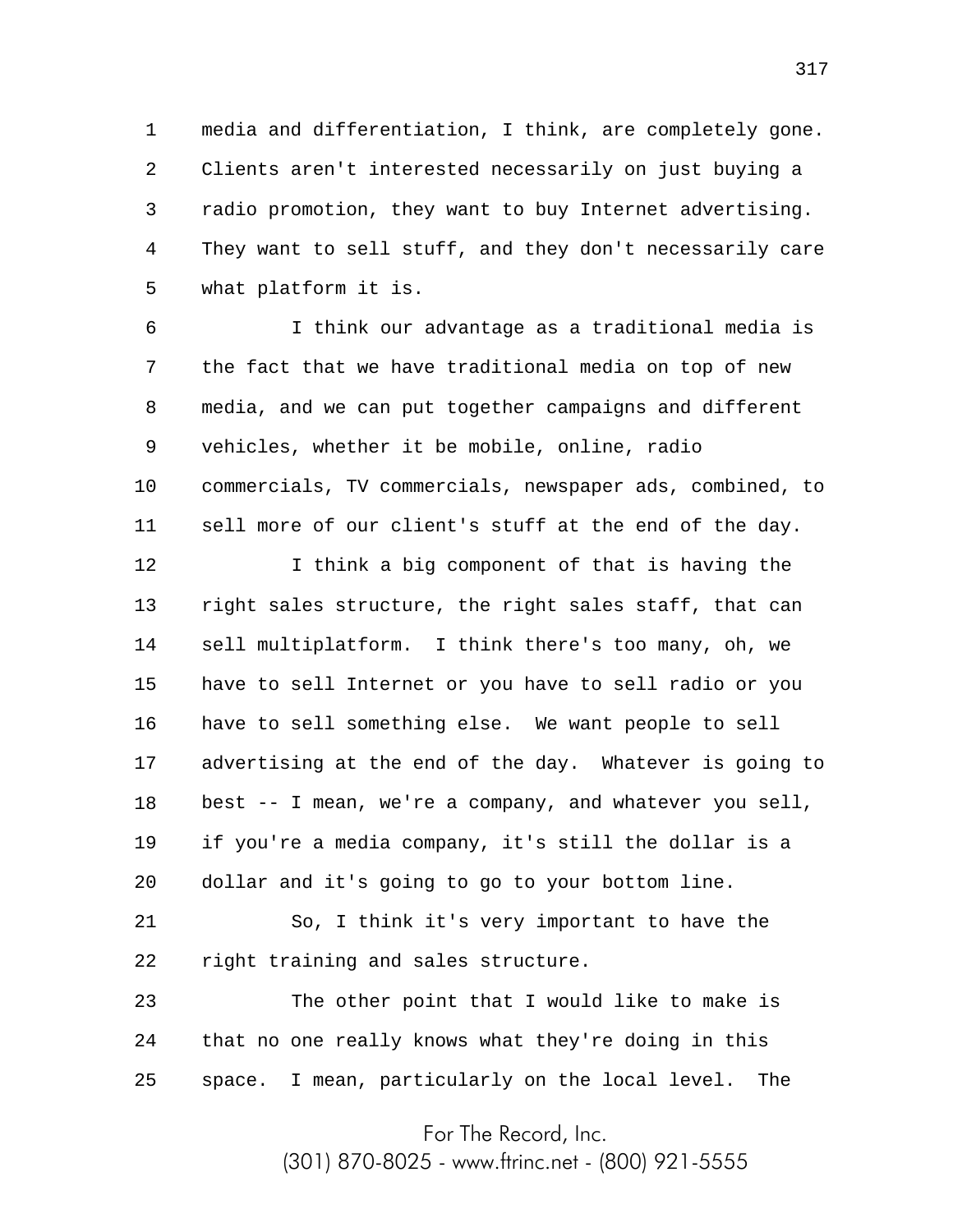1 2 3 4 5 Internet is very new still. I mean, last year if we had the same conference, Twitter wasn't as prominent as it was today. All of the sudden everyone has Twitter plans. No one is monetizing it, but they still have plans.

6 7 8 9 10 11 12 13 I think what's kind of important is to realize that things that we're trying to figure out and there needs to be experimentation. Podcasting was going to change the world a couple of years ago and it hasn't ever really gone anywhere. A bunch of people in the room thought pop-up ads would be an unbelievably effective way to advertise a product, but the market rejected that. I think that is what needs to happen.

14 15 16 17 18 19 20 21 22 There's a lot of successes we need to kind of have an as industry and there's a lot of failures. Companies need to succeed and some companies need to fail. What I think needs to happen is the market needs to grow up. The market needs to experiment and try and grow and kind of work out all of its kinks, because as soon as we do that and see what we have going something is going to change and come and then we don't know what we're doing all over again.

23 That's all I have.

24 25 MS. DeSANTI: Thank you very much, John. I would like to go back to you, Barbara, and

For The Record, Inc.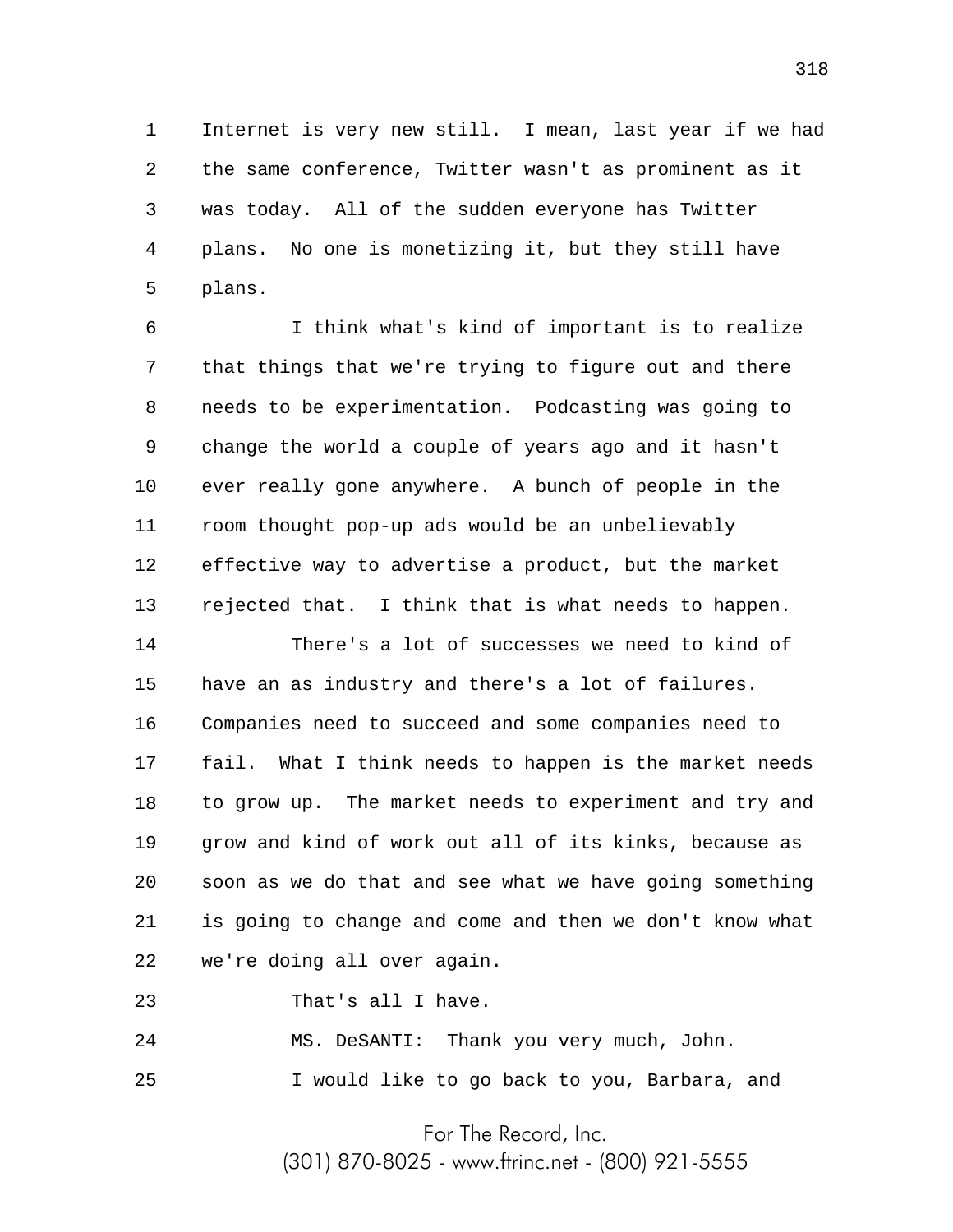1 2 3 have you talk a little bit more about -- I'm sorry, I'm ignoring you, Mike, because you've already had a lot of time to speak and we'll get to more of a discussion.

MR. BLOXHAM: That's fine.

4

5 6 7 8 MS. DeSANTI: I think it's very important that we get your perspective, how are advertisers thinking about this issue of online versus not online or combinations as John was just talking about?

9 10 11 12 13 14 15 16 17 MS. MIRQUE: Well, as I alluded to, I think advertisers want to surround the consumer. So, consumers are online, they're reading newspapers, they're listening to the radio, as you saw from Mike's research. So, we want to follow them around in a day and we also want to serve to them and I have to address what Jeff said. We want to serve to them relevant advertising. That is, I think, incredibly important. I do not think it invades privacy.

18 19 20 21 22 I'm always amazed in these conversations that you go to the grocery store, and you use your little card to buy, say five cents on a can of peas and they know amazing things about you and they can say, hello, Jeff, and you've got adult diapers in your cart.

23 24 25 Online, there's some anonymity. I don't know the technicalities, Pam and Joe can talk about it, but they're addressing a cookie or a web address and they

For The Record, Inc.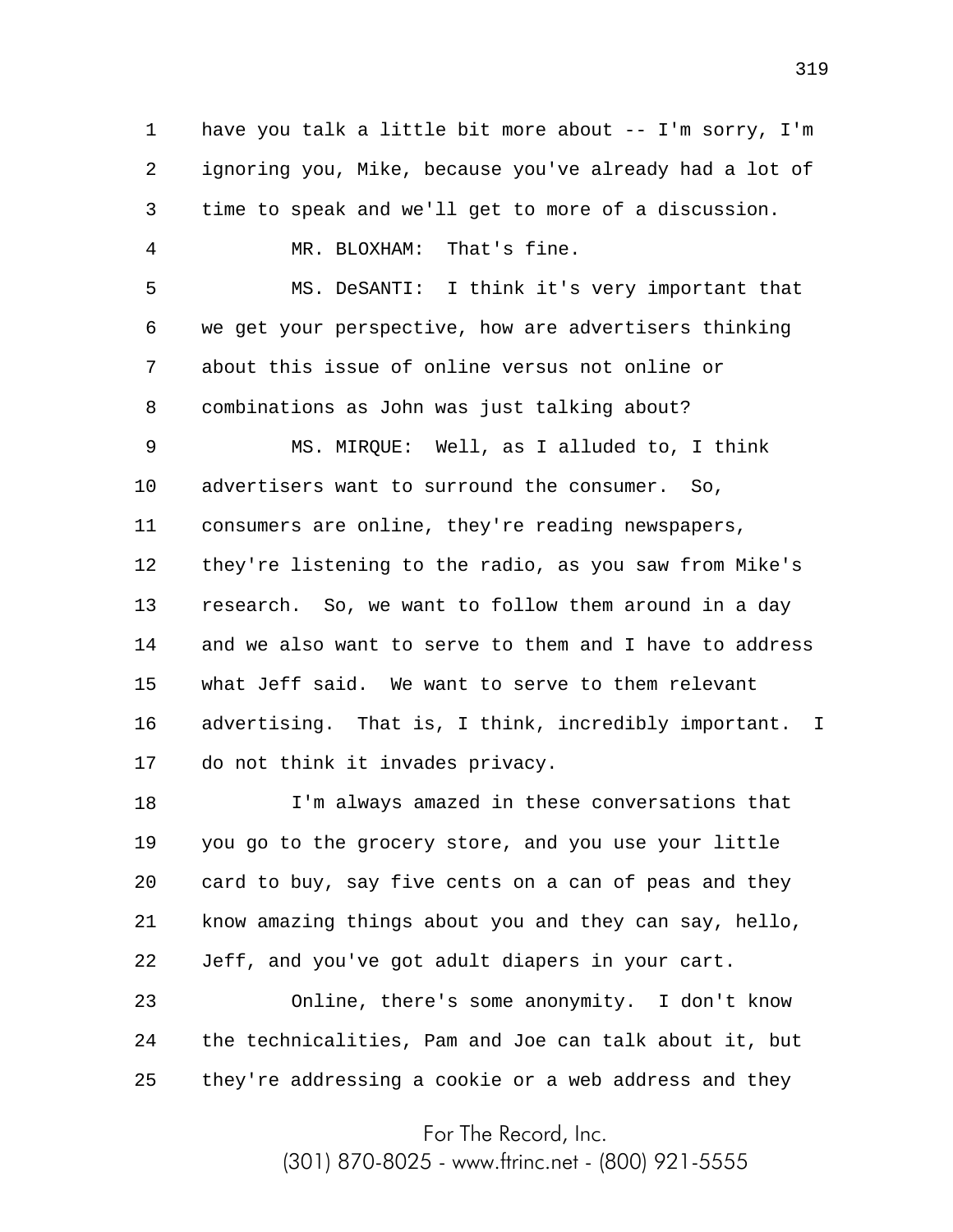1 2 3 4 5 don't know my address unless I have given them that information. So, what's important to advertisers is being able to serve relevant advertising, because that's not going to be ignored, and it's the beauty of the web as opposed to some other types of media.

6 7 8 9 I think as I said before, to kind of follow the consumer throughout the day and give them a totally - they're using multimedia, and we want to give them the appropriate advertising where it matters.

10 11 12 13 So, online is important, content is important, the brands are important, and as Pam said, where we present our advertising is important. So, in those top notch sites is important to advertisers as well.

14 15 16 17 18 19 20 21 22 23 24 25 MS. DeSANTI: Thank you. Well, I just have to mention I went to a presentation by Bob Garfield a couple of weeks ago, who is the author of The Chaos Scenario, in which he basically says that the advertising business model has been exploded just as well as the news organization model, and one of the examples he mentioned about behavioral targeting was the one you just mentioned, Barbara, in terms of supermarkets, and we all give this information to the supermarket so we can get discounts, and basically, as he pointed out, the supermarket knows all of the ointments you've ever used.

> For The Record, Inc. (301) 870-8025 - www.ftrinc.net - (800) 921-5555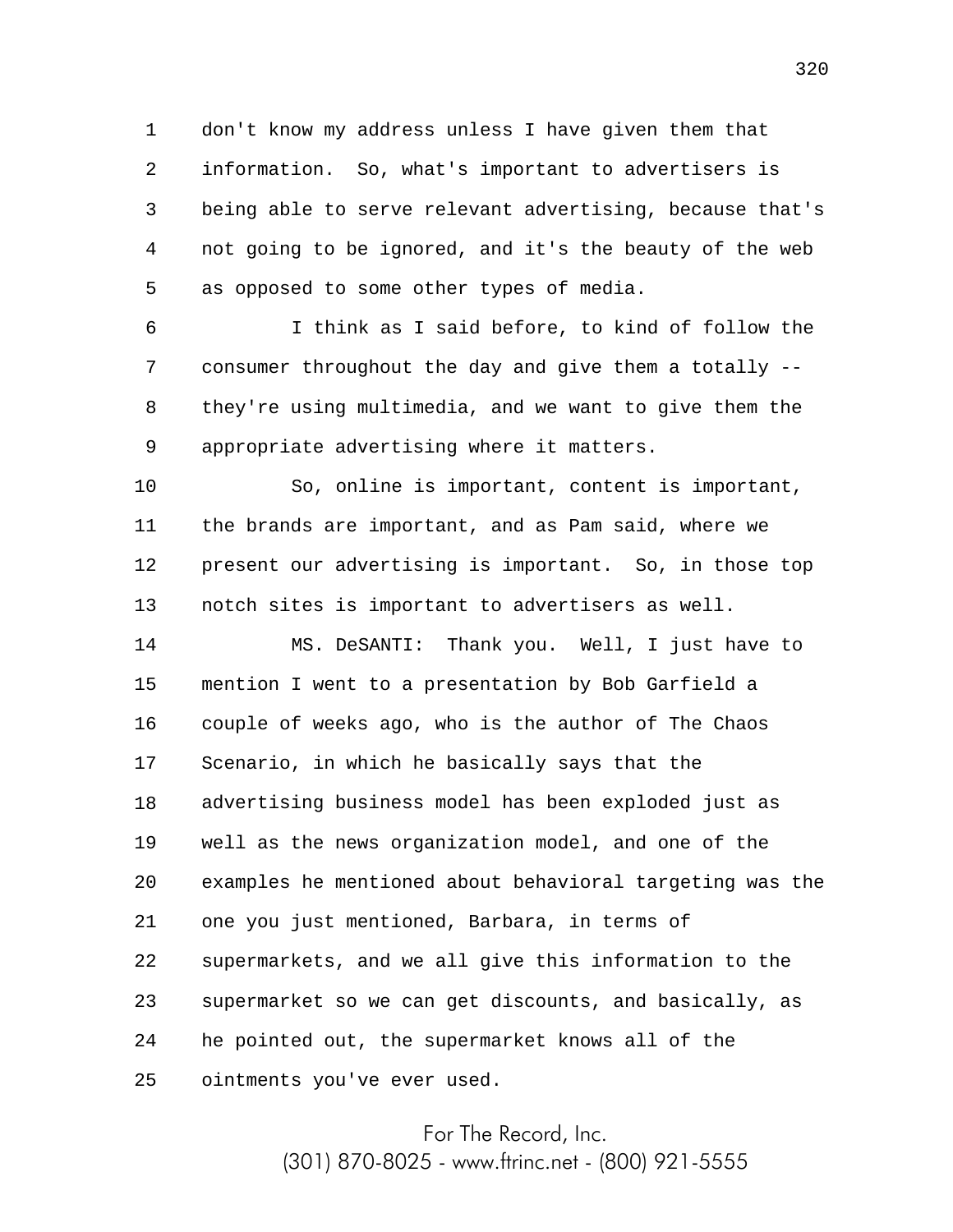1 2 3 4 5 6 7 8 9 10 11 12 13 So, now, Jeff, I know you want to speak to this. MR. CHESTER: I mean it's a shame in a way that this panel is not also taking advantages of the tremendous amount of information collection that the Federal Trade Commission has already done, the Bureau of Consumer Protection, Chairman Leibowitz and other commissioners have appointed a terrific new director of consumer protection, David Vladeck, and under the chairmanship for the first time in a number of years the FTC is getting to the bottom of interactive advertising and data collection. Congress is also getting to the bottom. The European Union, as you know, has issued new rules.

14 15 16 17 18 19 I'm afraid that if you look at the system, they know you, they know your interests, they don't need to know your name to know who you are and what you like anymore, online they are able to import outside databases. They are able to, in fact, take some of those records outside and bring them in.

20 21 22 23 24 25 So, anyone who knows online advertising understands that elaborate system of profiling for targeting and retargeting online has emerged and that it is a considerable privacy threat, and my first comment is this, and this is something that the FTC is now looking into through Vladeck's office.

> For The Record, Inc. (301) 870-8025 - www.ftrinc.net - (800) 921-5555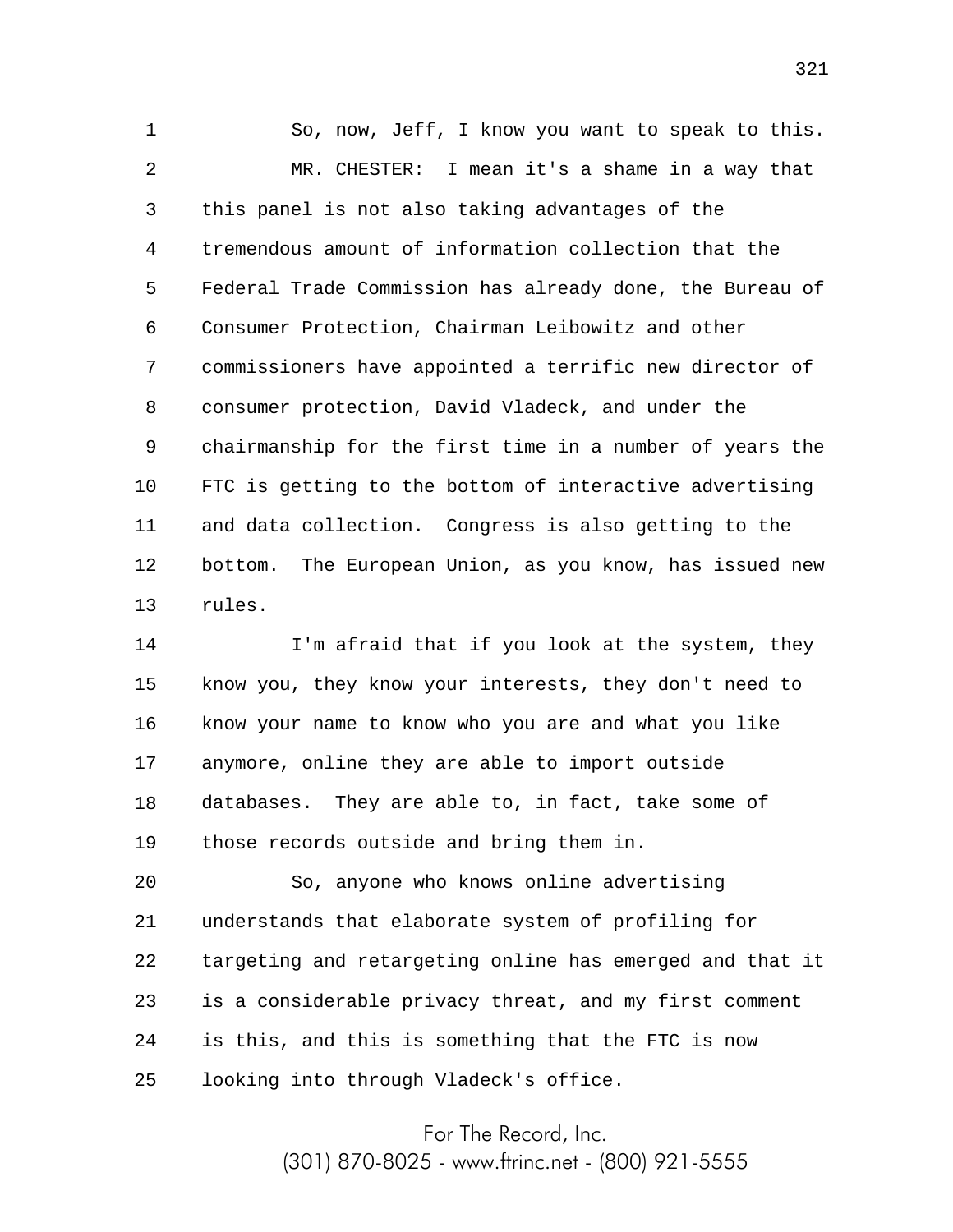1 2 3 4 5 6 7 8 Look, the advertising industry globally is working, as you all know, because you're a part of this, is working very hard to recreate itself. All you have to do is go to the Advertising Research Foundation and look at any of the seminars, or go to the Microsoft's Ad Lab or what Google is doing to understand they have put it together. There is a very sophisticated advertising system that has emerged.

9 10 11 12 13 14 Yes, it's innovating; yes, it's growing, but it's not unknown, and frankly, it affects consumers, which is why the FTC is now looking into how online advertising promotes obesity in children, among other issues, as well as the subprime crisis, and it affects privacy.

15 16 MS. DeSANTI: Thank you, and we will have an in-depth discussion of that on Monday.

17 18 Elizabeth? What would you like to add? Or ask questions about?

19 MS. JEX: Barbara, you --

20 21 22 23 24 25 MS. DeSANTI: Elizabeth Jex is on my staff and has been key to the preparation of all of this today. MS. JEX: Hi. Barbara, you mentioned that consumers expect free content. How can news entities maximize their ad revenue in light of that? MS. MIRQUE: Well, I think there's been a lot of

For The Record, Inc.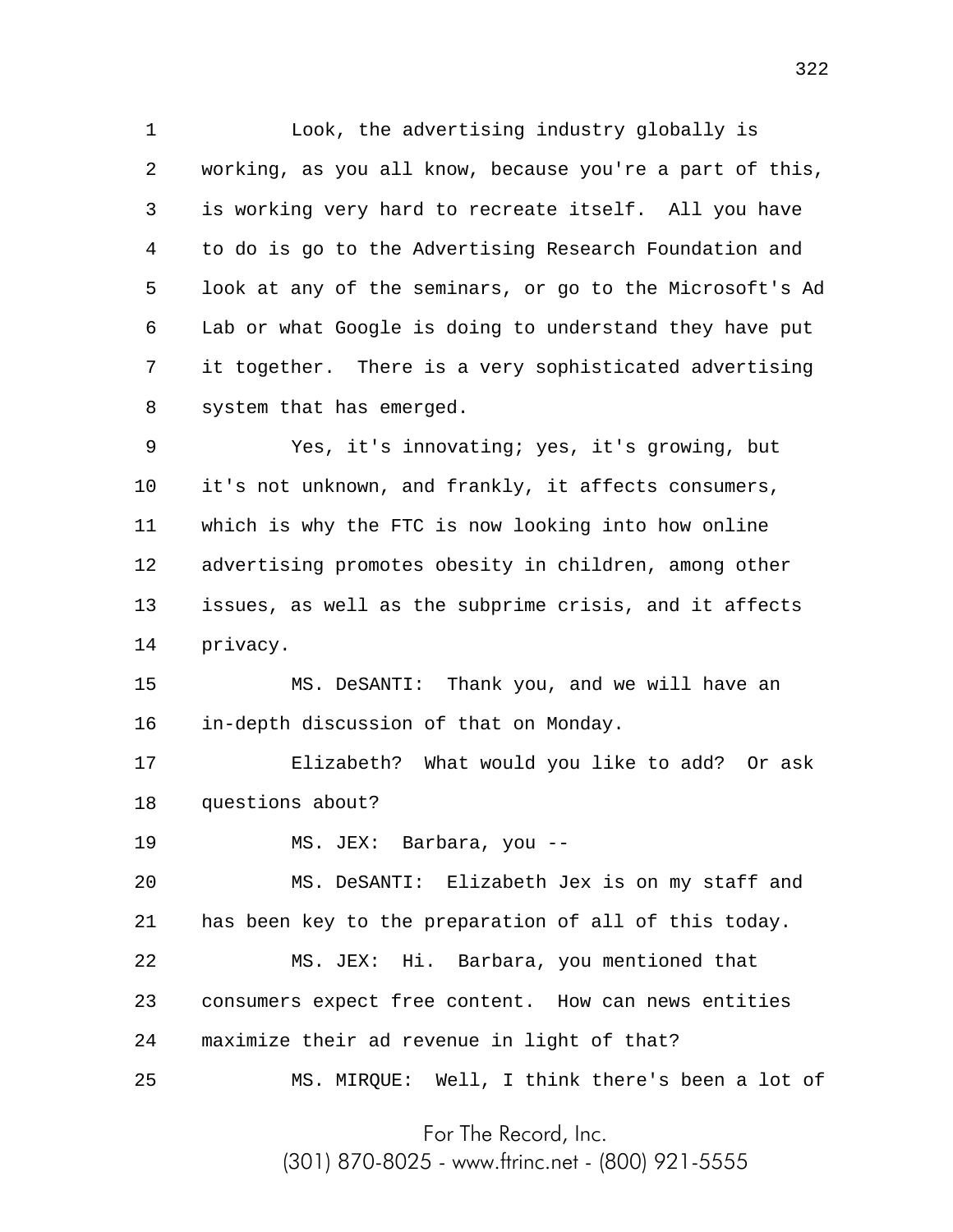1 2 3 4 5 6 7 discussion about that today, and I actually, I did see a survey from Ipso, where I would like to look at the cup half full, where 50 percent of the respondents said they expect free content but that means 50 percent said they're willing to pay for paid content, if it's relevant to them, if it's something in which they have an interest.

8 9 10 11 12 13 14 15 16 17 So, Arianna talked about it, lots of people talked about it, I think from an advertising perspective, what the model is, is probably a little bit less relevant to us, if it's paid or not. We're interested in reaching the right consumer at the right place at the right time, and if you're a mass market advertiser, you really do want the aggregation, want many eyeballs. If you're a specialized advertiser, because all of us, our brands have different objectives, I want specialized content.

18 19 20 21 22 So, I think if it's paid or not, it's probably a little bit less relevant to the advertiser itself. Is it relevant to me, is it good content, does it give me positive influence on my brand, and not deter from my brand equity.

23 24 25 MS. DeSANTI: And could you speak to one of the other points that Bob Garfield discusses in his book, and I've also heard some other people speak to, is the

For The Record, Inc.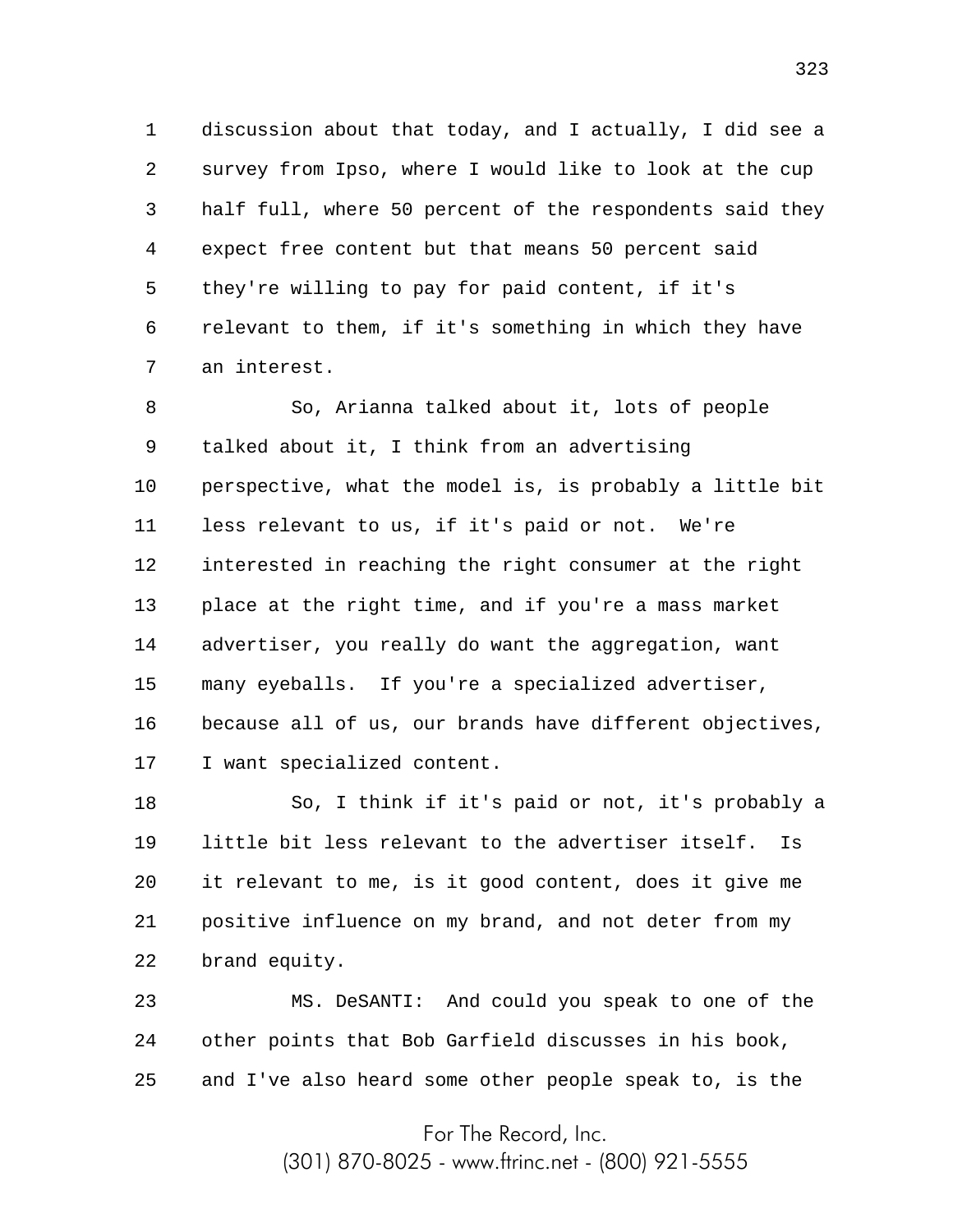1 2 3 4 extent to which brands are now creating their own websites to market directly to consumers, and could you give us some understanding of what's happening in that area?

5 6 7 8 9 10 11 12 13 14 MS. MIRQUE: Absolutely. I mean, it's content is king, and the consumer is in control. We've heard all these mantras, and the consumer is looking for information. So, again, it depends on the brand. It's not going to work for every brand, but there's some wonderful examples of babycenter.com, which is J&J, and provides great information. You might not even know if you went on that site it's owned by J&J. Procter & Gamble has some great sites as well that are kind of information-based sites.

15 16 17 18 19 20 So, that's important for the advertisers. But I have to say, the advertisers are also getting into -- P&G just announced, just launched a print vehicle. So, print is not dead in any way, shape or form. It's, again, it's we're looking at the integrated spectrum, and we're looking across all types of media.

21 22 23 24 25 So, it's all important to us, but, yeah, from a website perspective, we can get in, and if it's right, the consumers are smart. Mike and I were talking about this at lunch. They see through it. It has to make sense, it has to be relevant to the brand, it has to

For The Record, Inc.

(301) 870-8025 - www.ftrinc.net - (800) 921-5555

324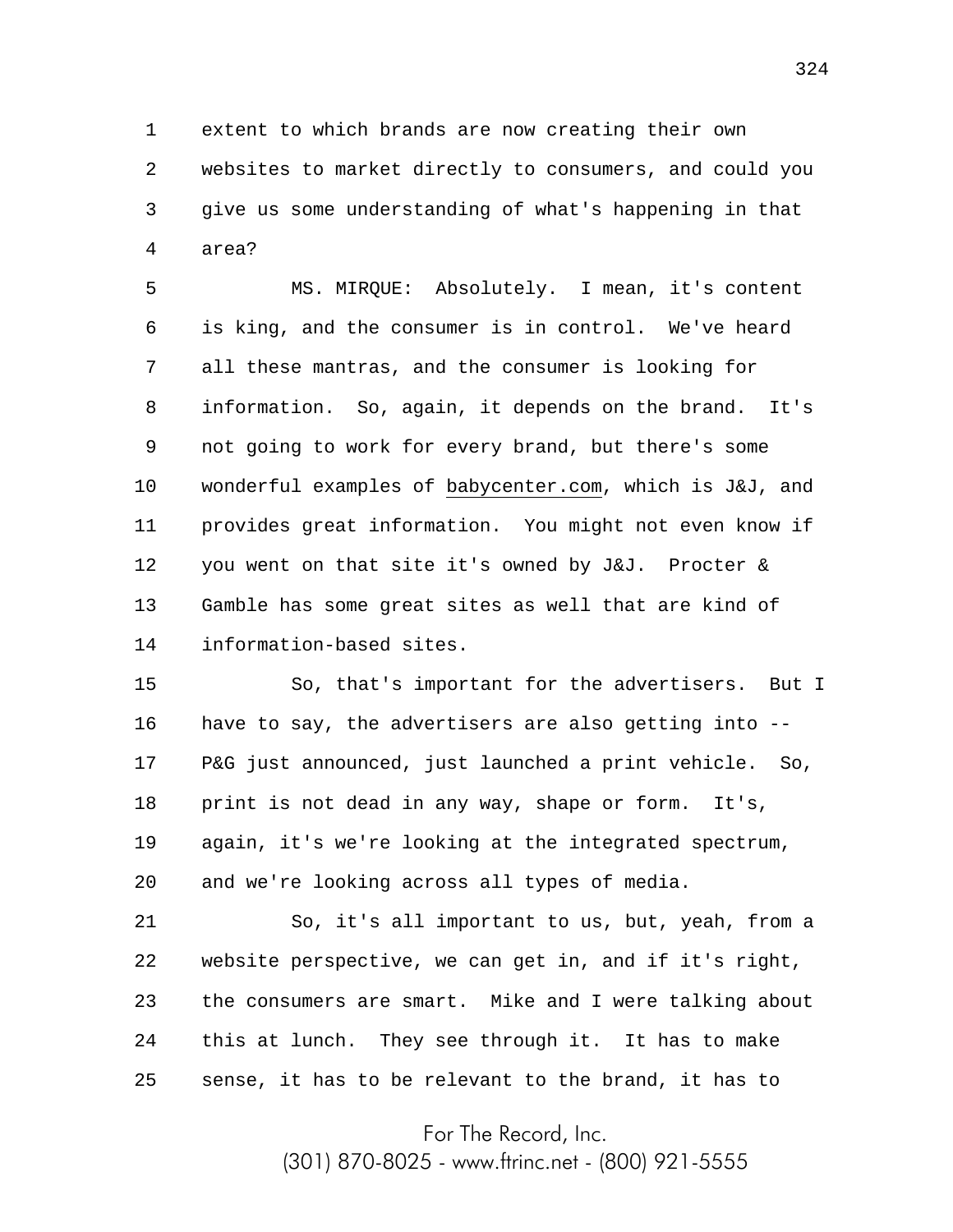1 2 3 4 5 have the kind of the right application and the right approach and be the right content for the brand. If it's not related or relative to the brand and the consumer, they're not going to pay any attention to it. MS. DeSANTI: Mike, let me invite you into the

6 conversation.

7 8 9 10 11 12 13 14 15 16 17 18 19 20 21 22 23 24 25 MR. BLOXHAM: Yeah, I was going to say, I think the issue of targeted advertising and relevance and so forth is obviously a key one, and it's one of the things that the Internet has brought into our lives probably more forcefully than anything else. There were always attempts at targeting advertising, but digital makes it a lot easier to do, for good or not, depending on your point of view. It's also created a demand in other medias, such as television, for the kind of accountability and an aspiration for the similar kinds of targeting which ultimately will probably be much more commonplace when people work out what to do with the set-up data, how to approach set-up data. Among them, I'm sure Jeff is aware, the previous concerns around that are considerable, and the cable companies themselves are terrified of moving into that space, because they haven't got their heads around those sorts of implications and they quite rightly are very concerned about the court of public opinion and about

For The Record, Inc.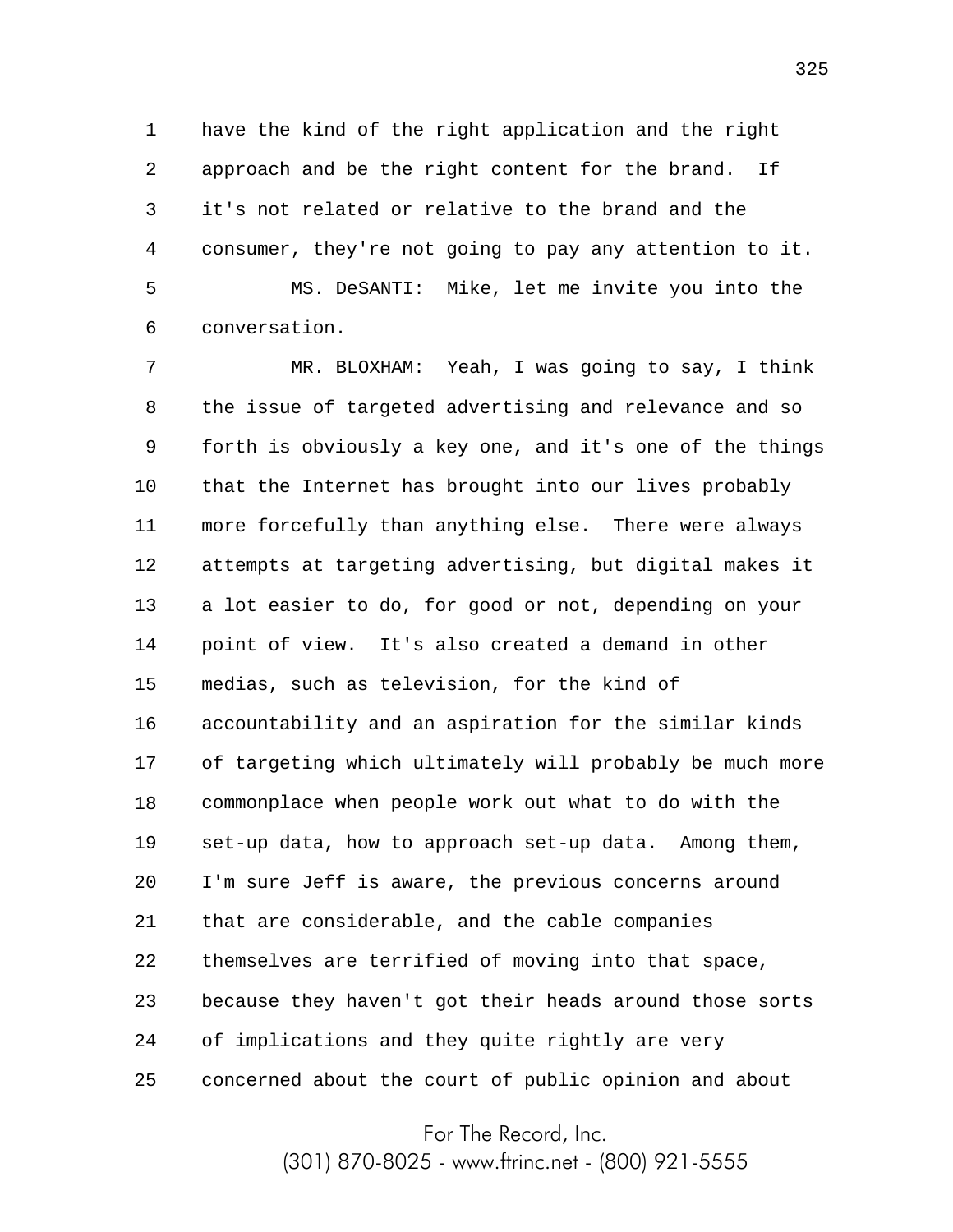1 concern for any actual real legislation.

2 3 4 5 6 7 8 9 10 11 12 But I think the point about consumer perception here is very interesting. I have done a lot of research over the years with consumers around different aspects of media, including targeted advertising or however one wants to phrase it in these research sessions. One of the interesting things is people, they know it's possible, because, well, it's digital, so it must be possible. They can envision it, therefore it must be doable. Once they get their heads around it, they say, okay, well, that means I would get more relevant advertising.

13 14 15 16 17 18 19 There's usually a couple of questions that comes up in this scenario. Who defines relevance? Is it relevant because I'm relevant to the advertiser, or is it relevant because it's relevant to my lifestyle as I live it and therefore perhaps of more interest to me. Of course, the advertiser wants to send out advertising that is both.

20 21 22 23 24 25 So, I think people are fairly familiar and feel fairly confident in their own ability to understand it. They are less confident in their ability to enunciate exactly how it happened, understandably, they are not propeller heads, they are not geeks who understand the technology, and perhaps they are less confident in their

For The Record, Inc.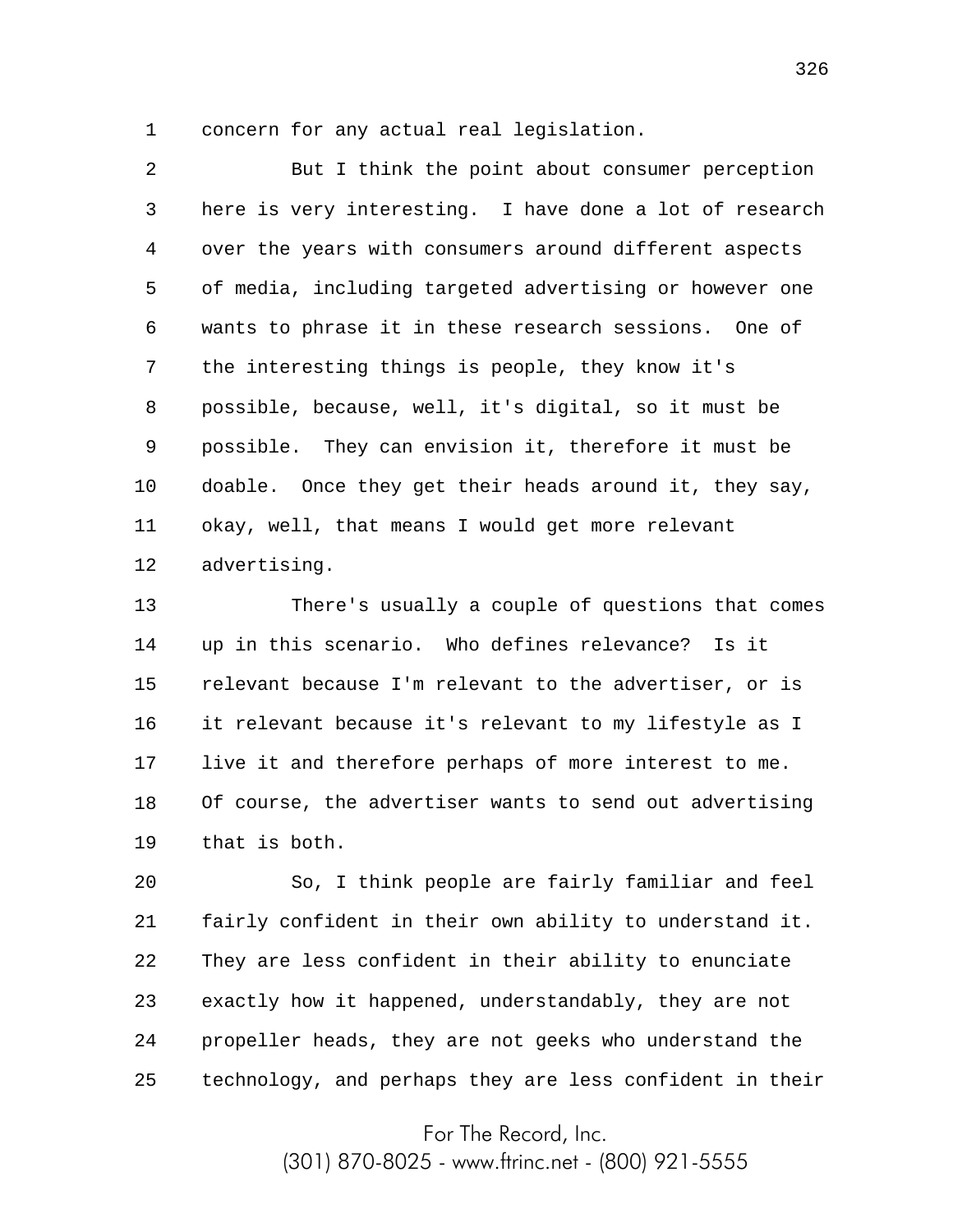1 2 understanding of what recourse there might be if such a capability were to be abused.

3 4 5 6 7 8 9 10 11 12 13 Now, I come from a country, obviously, which has more regulation, and I think that's probably less of an issue there because people have faith in some of the institutions and the notions of regulation to perhaps a greater extent than here. It's just more a part of the way of life. But at the end of the day, my experience is that consumers, rightly or wrongly, come down with a view that at the end of the day, if their relationship with that medium, which is a relationship of choice on their part, not yours, is in some way abused or they perceive that it's abused, they'll walk.

14 15 16 17 18 19 20 This comes back to the issue of the brand. Brands have to protect their own integrity, and I believe that that's even more so the case when it talks about news and information brands. You have this dichotomy of a business model along side their notion of being a force for the public good, et cetera, et cetera, which in the abstract news clearly is.

21 22 23 24 25 The reality is, of course, that in many news outputs, that's somewhat questionable. That's another issue to get into, in terms of public perception. But I think the issue of protecting the brand integrity is incredibly important, and I would just raise the

For The Record, Inc.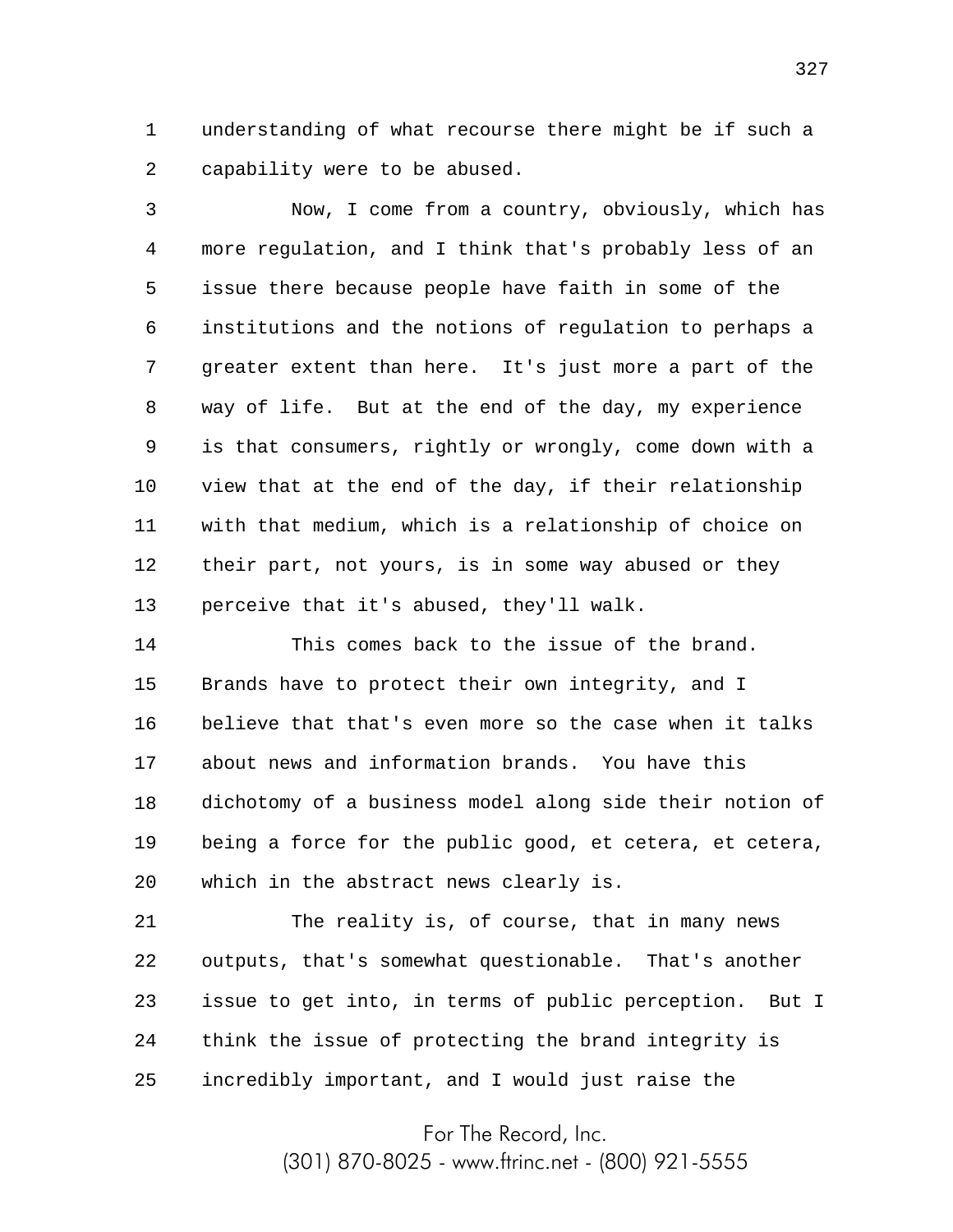1 2 3 4 prospect of something I was hearing about the other day, this concept of out-greening the competitive angle, companies these days are actually competing against each other on the basis of their green credentials.

5 6 7 8 9 10 11 12 13 14 15 16 Relatively new and a while ago we would have probably scoffed at the idea, but it's actually happening. Maybe there's a prospect in the future that as this data mining and process and the marketplace talks about it more, perhaps people will market their brands on the basis of that respect for the relationship with the consumer, not seeking to avoid the subject all together, or leverage it, but perhaps they'll say, no, we do actually respect the relationship that we have with you. Now, that may be idealistic, and there will undoubtedly be people who go down that path, but it's something to bear in mind.

17 18 MR. CHESTER: Susan, can I have one point? MS. DeSANTI: One point, Jeff.

19 20 21 22 23 24 25 MR. CHESTER: I think a more serious study, and being the only consumer advocate on the day, I have to fill in on a number of areas. The most serious study that looked at U.S. attitude towards online advertising came out at the end of September, UC Berkeley, University of Pennsylvania, and you may know Joe Terrell. In that study it found the overwhelming

For The Record, Inc.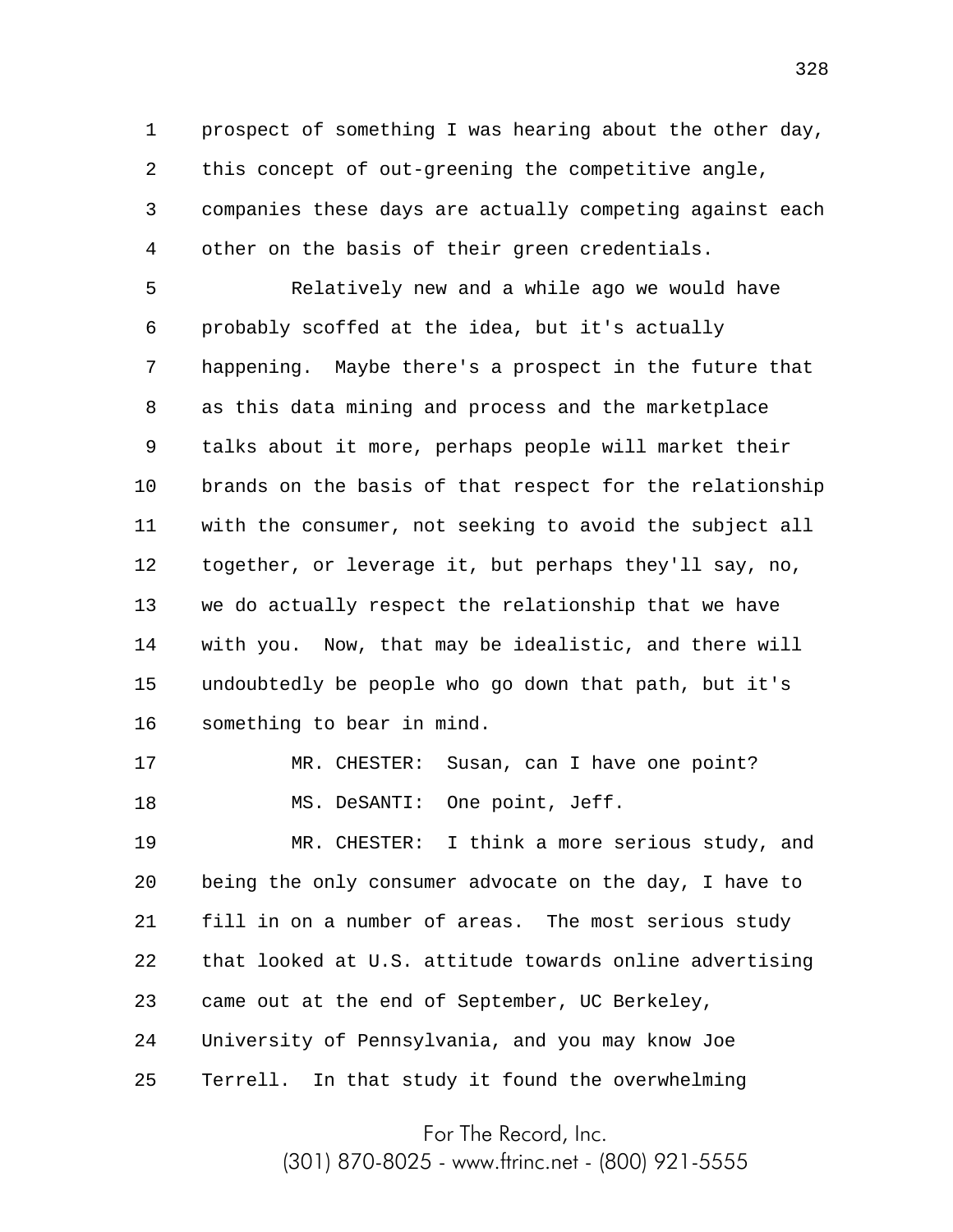1 2 3 4 5 6 7 majority of Americans don't understand how the behavioral targeting advertising works, and once it was described, they're opposed to it. The overwhelming majority, even young users, and they fully support regulation to protect privacy, in Congress, which is one reason why the FTC is now looking at redoing its own guidelines.

8 9 10 11 12 MS. DeSANTI: Thank you, and I also want to mention in terms of the greening, that the FTC is working on revising its green guidelines for precisely the reason you mention is that people are competing on how green their products are.

13 14 15 16 17 18 19 20 21 22 23 24 25 Pam, you had some points you wanted to add. MS. HORAN: I think to Mike's point, it's a really good one, and the thing I took away from what Mike was talking about was it's really important also that we're careful to not simply put everyone in the same bucket, because the reality is if I look at the members of the OPA, they have a first party direct relationship with their community. They understand a responsibility that goes with that, and the foundation of trust which is so critical, and as Mike mentioned, there's a lot of places people can go for content. So, they value that, their success of maintaining that is paramount.

> For The Record, Inc. (301) 870-8025 - www.ftrinc.net - (800) 921-5555

329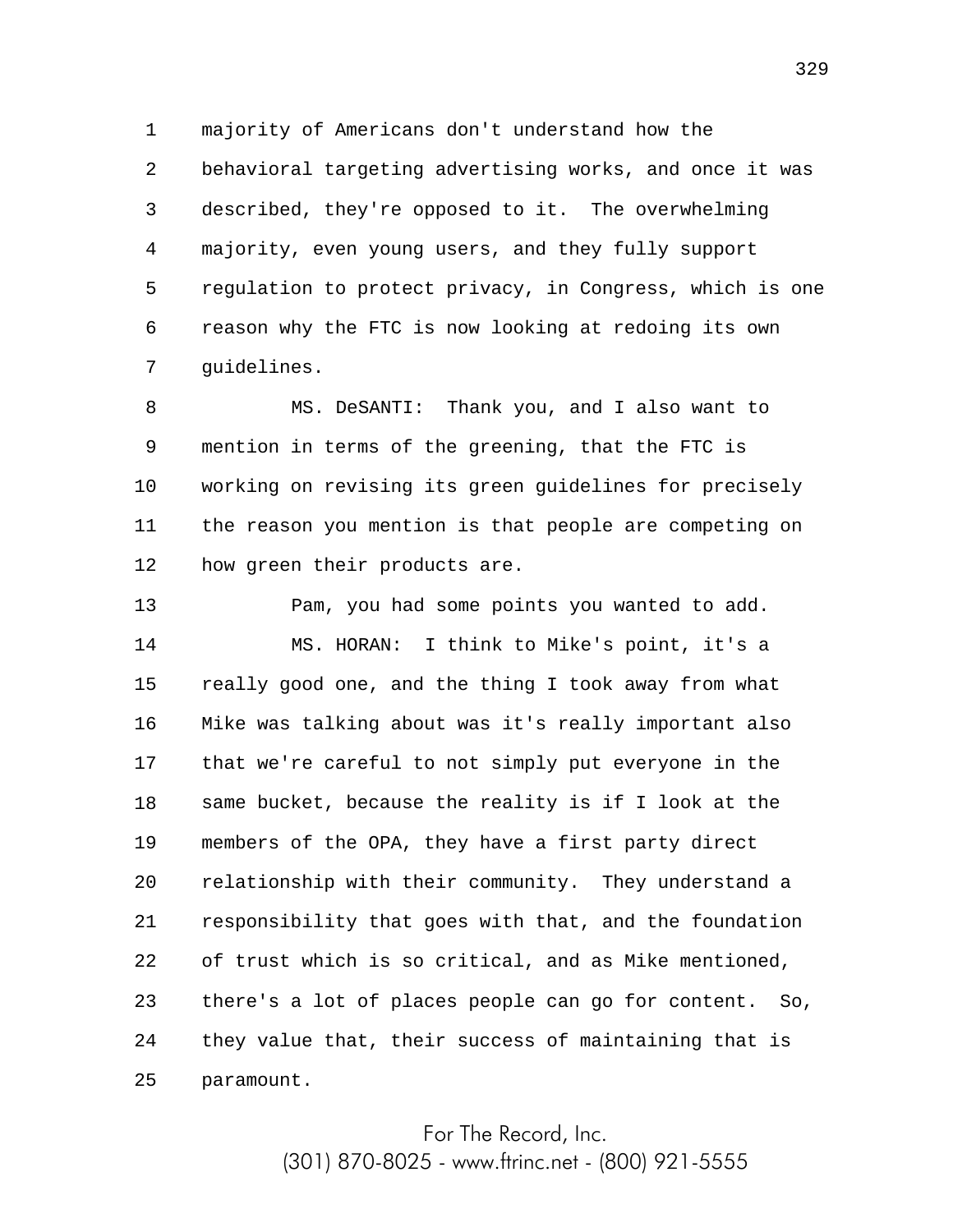1 2 3 4 5 So, I think that it's really important as we think about the way that we're connecting with consumers, we're cognizant of the fact that there are relationships, just like in the physical world, there are different types of relationships.

6 7 8 9 10 11 12 13 14 MR. LASZLO: I think I would add, another thing that the Internet has really done, it's greatly accelerated the time it takes for a brand to become an established trusted brand. You look at the Huffington Post, you look at a website like Engadget that provides some consumer electronics that didn't exist three or four years ago and now it's one of the go-to places, when someone wants to know about new TVs, it's one of the places that they go.

15 16 17 18 I would say the flip side is also true, it's a way for them to lose that consumer trust as well because there are so many watchdogs out there keeping an eye on what's going on.

19 20 21 22 23 24 25 So, I think it greatly behooves media companies of all sorts to be very careful how they proceed. They obviously have to make a profit at the end of the day or we turn to news as a public good provided by nonprofits. But again, I think the nature of the Internet means it's fast to gain consumer's trust, but it's also very fast to lose that trust if you mess up.

For The Record, Inc.

(301) 870-8025 - www.ftrinc.net - (800) 921-5555

330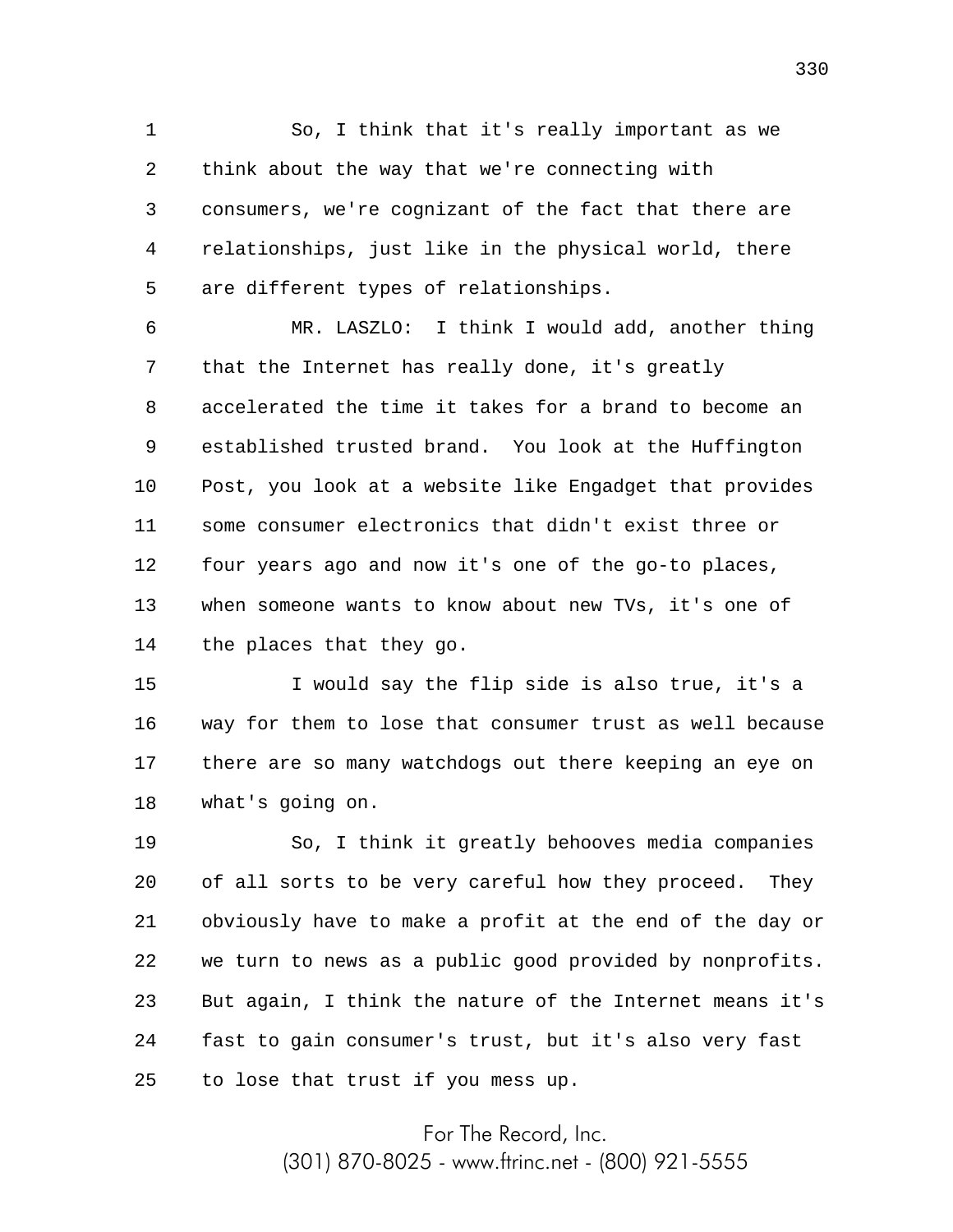1 2 3 MS. DeSANTI: Okay, John, we're going to let you have the concluding observation today, then we're going to wrap this panel up.

4 5 6 7 8 9 MR. MEYER: I'll keep it short. I mean, I think there are consistent themes kind of across today for the most part. I don't think any media is doomed, I don't think any journalism is doomed, I think it's just an evolution. If you figure it out, you survive. If you don't, you probably shouldn't.

10 11 12 13 14 On the commercial side, it's a business. I mean, part of the business is putting out a good, solid product. As long as you do that, you kind of run your business smartly, you'll succeed. If you don't, you shouldn't.

15 16 MS. DeSANTI: Thank you for the voice of the entrepreneur. Thank you all for coming.

17 18 Please join me in thanking this panel for an excellent presentation.

19 **(Applause.)**

20 21 MS. DeSANTI: Please keep your badges, if you have badges, for tomorrow.

22 23 24 **(Whereupon, at 5:35 p.m., the workshop was adjourned.)**

25

For The Record, Inc. (301) 870-8025 - www.ftrinc.net - (800) 921-5555